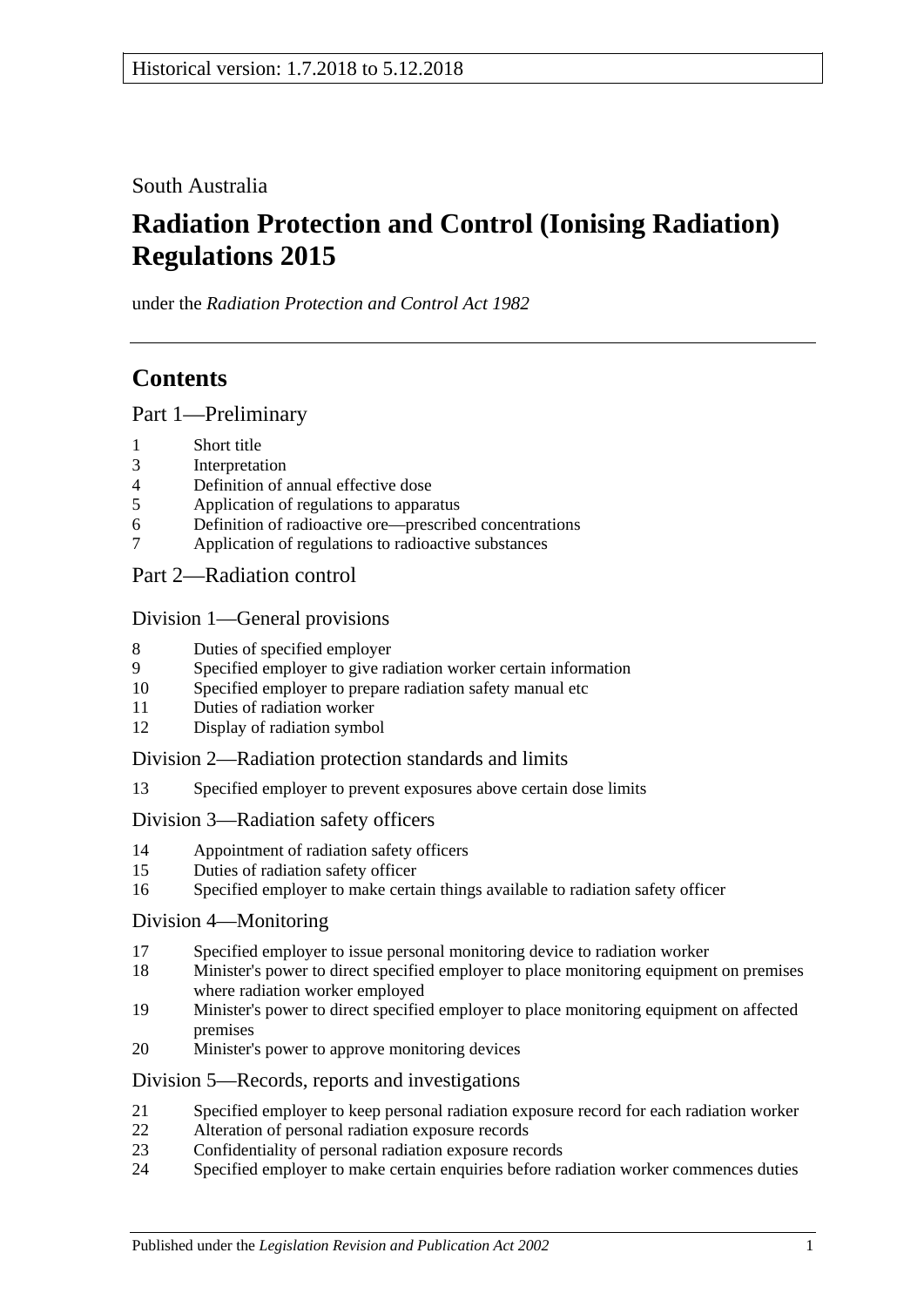- [Specified employer to maintain records of certain measurements](#page-27-2)
- [Specified employer to investigate exposure of radiation workers to certain ionising](#page-28-0)  [radiation doses](#page-28-0)

Division [6—Radiation incidents, radiation accidents and radiation emergencies](#page-29-0)

- [Radiation worker to report radiation incident involving worker](#page-29-1)
- [Specified employer to investigate reported radiation incidents](#page-29-2)<br>29 Radiation worker to report radiation accident involving worker
- [Radiation worker to report radiation accident involving worker](#page-29-3)
- [Specified employer to investigate reported radiation accidents](#page-30-0)
- [Specified employer to report radiation emergencies etc to Minister](#page-31-0)
- [Specified employer to prepare contingency plans](#page-31-1)

#### Division [7—Medical examinations](#page-32-0)

- [Minister's power to direct radiation worker to undergo medical examination](#page-32-1)
- [Conduct of medical examination](#page-33-0)
- [Employer of designated employee to make arrangements for employee to undergo](#page-33-1)  [required medical examinations](#page-33-1)
- [Duties of medical practitioner carrying out medical examination](#page-34-0)
- [Specified employer to retain and keep confidential reports etc relating to medical](#page-34-1)  [examinations](#page-34-1)
- [Costs of medical examination to be borne by specified employer](#page-34-2)

#### Part [3—Irradiation of humans for diagnostic, therapeutic or research purposes](#page-34-3)

#### Division [1—Diagnostic and therapeutic purposes](#page-34-4)

- [Prohibition on unauthorised exposure to ionising radiation](#page-34-5)
- [Persons who may authorise exposure to ionising radiation](#page-35-0)
- [Authorisation](#page-35-1)
- [Duties of persons giving authorisation and carrying out treatment to make records](#page-36-0)

#### Division [2—Research purposes](#page-36-1)

- [Interpretation](#page-36-2)
- [Prohibition on certain research without Minister's approval](#page-37-0)

#### Part [4—Ionising radiation apparatus](#page-38-0)

#### Division [1—Sale or disposal of apparatus](#page-38-1)

- [Application of Division](#page-38-2)
- [Duty to give Minister notice before selling, installing or maintaining apparatus in course](#page-38-3)  [of business](#page-38-3)
- [Duty to give Minister notice of defective apparatus sold or installed](#page-38-4)
- [Duty to notify Minister of changes etc to information supplied about defective apparatus](#page-39-0)  [sold or installed](#page-39-0)
- [Minister's power to require further information](#page-39-1)
- [Duties of person receiving order for sale of apparatus](#page-39-2)
- [Duty to notify Minister of sale of portable or mobile apparatus](#page-39-3)
- [Duty to notify Minister of intention to install fixed apparatus](#page-40-0)
- [Duty to notify Minister of sale or replacement of certain components of apparatus](#page-40-1)
- [Duty to notify Minister of sale or disposal of apparatus](#page-40-2)
- [Certain apparatus to be made inoperable before sale or disposal](#page-40-3)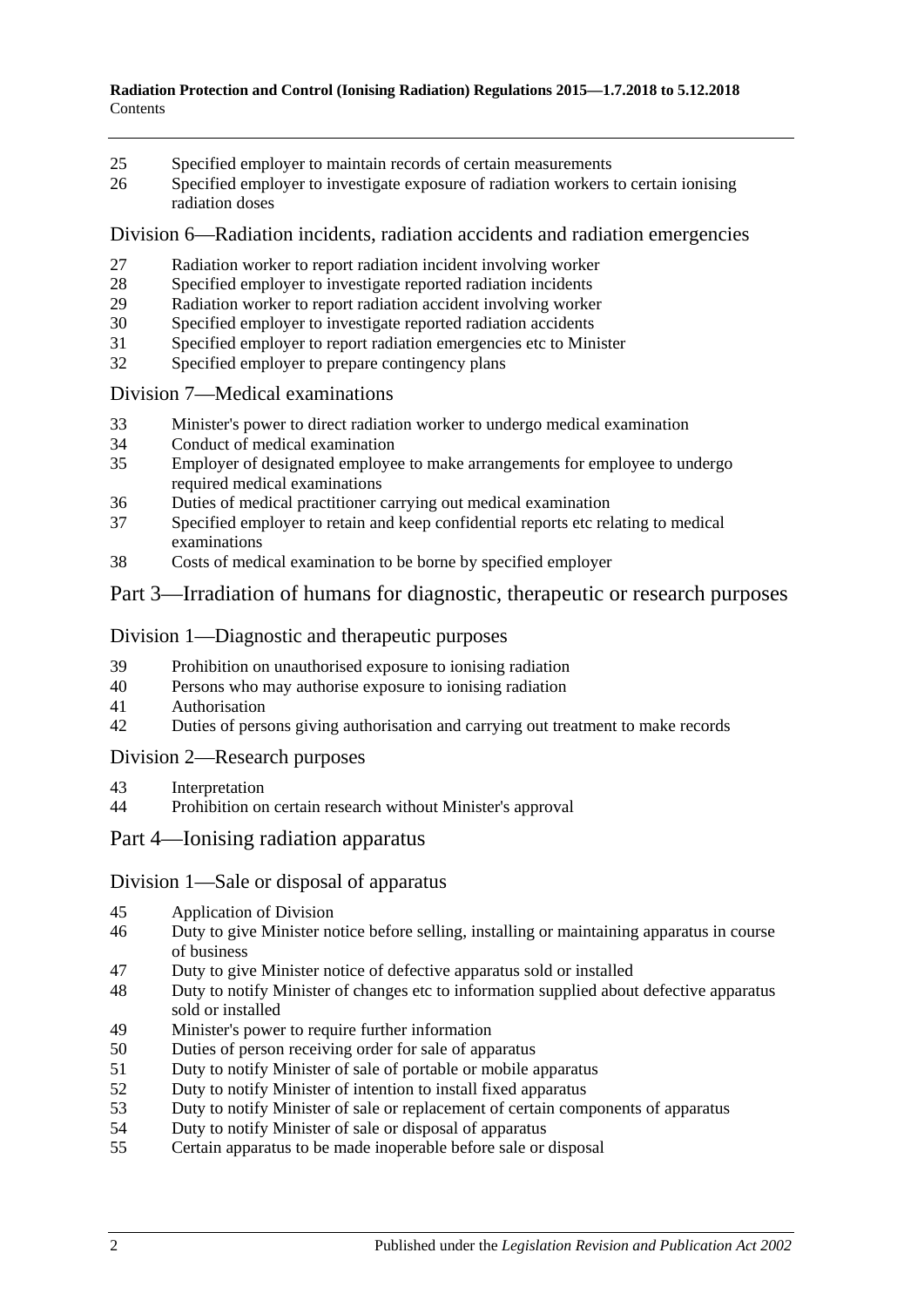#### Division [2—Licence to operate apparatus](#page-41-0)

- [Licences to operate radiation apparatus \(section](#page-41-1) 31 of Act)—prescribed classes of [apparatus and persons and prescribed form](#page-41-1)
- Licences to operate radiation apparatus (section [31 of Act\)—prescribed qualifications](#page-42-0)
- [Licence holder to notify Minister of change of address for service](#page-43-0)

#### Division [3—Registration of apparatus](#page-43-1)

- Registration of radiation apparatus (section [32 of Act\)—prescribed classes of apparatus](#page-43-2)
- [Application for registration of apparatus](#page-43-3)
- [Registered owner of apparatus to notify change of address for service](#page-43-4)
- [Registered owner of apparatus to notify change of location of fixed apparatus](#page-43-5)

#### Division [4—Special requirements for apparatus](#page-44-0)

- [Labelling requirements](#page-44-1)
- [Signage requirements](#page-44-2)
- [Construction of cabinet X-ray unit](#page-44-3)
- [Owner of cabinet X-ray unit to carry out regular checks](#page-45-0)
- [X-ray analysis systems used for fluorescence analysis](#page-45-1)
- [X-ray tubes incorporated in X-ray analysis apparatus](#page-47-0)
- 69 Shutters fitted to  $\overline{X}$ -ray analysis apparatus
- [Lights and signs fitted to X-ray analysis apparatus](#page-47-2)
- [Owner of open-beam X-ray analysis system to display signs](#page-48-0)<br>72 Registered owner of X-ray analysis apparatus to carry out real
- Registered owner of X-ray analysis apparatus to carry out regular radiation monitoring [surveys](#page-48-1)
- [Registered owner of X-ray analysis apparatus to carry out regular checks](#page-49-0)
- [By-passing of safety device or interlock fitted to X-ray analysis apparatus](#page-49-1)
- [Registered owner of X-ray analysis system to prepare separate working rules in certain](#page-49-2)  [cases](#page-49-2)
- [Duties of registered owner of open-beam X-ray analysis system](#page-50-0)
- Registered owner of [X-ray analysis apparatus to record radiation surveys etc](#page-50-1)
- [Registered owner of X-ray analysis apparatus to make available radiation monitoring](#page-51-0)  [instrument for radiation surveys](#page-51-0)
- [Duties of user of X-ray analysis apparatus](#page-51-1)
- [Person carrying out site radiography using apparatus to be accompanied by person trained](#page-52-0)  [in emergency procedures](#page-52-0)
- [Person carrying out site radiography using apparatus etc to wear chirper and have](#page-52-1)  [radiation survey meter](#page-52-1)
- [Duties of owner of apparatus used for site radiography when using apparatus on premises](#page-53-0)  [owned by another](#page-53-0)
- [Apparatus used for site radiography to incorporate collimating device](#page-54-0)
- [Duty of person carrying out site radiography using apparatus with remote control unit](#page-54-1)
- [Duty of person intending to carry out site radiography using apparatus to mark out area](#page-54-2)  [around exposure](#page-54-2)
- [Owner of apparatus used for industrial radiography to regularly inspect apparatus](#page-55-0)
- [Prohibition on use of device etc in course of industrial radiography unless in good](#page-55-1)  [working order](#page-55-1)
- [Apparatus used for industrial radiography](#page-55-2)
- [Requirement to provide warning devices when carrying out site radiography using](#page-55-3)  [apparatus](#page-55-3)
- [Apparatus used for dental radiography with extra-oral X-ray tube](#page-56-0)
- [Prohibition on use of apparatus designed for dental radiography with intra-oral X-ray tube](#page-58-0)<br>92 Fixed apparatus used for medical or veterinary diagnostic radiography or by chiropractor
- [Fixed apparatus used for medical or veterinary diagnostic radiography or by chiropractor](#page-58-1)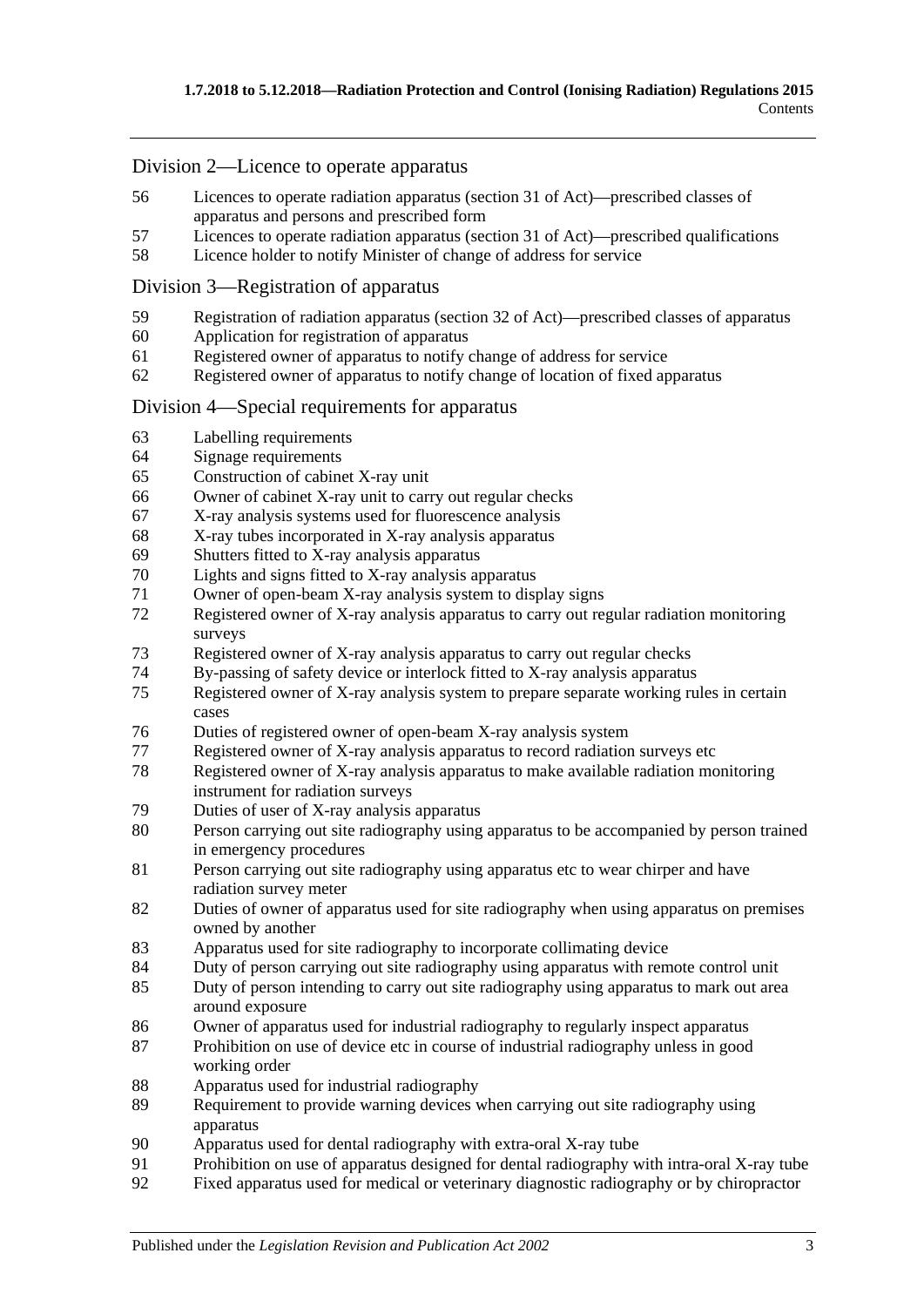- [Portable or mobile apparatus used for medical or veterinary plain radiography](#page-60-0)
- [Capacitor discharge apparatus](#page-64-0)<br>95 Portable apparatus used for ver
- [Portable apparatus used for veterinary plain radiography](#page-64-1)
- [Orthopantomographic apparatus](#page-66-0)
- 97 Prohibition on use of orthopantomographic apparatus with person positioned in apparatus [while tube current being preset](#page-67-0)
- [Apparatus used for mammography or soft tissue radiography](#page-67-1)
- [Apparatus used for medical or veterinary fluoroscopy](#page-69-0)
- [Fixed and mobile fluoroscopic apparatus](#page-73-0)
- [Apparatus used for treatment at accelerating voltages up to 0.5MV](#page-73-1)
- [Apparatus producing X-rays or electron beams \(energy range 0.5-20](#page-74-0) MeV) used for [medical radiation therapy](#page-74-0)
- [Fixed apparatus used for medical, veterinary or chiropractic radiography](#page-75-0)
- [Installation of radiation therapy apparatus operating above 50kV](#page-76-0)
- [Minister's power to prohibit use of certain apparatus designed for medical, dental](#page-77-0) or [chiropractic use pending consideration of application for registration of apparatus](#page-77-0)
- [Duty of person licensed to operate apparatus in relation to persons other than patients](#page-77-1)  [during medical etc radiographic procedure](#page-77-1)
- [Persons other than patient not to remain in room during fluoroscopic procedure or test](#page-78-0)  [procedure](#page-78-0)
- [Prohibition on use of direct exposure film for mammography](#page-78-1)
- [Manual processing of radiographic films](#page-78-2)
- [Persons other than patient not to remain in treatment room where apparatus operated or](#page-79-0)  [used for radiation therapy above certain voltages](#page-79-0)
- [Minister's power to require registered owner of diagnostic radiography apparatus to](#page-79-1)  [maintain quality assurance test program](#page-79-1)
- Part [5—Radioactive substances](#page-80-0)

#### Division [1—Sale of radioactive substances](#page-80-1)

- [Application of Division](#page-80-2)
- [Duty to give Minister notice before carrying on certain business](#page-80-3)
- [Duty to notify Minister of defective registrable device sold or installed in course of](#page-81-0)  [business](#page-81-0)
- [Minister's power to require additional information](#page-81-1)
- [Person selling registrable device to give purchaser certain information](#page-81-2)
- [Duty to notify Minister of sale of mobile registrable device](#page-82-0)
- [Duty to notify Minister of intention to install fixed registrable device](#page-82-1)
- [Person selling sealed radioactive source required to be registered to supply ISO certificate](#page-82-2)
- [Duty to notify Minister of sale of registered sealed radioactive source](#page-82-3)
- [Duty to notify Minister of sales of radioactive substances](#page-82-4)<br>122 Prohibition on selling consumer product
- [Prohibition on selling consumer product](#page-83-0)
- [Prohibition on selling unapproved ionisation chamber smoke detector](#page-83-1)

#### Division [2—Licence to use or handle radioactive substances](#page-83-2)

- [Prescribed classes of persons and substances \(section](#page-83-3) 28(2) of Act)
- [Prescribed form \(section](#page-84-0) 28(3)(b) of Act)
- Holder of licence under section [28 of Act to notify Minister of change of address for](#page-84-1)  [service](#page-84-1)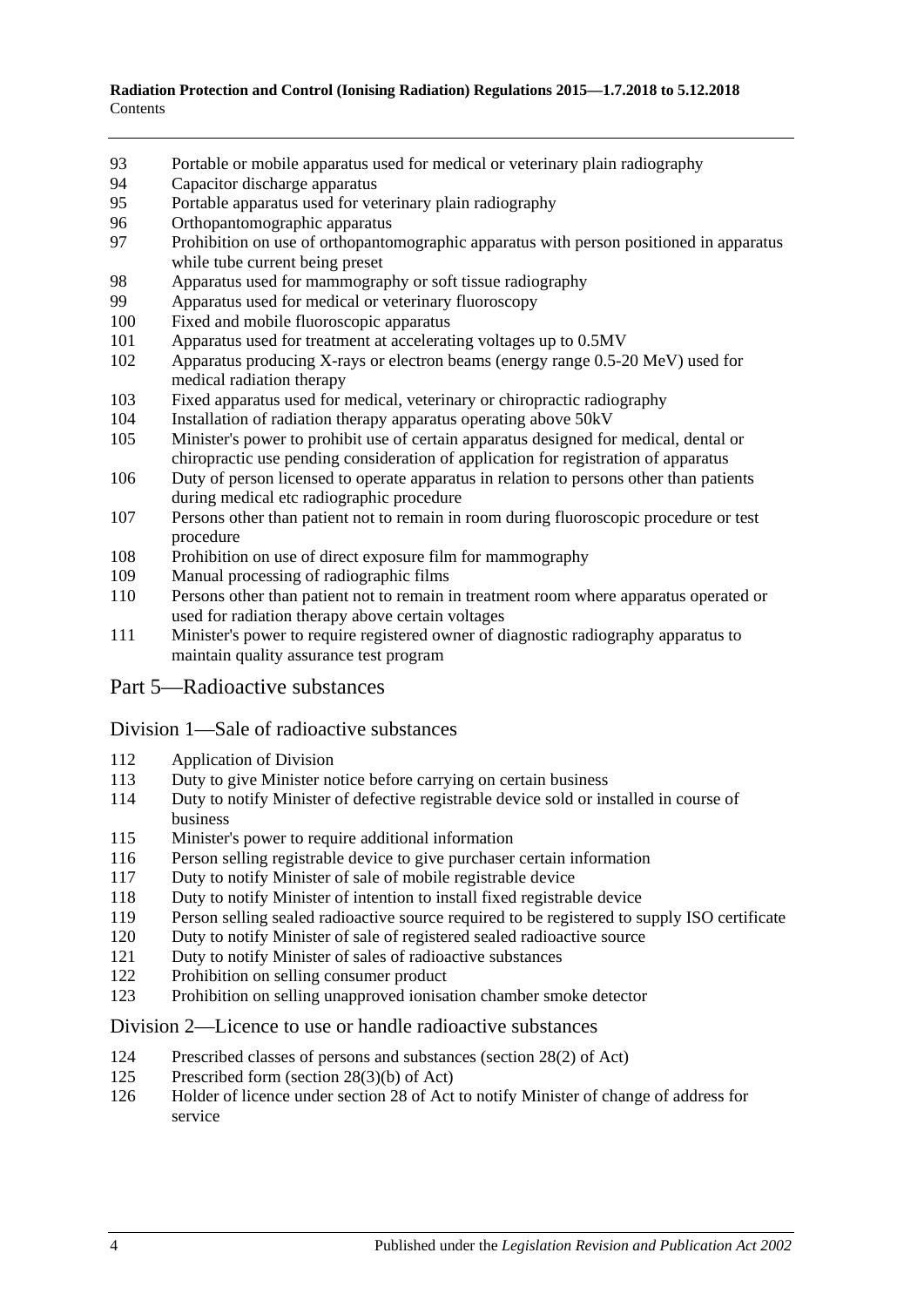Division [3—Accounting for and storage and labelling of radioactive substances](#page-85-0)

- [Registered occupier of premises in which unsealed radioactive substance is kept or](#page-85-1)  [handled to maintain register of unsealed radioactive substances](#page-85-1)
- [Person in possession of sealed radioactive source to maintain register of sealed radioactive](#page-85-2)  [sources](#page-85-2)
- [Storage of sealed radioactive sources and unsealed radioactive substances](#page-86-0)
- [Owner of sealed radioactive source etc to mark doors and entrances to areas where source](#page-86-1)  [or unsealed radioactive substance kept](#page-86-1)
- [Owner of sealed radioactive source etc to mark sources and vessels containing unsealed](#page-87-0)  [radioactive substance](#page-87-0)

#### Division [4—Disposal of radioactive substances](#page-87-1)

- [Application of Division](#page-87-2)
- [Prohibition on disposal of radioactive substance without Minister's approval](#page-87-3)
- [Application for approval to dispose of unsealed radioactive substance](#page-87-4)
- [Application for approval to dispose of sealed radioactive source](#page-88-0)
- [Minister's power to require applicant to supply further information](#page-88-1)
- [Matters to be taken into account by Minister in deciding application for approval](#page-89-0)
- [Approval of application](#page-89-1)
- [Minister to notify applicant of decision on application](#page-89-2)<br>140 Minister's nower to vary or impose conditions during
- [Minister's power to vary or impose conditions during](#page-90-0) currency of approval
- [Right to apply for reconsideration of decision refusing application or imposing or varying](#page-90-1)  [condition](#page-90-1)

#### Division [5—Registration of sealed radioactive sources](#page-90-2)

- [Prescribed classes of sealed radioactive sources](#page-90-3)
- [Application for registration of sealed radioactive source](#page-91-0)
- [Duty of registered owner of sealed radioactive source to notify Minister of change of](#page-91-1)  [address for service](#page-91-1)
- [Duty of registered owner of sealed radioactive source to notify Minister of modifications](#page-91-2)  [to source container](#page-91-2)

#### Division [6—Special requirements for sealed radioactive sources](#page-92-0)

- [Design and construction of capsules and source holders](#page-92-1)
- [Sealed radioactive source to be used in device etc](#page-92-2)
- [Sealed radioactive source to be in chemical and physical form minimising corrosion etc](#page-92-3)
- [Minister's power to require owner of sealed radioactive source to carry out tests](#page-93-0)
- [Owner of sealed radioactive source to keep register of location if moved for use](#page-93-1)
- [Source container used for radiation gauge etc](#page-94-0)
- [Radioactive substance used for bore hole logging](#page-95-0)
- [Owner of sealed radioactive source used for bore hole logging to provide radiation survey](#page-95-1)  [meter](#page-95-1)
- [Duty of operator of bore hole logging tool](#page-96-0)
- [Person carrying out site radiography using sealed radioactive source to be accompanied by](#page-97-0)  [person trained in emergency procedures](#page-97-0)
- [Person carrying out site radiography using sealed radioactive source to wear chirper and](#page-97-1)  [have radiation survey meter](#page-97-1)
- [Duties of owner of sealed radioactive source carrying out site radiography on premises](#page-98-0)  [owned by another person](#page-98-0)
- [Person carrying out site radiography using sealed radioactive source to use collimating](#page-99-0)  [device](#page-99-0)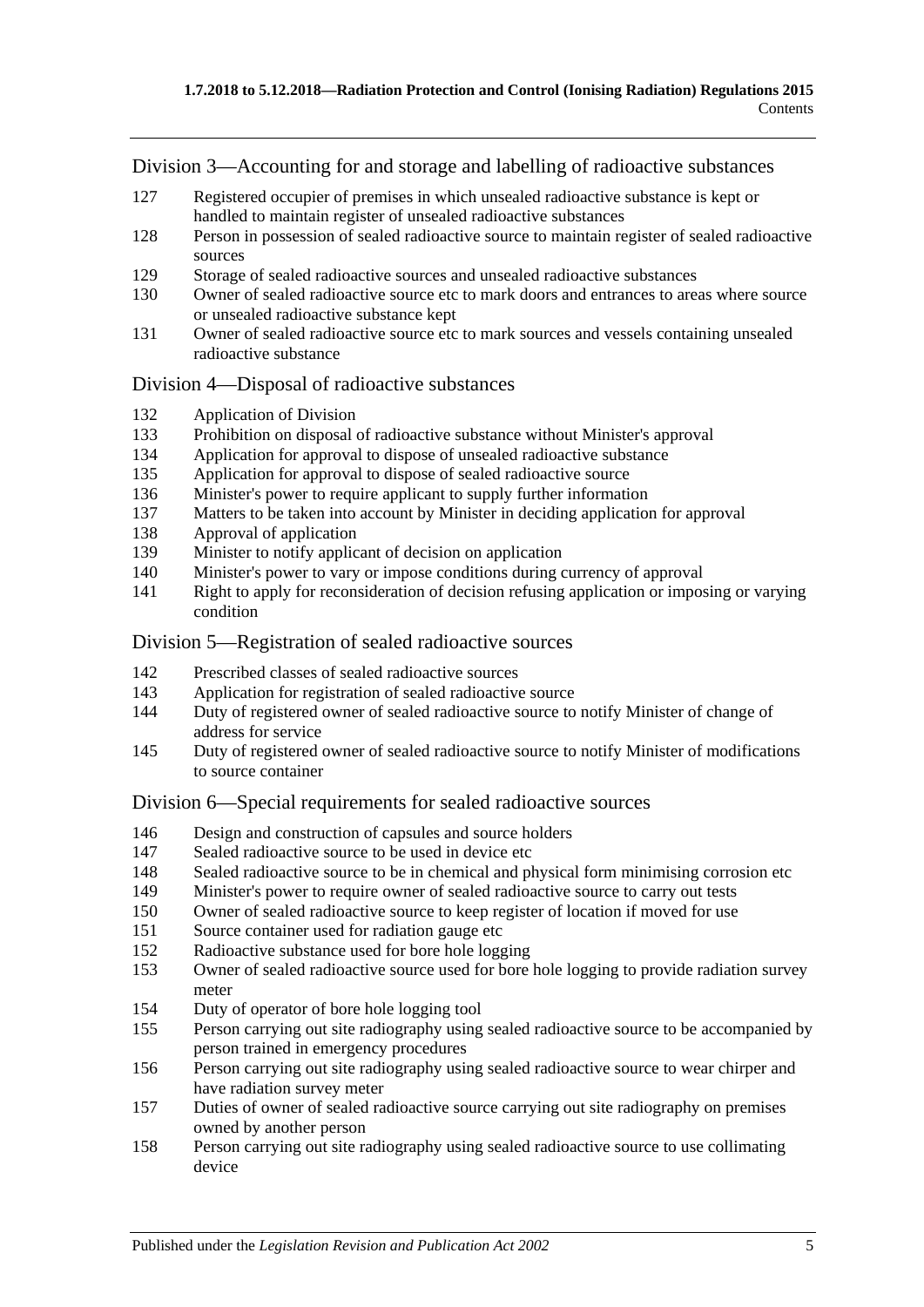- [Person carrying out site radiography using sealed radioactive source to mark out area](#page-99-1)  [around exposure site](#page-99-1)
- [Source container used for industrial radiography and equipment used for handling source](#page-100-0)
- [Owner of certain devices used for industrial radiography to carry out regular inspections](#page-100-1)
- [Prohibition of use of device etc in course of industrial radiography not in good working](#page-100-2)  [order](#page-100-2)
- [Sealed radioactive source used for](#page-101-0) external beam radiation therapy
- [Design and construction of sealed radioactive source used for external beam radiation](#page-101-1)  [therapy](#page-101-1)
- [Installation of sealed radioactive source used for external beam therapy](#page-102-0)
- [Duty of person administering human brachytherapy using sealed radioactive source](#page-102-1)
- [Duties of person carrying out veterinary radiation therapy involving insertion or](#page-103-0)  [attachment of sealed radioactive source](#page-103-0)
- [Duties of person carrying out veterinary radiation therapy involving implanting of sealed](#page-104-0)  [radioactive source in an animal](#page-104-0)
- [Duty of owner etc of animal undergoing certain veterinary radiation therapy](#page-106-0)

#### Division [7—Registration of premises](#page-107-0)

- [Registration of premises in which unsealed radioactive substances are kept or](#page-107-1)  [handled—prescribed classes of substances and prescribed classes of premises](#page-107-1)
- [Application for registration of premises under section](#page-107-2) 29 of Act
- [Registered occupier to notify change of address for service or structural alterations to](#page-107-3)  [registered premises](#page-107-3)

#### Division [8—Special requirements for premises](#page-107-4)

- [Interpretation](#page-107-5)
- [Laboratory in which unsealed radioactive substance is kept or handled](#page-108-0)
- [Requirement to provide fume cupboard or total enclosure in certain cases](#page-109-0)
- [Type B laboratory](#page-110-0)<br>177 Type A laboratory
- [Type A laboratory](#page-110-1)
- [Duties of registered occupier of premises in which unsealed radioactive substance is kept](#page-110-2)  [or handled](#page-110-2)

#### Division [9—Licence to test for developmental purposes](#page-111-0)

- [Definition of prescribed radioactive substance—prescribed concentration](#page-111-1)
- [Operations to which section 23A\(1\) of Act does not apply](#page-111-2)
- [Prescribed form of application for licence](#page-111-3)

#### Division [10—Licence to carry out mining or mineral processing](#page-112-0)

- [Operations to which section 24\(1\) of Act does not apply](#page-112-1)<br>183 Definition of prescribed radioactive substance—prescrib
- [Definition of prescribed radioactive substance—prescribed concentration](#page-112-2)
- [Prescribed form of application for licence](#page-112-3)

#### Division [11—Facilities licence](#page-112-4)

- [Prescribed facilities](#page-112-5)
- [Classes of persons not required to hold licence](#page-114-0)
- [Prescribed form of application for licence](#page-114-1)

#### Division [12—Licence to possess a radiation source](#page-114-2)

- [Prescribed circumstances in which licence is not required](#page-114-3)
- [Prescribed form of application for licence](#page-114-4)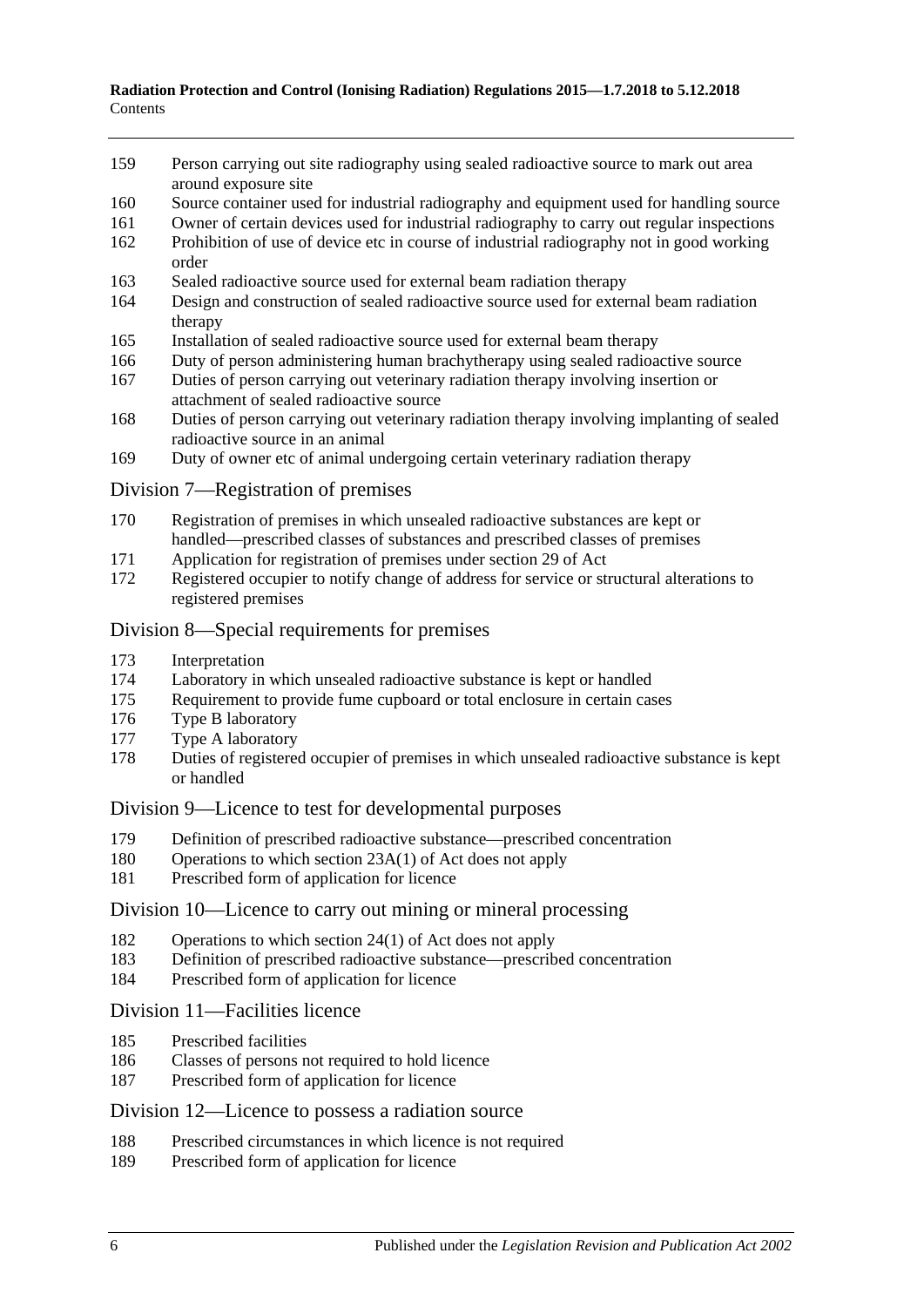Division [13—Accreditation of third party service providers](#page-114-5)

190 [Prescribed form of application for accreditation](#page-114-6)

#### Part [6—Miscellaneous](#page-115-0)

Division [1—Use of ionising radiation in schools](#page-115-1)

- 191 [Interpretation](#page-115-2)
- 192 [Use of radioactive substance etc in secondary school to be in accordance with Code](#page-115-3)

#### Division [2—Miscellaneous](#page-116-0)

- 193 [Application for licence to mine or mill radioactive ores \(section](#page-116-1) 24 of Act)—prescribed [form](#page-116-1)
- 194 [Application forms for renewal of accreditations and authorities](#page-116-2)
- 195 [Register of licences under section](#page-116-3) 24 of Act
- 196 [Registers of licences under sections](#page-116-4) 28 and 31 of Act
- 197 [Register of sealed radioactive sources and apparatus registered under sections](#page-117-0) 30 and 32 [of Act](#page-117-0)
- 198 [Register of premises registered under section](#page-117-1) 29 of Act
- 199 [Procedure for obtaining Minister's approval to destroy certain documents](#page-118-0)
- 200 [Release of information obtained in administration of Act—prescribed body](#page-118-1)
- 201 Use of codes of practice [and standards in these regulations](#page-118-2)
- 202 [Service of documents](#page-118-3)
- 203 [Manner of giving directions or approvals required by these regulations](#page-119-0)
- 204 [Fees](#page-119-1)
- 205 [General penalty](#page-119-2)

Schedule [1—Classification of radionuclides into groups](#page-119-3)

Schedule [2—Radiation symbol](#page-120-0)

Schedule [3—Classification of premises](#page-121-0)

[Schedule](#page-121-1) 4—Fees

Schedule [5—Forms](#page-125-0)

Schedule [6—Minimum half value layers for diagnostic apparatus](#page-145-0)

Schedule [7—Error distances for automatic collimation to a spot film device](#page-145-1)

Schedule [8—Error distances for automatic collimation to an image intensifier](#page-146-0)

[Legislative history](#page-147-0)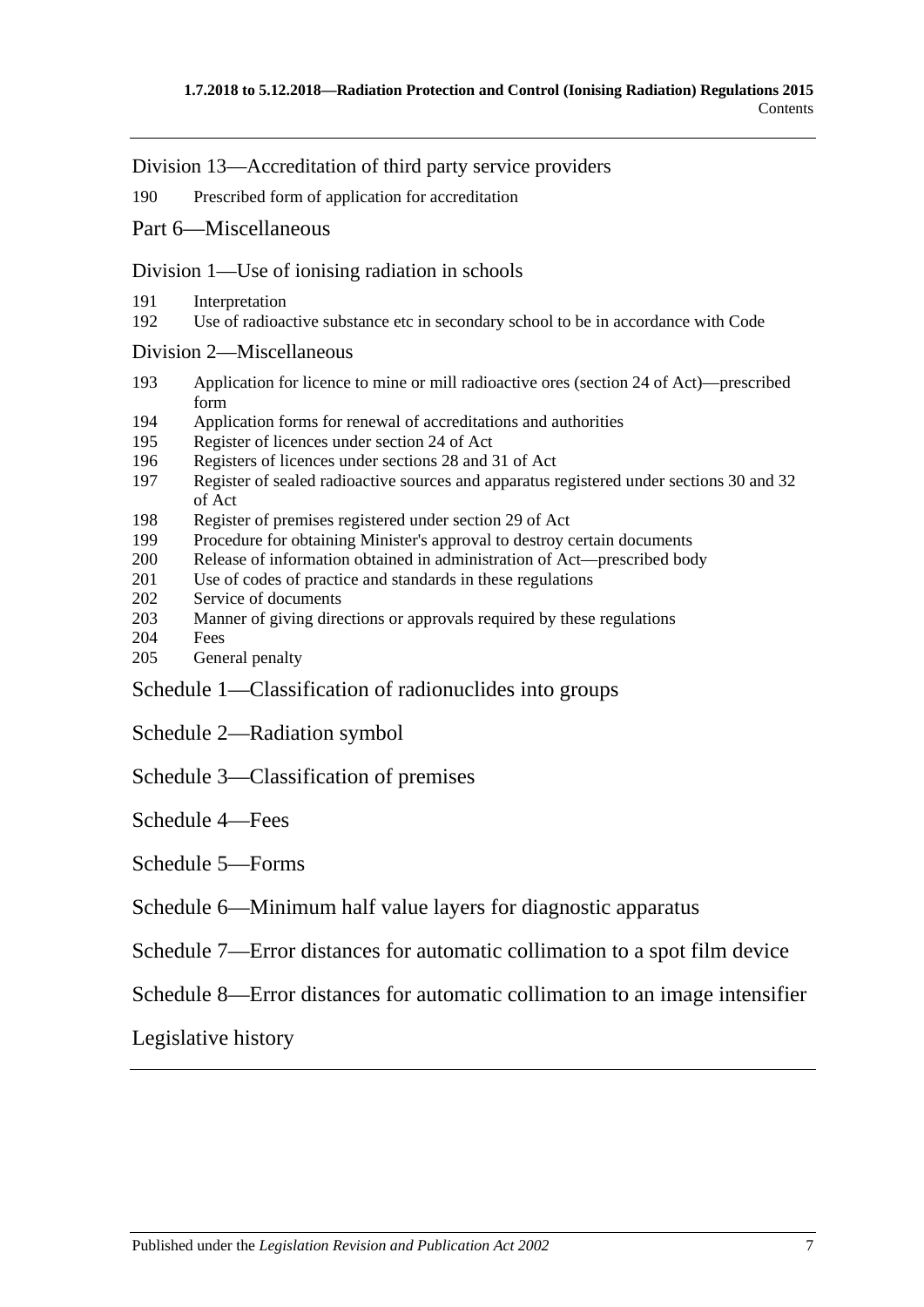## <span id="page-7-0"></span>**Part 1—Preliminary**

#### <span id="page-7-1"></span>**1—Short title**

These regulations may be cited as the *Radiation Protection and Control (Ionising Radiation) Regulations 2015*.

#### <span id="page-7-3"></span><span id="page-7-2"></span>**3—Interpretation**

(1) In these regulations, unless the contrary intention appears—

*absorbed dose* means the energy absorbed per unit mass by matter from ionising radiation that impinges on it, as defined in Annex B of the NHMRC and NOHSC Recommendations;

*Act* means the *[Radiation Protection and Control Act](http://www.legislation.sa.gov.au/index.aspx?action=legref&type=act&legtitle=Radiation%20Protection%20and%20Control%20Act%201982) 1982*;

*adequately shielded*, in relation to a component of an X-ray analysis apparatus, means that the equivalent dose rate as measured at any accessible point 50 millimetres from the surface of the component does not exceed 25 microsievert per hour when the X-ray tube is operated at any of the permissible ratings specified by the manufacturer of the X-ray analysis apparatus;

*annual effective dose*—see [regulation](#page-16-0) 4;

*annual limit on intake* means a quantity of a radionuclide which, if taken into the body during 1 year, would lead to a committed effective dose equal to the annual effective dose limit for a radiation worker specified in Part [2 Division](#page-20-1) 2;

*aperture* means a gap in the protective material of a tube housing through which ionising radiation from an X-ray tube within the tube housing may pass with little or no attenuation;

*apparatus* means ionising radiation apparatus;

*approved* means approved by the Minister;

*ARPANSA* means the Australian Radiation Protection and Nuclear Safety Agency of the Commonwealth;

*AS* means a standard published or approved by Standards Australia, as in force from time to time;

*bore hole logging* means the use of a sealed radioactive source to acquire geophysical information about geological strata by lowering the source and a detector down a bore hole which has been drilled through the strata being investigated;

*bore hole logging tool* means a device containing a sealed radioactive source that is designed and constructed to be lowered and raised at the end of a cable during bore hole logging;

*cabinet X-ray unit* means apparatus in a shielded enclosure into which articles may be placed for radiographic (including fluoroscopic) examination;

*chiropractor* means a person registered under the *Health Practitioner Regulation National Law* to practise in the chiropractic profession (other than as a student);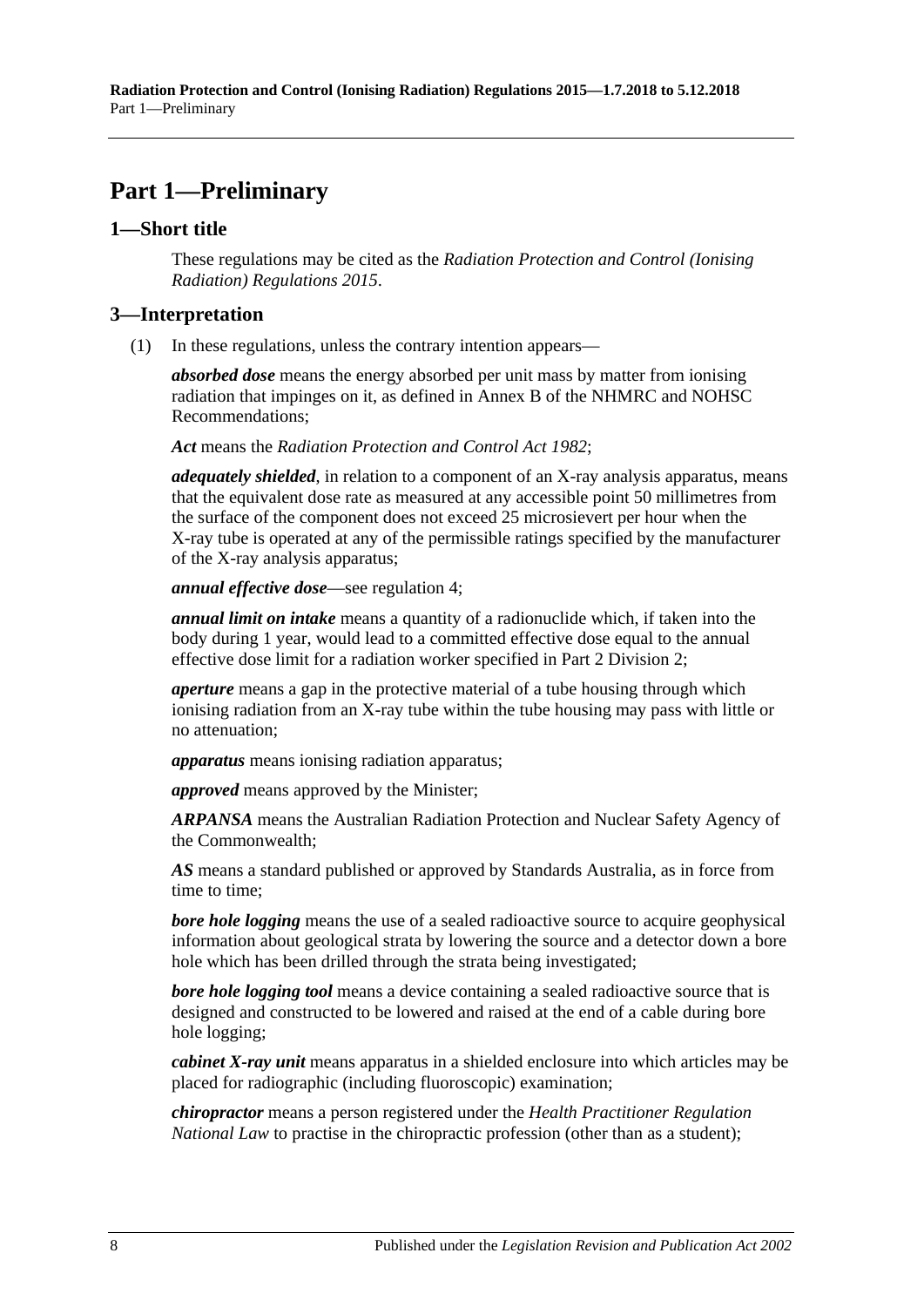*committed effective dose* means the effective dose that a person is committed to receive from an intake of radioactive material as defined in Annex B of the NHMRC and NOHSC Recommendations;

*committed equivalent dose* means the equivalent dose that an organ or tissue is committed to receive from an intake of radioactive material as defined in Annex B of the NHMRC and NOHSC Recommendations;

*consumer product* means a device, article or thing that contains a radioactive substance and is designed and constructed for personal or domestic use and not for use during the course of employment or the carrying on of any occupation, but does not include an ionisation chamber smoke detector approved by the Minister;

*cumulative* means the sum of all the results obtained for a parameter since the beginning of the relevant year;

*dental hygienist* means a person registered under the *Health Practitioner Regulation National Law*—

- (a) to practise in the dental profession (other than as a student); and
- (b) in the dental hygienists division of that profession;

*dental radiologist* means a person registered under the *Health Practitioner Regulation National Law*—

- (a) to practise in the dental profession (other than as a student); and
- (b) holding specialist registration as a dental radiologist;

*dental therapist* means a person registered under the *Health Practitioner Regulation National Law*—

- (a) to practise in the dental profession (other than as a student); and
- (b) in the dental therapists division of that profession;

*dentist* means a person registered under the *Health Practitioner Regulation National Law*—

- (a) to practise in the dental profession as a dentist (other than as a student); and
- (b) in the dentists division of that profession;

*dento-maxillofacial radiologist* means a person registered under the *Health Practitioner Regulation National Law*—

- (a) to practise in the dental profession (other than as a student); and
- (b) holding specialist registration as a dento-maxillofacial radiologist;

*designated employee* means an employee involved in operations that are subject to a licence under section 23A or 24 of the Act and who is likely to receive significant doses greater than 5 microsievert per year;

*disposal*, in relation to a radioactive substance, does not include sale;

*durably marked*, in relation to an article, device or thing, means that the article, device or thing is so marked that it is likely to retain the marking—

(a) during its normal working life; and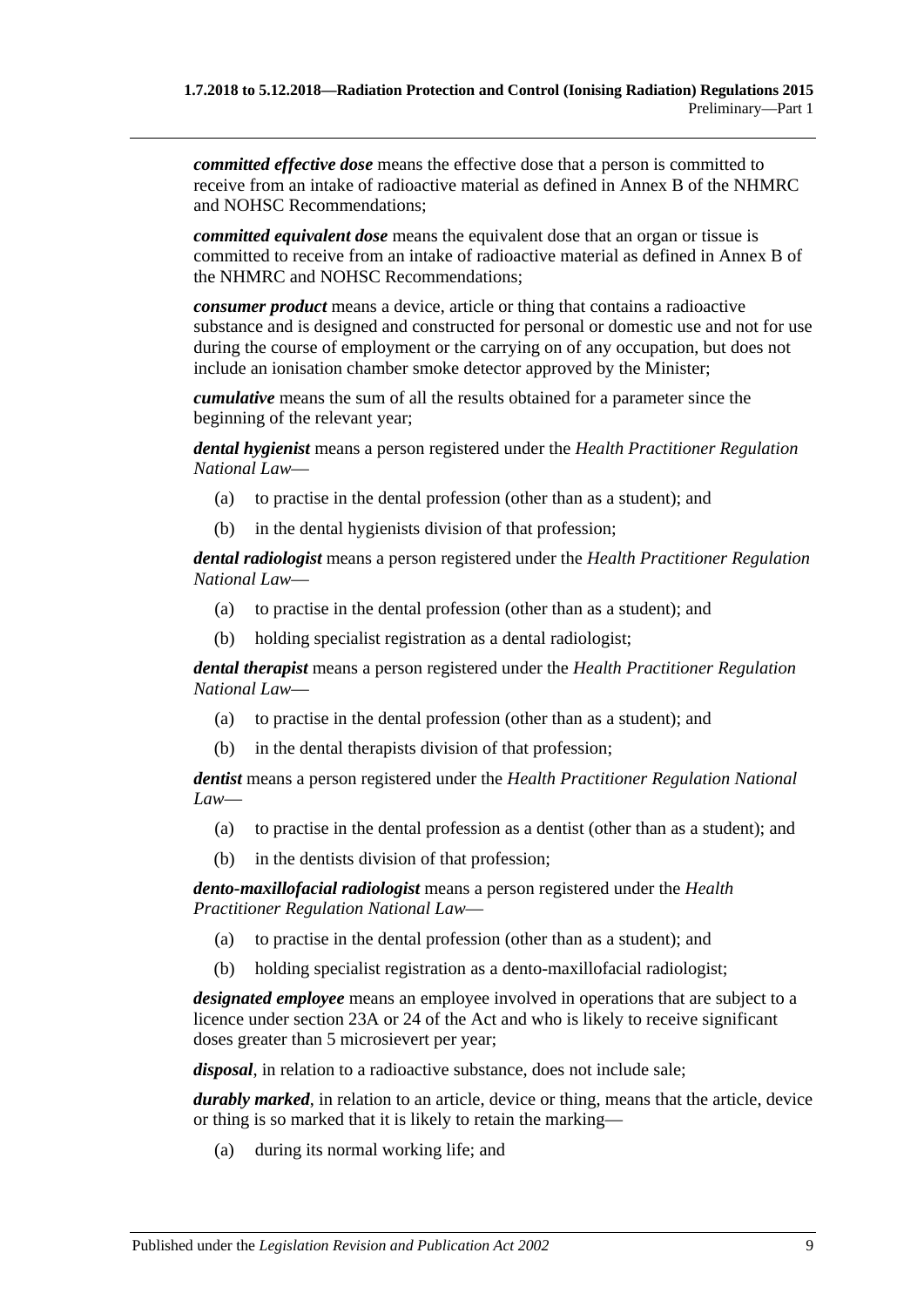(b) despite any occurrence or accident that is reasonably foreseeable as being likely to happen to the article, device or thing, or in which the article, device or thing may become involved;

*effective dose* means a measure of dose that takes into account both the radiation involved and the radiological sensitivities of the organs or tissue irradiated as defined in Annex B of the NHMRC and NOHSC Recommendations;

*equivalent dose* means a measure of dose in organs and tissue that takes into account the type of radiation involved as defined in Annex B of the NHMRC and NOHSC Recommendations;

*emergency exposure* means a voluntary exposure to ionising radiation in an emergency situation;

*enclosed X-ray analysis apparatus* means X-ray analysis apparatus that complies with [regulation](#page-45-2) 67(3);

*external radiation*, in relation to the exposure of a natural person to ionising radiation, means ionising radiation that is not internal radiation;

*fail safe*, in relation to a warning device or interlock, means that the failure of the device or interlock results in the inability to produce useable ionising radiation from the apparatus or sealed radioactive source to which the device or interlock is connected;

*fixed apparatus* means any apparatus that is neither a mobile apparatus nor a portable apparatus;

*fully protected enclosure*, in relation to industrial radiography, means an enclosure on or in respect of which—

- (a) all doors and other openings into the enclosure are interlocked with either the apparatus or the source control mechanism so that the apparatus is de-energised or the source is returned to the shielded ("off") position whenever a door or other opening is opened; and
- (b) a warning device inside the enclosure sounds continuously for at least 5 seconds when an exposure commences; and
- (c) a red warning light marked "Radiation On" that remains on throughout an exposure, is readily visible from all normal routes of access; and
- (d) the warning lights are fail safe; and
- (e) the equivalent dose rate at a distance of 50 millimetres from any readily accessible point on the surface of the enclosure never exceeds 25 microsievert per hour; and
- (f) a door can be readily opened from inside the enclosure;

*gaseous tritium light device* means an instrument, device, article or thing that contains 1 or more gaseous tritium light sources;

*gaseous tritium light source* means a sealed glass container filled with gaseous tritium and coated internally with a phosphor;

*general objective* means the objective contained in section 23 of the Act;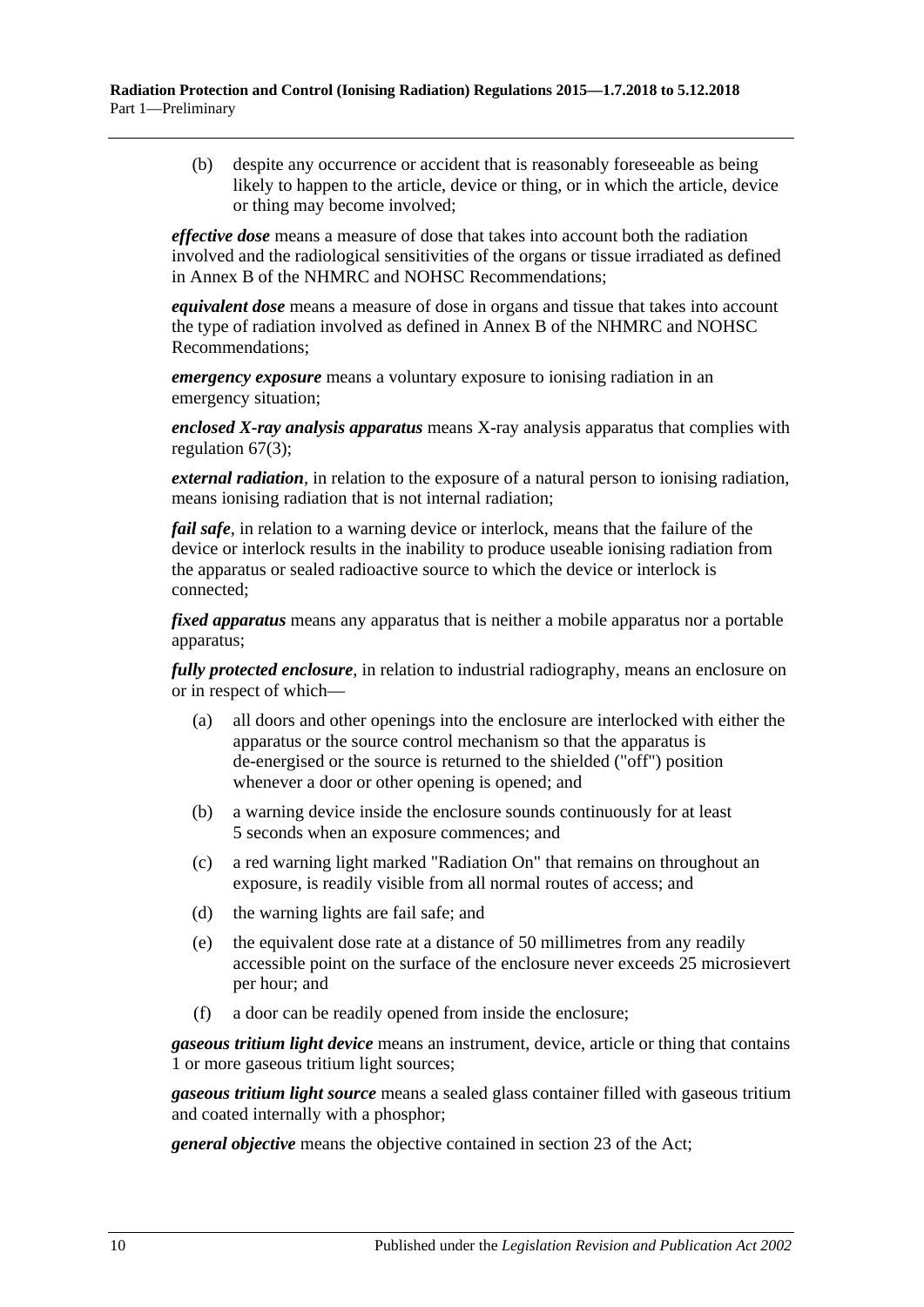*group*, in relation to a radionuclide, means the group to which the radionuclide is assigned in [Schedule](#page-119-3) 1;

*industrial radiography* means the process of radiographing the whole or any part of any pipes, welds, vessels, or any other constructed, fabricated or manufactured object or article by the use of a sealed radioactive source or an apparatus other than a cabinet X-ray unit;

*internal radiation*, in relation to the exposure of a person to ionising radiation, means ionising radiation from a radioactive substance located within the person's body;

*ionisation chamber smoke detector* means a device containing a radioactive substance that is designed and constructed to detect the presence of smoke or other combustion product aerosols;

*laboratory* means premises in which unsealed radioactive substances are—

- (a) used for the purposes of scientific investigation or testing; or
- (b) prepared for use for the treatment of patients or for medical or scientific investigation or testing; or
- (c) prepared for sale;

*medical practitioner* means a person registered under the *Health Practitioner Regulation National Law* to practise in the medical profession (other than as a student);

*member of the public* means a person who is not a radiation worker;

*mineral sands operation* means an operation involving the separation of heavy minerals from mineral sands ore or further processing of the heavy minerals;

*Mining Code* means the Code of Practice and Safety Guide entitled *Radiation Protection and Radioactive Waste Management in Mining and Mineral Processing (2005)* published by the Chief Executive Officer of ARPANSA, as in force from time to time;

*mobile apparatus* means apparatus that is designed and constructed so as to be moveable from place to place for use as required but does not include a portable apparatus;

*National Directory for Radiation Protection* means the document of that name published by the Chief Executive Officer of ARPANSA, as in force from time to time;

*NHMRC and NOHSC Recommendations* means the *Recommendations for limiting exposure to ionizing radiation (1995) (Guidance note [NOHSC:3022(1995)]* and the *National standard for limiting occupational exposure to ionizing radiation (1995) [NOHSC:1013(1995)]* adopted or endorsed by the National Health and Medical Research Council and published as Radiation Health Series No. 39 in June 1995 by the Commonwealth Department of Human Services and Health (ISBN 0644 35659 6);

*normal operation*, in relation to X-ray analysis apparatus, means the step-by-step procedures necessary to accomplish X-ray analysis, including sample insertion and manipulation, equipment alignment and data recording;

*open-beam X-ray analysis system* means an X-ray analysis system that does not comply with [regulation](#page-45-2) 67(3) or [regulation](#page-46-0) 67(4) but complies with [regulation](#page-46-1) 67(5);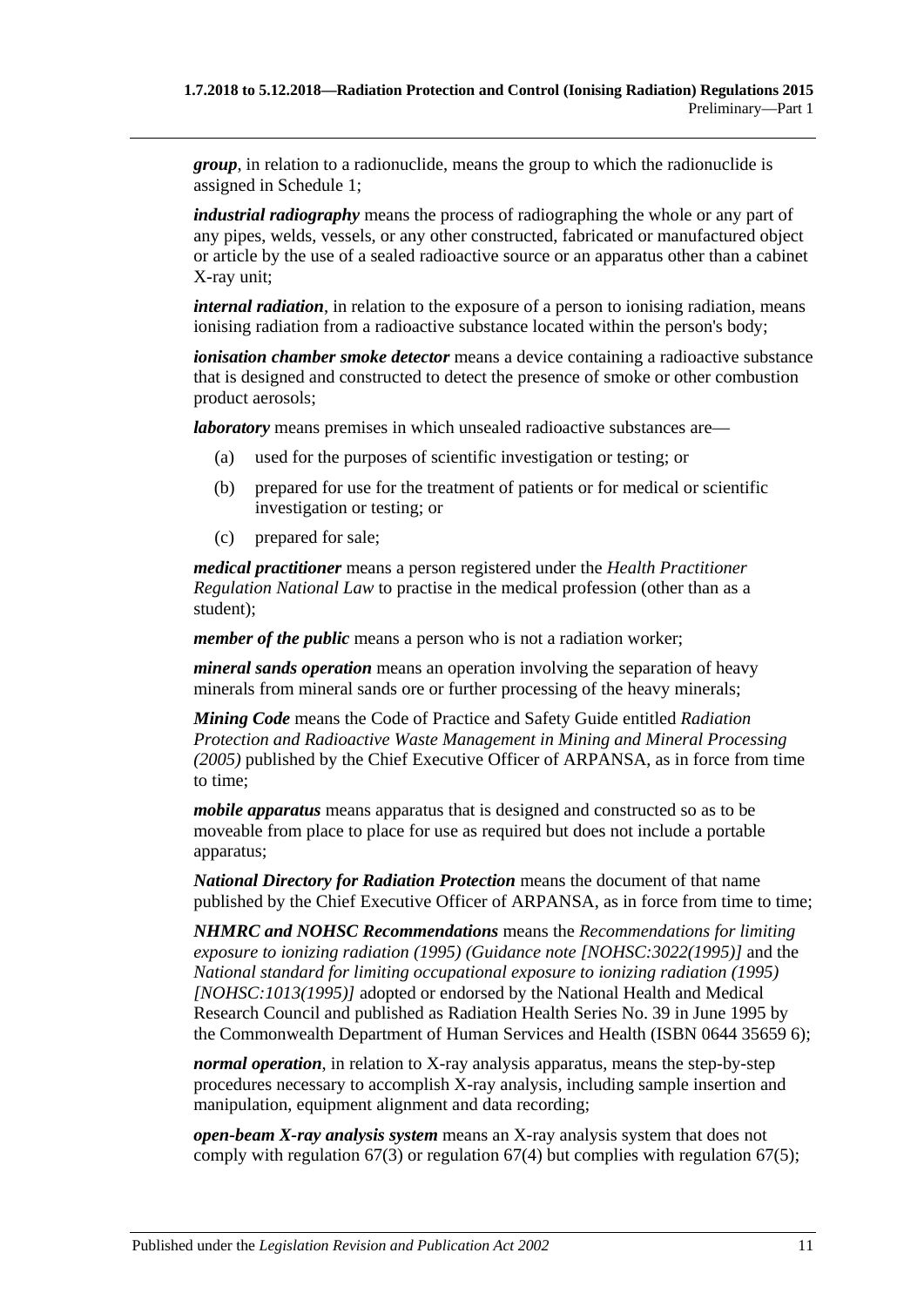*oral and maxillofacial radiologist* means a person registered under the *Health Practitioner Regulation National Law*—

- (a) to practise in the dental profession as a dentist (other than as a student); and
- (b) holding specialist registration as an oral and maxillofacial radiologist;

*oral and maxillofacial surgeon* means a person registered under the *Health Practitioner Regulation National Law*—

- (a) to practise in the dental profession as a dentist (other than as a student); and
- (b) holding specialist registration as an oral and maxillofacial surgeon;

*partly enclosed X-ray analysis apparatus* means X-ray analysis apparatus that does not comply with [regulation](#page-45-2) 67(3) but complies with [regulation](#page-46-0) 67(4);

*physiotherapist* means a person registered under the *Health Practitioner Regulation National Law* to practise in the physiotherapy profession (other than as a student);

*plain radiography* means the technique for obtaining, recording and processing directly or after transfer, static information contained in an X-ray image at an image receptor where the X-ray tube is stationary throughout the exposure;

*podiatrist* means a person registered under the *Health Practitioner Regulation National Law* to practise in the podiatry profession (other than as a student);

*portable apparatus* means any apparatus that is designed to be carried manually from place to place for use as required;

*primary beam* means that part of the X-radiation that passes through an aperture of a tube housing by a direct path from an X-ray tube;

*radiation accident* means an abnormal occurrence in which a source of ionising radiation is out of control and in which 1 or more of the following occurs:

- (a) control over the source of ionising radiation is not totally regained;
- (b) a significant dispersal of radioactive substances takes place;
- (c) a person receives or is likely to have received an effective dose or intake of radioactive substances of at least twice the amount of that which he or she is likely to receive during the course of operations normally carried out with the source of ionising radiation involved;

*radiation emergency* means a situation in which a source of ionising radiation is out of control to such an extent that the continued exposure of a person to excessive amounts of ionising radiation while the source of ionising radiation remains out of control is unavoidable unless the normal functions or operations of the facility or place in which the source of ionising radiation is being used are grossly disrupted (and for the purposes of this definition *excessive amounts of ionising radiation* means effective doses or intakes of radioactive substances that, if continued for the normal hours of occupancy of the facility or place for 3 months, would result in an exposure contrary to Part [2 Division](#page-20-1) 2);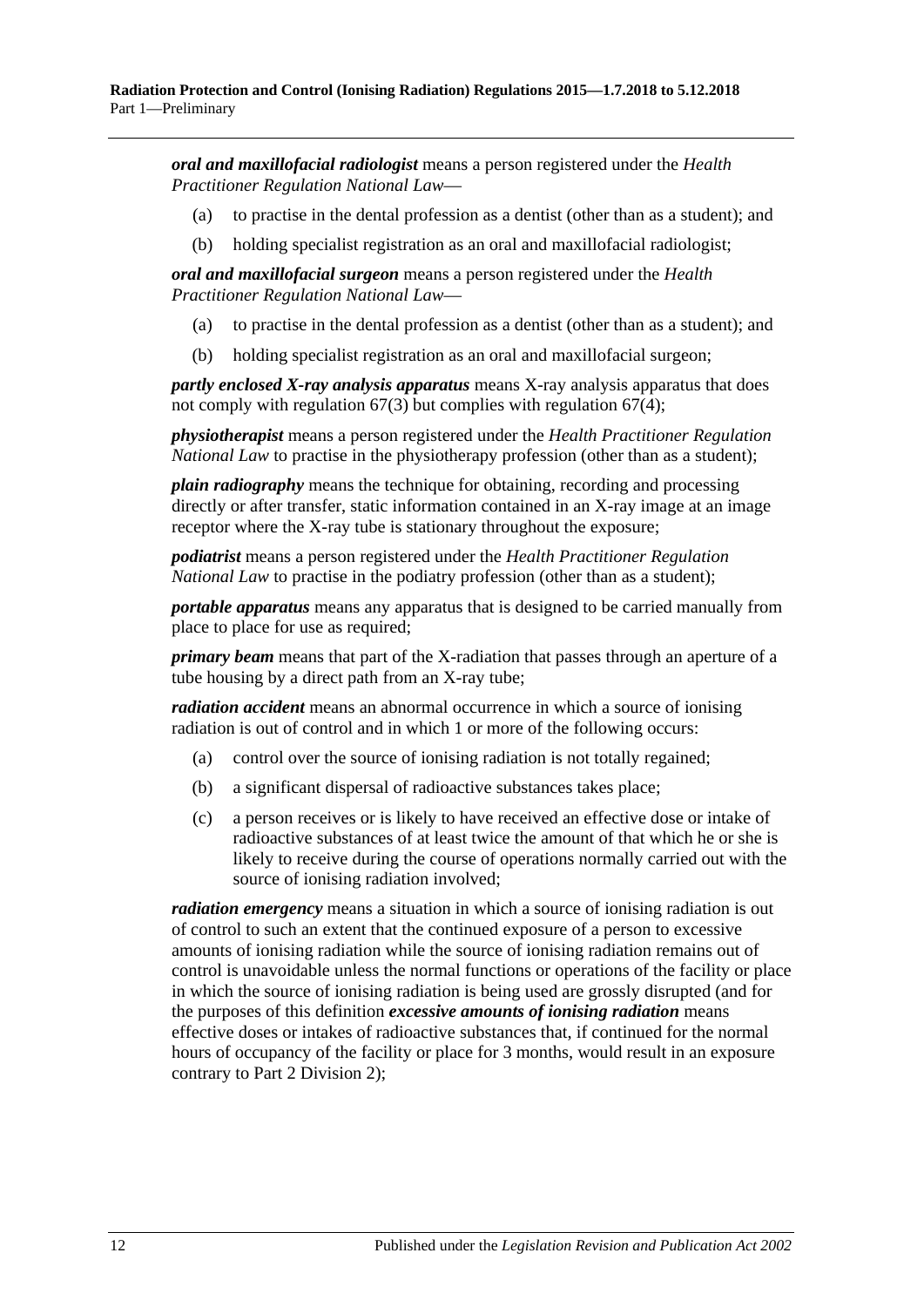*radiation incident* means an abnormal occurrence in which a source of ionising radiation is temporarily out of control, but in which no significant dispersal of any radioactive substance takes place, and in which no person receives or is likely to have received an effective dose or an intake of any radioactive substance more than twice that which is likely to occur during any operation normally carried out with that source of ionising radiation (and for the purposes of this definition, an abnormal occurrence involving radioactive substances is not to be regarded as being a radiation incident unless—

- (a) if the occurrence is 1 in which a radioactive substance is swallowed by a person—the activity of the radioactive substance swallowed exceeds the following amounts:
	- (i) for group 1 radionuclides—5 kilobecquerels;
	- (ii) for group 2 radionuclides—50 kilobecquerels;
	- (iii) for group 3 radionuclides—500 kilobecquerels;
	- (iv) for group 4 radionuclides—5 megabecquerels; or
- (b) in any other case—the activity of the radioactive substance involved exceeds the following amounts:
	- (i) for group 1 radionuclides—50 kilobecquerels;
	- (ii) for group 2 radionuclides—500 kilobecquerels;
	- (iii) for group 3 radionuclides—5 megabecquerels;
	- (iv) for group 4 radionuclides—50 megabecquerels);

*radiation gauge* means a device containing a sealed radioactive source that uses the detection of a beam of radiation transmitted through or scattered by an item or material of interest to measure a parameter associated with the item or material of interest, including the whole of the device, consisting of the sealed source, the source container or housing, and the detector and associated controls, but does not include a device that does not need to be permanently fixed in place to be used;

*radiation symbol* means the radiation symbol described and shown in [Schedule](#page-120-0) 2;

*radiation worker* means a person who by reason of his or her profession, trade or occupation—

- (a) uses any source of ionising radiation; or
- (b) is directly involved in any activity or operation in which any source of ionising radiation is used and who may be exposed to ionising radiation from that source as a result of being directly involved in such activity or operation; or
- (c) is a designated employee; or
- (d) is directly involved in the transport of a radioactive substance and is likely in the course of that profession, trade or occupation to receive an annual effective dose in excess of 1 millisievert;

*registrable device* means a device or instrument that contains a sealed radioactive source which is required to be registered under section 30 of the Act;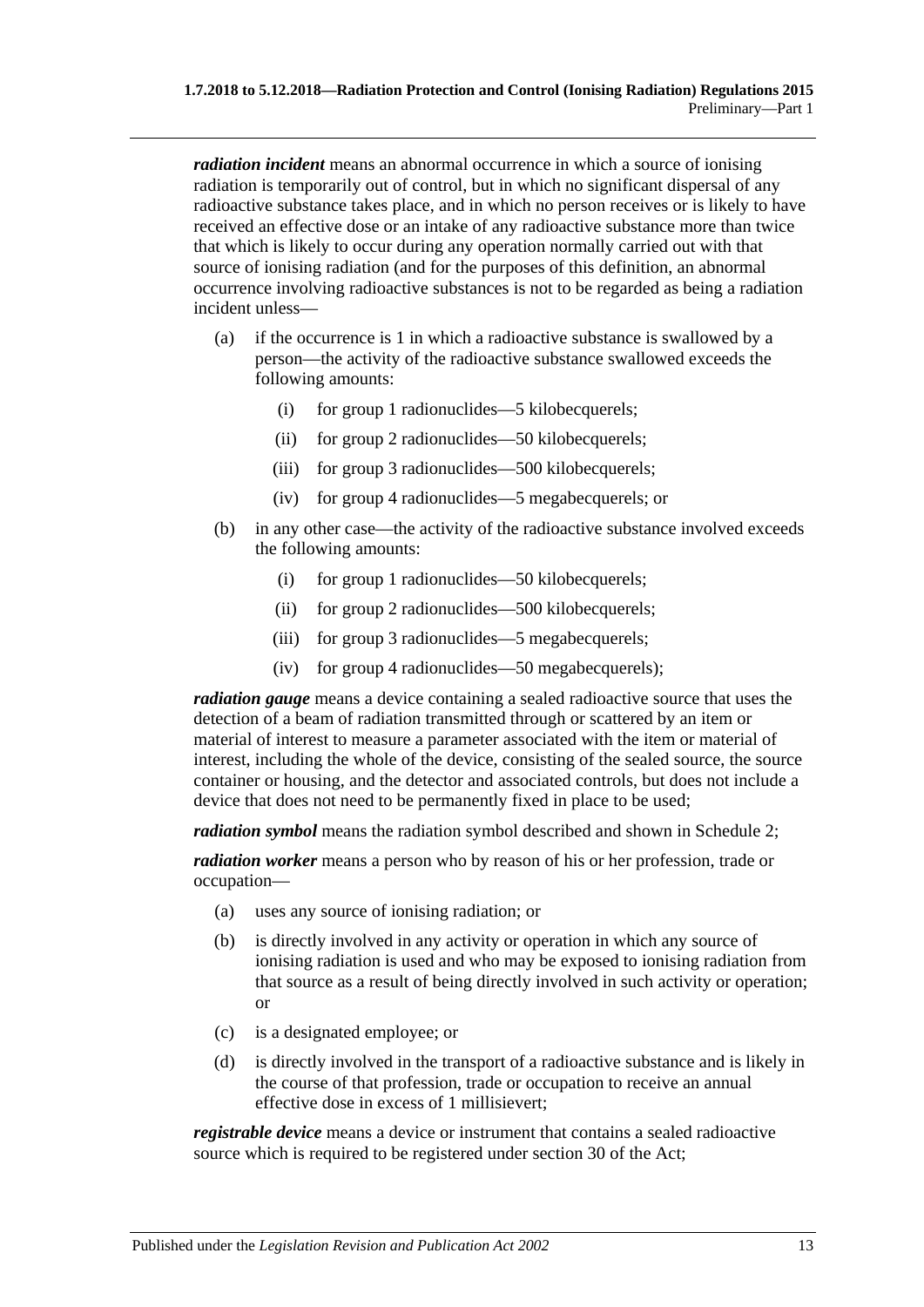*registered nurse* means a person registered under the *Health Practitioner Regulation National Law*—

- (a) to practise in the nursing and midwifery profession as a nurse (other than as a student); and
- (b) in the registered nurses division of that profession;

*revoked Health Act regulations* means the *[Radioactive Substances and Irradiating](http://www.legislation.sa.gov.au/index.aspx?action=legref&type=subordleg&legtitle=Radioactive%20Substances%20and%20Irradiating%20Apparatus%20Regulations%201962)  [Apparatus Regulations](http://www.legislation.sa.gov.au/index.aspx?action=legref&type=subordleg&legtitle=Radioactive%20Substances%20and%20Irradiating%20Apparatus%20Regulations%201962) 1962* made under the *[Health Act](http://www.legislation.sa.gov.au/index.aspx?action=legref&type=act&legtitle=Health%20Act%201935) 1935* on 29 March 1962 (see *Gazette 29.3.1962 p661*), as varied;

<span id="page-13-0"></span>*sell* means—

- (a) sell; or
- (b) supply by way of barter, exchange or gift; or
- (c) let on hire; or
- <span id="page-13-1"></span>(d) bail; or
- (e) authorise, direct, cause, suffer or permit any of the acts referred to in [paragraphs](#page-13-0) (a) to [\(d\);](#page-13-1)

*shutter* means a controllable aperture cover that adequately shields an aperture when closed;

*significant dispersal* means a dispersal of a radioactive substance where the activity of that radioactive substance exceeds the following amounts:

- (a) for group 1 radionuclides—50 kilobecquerels;
- (b) for group 2 radionuclides—500 kilobecquerels;
- (c) for group 3 radionuclides—5 megabecquerels;
- (d) for group 4 radionuclides—50 megabecquerels,

but does not include the dispersal of a radioactive substance that is in accordance with Part [5 Division](#page-87-1) 4;

*site radiography* means industrial radiography other than that done within a fully protected enclosure;

*source container* means an enclosure for a sealed radioactive source that provides, by shielding and by distance, protection against radiation emitted by the source;

*source holder*, in relation to bore hole logging, means the component of a bore hole logging tool that—

- (a) houses the sealed radioactive source to protect it from damage; and
- (b) fits into the source container when the source is not being used; and
- (c) fits onto the bore hole logging tool when the source is being used;

*source of ionising radiation* means an apparatus or a radioactive substance to which these regulations apply;

*specialist dermatologist* means a person registered under the *Health Practitioner Regulation National Law*—

(a) to practise in the medical profession (other than as a student); and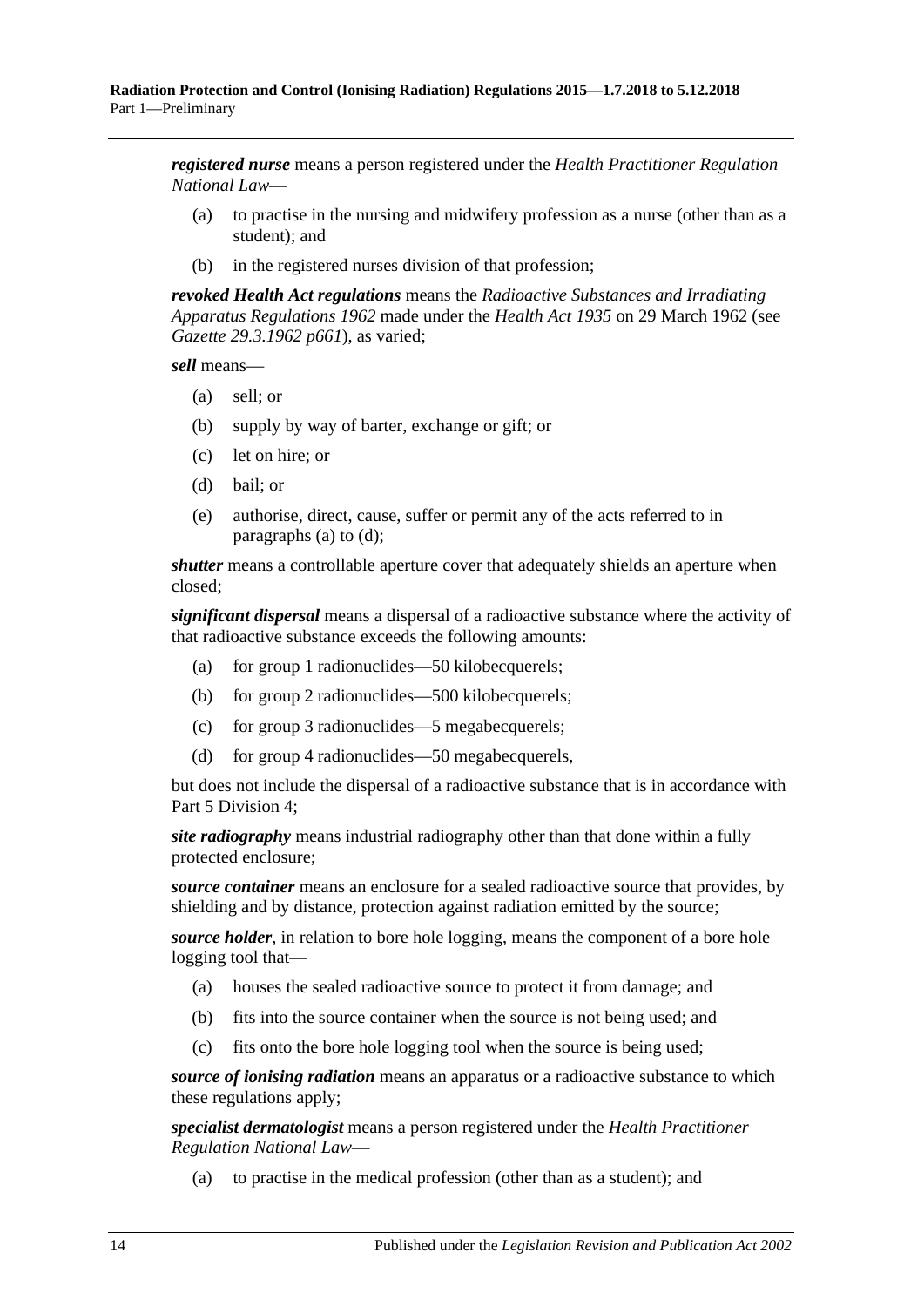(b) holding specialist registration as a dermatologist;

*specialist in nuclear medicine* means a person registered under the *Health Practitioner Regulation National Law*—

- (a) to practise in the medical profession (other than as a student); and
- (b) holding registration as a specialist in nuclear medicine;

*specialist medical oncologist* means a person registered under the *Health Practitioner Regulation National Law*—

- (a) to practise in the medical profession (other than as a student); and
- (b) holding specialist registration as a medical oncologist;

*specialist nuclear medicine physician* means a person registered under the *Health Practitioner Regulation National Law*—

- (a) to practise in the medical profession (other than as a student); and
- (b) holding specialist registration as a nuclear medicine physician;

*specialist opthalmologist* means a person registered under the *Health Practitioner Regulation National Law*—

- (a) to practise in the medical profession (other than as a student); and
- (b) holding specialist registration as an opthalmologist;

*specialist paediatric medical oncologist* means a person registered under the *Health Practitioner Regulation National Law*—

- (a) to practise in the medical profession (other than as a student); and
- (b) holding specialist registration as a paediatric medical oncologist;

*specialist paediatric nuclear medicine physician* means a person registered under the *Health Practitioner Regulation National Law*—

- (a) to practise in the medical profession (other than as a student); and
- (b) holding specialist registration as a paediatric nuclear medicine physician;

*specialist radiation oncologist* means a person registered under the *Health Practitioner Regulation National Law*—

- (a) to practise in the medical profession (other than as a student); and
- (b) holding specialist registration as a radiation oncologist;

*specialist radiologist* means a person registered under the *Health Practitioner Regulation National Law*—

- (a) to practise in the medical profession (other than as a student); and
- (b) holding specialist registration as a radiologist;

*specified employer* means a person—

- (a) who employs a radiation worker; or
- (b) who is a registered occupier; or
- (c) in whose name a sealed radioactive source or ionising radiation apparatus is registered under Part 3 of the Act; or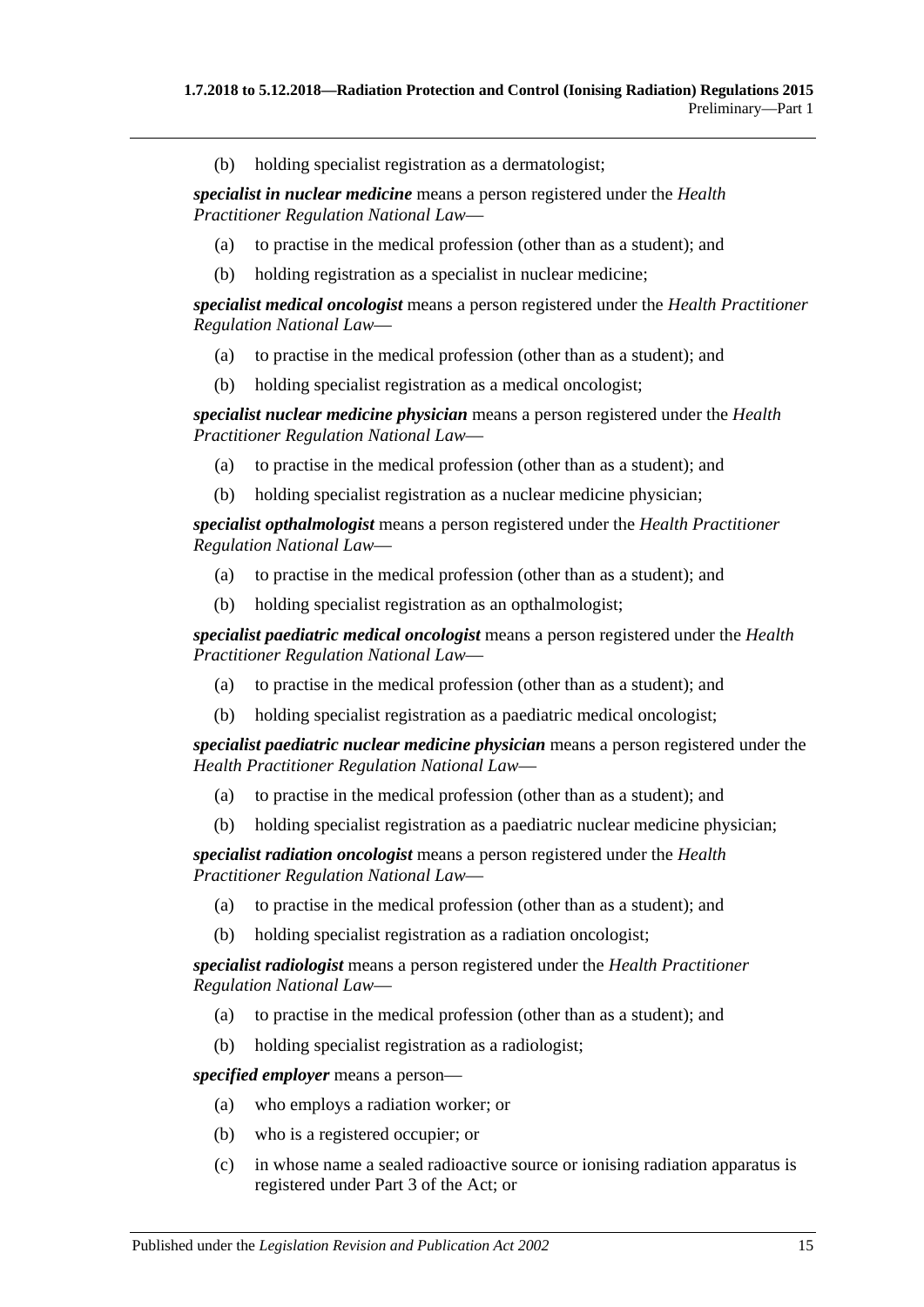(d) who holds a licence granted under section 24 of the Act;

*technologically enhanced*, in relation to exposure to natural background radiation, means exposure resulting from natural sources of radiation whose original state has been changed by human activity in such a way that the exposure of any person to ionising radiation has been increased;

*tube housing*, in relation to an ionising radiation apparatus, means a container in which an X-ray tube is mounted for normal use, providing protection against electric shock and against ionising radiation except for an aperture for the useful beam;

*type*, in relation to premises in which an unsealed radioactive substance is kept or handled, means the type of premises established by the classification scheme set out in [Schedule](#page-121-0) 3;

*veterinary surgeon* means a person registered on the general register or on both the general register and the specialist register under the *[Veterinary Practice Act](http://www.legislation.sa.gov.au/index.aspx?action=legref&type=act&legtitle=Veterinary%20Practice%20Act%202003) 2003*;

*X-ray analysis apparatus* means an apparatus that is used to analyse the properties or composition of materials by the techniques of X-ray fluorescence or X-ray diffraction;

*X-ray analysis system* means apparatus that consists of an X-ray analysis apparatus and ancillary devices or equipment necessary to determine the elemental composition or to examine the microstructure of matter, but does not include power supplies, transformers, amplifiers, readout devices and associated electronics and control panel;

*X-ray tube*, in relation to an ionising radiation apparatus, means an evacuated glass envelope in which electrons are accelerated for the purposes of the production of ionising radiation.

- (2) In these regulations, a reference to a radiation worker being employed by a specified employer is to be taken to include the acceptance of a person as—
	- (a) a voluntary worker; or
	- (b) a student,

and the person who accepts a person as a voluntary worker or student will, for the purposes of these regulations, be taken to be a specified employer in relation to that person.

- <span id="page-15-0"></span>(3) If a person who is a specified employer engages an independent contractor to carry out for the specified employer radiation work of a kind normally carried out by the specified employer, that person is, for the purposes of these regulations, to be taken to be a specified employer in relation to—
	- (a) that independent contractor; and
	- (b) any person employed by that independent contractor to do the radiation work that the independent contractor has been engaged to carry out.
- (4) In [subregulation](#page-15-0) (3)—

*radiation work* means work of the kind referred to in the definition of *radiation worker* in [subregulation](#page-7-3) (1).

(5) In these regulations, a reference to a radioactive substance or sealed radioactive source is to be taken to be a reference to a radioactive substance or sealed radioactive source to which these regulations apply.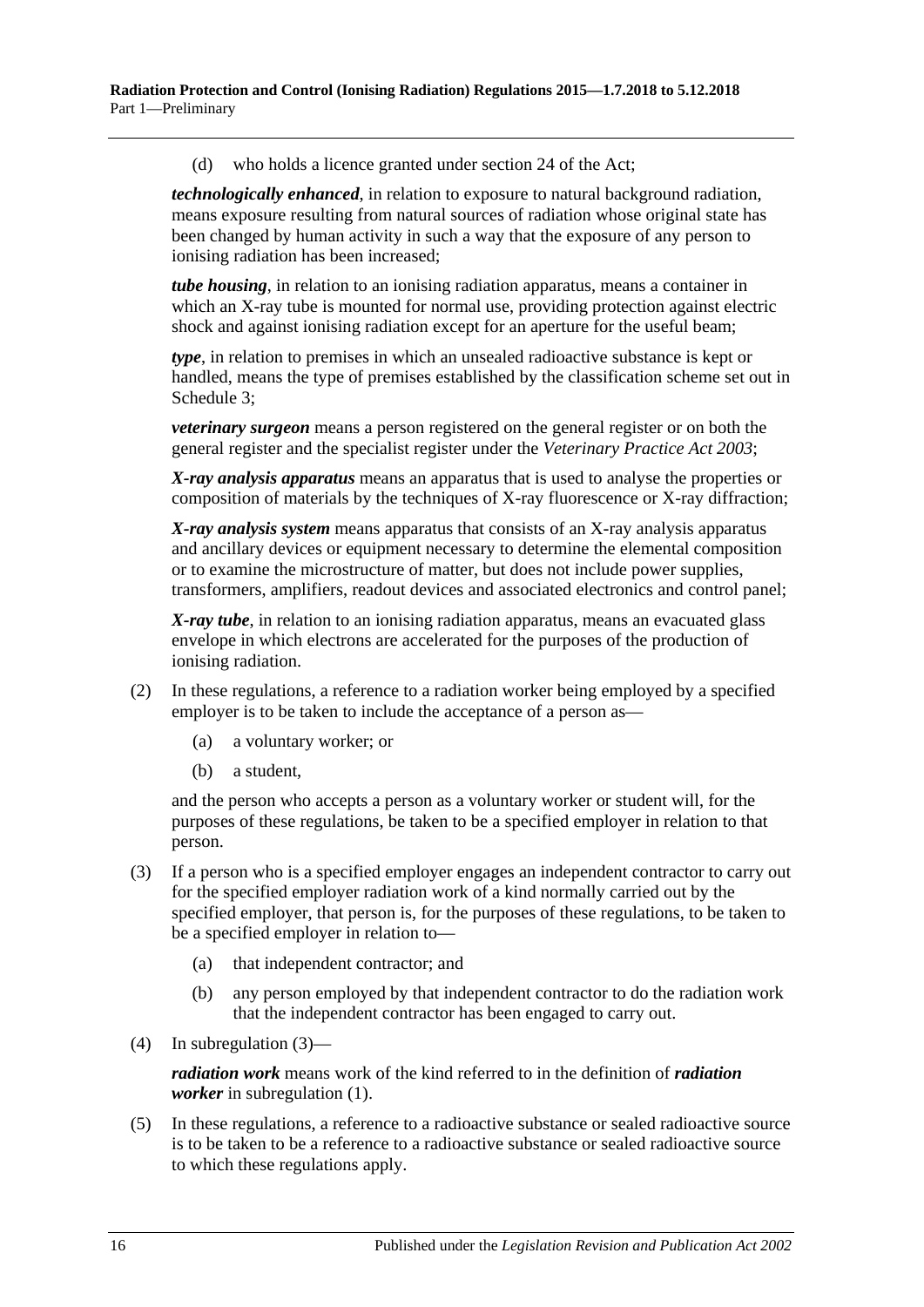(6) In these regulations, a requirement on a specified employer to do or provide any matter or thing for or in relation to a radiation worker employed by the specified employer is, in relation to a specified employer who is himself or herself a radiation worker, to be taken to require that the person do or provide for himself or herself any matter or thing that a specified employer would be required to provide for or in relation to a radiation worker employed by him or her.

## <span id="page-16-0"></span>**4—Definition of annual effective dose**

(1) In these regulations—

*annual effective dose* means the sum of—

- (a) the effective dose received from external radiation during a calendar year; and
- (b) the committed effective dose received from radionuclides taken into the body during that year calculated in the manner set out in [subregulation](#page-16-2) (2).
- <span id="page-16-3"></span><span id="page-16-2"></span>(2) The committed effective dose received from radionuclides taken into the body must be calculated—
	- (a) using the methods recommended by the International Commission on Radiological Protection in—
		- (i) Publication 68 *Dose Co-efficients for Intakes of Radionuclides by Workers* published by the Commission, as varied from time to time; and
		- (ii) (if applicable), Publication 65 *Protection Against Radon-222 at Home and at Work* published by the Commission, as varied from time to time; and
	- (b) if some of the data relevant to the circumstances of a case is not available—using the data recommended or adopted by the International Commission on Radiological Protection in the publications referred to in [paragraph](#page-16-3) (a).
- (3) For the purposes of [subregulation](#page-16-2) (2), if—
	- (a) the International Commission on Radiological Protection recommends or adopts more than 1 value for an item of data; and
	- (b) the information required so as to choose which of those values is relevant to the circumstances of the case has not been obtained by the specified employer,

the value that gives rise to the largest value of committed equivalent dose must be used in the calculation.

## <span id="page-16-1"></span>**5—Application of regulations to apparatus**

These regulations do not apply to or in relation to apparatus that produces ionising radiation incidental to its function (including electron microscopes and apparatus containing a cathode ray tube or an electronic valve) if the apparatus does not, in normal operating conditions, cause an equivalent dose rate exceeding 1 microsievert per hour at a distance of 0.1 metre from any accessible surface of the apparatus.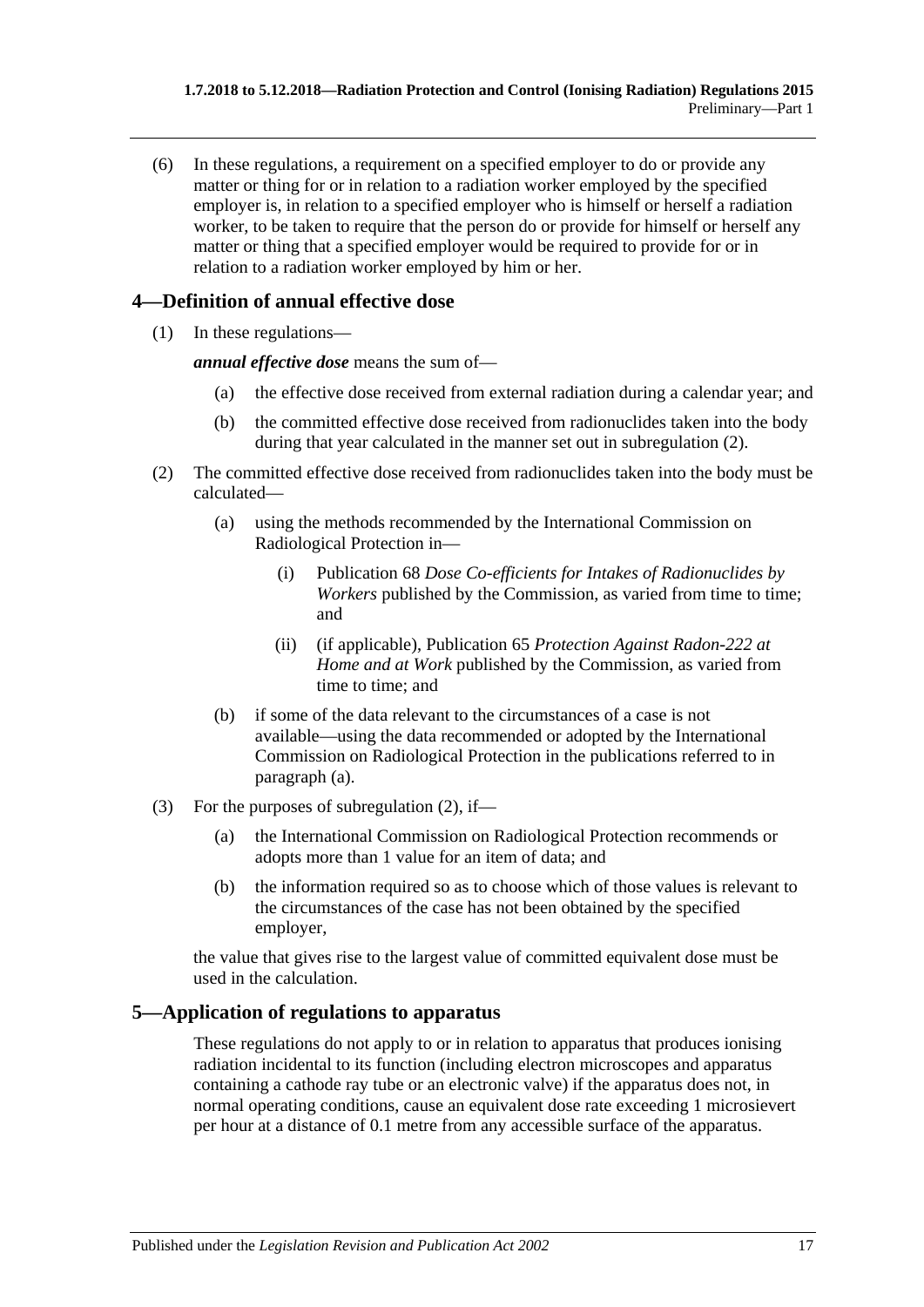**Radiation Protection and Control (Ionising Radiation) Regulations 2015—1.7.2018 to 5.12.2018** Part 1—Preliminary

#### <span id="page-17-2"></span><span id="page-17-0"></span>**6—Definition of radioactive ore—prescribed concentrations**

- (1) For the purposes of the definition of *radioactive ore* in section 5 of the Act, a radioactive ore has the prescribed concentration of a radioactive element or compound if the radioactive element or compound—
	- (a) has a specific activity of more than 35 kilobecquerels per kilogram; and
	- (b) contains 1 or more radionuclides so that—

$$
\frac{A1}{5} + \frac{A2}{50} + \frac{A3}{500} + \frac{A4}{5000}
$$

is more than or equal to 1.

(2) In [subregulation](#page-17-2) (1)—

*A1* means the total activity of group 1 radionuclides (in kilobecquerels);

- *A2* means the total activity of group 2 radionuclides (in kilobecquerels);
- *A3* means the total activity of group 3 radionuclides (in kilobecquerels);

*A4* means the total activity of group 4 radionuclides (in kilobecquerels).

#### <span id="page-17-4"></span><span id="page-17-1"></span>**7—Application of regulations to radioactive substances**

- (1) Subject to [subregulation](#page-17-3) (3), these regulations apply only to or in relation to radioactive substances—
	- (a) that are—
		- (i) a radioactive ore; or
		- (ii) a radioactive substance with a specific activity of more than 35 kilobecquerels per kilogram; and
	- (b) that contain 1 or more radionuclides so that—

$$
\frac{A1}{5} + \frac{A2}{50} + \frac{A3}{500} + \frac{A4}{5000}
$$

is more than or equal to 1.

(2) In [subregulation](#page-17-4)  $(1)$ —

*A1* means the total activity of group 1 radionuclides (in kilobecquerels);

*A2* means the total activity of group 2 radionuclides (in kilobecquerels);

A3 means the total activity of group 3 radionuclides (in kilobecquerels);

*A4* means the total activity of group 4 radionuclides (in kilobecquerels).

- <span id="page-17-3"></span>(3) These regulations do not apply to or in relation to tritium contained in an instrument, device, article or thing if—
	- (a) less than 20 gigabecquerels of tritium is contained in the instrument, device, article or thing; and
	- (b) the tritium is wholly confined to a gaseous tritium light source; and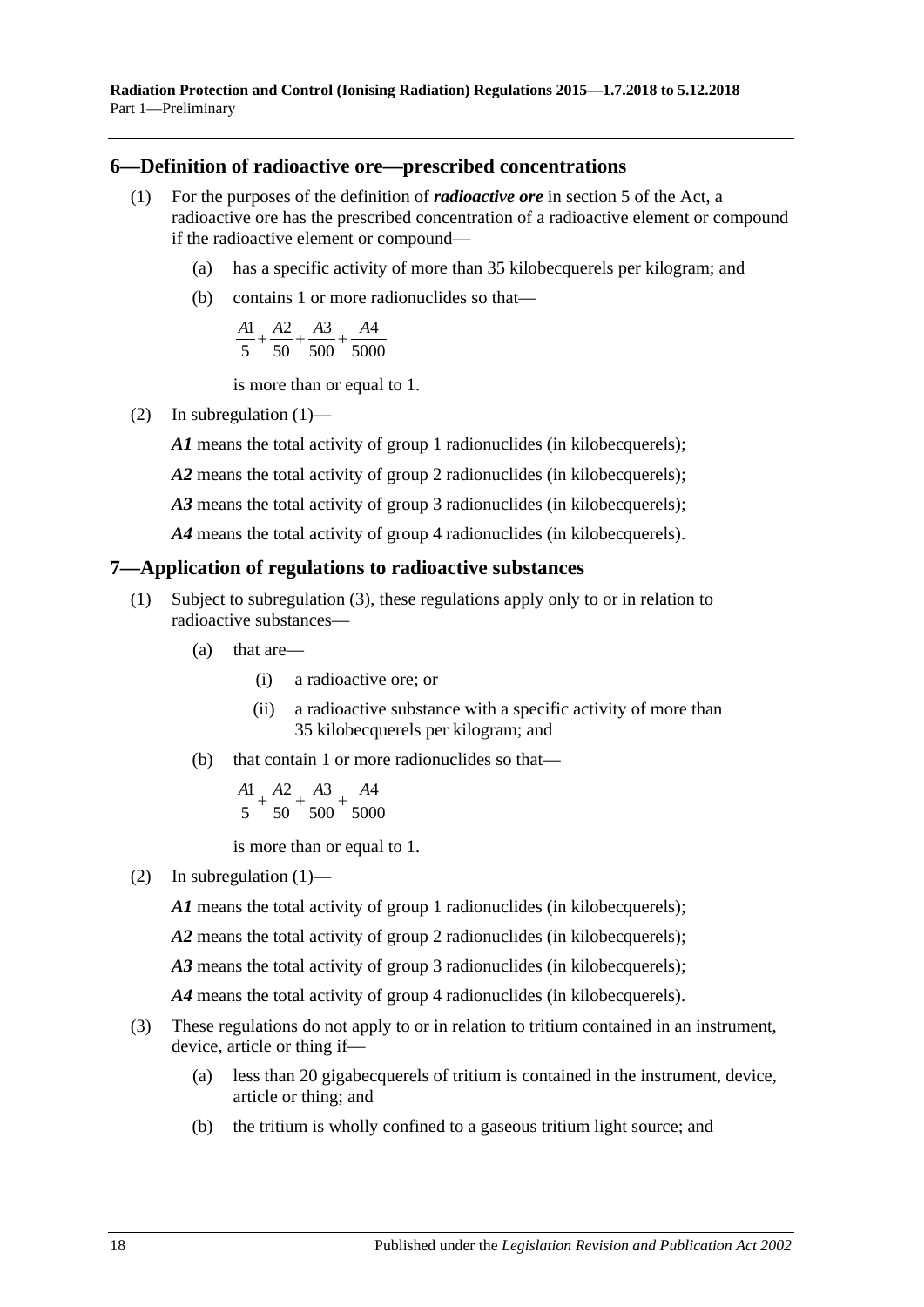- (c) the gaseous tritium light source is accessible only with the use of a tool designed for the specific task of gaining access to the gaseous tritium light source in the instrument, article, device or thing; and
- (d) the activity in the form of tritiated water is less than 50 megabecquerels; and
- (e) the instrument, article, device or thing is not a consumer product.

## <span id="page-18-0"></span>**Part 2—Radiation control**

## <span id="page-18-1"></span>**Division 1—General provisions**

#### <span id="page-18-2"></span>**8—Duties of specified employer**

- (1) This regulation applies to—
	- (a) apparatus; and
	- (b) source control mechanisms and other devices containing a sealed radioactive source; and
	- (c) radiation monitoring equipment; and
	- (d) radiation warning devices; and
	- (e) protective clothing, fume cupboards, interlocks, signs, labels and any other radiation protection equipment or devices,

supplied by a specified employer for his or her use during the course of his or her profession, trade or occupation or for the use of any radiation worker during the course of the worker's employment with the specified employer.

- (2) A specified employer must at all times keep or cause to be kept in good working order and condition any article, device or thing to which this regulation applies.
- (3) If a specified employer discovers in any article, device or thing to which this regulation applies a fault or defect that is likely to increase the exposure to ionising radiation of any person, the specified employer must—
	- (a) immediately inform all persons who use, work with, inspect, test, handle, are protected from exposure to ionising radiation by or otherwise deal with the article, device or thing of the nature of the fault or defect; and
	- (b) cause the fault or defect to be remedied as soon as is reasonably practicable.

#### <span id="page-18-4"></span><span id="page-18-3"></span>**9—Specified employer to give radiation worker certain information**

- (1) A specified employer must, before a radiation worker employed by him or her first commences any duties as a radiation worker—
	- (a) inform the worker of the potential hazards from ionising radiation to which the worker is likely to be subject during the course of employment; and
	- (b) inform the worker of the name of the radiation safety officer appointed by the specified employer together with the name of any assistant radiation safety officer who has responsibilities pertaining to such worker's duties; and
	- (c) inform the worker of all safety arrangements that have been made to protect the worker from the effects of ionising radiation; and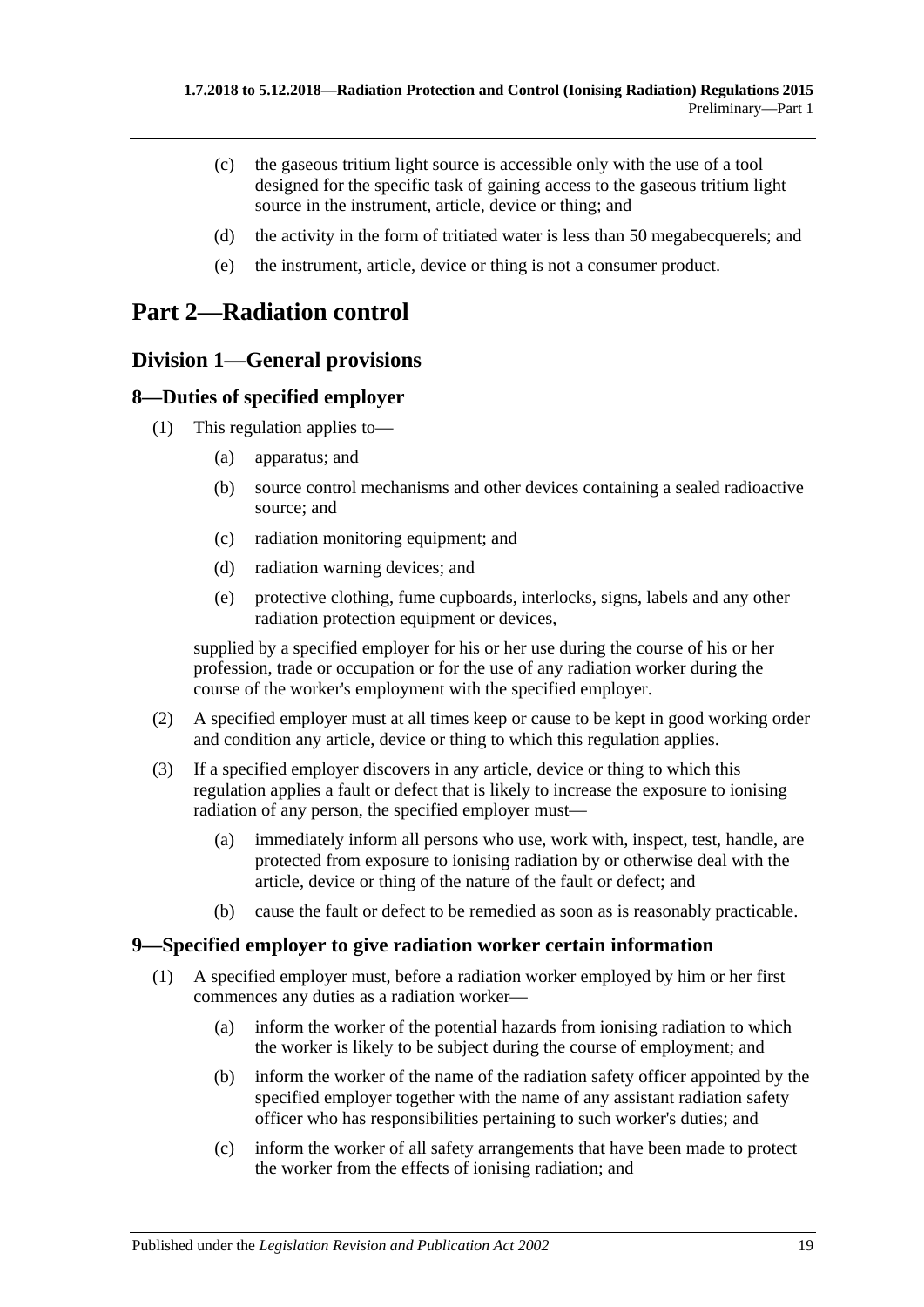- <span id="page-19-2"></span>(d) give directions in the form of working rules to the worker as to all steps that the worker must take in order to achieve the general objective; and
- (e) inform the worker of the existence of the Act, these regulations and any radiation safety manual prepared under [regulation](#page-19-0) 10; and
- (f) make available to the worker for perusal a copy of the Act, these regulations and any radiation safety manual prepared under [regulation](#page-19-0) 10.
- (2) Wherever there is a change in any of the matters referred to in [subregulation](#page-18-4) (1), a specified employer must immediately inform a radiation worker who is likely to be affected by any such change of the particulars of the change.

#### <span id="page-19-0"></span>**10—Specified employer to prepare radiation safety manual etc**

- (1) A specified employer must, within a reasonable time of first employing a radiation worker, prepare a radiation safety manual containing—
	- (a) information on the potential hazards in respect of exposure to ionising radiation that any radiation worker is likely to face during the course of employment; and
	- (b) the name and full contact details of the radiation safety officer and assistant radiation safety officers who have been appointed; and
	- (c) the arrangements made by the specified employer for the radiation protection of all persons employed by him or her; and
	- (d) the directions which the specified employer has given pursuant to [regulation](#page-19-2) 9(1)(d) as to the steps to be taken to achieve the general objective; and
	- (e) the requirements of [regulation](#page-19-1) 11.
- (2) A specified employer who has prepared a radiation safety manual must supply a copy of the manual to the Minister if directed to do so by the Minister by notice in writing.
- <span id="page-19-3"></span>(3) If a specified employer has supplied a copy of a radiation safety manual to the Minister under this regulation, the Minister may serve on the specified employer a notice in writing directing him or her to make specified changes to the manual that the Minister regards as appropriate, having regard to the general objective.
- (4) A specified employer must comply with a notice served on the employer by the Minister under [subregulation](#page-19-3) (3).

#### <span id="page-19-1"></span>**11—Duties of radiation worker**

A radiation worker must—

- (a) obey all notices displayed in accordance with these regulations; and
- (b) not wilfully or recklessly do any act, or omit to do any act, the doing or omission of which is likely to result in a radiation incident, radiation accident or radiation emergency; and
- (c) report immediately to his or her supervisor any fault or defect in any device, article or thing that the radiation worker uses, inspects, tests, handles or otherwise deals with during the course of employment, being a fault or defect that is likely to result in a radiation incident, radiation accident or radiation emergency; and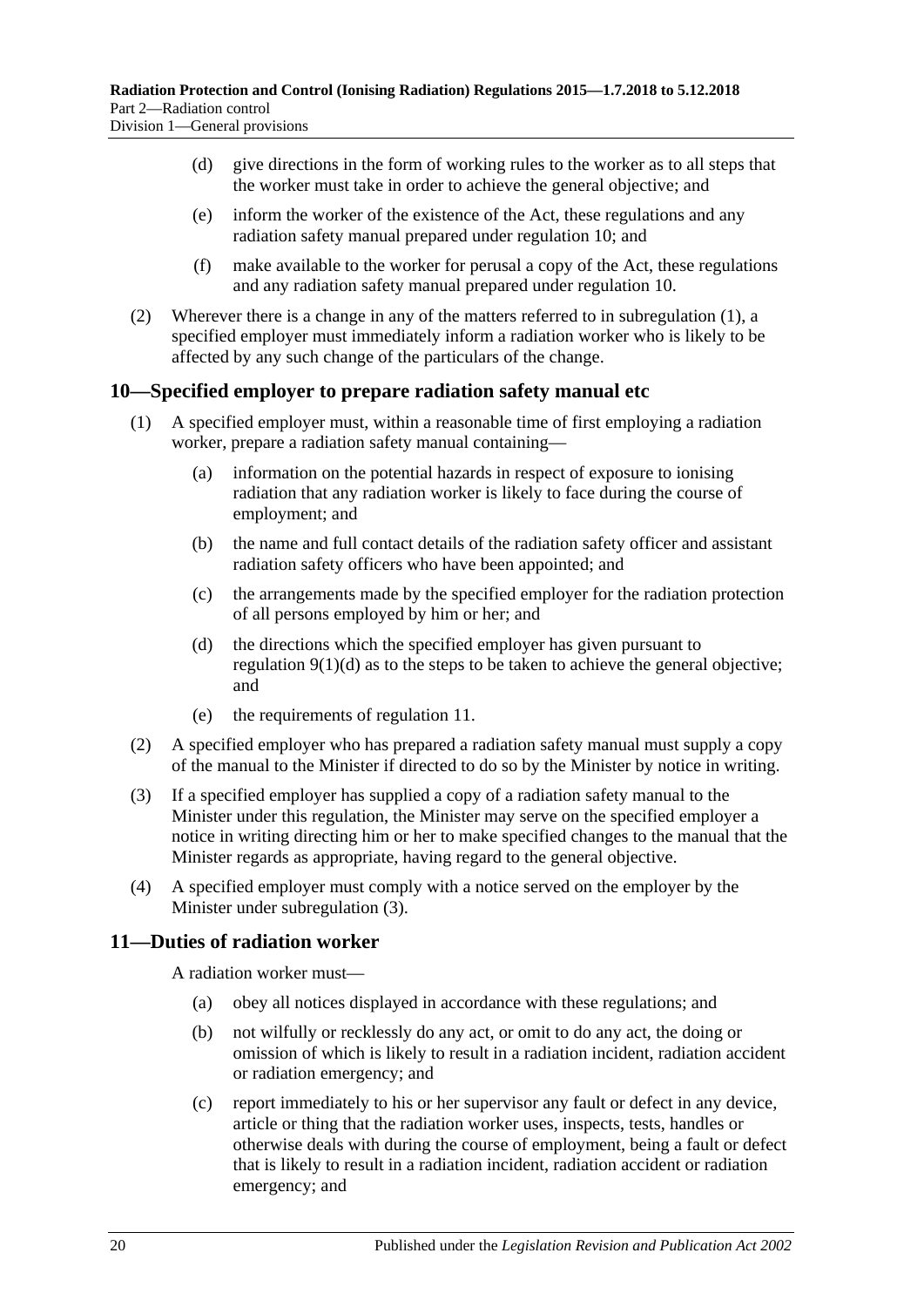(d) use, in the manner set out in these regulations and in the radiation safety manual applicable to the duties the radiation worker performs, all radiation protection equipment furnished for his or her use in accordance with these regulations and that manual.

## <span id="page-20-0"></span>**12—Display of radiation symbol**

A person must not exhibit, display or otherwise use, or cause or permit another to exhibit, display or otherwise use, the radiation symbol except—

- (a) on a container used for the storage of a sealed radioactive source; or
- (b) on apparatus to which these regulations apply (see [regulation](#page-16-1) 5); or
- (c) on a sign erected in connection with—
	- (i) premises registered under section 29 of the Act; or
	- (ii) a place in which a radioactive substance to which these regulations apply (see [regulation](#page-17-1) 7) is stored; or
	- (iii) a place in which radioactive material within the meaning of the *[Radiation Protection and Control \(Transport of Radioactive](http://www.legislation.sa.gov.au/index.aspx?action=legref&type=subordleg&legtitle=Radiation%20Protection%20and%20Control%20(Transport%20of%20Radioactive%20Substances)%20Regulations%202003)  [Substances\) Regulations](http://www.legislation.sa.gov.au/index.aspx?action=legref&type=subordleg&legtitle=Radiation%20Protection%20and%20Control%20(Transport%20of%20Radioactive%20Substances)%20Regulations%202003) 2003* is stored; or
	- (iv) a place in which apparatus to which these regulations apply (see [regulation](#page-16-1) 5) is installed, stored or used; or
- (d) as required by these regulations or any other law.

## <span id="page-20-1"></span>**Division 2—Radiation protection standards and limits**

#### <span id="page-20-4"></span><span id="page-20-2"></span>**13—Specified employer to prevent exposures above certain dose limits**

- (1) Subject to [subregulation](#page-20-3) (2), a specified employer must not expose, or cause, suffer or permit the exposure of, himself or herself or a radiation worker employed by him or her to—
	- (a) an annual effective dose exceeding—
		- (i) 20 millisievert averaged over a period of 5 consecutive years; or
		- (ii) 50 millisievert in any single year; or
	- (b) an equivalent dose, during any calendar year, exceeding—
		- (i) 150 millisievert in the lens of the eye; or
		- (ii) 50 millisievert in the skin, averaged over any 1 square centimetre of the skin, regardless of the total area exposed; or
		- (iii) 500 millisievert in the hands and feet.
- <span id="page-20-3"></span>(2) The Minister may, on application by a specified employer, if satisfied that exceptional circumstances exist, grant the specified employer permission to exceed the annual effective dose limit prescribed by [subregulation](#page-20-4) (1) subject to a condition that—
	- (a) the specified employer does not expose, or cause, suffer or permit the exposure of, himself or herself or a radiation worker employed by him or her to annual effective dose exceeding 20 millisievert averaged over a period of not more than 10 consecutive years; or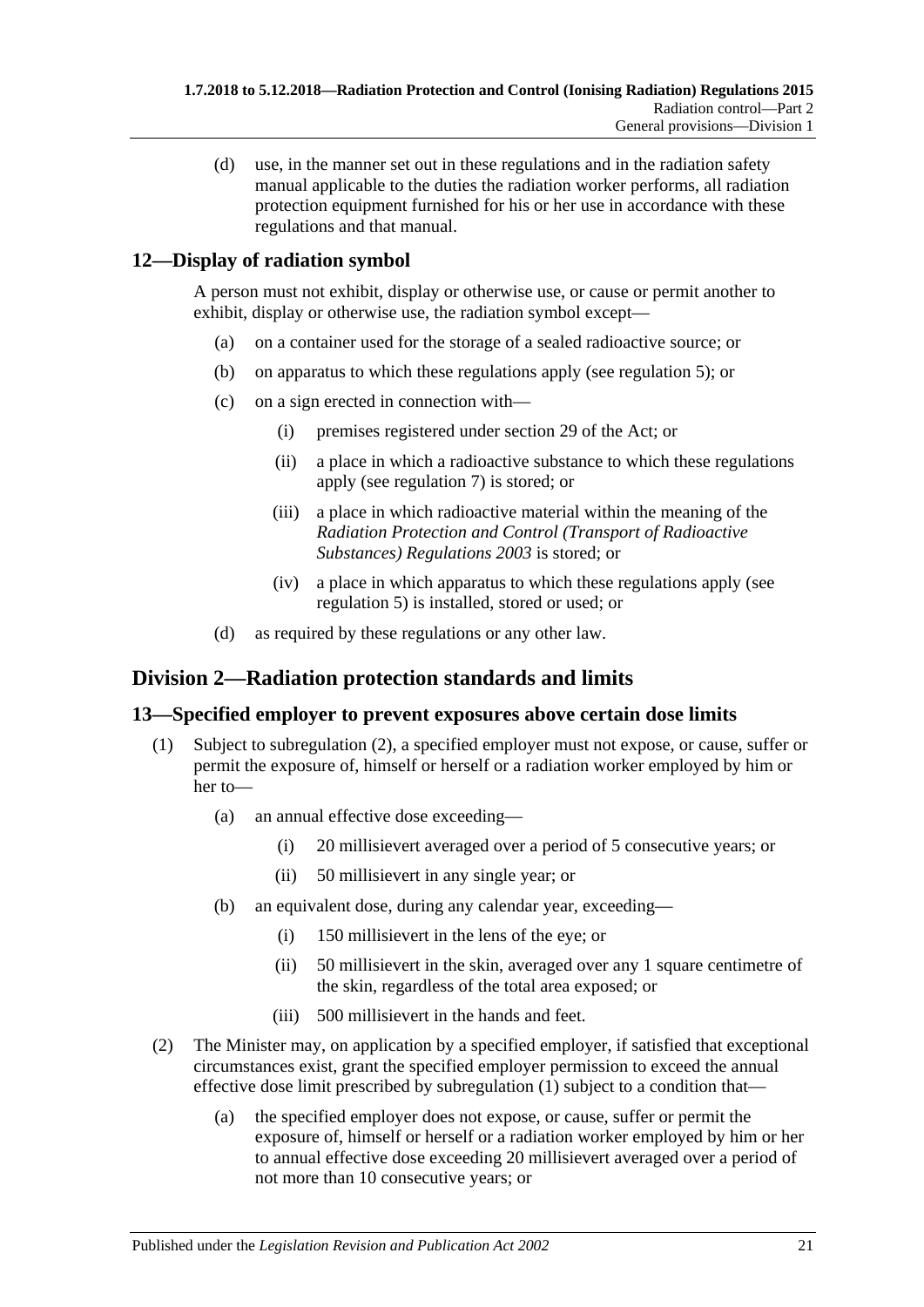Division 2—Radiation protection standards and limits

- (b) the specified employer does not expose, or cause, suffer or permit the exposure of, himself or herself or a radiation worker employed by him or her to annual effective dose exceeding 50 millisievert for a period not exceeding 5 years.
- <span id="page-21-2"></span> $(3)$  If—
	- (a) a specified employer is pregnant; or
	- (b) a radiation worker employed by a specified employer is pregnant and the worker has informed the specified employer of the pregnancy,

the specified employer must not expose, or cause, suffer or permit the exposure of, the unborn child *in utero* to an annual effective dose or equivalent dose exceeding the limit prescribed by [subregulation](#page-21-0) (4) in relation to a member of the public.

- <span id="page-21-0"></span>(4) Subject to [subregulation](#page-21-1) (5), a specified employer must not expose, or cause, suffer or permit the exposure of, a member of the public to—
	- (a) an annual effective dose exceeding 1 millisievert; or
	- (b) an equivalent dose, in any calendar year, exceeding—
		- (i) 15 millisievert in the lens of the eye; or
		- (ii) 50 millisievert in the skin, averaged over any 1 square centimetre of the skin, regardless of the total area exposed.
- <span id="page-21-1"></span>(5) The Minister may, on application by a specified employer, if satisfied that special circumstances exist, grant the specified employer permission to exceed the annual effective dose limit prescribed by [subregulation](#page-21-2) (3) or [\(4\)](#page-21-0) subject to a condition that the specified employer does not expose, or cause, suffer or permit the exposure of, an unborn child referred to in [subregulation](#page-21-2) (3) or a member of the public (as the case may require) to an annual effective dose exceeding 1 millisievert averaged over a period of 5 consecutive years.
- (6) In calculating doses for the purposes of this regulation, the following must be disregarded:
	- (a) except where directed otherwise by the Minister—doses received by a person due to natural background radiation that has not been technologically enhanced;
	- (b) doses received by a person participating as a volunteer in medical research approved by the Minister under [regulation](#page-37-0) 44;
	- (c) doses received by a person as a patient for the purposes of diagnosis or treatment;
	- (d) doses received by a person (other than a radiation worker) who knowingly and willingly supports a patient undergoing an exposure for the purposes of diagnosis or treatment;
	- (e) doses received by a person as a result of an emergency exposure.
- (7) A specified employer must not contravene or fail to comply with a condition imposed on a permission granted by the Minister to the specified employer under this regulation.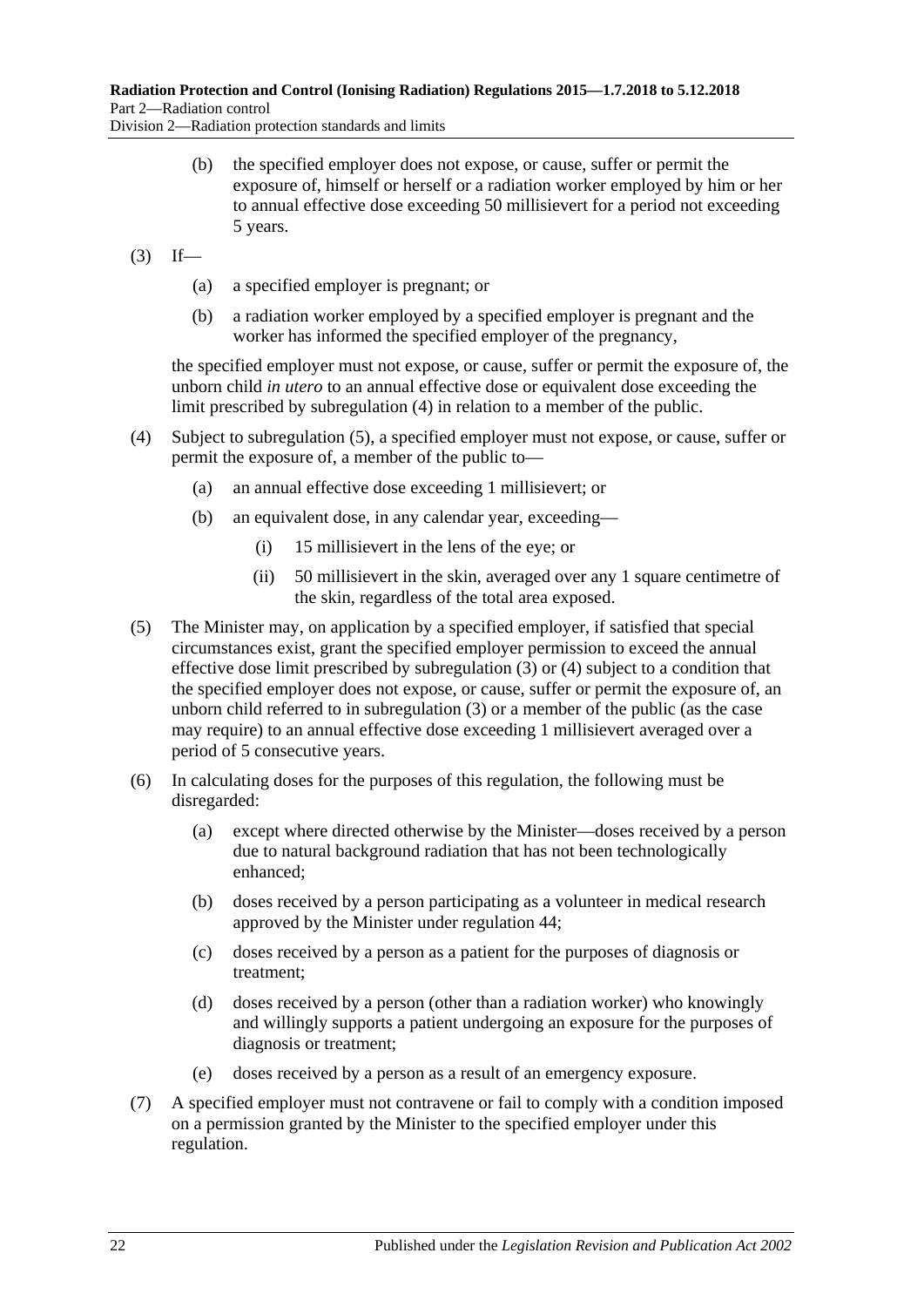## <span id="page-22-0"></span>**Division 3—Radiation safety officers**

## <span id="page-22-1"></span>**14—Appointment of radiation safety officers**

- (1) A person must, within 3 months of becoming a specified employer, appoint a person to be a radiation safety officer.
- (2) A specified employer must appoint a radiation safety officer in respect of each separate establishment—
	- (a) at which the specified employer carries on any operation for the mining or milling of radioactive ore; or
	- (b) of which the specified employer is a registered occupier; or
	- (c) at which the specified employer employs a radiation worker.
- (3) A specified employer must not appoint a person to be a radiation safety officer unless that person has detailed knowledge of the principles and practices of all aspects of radiation protection applicable to the activities carried out by the specified employer at the establishment in respect of which the radiation safety officer is appointed.
- (4) A specified employer must not appoint a person to be an assistant radiation safety officer unless that person has detailed knowledge of the principles and practices of all aspects of radiation protection applicable to those activities of the specified employer in respect of which the person is to assist the radiation safety officer.
- <span id="page-22-2"></span>(5) A specified employer must, within 7 days of appointing a radiation safety officer or assistant radiation safety officer, serve on the Minister a notice in writing setting out—
	- (a) the full name and date of birth of the person appointed; and
	- (b) the business and residential address of the person appointed and full contact details at those addresses; and
	- (c) details of the educational qualifications of the person appointed; and
	- (d) details of any formal training in radiation protection undergone by the person appointed; and
	- (e) details of the practical experience in radiation protection of the person appointed; and
	- (f) in the case of the appointment of an assistant radiation safety officer—details of the activities of the specified employer in respect to which the assistant radiation safety officer will assist the radiation safety officer.
- (6) [Subregulation](#page-22-2) (5) does not apply to a specified employer who—
	- (a) holds a licence under section 28 or 31 of the Act; and
	- (b) is the only person so licensed working at the establishment under his or her control; and
	- (c) is the radiation safety officer for that establishment.
- (7) If, after a specified employer gives notice to the Minister under [subregulation](#page-22-2) (5)—
	- (a) any information contained in that notice relating to the radiation safety officer or an assistant radiation safety officer changes; or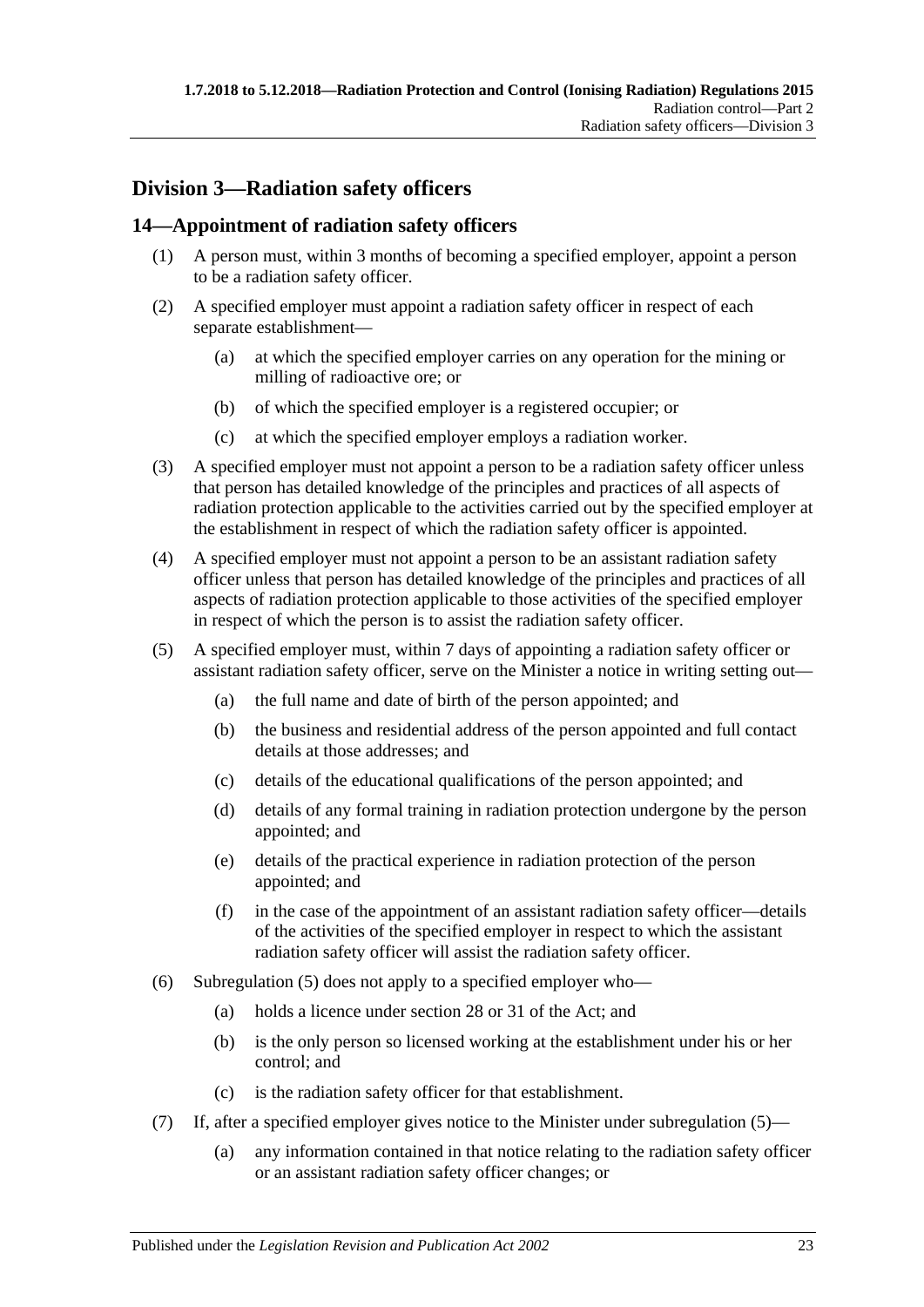(b) the specified employer becomes aware of additional information relating to the radiation safety officer or assistant radiation safety officer,

and such changed or additional information is of a kind that the specified employer would have been required by these regulations to have included in the notice had he or she known of it at the time the notice was served, the specified employer must, within 14 days of becoming aware of the changed or additional information, serve on the Minister a notice in writing that complies with [subregulation](#page-22-2) (5).

#### <span id="page-23-0"></span>**15—Duties of radiation safety officer**

The duties of a radiation safety officer appointed by a specified employer are—

- (a) to assist the specified employer in complying with the requirements of the Act and these regulations; and
- (b) to advise the specified employer on all aspects of radiation safety applicable to the activities carried out by the specified employer; and
- (c) to perform the duties imposed upon a radiation safety officer by these regulations.

#### <span id="page-23-1"></span>**16—Specified employer to make certain things available to radiation safety officer**

A specified employer must make available to a radiation safety officer appointed by the specified employer such equipment, time and assistance, including such assistant radiation safety officers, as are necessary to enable the radiation safety officer to satisfactorily perform his or her duties under these regulations.

## <span id="page-23-2"></span>**Division 4—Monitoring**

#### <span id="page-23-3"></span>**17—Specified employer to issue personal monitoring device to radiation worker**

- (1) A specified employer must issue to each radiation worker employed by him or her an approved personal monitoring device or devices for detecting and measuring a time integrated exposure to ionising radiation, so that each radiation worker has such a device or devices on issue to the worker at all times while he or she is at his or her place of employment.
- (2) If the type of ionising radiation emitted by a source of ionising radiation is of such a nature that there is no approved personal monitoring device for measuring a person's exposure to that type of radiation, the specified employer must—
	- (a) immediately advise the Minister accordingly and set out the arrangements the specified employer proposes to make to monitor the exposure to ionising radiation of persons employed by him or her; and
	- (b) make such arrangements as the Minister directs in writing for the monitoring of that type of radiation and for the calculation of personal exposures from that monitoring.
- <span id="page-23-4"></span>(3) A specified employer who issues a personal monitoring device to a radiation worker must give to the radiation worker—
	- (a) instructions; or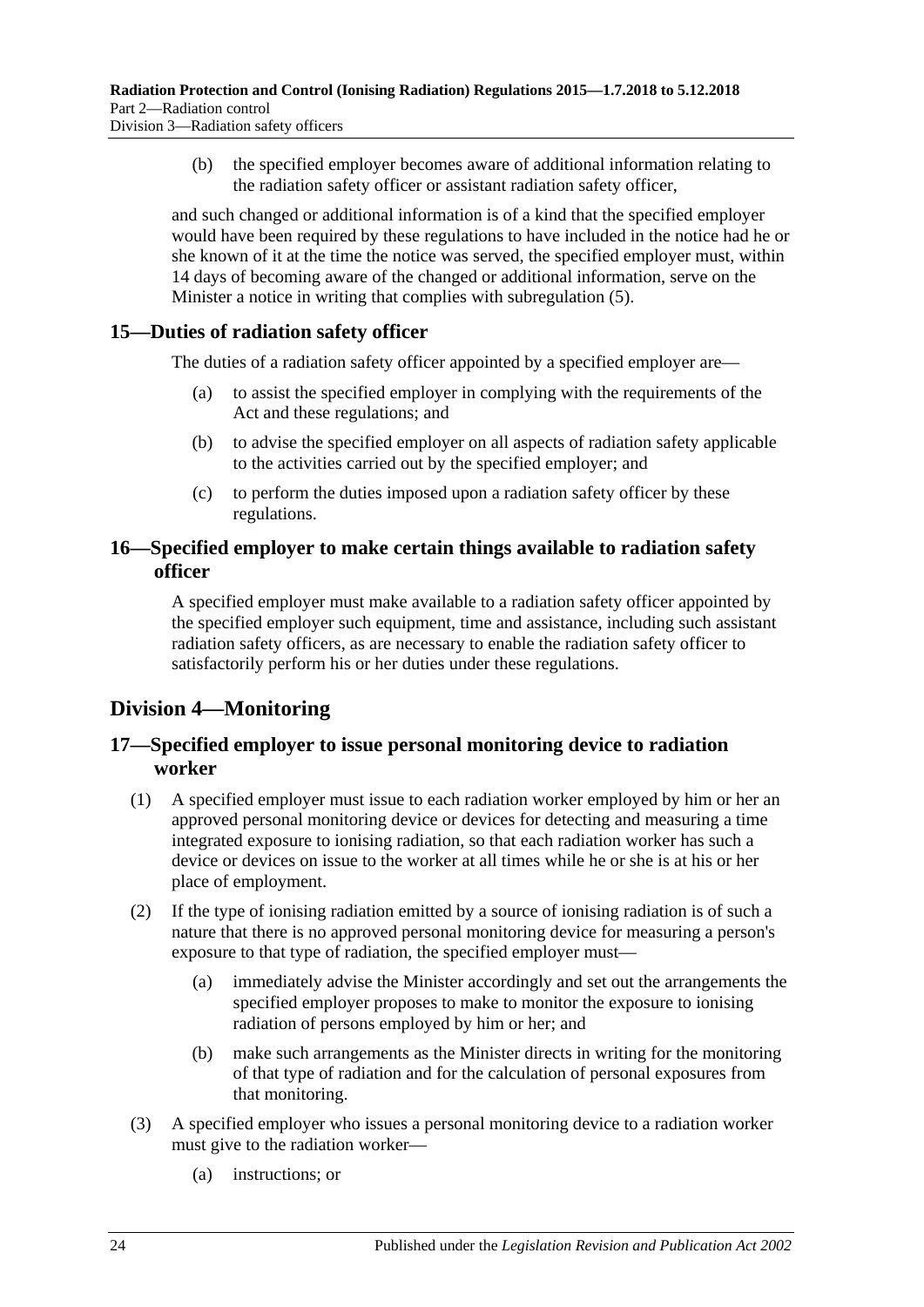(b) if directed in writing by the Minister—instructions approved by the Minister,

on the wearing, operation or use of the personal monitoring device.

- (4) A radiation worker to whom a personal monitoring device is issued must wear, operate or use, as the case requires, the personal monitoring device—
	- (a) in accordance with any instructions or approved instructions given to the worker under [subregulation](#page-23-4) (3); and
	- (b) whenever the worker is likely to be exposed to ionising radiation as a result of his or her employment.
- (5) A specified employer who has issued to a radiation worker a personal monitoring device must, whenever it is necessary for the device to be examined or processed—
	- (a) cause the device to be examined or processed, as the case requires; and
	- (b) cause the effective dose to be calculated and recorded,

by such persons, in such manner and at such times as are approved by the Minister.

- (6) A specified employer who issues a personal monitoring device to a radiation worker must not subsequently issue the same device to any other person unless the dose measured by the device has been assessed and recorded.
- (7) A radiation worker must not permit any other person to wear, operate or use a personal monitoring device issued to him or her during the period for which it is so issued.

#### <span id="page-24-0"></span>**18—Minister's power to direct specified employer to place monitoring equipment on premises where radiation worker employed**

- <span id="page-24-1"></span>(1) A specified employer must, if directed in writing by the Minister to do so, place on any premises at which any radiation worker is employed by him or her, from time to time in accordance with that direction, approved equipment or devices for detecting and measuring ionising radiation for the purpose of monitoring the presence and amounts of ionising radiation on those premises.
- (2) A person who has placed approved equipment or devices in accordance with a direction given under [subregulation](#page-24-1) (1) must, whenever it is necessary for the approved equipment or devices to be examined, or for any film or other substance used to detect ionising radiation in the device to be processed in order to ascertain the amount of radiation present on the premises concerned, cause the approved equipment or devices to be examined, or that film or substance to be processed or changed, and the amount of ionising radiation detected to be measured, in such manner, by such persons and at such times as the Minister directs in writing.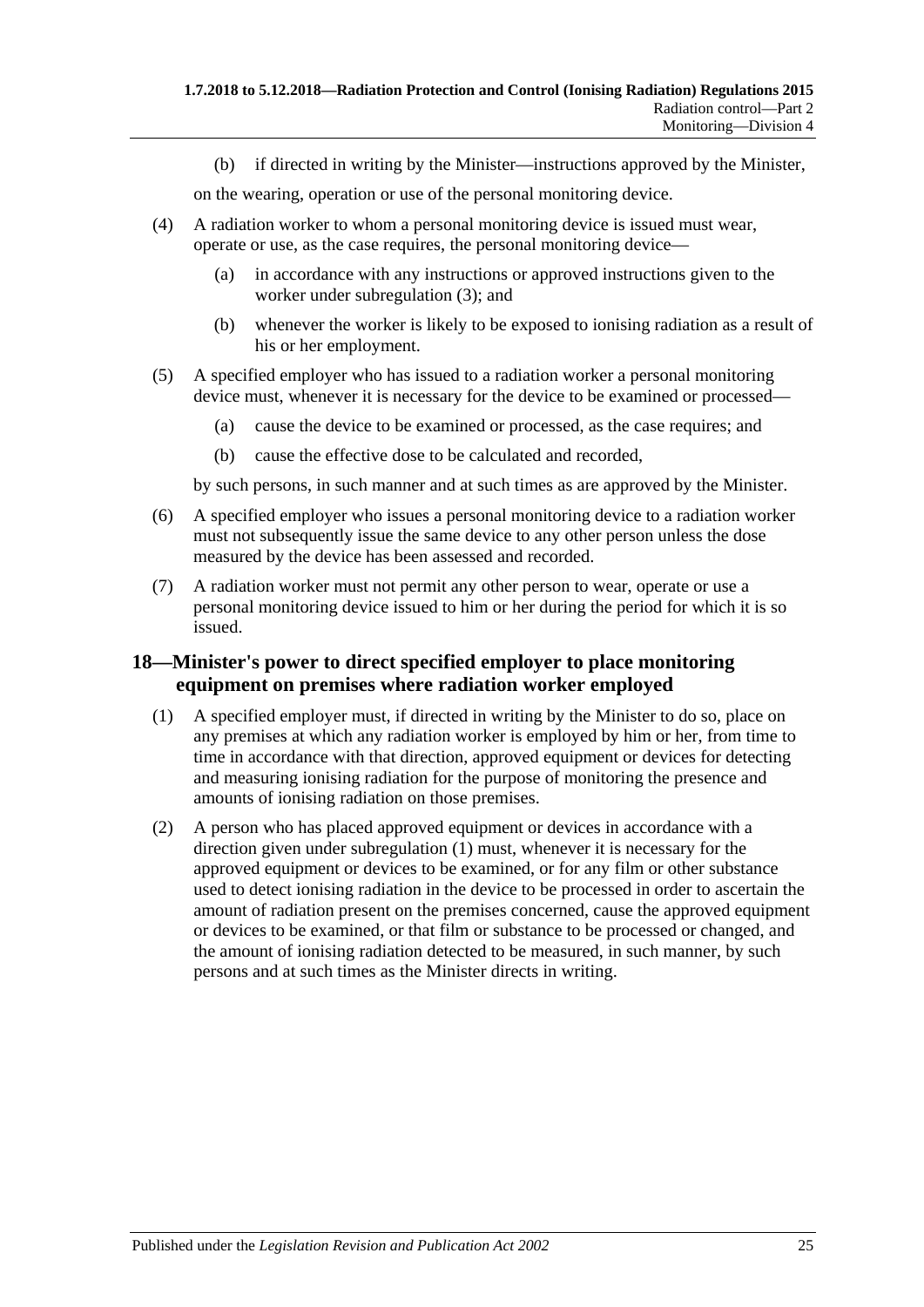#### <span id="page-25-0"></span>**19—Minister's power to direct specified employer to place monitoring equipment on affected premises**

- <span id="page-25-4"></span>(1) If any premises are in proximity to any other premises at which an activity is carried on by a specified employer involving the use or handling of a source of ionising radiation and the Minister is of the opinion that the first-mentioned premises (the *affected premises*) are likely to be affected by ionising radiation emanating from the second-mentioned premises, the Minister may, by notice in writing—
	- (a) direct the specified employer to place on the affected premises, from time to time, in accordance with such direction, approved equipment or devices for detecting and measuring ionising radiation for the purpose of monitoring the presence and amounts of ionising radiation on the affected premises; and
	- (b) direct the owner of the affected premises to permit the specified employer to enter into and on the affected premises from time to time and to place on the affected premises in accordance with that direction approved equipment or devices for detecting and measuring ionising radiation for the purpose of monitoring the presence and amounts of ionising radiation on the affected premises.
- <span id="page-25-5"></span>(2) A person who has placed approved equipment or devices in accordance with a direction given under [subregulation](#page-25-4) (1) must, whenever it is necessary for the approved equipment or devices to be examined, or for any film or other substance used to detect ionising radiation in the device to be processed in order to ascertain the amount of radiation present on the premises concerned, cause the approved equipment or devices to be examined, or that film or substance to be processed or changed, and the amount of ionising radiation detected to be measured, in such manner, by such persons and at such times as the Minister directs in writing.
- (3) The owner of any affected premises on which a specified employer has placed approved equipment or devices under this regulation must permit the specified employer to enter into and on the affected premises at all reasonable times so as to enable the specified employer to comply with [subregulation](#page-25-5) (2).

#### <span id="page-25-1"></span>**20—Minister's power to approve monitoring devices**

- (1) The Minister may, by notice in the Gazette, approve a specified monitoring device or kind or class of monitoring device to be an approved monitoring device for the purposes of this Division.
- (2) The Minister may, by notice in writing served on the person to whom the notice is addressed, give such directions and indicate such approvals as are referred to in this Division.

## <span id="page-25-2"></span>**Division 5—Records, reports and investigations**

## <span id="page-25-3"></span>**21—Specified employer to keep personal radiation exposure record for each radiation worker**

- (1) A specified employer must immediately establish a personal radiation exposure record in respect of each radiation worker employed by him or her.
- (2) A specified employer must maintain the record and keep it up to date at all times.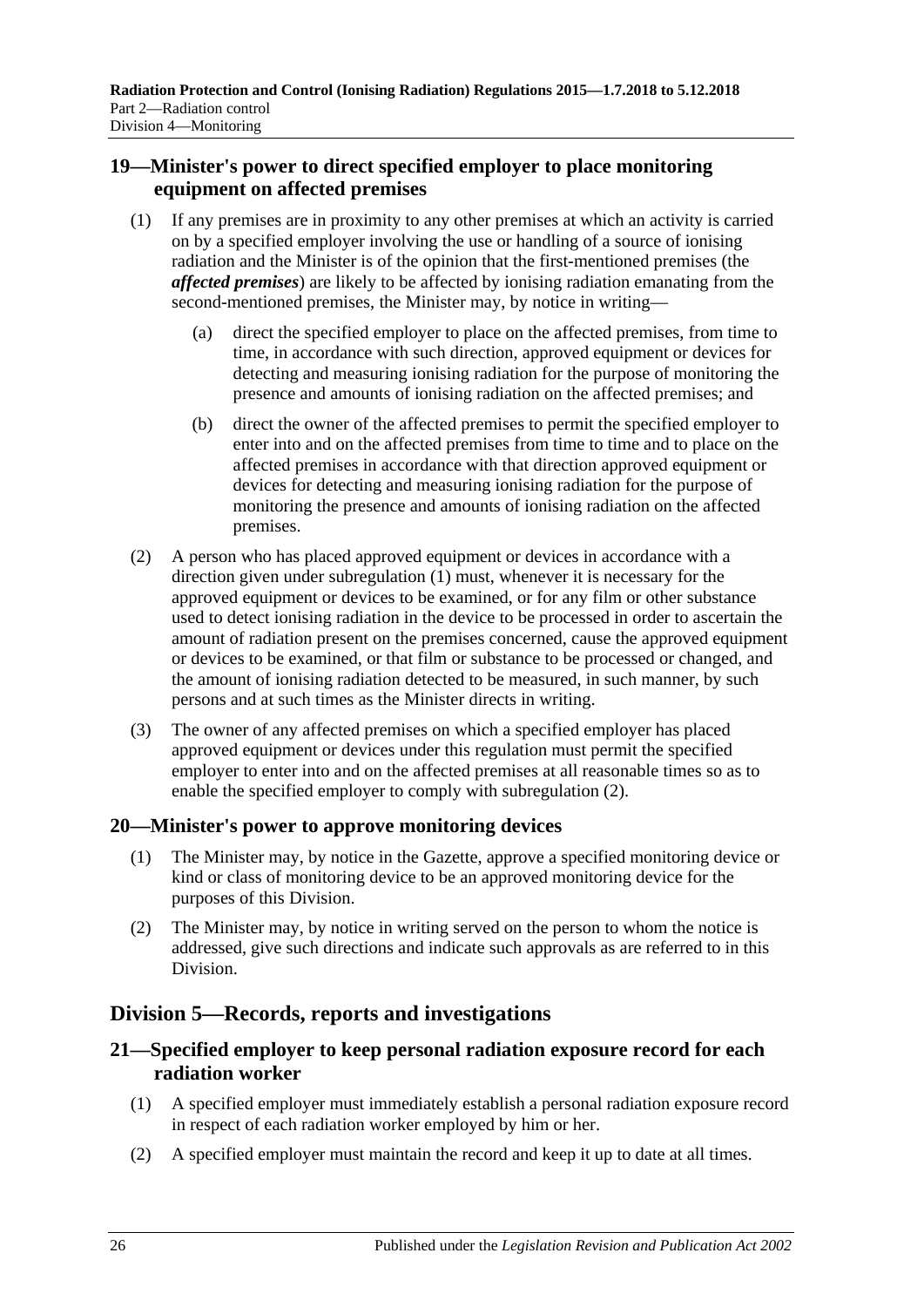- (3) A specified employer must, immediately after establishing a personal exposure record, inform the radiation worker that the record has been established and is being maintained.
- (4) A specified employer must allow each radiation worker to have access to his or her own personal radiation exposure record.
- (5) A specified employer must not destroy or dispose of a personal radiation exposure record except—
	- (a) in accordance with an approval given by the Minister; or
	- (b) in the case of disposal—if the record is transferred to another specified employer under [regulation](#page-27-1) 24.
- (6) A personal radiation exposure record must contain the following information:
	- (a) the full name, sex and date of birth of the radiation worker;
	- (b) the current home address of the radiation worker, and if no longer employed by the specified employer his or her last known home address;
	- (c) the date of commencement of employment (and if applicable the date of cessation) as a radiation worker;
	- (d) the kind of work performed by the radiation worker;
	- (e) details of the types of ionising radiation to which the radiation worker may have been exposed as a result of his or her work, including information about radioactive substances in unsealed form (if any) to which the radiation worker may have been exposed;
	- (f) the monitoring devices worn by the radiation worker;
	- (g) the results of monitoring the levels of radiation exposure of the radiation worker in accordance with these regulations, and the conditions, if any, on the authority of the specified employer, indicating—
		- (i) the measurement periods of such monitoring, the result for each period, and the cumulative result since the beginning of the calendar year; and
		- (ii) the cumulative result for each calendar year; and
		- (iii) the cumulative result for previous calendar years and the calendar year being recorded.

#### <span id="page-26-0"></span>**22—Alteration of personal radiation exposure records**

If an entry has been made in a personal radiation exposure record relating to the levels of radiation exposure received by a radiation worker, a person must not change the entry unless the change—

- (a) is to correct an arithmetical error or transcription error; or
- (b) is made following a report signed by the radiation safety officer stating that the entry to be changed does not accurately record the levels of radiation exposure received by the worker and the Minister has received the report and approved of the change to be made.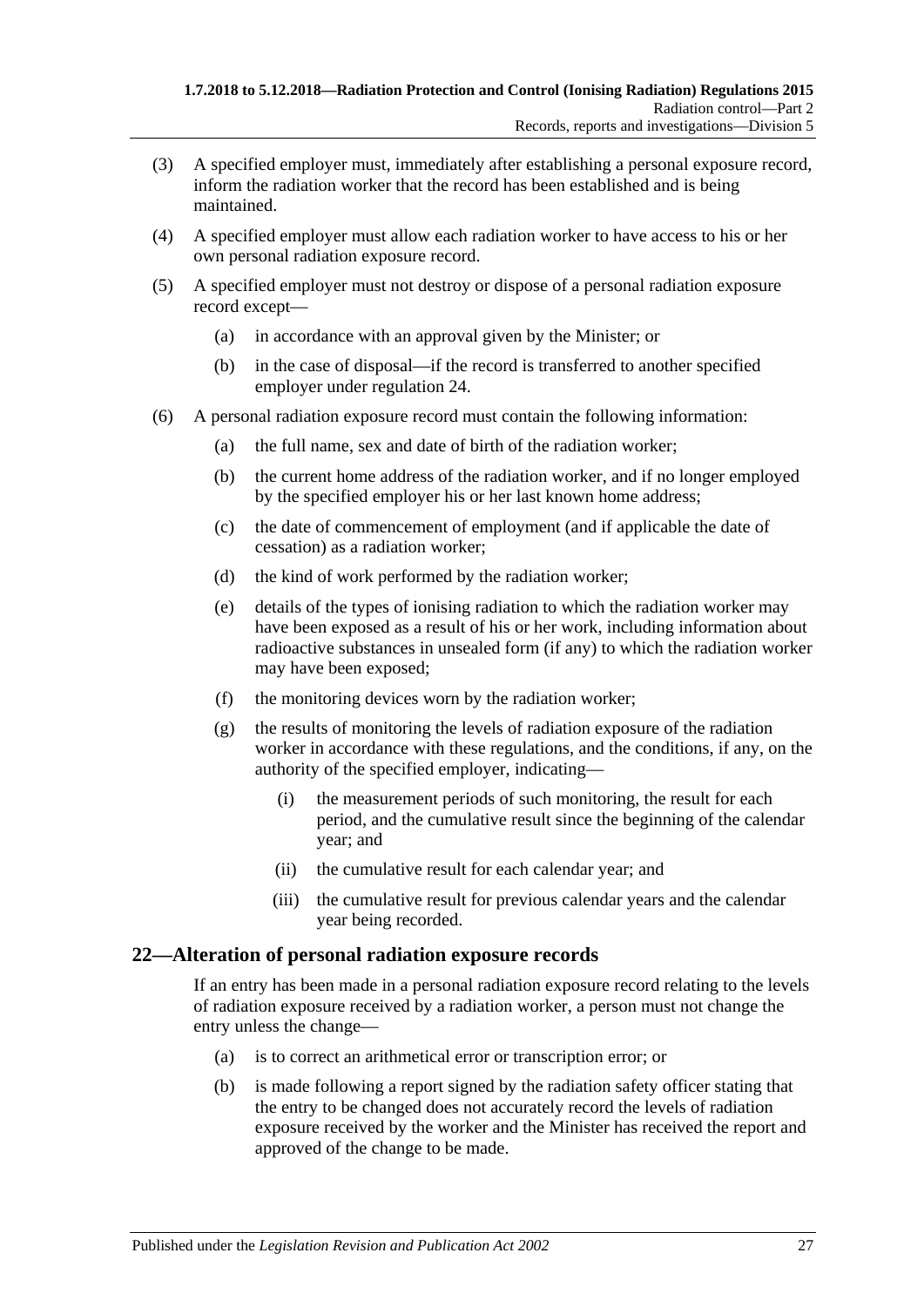#### <span id="page-27-0"></span>**23—Confidentiality of personal radiation exposure records**

A person must not disclose to another person information contained in a personal radiation exposure record established under this Division unless—

- (a) to do so is a normal part of his or her duties as an employee; or
- (b) being a specified employer, the person does so in order to comply with these regulations; or
- (c) the disclosure is authorised by the radiation worker to whom the record relates; or
- (d) the disclosure is approved by the Minister; or
- (e) the disclosure is authorised by law; or
- (f) the disclosure is in the form of statistical or other information that could not reasonably be expected—
	- (i) to identify any particular radiation worker; or
	- (ii) to relate to any particular radiation worker.

#### <span id="page-27-1"></span>**24—Specified employer to make certain enquiries before radiation worker commences duties**

- <span id="page-27-3"></span>(1) A specified employer who employs a person as a radiation worker must, before the person first commences duties as a radiation worker, ask the person whether or not he or she has been employed previously as a radiation worker.
- (2) If a specified employer makes enquiries of a radiation worker under [subregulation](#page-27-3) (1), the radiation worker must—
	- (a) confirm whether or not he or she has been employed previously as a radiation worker; and
	- (b) if he or she has been so employed—supply details of that employment.
- <span id="page-27-4"></span>(3) If a specified employer discovers that a radiation worker has been employed previously as a radiation worker, the specified employer must request the former employer of the worker to supply the specified employer with any personal radiation exposure record that is in the former employer's possession and relates to that worker.
- (4) A former employer must immediately comply with a request made under [subregulation](#page-27-4) (3).

#### <span id="page-27-5"></span><span id="page-27-2"></span>**25—Specified employer to maintain records of certain measurements**

- (1) A specified employer who receives a direction from the Minister under [regulation](#page-24-0) 18 or [19](#page-25-0) must maintain records of all measurements made by him or her in accordance with the direction.
- <span id="page-27-6"></span>(2) The records maintained under [subregulation](#page-27-5) (1) must contain—
	- (a) the type of measurements made; and
	- (b) the times and places at which the measurements were made; and
	- (c) the results of the measurements; and
	- (d) details of the instruments and methods used to make the measurements; and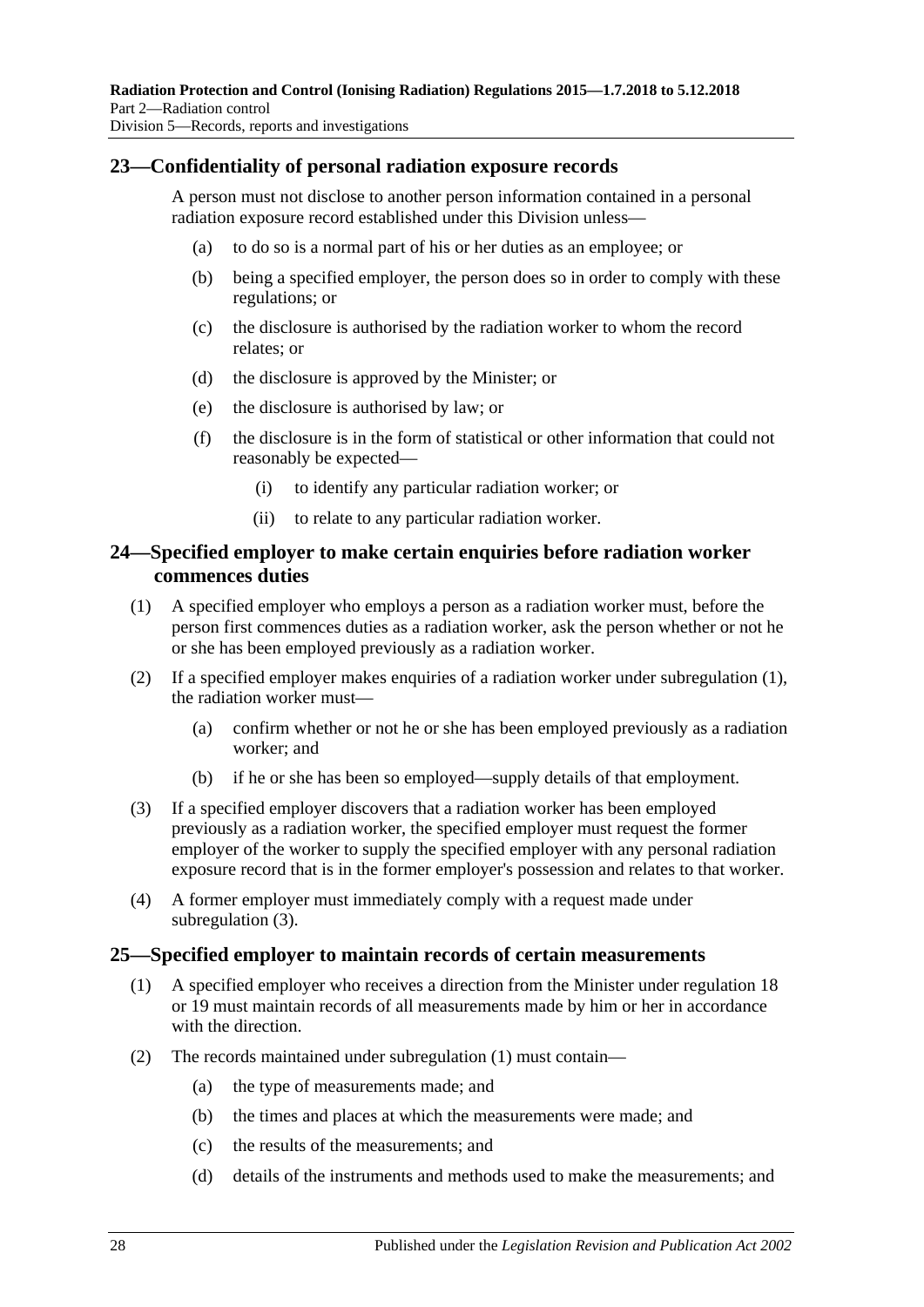- <span id="page-28-1"></span>(e) details of the calibration of the radiation monitoring equipment used to make the measurements; and
- (f) such additional information relating to the matters referred to in [paragraphs](#page-27-6) (a) to [\(e\)](#page-28-1) as the Minister may, by notice in writing given to the specified employer, direct the specified employer to make.
- <span id="page-28-2"></span>(3) The Minister may, by notice in writing served on a specified employer, require the employer to record such additional information on the records as is referred to in [subregulation](#page-28-2)  $(2)(f)$ .
- (4) A specified employer must not destroy or dispose of any records kept under this regulation except with the approval of the Minister.
- (5) A specified employer must, if directed in writing to do so by the Minister, supply the Minister with a copy of any record kept by the employer under this regulation.

#### <span id="page-28-0"></span>**26—Specified employer to investigate exposure of radiation workers to certain ionising radiation doses**

- <span id="page-28-3"></span>(1) If a radiation worker's cumulative effective dose received from ionising radiation in any calendar year exceeds a value (in millisievert) of 0.5 multiplied by n, where "n" is the number of months since the beginning of the calendar year for which data are available, the specified employer must cause an investigation to be carried out immediately to ascertain whether the exposure of the worker to ionising radiation is in accordance with the general objective.
- (2) If an investigation is carried out under this regulation, the person carrying out the investigation must—
	- (a) compile a written report of the investigation made by him or her; and
	- (b) hand the report to the specified employer immediately after it is completed.
- $(3)$  If—
	- (a) [subregulation](#page-28-3) (1) applies to more than 1 radiation worker; and
	- (b) all such radiation workers are employed in circumstances that are similar as to radiation exposure and the methods by which such exposure is controlled,

then, for the purposes of this regulation, all of those radiation workers will be regarded as a class, and it will be sufficient compliance with this regulation if there is 1 investigation and a report of that investigation, both of which relate to the radiation workers of the class.

- (4) If a radiation worker's cumulative effective dose received from ionising radiation in any calendar year exceeds a value of n in millisievert (where "n" is the number of months since the beginning of the calendar year for which data are available), the specified employer must immediately give the Minister a notice in writing informing the Minister of that fact.
- (5) For the purposes of this regulation, the effective dose received by a radiation worker from ionising radiation will be taken to be the dose as measured by a personal monitoring device or devices worn in accordance with [regulation](#page-23-3) 17.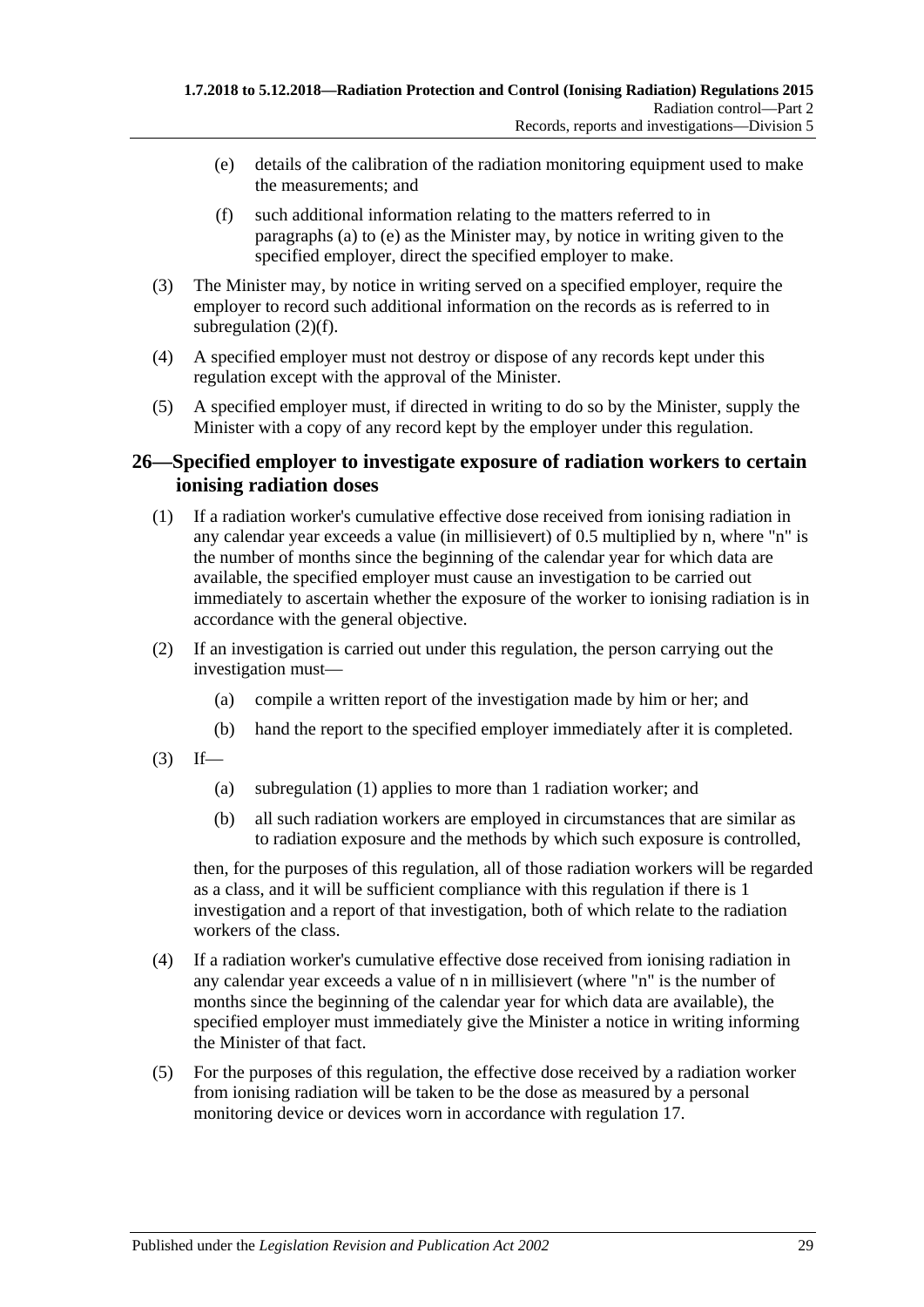## <span id="page-29-0"></span>**Division 6—Radiation incidents, radiation accidents and radiation emergencies**

#### <span id="page-29-1"></span>**27—Radiation worker to report radiation incident involving worker**

- (1) A radiation worker who is involved in a radiation incident during the course of his or her employment must, as soon as is reasonably practicable after the incident, give the specified employer a report in writing that—
	- (a) sets out in full the details of the radiation incident including the probable cause, the length of time the source of ionising radiation was temporarily out of control, and the extent of any dispersal of any radioactive substance; and
	- (b) is signed by the radiation worker.
- (2) If more than 1 radiation worker is involved in a radiation incident it is not necessary for each radiation worker to report the incident, provided that a report is made in accordance with this regulation and each of the radiation workers involved in the incident has assisted in compiling the report and each of them has signed the report.

#### <span id="page-29-2"></span>**28—Specified employer to investigate reported radiation incidents**

- (1) A specified employer must—
	- (a) immediately investigate all radiation incidents reported to him or her under [regulation](#page-29-1) 27; and
	- (b) maintain a register of radiation incidents.
- (2) A specified employer who receives a report of a radiation incident under [regulation](#page-29-1) 27 must immediately enter in the register of radiation incidents—
	- (a) the date, time and place of the incident; and
	- (b) the name of any radiation worker involved in the incident; and
	- (c) full details of the incident, including the probable cause, the length of time the source of ionising radiation was temporarily out of control, the extent of any dispersal of any radioactive substance that may have occurred and the name of any person involved; and
	- (d) the result of any investigation undertaken in respect of the incident; and
	- (e) details of any steps that have been taken to minimise the possibility of any further incident occurring.

#### <span id="page-29-3"></span>**29—Radiation worker to report radiation accident involving worker**

- (1) A radiation worker who is involved in a radiation accident during the course of his or her employment must as soon as is reasonably practicable report the accident to—
	- (a) the radiation safety officer; and
	- (b) the specified employer.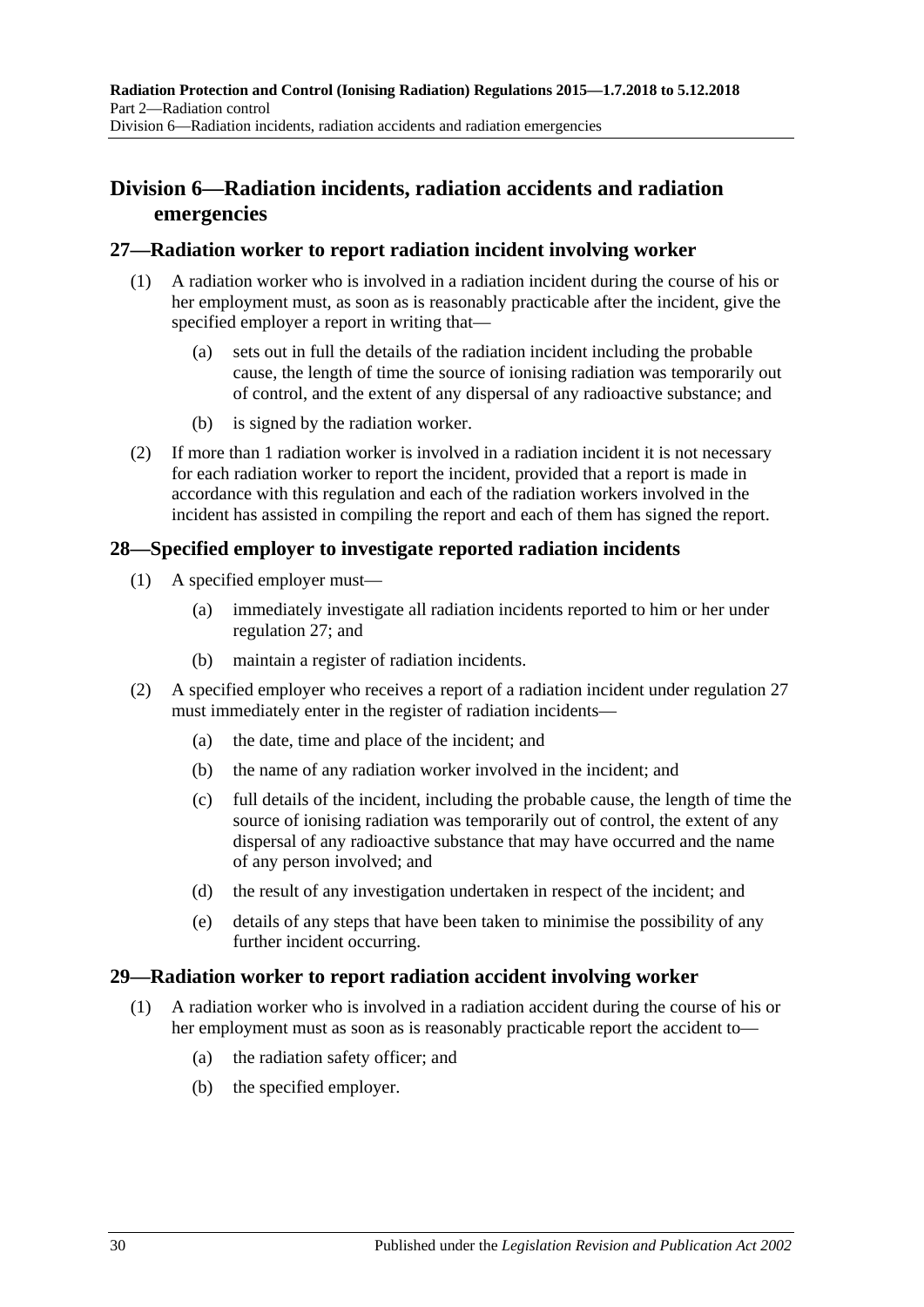- (2) For the purposes of this regulation—
	- (a) a report to the radiation safety officer may be made orally and must include full details of the radiation accident including the time and place it occurred, the probable cause, possible effects and the name of any person likely to have been affected by it;
	- (b) a report to the specified employer must be in writing and be signed by the radiation worker and must contain—
		- (i) full details of the accident indicating the time the source of ionising radiation was out of control, and the extent of any dispersal of any radioactive substance; and
		- (ii) the time it was reported to the radiation safety officer; and
		- (iii) the probable cause of the accident.
- (3) If more than 1 radiation worker is involved in a radiation accident it is not necessary for each radiation worker to report the accident to the radiation safety officer, provided that 1 of the radiation workers makes a report and the other radiation workers know or have reasonable cause to believe that such a report has been made.
- (4) If more than 1 radiation worker is involved in a radiation accident it is not necessary for each radiation worker to report the accident to the specified employer, provided that a report is made to the specified employer in accordance with this regulation and each of the radiation workers involved in the accident has assisted in compiling the report and each of them has signed the report.

#### <span id="page-30-1"></span><span id="page-30-0"></span>**30—Specified employer to investigate reported radiation accidents**

- (1) A specified employer must—
	- (a) immediately investigate all radiation accidents reported to him or her under [regulation](#page-29-3) 29; and
	- (b) maintain a register of radiation accidents.
- (2) The investigation referred to in [subregulation](#page-30-1) (1) must include the making of estimates of any equivalent doses that may have been received by any person.
- <span id="page-30-2"></span>(3) A specified employer who receives a report of a radiation accident under [regulation](#page-29-3) 29 must immediately enter in the register of radiation accidents—
	- (a) the date, time and place of the accident; and
	- (b) the name of any radiation worker involved in the accident; and
	- (c) full details of the accident including the length of time the source of ionising radiation was out of control, the extent of any dispersal of any radioactive substance, the estimate of equivalent doses received by any person, the time it was reported to the radiation safety officer and the probable cause; and
	- (d) the result of any investigation undertaken in respect of the accident; and
	- (e) details of steps taken to minimise the possibility of any similar accident occurring in the future.
- (4) A specified employer must, within 7 days of making an entry in the register of radiation accidents under [subregulation](#page-30-2) (3), serve a copy of the entry on the Minister.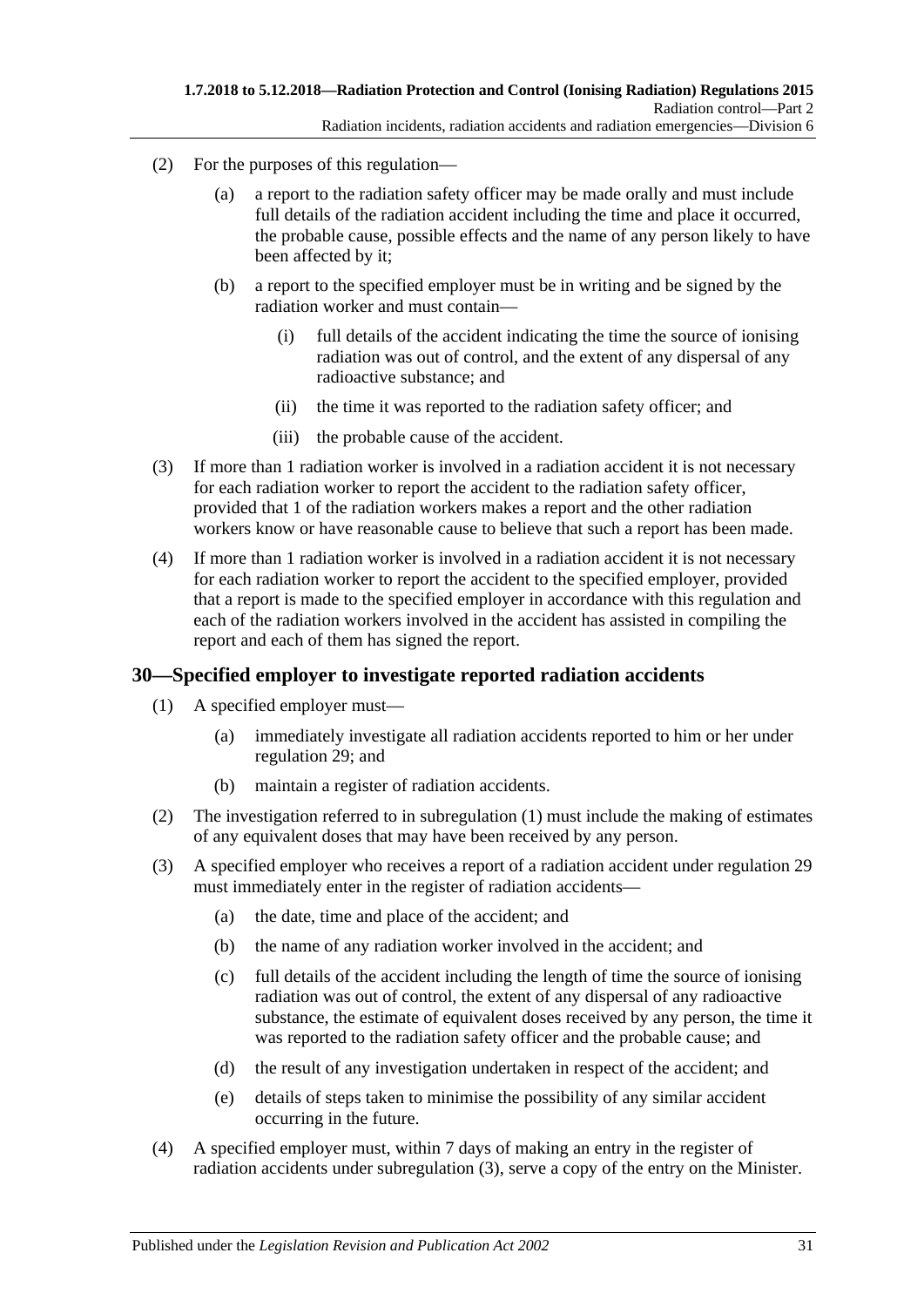#### <span id="page-31-0"></span>**31—Specified employer to report radiation emergencies etc to Minister**

- (1) This regulation applies to the following kinds of events:
	- (a) radiation emergencies;
	- (b) radiation accidents in which control is not fully regained;
	- (c) loss or theft of any apparatus;
	- (d) loss or theft of any radioactive substance with an activity in excess of the following amounts:
		- (i) for group 1 radionuclides—50 kilobecquerels;
		- (ii) for group 2 radionuclides—500 kilobecquerels;
		- (iii) for group 3 radionuclides—5 megabecquerels;
		- (iv) for group 4 radionuclides—50 megabecquerels;
	- (e) damage to any sealed radioactive source resulting in leakage or suspected leakage of its contents.
- (2) If an event of a kind to which this regulation applies occurs, a specified employer must, as soon as is reasonably practicable after becoming aware of the event, give or cause to be given to the Minister a report of the event.
- (3) A report may be given orally.
- (4) A report must contain as much detail of the event as is known to the specified employer.
- (5) If a written report is made to a specified employer under [regulation](#page-29-3) 29, the specified employer must, within 7 days of receiving the report, serve on the Minister a copy of the report.

## <span id="page-31-1"></span>**32—Specified employer to prepare contingency plans**

- (1) A specified employer must, in respect of every kind of operation carried out by him or her that involves the use, handling, storage or disposal of any radioactive substance, prepare in respect of that operation a contingency plan.
- (2) A contingency plan must be prepared before the commencement of the kind of operation to which it relates.
- (3) A contingency plan must—
	- (a) take into account every radiation accident and radiation emergency that is reasonably foreseeable; and
	- (b) contain specific instructions as to how each such accident and emergency is to be dealt with, paying particular regard as to how control may be restored and the exposure of persons may be kept to a minimum; and
	- (c) be incorporated into the radiation safety manual prepared in accordance with [regulation](#page-19-0) 10.
- <span id="page-31-2"></span>(4) A specified employer must provide the equipment and facilities (including any monitoring instrument, detector or alarm) that is necessary for the effective operation of the contingency plan.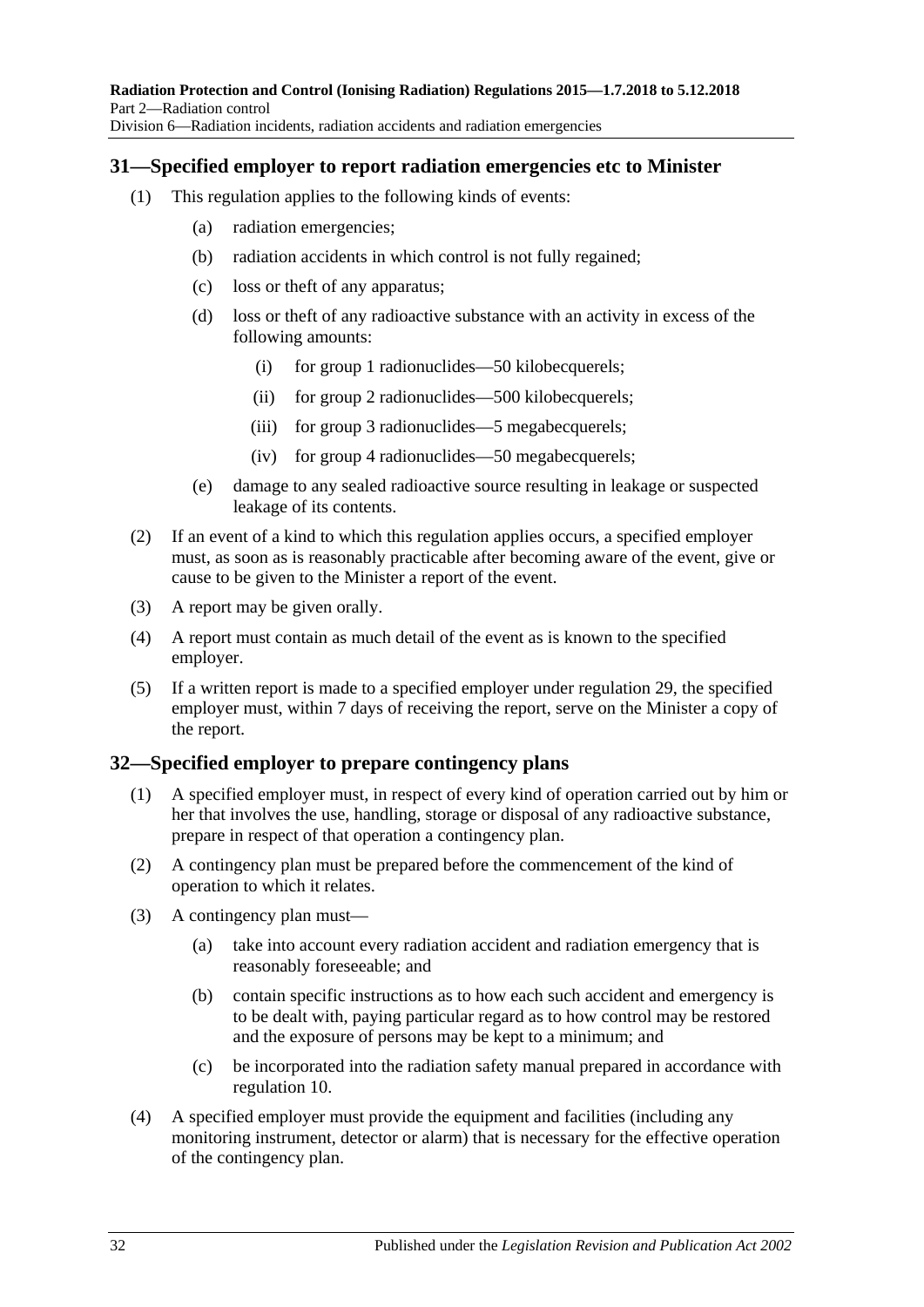- (5) If a specified employer discovers that any monitoring instrument, detector, or alarm that is required by [subregulation](#page-31-2) (4) is not in correct working order, the specified employer must immediately replace it by a monitoring instrument, detector, or alarm that is in correct working order.
- <span id="page-32-2"></span>(6) The Minister may, by notice in writing given to a specified employer, require the specified employer to supply to the Minister a copy of any contingency plan that the employer has prepared under this regulation.
- (7) A specified employer must not fail to comply with a notice given by the Minister on the specified employer under [subregulation](#page-32-2) (6).

## <span id="page-32-0"></span>**Division 7—Medical examinations**

#### <span id="page-32-1"></span>**33—Minister's power to direct radiation worker to undergo medical examination**

- <span id="page-32-3"></span>(1) The Minister may, by notice in writing served on a specified employer, direct a specified employer to undergo or to cause a radiation worker employed by him or her to undergo a medical examination to be conducted in accordance with the notice.
- (2) The notice must specify—
	- (a) the name of the person to be examined; and
	- (b) the purpose for which the examination is to be carried out; and
	- (c) the nature and content of the examination; and
	- (d) the period within which the examination is to be carried out.
- (3) A specified employer who is served with a notice under [subregulation](#page-32-3) (1) that relates to a radiation worker employed by him or her must—
	- (a) inform the radiation worker that he or she has been served with such a notice; and
	- (b) request the radiation worker to undergo the medical examination; and
	- (c) arrange for the radiation worker to undergo the medical examination; and
	- (d) organise the radiation worker's duties so that the radiation worker is able to undergo the medical examination.
- (4) If a specified employer—
	- (a) informs a radiation worker that he has been served with a notice under [subregulation](#page-32-3) (1) that relates to that radiation worker; and
	- (b) requests the radiation worker to undergo the medical examination as required by the notice; and
	- (c) arranges for the radiation worker to undergo the medical examination; and
	- (d) organises the radiation worker's duties so that he is able to undergo the medical examination,

the radiation worker must undergo the medical examination as required by the notice.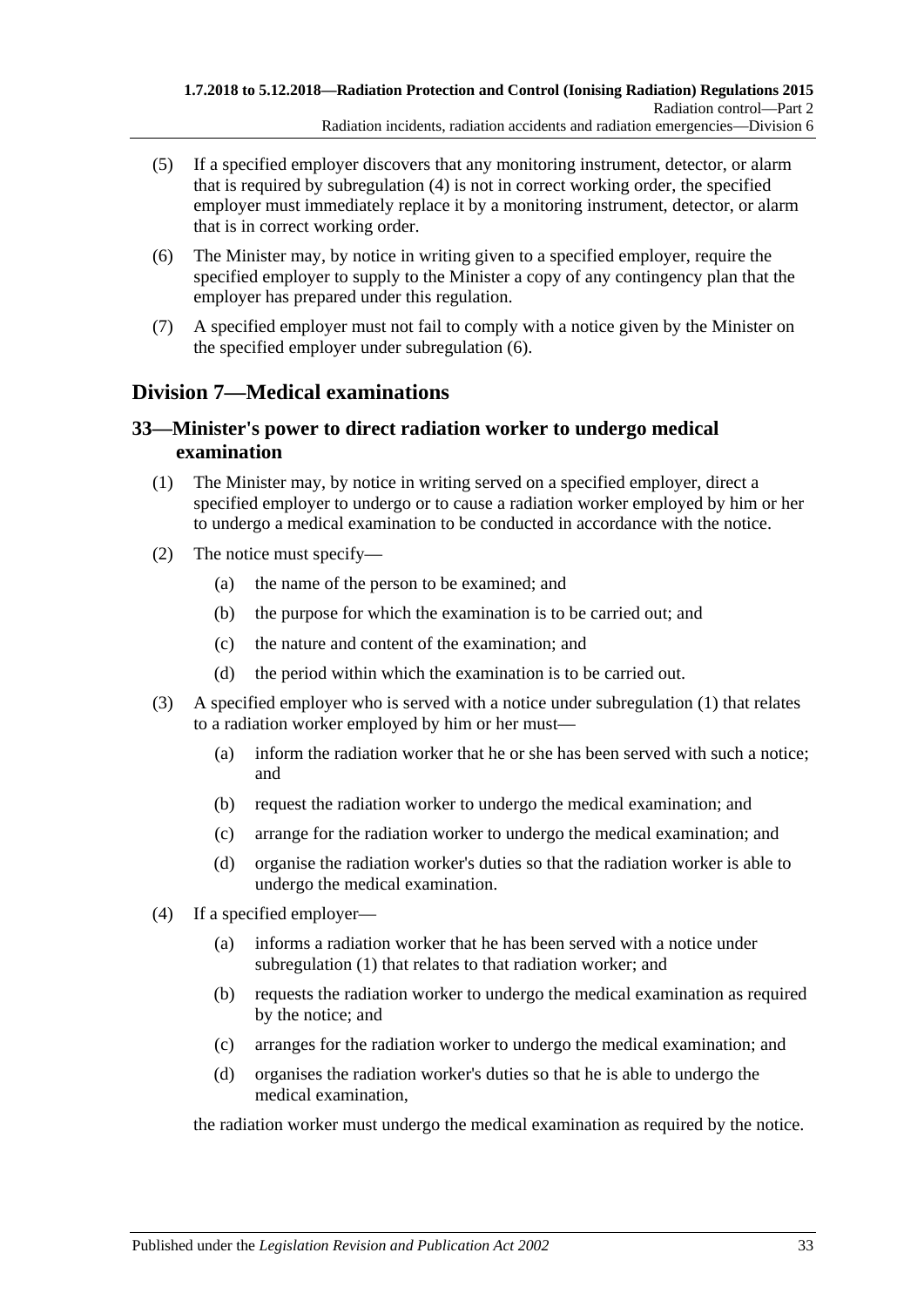(5) If a specified employer is directed by notice under [subregulation](#page-32-3) (1) to undergo a medical examination, the specified employer must undergo the examination as required by the notice.

#### <span id="page-33-0"></span>**34—Conduct of medical examination**

- (1) A medical examination must be carried out in accordance with the notice referred to in [regulation](#page-32-1) 33.
- (2) The medical practitioner who carries out a medical examination must prepare a report of his or her findings.

#### <span id="page-33-1"></span>**35—Employer of designated employee to make arrangements for employee to undergo required medical examinations**

- <span id="page-33-3"></span><span id="page-33-2"></span>(1) A person who employs a designated employee must make such arrangements as are necessary for the employee to undergo a medical examination conducted in accordance with this Division—
	- (a) within a period of 6 months prior to the date on which he or she commences employment or within a period of 4 weeks after that date; and
	- (b) at intervals during the period of his or her employment not longer than 2 years apart; and
	- (c) on the date on which the employee ceases employment or within a period of 4 weeks after that date unless the employee had undergone a medical examination conducted in accordance with this Division within the period of 6 months immediately preceding the date on which his or her employment ceased.
- <span id="page-33-4"></span>(2) If the employer of a designated employee makes an arrangement for the employee to undergo a medical examination to be conducted in accordance with this Division, the employer must inform the designated employee of the arrangements he or she has made, and the employee must comply with the arrangement.
- (3) If a medical examination of a designated employee is conducted, a questionnaire for uranium industry workers in the form of Schedule 5 Form 1 must be completed in respect of that employee.
- (4) A person to be examined under [subregulation](#page-33-2)  $(1)(a)$  must—
	- (a) as far as he or she is able to do so—complete Parts 1, 2 and 3 of the questionnaire under the heading "TO BE COMPLETED BY YOU"; and
	- (b) hand the completed questionnaire to the examining medical practitioner.
- (5) A person to be examined under [subregulation](#page-33-3)  $(1)(b)$  or  $(c)$  must—
	- (a) as far as he or she is able to do so—complete Parts 1, 2 and 4 of the questionnaire under the heading "TO BE COMPLETED BY YOU"; and
	- (b) hand the completed questionnaire to the examining medical practitioner.
- (6) The examining medical practitioner must peruse the questionnaire in the presence of the person to be examined, and complete that part of the questionnaire under the heading "TO BE COMPLETED BY THE EXAMINING DOCTOR".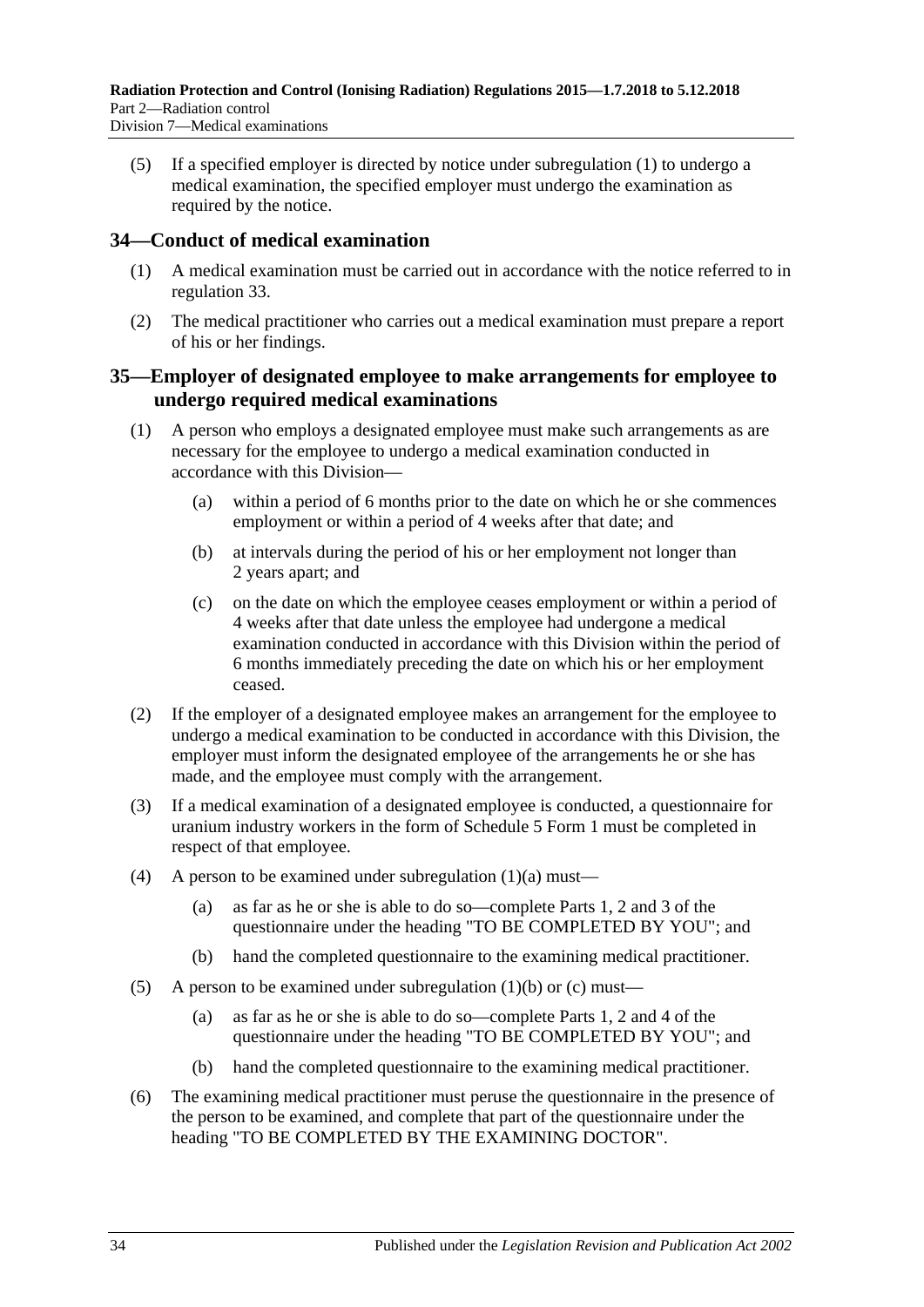#### <span id="page-34-0"></span>**36—Duties of medical practitioner carrying out medical examination**

- (1) A medical practitioner who carries out a medical examination under this Division must send—
	- (a) in the case of an examination conducted under [regulation](#page-33-1) 35—a copy of the questionnaire completed by the medical practitioner and by the person examined; or
	- (b) in the case of an examination conducted under [regulation](#page-32-1) 33—a copy of the report prepared by the medical practitioner,

to the person examined, the employer of the person examined and the Minister.

- (2) A medical practitioner must send the copies of the questionnaire or report within 21 days of completing the medical examination.
- (3) A medical practitioner who wilfully contravenes or fails to comply with this regulation is guilty of an offence.

#### <span id="page-34-1"></span>**37—Specified employer to retain and keep confidential reports etc relating to medical examinations**

- (1) If a copy of a report or questionnaire prepared in accordance with this Division is received by a specified employer he or she must retain it for as long as the person examined is employed by him or her.
- (2) A specified employer or employee of a specified employer must not reveal the contents of such a report or questionnaire except to the person examined or an officer or employee of the Department.

#### <span id="page-34-2"></span>**38—Costs of medical examination to be borne by specified employer**

The cost of a medical examination conducted in accordance with this Division and of any report supplied on the examination must be borne by the specified employer—

- (a) if the specified employer is the person examined; or
- (b) if the specified employer is the employer of the person examined.

## <span id="page-34-3"></span>**Part 3—Irradiation of humans for diagnostic, therapeutic or research purposes**

#### <span id="page-34-4"></span>**Division 1—Diagnostic and therapeutic purposes**

#### <span id="page-34-5"></span>**39—Prohibition on unauthorised exposure to ionising radiation**

A person must not expose himself or herself or any other person to ionising radiation for the purposes of diagnosis or treatment unless the exposure has first been authorised in accordance with this Division.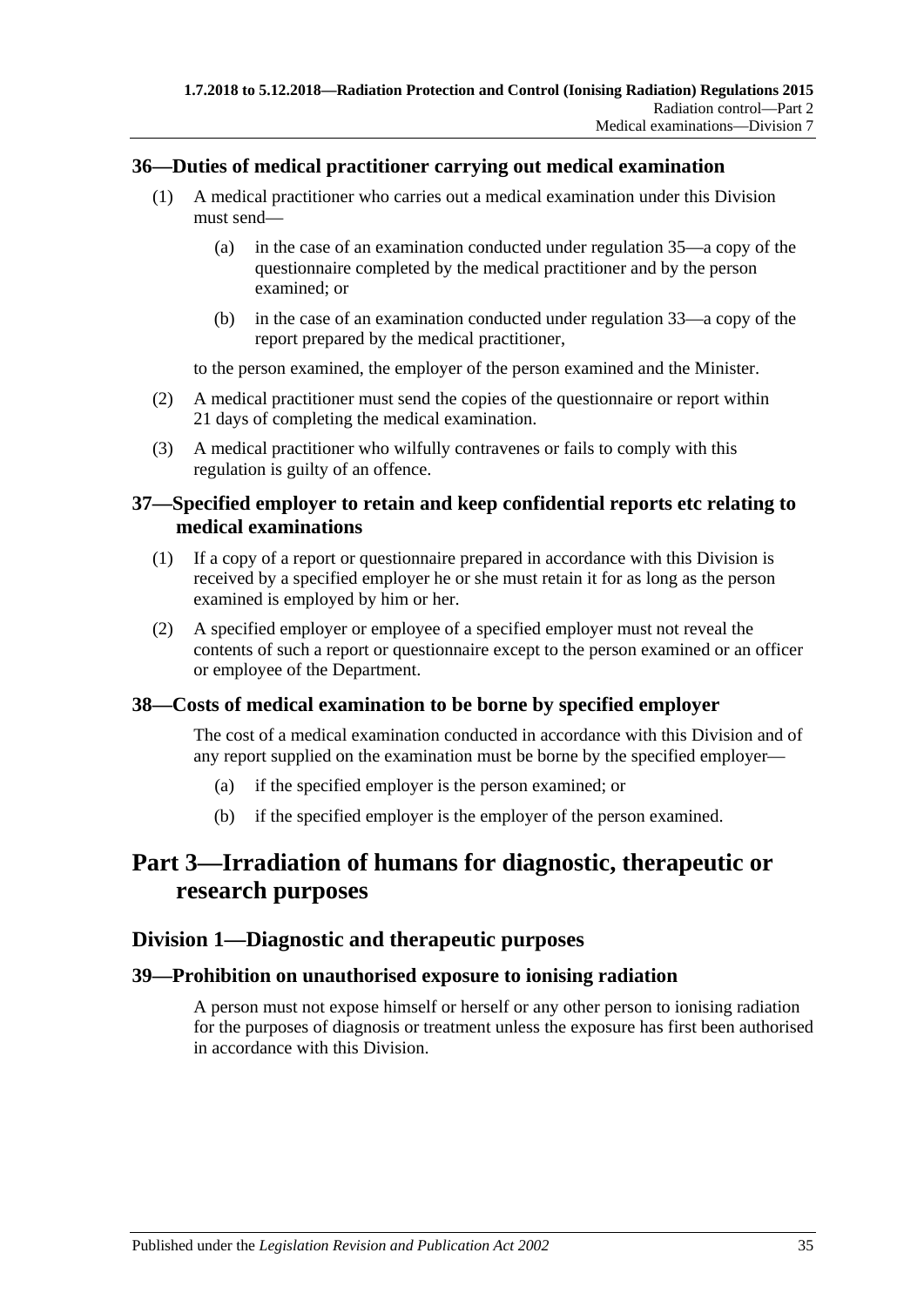#### <span id="page-35-0"></span>**40—Persons who may authorise exposure to ionising radiation**

An exposure to ionising radiation for a purpose set out below may be authorised by a person of a class set out opposite.

| <b>Purpose</b>                                                                                                                                                                   | Person who may authorise                            |
|----------------------------------------------------------------------------------------------------------------------------------------------------------------------------------|-----------------------------------------------------|
| Diagnostic radiography or purposes associated with<br>treatment                                                                                                                  | Medical practitioner                                |
| Diagnostic radiography of the dento-maxillofacial<br>region and of the hand and wrist                                                                                            | Dentist                                             |
| Diagnostic radiography of the spine, pelvis or limbs<br>distal to and including the shoulder or hip but not<br>involving tomography, fluoroscopy or the use of<br>contrast media | Chiropractor                                        |
| Plain intra-oral diagnostic radiography of the teeth                                                                                                                             | Dental hygienist                                    |
|                                                                                                                                                                                  | Dental therapist                                    |
| Nuclear medicine diagnosis and therapy                                                                                                                                           | Specialist nuclear medicine physician               |
|                                                                                                                                                                                  | Specialist paediatric nuclear medicine<br>physician |
|                                                                                                                                                                                  | Specialist in nuclear medicine                      |
| Radiation therapy                                                                                                                                                                | Specialist medical oncologist                       |
|                                                                                                                                                                                  | Specialist paediatric medical oncologist            |
|                                                                                                                                                                                  | Specialist radiation oncologist                     |
| Radiation therapy of disorders of the skin                                                                                                                                       | Specialist dermatologist                            |
| Diagnostic radiography of the lower limbs distal to the Podiatrist<br>knee (other than by fluoroscopy or the use of contrast<br>media)                                           |                                                     |
| Ophthalmic brachytherapy                                                                                                                                                         | Specialist ophthalmologist                          |
| Diagnostic radiography (by plain radiography) of the<br>musculo-skeletal system to be interpreted by a<br>radiologist                                                            | Physiotherapist                                     |
| Diagnostic radiography (by plain radiography)                                                                                                                                    | Oral and maxillofacial surgeon                      |

#### <span id="page-35-1"></span>**41—Authorisation**

- (1) Subject to this regulation, an authorisation under this Division must—
	- (a) be in writing; and
	- (b) contain details of the examination or treatment that is to be authorised; and
	- (c) contain the clinical indications for the examination or treatment; and
	- (d) be signed by the person giving the authorisation; and
	- (e) be given before the examination or treatment that is the subject of the authorisation has been given.
- (2) An authorisation under this Division is not required if the person who carries out the examination or treatment is a person who may lawfully authorise the examination or treatment under this Division.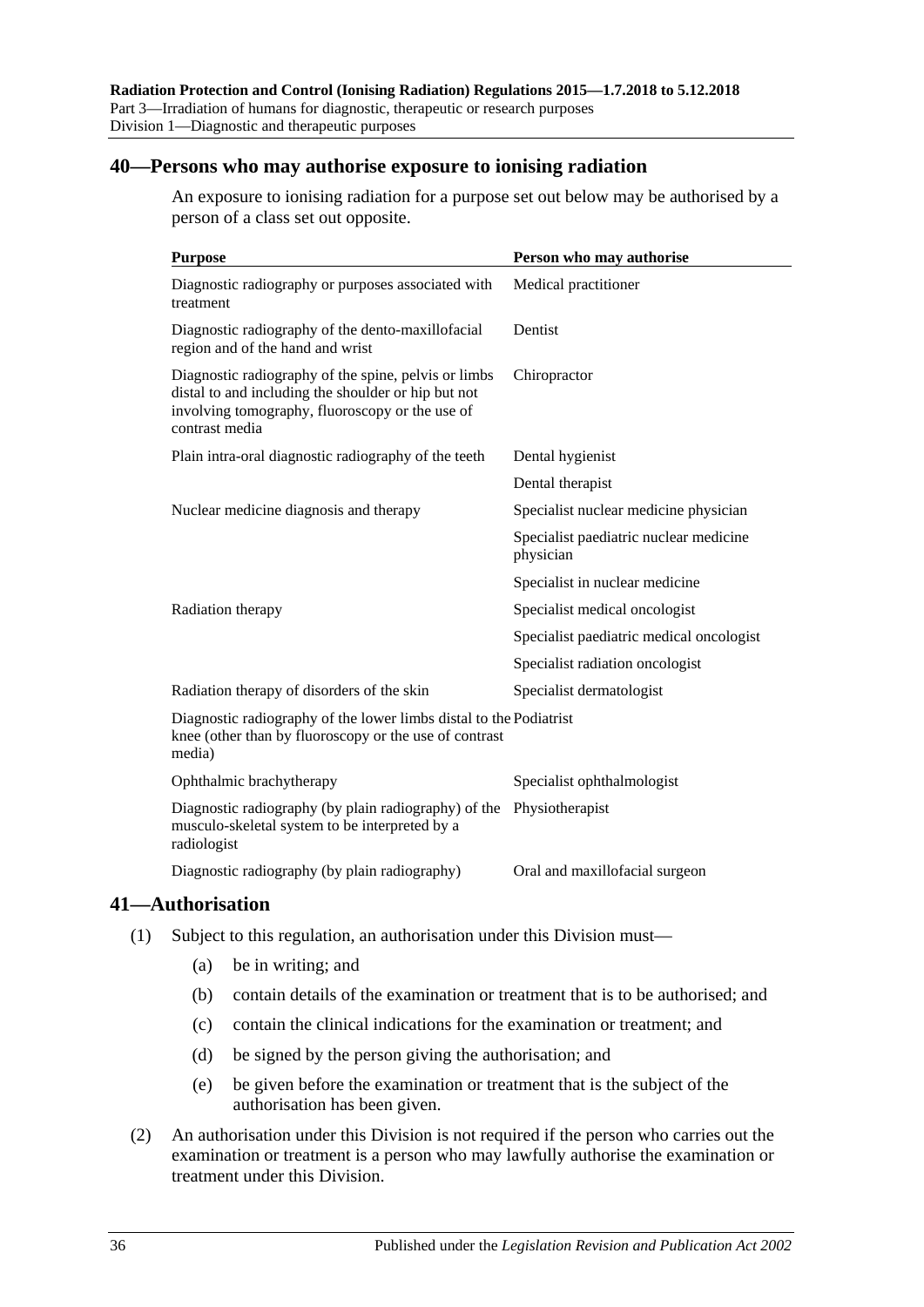- <span id="page-36-0"></span>(3) An authorisation under this Division is not required to comply with [subregulation](#page-35-0)  $(1)(a)$ ,  $(b)$ ,  $(c)$  and  $(d)$  if the examination or treatment is given in an emergency.
- (4) If an authorisation under this Division is given in accordance with [subregulation \(3\),](#page-36-0) the person who gave the authorisation must confirm the authorisation within 24 hours of giving the authorisation and the confirmation must—
	- (a) be in writing; and
	- (b) contain details of the examination or treatment that had been authorised; and
	- (c) contain the clinical indications for the examination or treatment; and
	- (d) be signed by the person who gave the authorisation.

## **42—Duties of persons giving authorisation and carrying out treatment to make records**

- <span id="page-36-1"></span>(1) A person who authorises the exposure of a person to ionising radiation for the purposes of radiation therapy must, immediately after giving the authorisation make a record containing the following information:
	- (a) the full name, date of birth and residential address of the person to be treated;
	- (b) the type of ionising radiation to be given as treatment;
	- (c) the date on which treatment was authorised;
	- (d) the equivalent doses to be given;
	- (e) details of the organs and tissues (or anatomical regions) to be given those equivalent doses;
	- (f) the indications for the treatment.
- (2) A person carrying out a treatment referred to in [subregulation \(1\)](#page-36-1) must, immediately after carrying out that treatment—
	- (a) enter in the record—
		- (i) the date on which the treatment was carried out; and
		- (ii) full details of the treatment factors and parameters actually employed to deliver the dose to the patient; and
	- (b) sign the entry immediately after it has been made.
- (3) A person must not destroy or dispose of a record made under this regulation except as is approved by the Minister.

## **Division 2—Research purposes**

## **43—Interpretation**

In this Division—

*research* means *in vivo* research the subject of which is a human being and during the course of which that human being is exposed to ionising radiation which he or she would not have received but for the research.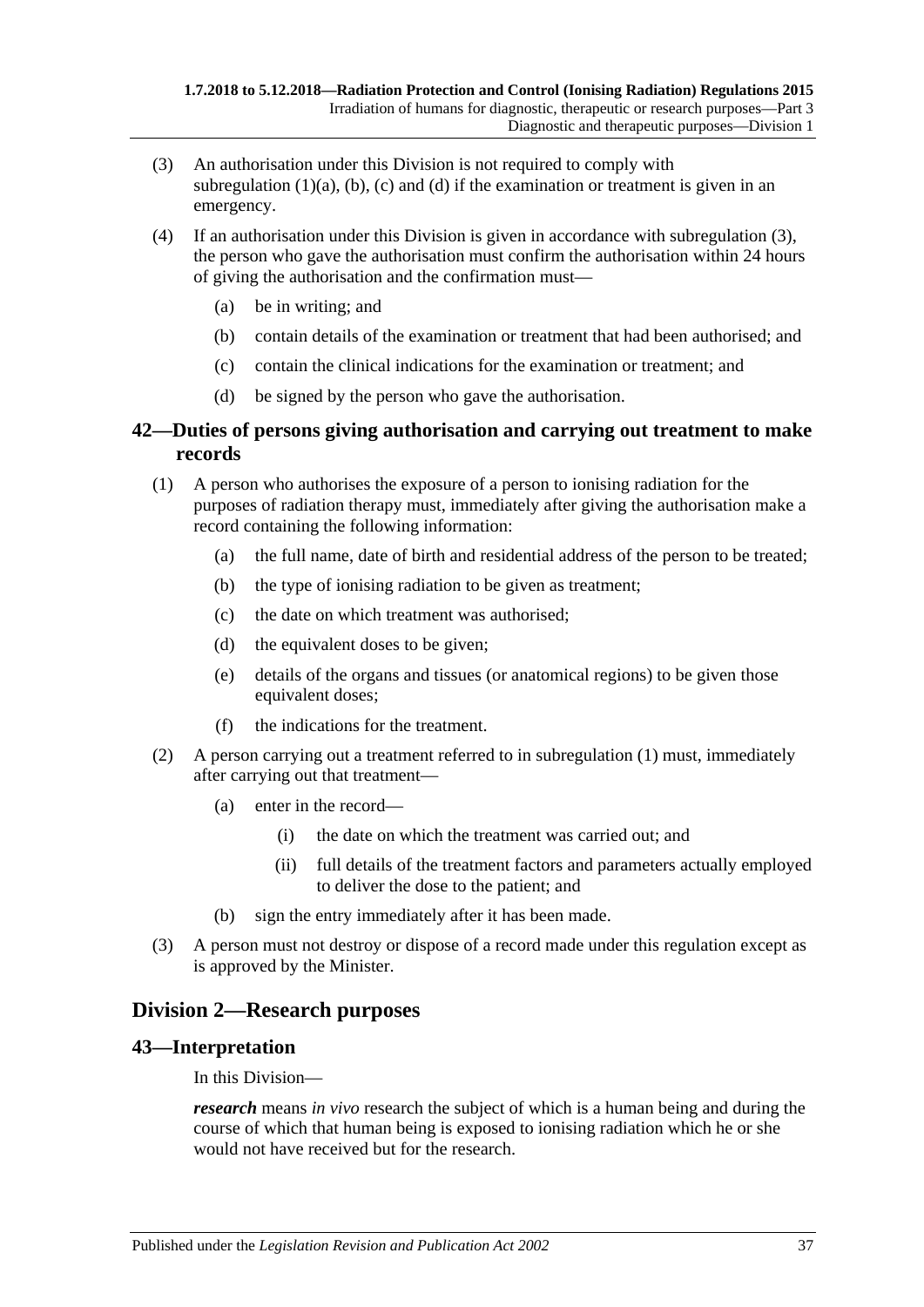#### **44—Prohibition on certain research without Minister's approval**

- (1) A person must not—
	- (a) undertake any research without the prior approval of the Minister; or
	- (b) expose himself or herself or any other person to ionising radiation in the course of research unless—
		- (i) the research has been approved by the Minister; and
		- (ii) the person to be exposed has given his or her consent in writing to being so exposed.
- (2) An application for approval must be made in writing and set out—
	- (a) full details of the research that the applicant intends to undertake; and
	- (b) the reasons why it is necessary to expose a person to ionising radiation for the purposes of the research; and
	- (c) the number of persons who may be exposed to ionising radiation in the course of the research; and
	- (d) the extent to which the persons may be exposed; and
	- (e) the possible benefits of the research to the community; and
	- (f) the steps the applicant intends to take to monitor the levels of ionising radiation to which persons may be exposed; and
	- (g) the precautions that the applicant will be taking to keep such exposure to a minimum.
- (3) In considering whether to approve an application under this regulation, the Minister must have regard to—
	- (a) the levels of ionising radiation to which any person may be exposed; and
	- (b) the number of persons who may be exposed; and
	- (c) the steps to be taken by the applicant to monitor radiation levels; and
	- (d) the steps to be taken by the applicant to keep such exposure to a minimum; and
	- (e) the purpose of the research; and
	- (f) the possible benefits of the research to the community; and
	- (g) the risk, if any, to the health of the community that may be caused by the research; and
	- (h) the general objective.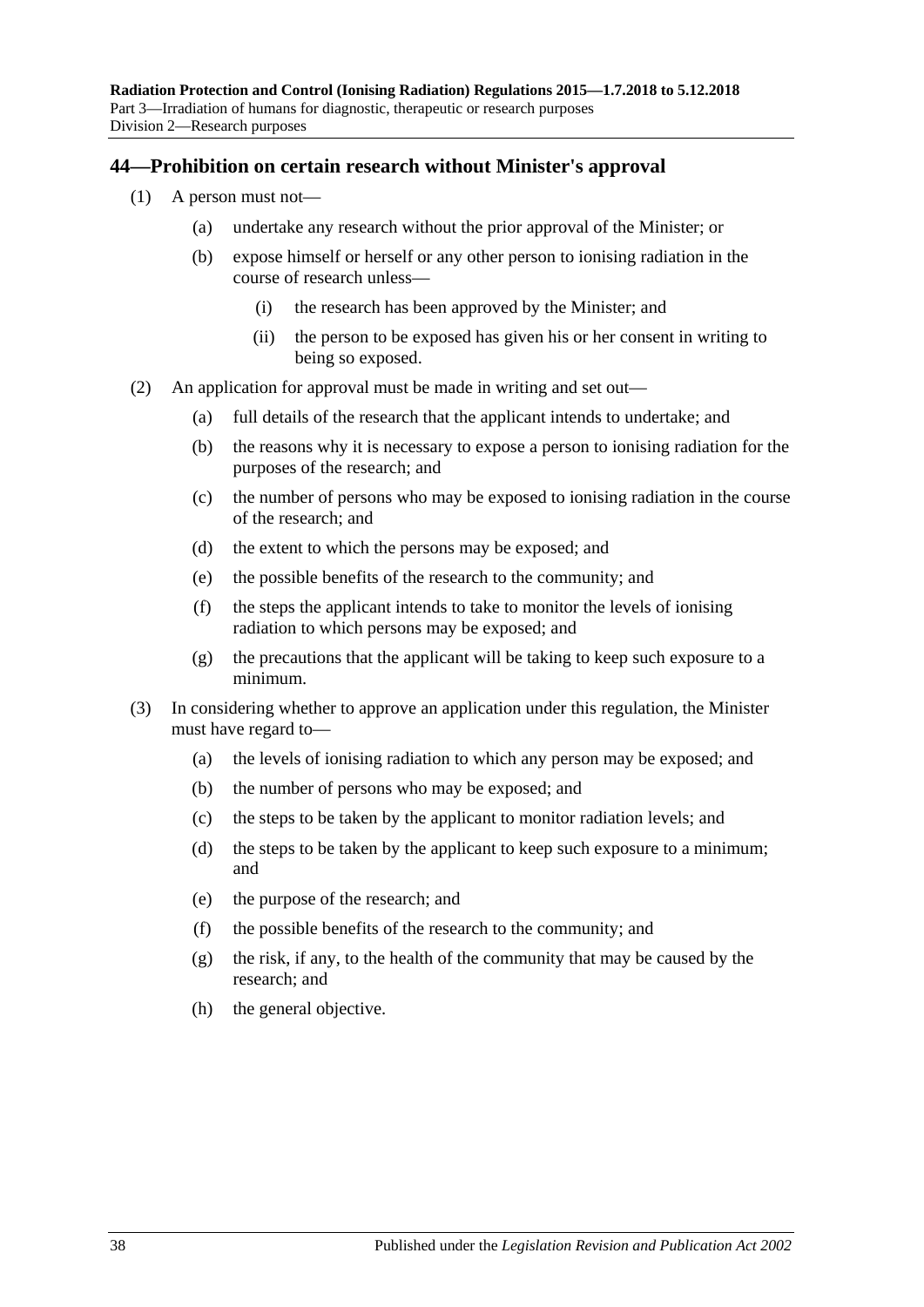# **Part 4—Ionising radiation apparatus**

## <span id="page-38-1"></span>**Division 1—Sale or disposal of apparatus**

## **45—Application of Division**

This Division applies to a business during the course of which apparatus is sold, installed or maintained.

## <span id="page-38-2"></span>**46—Duty to give Minister notice before selling, installing or maintaining apparatus in course of business**

A person must not carry on a business to which this Division applies unless he or she has served on the Minister a notice in writing that—

- (a) contains the full name and address of the person carrying on the business or, in the case of a company, the name of the company and the address of its registered office; and
- (b) states whether it is intended to hold a stock of apparatus, and if so, what kind of apparatus is likely to be held, where it is likely to be held and in what quantities; and
- (c) states whether any apparatus that is likely to be held in stock is likely to be operable; and
- (d) states whether any person (whether the person carrying on the business or his or her employees) is likely to be called on to operate any apparatus in the course of carrying on the business; and
- (e) if apparatus is likely to be sold during the course of carrying on the business—contains a statement setting out full details of the kind of apparatus that is likely to be sold.

## <span id="page-38-0"></span>**47—Duty to give Minister notice of defective apparatus sold or installed**

- (1) If, during the course of carrying on a business to which this Division applies, a person sells or installs apparatus and after the sale or installation becomes aware that—
	- (a) the apparatus he or she has sold or installed has a defect; or
	- (b) apparatus of the same class or kind as the apparatus he or she has sold or installed has a defect,

the person must, within 7 days of becoming aware of the defect, serve on the Minister a notice in writing that contains the following information:

- (c) details of the defect;
- (d) the class or kind of apparatus affected by the defect;
- (e) the likely effects of the defect;
- (f) details of the steps the person is taking or intends to take to rectify the defect.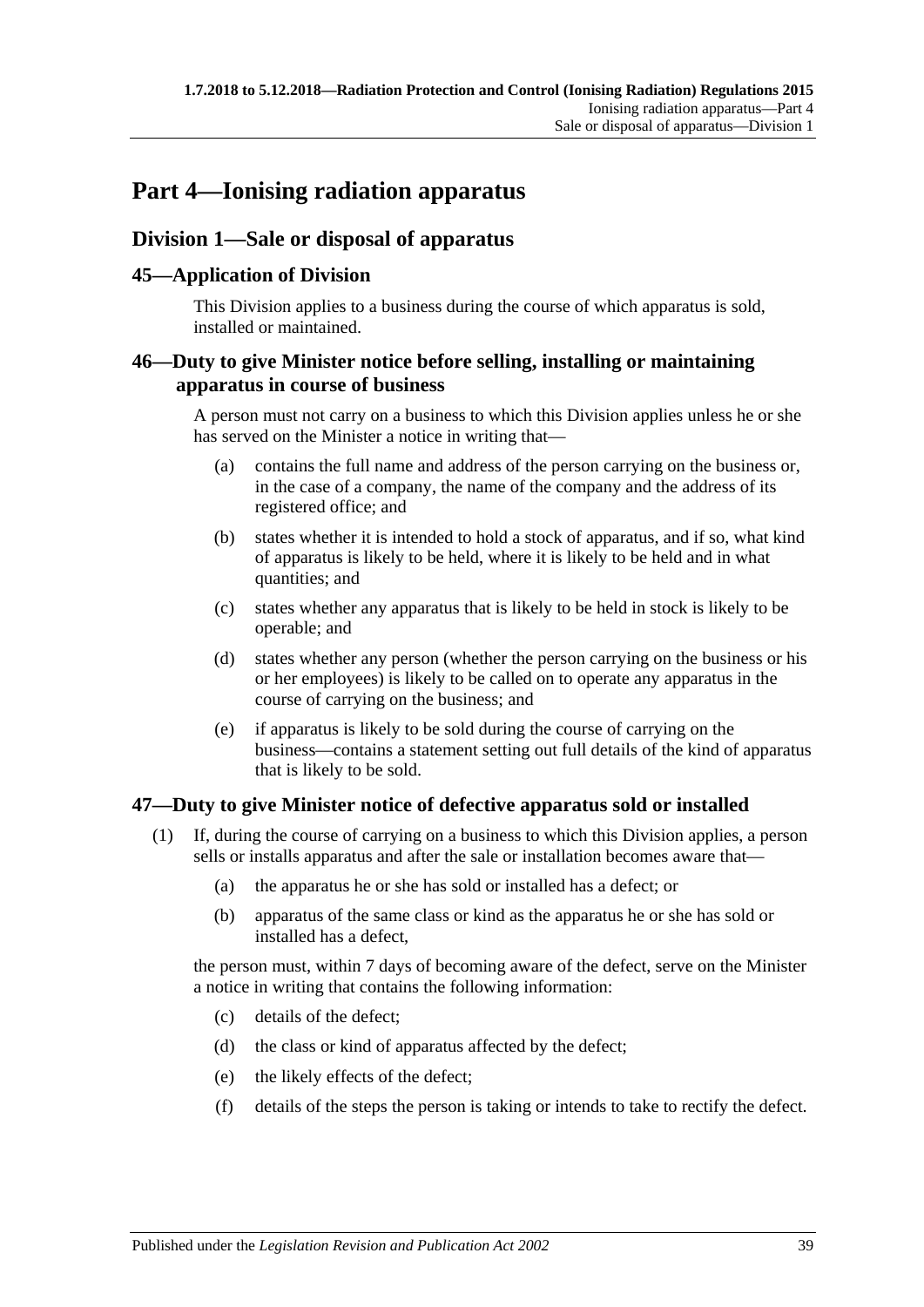(2) In this regulation—

*defect* means a fault in the design or construction of the apparatus that is likely to increase the dose of ionising radiation that may be received by a person from the apparatus.

(3) A person who contravenes or fails to comply with this regulation is guilty of a minor indictable offence.

Maximum penalty: \$50 000 or imprisonment for 5 years.

## **48—Duty to notify Minister of changes etc to information supplied about defective apparatus sold or installed**

If a person who serves a notice on the Minister under [regulation 47](#page-38-0) becomes aware of—

- (a) a change in any information he or she has supplied; or
- (b) additional information relating to the information supplied,

the person must, within 7 days of becoming aware of the changed or additional information, serve on the Minister a further notice in writing setting out in full the details of the change to or information additional to the information supplied.

#### <span id="page-39-0"></span>**49—Minister's power to require further information**

- (1) If a person has served a notice or supplied information to the Minister in accordance with this Division, the Minister may require the person, by notice in writing, to supply such additional information as the Minister thinks fit.
- (2) A person must comply with the requirements of a notice under [subregulation \(1\)](#page-39-0) within 28 days of service of the notice.

#### **50—Duties of person receiving order for sale of apparatus**

If a person who carries on a business to which this Division applies receives an order for the sale of any apparatus, the person must, if he or she intends to accept the order, serve on the person making the order—

- (a) a notice in the form of Schedule 5 Form 2; and
- (b) an application form in the form of Schedule 5 Form 3.

#### **51—Duty to notify Minister of sale of portable or mobile apparatus**

If a person who carries on a business to which this Division applies delivers to another person a portable or mobile apparatus, the person must, within 7 days of the delivery, serve on the Minister a notice in writing containing—

- (a) the name of the person selling the apparatus; and
- (b) the name of the person to whom the apparatus has been sold; and
- (c) a statement setting out the make, model, class or kind of apparatus that has been sold, and the address to which it has been delivered.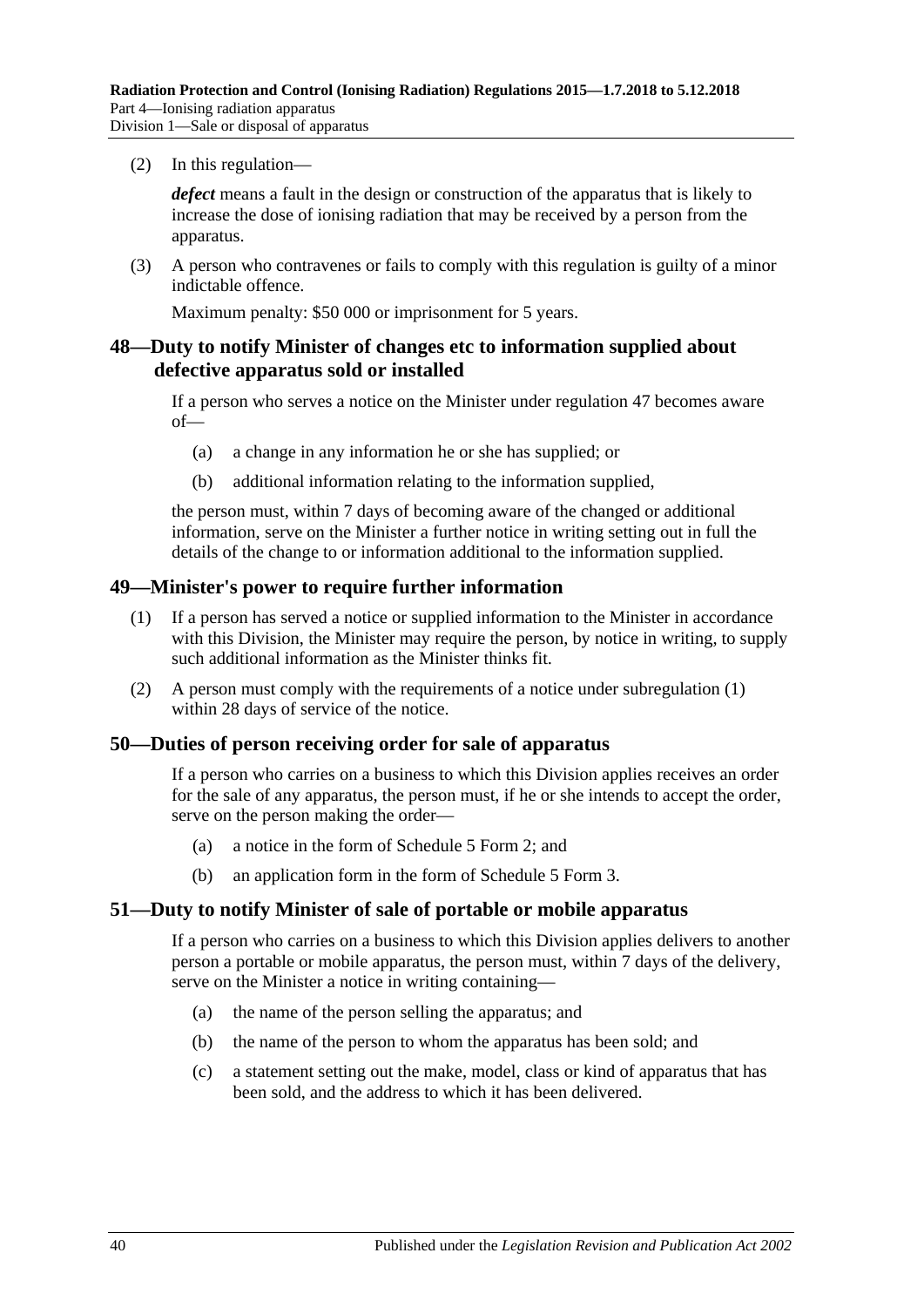## **52—Duty to notify Minister of intention to install fixed apparatus**

If a person who carries on a business to which this Division applies intends to install any fixed apparatus, the person must, at least 7 days before commencing the installation, serve on the Minister a notice in writing containing—

- (a) the name of the person selling the apparatus; and
- (b) the name of the person to whom the apparatus has been sold; and
- (c) a statement setting out the make, model, class or kind of apparatus that has been sold and the address at which it will be installed.

## **53—Duty to notify Minister of sale or replacement of certain components of apparatus**

If a person who carries on a business to which this Division applies sells or replaces—

- (a) the X-ray tube housing in a medical, dental or veterinary apparatus; or
- (b) the high voltage generator in a medical, dental or veterinary apparatus; or
- (c) the high voltage generator, tube housing or sample changer in an X-ray analysis apparatus,

the person must, within 7 days of carrying out the sale or replacement, serve on the Minister a notice in writing—

- (d) identifying the owner of the apparatus; and
- (e) containing the address at which the apparatus is located; and
- (f) containing details of the make and model of the components sold or replaced.

#### **54—Duty to notify Minister of sale or disposal of apparatus**

If a person who does not carry on a business to which this Division applies sells or otherwise disposes of any apparatus the person must, within 14 days of the sale or disposal, serve on the Minister a notice in writing containing a statement setting out—

- (a) the name and address of the person making the sale or disposal; and
- (b) the registration number of the apparatus sold or disposed of; and
- (c) the date of the sale or disposal; and
- (d) the manner of the sale or disposal; and
- (e) the name and address of the person to whom the apparatus was sold.

#### **55—Certain apparatus to be made inoperable before sale or disposal**

- (1) A person who sells or otherwise disposes of apparatus and believes on reasonable grounds that the apparatus will not be operated after the sale or disposal must make the apparatus incapable of operation before he or she sells or otherwise disposes of it.
- (2) For the purposes of this regulation, apparatus is incapable of operation if it would require specialist knowledge to make it operable.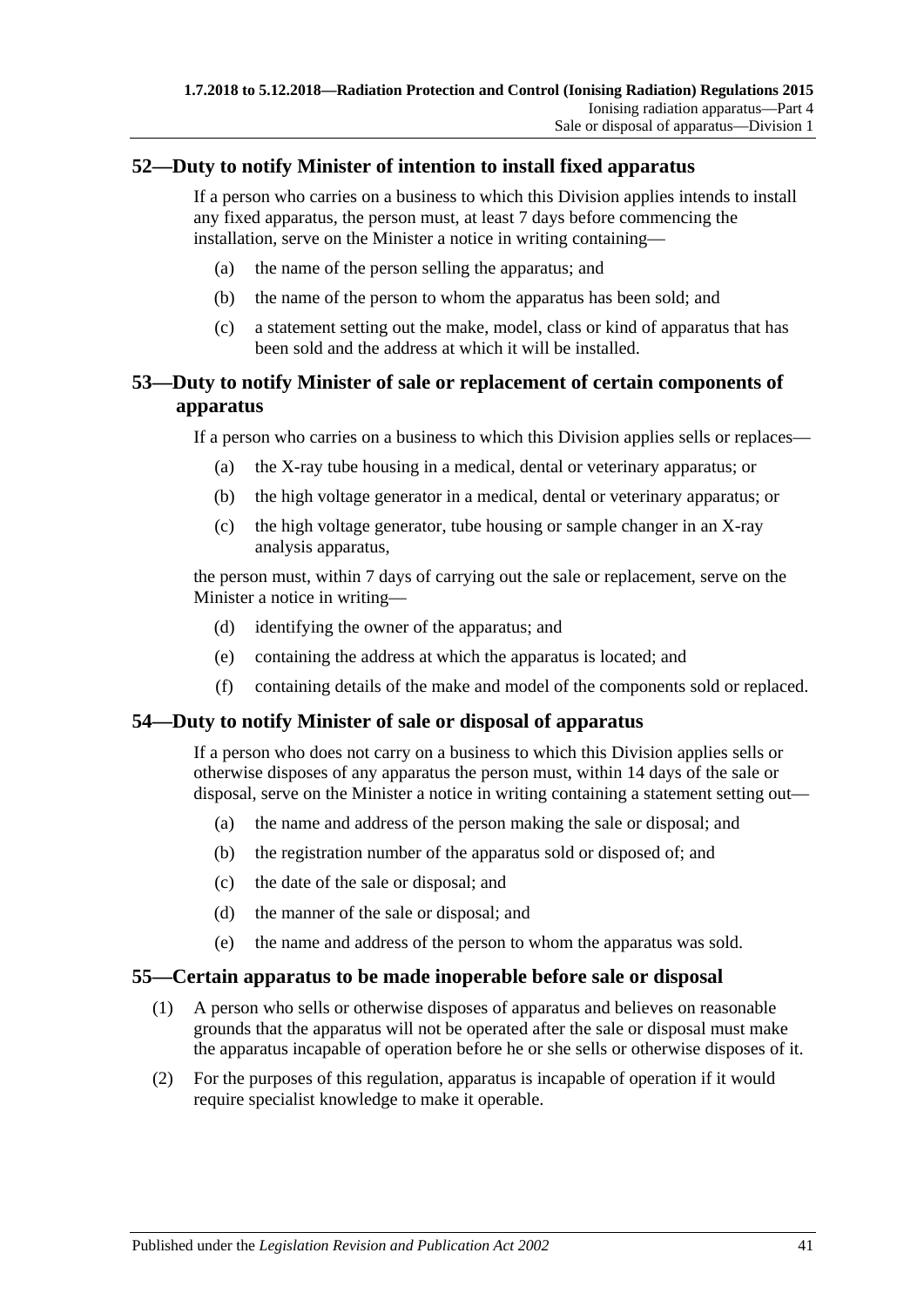## **Division 2—Licence to operate apparatus**

## **56—Licences to operate radiation apparatus (section 31 of Act)—prescribed classes of apparatus and persons and prescribed form**

- (1) For the purposes of section 31(2) of the Act the following classes of apparatus are prescribed:
	- (a) apparatus to which these regulations do not apply by virtue of [regulation](#page-16-0) 5;
	- (b) closed cabinet X-ray equipment for the examination of letters, packages, baggage, freight and other articles that has been designed and constructed so as to prevent a person entering the cabinet while the equipment is being put to its normal use.
- (2) For the purposes of section 31(2) of the Act, the following classes of persons are prescribed:
	- (a) persons who operate apparatus according to the instructions of a veterinary surgeon who—
		- (i) holds a licence under section 31 of the Act; and
		- (ii) is present in the room or other place in which the apparatus is located; and
		- (iii) is not able to operate the apparatus himself or herself by reason of the nature of the radiological examination being carried out;
	- (b) persons who operate any enclosed X-ray analysis apparatus, but only when the interlocked barriers are in place and who operate such apparatus under the directions of a person who holds a licence under section 31 of the Act;
	- (c) persons who operate for the purposes of industrial radiography an apparatus that is located in a fully protected enclosure, and who operate that apparatus under the directions of a person who holds a licence under section 31 of the Act.
- (3) For the purposes of section 31(3a)(b) of the Act, the form set out in Schedule 5 Form 3 is prescribed.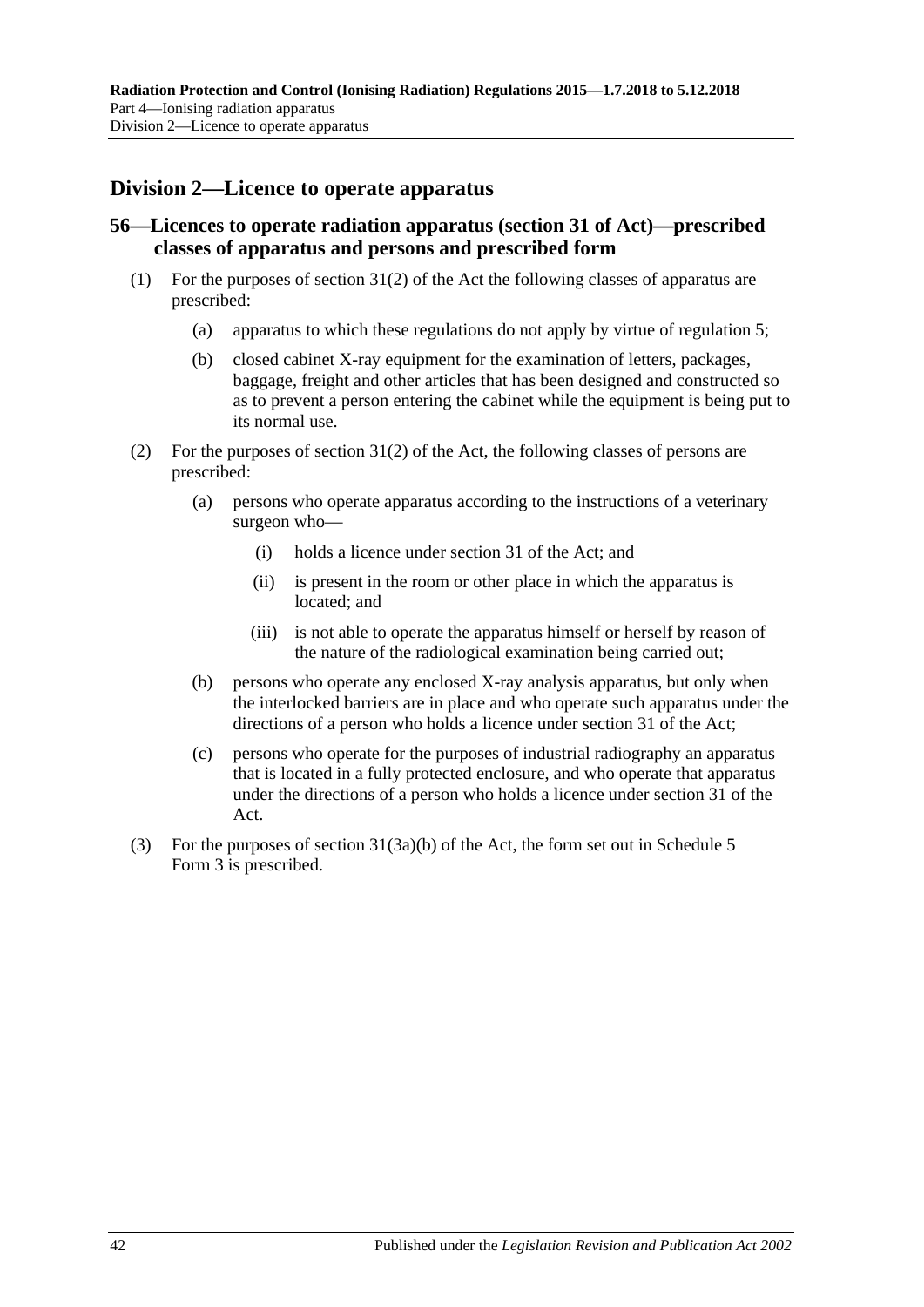## **57—Licences to operate radiation apparatus (section 31 of Act)—prescribed qualifications**

For the purposes of section  $31(4)(b)(i)$  of the Act, the qualifications listed below are prescribed in relation to the operations listed opposite.

| <b>Operations</b>                                               | <b>Qualifications</b>                                                                                                                                                    |                                                                                                                       |                                                                                                                                                                                                                                                                    |
|-----------------------------------------------------------------|--------------------------------------------------------------------------------------------------------------------------------------------------------------------------|-----------------------------------------------------------------------------------------------------------------------|--------------------------------------------------------------------------------------------------------------------------------------------------------------------------------------------------------------------------------------------------------------------|
| The practice of diagnostic radiography                          | (a)                                                                                                                                                                      |                                                                                                                       | a Diploma of Qualification as a diagnostic<br>radiographer, or the Certificate of<br>Competence in diagnostic radiography,<br>issued by the Conjoint Board of the Royal<br>Australasian College of Radiologists and the<br>Australian Institute of Radiography; or |
|                                                                 | (b)                                                                                                                                                                      |                                                                                                                       | a Statement of Accreditation as a diagnostic<br>radiographer issued by the Australian<br>Institute of Radiography.                                                                                                                                                 |
| Diagnostic radiography in the practice of<br>radiology          | Registration as a specialist radiologist in the field of<br>diagnostic radiology.                                                                                        |                                                                                                                       |                                                                                                                                                                                                                                                                    |
| or tomography) in the practice of medicine                      | Diagnostic radiography (except fluoroscopy Successful completion of a course or examination on<br>diagnostic radiography to the satisfaction of the<br>Minister.         |                                                                                                                       |                                                                                                                                                                                                                                                                    |
| Diagnostic radiography in the practice of<br>chiropractic       | Registration as a chiropractor and successful<br>completion of a course or examination on chiropractic<br>diagnostic radiography to the satisfaction of the<br>Minister. |                                                                                                                       |                                                                                                                                                                                                                                                                    |
| Diagnostic radiography in the practice of<br>dentistry          | (a)                                                                                                                                                                      | registration as a dentist, dental hygienist or<br>dental therapist; or                                                |                                                                                                                                                                                                                                                                    |
|                                                                 | (b)                                                                                                                                                                      | registration as a dental radiologist,<br>dento-maxillofacial radiologist or oral and<br>maxillofacial radiologist; or |                                                                                                                                                                                                                                                                    |
|                                                                 | (c)                                                                                                                                                                      | recognised-                                                                                                           | successful completion of the nationally                                                                                                                                                                                                                            |
|                                                                 |                                                                                                                                                                          | (i)                                                                                                                   | HLT07 Dental Radiography skill<br>set that provides credit towards<br>HLT43007 Certificate IV in<br>Dental Assisting; or                                                                                                                                           |
|                                                                 |                                                                                                                                                                          | (ii)                                                                                                                  | HLT40702 Certificate IV in<br>Dental Assisting (Dental<br>Radiography).                                                                                                                                                                                            |
| Diagnostic radiography in the practice of<br>veterinary science | Registration as a veterinary surgeon.                                                                                                                                    |                                                                                                                       |                                                                                                                                                                                                                                                                    |
| The practice of radiation oncology                              | Registration as a specialist medical oncologist,<br>specialist paediatric medical oncologist or specialist<br>radiation oncologist.                                      |                                                                                                                       |                                                                                                                                                                                                                                                                    |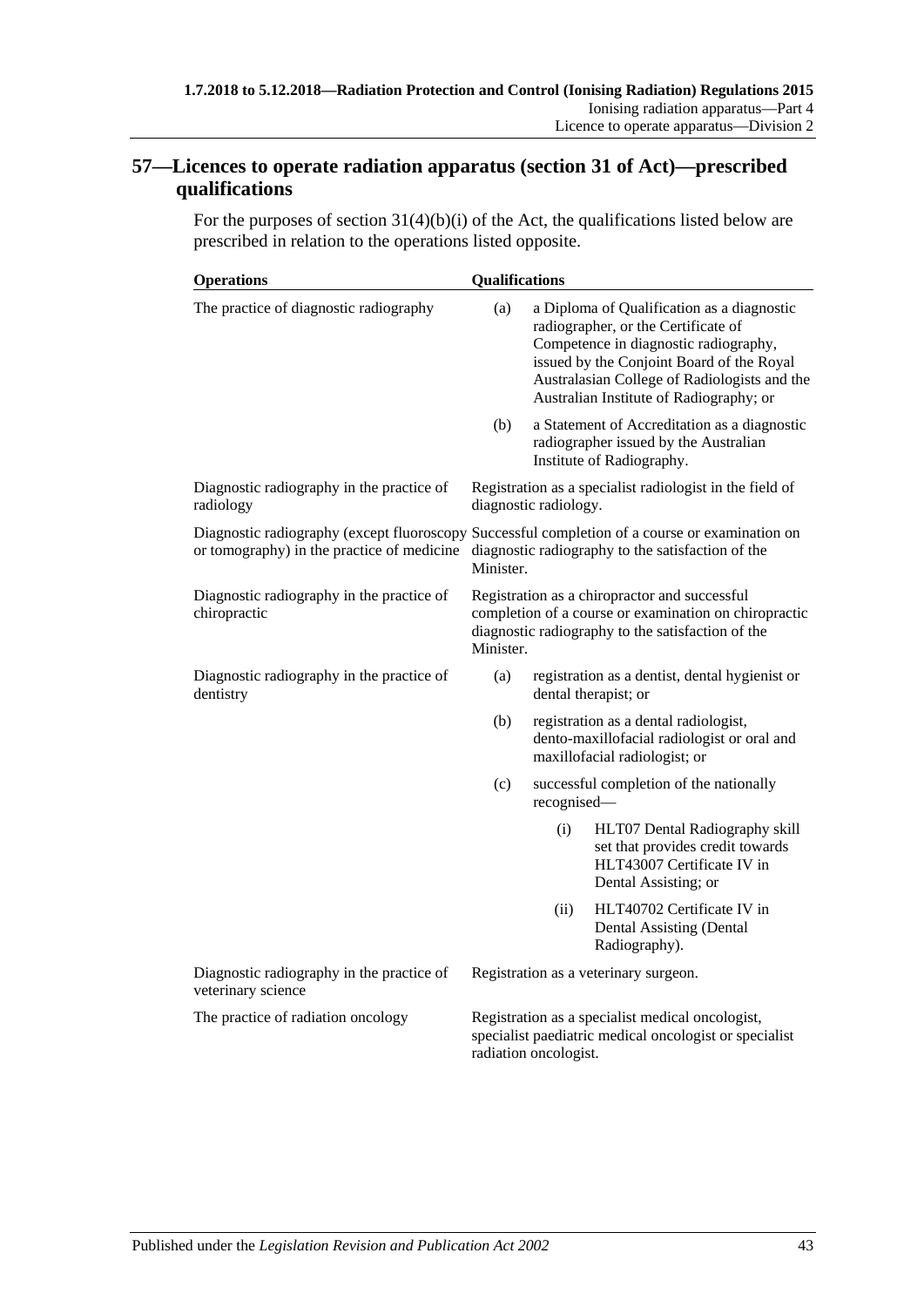**Radiation Protection and Control (Ionising Radiation) Regulations 2015—1.7.2018 to 5.12.2018**

Part 4—Ionising radiation apparatus Division 2—Licence to operate apparatus

| <b>Operations</b>                 |     | <b>Oualifications</b>                                                                                                                                                                                                                                            |  |  |
|-----------------------------------|-----|------------------------------------------------------------------------------------------------------------------------------------------------------------------------------------------------------------------------------------------------------------------|--|--|
| The practice of radiation therapy | (a) | a Diploma of Qualification as a therapy<br>radiographer, or the Certificate of<br>Competence in therapeutic radiography,<br>issued by the Conjoint Board of the Royal<br>Australasian College of Radiologists and the<br>Australian Institute of Radiography; or |  |  |
|                                   | (b) | a Statement of Accreditation as a radiation<br>therapist issued by the Australian Institute of<br>Radiography.                                                                                                                                                   |  |  |

## **58—Licence holder to notify Minister of change of address for service**

If the address for service of a holder of a licence granted under section 31 of the Act is changed, the holder of the licence must, within 14 days of the change, serve on the Minister notice in writing setting out the new address for service.

## **Division 3—Registration of apparatus**

## **59—Registration of radiation apparatus (section 32 of Act)—prescribed classes of apparatus**

For the purposes of section 32(3) of the Act, the following classes of apparatus are prescribed:

- (a) apparatus to which these regulations do not apply by virtue of [regulation](#page-16-0) 5;
- (b) apparatus made incapable of operation in accordance with [Division](#page-38-1) 1 of this Part;
- (c) apparatus held as stock by a person who has complied with [regulation 46](#page-38-2) (other than apparatus operated by another person and located at premises of a person who has not complied with that regulation);
- (d) apparatus being installed by a person who has complied with [regulation 46.](#page-38-2)

#### **60—Application for registration of apparatus**

An applicant for registration of apparatus under section 32 of the Act must—

- (a) complete and sign a form in the form of Schedule 5 Form 4; and
- (b) send the form to the Minister together with the application and registration fees specified in [Schedule](#page-121-0) 4.

#### **61—Registered owner of apparatus to notify change of address for service**

If the address for service of the registered owner of an apparatus is changed, the registered owner must, within 14 days of the change, serve on the Minister a notice in writing setting out the new address for service.

## **62—Registered owner of apparatus to notify change of location of fixed apparatus**

If the location of any fixed apparatus is changed, the registered owner of the apparatus must, within 14 days of the change, serve on the Minister a notice in writing setting out the new location of the apparatus.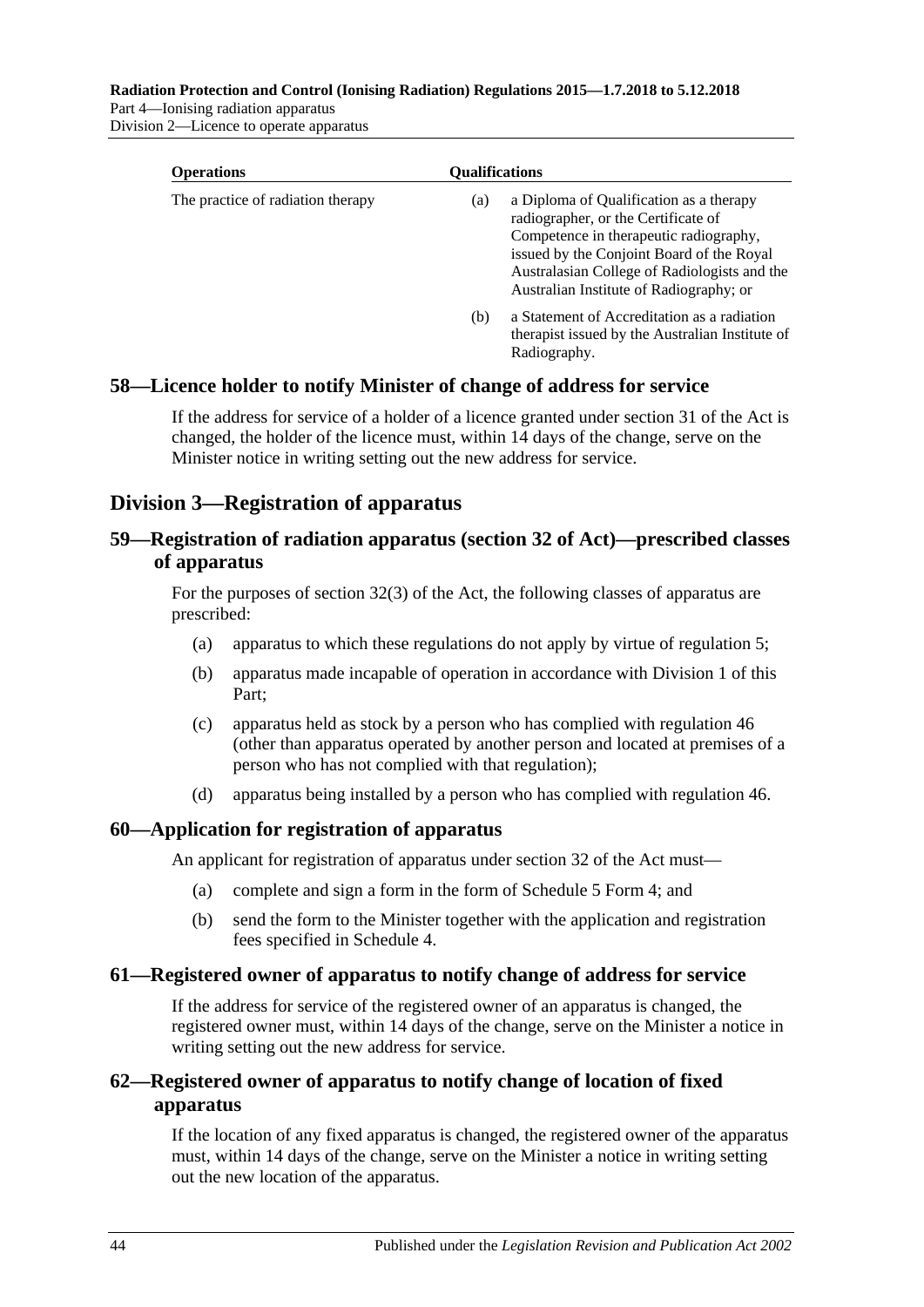## **Division 4—Special requirements for apparatus**

## **63—Labelling requirements**

All apparatus must have attached to, or adjacent to, the control which actuates the production of ionising radiation a label that—

- (a) complies with the requirements of AS 1319–1994 *Safety Signs for the Occupational Environment* applying to warning signs; and
- (b) bears the words "RADIATION PRODUCED WHEN ENERGISED" or words to that effect; and
- (c) bears the radiation symbol; and
- (d) is clearly legible at a distance of 2 metres.

#### <span id="page-44-2"></span>**64—Signage requirements**

- (1) Subject to [subregulation \(3\),](#page-44-0) a sign complying with [subregulation \(2\)](#page-44-1) must be clearly displayed at—
	- (a) each entrance to any room—
		- (i) in which a fixed apparatus is installed; or
		- (ii) that is designated as the room in which a mobile or portable apparatus is normally kept and used; or
	- (b) in the case of an open area installation—at each walkway or access route to the installation.
- <span id="page-44-1"></span>(2) The sign must—
	- (a) comply with the requirements of AS 1319–1994 *Safety Signs for the Occupational Environment* applying to warning signs; and
	- (b) if it bears words—bear the words "RADIATION AREA" or "X-RAYS" or words of similar effect; and
	- (c) bear the radiation symbol; and
	- (d) have a total surface area of not less than 4 500 square millimetres; and
	- (e) be clearly legible at a distance of 2 metres.
- <span id="page-44-0"></span>(3) [Subregulation \(1\)](#page-44-2) does not apply to an entrance to the room from a place or another room which can only be entered from the room.

#### **65—Construction of cabinet X-ray unit**

(1) A cabinet X-ray unit must be constructed so that it conforms with the requirements of the *Statement on cabinet X-ray equipment for examination of letters, packages, baggage, freight and other articles for security, quality control and other purposes* approved by the National Health and Medical Research Council in 1987 as modified in accordance with this regulation.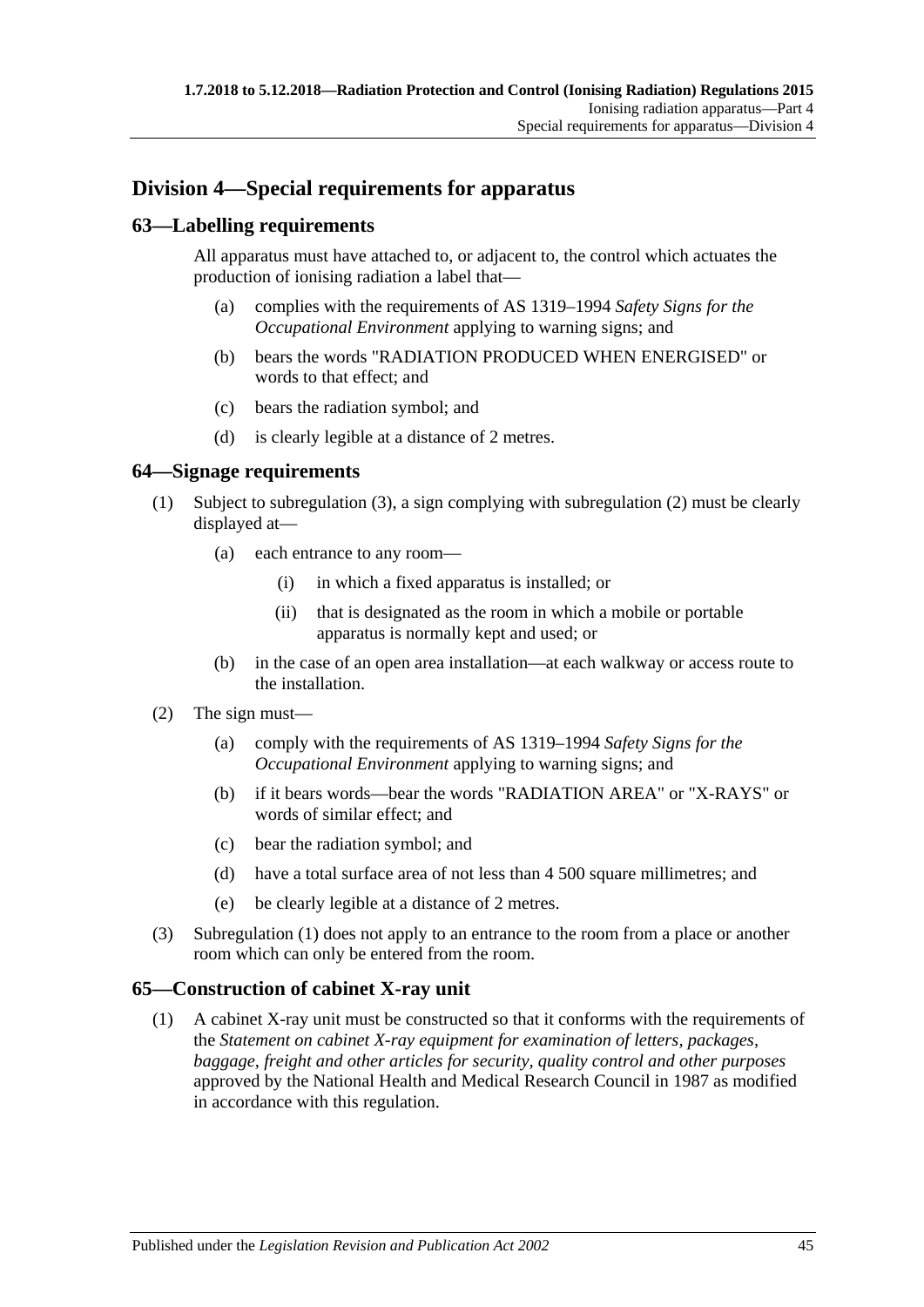(2) Paragraph 5.1 of Section 5 "Access" of the Statement is to be modified as follows:

"Where a door is provided for insertion of items to be examined, it must have a minimum of 2 safety interlocks, which must be arranged so that any 1 of them will disconnect the supply of the high voltage transformer when the door is opened."

(3) Section 8 "X-ray indicator lights" is modified by inserting the following sentence immediately after the third sentence:

"Alternatively, only 1 indicator light may be used, provided that:

- (a) it is readily visible from all doors, ports and access panels; and
- (b) the failure of this single indicator light results in the failure of the unit to produce X-rays."
- (4) The Statement must be read as if Section 9 "Warning Sign" is deleted.

#### **66—Owner of cabinet X-ray unit to carry out regular checks**

- (1) The owner of a cabinet X-ray unit must—
	- (a) at intervals of not more than 3 months, test the operation of every safety interlock and fail safe indicator light fitted to the unit; and
	- (b) establish a register of all tests done under this regulation.
- (2) The test will consist of determining whether the production of ionising radiation ceases when the door or access panel, with which the interlock is associated, is opened.
- (3) If the unit is fitted with a fail safe indicator light, the test will consist of determining whether the production of ionising radiation is possible if the light is removed.
- (4) After a test has been carried out the owner must immediately enter in the register—
	- (a) the date on which the test was carried out; and
	- (b) the name of the person who carried out the test; and
	- (c) the kind of test done; and
	- (d) the results of the test.
- (5) A person who carries out a test must immediately after the entry has been made add his or her signature at the end of the entry.

#### **67—X-ray analysis systems used for fluorescence analysis**

- (1) An X-ray analysis system used for fluorescence analysis must comply with the requirements of [subregulation \(3\)](#page-45-0) or [\(4\).](#page-46-0)
- (2) An X-ray analysis system used for diffraction analysis must comply with the requirements of [subregulation](#page-45-0) (3), [\(4\)](#page-46-0) or [\(5\).](#page-46-1)
- <span id="page-45-0"></span>(3) An X-ray analysis system must incorporate an adequately shielded enclosure that—
	- (a) completely encloses the primary X-ray beams generated within the apparatus; and
	- (b) prevents access to such X-ray beams during normal operations with such apparatus; and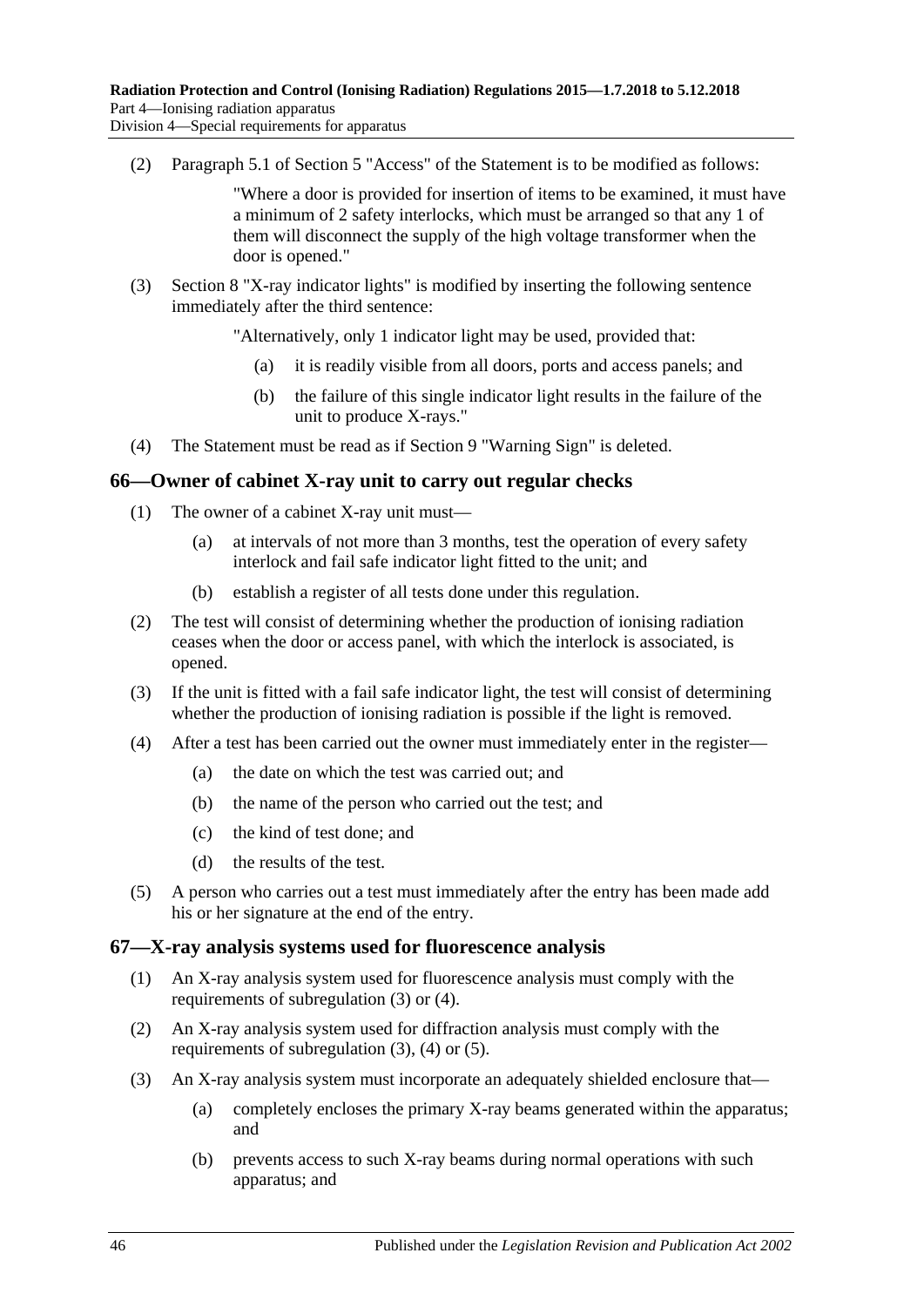- (c) is comprised of sections that are permanently attached to each other or are interlocked so that removal of any part of the complete enclosure—
	- (i) can be done only when the shutter admitting the primary beam to that part of the enclosure is closed, and the shutter can be opened only when the enclosure is complete; or
	- (ii) de-energises the X-ray tube; or
	- (iii) closes the shutter.
- <span id="page-46-0"></span>(4) An X-ray analysis system must incorporate an adequately shielded enclosure that—
	- (a) encloses the primary X-ray beam to the extent that it prevents entry of any part of the body into the primary beam, the enclosure being comprised of sections that—
		- (i) are securely attached to each other; or
		- (ii) are interlocked so that the removal of any part of the enclosure de-energises the X-ray tube; or
		- (iii) are such that the removal of any part of the enclosure—
			- (A) can be done only when the shutter admitting the primary beam to that part of the enclosure is closed; or
			- (B) prevents the shutter from being opened; or
			- (C) closes the shutter; and
	- (b) is constructed so that all operations other than adjustments and alignments can be performed when all sections of the enclosure are in place and all interlocks in operation.
- <span id="page-46-2"></span><span id="page-46-1"></span>(5) An X-ray analysis system must be such that—
	- (a) under all conditions the equivalent dose rate at any point on the surface of a volume defined by—
		- (i) the floor of the room in which the analysis system is housed; or
		- (ii) the vertical projection of the plan outline of the analysis system; or
		- (iii) a horizontal plane whose height above the floor is the height of the highest point of the X-ray analysis system,

does not exceed 25 microsievert per hour; and

- (b) radiation shielding used to assist in complying with [paragraph](#page-46-2) (a) is securely attached to—
	- (i) the X-ray analysis system; or
	- (ii) except in the case of a mobile apparatus—the walls, floor or ceiling.
- (6) A person must not operate an X-ray analysis apparatus that does not comply with [subregulation](#page-46-1) (5).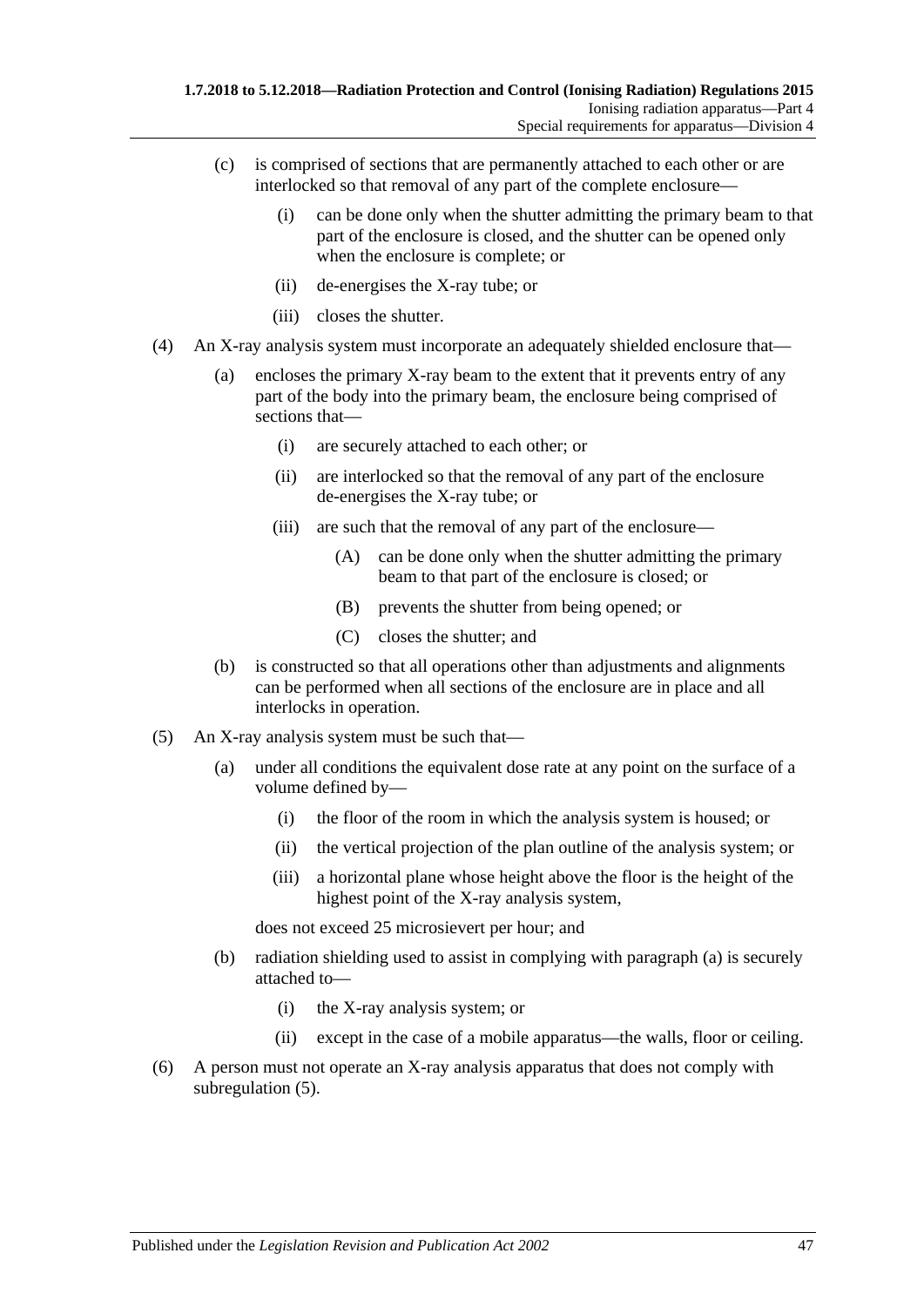## <span id="page-47-0"></span>**68—X-ray tubes incorporated in X-ray analysis apparatus**

- (1) An X-ray tube incorporated in an X-ray analysis apparatus must be enclosed in a tube housing every aperture of which is covered—
	- (a) by a shutter; or
	- (b) by a completely shielded enclosure, all entrances to which (apart from the aperture) are interlocked so that the opening of any such entrance immediately de-energises the X-ray tube.
- (2) The tube housing and the enclosure referred to in [subregulation](#page-47-0) (1) must be adequately shielded.
- (3) The X-ray tube and the tube housing of an X-ray analysis apparatus must be interlocked so that the removal of 1 from the other de-energises the X-ray tube.
- (4) If a cover providing direct access to the inside of the X-ray tube housing is removed from an X-ray analysis apparatus, the X-ray tube must be de-energised.

#### **69—Shutters fitted to X-ray analysis apparatus**

A shutter fitted to an X-ray analysis apparatus must—

- (a) be fitted with a closing device that, in the absence of an external applied force, keeps the shutter closed; and
- (b) either—
	- (i) be fitted to the apparatus so that the use of a tool is required to remove it; or
	- (ii) be interlocked so that removal of the shutter de-energises the X-ray tube.

#### <span id="page-47-1"></span>**70—Lights and signs fitted to X-ray analysis apparatus**

- (1) An X-ray analysis apparatus must be fitted with an illuminated sign or a combination of a light and sign that—
	- (a) is activated only when the X-ray tube is energised; and
	- (b) when activated, indicates that the X-ray tube is operating; and
	- (c) is readily visible from all accessible sides of the apparatus; and
	- (d) bears letters that are legible and readily discernible from a distance of 2 metres.
- <span id="page-47-2"></span>(2) A shutter fitted to an X-ray analysis apparatus must be linked to a light that—
	- (a) is illuminated only when the shutter to which it is linked is open; and
	- (b) clearly indicates which shutter is open.
- (3) The lights referred to in [subregulations](#page-47-1) (1) and [\(2\)](#page-47-2) must—
	- $(a)$  be—
		- (i) red or amber in colour; and
		- (ii) fail safe; or
	- (b) consist of 2 lights, each of which is on a separate circuit from the other.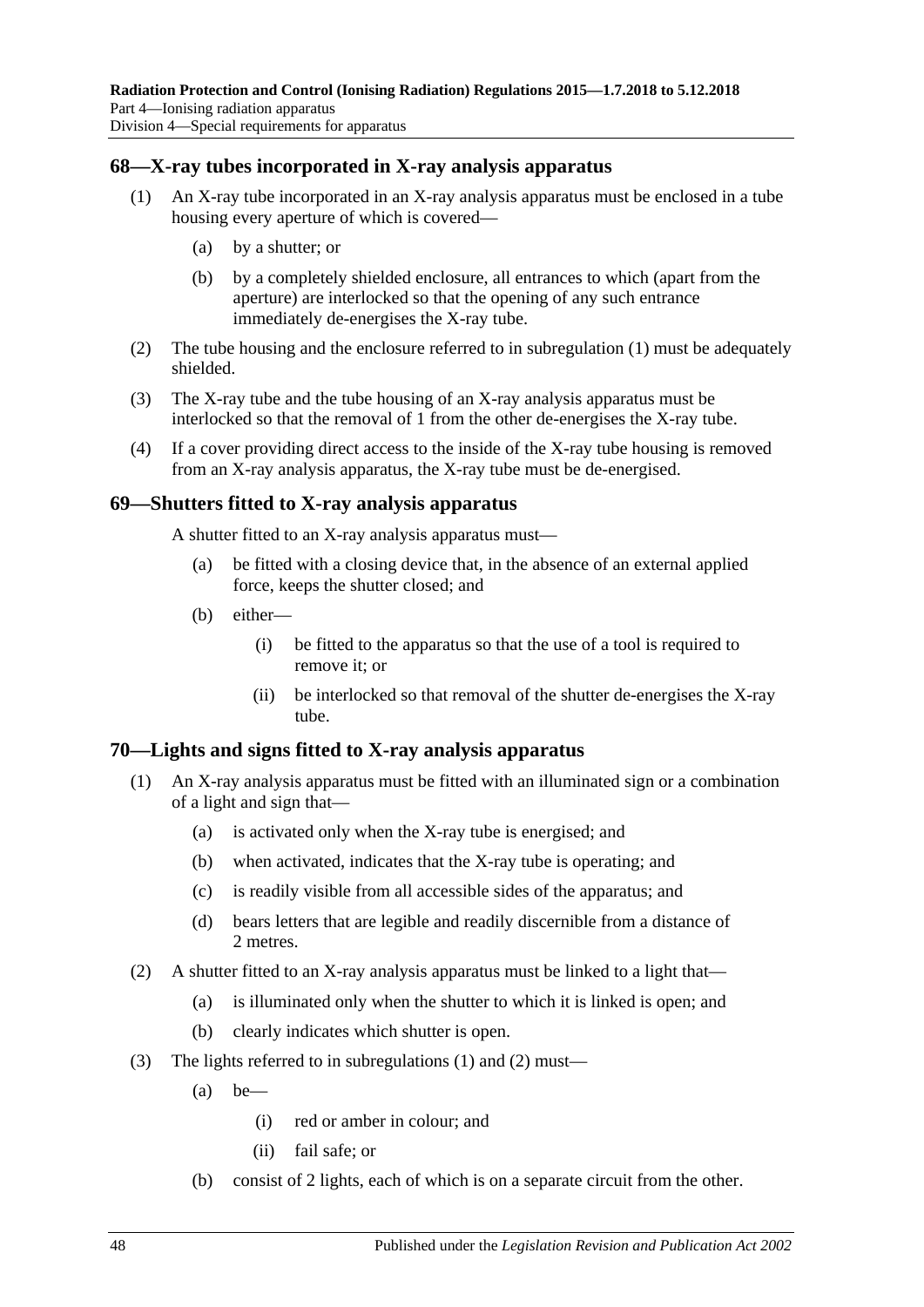#### <span id="page-48-1"></span>**71—Owner of open-beam X-ray analysis system to display signs**

- (1) The owner of an open-beam X-ray analysis system must display a sufficient number of signs that comply with [subregulation](#page-48-0) (2) so as to be clearly visible from all normal routes of access to the X-ray analysis system.
- <span id="page-48-0"></span>(2) A sign must—
	- (a) consist of 2 panels—
		- (i) the top panel of which—
			- (A) complies with the requirements of AS 1319–1994 *Safety Signs for the Occupational Environment* applying to danger signs; and
			- (B) bears the word "DANGER"; and
			- (C) in the case of a panel that contains additional words—contains the words "KEEP AWAY — RADIATION" or words to that effect; and
		- (ii) the bottom panel of which—
			- (A) complies with the requirements of AS 1319–1994 *Safety Signs for the Occupational Environment* applying to warning signs; and
			- (B) bears the words "OPEN BEAM X-RAY ANALYSIS UNIT"; and
			- (C) bears the radiation symbol; and
	- (b) be clearly legible from a distance of 2 metres.
- (3) The signs referred to in [subregulation](#page-48-1) (1) must be displayed no closer to the X-ray tube than the surface of the volume referred to in [regulation](#page-46-1) 67(5).

#### <span id="page-48-4"></span>**72—Registered owner of X-ray analysis apparatus to carry out regular radiation monitoring surveys**

- <span id="page-48-2"></span>(1) The registered owner of an X-ray analysis apparatus must, at least once every 6 months, carry out regular radiation monitoring surveys of the apparatus in order to detect unintended radiation emissions from the apparatus.
- <span id="page-48-3"></span>(2) The registered owner must carry out an additional radiation monitoring survey in order to detect unintended radiation emissions from that apparatus—
	- (a) wherever a new X-ray analysis apparatus is installed; and
	- (b) after the apparatus has been reassembled; and
	- (c) after any radiation incident or radiation accident in which the apparatus has been involved.
- (3) The surveys referred to in [subregulations](#page-48-2) (1) and [\(2\)](#page-48-3) must be conducted—
	- (a) by using a monitoring instrument of the kind referred to in [regulation](#page-51-0) 78; and
	- (b) with the X-ray tube of the apparatus operated at the maximum rated voltage and the maximum rated current for continuous operation at that voltage.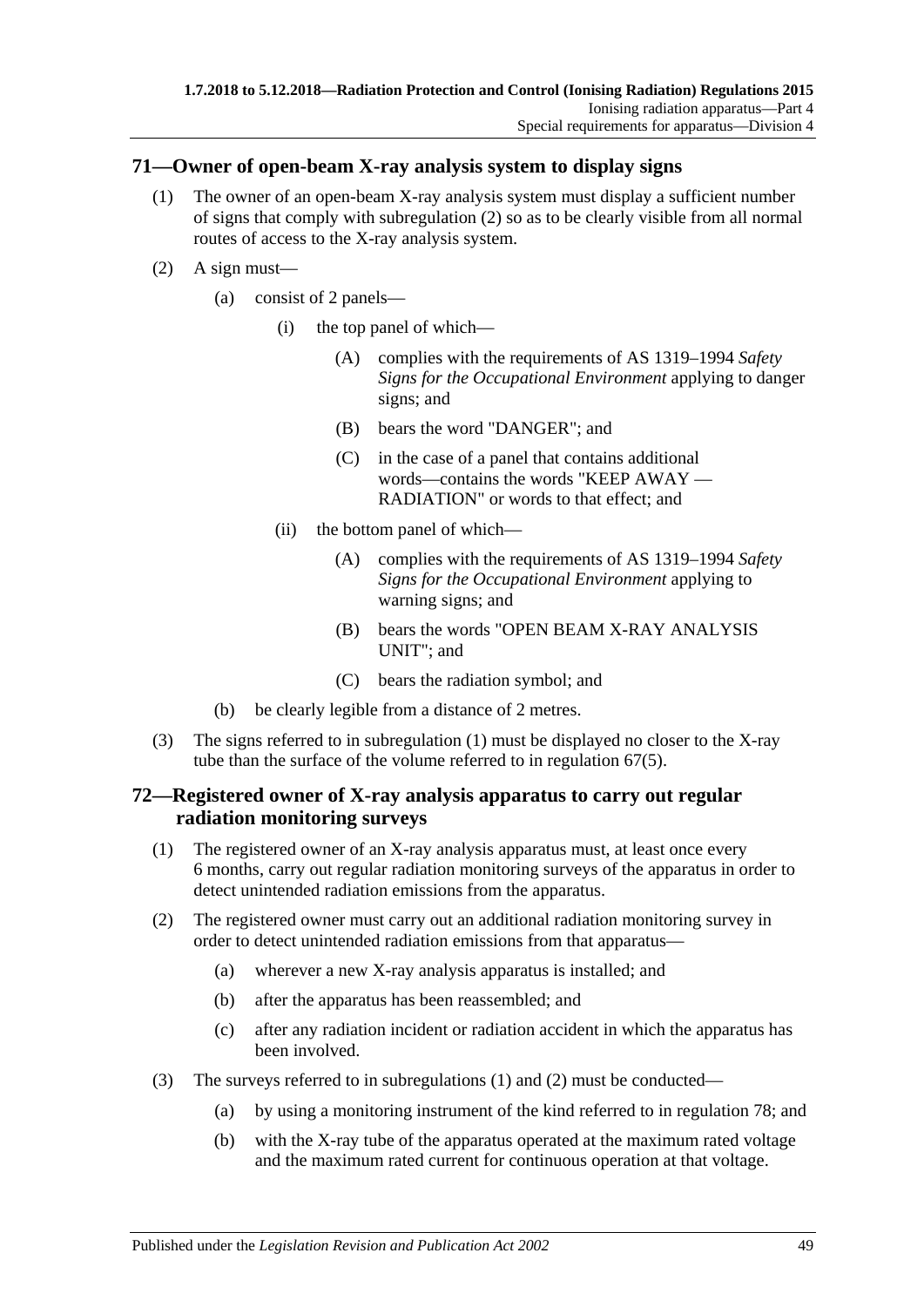#### <span id="page-49-2"></span><span id="page-49-0"></span>**73—Registered owner of X-ray analysis apparatus to carry out regular checks**

- (1) The registered owner of an X-ray analysis apparatus must, at least every 6 months, carry out regular checks of the operation of every interlock or warning light fitted to an X-ray analysis system.
- (2) The checks referred to in [subregulation](#page-49-0) (1) need not include checks on interlocks the checking of which is not possible unless other interlocks are deliberately over-ridden.
- (3) The registered owner of an X-ray apparatus, in addition to the checks required by [subregulation](#page-49-0) (1), carry out additional checks of all interlocks—
	- (a) after or during the reassembly of the apparatus; and
	- (b) after any radiation incident or radiation accident in which the apparatus has been involved.

#### **74—By-passing of safety device or interlock fitted to X-ray analysis apparatus**

- (1) The registered owner of an X-ray analysis apparatus may permit a person specified by the owner to bypass a safety device or interlock fitted to an X-ray analysis apparatus for a period specified by the owner.
- <span id="page-49-1"></span>(2) A person who has bypassed a safety device or interlock must at all times while the safety device or interlock is bypassed display on the control panel of the apparatus a sign that—
	- (a) complies with the requirements of AS 1319–1994 *Safety Signs for the Occupational Environment* applying to warning signs; and
	- (b) bears the words "WARNING SAFETY DEVICE NOT WORKING"; and
	- (c) is clearly legible from a distance of 2 metres.
- (3) [Subregulation](#page-49-1) (2) does not apply if the interlock or safety device is bypassed for the purpose of converting an X-ray analysis system to an open beam X-ray analysis system.
- (4) A person must not bypass a safety device or interlock fitted to an X-ray analysis apparatus unless permitted by the registered owner to do so.

## **75—Registered owner of X-ray analysis system to prepare separate working rules in certain cases**

- (1) If an X-ray analysis system is used so that the configuration of the system changes or is likely to change from any 1 of the 3 categories described by [regulation](#page-45-0) 67(3), [\(4\)](#page-46-0) and [\(5\)](#page-46-1) to any other such category, the registered owner of such apparatus must prepare separate working rules in accordance with [regulation](#page-19-0)  $9(1)(d)$  relevant to each category to which the apparatus is likely to belong.
- (2) If the configuration of an X-ray analysis system is changed so that the category of the apparatus is changed, the registered owner of the apparatus must immediately give notice in writing to all persons who operate the apparatus that such a change has been made.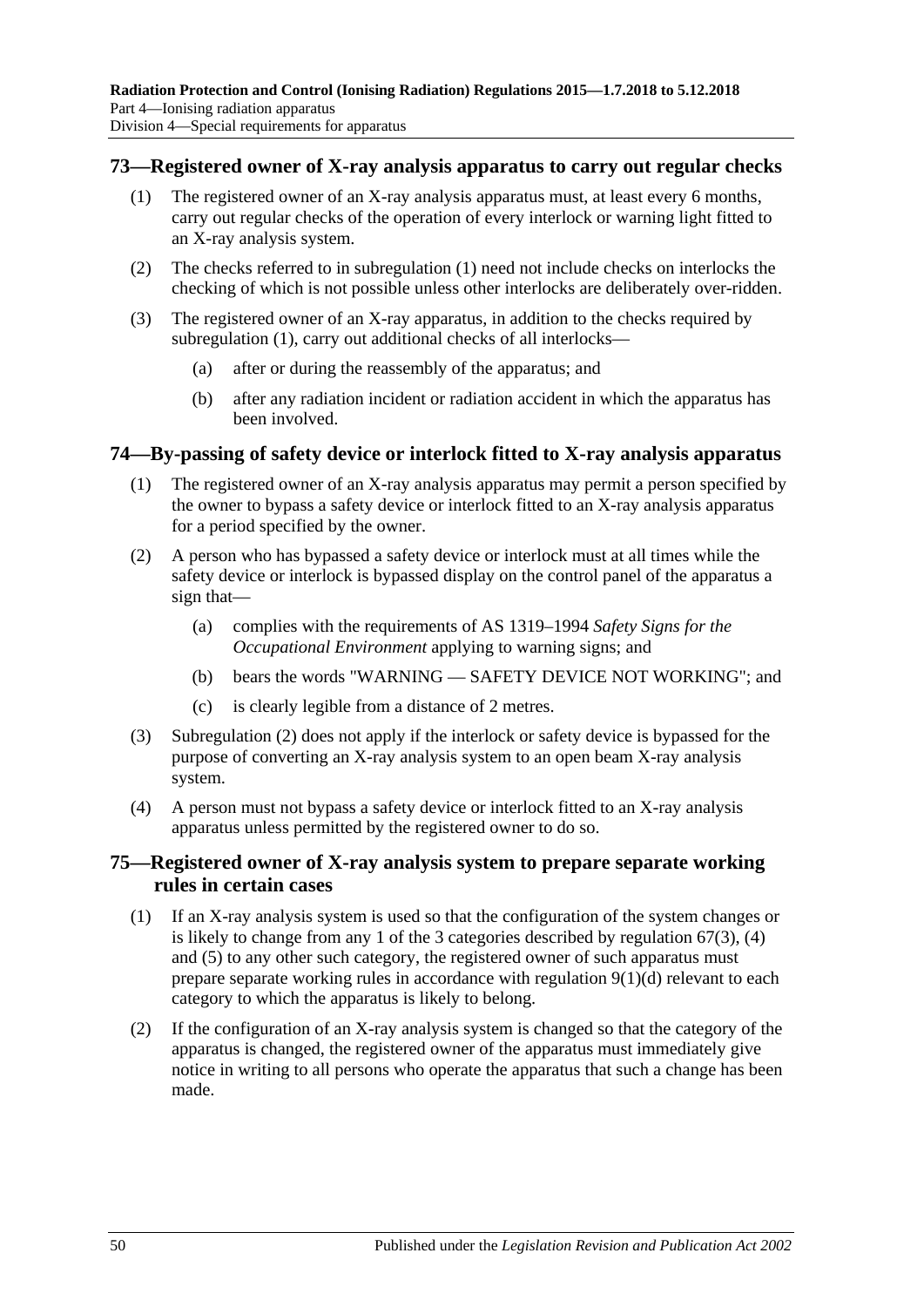## **76—Duties of registered owner of open-beam X-ray analysis system**

- (1) The registered owner of an open-beam X-ray analysis system must—
	- (a) keep the system in a room or other enclosed area that has a door that is capable of being locked; and
	- (b) display on the outside of all doors of the room or other enclosed area a sign that—
		- (i) complies with the requirements of AS 1319–1994 *Safety Signs for the Occupational Environment* applying to danger signs; and
		- (ii) bears the word "DANGER"; and
		- (iii) bears the words "KEEP OUT"; and
		- (iv) is clearly legible from a distance of 2 metres.
- (2) If a person has been operating an open-beam X-ray analysis system in a room or other enclosed area and on leaving that room or other enclosed area, the X-ray analysis system remains energised and that room or other enclosed area is left unsupervised, the person must lock all doors to the room or other enclosed area.
- (3) If a person who holds a licence under section 31 of the Act is in a room or other enclosed area which contains an open-beam X-ray analysis system that is energised and in which other persons are present none of whom holds such a licence, the licensed person must not leave the room or other enclosed area while those other persons remain there.
- <span id="page-50-0"></span>(4) A person who holds a licence under section 31 of the Act may, so as to enable him or her to lawfully leave a room or other enclosed area that contains an open beam X-ray analysis system that is energised, request any person who is not the holder of a licence under section 31 of the Act to leave that room or other enclosed area.
- (5) If a person who does not hold a licence under section 31 of the Act is requested under [subregulation](#page-50-0) (4) to leave a room or other enclosed area by a person who holds such a licence, the person must immediately comply with that request.

## **77—Registered owner of X-ray analysis apparatus to record radiation surveys etc**

The registered owner of X-ray analysis apparatus must—

- (a) maintain a record of all radiation surveys and checks performed on the apparatus under [regulations](#page-48-4) 72 and [73;](#page-49-2) and
- (b) within 7 days of a survey or check, make in respect of that survey or check an entry that—
	- (i) identifies the apparatus involved; and
	- (ii) contains the date on which each survey or check took place; and
	- (iii) in the case of surveys—records whether any change in radiation emission was detected since the previous survey, and if so, what that change was; and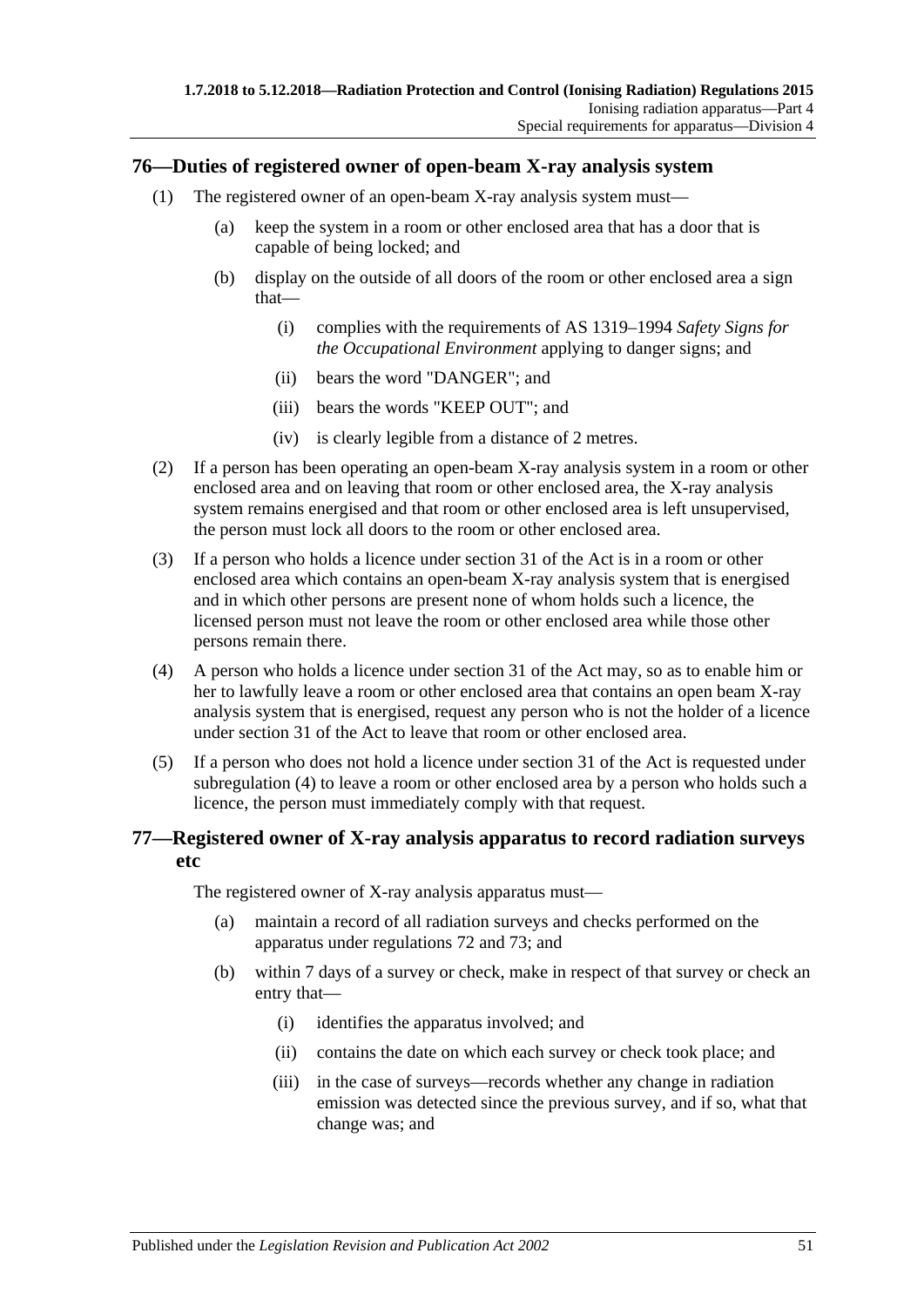- (iv) in the case of checks on safety devices—records which of the safety devices were checked, and whether they passed or failed the check; and
- (v) records the name of the person performing the survey or carrying out the checks; and
- (vi) indicates what action, if any, was taken as a result of the survey or check.

#### <span id="page-51-0"></span>**78—Registered owner of X-ray analysis apparatus to make available radiation monitoring instrument for radiation surveys**

- (1) The registered owner of X-ray analysis apparatus must have or make available a radiation monitoring instrument that complies with [subregulation](#page-51-1) (2) for the purpose of carrying out the radiation surveys required by [regulation](#page-48-4) 72.
- <span id="page-51-2"></span><span id="page-51-1"></span>(2) A radiation monitoring instrument must—
	- (a) be accurate to within  $\pm 50\%$  for the energy range of the primary beam radiation produced over the operating kilovoltage range of the X-ray analysis apparatus for which it is to be used; and
	- (b) have a sensitivity which gives a positive response at an equivalent dose rate of at least 10 microsievert per hour, measured in a field of radiation uniform over the sensitive volume of the detector with the energy range specified in [paragraph](#page-51-2) (a); and
	- (c) have a meter or similar read-out device that—
		- (i) is calibrated in units of exposure rate, equivalent dose rate or absorbed dose rate; or
		- (ii) is calibrated in arbitrary units, but has indicated on the instrument the appropriate method of conversion from those units to exposure rate, equivalent dose rate or absorbed dose rate for a radiation field uniform over the sensitive volume of the detector.

#### <span id="page-51-3"></span>**79—Duties of user of X-ray analysis apparatus**

- (1) If a user of X-ray analysis apparatus detects or suspects an unnecessary or unexpected radiation field, he or she must immediately—
	- (a) de-energise the apparatus; and
	- (b) notify the radiation safety officer of the unnecessary or unexpected radiation field.
- (2) A person must not re-energise or modify an apparatus that has been de-energised under [subregulation](#page-51-3) (1) until such time as the radiation safety officer has—
	- (a) inspected the apparatus; and
	- (b) approved of the proposed action.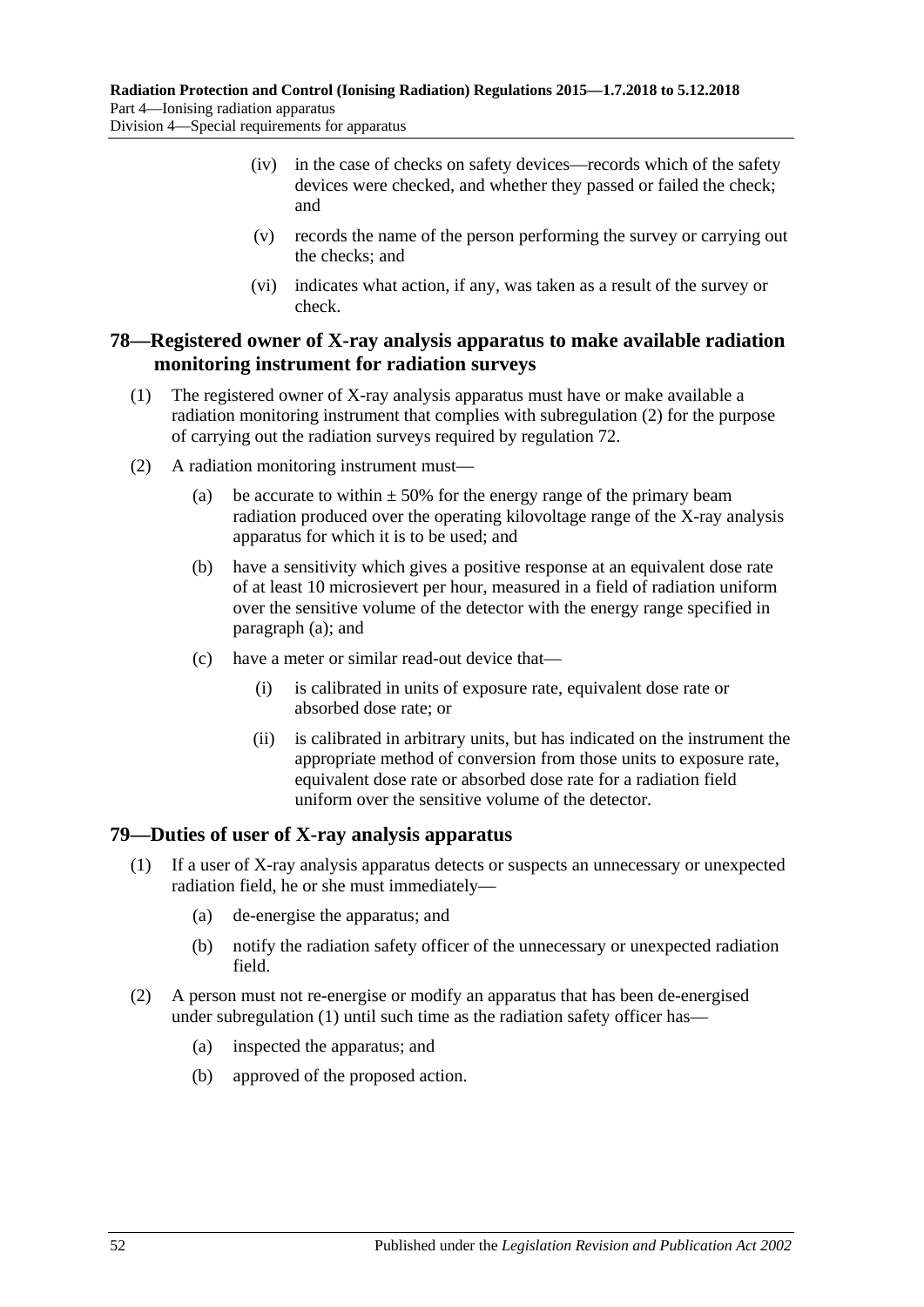## **80—Person carrying out site radiography using apparatus to be accompanied by person trained in emergency procedures**

A person must not carry out site radiography using apparatus unless the person is, at all times while engaged in carrying out site radiography, accompanied by a person who has been trained in the emergency procedures to be carried out in the event of a radiation incident, radiation accident or other mishap of a kind that is reasonably foreseeable during the course of site radiography.

## **81—Person carrying out site radiography using apparatus etc to wear chirper and have radiation survey meter**

- <span id="page-52-4"></span><span id="page-52-2"></span>(1) A person must not carry out, or assist in the carrying out, of site radiography using apparatus unless—
	- (a) the person is wearing or has affixed to his or her person a device of a kind specified in [subregulation](#page-52-0) (2); and
	- (b) the person has a radiation survey meter of a kind specified in [subregulation](#page-52-1) (3) immediately available for his or her use.
- <span id="page-52-3"></span><span id="page-52-0"></span>(2) The device referred to in [subregulation](#page-52-2)  $(1)(a)$  of this regulation (commonly known as a "chirper") must be a device that—
	- (a) is capable of detecting the type and energy of radiation being used; and
	- (b) emits an audible signal upon detecting radiation, the rate at which the audible signal is produced being proportional to the equivalent dose rate incident upon the device; and
	- (c) is of a kind that has been approved by the Minister.
- <span id="page-52-1"></span>(3) The radiation survey meter referred to in [subregulation](#page-52-3) (1)(b) must be a device that—
	- (a) is designed to measure radiation of the type and energy emitted by the apparatus in use; and
	- (b) has a measurement range of equivalent dose rate from 10 microsievert per hour to at least 10 000 microsievert per hour; and
	- (c) continues to indicate, either visibly or audibly, when the radiation level exceeds the maximum of the measurement range being used; and
	- (d) indicates the measured quantity with a measurement uncertainty of no more than  $\pm$  30%, inclusive of uncertainty due to variations in response with energy over the range of energies of the radiation to be measured.
- <span id="page-52-5"></span>(4) An owner of apparatus used for site radiography must provide every person who uses apparatus of which he or she is the owner with the chirper and radiation survey meter of the kind required by [subregulation](#page-52-4) (1).
- (5) It is sufficient compliance with [subregulation](#page-52-4) (1) if the same radiation survey meter is available for use by the person carrying out the site radiography and the person assisting him or her.
- (6) An owner of apparatus used for site radiography must, in respect of a radiation survey meter he or she provides under [subregulation](#page-52-5) (4)—
	- (a) calibrate the survey meter at intervals not exceeding 12 months; and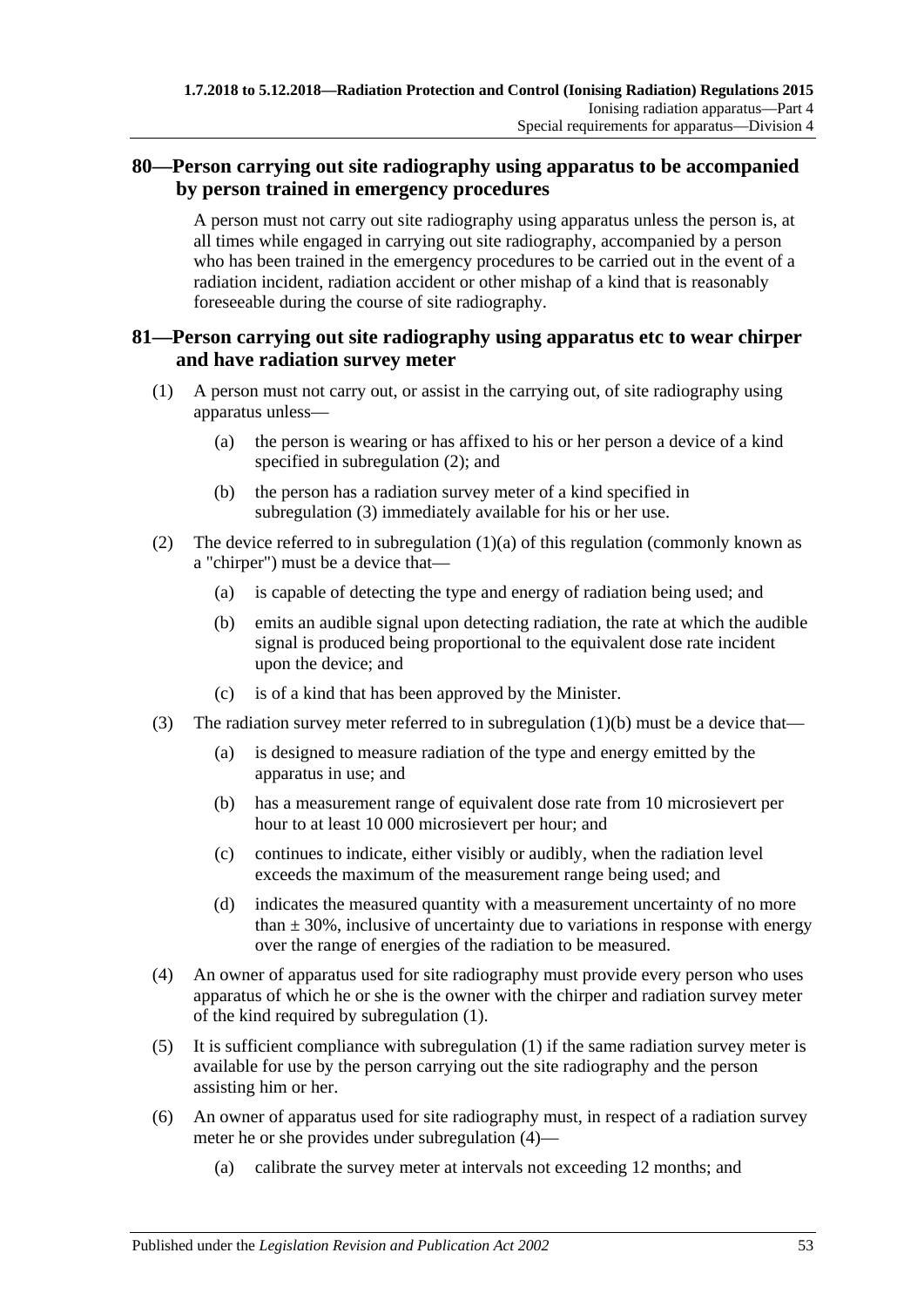Division 4—Special requirements for apparatus

- (b) cause the calibration of the survey meter to be carried out by a body or organisation approved by the Minister; and
- (c) keep a record of each calibration, which may consist of calibration certificates issued by the body or organisation that performed the calibration.
- <span id="page-53-0"></span>(7) An owner of apparatus used for site radiography must in respect of a chirper he or she provides under [subregulation](#page-52-5) (4)—
	- (a) test the chirper at intervals not exceeding 3 months; and
	- (b) make or cause to be made records of each test so performed.
- (8) The test referred to in [subregulation](#page-53-0) (7) must—
	- (a) test the response of the chirper to the type and energies of radiation used by the owner for the purposes of site radiography; and
	- (b) test the dependence of the chirp rate upon the equivalent dose rate received by the chirper; and
	- (c) be of a kind approved by the Minister.
- (9) An owner of an apparatus used for site radiography must maintain in good order and condition the chirper and survey meter provided by him or her under this regulation.

#### **82—Duties of owner of apparatus used for site radiography when using apparatus on premises owned by another**

- (1) If the owner of apparatus used for site radiography carries out site radiography using that apparatus on premises owned by another person, the owner of the apparatus and the person on whose behalf the site radiography is being carried out must comply with this regulation.
- <span id="page-53-2"></span><span id="page-53-1"></span>(2) Before the owner of the apparatus begins to carry out the site radiography—
	- (a) the owner must provide the person on whose behalf the site radiography is to be carried out with an instrument in writing setting out the safety precautions to be adopted so that the exposure to ionising radiation of any person who is likely to be on the premises on which the site radiography is being carried out (not being the person carrying out or assisting in the carrying out of the site radiography) is as low as is reasonably achievable and is no more than the exposure limits for members of the public; and
	- (b) the owner must request the person on whose behalf the site radiography is to be carried out to nominate a person who is to be responsible for ensuring that the safety precautions referred to in [paragraph](#page-53-1) (a) are carried out; and
	- (c) the person on whose behalf the site radiography is to be carried out must nominate a person to be responsible for carrying out the safety precautions referred to in [paragraph](#page-53-1) (a).
- (3) If a person on whose behalf site radiography is to be carried out is requested to nominate a person to be responsible for carrying out the safety precautions referred to in [subregulation](#page-53-2) (2), the person must comply with that request before the owner of the apparatus begins to carry out the site radiography.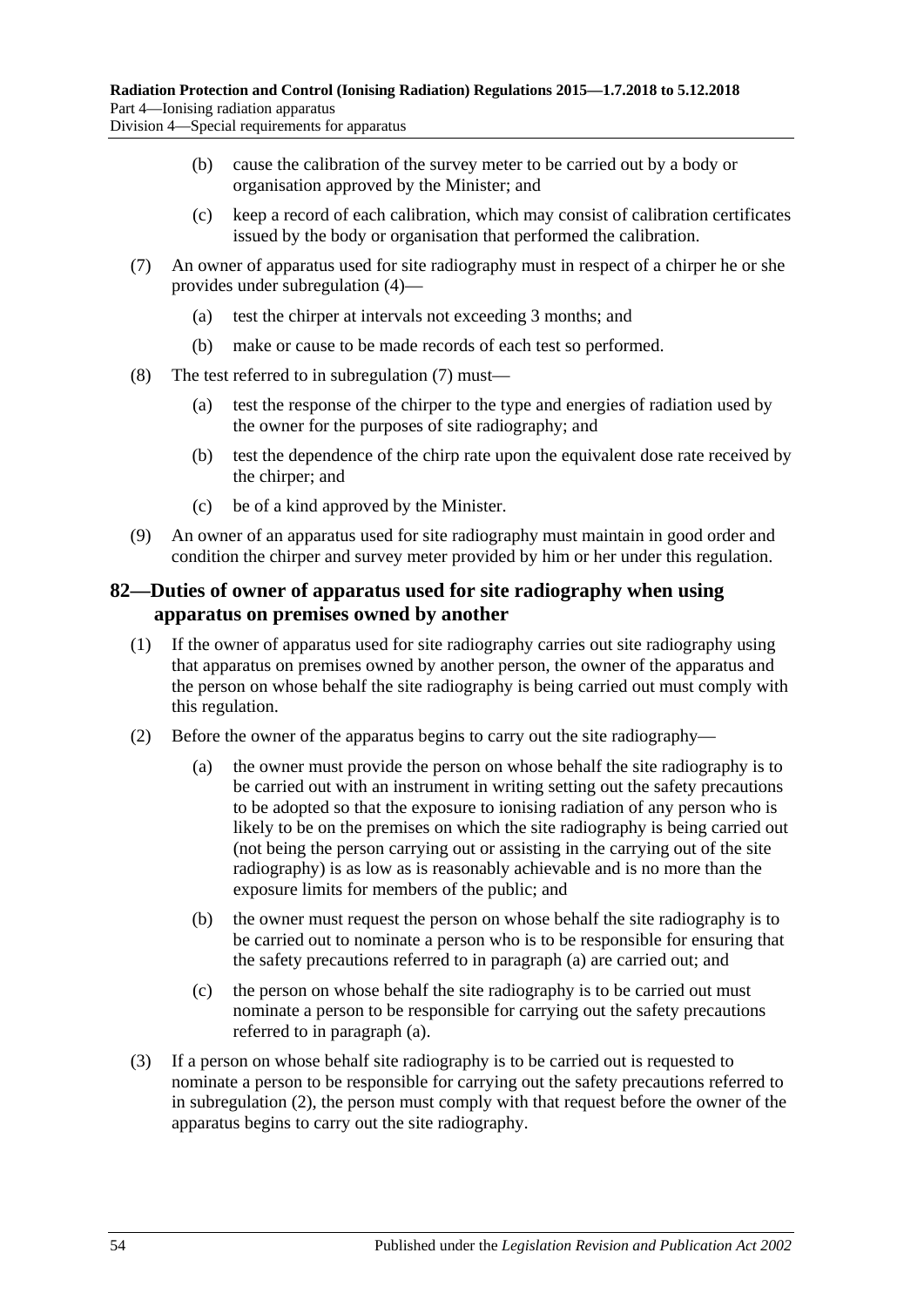- (4) During the time site radiography using apparatus is being carried out on the premises—
	- (a) the person nominated as being responsible for carrying out the safety precautions referred to in [subregulation](#page-53-1) (2)(a) must give such instructions as are necessary so that such safety precautions are carried out by all persons who are on the premises (not being the persons who are carrying out or assisting in the carrying out of the site radiography); and
	- (b) a person on the premises (not being a person carrying out or assisting in the carrying out of the site radiography) must obey all reasonable instructions given to him or her by the person nominated as being responsible for carrying out the safety precautions referred to in [subregulation](#page-53-1) (2)(a).

#### **83—Apparatus used for site radiography to incorporate collimating device**

A person must not carry out site radiography that involves the use of apparatus unless the apparatus incorporates a collimating device that is designed to limit the primary beam to a size that is, as far as is reasonably practicable, limited to the minimum necessary for the radiographic exposure.

## **84—Duty of person carrying out site radiography using apparatus with remote control unit**

If a person carries out site radiography involving the use of apparatus with a remote control unit, the person must locate the remote control unit so that the equivalent dose rate at the remote control unit is as low as is reasonably achievable.

## <span id="page-54-0"></span>**85—Duty of person intending to carry out site radiography using apparatus to mark out area around exposure**

A person who intends to carry out site radiography involving the use of apparatus must, before commencing to do so, mark out the area around the exposure site with—

- (a) barriers that—
	- (i) are marked with bunting of a vivid colour; and
	- (ii) are placed so that the equivalent dose rate outside the barrier does not exceed 25 microsievert per hour; and
- (b) signs that—
	- (i) consist of 2 panels—
		- (A) the top panel of which—
			- complies with the requirements of AS 1319–1994 *Safety Signs for the Occupational Environment* applying to danger signs; and
			- bears the word "DANGER": and
			- bears the words "KEEP OUT: RADIOGRAPHY IN PROGRESS" or other words to that effect; and
		- (B) the bottom panel of which—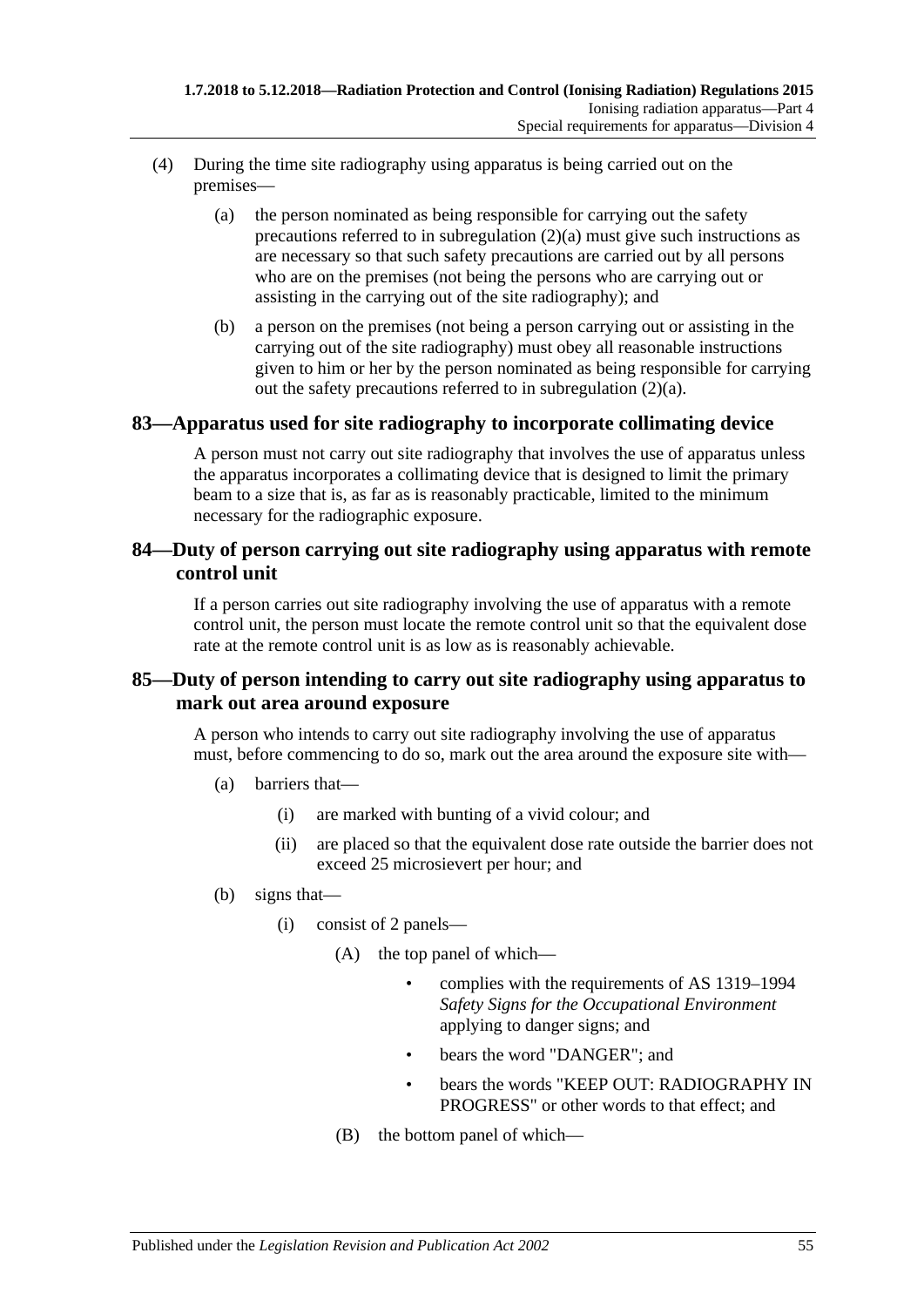**Radiation Protection and Control (Ionising Radiation) Regulations 2015—1.7.2018 to 5.12.2018** Part 4—Ionising radiation apparatus Division 4—Special requirements for apparatus

> • complies with the requirements of AS 1319–1994 *Safety Signs for the Occupational Environment* applying to warning signs; and

- bears the words "WARNING" and "RADIATION": and
- bears the radiation symbol; and
- (ii) are clearly legible from a distance of 5 metres.

## **86—Owner of apparatus used for industrial radiography to regularly inspect apparatus**

- <span id="page-55-0"></span>(1) The owner of apparatus used for industrial radiography must, at intervals not exceeding 3 months, have the apparatus inspected by a competent person for the purpose of determining whether or not the apparatus is in good working order and condition.
- (2) A person who carries out an inspection of an apparatus under [subregulation](#page-55-0) (1) must check the apparatus to determine whether or not it is in good working order and condition.

## **87—Prohibition on use of device etc in course of industrial radiography unless in good working order**

A person must not use a device, article, or thing in the course of industrial radiography unless the device, article or thing is in good working order and condition.

#### **88—Apparatus used for industrial radiography**

- (1) Apparatus used for industrial radiography must be durably marked with a label containing the following information:
	- (a) the serial number of the apparatus;
	- (b) the maximum accelerating voltage  $(kV)$  at which the tube can be operated;
	- (c) the maximum continuous current (mA) at which the tube can be operated.
- (2) Apparatus used for industrial radiography must—
	- (a) have a key operated device which controls, and when locked, prevents the supply of power to the high voltage generator; and
	- (b) have a red or amber fail safe light that indicates when X-rays are being produced.

## **89—Requirement to provide warning devices when carrying out site radiography using apparatus**

- <span id="page-55-1"></span>(1) If site radiography is carried out using apparatus, a red or amber rotating or flashing light visible at all points along the barriers referred to in [regulation](#page-54-0) 85 must be provided and activated whenever the X-ray tube is energised.
- (2) A person must not carry out or cause or permit another person to carry out site radiography using apparatus unless warning devices as specified in [subregulation](#page-55-1) (1) have been provided in accordance with that subregulation.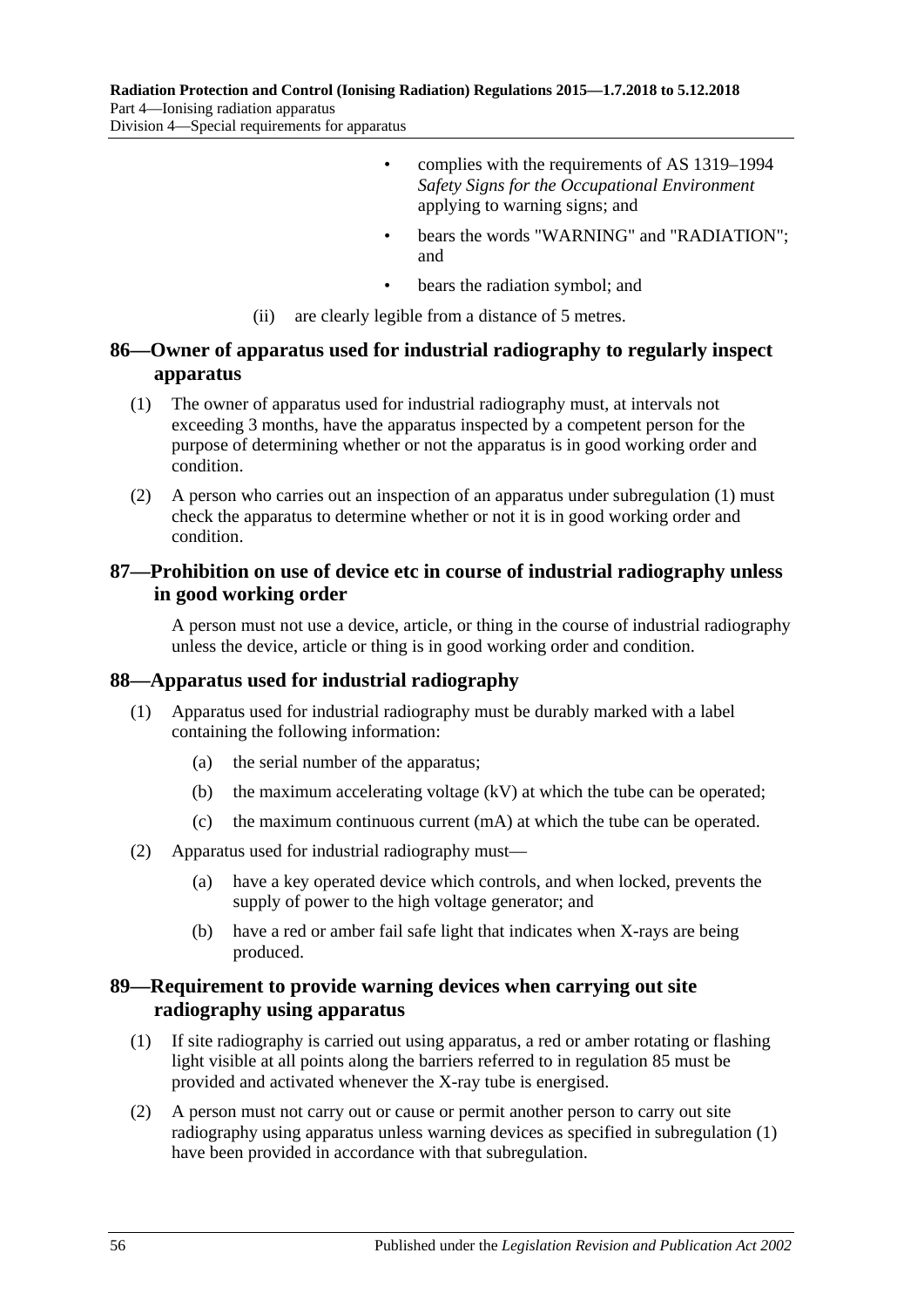#### **90—Apparatus used for dental radiography with extra-oral X-ray tube**

- (1) Apparatus, not including orthopantomographic or cephalometric apparatus, that is used for dental radiography with an extra-oral X-ray tube must—
	- (a) if the apparatus had been registered under the revoked Health Act regulations—comply with—
		- (i) the requirements of subregulations  $(3)$ ,  $(7)$ ,  $(10)$ ,  $(11)$ ,  $(12)$ ,  $(13)$ , [\(14\)\(b\),](#page-57-4) [\(15\)\(a\)](#page-57-5) and [\(19\);](#page-57-6) and
		- (ii) the requirements of [subregulation](#page-56-2) (5), except that the beam limiting device need not be open ended; and
		- (iii) the requirements of [subregulation](#page-56-3) (6), except that the minimum distance referred to must be 100 millimetres; and
		- (iv) the requirements of either subregulations  $(8)(a)$  and  $(9)$  or [subregulation](#page-57-8) (8)(b);
	- (b) in any other case—comply with the requirements of [subregulations \(2\)](#page-56-5) to  $(20)$ .
- <span id="page-56-5"></span>(2) The X-ray tube must be enclosed in a housing in such a manner that the equivalent dose rate from leakage radiation at a distance of 1 metre from the focus of the tube does not exceed 1 millisievert in 1 hour at every rating specified by the manufacturer for that tube in the housing and, to determine compliance with this requirement, measurements must be made over an area not larger than 10 000 square millimetres at a distance of 1 metre from that tube.
- <span id="page-56-0"></span>(3) The X-ray tube housing must remain stationary when placed in position for radiography.
- (4) A device that serves to limit the size of the useful beam must be constructed so that, in combination with the tube housing, it complies with the leakage radiation limits set out in [subregulation](#page-56-5) (2).
- <span id="page-56-2"></span>(5) The X-ray tube housing must be fitted with an open ended beam limiting device that limits the maximum dimension of the useful beam in a plane at right angles to the central ray of the beam located at the end of that cone or diaphragm to a length not exceeding 60 millimetres.
- <span id="page-56-3"></span>(6) A beam limiting device referred to in [subregulation](#page-56-2) (5) must be constructed so that the minimum distance from the outer end of the cone or diaphragm to the X-ray tube focus is not less than 200 millimetres.
- <span id="page-56-1"></span>(7) The half value layer of the primary beam must—
	- (a) if the nominal kilovoltage is less than 50 kilovolts—be not less than 1.2 millimetres of aluminium; or
	- (b) if the nominal kilovoltage is equal to or more than 50 kilovolts—be not less than the value appropriate to the nominal kilovoltage set out in [Schedule](#page-145-0) 6.
- <span id="page-56-6"></span><span id="page-56-4"></span>(8) The apparatus must incorporate a device that provides a warning to the operator whenever the tube is energised and that warning must consist of—
	- (a) a red or amber light; and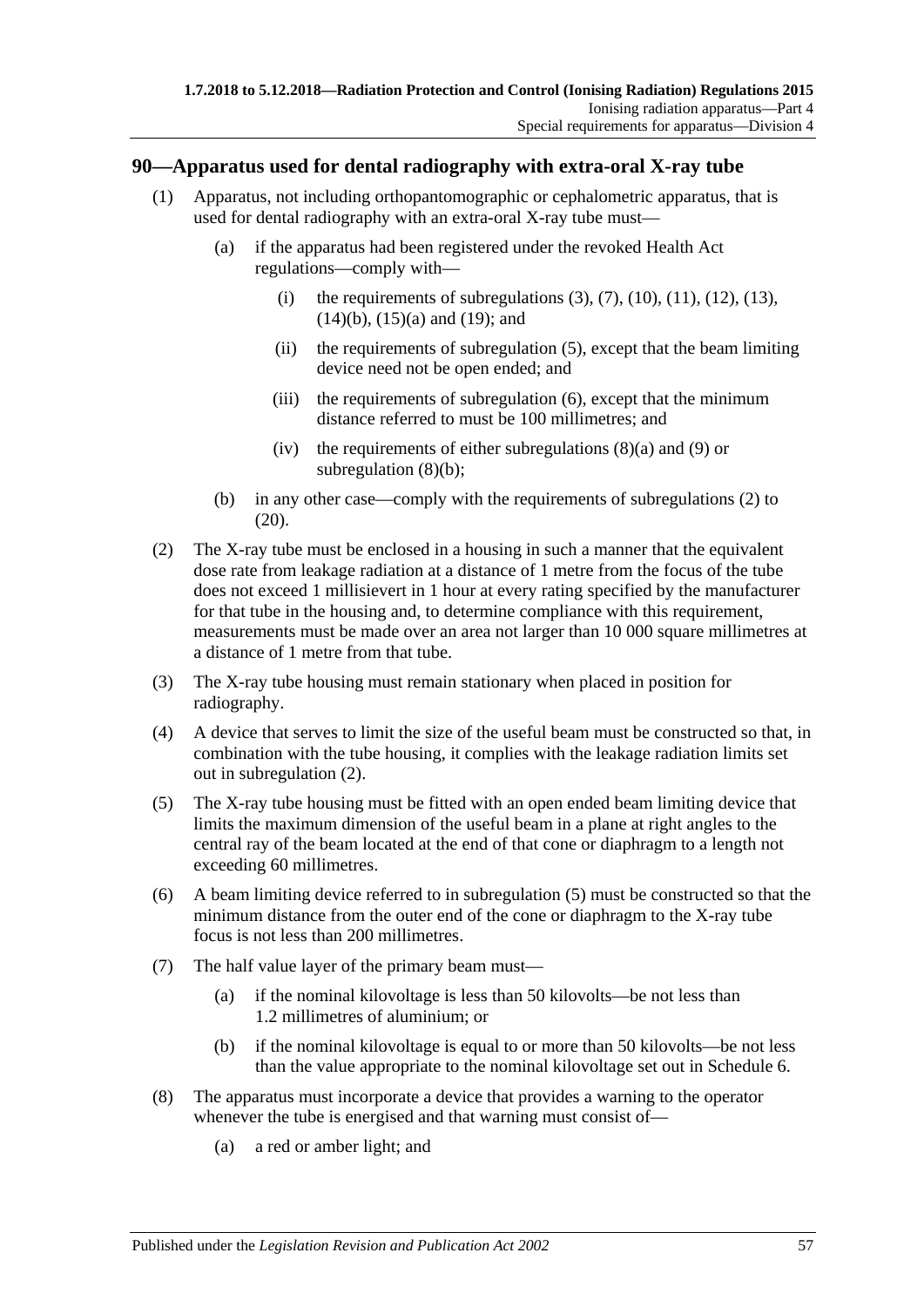<span id="page-57-8"></span>Division 4—Special requirements for apparatus

- (b) an audible signal provided by a device incorporated into the apparatus for that purpose.
- <span id="page-57-7"></span>(9) There must be no indicator light on the control panel of the apparatus of the same colour as the light referred to in [subregulation](#page-56-6) (8) other than that complying with that subregulation.
- <span id="page-57-0"></span>(10) The exposure control switch must be arranged so that the operator can remain—
	- (a) outside the useful X-ray beam and at least 2 metres from the X-ray tube and from the patient; or
	- (b) behind a fixed protective barrier which complies with [subregulation](#page-57-2) (12),

while the X-ray tube is energised.

- <span id="page-57-1"></span>(11) Whenever the primary beam from such apparatus is likely to be directed at an area normally occupied by a person, being an area less than 5 metres from the X-ray tube, a fixed protective barrier that complies with [subregulation](#page-57-2) (12) must be provided.
- <span id="page-57-2"></span>(12) The protective barrier referred to in [subregulations \(10\)](#page-57-0) and [\(11\)](#page-57-1) must have a lead equivalent of at least 0.15 millimetres.
- <span id="page-57-3"></span>(13) The exposure control switch must have a circuit closing contact that can be maintained only by continuous pressure and it must not be possible to make repeat exposures without releasing the switch.
- (14) A timer must be provided that will terminate the exposure after a preset time setting or at a preset product of current and time and—
	- (a) termination of exposure must cause automatic resetting of the timer to its initial setting or zero; and
	- (b) it must not be possible to energise the X-ray tube if the timer is set to zero.
- <span id="page-57-5"></span><span id="page-57-4"></span>(15) If X-ray tube potential, current or exposure time—
	- (a) are capable of being varied—control settings must be provided so that the required value of tube potential, current or exposure time or a combination thereof can be set without a trial exposure being made; or
	- (b) are not capable of being varied—the values of that potential, current or exposure time must be indicated on labels affixed to the tube housing or to the control panel.
- (16) The apparatus must have a mains switch that controls the supply of mains power to the apparatus but does not control the supply of power to any other device and a mains indicator light to indicate when the control panel is energised and the mains switch is in the "ON" position.
- (17) The position of the focal spot must be clearly indicated on the X-ray tube housing.
- (18) When more than 1 X-ray tube can be operated from a single control panel, it must not be possible to energise more than 1 X-ray tube at the same time and there must be an indication at or near each tube housing and on the control panel showing which X-ray tube is selected.
- <span id="page-57-6"></span>(19) The apparatus must produce a consistent radiation output so that the coefficient of variation of at least 5 measurements of the radiation output taken at the same exposure settings is less than or equal to 0.05.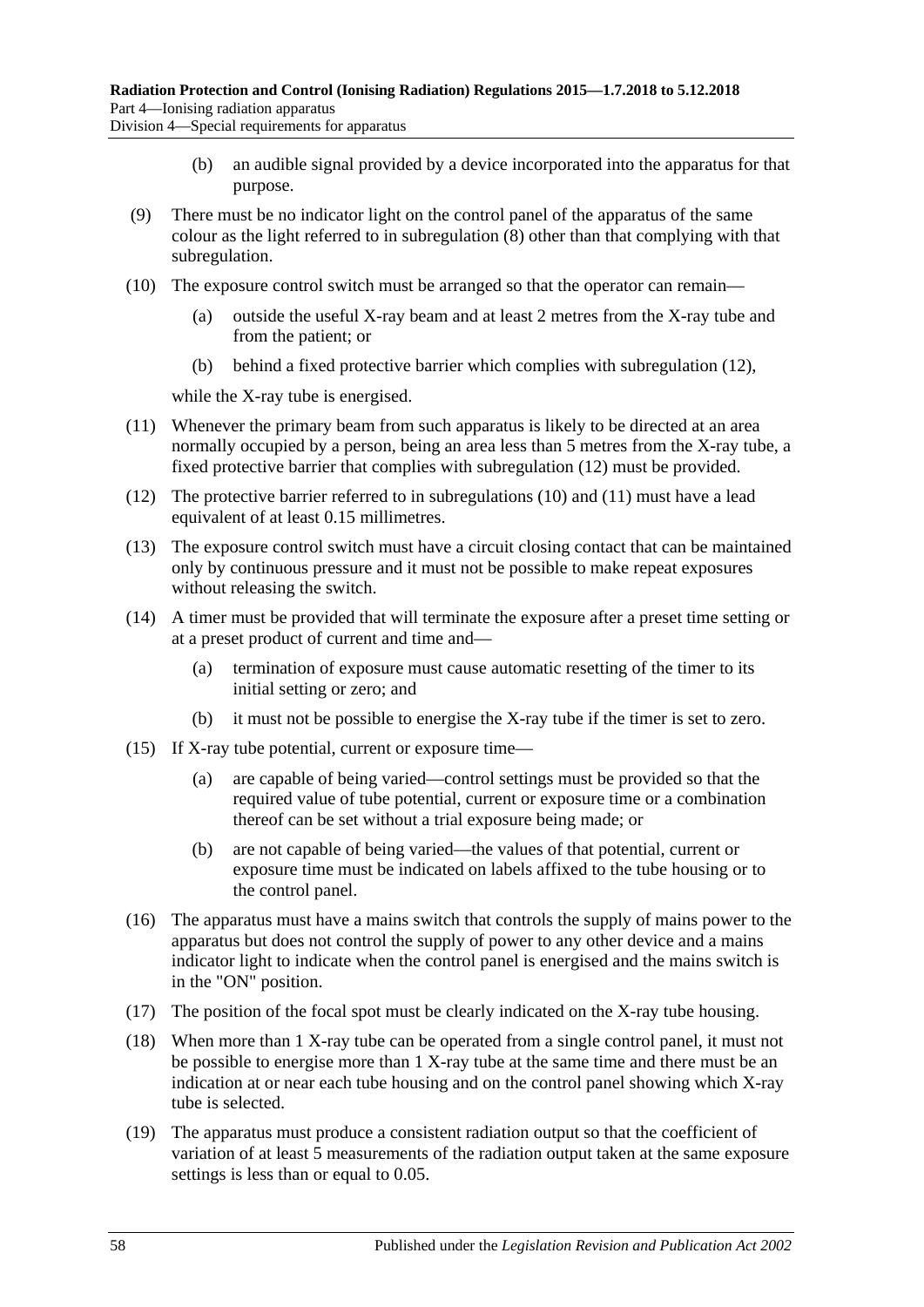<span id="page-58-0"></span>(20) The apparatus must produce a linear radiation output so that if at least 5 measurements of radiation output of the machine are made at a range of exposure times from 0.1 second to 1 second, the coefficient of variation of the quotients formed by dividing each radiation output by the associated timer setting is less than or equal to 0.1.

## **91—Prohibition on use of apparatus designed for dental radiography with intra-oral X-ray tube**

Apparatus that is designed to be used with the X-ray tube inside the patient's mouth must not be used to irradiate human beings.

## **92—Fixed apparatus used for medical or veterinary diagnostic radiography or by chiropractor**

- (1) Subject to [subregulation](#page-58-1) (2), fixed apparatus that is used for medical or veterinary diagnostic radiography or by a chiropractor, but is not used for fluoroscopy, computed tomography, mammography, or soft tissue radiography must—
	- (a) if the apparatus had been registered under the revoked Health Act regulations
		- (i) comply with the requirements of [subregulations \(4\)](#page-58-2) to  $(7)(a)$ ,  $(8)$ ,  $(9)$ and [\(12\);](#page-59-3) and
		- (ii) except in the case of a special purpose fixed geometry apparatus, comply with [subregulation](#page-58-3) (3); and
		- (iii) comply with the requirements of either subregulations  $(10)(a)$  and  $(11)$  or [subregulation](#page-59-6)  $(10)(b)$ ;
	- (b) in any other case—comply with the requirements of [subregulations \(3\)](#page-58-3) to [\(18\).](#page-60-0)
- <span id="page-58-1"></span>(2) This regulation does not apply to—
	- (a) apparatus capable of both fluoroscopy and plain radiography; or
	- (b) orthopantomographic apparatus.
- <span id="page-58-3"></span>(3) The X-ray tube must be fitted with a continuously adjustable collimator that—
	- (a) has a light beam—
		- (i) the centre of which is indicated; and
		- (ii) the alignment of which with any boundary of the X-ray beam does not exceed 1% of the distance between the focus of the X-ray tube and the image receptor; and
	- (b) can be rotated around the centre of the X-ray beam; and
	- (c) the minimum distance of which between the focal spot and the patient's entrance surface is 300 millimetres.
- <span id="page-58-2"></span>(4) If X-ray tube potential, current or exposure time—
	- (a) are capable of being varied, control settings must be provided on the control panel so that the required value of tube potential, current and exposure time or a combination thereof can be set without a trial exposure being made; or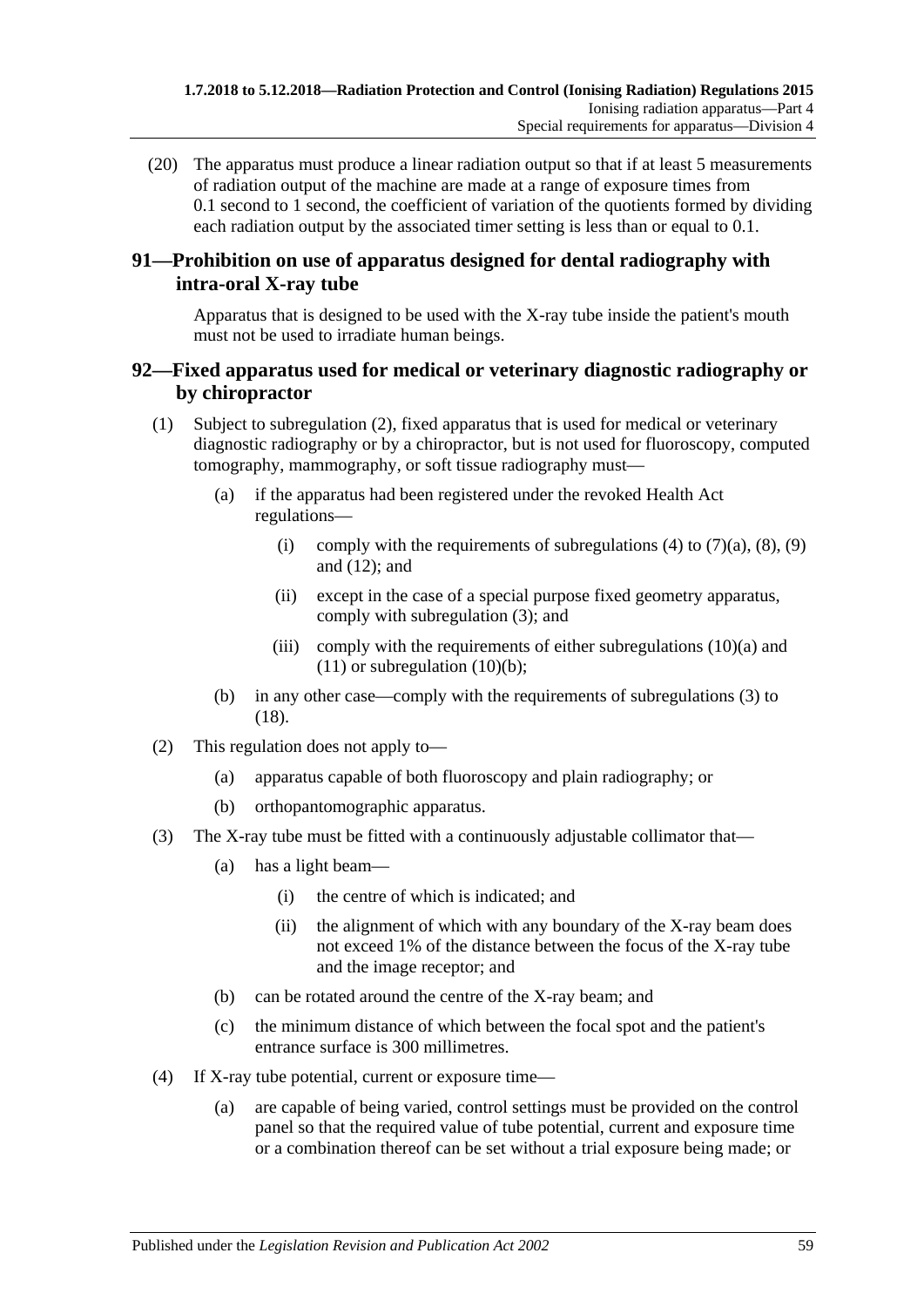Division 4—Special requirements for apparatus

- (b) are not capable of being varied, the values of that potential, current or exposure time must be indicated on the control panel.
- <span id="page-59-8"></span>(5) The half value layer of the primary beam must, for every available kilovoltage, be not less than the value of half value layer shown in the table set out in [Schedule](#page-145-0) 6 as being appropriate to the selected kilovoltage.
- <span id="page-59-9"></span>(6) The apparatus must be fitted with a device that will terminate the exposure after a preset—
	- (a) time interval; or
	- (b) product of tube current and time; or
	- (c) programmed exposure.
- <span id="page-59-0"></span>(7) The exposure switch fitted to the apparatus must—
	- (a) have a circuit closing contact that—
		- (i) can be maintained only by continuous pressure; and
		- (ii) makes it impossible to make repeat exposures without releasing the switch; and
		- (iii) in the case of programmed exposures—makes it possible to interrupt the exposure at any stage of the programme; and
	- (b) not be operable in parallel with any other exposure switch.
- <span id="page-59-1"></span>(8) The X-ray tube housing must be supported so that it remains stationary when placed in position for plain radiography.
- <span id="page-59-2"></span>(9) The apparatus must produce a consistent, linear radiation output so that—
	- (a) the coefficient of variation of at least 5 measurements of radiation output taken at the same exposure settings must be less than or equal to 0.05; and
	- (b) the coefficient of variation of at least 5 values of the ratio of radiation output to charge, where the radiation output is measured at a fixed kilovoltage and the charge is that indicated on the control panel and is varied from measurement to measurement, must be less than or equal to 0.1.
- <span id="page-59-7"></span><span id="page-59-4"></span>(10) The apparatus must incorporate a device that provides a warning to the operator whenever the tube is energised, being a warning that consists of—
	- (a) a clearly distinguishable red or amber light; and
	- (b) an audible signal that is audible at the location from which the equipment is operated and indicates either the duration or termination of the exposure.
- <span id="page-59-6"></span><span id="page-59-5"></span>(11) If the apparatus does not have the audible signal referred to in [subregulation](#page-59-7) (10) it must not have an indicator light on the control panel that is the same colour as the light referred to in that subregulation.
- <span id="page-59-3"></span>(12) The apparatus must have a readily accessible mains switch to control the supply of mains power to the apparatus and a mains indicator light to indicate when the control panel is energised and the mains switch is in the "ON" position.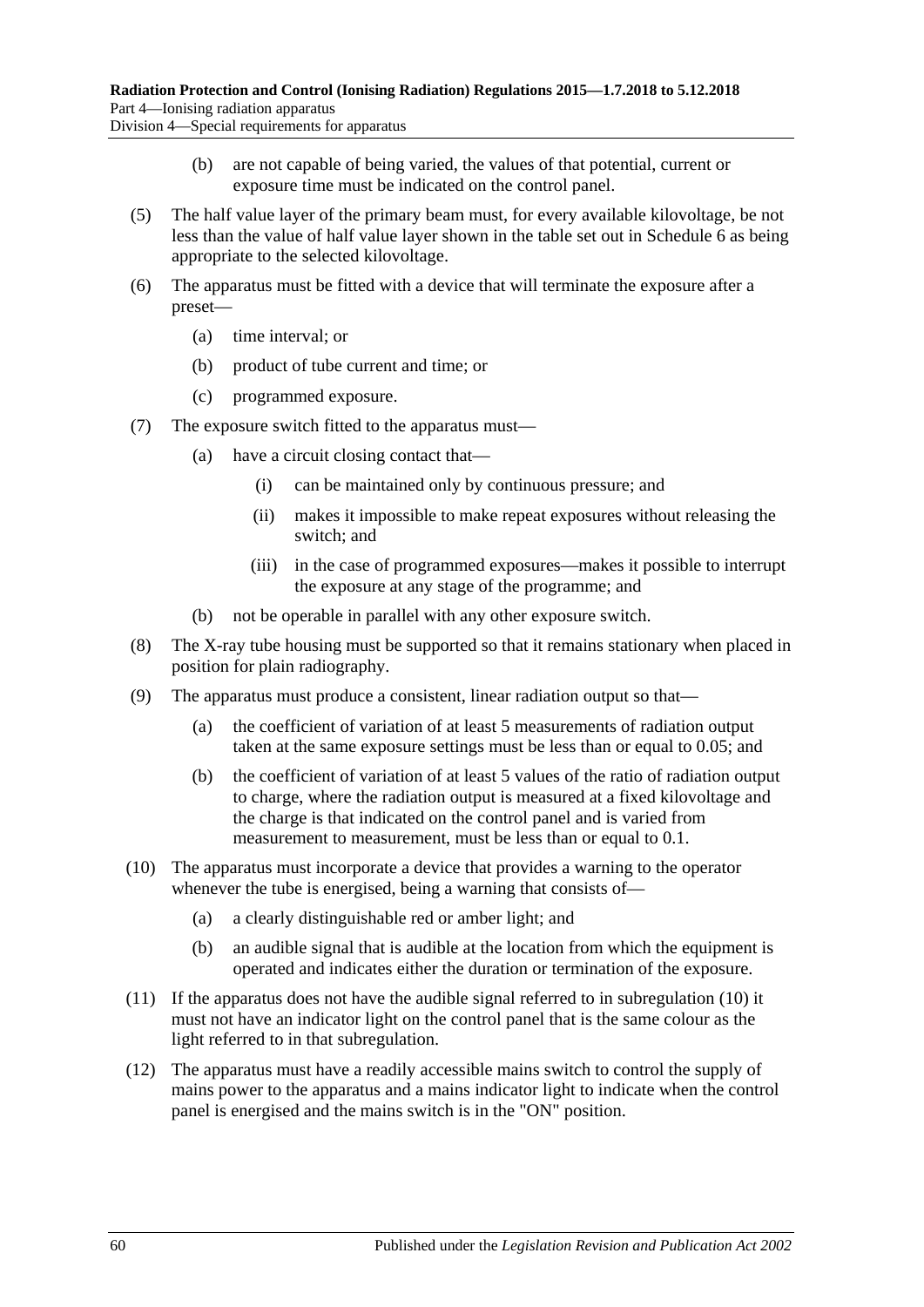- <span id="page-60-1"></span>(13) The X-ray tube must be enclosed in a housing so that the equivalent dose rate from leakage radiation at a distance of 1 metre from the focus of that tube does not exceed 1 millisievert in 1 hour at each rating specified by the manufacturer for that tube in that housing and, in order to determine compliance with this requirement, measurements must be made over an area not larger than 10 000 square millimetres at a distance of 1 metre from that tube.
- (14) Any diaphragm, cone or collimator used to limit the useful beam to the area of clinical interest must be so constructed that, in combination with the tube housing, it complies with the leakage radiation limits set out in [subregulation](#page-60-1) (13).
- (15) A continuously adjustable collimator fitted to an X-ray tube must—
	- (a) have a light beam the illuminance of which is not less than 100 lux at a distance of 1 metre from the light source; and
	- (b) where provision is made for the automatic adjustment of the size of the irradiated area—be fitted with a manual override that permits the selection of a smaller area.
- (16) If more than 1 X-ray tube can be operated from a single control panel, except in the case of diagnostic X-ray apparatus specifically designed for 2 tube techniques, it must not be possible to energise more than 1 X-ray tube at the same time and there must be an indication showing which X-ray tube is selected—
	- (a) on the control panel; and
	- (b) except in the case of the undertable and associated overtable X-ray tubes on fluoroscopic apparatus—at or near the tube housing.
- <span id="page-60-2"></span>(17) If an apparatus is fitted with an automatic exposure control—
	- (a) the selection of the control must, when it takes place, be clearly indicated on the control panel; and
	- (b) the control must limit—
		- (i) the exposure time to no more than 6 seconds; or
		- (ii) the product of the tube current selected and exposure time delivered to no more than 600 milli-ampere seconds; and
	- (c) where an exposure has been terminated after the period referred to in [paragraph](#page-60-2) (b)—a visible or audible signal must indicate that termination has occurred and manual resetting of the control must then be required before further automatically timed exposures can be made.
- <span id="page-60-0"></span>(18) The position of the focal spot must be clearly indicated on the tube housing.

## **93—Portable or mobile apparatus used for medical or veterinary plain radiography**

- (1) Portable or mobile apparatus used for medical plain radiography or mobile apparatus used for veterinary plain radiography, not including fluoroscopy or tomography, must—
	- (a) if the apparatus had been registered under the revoked Health Act regulations—comply with—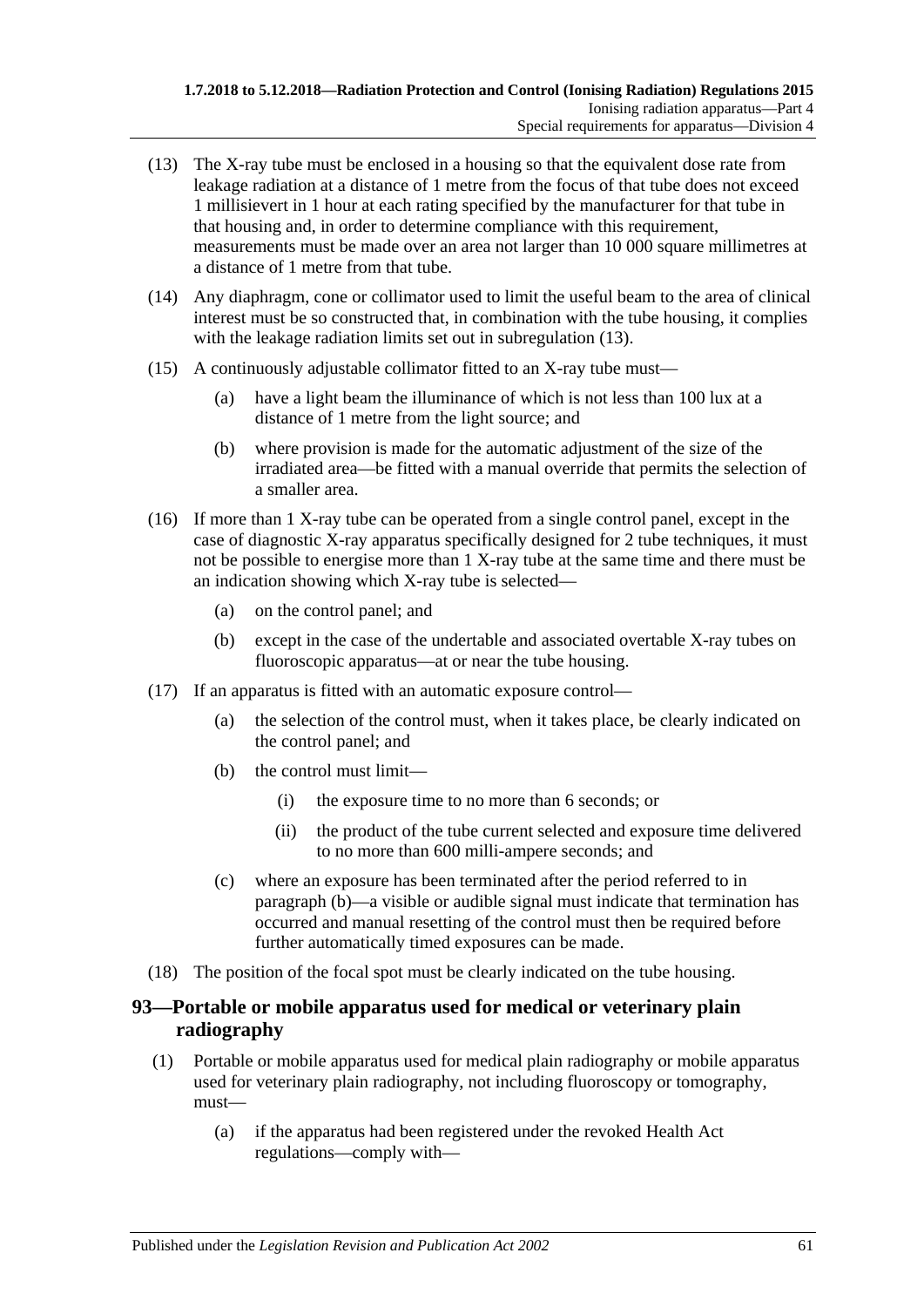- (i) the requirements of subregulations  $(2)$ ,  $(3)(a)$ ,  $(4)$  to  $(8)$ ,  $(9)(a)$  and [\(12\);](#page-62-2) and
- (ii) the requirements of either subregulations  $(10)(a)$  and  $(11)$  or [subregulation](#page-62-5) (10)(b); and
- (iii) in the case of an apparatus other than a capacitor discharge apparatus—the requirements of subregulations  $(9)(b)$  and  $(13)(a)$ ; and
- (iv) in the case of a capacitor discharge apparatus—
	- (A) that is not fitted with a multiple exposure facility—the requirements of [subregulation](#page-62-7) (13)(a); or
	- (B) that is fitted with a multiple exposure facility—the requirements of [subregulation](#page-62-7) (13)(a) when that facility is not activated; and
- (b) in any other case—comply with—
	- (i) the requirements of subregulations  $(2)$ ,  $(3)$ ,  $(4)$  to  $(8)$ ,  $(9)(a)$  to [\(13\)\(b\)](#page-63-0) and [\(15\)](#page-63-1) to [\(19\);](#page-63-2) and
	- (ii) in the case of apparatus other than capacitor discharge apparatus—the requirements of [subregulation](#page-62-6) (9)(b); and
	- (iii) in the case of an apparatus other than a capacitor discharge apparatus fitted with a multiple exposure facility—the requirements of [subregulation](#page-62-7) (13)(a); and
	- (iv) in the case of a capacitor discharge apparatus fitted with a multiple exposure facility
		- (A) the requirements of [subregulation](#page-62-7)  $(13)(a)$  when that facility is not activated; or
		- (B) the requirements of [subregulation](#page-63-3) (14) when that facility is activated.
- <span id="page-61-0"></span>(2) The cord attaching the exposure switch to the apparatus must be no shorter than 2 metres.
- <span id="page-61-3"></span><span id="page-61-1"></span>(3) The X-ray tube must be fitted with a continuously adjustable collimator that—
	- (a) has a light beam—
		- (i) the centre of which is indicated; and
		- (ii) the alignment of which with any boundary of the X-ray beam does not exceed 1% of the distance between the focus of the X-ray tube and the image receptor; and
	- (b) can be rotated around the centre of the X-ray beam.
- <span id="page-61-2"></span>(4) If the apparatus is used for medical plain radiography, the focal spot of the X-ray tube must not be less than 200 millimetres from the patient's skin.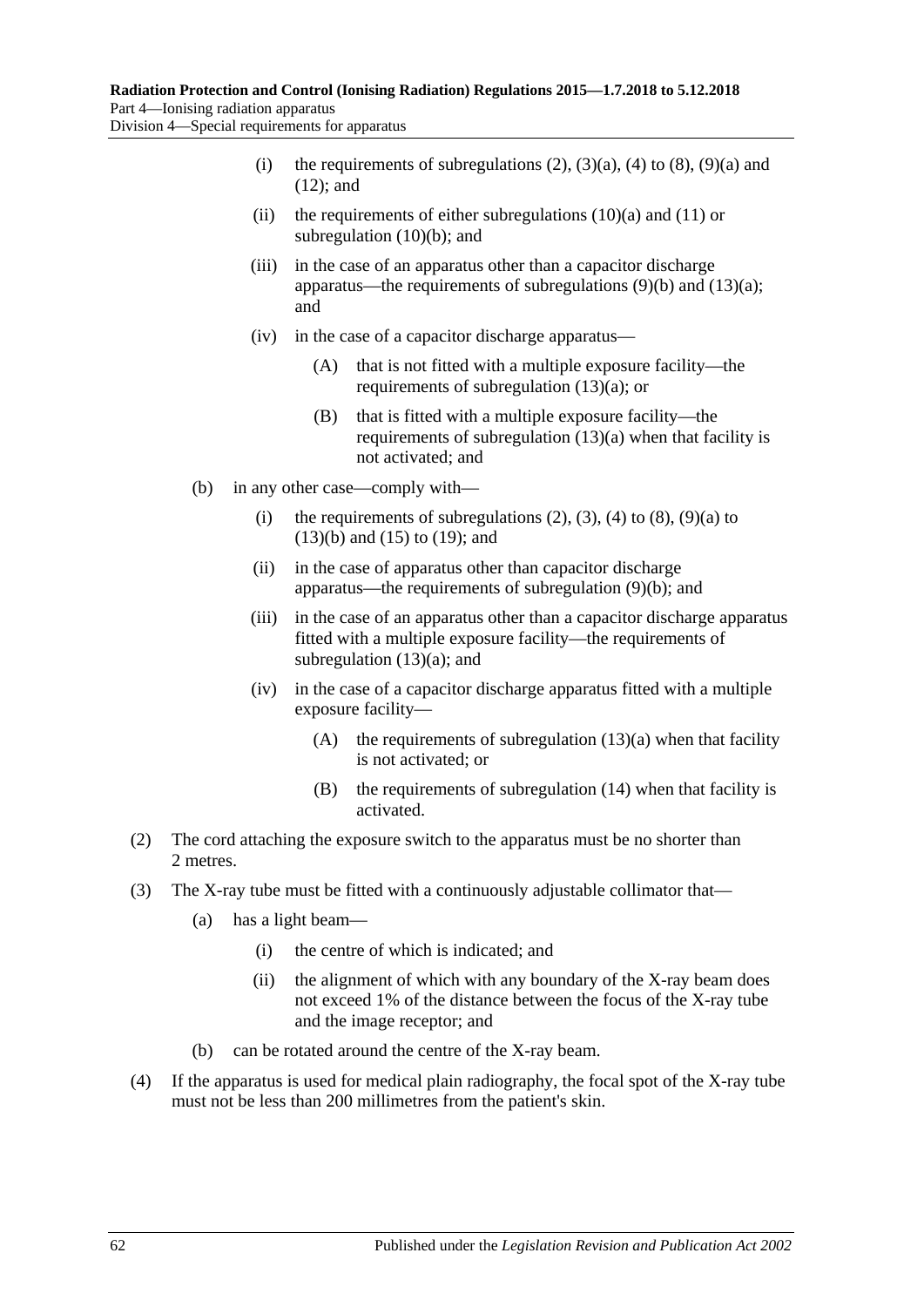- (5) If X-ray tube potential, current or exposure time—
	- (a) are capable of being varied—control settings must be provided on the control panel so that the required value of tube potential, current and exposure time or a combination thereof can be set without a trial exposure being made; or
	- (b) are not capable of being varied—the values of that potential, current or exposure time must be indicated on the control panel.
- (6) The half value layer of the primary beam must, for every available kilovoltage, be not less than the value of half value layer shown in the table set out in [Schedule](#page-145-0) 6 as being appropriate to the selected kilovoltage.
- (7) The apparatus must be fitted with a device that will terminate the exposure after a preset—
	- (a) time interval; or
	- (b) product of tube current and time; or
	- (c) programmed exposure.
- <span id="page-62-0"></span>(8) The X-ray tube housing must be supported in such a way that it remains stationary when placed in position for plain radiography.
- <span id="page-62-6"></span><span id="page-62-1"></span>(9) The apparatus must produce a consistent, linear radiation output so that—
	- (a) the coefficient of variation of at least 5 measurements of radiation output taken at the same exposure settings must be less than or equal to 0.05; and
	- (b) the coefficient of variation of at least 5 values of the ratio of radiation output to charge, where the radiation output is measured at a fixed kilovoltage, the charge is that indicated on the control panel and is varied from measurement to measurement, must be less than or equal to 0.1.
- <span id="page-62-8"></span><span id="page-62-3"></span>(10) The apparatus must incorporate a device that provides a warning to the operator whenever the tube is energised, being a warning that consists of—
	- (a) a clearly distinguishable red or amber light; and
	- (b) an audible signal that is audible at the location from which the equipment is operated and indicates either the duration or termination of the exposure.
- <span id="page-62-5"></span><span id="page-62-4"></span>(11) If the apparatus does not have the audible signal referred to in [subregulation](#page-62-8) (10) it must not have an indicator light on the control panel that is the same colour as the light referred to in that subregulation.
- <span id="page-62-2"></span>(12) The apparatus must have a readily accessible mains switch to control the supply of mains power to the apparatus and a mains indicator light to indicate when the control panel is energised and the mains switch is in the "ON" position.
- <span id="page-62-7"></span>(13) The exposure switch fitted to the apparatus must—
	- (a) have a circuit closing contact that—
		- (i) can be maintained only by continuous pressure; and
		- (ii) makes it impossible to make repeat exposures without releasing the switch; and
		- (iii) in the case of programmed exposures—makes it possible to interrupt the exposure at any stage of the programme; and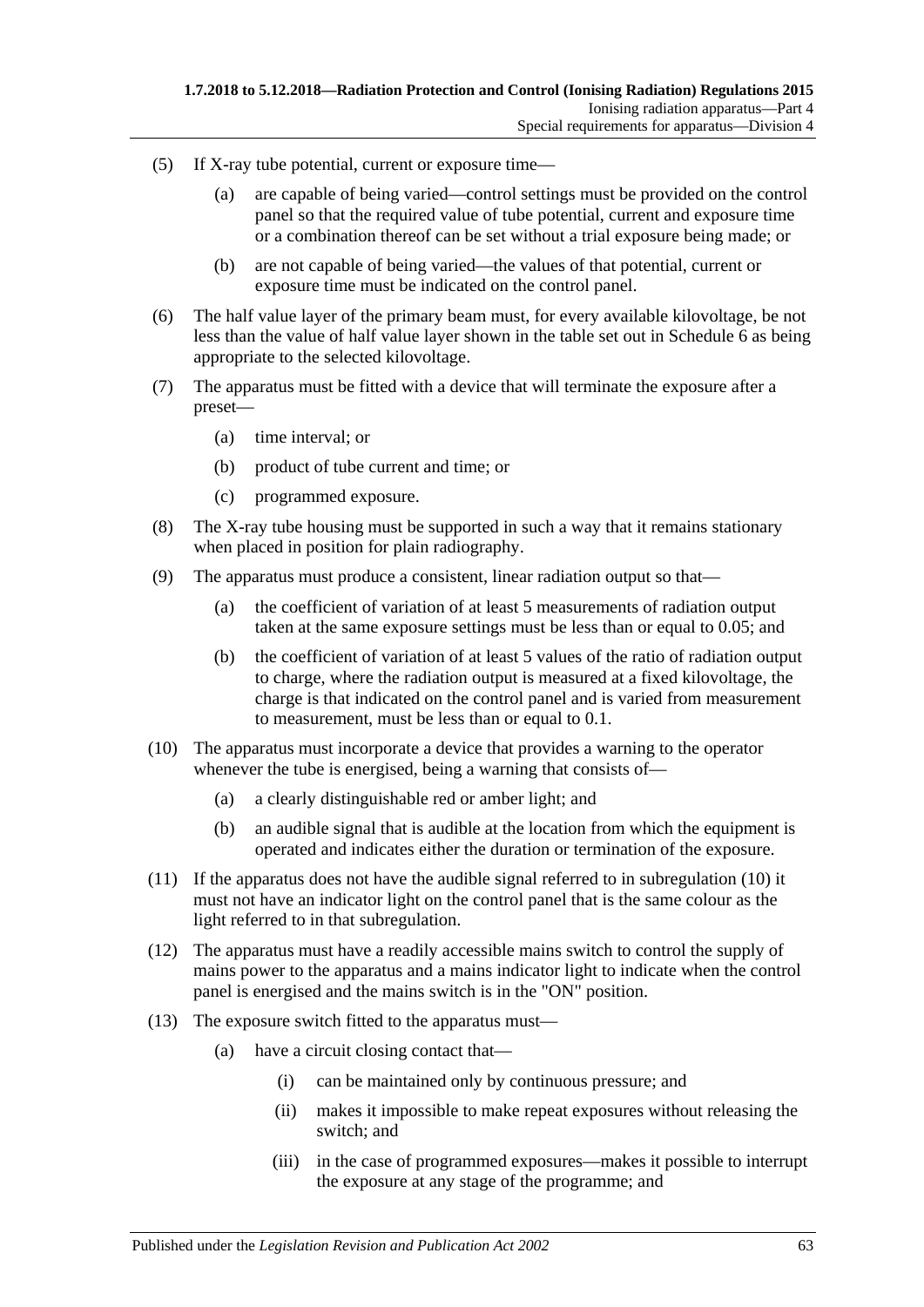- (b) is not operable in parallel with any other exposure switch.
- <span id="page-63-3"></span><span id="page-63-0"></span>(14) Capacitor discharge apparatus fitted with a multiple exposure facility must—
	- (a) be fitted with a control by means of which the operator of the apparatus can select the number of exposures in the multiple exposure; and
	- (b) during a multiple exposure, cease producing ionising radiation when—
		- (i) the preset number of exposures has occurred; or
		- (ii) the operator of the apparatus releases the exposure switch.
- <span id="page-63-1"></span>(15) The X-ray tube must be enclosed in a housing so that the equivalent dose rate from leakage radiation at a distance of 1 metre from the focus of that tube does not exceed 1 millisievert in 1 hour at each rating specified by the manufacturer for that tube in that housing and, in order to determine compliance with this requirement, measurements must be made over an area not larger than 10 000 square millimetres at a distance of 1 metre from that tube.
- (16) Any diaphragm, cone or collimator used to limit the useful beam to the area of clinical interest must be constructed so that, in combination with the tube housing, it complies with the leakage radiation limits set out in [subregulation](#page-63-1) (15).
- (17) A continuously adjustable collimator fitted to an X-ray tube must—
	- (a) have a light beam the illuminance of which is not less than 100 lux at a distance of 1 metre from the light source; and
	- (b) where provision is made for the automatic adjustment of the size of the irradiated area—be fitted with a manual override that permits the selection of a smaller area.
- <span id="page-63-4"></span>(18) If an apparatus is fitted with an automatic exposure control—
	- (a) the selection of the control must, when it takes place, be clearly indicated on the control panel; and
	- (b) the control must limit—
		- (i) the exposure time to no more than 6 seconds; or
		- (ii) the product of the tube current selected and exposure time delivered to no more than 600 milli-ampere seconds; and
	- (c) if an exposure has been terminated after the period referred to in [paragraph](#page-63-4) (b)—a visible or audible signal must indicate that termination has occurred and manual resetting of the control must then be required before further automatically timed exposures can be made.
- <span id="page-63-2"></span>(19) The position of the focal spot must be clearly indicated on the tube housing.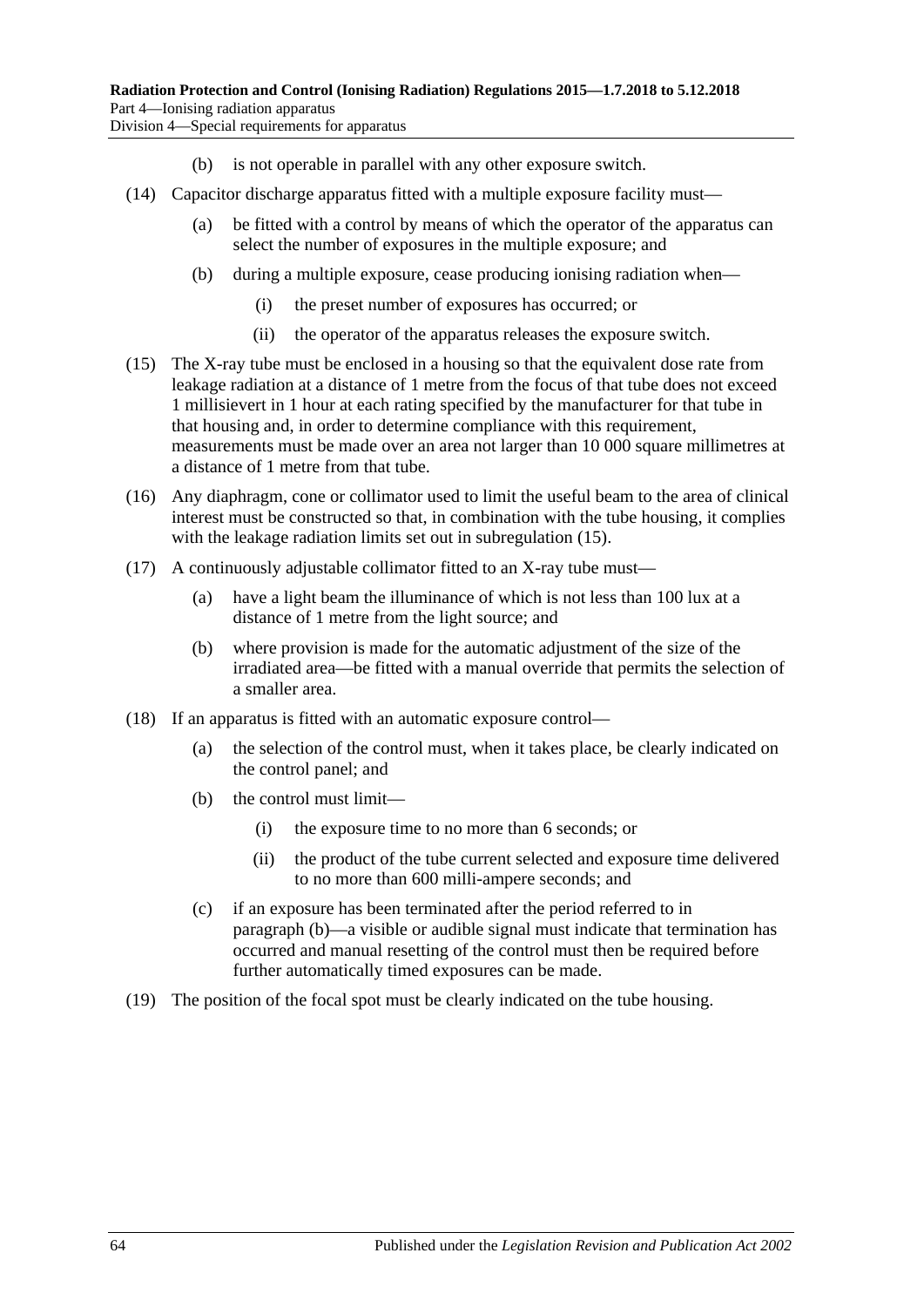#### **94—Capacitor discharge apparatus**

Capacitor discharge apparatus must be such that—

- (a) the equivalent dose rate from the X-ray tube when the exposure switch or timer is not activated must not exceed 20 microsievert per hour at 50 millimetres from any accessible surface of the X-ray tube or associated diaphragm or collimator with the collimator fully open and, to determine compliance with this regulation, measurements must be made over an area not exceeding 10 000 square millimetres with no linear dimension greater than 200 millimetres; and
- (b) at least 4 different values of the product of the tube current and exposure time are available.

#### **95—Portable apparatus used for veterinary plain radiography**

- (1) Portable apparatus that is used for veterinary plain radiography must—
	- (a) if the apparatus had been registered under the revoked Health Act regulations—comply with
		- (i) the requirements of [subregulations \(2\)](#page-64-0) to  $(8)(a)$ ,  $(9)$  and  $(12)$ ; and
		- (ii) the requirements of either subregulations  $(10)(a)$  and  $(11)$  or subregulation  $(10)(b)$ ;
	- (b) in any other case—comply with the requirements of [subregulations \(2\)](#page-64-0) to [\(16\).](#page-65-6)
- <span id="page-64-0"></span>(2) The apparatus must be provided with an X-ray tube stand designed and constructed to support the X-ray tube during radiography.
- (3) The cord attaching the exposure switch to the apparatus must be no shorter than 2 metres.
- (4) The X-ray tube must be fitted with a continuously adjustable collimator that must have a light beam—
	- (a) the centre of which must be indicated; and
	- (b) the edge of which does not fall outside or inside the edge of the irradiated area by more than 10 millimetres at a focal spot image receptor distance of 800 millimetres.
- (5) If X-ray tube potential, current or exposure time—
	- (a) are capable of being varied—control settings must be provided on the control panel so that the required value of tube potential, current and exposure time or a combination of these can be set without a trial exposure being made; or
	- (b) are not capable of being varied—the values of that potential, current or exposure time must be indicated on the control panel.
- (6) The half value layer of the primary beam must, for every available kilovoltage, be not less than the value of the half value layer shown in the table set out in [Schedule](#page-145-0) 6 as being appropriate to the selected kilovoltage.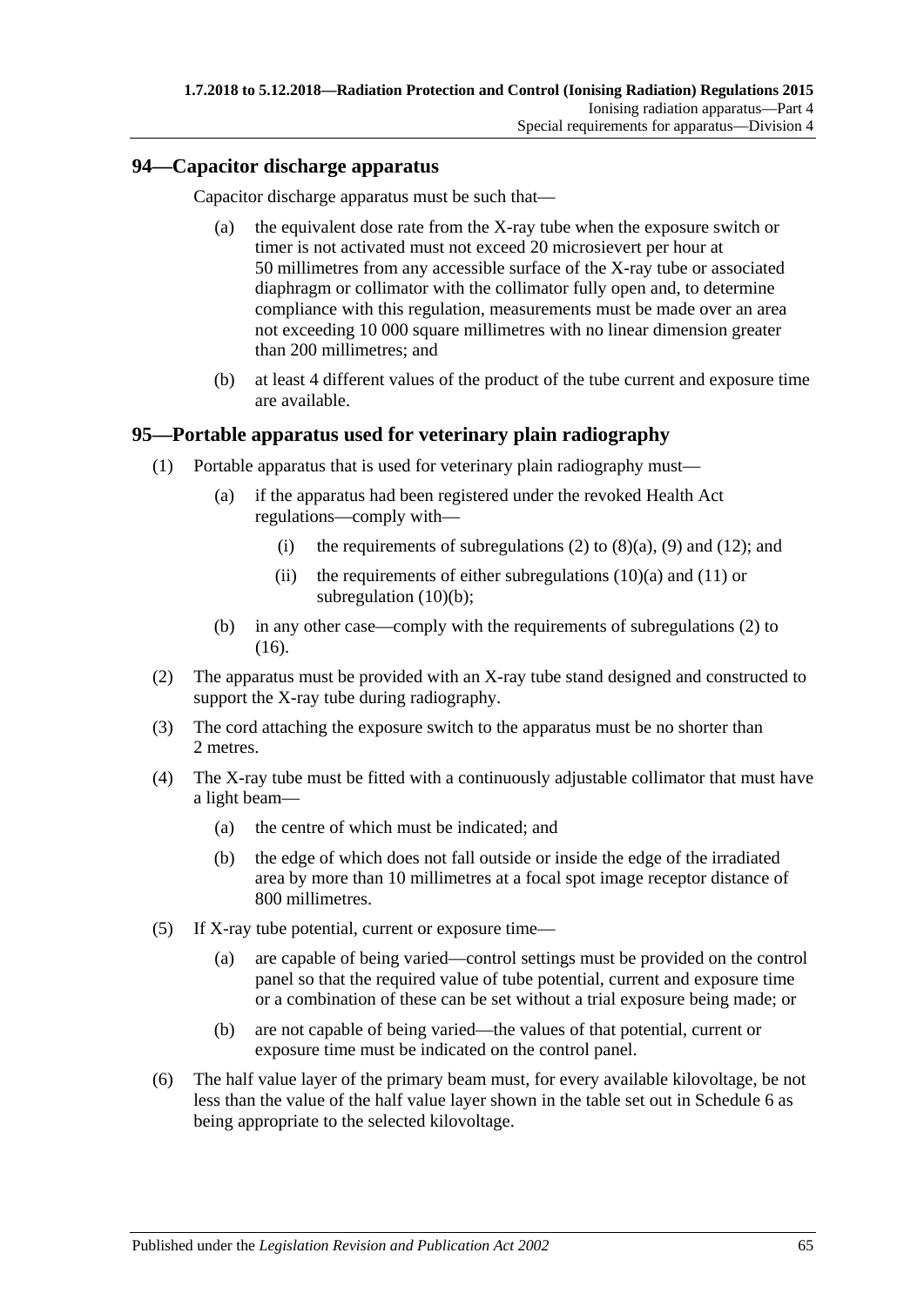- (7) The apparatus must be fitted with a device that will terminate the exposure after a preset—
	- (a) time interval; or
	- (b) product of tube current and time; or
	- (c) programmed exposure.
- <span id="page-65-0"></span>(8) The exposure switch fitted to the apparatus must—
	- (a) have a circuit closing contact that—
		- (i) can be maintained only by continuous pressure; and
		- (ii) makes it impossible to make repeat exposures without releasing the switch; and
		- (iii) in the case of programmed exposures—makes it possible to interrupt the exposure at any stage of the programme; and
	- (b) be not operable in parallel with any other exposure switch.
- <span id="page-65-1"></span>(9) The apparatus must produce a consistent radiation output so that the coefficient of variation of at least 5 measurements of radiation output taken at the same exposure settings must be less than or equal to 0.05.
- <span id="page-65-7"></span><span id="page-65-3"></span>(10) The apparatus must incorporate a device that provides a warning to the operator whenever the tube is energised, being a warning that consists of—
	- (a) a clearly distinguishable red or amber light; and
	- (b) an audible signal that is audible at the location from which the equipment is operated and indicates either the duration or termination of the exposure.
- <span id="page-65-5"></span><span id="page-65-4"></span>(11) If the apparatus does not have the audible signal referred to in [subregulation \(10\)](#page-65-7) it must not have an indicator light on the control panel that is the same colour as the light referred to in that subregulation.
- <span id="page-65-2"></span>(12) The apparatus must have a readily accessible mains switch to control the supply of mains power to the apparatus and a mains indicator light to indicate when the control panel is energised and the mains switch is in the "ON" position.
- (13) The collimator must be provided with a device or other means to indicate the X-ray field size at various focus-film distances.
- <span id="page-65-8"></span>(14) The X-ray tube must be enclosed in a housing so that the equivalent dose rate from leakage radiation at a distance of 1 metre from the focus of that tube does not exceed 1 millisievert in 1 hour at each rating specified by the manufacturer for that tube in that housing and, in order to determine compliance with this requirement, measurements must be made over an area not larger than 10 000 square millimetres at a distance of 1 metre from that tube.
- (15) Any collimator used to limit the useful beam to the area of clinical interest must be constructed so that, in combination with the tube housing, it complies with the leakage radiation limits set out in [subregulation \(14\).](#page-65-8)
- <span id="page-65-6"></span>(16) The position of the focal spot must be clearly indicated on the tube housing.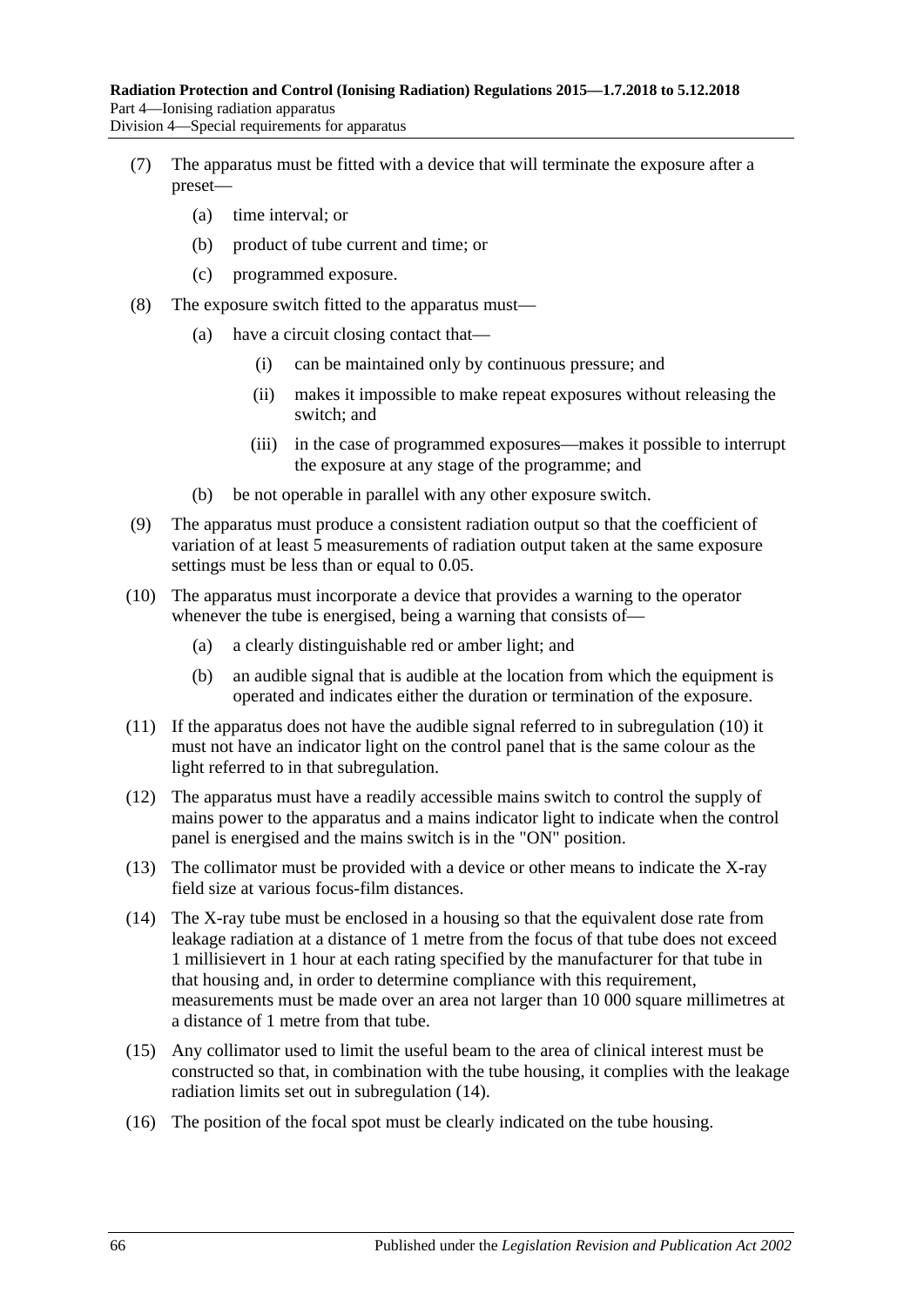#### **96—Orthopantomographic apparatus**

- (1) Orthopantomographic apparatus must—
	- (a) if the apparatus had been registered under the revoked Health Act regulations—comply with
		- (i) the requirements of [subregulations \(2\)](#page-66-0) to [\(7\)\(a\)](#page-66-1) and [\(10\)](#page-66-2) to [\(13\);](#page-67-0) and
		- (ii) the requirements of either subregulations  $(8)(a)$  and  $(9)$  or [subregulation \(8\)\(b\);](#page-66-5)
	- (b) in any other case—comply with the requirements of [subregulations \(2\)](#page-66-0) to [\(4\)](#page-66-6) and [subregulations \(6\)](#page-66-7) to [\(17\).](#page-67-1)
- <span id="page-66-0"></span>(2) The focal spot to skin distance determined by the location of the X-ray tube and the patient positioning device must not be less than 180 millimetres at any time during the exposure.
- (3) The X-ray beam at the secondary collimator must not fall outside the aperture in the secondary collimator.
- <span id="page-66-6"></span>(4) The primary beam must not fall outside the film.
- (5) If the apparatus must be energised in order to preset the current, it must be provided with a lead protective cap designed to fit over the exit slit of the X-ray tube.
- <span id="page-66-7"></span>(6) The half value layer of the primary beam must, for every available kilovoltage, be not less than the value of half value layer shown in the table set out in [Schedule](#page-145-0) 6 as being appropriate to the selected kilovoltage.
- <span id="page-66-1"></span>(7) The exposure switch fitted to the apparatus must—
	- (a) have a circuit closing contact that—
		- (i) can be maintained only by continuous pressure; and
		- (ii) makes it impossible to make repeat exposures without releasing the switch; and
		- (iii) in the case of programmed exposures—makes it possible to interrupt the exposure at any stage of the programme; and
	- (b) not be operable in parallel with any other exposure switch.
- <span id="page-66-8"></span><span id="page-66-3"></span>(8) The apparatus must incorporate a device that provides a warning to the operator whenever the tube is energised, being a warning that consists of-
	- (a) a clearly distinguishable red or amber light; and
	- (b) an audible signal that is audible at the location from which the equipment is operated and indicates either the duration or termination of the exposure.
- <span id="page-66-5"></span><span id="page-66-4"></span>(9) If the apparatus does not have the audible signal referred to in [subregulation](#page-66-8) (8) it must not have an indicator light on the control panel that is the same colour as the light referred to in that subregulation.
- <span id="page-66-2"></span>(10) The apparatus must have a readily accessible mains switch to control the supply of mains power to the apparatus and a mains indicator light to indicate when the control panel is energised and the mains switch is in the "ON" position.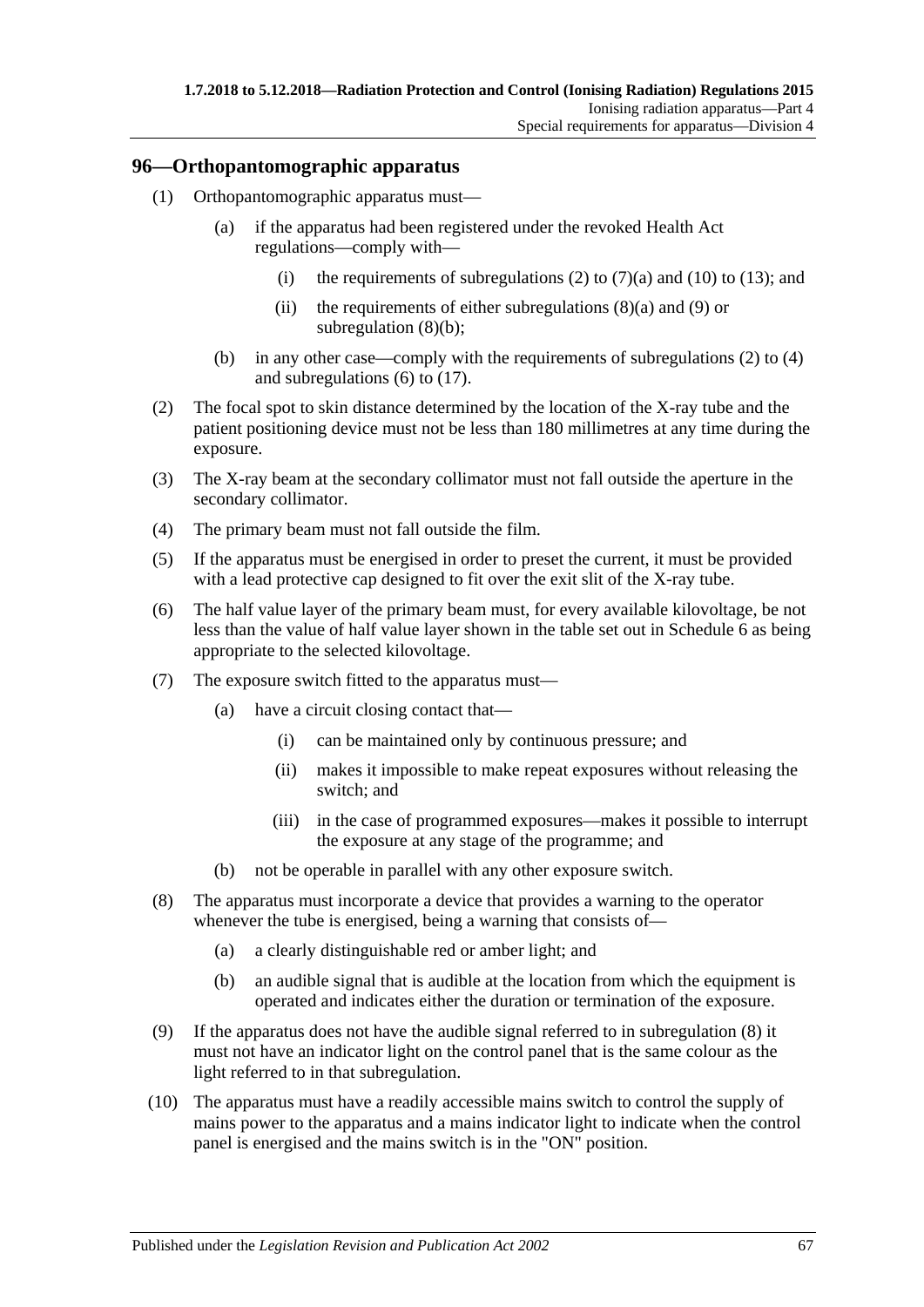Division 4—Special requirements for apparatus

- <span id="page-67-2"></span>(11) The exposure control switch must be arranged so that the operator can remain—
	- (a) outside the useful X-ray beam and at least 2 metres from the X-ray tube and from the patient; or
	- (b) behind a fixed protective barrier that complies with [subregulation](#page-67-0) (13),

while the X-ray tube is energised.

- <span id="page-67-3"></span>(12) Whenever the primary beam from such apparatus is likely to be directed at an area normally occupied by a person, which area is less than 5 metres from the X-ray tube, a fixed protective barrier that complies with [subregulation](#page-67-0) (13) must be provided.
- <span id="page-67-0"></span>(13) The protective barrier referred to in [subregulations \(11\)](#page-67-2) and [\(12\)](#page-67-3) must have a lead equivalent of at least 0.15 millimetres.
- <span id="page-67-4"></span>(14) The X-ray tube must be enclosed in a housing so that the equivalent dose rate from leakage radiation at a distance of 1 metre from the focus of that tube does not exceed 1 millisievert in 1 hour at each rating specified by the manufacturer for that tube in that housing and, in order to determine compliance with this requirement, measurements must be made over an area not larger than 10 000 square millimetres at a distance of 1 metre from that tube.
- (15) A diaphragm, cone or collimator used to limit the useful beam to the area of clinical interest must be so constructed that, in combination with the tube housing, it complies with the leakage radiation limits set out in [subregulation](#page-67-4) (14).
- (16) If X-ray tube potential, current or exposure time—
	- (a) are capable of being varied—control settings must be provided on the control panel so that the required value of tube potential, current and exposure time or a combination of these can be set without a trial exposure being made; or
	- (b) are not capable of being varied—the values of that potential, current or exposure time must be indicated on the control panel.
- <span id="page-67-1"></span>(17) The position of the focal spot must be clearly indicated on the tube housing.

## **97—Prohibition on use of orthopantomographic apparatus with person positioned in apparatus while tube current being preset**

A person must not use, or cause, suffer or permit another person to use orthopantomographic apparatus so that a person is positioned in the apparatus while the tube current is being preset.

#### **98—Apparatus used for mammography or soft tissue radiography**

- (1) Apparatus that is used for mammography or soft tissue radiography must—
	- (a) if the apparatus had been registered under the revoked Health Act regulations—comply with
		- (i) the requirements of [subregulations \(2\)](#page-68-0) to  $(6)(a)$ ,  $(7)$ ,  $(8)$  and  $(11)$ ; and
		- (ii) the requirements of either subregulations  $(9)(a)$  and  $(10)$  or [subregulation](#page-68-5) (9)(b);
	- (b) in any other case—comply with the requirements of [subregulations \(2\)](#page-68-0) to [\(16\).](#page-69-2)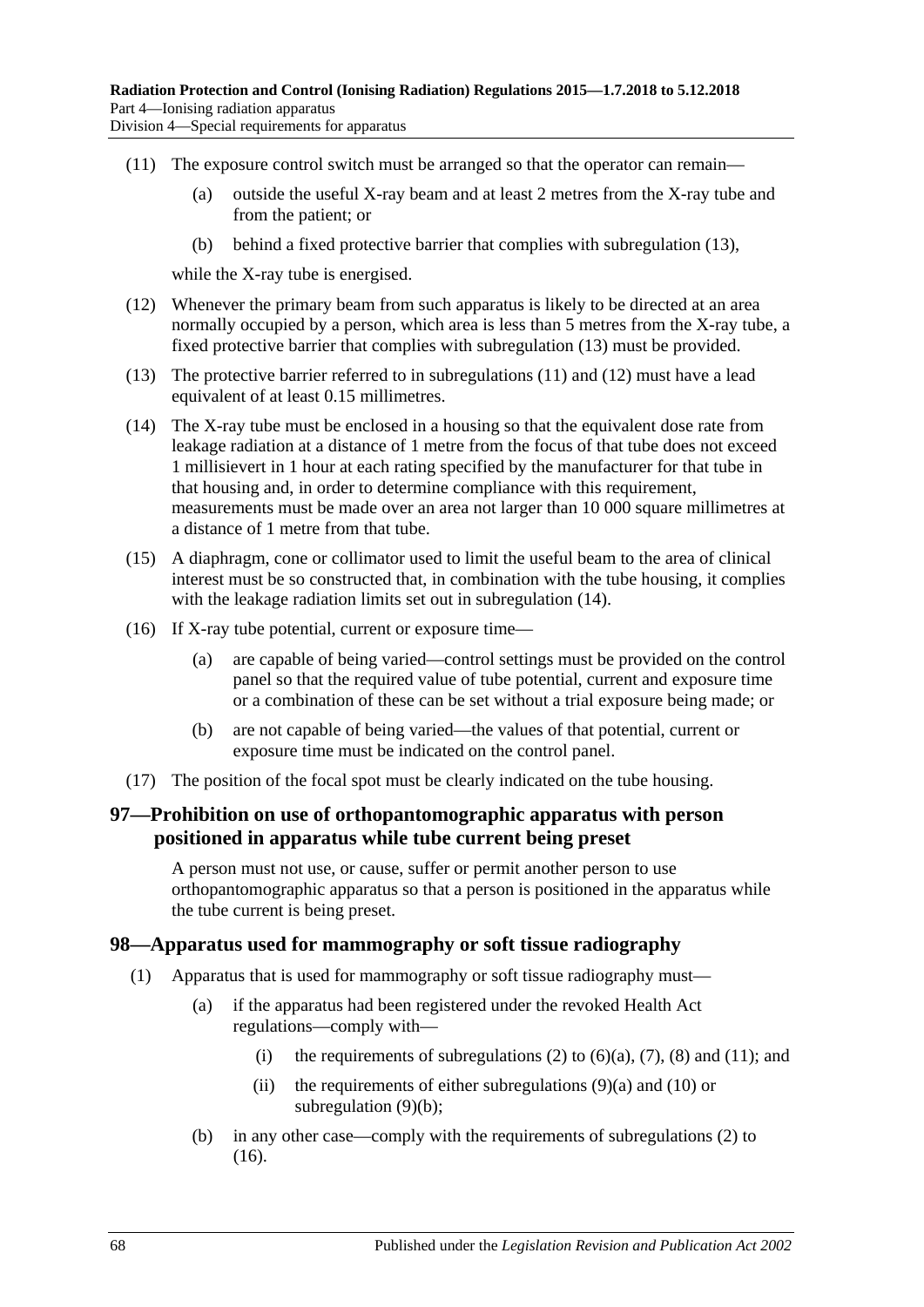- <span id="page-68-0"></span>(2) A device or stand designed to hold the image receptor must have a protective backing with a lead equivalent of at least 0.25 millimetres.
- (3) If X-ray tube potential, current or exposure time—
	- (a) are capable of being varied—control settings must be provided on the control panel so that the required value of tube potential, current and exposure time or a combination of these can be set without a trial exposure being made; or
	- (b) are not capable of being varied—the values of that potential, current or exposure time must be indicated on the control panel.
- (4) The half value layer of the primary beam must, for every available kilovoltage, be not less than the value of half value layer shown in the table set out in [Schedule](#page-145-0) 6 as being appropriate to the selected kilovoltage.
- (5) The apparatus must be fitted with a device that will terminate the exposure after a preset—
	- (a) time interval; or
	- (b) product of tube current and time; or
	- (c) programmed exposure.
- <span id="page-68-1"></span>(6) The exposure switch fitted to the apparatus must—
	- (a) have a circuit closing contact that—
		- (i) can be maintained only by continuous pressure; and
		- (ii) makes it impossible to make repeat exposures without releasing the switch; and
		- (iii) in the case of programmed exposures—makes it possible to interrupt the exposure at any stage of the programme; and
	- (b) not be operable in parallel with any other exposure switch.
- <span id="page-68-2"></span>(7) The X-ray tube housing must be supported so that it remains stationary when placed in position for radiography.
- <span id="page-68-3"></span>(8) The apparatus must produce a consistent linear radiation output so that—
	- (a) the coefficient of variation of at least 5 measurements of radiation output taken at the same exposure settings must be less than or equal to 0.05; and
	- (b) the coefficient of variation of at least 5 values of the ratio of radiation output to charge, where the radiation output is measured at a fixed kilovoltage and the charge is that indicated on the control panel and is varied from measurement to measurement, must be less than or equal to 0.1.
- <span id="page-68-6"></span><span id="page-68-5"></span><span id="page-68-4"></span>(9) The apparatus must incorporate a device that provides a warning to the operator whenever the tube is energised, being a warning that consists of—
	- (a) a clearly distinguishable red or amber light; and
	- (b) an audible signal that is audible at the location from which the equipment is operated and indicates either the duration or termination of the exposure.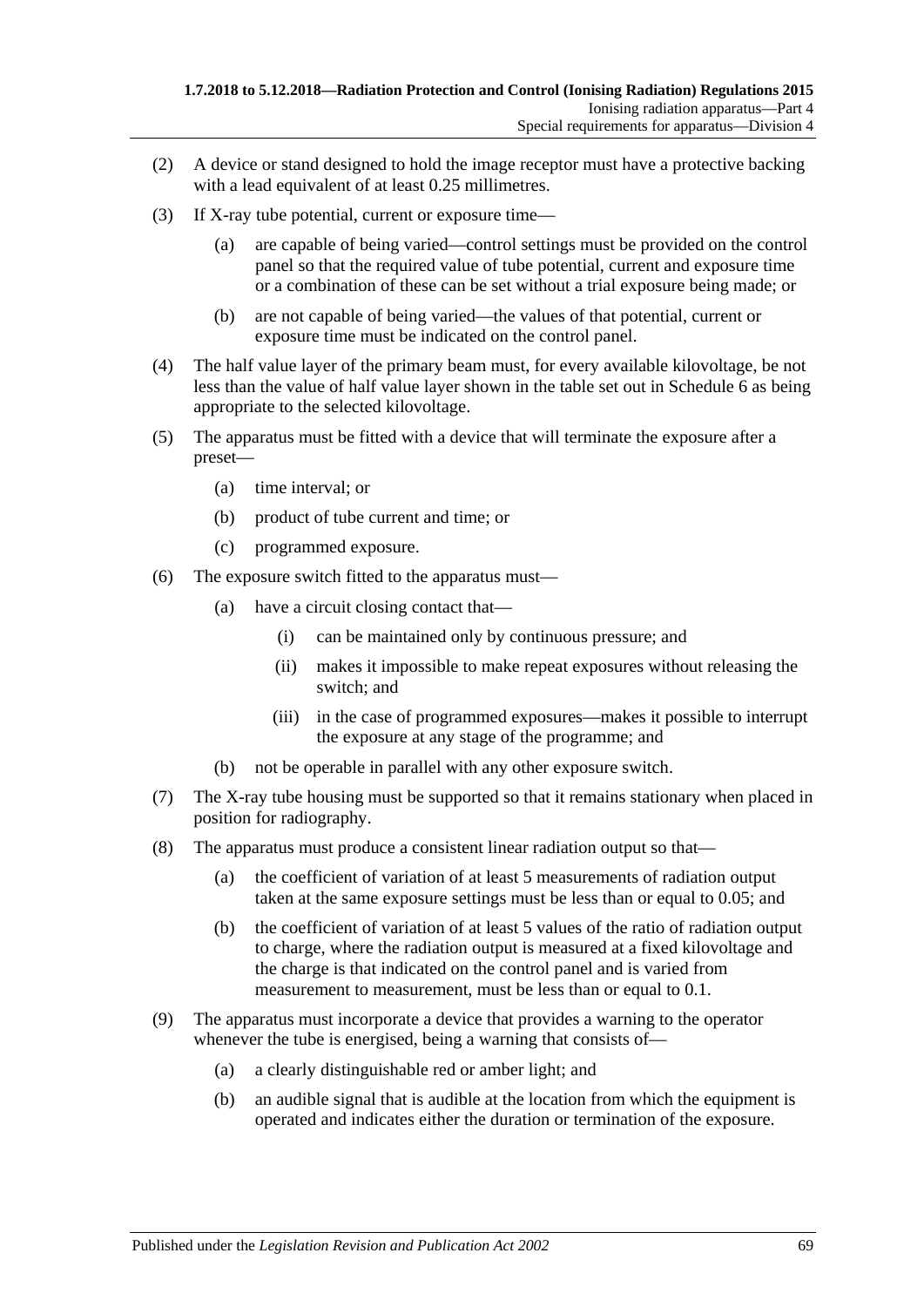- <span id="page-69-1"></span>(10) If the apparatus does not have the audible signal referred to in [subregulation](#page-68-6) (9), it must not have an indicator light on the control panel that is the same colour as the light referred to in that subregulation.
- <span id="page-69-0"></span>(11) The apparatus must have a readily accessible mains switch to control the supply of mains power to the apparatus and a mains indicator light to indicate when the control panel is energised and the mains switch is in the "ON" position.
- (12) The X-ray field—
	- (a) must extend to the edge of the patient support that is designed to be adjacent to the chest wall of the patient and must not extend beyond that edge by more than 5 millimetres; and
	- (b) must not extend beyond any edges of the image receptor by a distance greater than 2% of the focal spot to image receptor distance.
- (13) The X-ray tube must be enclosed in a housing so that the equivalent dose rate from leakage radiation, measured at a distance of 1 metre from the focus of that tube over a detection area not larger than 10 000 square millimetres, does not exceed 1 millisievert in 1 hour at each rating specified by the manufacturer for that tube in that housing.
- (14) If more than 1 X-ray tube can be operated from a single control panel, except in the case of diagnostic X-ray apparatus specifically designed for 2 tube techniques, it must not be possible to energise more than 1 X-ray tube at the same time and there must be an indication—
	- (a) on the control panel; and
	- (b) at or near the tube housing,

showing which X-ray tube is selected.

- <span id="page-69-3"></span>(15) If an apparatus is fitted with an automatic exposure control—
	- (a) the selection of the control must, when it takes place, be clearly indicated on the control panel; and
	- (b) the control must limit—
		- (i) the exposure time to no more than 6 seconds; or
		- (ii) the product of the tube current selected and exposure time delivered to no more than 600 milli-ampere seconds; and
	- (c) where an exposure has been terminated after the period referred to in [paragraph](#page-69-3)  $(b)$ —a visible or audible signal must indicate that termination has occurred and manual resetting of the control must then be required before further automatically timed exposures can be made.
- <span id="page-69-2"></span>(16) The position of the focal spot must be clearly indicated on the tube housing.

#### **99—Apparatus used for medical or veterinary fluoroscopy**

- (1) Apparatus used for medical or veterinary fluoroscopy (including apparatus capable of both fluoroscopy and plain radiography) must—
	- (a) if the apparatus had been registered under the revoked Health Act regulations—comply with—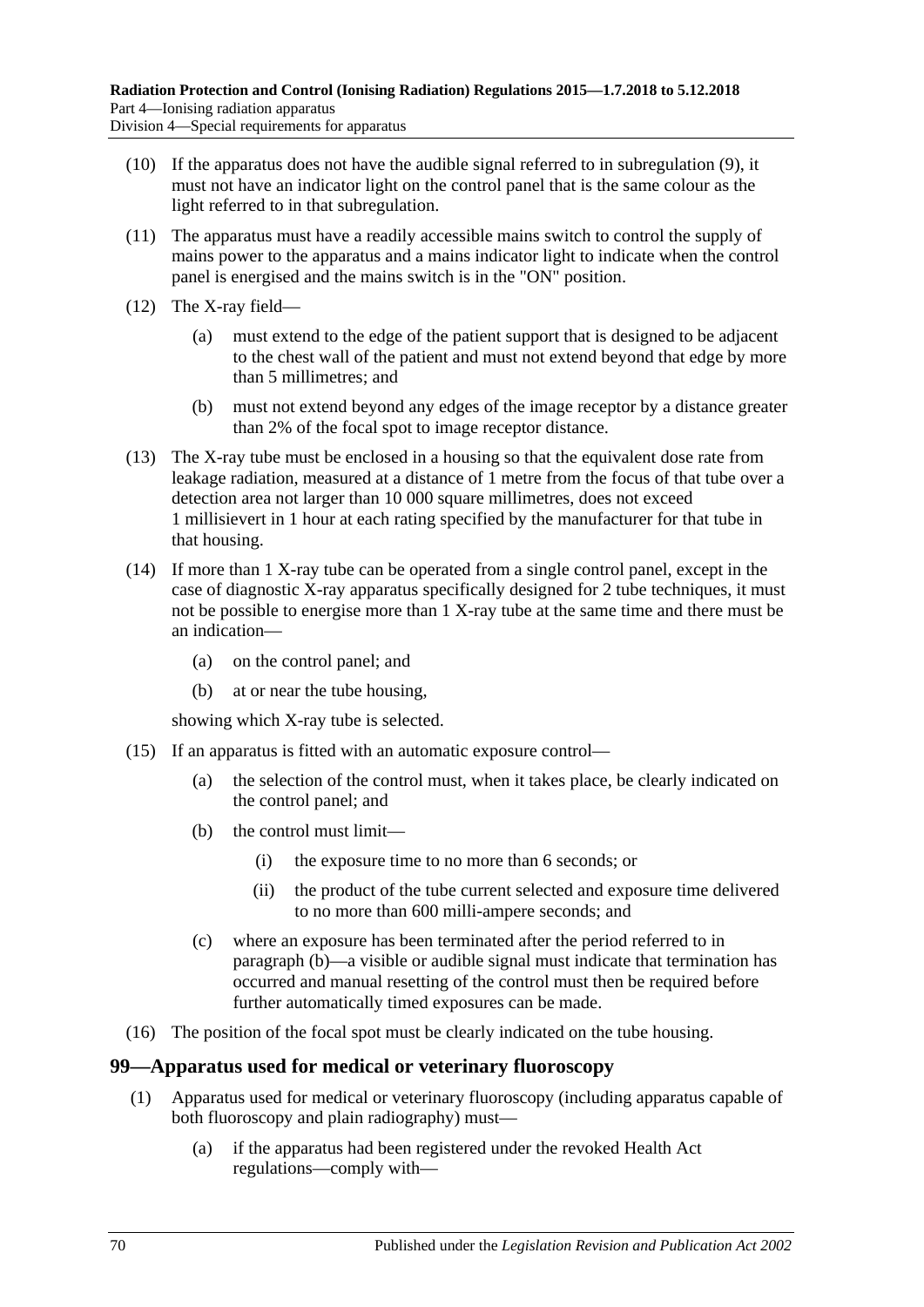- (i) the requirements of [subregulations \(2\)](#page-70-0) to [\(7\),](#page-70-1) [\(9\),](#page-71-0) [\(10\),](#page-71-1) [\(11\)\(a\)](#page-71-2) and [\(14\);](#page-71-3) and
- (ii) in the case of an apparatus fitted with an automatic collimation system—the requirements of [subregulation](#page-72-0) (15); and
- (iii) the requirements of [subregulation](#page-70-2) (8) provided that, if an optional high level control is not provided, the maximum equivalent dose rate must not exceed 100 millisievert per minute; and
- (iv) in respect of the operation in radiographic mode of apparatus that is capable of both fluoroscopy and plain radiography—the requirements of [regulation](#page-58-2)  $92(4)$ ,  $(5)$ ,  $(6)$ ,  $(7)(a)$ ,  $(8)$ ,  $(9)$ ,  $(12)$  and either  $(10)(a)$  and  $(11)$  or  $(10)(b)$ ; or
- (b) in any other case—comply with—
	- (i) the requirements of subregulations  $(2)$  to  $(24)$ ; and
	- (ii) except in the case of fixed apparatus—as from 1 April 1987, the requirements of [subregulation](#page-73-1) (25); and
	- (iii) in respect of the operation in radiographic mode of apparatus that is capable of both fluoroscopy and plain radiography—the requirements of [regulation](#page-58-2) 92(4) to [\(18\).](#page-60-0)
- <span id="page-70-0"></span>(2) If a fixed apparatus is fitted with an automatic collimation system that complies with [subregulation](#page-72-0) (15), it must be fitted with a manual override that permits the selection of a smaller radiation field.
- (3) The apparatus must be fitted with an image intensifier.
- (4) The apparatus must be fitted with electrical meters or other visual indicators on the control panel that provide a continuous indication of X-ray tube potential and current.
- (5) Except in the case of over table fluoroscopic X-ray tubes, a fluoroscopic exposure switch must be located at the image explorator.
- (6) A fluoroscopic table designed also for radiography must be provided with a bucky slot radiation protective cover.
- <span id="page-70-1"></span>(7) If the apparatus is fitted with an optional high level control, the control must—
	- (a) require continuous activation by the operator of the apparatus for its operation; and
	- (b) have a continuous signal audible to the operator to indicate that the high level control is being employed.
- <span id="page-70-2"></span>(8) For any combination of X-ray tube potential and current, the equivalent dose rate—
	- (a) in the case of an undertable X-ray tube, when the patient support is permanently between the X-ray tube and the patient, at a distance of 10 millimetres from the patient support on the patient side of the support; or
	- (b) in the case of an overtable X-ray tube, when a patient support is permanently between the patient and the X-ray image receptor, at a distance of 300 millimetres above the patient support on the X-ray tube side of the support; or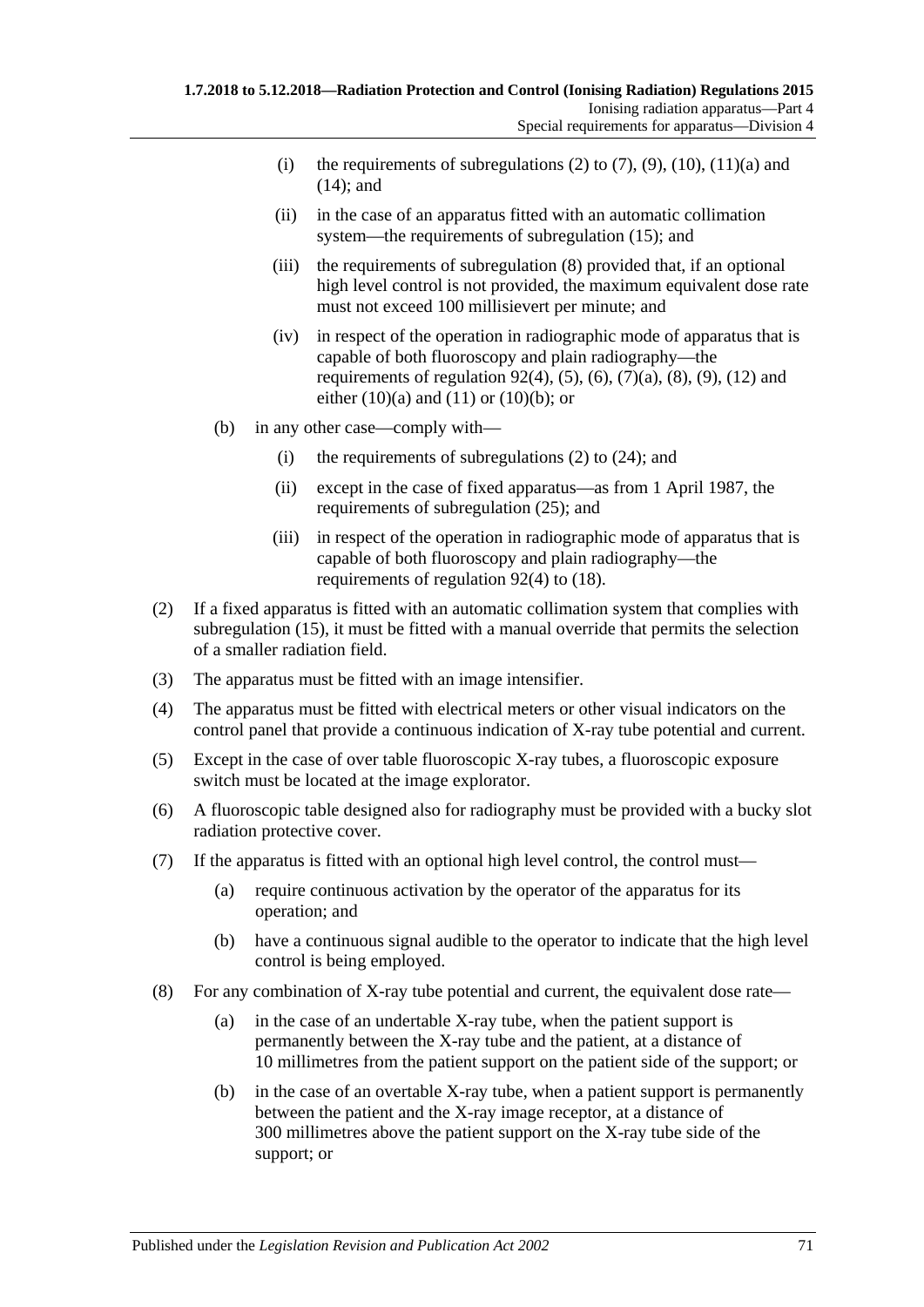- (c) in the case of C or U arm systems, where the X-ray tube and image receptor are mechanically linked and where a patient support may or may not be permanently in the radiation beam, at a distance of 300 millimetres from the front surface of the image intensifier but not less than 400 millimetres from the focal spot; or
- (d) in the case where no patient support is permanently in the radiation beam, at a distance of 400 millimetres from the focal spot or the minimum distance, whichever is greater,

during fluoroscopy, but not during the recording of images from the image intensifier must not exceed—

- (e) 50 millisievert per minute if the system is manually controlled; or
- (f) 100 millisievert per minute if the system is operated under automatic brightness control (ABC); or
- (g) where an optional high level control is provided, 150 millisievert per minute with the high level control activated (and the high control must only be activated through the ABC mode of operation).
- <span id="page-71-0"></span>(9) In the case of a fixed undertable fluoroscopic X-ray tube, the apparatus must be provided with removable drapes that—
	- (a) have a lead equivalent of no less than 0.5 millimetres; and
	- (b) are designed to attach to the lower edge of the image explorator.
- <span id="page-71-1"></span>(10) The half value layer of the primary beam must, for every available kilovoltage, be not less than the value of half value layer shown in the table set out in [Schedule](#page-145-0) 6 as being appropriate to the selected kilovoltage.
- <span id="page-71-2"></span>(11) The exposure switch fitted to the apparatus must have a circuit closing contact that—
	- (a) can be maintained only by continuous pressure; and
	- (b) makes it impossible to make repeat exposures without releasing the switch; and
	- (c) in the case of programmed exposures—makes it possible to interrupt the exposure at any stage of the programme.
- <span id="page-71-4"></span>(12) The apparatus must incorporate a device that provides a warning to the operator whenever the tube is energised and that warning must consist of-
	- (a) a red or amber light incorporated on the explorator of the apparatus; or
	- (b) an audible signal provided by a device incorporated into the apparatus for that purpose.
- (13) If the apparatus incorporates a device that provides a warning to the operator and that device consists of a red or amber light required by [subregulation](#page-71-4) (12), the apparatus must not have an indicator light on the control panel that is the same colour as the light referred to in [subregulation](#page-71-4) (12) other than that complying with that subregulation.
- <span id="page-71-3"></span>(14) The apparatus must have a readily accessible mains switch to control the supply of mains power to the apparatus and a mains indicator light to indicate when the control panel is energised and the mains switch is in the "ON" position.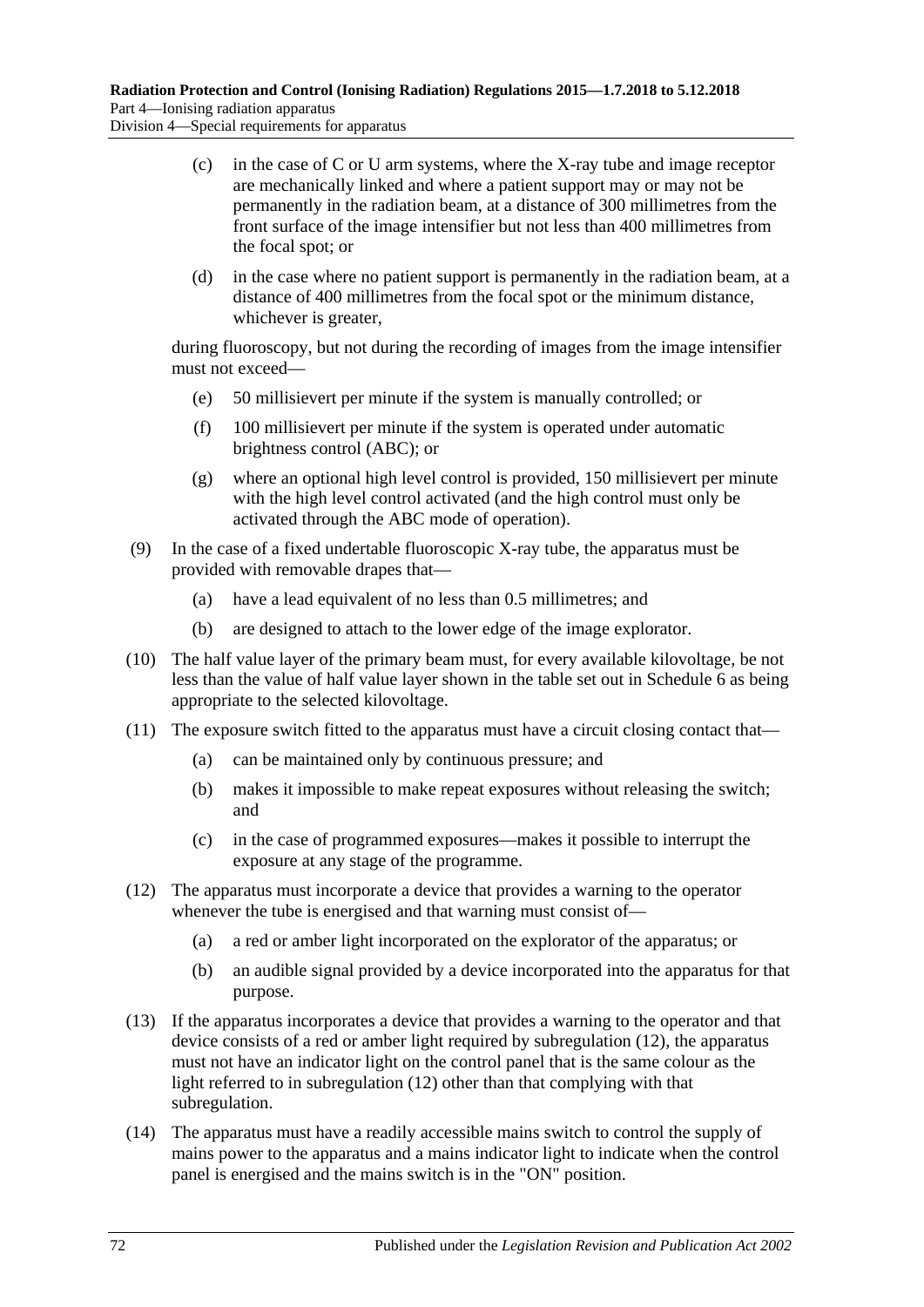- (15) The X-ray tube, collimating device, spot film device, and image intensifier must be linked together so that under all operating conditions—
	- (a) in radiographic mode—the X-ray field at the image receptor is not larger than the area being imaged on the film to the extent that none of the error distances defined in [Schedule](#page-145-0) 7 exceeds the limits set out in that Schedule; and
	- (b) in all other modes—the X-ray field at the input phosphor of the image intensifier is not larger than the area being imaged on the television monitor to the extent that none of the error distances defined in [Schedule](#page-146-0) 8 exceeds the limits set out in that Schedule.
- (16) The apparatus must be interlocked so that the fluoroscopic X-ray tube is de-energised whenever the image receptor is taken out of the path of the primary X-ray beam.
- (17) The apparatus must be fitted with an adjustable timing device that is activated when the X-ray tube is activated for fluoroscopy, and that has a maximum setting of 10 minutes in order to give the operator of the apparatus an audible signal at the termination of a preset time.
- (18) If the apparatus is fitted with a foot actuated exposure switch, the switch must have a cover designed to prevent accidental activation.
- (19) The position of the focal spot must be clearly indicated on the tube housing.
- <span id="page-72-0"></span>(20) The X-ray tube must be enclosed in a housing so that the equivalent dose rate from leakage radiation at a distance of 1 metre from the focus of that tube does not exceed 1 millisievert in 1 hour at each rating specified by the manufacturer for that tube in that housing and, in order to determine compliance with this requirement, measurements must be made over an area not larger than 10 000 square millimetres at a distance of 1 metre from that tube.
- (21) A collimator used to limit the useful beam to the area of clinical interest must be constructed so that, in combination with the tube housing, it complies with the leakage radiation limits set out in [subregulation](#page-72-0) (20).
- (22) If more than 1 X-ray tube can be operated from a single control panel, except in the case of diagnostic X-ray apparatus specifically designed for 2 tube techniques, it must not be possible to energise more than 1 X-ray tube at the same time and there must be an indication—
	- (a) on the control panel; and
	- (b) except in the case of the undertable and associated overtable X-ray tubes on fluoroscopic apparatus—at or near the tube housing,

showing which X-ray tube is selected.

- (23) In the case of a fixed undertable fluoroscopic X-ray tube, the drapes referred to in [subregulation](#page-71-0) (9) must—
	- (a) consist of overlapping sheets; and
	- (b) be attached to the image explorator in such a way that there is no gap between the drape and the image explorator; and
	- (c) reach the table top when the image explorator is in its maximum vertical position; and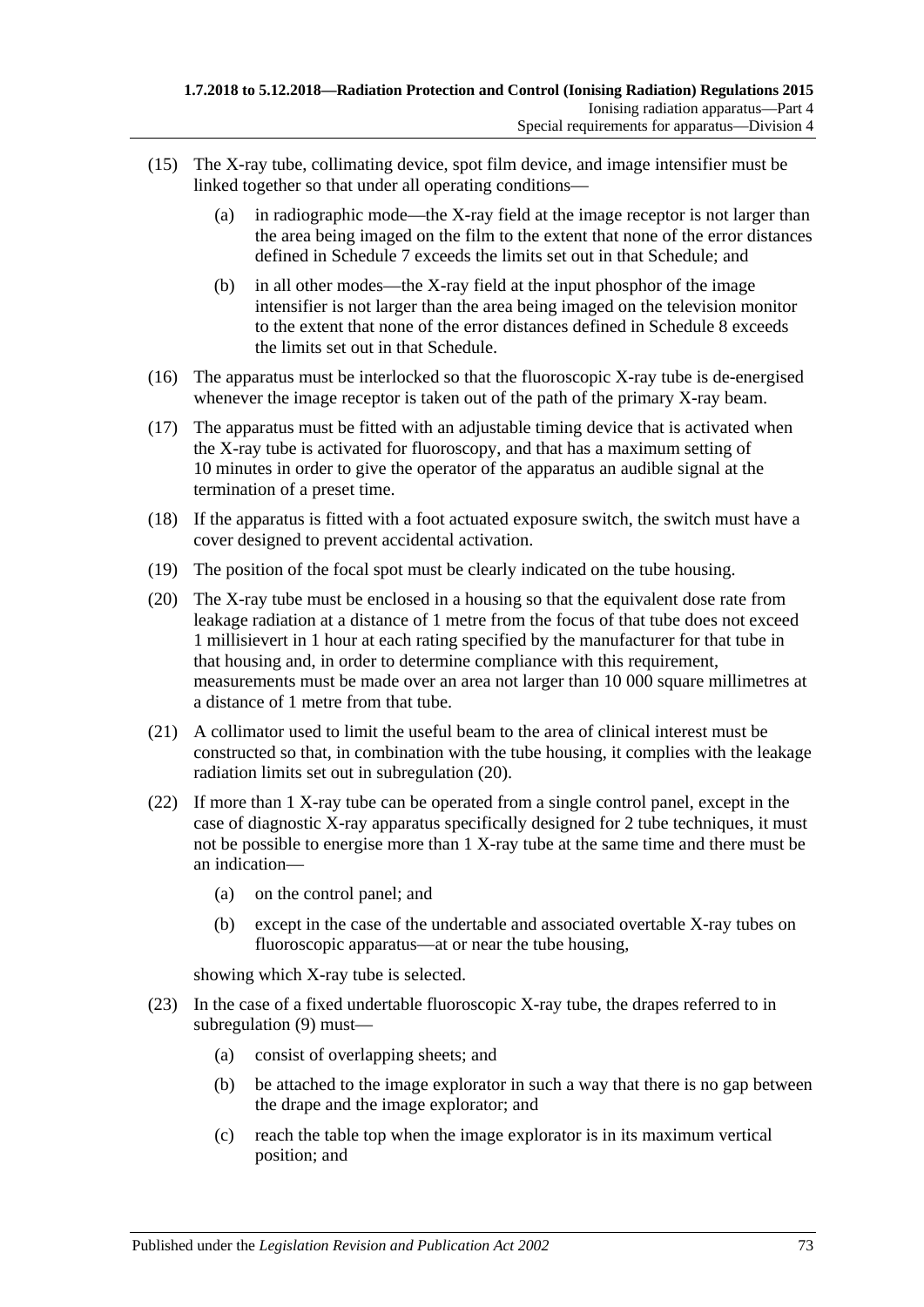Division 4—Special requirements for apparatus

- (d) be adjustable to protect the operator of the apparatus when the table is in the tilted position.
- (24) In the case of apparatus with an overtable fluoroscopic tube—
	- (a) the collimator must be a light beam unit; and
	- (b) an exposure switch must be located at the control panel; and
	- (c) there must not be an exposure switch at the table.
- (25) Mobile apparatus must be fitted with an image storage device that is capable of storing an image and maintaining that image on a television monitor without subjecting the patient to further irradiation.

#### **100—Fixed and mobile fluoroscopic apparatus**

- (1) Fixed fluoroscopic apparatus must be designed and constructed so that the minimum distance between the focus of the X-ray tube and the patient entrance surface is—
	- (a) in the case of apparatus that has a patient support permanently between the X-ray tube and the patient—not less than 400 millimetres;
	- (b) in any other case—not less than 300 millimetres.
- (2) Mobile fluoroscopic apparatus must be designed and constructed so that—
	- (a) the distance between the focus and the X-ray tube and the patient entrance surface is not less than 200 millimetres other than in the case of a mini C-arm apparatus that has a maximum tube current not exceeding 200 microamperes; and
	- (b) the radiographic exposure switch is attached to the apparatus by a cord that is not less than 2 metres in length.
- (3) Except where it is not reasonably practicable to do so, a person must not operate mobile fluoroscopic apparatus so that the distance between the focus of the X-ray tube and the patient entrance surface is less than 300 millimetres.

#### **101—Apparatus used for treatment at accelerating voltages up to 0.5MV**

- (1) If apparatus is used for treatment at accelerating voltages of up to and including 0.5 megavolts, it must comply with [subregulations \(2\)](#page-73-0) to [\(13\).](#page-74-0)
- <span id="page-73-0"></span>(2) The X-ray tube must be enclosed in such a housing that, at every specified rating of that tube in that housing, the equivalent dose rate from the leakage radiation—
	- (a) at a distance of 1 metre from the focus—does not exceed 10 millisievert per hour, nor 300 millisievert per hour at any position accessible to the patient at a distance of 50 millimetres from the surface of that housing or its accessory equipment; and
	- (b) in the case of an X-ray tube which is operated at a peak potential of 50 kilovolts or less—does not exceed 1 millisievert per hour at any position 50 millimetres from the surface of that housing or its accessory equipment.
- (3) For the purpose of determining compliance with [subregulation](#page-73-0) (2), measurements must be made over an area not exceeding 10 000 square millimetres at a distance of 1 metre or 1 000 square millimetres at a distance of 50 millimetres, as the case requires, from the X-ray tube housing.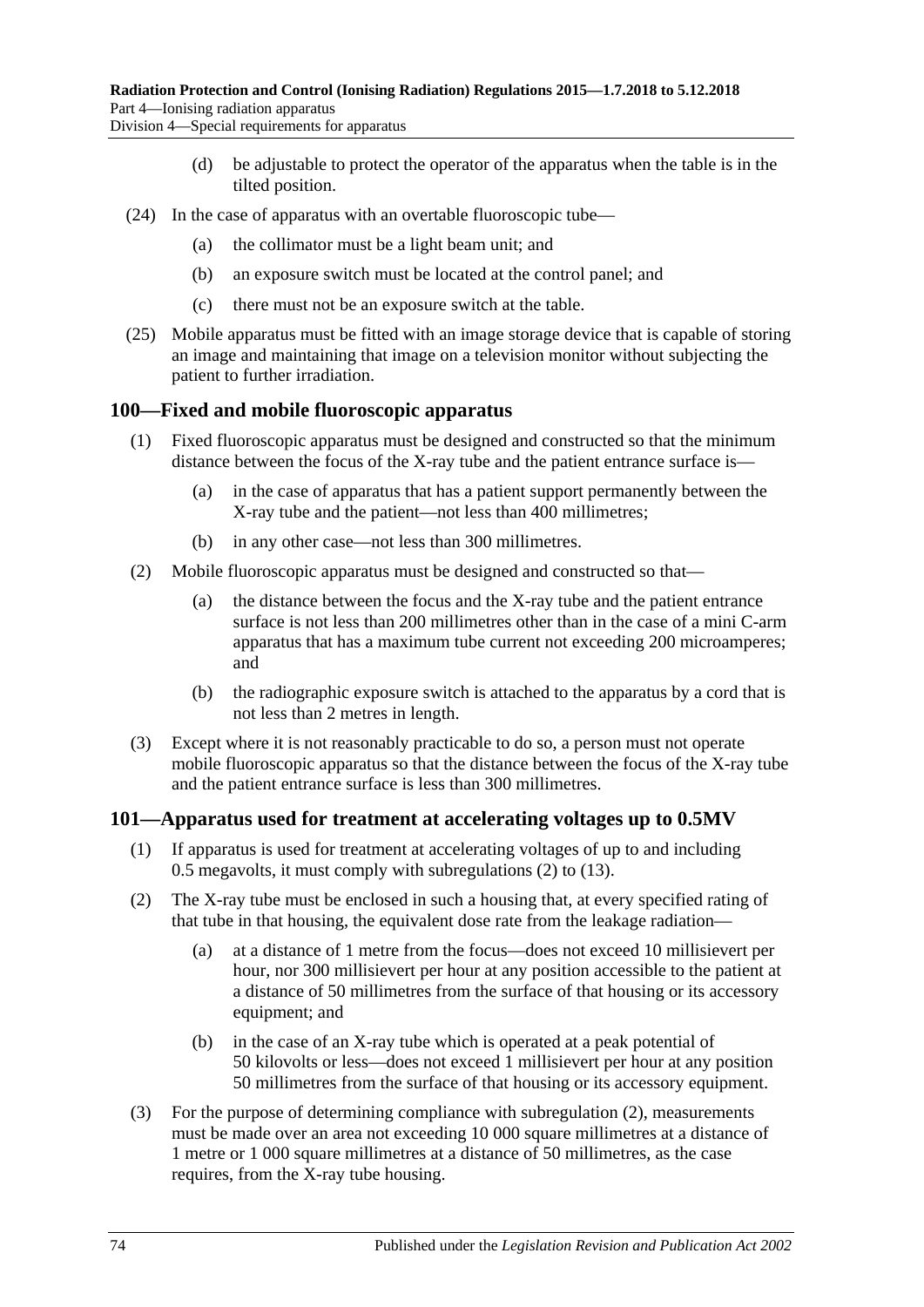- (4) Control settings, meters or other means must be provided at the control panel of the apparatus to indicate X-ray tube potential and current when these can be varied and for indication of the filtration being used.
- (5) Permanent diaphragms or cones fitted to the apparatus must be so constructed that, in combination with the X-ray tube housing, they comply with the requirements for leakage radiation set out in [subregulation](#page-73-0) (2).
- (6) Additional diaphragms or cones provided with the apparatus must not transmit more than 2% of the primary beam.
- (7) The apparatus must have a clear mark on the exterior of the X-ray tube housing to indicate the position of the focal spot.
- (8) The X-ray tube housing must remain stationary during stationary portal treatment.
- (9) The apparatus must have a clearly visible indicator on the control panel that indicates when X-rays are being produced.
- (10) Apparatus in which the useful beam is controlled by a shutter must have clearly visible indicators on the control panel that indicate whether the shutter is open or closed.
- (11) The apparatus must be provided with an automatic timer that terminates an exposure by de-energising the X-ray tube after the preset time has elapsed and that timer must preserve its accumulated response in the event of any failure or interruption in the operation of the apparatus during treatment.
- (12) Apparatus that can operate at tube potentials exceeding 150 kilovolts must be provided with a transmission monitoring ionisation chamber or equivalent device positioned in the useful beam to provide a continuous check on the constancy of the radiation output, and, when that chamber is also employed as an integrating meter, the integrating meter must preserve its accumulated response in the event of any failure or interruption in the operation of the apparatus during treatment.
- <span id="page-74-0"></span>(13) Apparatus that had not been registered under the revoked Health Act regulations must be provided with a means of selecting the filtration to be used at the control panel so that it cannot be operated—
	- (a) without the filtration selected being placed in the primary beam; and
	- (b) at unintended combinations of kilovoltage and filtration.

### **102—Apparatus producing X-rays or electron beams (energy range 0.5-20 MeV) used for medical radiation therapy**

- (1) Apparatus that produces either X-rays or an electron beam with energies above 0.5 megaelectronvolts and less than 20 megaelectronvolts and is operated or used for medical radiation therapy must comply with the requirements of [subregulations \(2\)](#page-74-1) and [\(3\).](#page-75-0)
- <span id="page-74-2"></span><span id="page-74-1"></span>(2) The apparatus must be shielded so that the equivalent dose rate due to leakage radiation (excluding neutrons)—
	- (a) at any point outside the maximum useful beam, but inside a plane circular area of radius 2 metres centred around, and perpendicular to, the central axis of the beam at 1 metre from the focal spot—must not exceed 0.2% of the equivalent dose rate on the axis at the same distance; and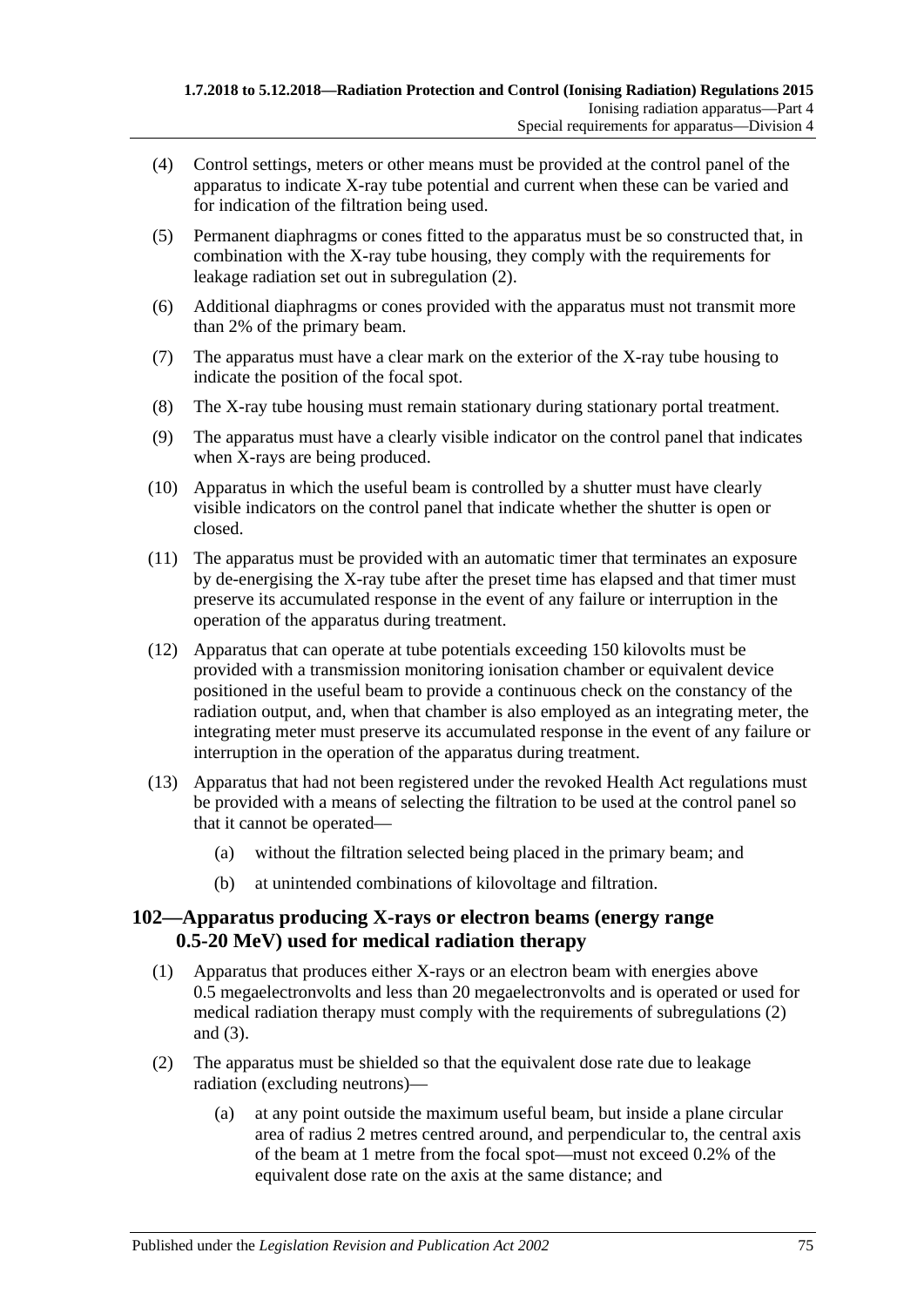- (b) at 1 metre from the path of the electrons between their origin and the target or the electron window—must not exceed 0.5% of the equivalent dose rate on the central axis of the beam at 1 metre from the focal spot for areas not included in [paragraph](#page-74-2) (a).
- <span id="page-75-0"></span>(3) The apparatus must have 2 independent dose monitoring systems so that any failure or malfunction in 1 system does not influence the function of the other system and both systems must be capable of independently terminating the irradiation.

## **103—Fixed apparatus used for medical, veterinary or chiropractic radiography**

- (1) Fixed apparatus used for medical, veterinary or chiropractic radiography, including fluoroscopy, tomography, computed tomography, mammography and including apparatus designed for soft tissue radiography, but excluding orthopantomographic apparatus, must be installed in premises so that—
	- (a) if the apparatus was installed before 1 April 1986[—subregulations \(2\)](#page-75-1) to [\(5\)\(a\)](#page-75-2) are complied with; or
	- (b) in any other case[—subregulations \(2\)](#page-75-1) to [\(9\)](#page-76-0) are complied with.
- <span id="page-75-4"></span><span id="page-75-1"></span>(2) The control panel must be isolated—
	- (a) in a room, space or enclosure adjacent to but separate from the room, space or enclosure in which the apparatus is installed; or
	- (b) behind a fixed screen, situated within the room, space or enclosure in which the apparatus is installed, such screen to include radiation shielding material and, where reasonably practicable, arranged so that the radiation emitted by the apparatus is scattered at least twice before it can enter the area behind the screen from which the apparatus is operated.
- <span id="page-75-3"></span>(3) The apparatus must be installed so that the operator of the apparatus is able to see the patient—
	- (a) by means of closed circuit television or a mirror; or
	- (b) through a viewing window.
- (4) The apparatus must be installed so that the operator of the apparatus is able to communicate with the patient from a shielded position.
- <span id="page-75-2"></span>(5) The room, space or enclosure in which such apparatus is installed must be of sufficient size to—
	- (a) allow all the uses to which the apparatus is to be put to be readily carried out; and
	- (b) allow distance from the X-ray tube and from the primary X-ray beam to be used as a means of complying with the general objective.
- (6) The equivalent dose rate—
	- (a) 50 millimetres from any wall, door, window, floor or ceiling outside a room, space or enclosure in which the apparatus is installed, being—
		- (i) an area continuously occupied by a radiation worker; or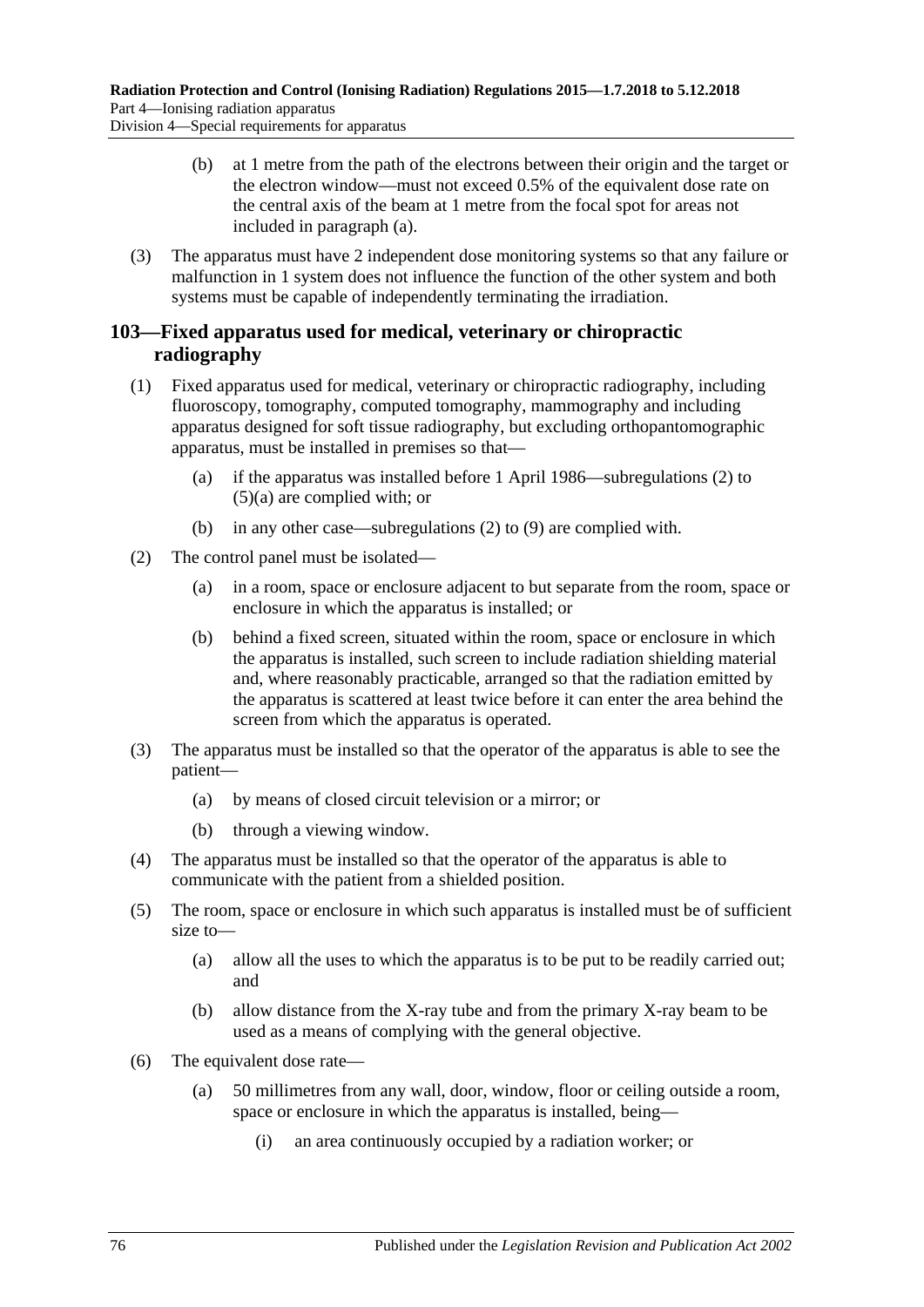- (ii) a corridor, walkway, lift, stairway, carpark, toilet or other area that is normally occupied by a member of the public for a short time; and
- (b) 50 millimetres from behind a protective screen,

must not exceed 25 microsievert per hour when the apparatus is operated at its maximum rated X-ray tube potential and 1 half of its maximum continuous tube current at that potential.

- (7) The equivalent dose rate 50 millimetres from any wall, door, window, floor or ceiling outside a room, space or enclosure in which the apparatus is installed, being an area occupied by a member of the public for other than a short period of time, must not exceed 2.5 microsievert per hour when the apparatus is operated at its maximum rated X-ray tube potential and 1 tenth of its maximum continuous tube current at that potential.
- (8) The viewing window referred to in [subregulation](#page-75-3) (3) must be at least 300 millimetres wide and 400 millimetres high.
- <span id="page-76-0"></span>(9) The protective screen referred to in [subregulation](#page-75-4) (2)(b) must have a minimum height of 2 metres and a minimum width of 1 metre.

# **104—Installation of radiation therapy apparatus operating above 50kV**

Radiation therapy apparatus that can operate at voltages above 50 kilovolts must be installed so that—

- (a) the control panel for the apparatus is located outside the treatment room and in a shielded position; and
- <span id="page-76-1"></span>(b) safety interlocks are provided so that when any door to the treatment room is opened—
	- (i) the production of ionising radiation ceases; or
	- (ii) the equivalent dose rate within the treatment room is reduced to a maximum of 100 microsievert per hour at a distance of 1 metre in any direction from the source of radiation; and
- (c) if an interlock referred to in [paragraph](#page-76-1) (b) has caused the apparatus to cease producing useful ionising radiation—useful ionising radiation must not be produced when the door is closed until the apparatus is re-activated from the control panel; and
- (d) a red warning light to indicate the production of ionising radiation is fitted adjacent to any door to the treatment room which is not visible from the control panel; and
- (e) a shielded window, mirror, closed circuit television system or other means are provided so that it is possible to continuously observe and communicate with the patient undergoing treatment from the control panel; and
- (f) the equivalent dose rate 50 millimetres from any wall, door, entrance, window, floor or ceiling outside a room, space or enclosure in which the apparatus is installed, being—
	- (i) an area continuously occupied by a radiation worker; or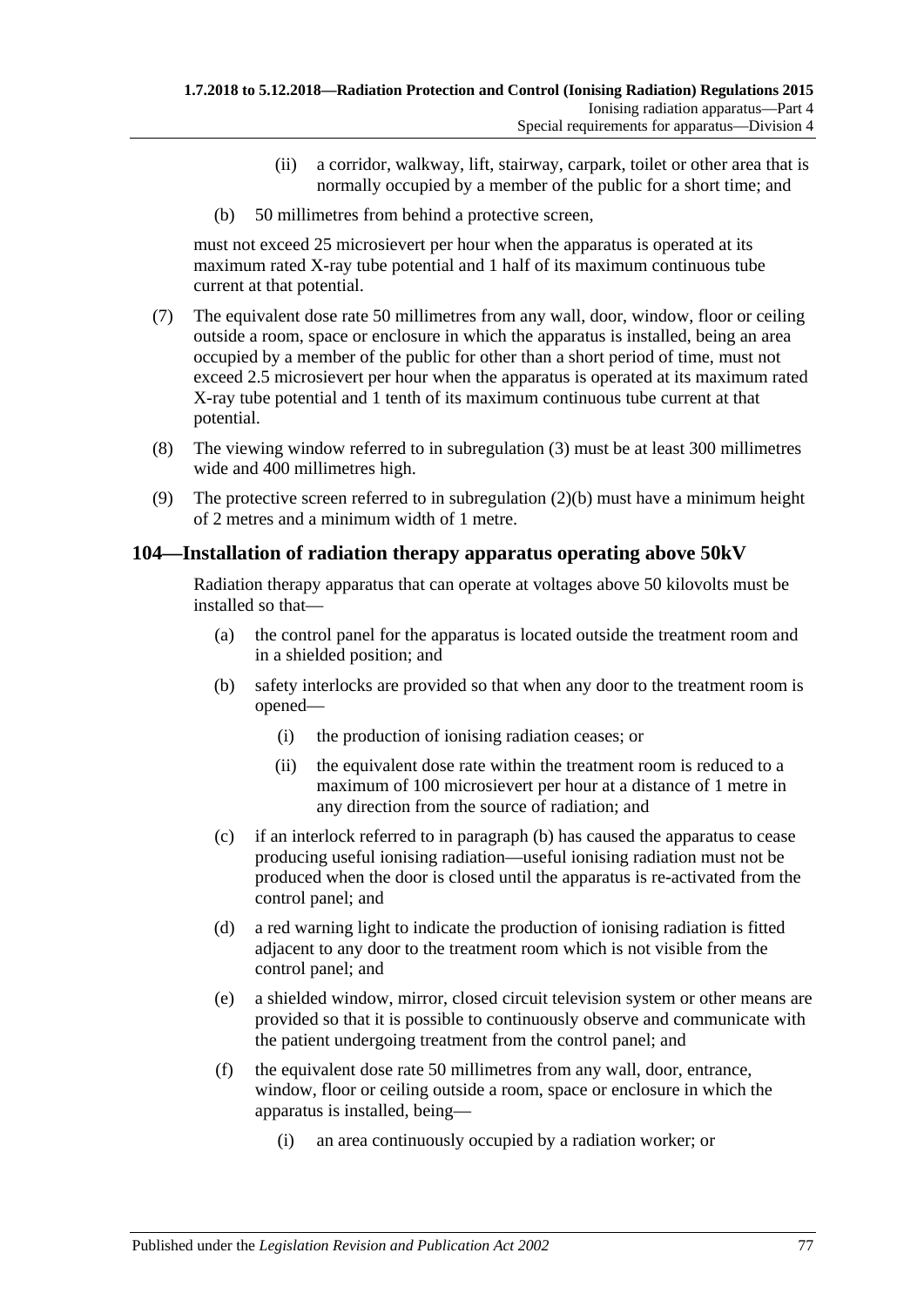(ii) a corridor, walkway, lift, stairway, carpark, toilet or other area that is normally occupied by a member of the public for a short time,

does not exceed 25 microsievert per hour when the apparatus is operated at the maximum potential to be used and 1 half of the maximum radiation output available at that potential; and

(g) the equivalent dose rate 50 millimetres from any wall, door, window, entrance, floor or ceiling outside a room, space or enclosure in which the apparatus is installed, being an area occupied by a member of the public for other than a short period of time, does not exceed 2.5 microsievert per hour when the apparatus is operated at the maximum potential to be used and 1 half of the maximum radiation output available at that potential.

# **105—Minister's power to prohibit use of certain apparatus designed for medical, dental or chiropractic use pending consideration of application for registration of apparatus**

<span id="page-77-0"></span>(1) If an apparatus—

- (a) had not been registered under the revoked Health Act regulations; and
- (b) is designed for medical, dental or chiropractic use; and
- (c) is the subject of an application for registration in accordance with these regulations and the application is under consideration by the Minister,

the Minister may serve on the owner a notice in writing that contains a direction prohibiting the owner or any other person from operating the apparatus until the apparatus has been registered under section 32 of the Act.

- (2) A person must not contravene a notice under [subregulation](#page-77-0) (1).
- (3) For the purposes of [subregulation](#page-77-0) (1), the testing of apparatus solely with the irradiation of inanimate objects is not to be regarded as the operation of the apparatus.

### **106—Duty of person licensed to operate apparatus in relation to persons other than patients during medical etc radiographic procedure**

A person licensed to operate apparatus in accordance with section 31 of the Act must not cause, suffer or permit any person other than the patient, during any medical, dental, veterinary or chiropractic radiographic procedure, to—

- (a) expose his or her chest or abdomen to scattered radiation unless he or she is wearing a protective apron with a shielding value of not less than 0.25 millimetres lead equivalent; or
- (b) expose his or her hands to the useful X-ray beam unless he or she is wearing protective gloves with a shielding value of not less than 0.25 millimetres lead equivalent; or
- (c) remain in the room in which the procedure is being carried out unless—
	- (i) his or her presence is necessary; or
	- (ii) he or she is receiving instruction from the person conducting the procedure.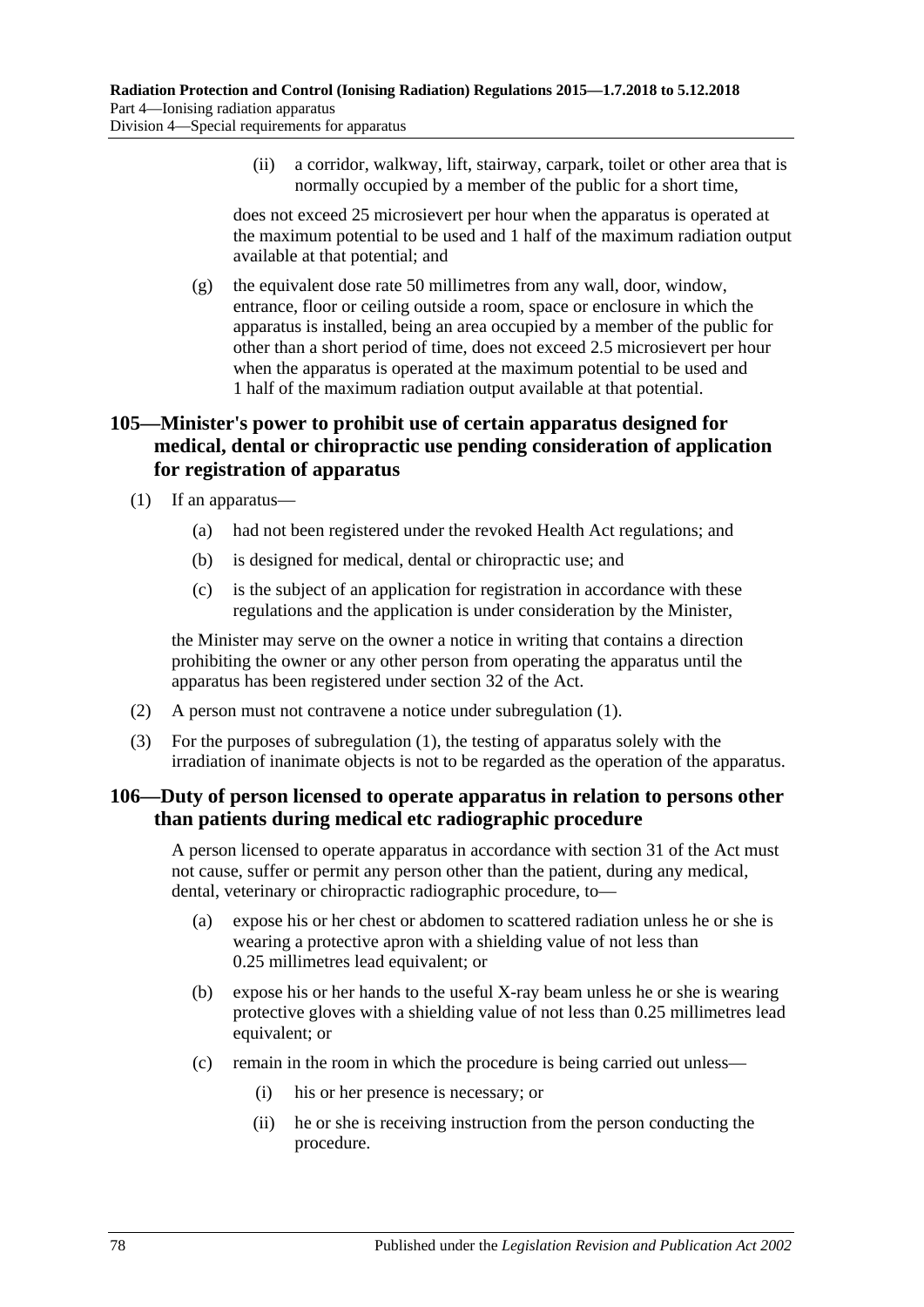### **107—Persons other than patient not to remain in room during fluoroscopic procedure or test procedure**

A person other than the patient must not, during any fluoroscopic procedure or any test procedure, remain in the room in which the procedure is being carried out unless—

- (a) he or she has been granted permission by the person operating the apparatus; and
- (b) he or she—
	- (i) is wearing a protective apron with a shielding value of not less than 0.25 millimetres lead equivalent; or
	- (ii) is shielded by a protective screen of a kind referred to in [regulation](#page-75-4) 103(2)(b).

## **108—Prohibition on use of direct exposure film for mammography**

A person must not use direct exposure film for the purpose of mammography.

### **109—Manual processing of radiographic films**

- (1) A person licensed to operate apparatus in accordance with section 31 of the Act must not—
	- (a) manually process; or
	- (b) cause, suffer or permit any other person to manually process,

a radiographic film of a human patient otherwise than in accordance with this regulation.

- <span id="page-78-0"></span>(2) The processing must be carried out as follows:
	- (a) developer and fixer chemicals must be diluted as recommended by the manufacturer of those chemicals, be replenished as necessary, and replaced at intervals as recommended by the manufacturer of those chemicals;
	- (b) the developer and fixer must be maintained within the temperature range recommended by the manufacturer of those chemicals;
	- (c) the developer and fixer must be stirred thoroughly prior to each use of those chemicals;
	- (d) the temperature of the developer must be measured with a thermometer prior to each use of the developer;
	- (e) the film must be developed for the developing time recommended by the manufacturer of the developer according to the measured temperature of the developer;
	- (f) the film must be fixed and washed in the manner recommended by the manufacturer of the fixing chemicals used.
- (3) [Subregulation \(2\)](#page-78-0) does not apply to a radiographic film taken by a dentist during the course of endodontic treatment provided that the processing method used does not necessitate radiation exposures greater than those which would be required in order to comply with that subregulation.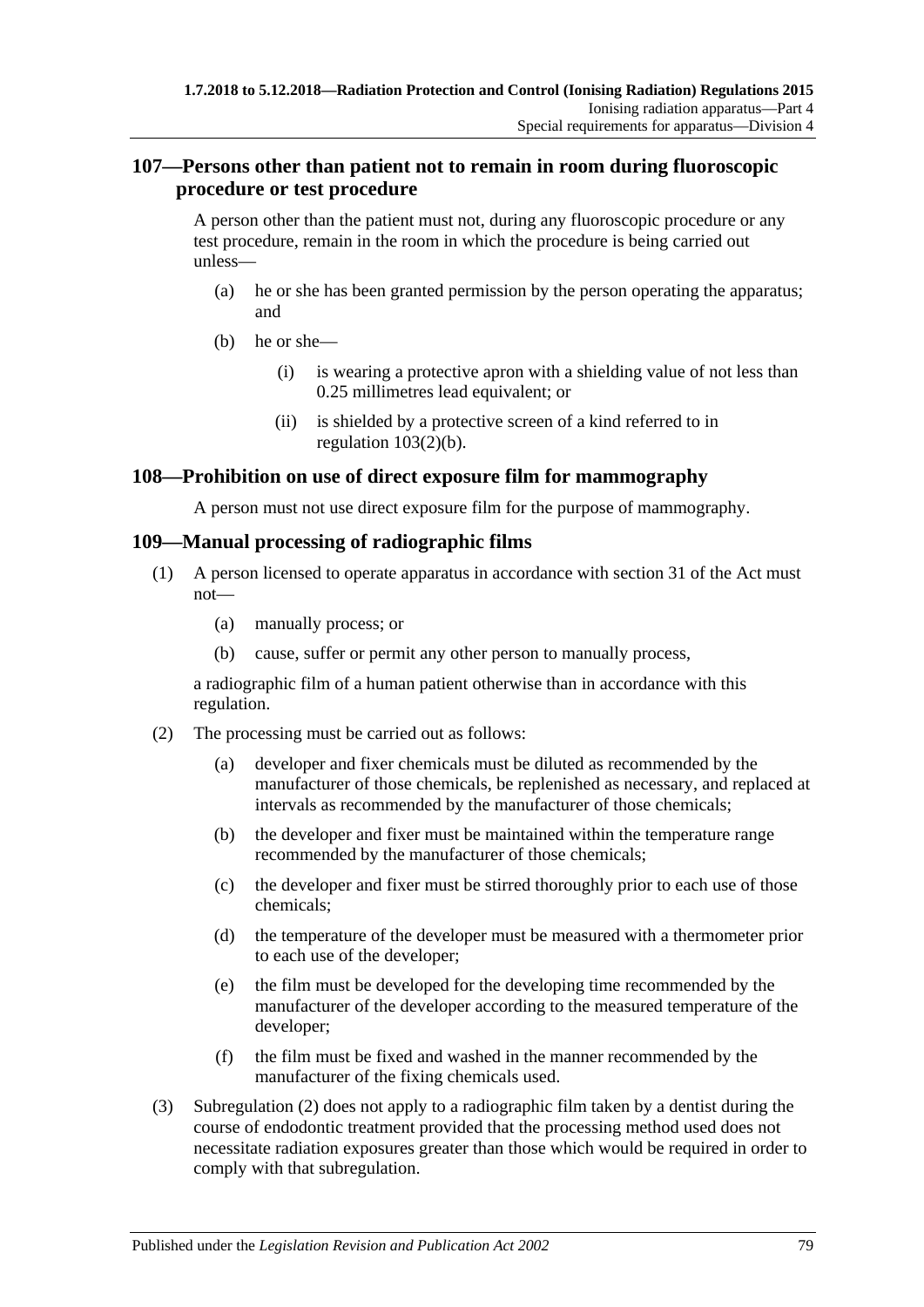### **110—Persons other than patient not to remain in treatment room where apparatus operated or used for radiation therapy above certain voltages**

A person other than a patient must not, where apparatus is operated or used for radiation therapy at voltages—

- (a) above 50 kilovolts—remain in; or
- (b) at or below 50 kilovolts—remain in an unshielded area of,

the treatment room during the treatment of the patient.

### **111—Minister's power to require registered owner of diagnostic radiography apparatus to maintain quality assurance test program**

- <span id="page-79-0"></span>(1) For the purpose of attaining the general objective, the Minister may direct a registered owner of apparatus used for diagnostic radiography to institute and maintain a program of quality assurance tests on the apparatus and on the equipment ancillary to it.
- (2) The program referred to in [subregulation](#page-79-0) (1) will consist of such tests as the Minister directs.
- (3) A direction from the Minister must be in writing served on the registered owner of the apparatus and must specify—
	- (a) the apparatus or ancillary equipment to be tested; and
	- (b) the methods to be used in carrying out the tests; and
	- (c) the time within which the tests must be carried out; and
	- (d) the frequency at which the tests are to be carried out; and
	- (e) the criteria to be used in deciding whether or not the apparatus or ancillary equipment has passed the tests; and
	- (f) the action to be taken upon a failure to pass a test being detected.
- (4) A person who has been directed by the Minister to carry out tests in accordance with this regulation must keep a register for the purpose of recording the tests.
- (5) If a person carries out tests in accordance with this regulation, the person must, within 14 days of carrying out the tests, make an entry in the register containing—
	- (a) sufficient details to identify the apparatus or ancillary equipment tested; and
	- (b) the date of the tests; and
	- (c) the results of the tests.
- (6) The tests referred to in this regulation may include, but need not be limited to—
	- (a) tests of the performance of automatic film processors;
	- (b) tests of the alignment of the light beam from a light beam diaphragm with the primary radiation beam;
	- (c) tests of consistency of radiation output;
	- (d) tests of linearity of radiation output with charge (mAs);
	- (e) tests of accuracy of selected kilovoltage;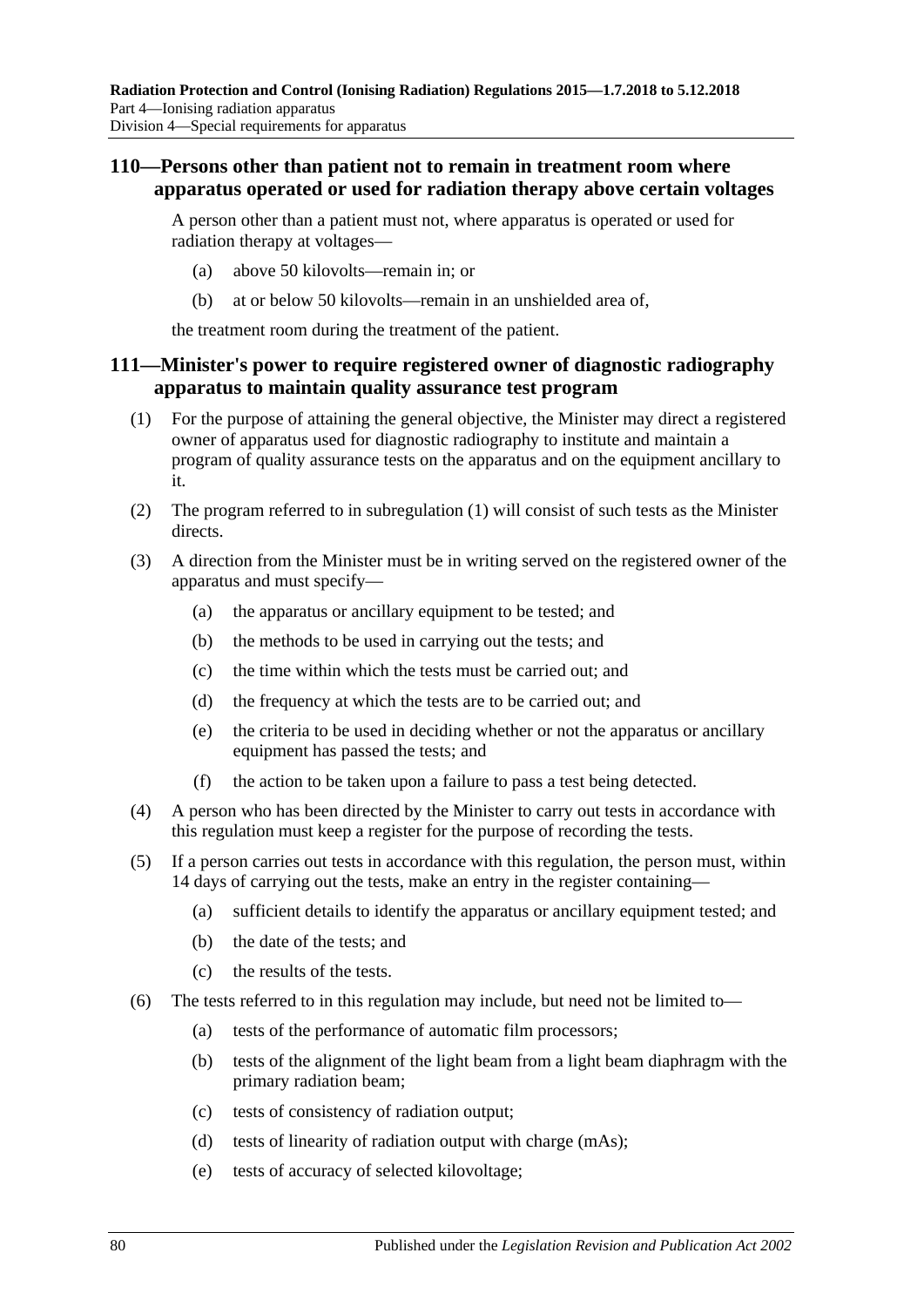- (f) tests of timer accuracy;
- (g) tests on automatic exposure control systems;
- (h) tests on radiographic cassettes and viewing boxes;
- (i) for fluoroscopic apparatus—
	- (i) tests on automatic collimation systems; and
	- (ii) measurements of the maximum equivalent dose rate at the patient's skin; and
	- (iii) measurements of the equivalent dose or equivalent dose rate at the image intensifier; and
	- (iv) measurements of the product of the equivalent dose and primary beam area at the exit surface of the beam limiting device; and
	- (v) tests on the synchronisation of a pulsed X-ray tube with a cine camera shutter; and
	- (vi) tests on the imaging performance of the system.

# **Part 5—Radioactive substances**

### **Division 1—Sale of radioactive substances**

### **112—Application of Division**

This Division applies to a business during the course of which a radioactive substance, or a device that contains a radioactive substance, is sold, installed or maintained.

### <span id="page-80-0"></span>**113—Duty to give Minister notice before carrying on certain business**

A person must not carry on a business during the course of which he or she sells, installs or maintains a radioactive substance or a device that contains a radioactive substance unless he or she has first served on the Minister a notice in writing that—

- (a) contains the full name and address of the person carrying on the business or, in the case of a company, the name of the company and the address of its registered office; and
- (b) states the number of persons who will in the course of carrying on the business handle any radioactive substance or device containing any radioactive substance; and
- (c) states whether or not any radioactive substance or device containing any radioactive substance will be stowed or stored during the course of carrying on the business and, if so, where it is likely that it will be stowed or stored; and
- (d) if it is proposed to sell any radioactive substance or any device containing any radioactive substance, states details of the substance or device.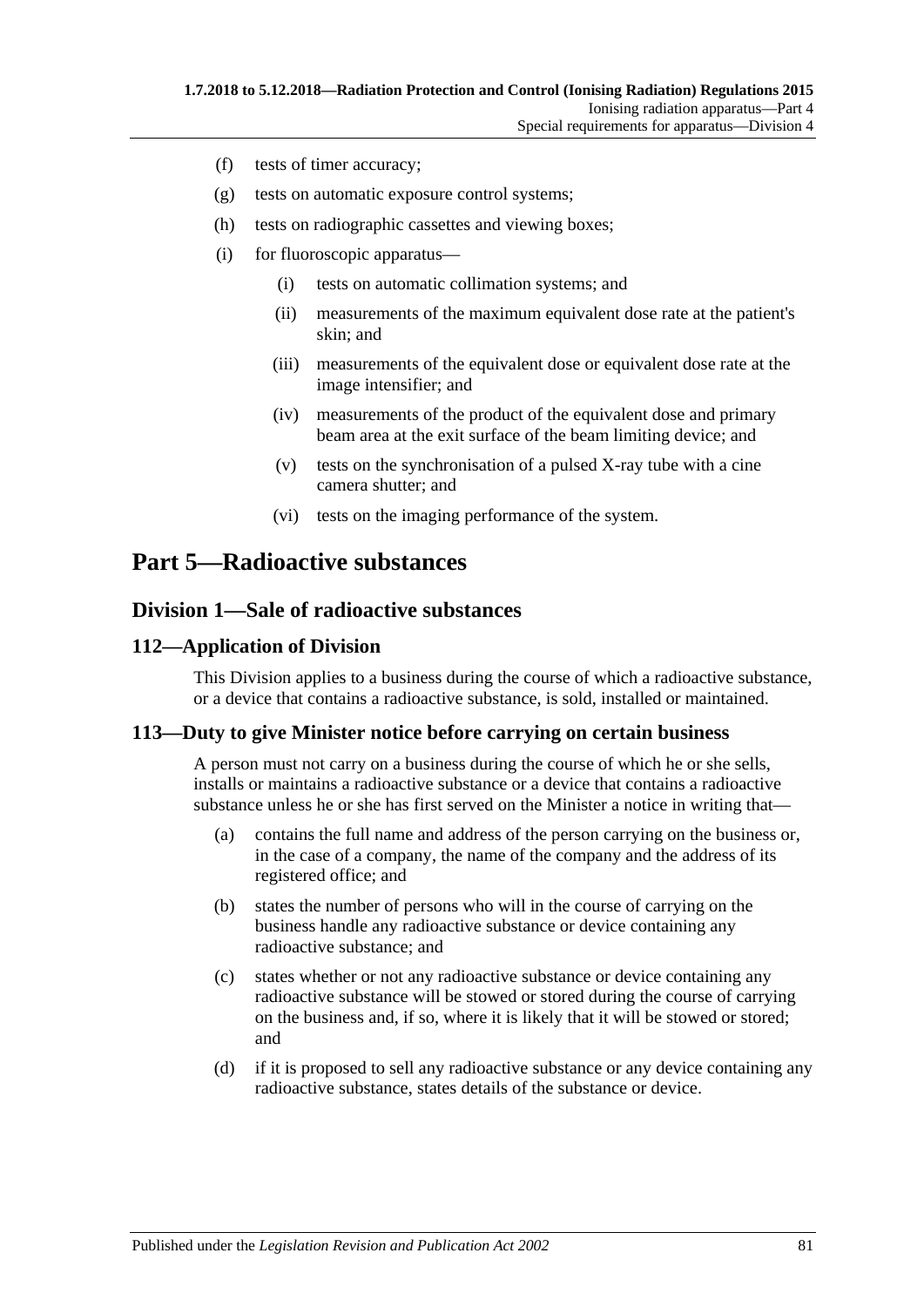### **114—Duty to notify Minister of defective registrable device sold or installed in course of business**

- <span id="page-81-0"></span>(1) If, during the course of carrying on a business to which this Division applies, a person sells or installs a registrable device and after the sale or installation becomes aware that—
	- (a) the registrable device the person has sold or installed has a defect; or
	- (b) registrable devices of the same class or kind as the registrable device the person has sold or installed, have a defect,

the person must, within 7 days of becoming aware of the defect, serve on the Minister a notice in writing containing—

- (c) details of the defect; and
- (d) the class or kind of registrable device affected by the defect; and
- (e) the likely effects of the defect; and
- (f) details of the steps the person is taking or intends to take to rectify the defect.
- (2) A person who fails to comply with [subregulation](#page-81-0) (1) is guilty of a minor indictable offence.

Maximum penalty: \$50 000 or imprisonment for 5 years.

- (3) If a person serves a notice on the Minister in accordance with [subregulation](#page-81-0) (1), the person must, within 7 days of becoming aware of—
	- (a) any change in the information he or she has already supplied; or
	- (b) any additional information relating to the information already supplied,

serve on the Minister a further notice in writing setting out full details of the change or the information additional to the information already supplied.

(4) In this regulation—

*defect* means a fault in the design or the construction of the registrable device that is likely to increase the dose of ionising radiation that may be received by any person from the registrable device.

#### <span id="page-81-1"></span>**115—Minister's power to require additional information**

- (1) The Minister may, by notice in writing served on a person who has served notice in accordance with this Part, require the person to supply such additional information as the Minister thinks fit.
- (2) A person on whom notice is served under [subregulation](#page-81-1) (1) must comply with the notice within 28 days of service of the notice.

#### **116—Person selling registrable device to give purchaser certain information**

If a person who carries on a business to which this Division applies receives an order for the sale of a registrable device, the person must, if intending to sell the device, serve on the person to whom he or she intends to sell the device—

- (a) a form in the form of Schedule 5 Form 5; and
- (b) a form in the form of Schedule 5 Form 6.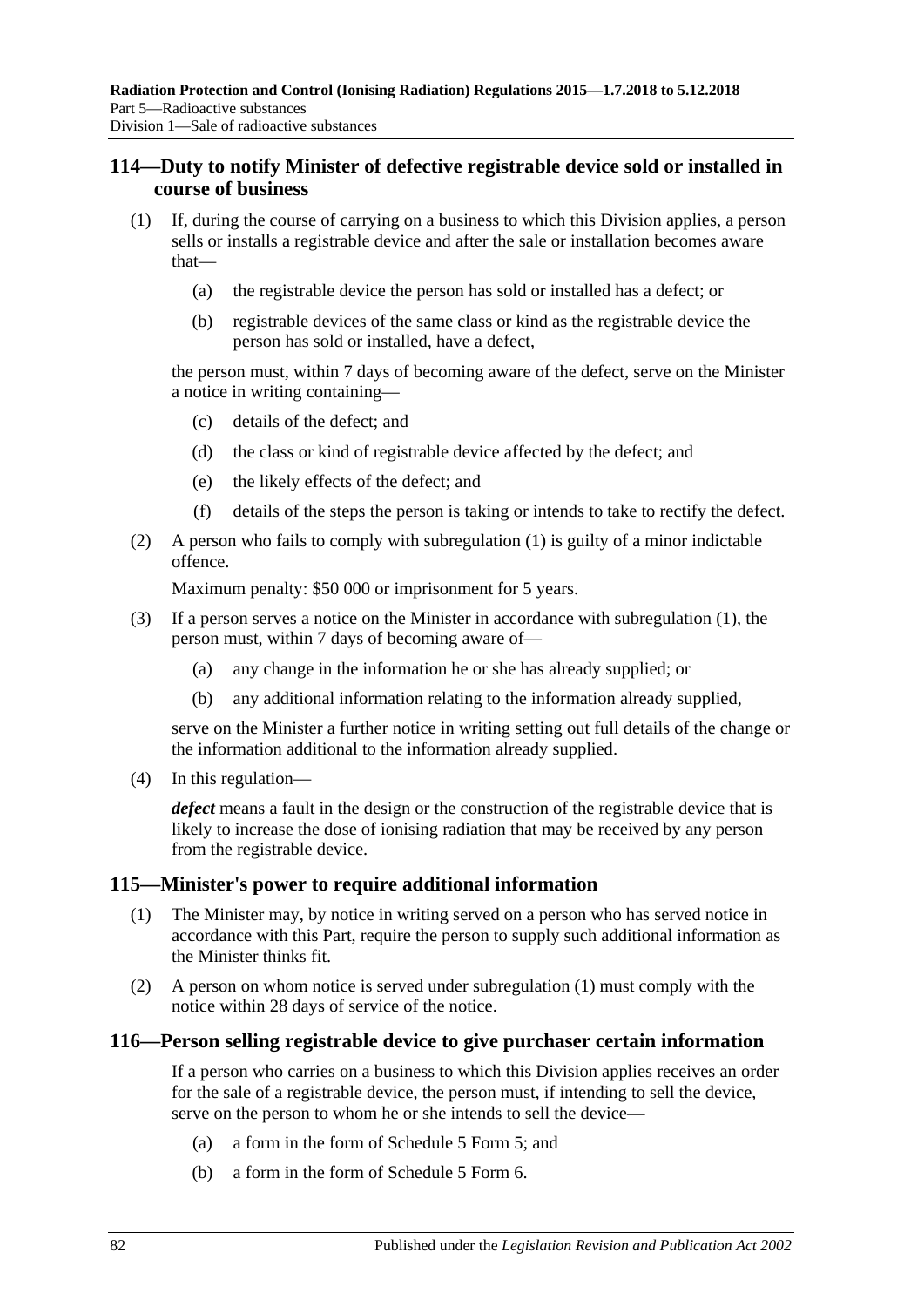## **117—Duty to notify Minister of sale of mobile registrable device**

If a person who carries on a business to which this Division applies delivers a mobile registrable device that he or she has sold, the person must, within 7 days of the date of the delivery, serve on the Minister a notice in writing containing—

- (a) the name of the person to whom the device has been sold; and
- (b) the address to which the device was delivered; and
- (c) full details of the device sold and delivered.

### **118—Duty to notify Minister of intention to install fixed registrable device**

A person who carries on a business and who intends to install at any premises a registrable device that is to be fixed, the person must, at least 7 days before commencing the installation, give to the Minister a notice in writing containing—

- (a) the name of the person to whom the device has been sold; and
- (b) the address at which the device is to be installed; and
- (c) full details of the device to be installed.

### **119—Person selling sealed radioactive source required to be registered to supply ISO certificate**

A person must not sell a sealed radioactive source that is required by the Act to be registered unless at the time of such sale the person supplies with the source a certificate that meets the relevant requirements of International Standard ISO 2919:1999 (E) *Radiation protection — sealed radioactive sources — General requirements and classification* published by the International Organisation for Standardisation reference number ISO 2919:1999 (E).

### **120—Duty to notify Minister of sale of registered sealed radioactive source**

If a person, not being a person who carries on a business to which this Division applies, sells a sealed radioactive source that is registered under section 30 of the Act, the person must, within 7 days of the sale, serve on the Minister a notice in writing containing—

- (a) the name and address of the registered owner of the source prior to the sale; and
- (b) the name and address of the person to whom the source has been sold; and
- (c) the registered number of the source.

#### **121—Duty to notify Minister of sales of radioactive substances**

A person who carries on a business to which this Division applies must—

- (a) within 3 months of first notifying the Minister in accordance with [regulation](#page-80-0) 113; and
- (b) thereafter at intervals of not longer than 3 months,

serve on the Minister a notice in writing containing—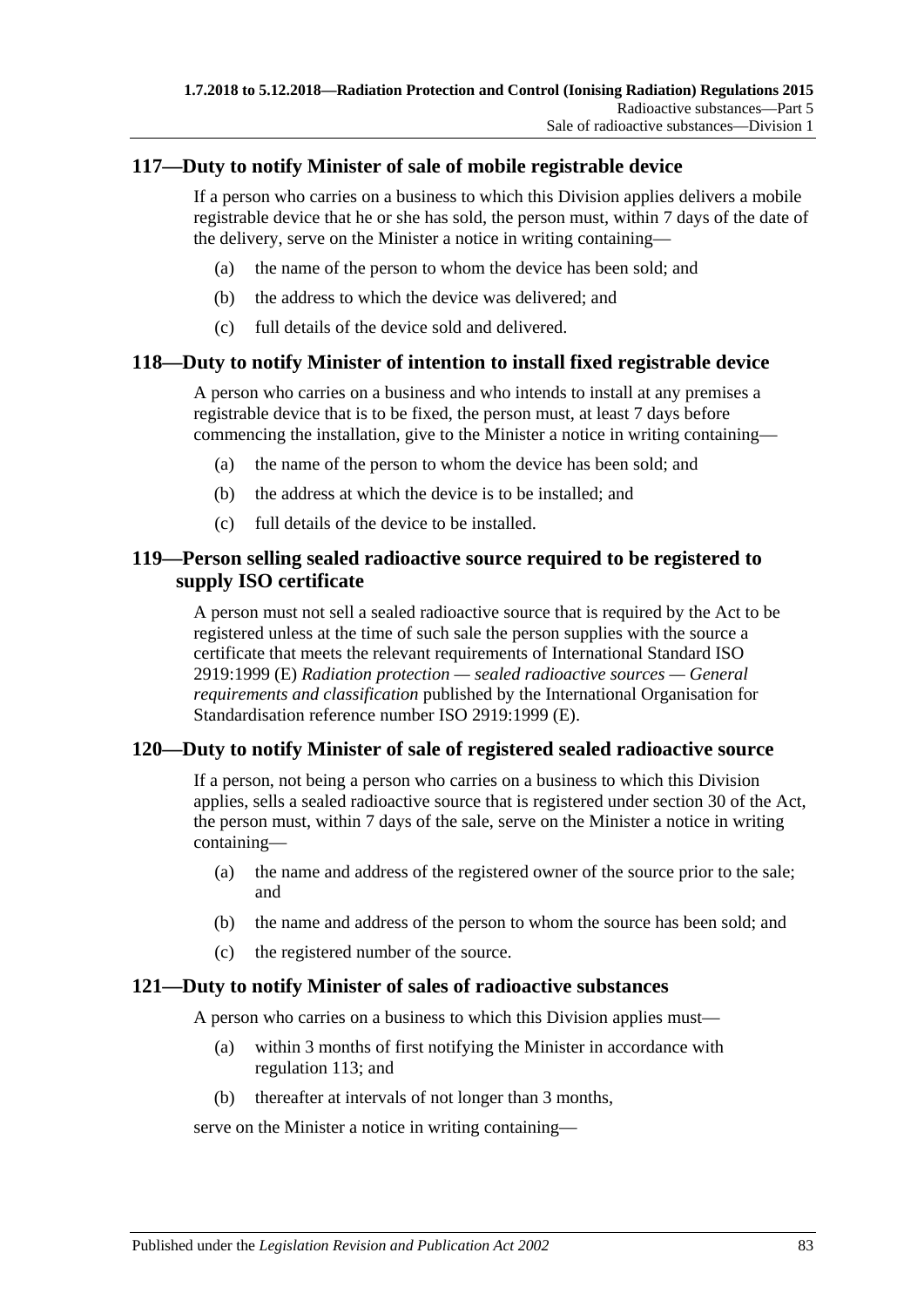- (c) details of all sales of radioactive substances made by the person during the preceding 3 months or since the last notice given by the person in accordance with this regulation; and
- (d) in respect of each sale—
	- (i) the name and address of the person to whom the sale was made; and
	- (ii) the radionuclides sold and total activity of each radionuclide sold; and
	- (iii) if the device sold is a sealed radioactive source larger than 50 megabecquerels—the activity of each such sealed radioactive source sold; and
	- (iv) for each radionuclide sold, the total activity of each such radionuclide supplied in unsealed form.

### **122—Prohibition on selling consumer product**

A person must not sell a consumer product.

#### **123—Prohibition on selling unapproved ionisation chamber smoke detector**

A person must not sell an ionisation chamber smoke detector unless that model of detector has been approved by the Minister.

### **Division 2—Licence to use or handle radioactive substances**

#### **124—Prescribed classes of persons and substances (section 28(2) of Act)**

For the purposes of section 28(2) of the Act—

- (a) substances to which these regulations do not apply by virtue of [regulation](#page-17-0) 7 are a prescribed class of substances;
- (b) the following classes of persons are prescribed:
	- (i) persons who use or handle any sealed radioactive source, being a source with an activity of less than the following:
		- (A) for group 1 and 2 radionuclides: 5 megabecquerels;
		- (B) for group 3 and 4 radionuclides (not including tritium in gaseous tritium light sources): 50 megabecquerels;
		- (C) for tritium in gaseous tritium light sources: 20 gigabecquerels.

and who use or handle such a sealed radioactive source under the directions of a person who holds a licence under section 28 of the Act;

(ii) persons who use a sealed radioactive source that is contained in a radiation gauge but do not use or handle the source at any time other than by operating the source control mechanism under the directions of a person who holds a licence under section 28 of the Act;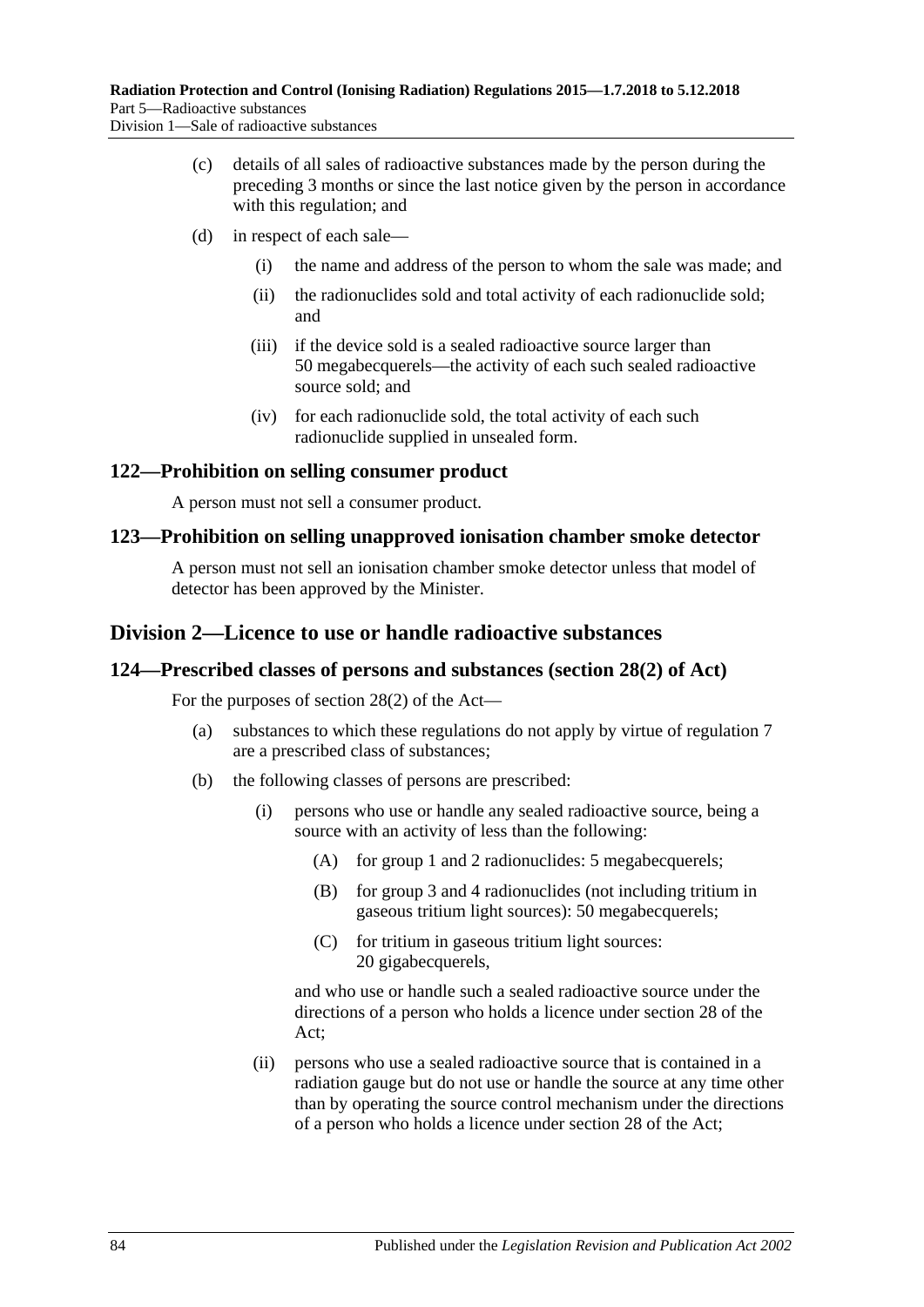- (iii) persons who handle a sealed radioactive source that is contained in a radiation gauge under the direct supervision of a person who holds a licence under section 28 of the Act, and do not dismantle the source container nor handle the source while it is out of the source container;
- (iv) persons who use or handle an unsealed radioactive substance in type C premises and are working under the directions of a person who—
	- (A) supervises the persons who work in those premises; and
	- (B) holds a licence pursuant to section 28 of the Act entitling the holder to use or handle the radioactive substances used or handled in those premises in the manner in which they are used or handled in those premises;
- (v) persons, being members of the public, who handle any radioactive substance that is packaged for transport in accordance with the *[Radiation Protection and Control \(Transport of Radioactive](http://www.legislation.sa.gov.au/index.aspx?action=legref&type=subordleg&legtitle=Radiation%20Protection%20and%20Control%20(Transport%20of%20Radioactive%20Substances)%20Regulations%202003)  [Substances\) Regulations](http://www.legislation.sa.gov.au/index.aspx?action=legref&type=subordleg&legtitle=Radiation%20Protection%20and%20Control%20(Transport%20of%20Radioactive%20Substances)%20Regulations%202003) 2003*;
- (vi) persons who, being members of the nursing staff employed in a hospital ward in which patients are treated by the use of a radioactive substance, are supervised by a registered nurse in charge of that ward who holds a licence under section 28 of the Act that entitling the holder to use or handle such a radioactive substance in that ward;
- (vii) persons who are patients undergoing diagnosis or treatment by use of a radioactive substance;
- (viii) persons who use, for the purpose of industrial radiography, a sealed radioactive source that is located in a fully protected enclosure and who use that source under the supervision of a person who holds a licence under section 28 of the Act;
- (ix) persons who use or handle any radioactive substance in the course of operations authorised by a licence issued under section 23A or 24 of the Act.

# **125—Prescribed form (section 28(3)(b) of Act)**

For the purposes of section 28(3)(b) of the Act, the form set out in Schedule 5 Form 6 is prescribed.

### **126—Holder of licence under section 28 of Act to notify Minister of change of address for service**

If the address for service of a holder of a licence granted under section 28 of the Act is changed, the holder of the licence must, within 14 days of the change, serve on the Minister a notice in writing setting out the new address for service.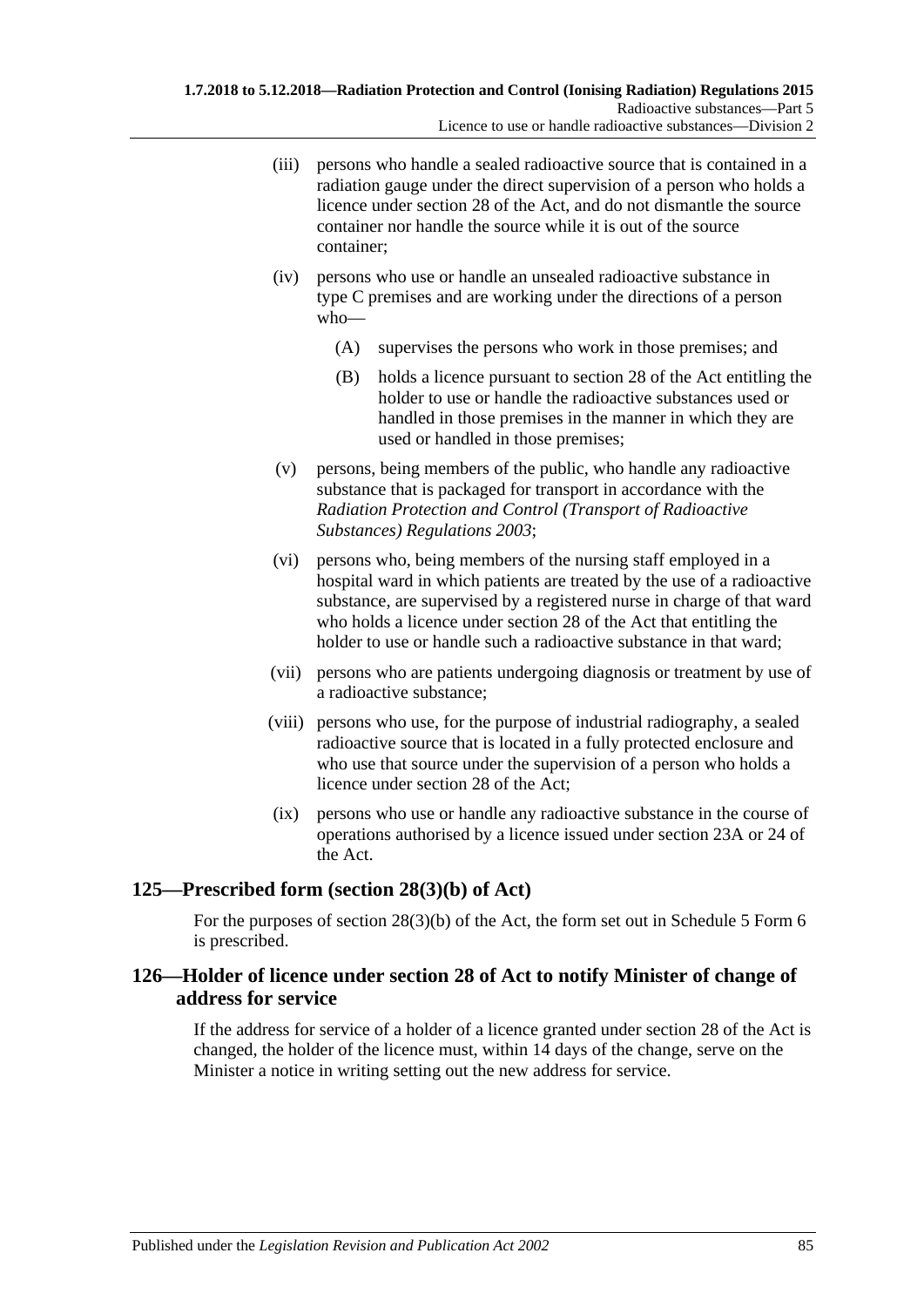# **Division 3—Accounting for and storage and labelling of radioactive substances**

### **127—Registered occupier of premises in which unsealed radioactive substance is kept or handled to maintain register of unsealed radioactive substances**

The registered occupier of premises in which an unsealed radioactive substance is kept or handled must—

- (a) maintain a register of unsealed radioactive substances; and
- (b) within 24 hours after each unsealed radioactive substance kept or handled at the premises is first taken onto the premises, enter in the register an entry containing—
	- (i) the radionuclide contained in the substance; and
	- (ii) the activity or nominal activity; and
	- (iii) the date to which the activity refers; and
	- (iv) the name of the person in whose care the substance has been placed; and
	- (v) the date upon which the substance was first taken onto the premises.

### **128—Person in possession of sealed radioactive source to maintain register of sealed radioactive sources**

A person in possession of a sealed radioactive source (whether or not registered under section 30 of the Act) must—

- (a) maintain a register of sealed radioactive sources; and
- (b) within 24 hours of taking possession of a sealed radioactive source, enter in the register in respect of the source—
	- (i) the name of the manufacturer of the source; and
	- (ii) the manufacturer's model or type number; and
	- (iii) the serial number of the source; and
	- (iv) the radionuclide enclosed in the source; and
	- (v) if it is a non-fissile neutron source—the target element; and
	- (vi) the activity or nominal activity; and
	- (vii) the date to which the activity refers; and
	- (viii) if the source is permanently mounted in a device, article or thing—sufficient information to identify the device article or thing; and
	- (ix) if the source is permanently fixed—the place where it is located; and
	- (x) the name of the person in whose care the source has been placed; and
	- (xi) if the source is not permanently fixed—the place at which it is usually stored; and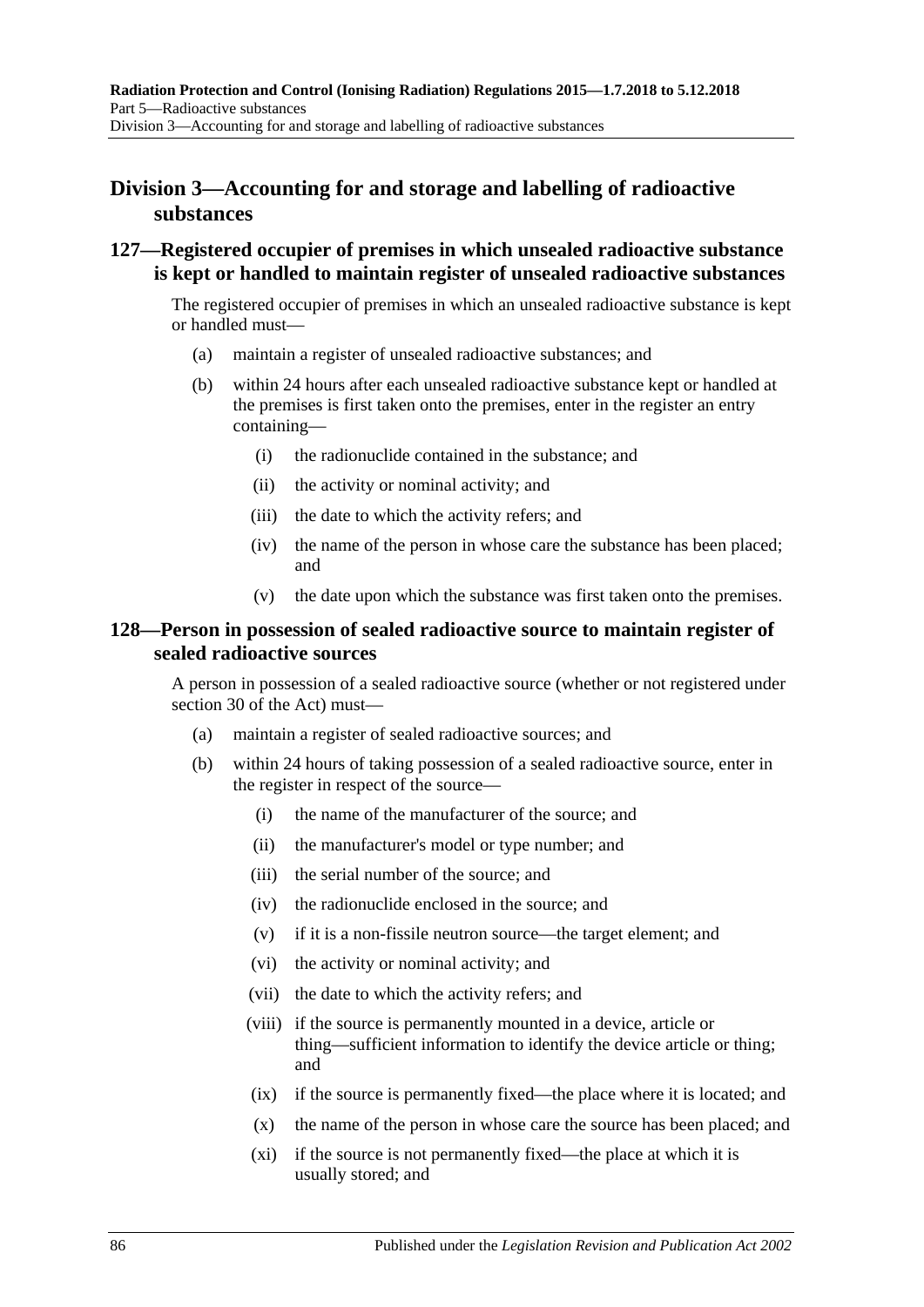(xii) the date on which the person took possession of the source.

## **129—Storage of sealed radioactive sources and unsealed radioactive substances**

A person who owns a sealed radioactive source or is the registered occupier of any premises in which an unsealed radioactive substance is stored, being a source or substance that is not being handled or used, must—

- (a) store the source or substance so that—
	- (i) the equivalent dose rate in any area accessible to members of the public and outside the place of storage is as low as is reasonably achievable and in no case exceeds 25 microsievert per hour; and
	- (ii) no person receives an effective dose exceeding the appropriate dose limit referred to in Part [2 Division](#page-20-0) 2; and
	- (iii) the place of storage is ventilated in such a way that the concentration of airborne radioactive substances within the place of storage will, for any period of time that the place of storage is occupied, be as low as is reasonably achievable; and
- (b) take reasonable precautions to prevent unauthorised access to the source or substance or unauthorised removal of the source or substance from the place of storage; and
- (c) if it is reasonably foreseeable that, during a period of time, chemical, radiation or other action may weaken or rupture a container in which the source or substance is stored so as to cause leakage from that container—provide suitable secondary containment adequate to contain the entire quantity of radioactive substance.

### **130—Owner of sealed radioactive source etc to mark doors and entrances to areas where source or unsealed radioactive substance kept**

- <span id="page-86-0"></span>(1) A person who owns a sealed radioactive source or is the registered occupier of any premises in which an unsealed radioactive substance is kept, handled or stored must mark every door and every entrance to the area in which the source or substance is kept, handled or stored with a sign that—
	- (a) complies with the requirements of AS 1319–1994 *Safety Signs for the Occupational Environment* applying to warning signs; and
	- (b) if it bears words—bears the words "RADIATION AREA" or "STORE FOR RADIOACTIVE SUBSTANCES" or other words to that effect; and
	- (c) bears the name and telephone number of a person to contact in the event of any emergency arising within or emanating from that area; and
	- (d) bears the radiation symbol; and
	- (e) has a total surface area of not less than 4 500 square millimetres; and
	- (f) is clearly legible from a distance of 2 metres.
- (2) [Subregulation \(1\)](#page-86-0) does not apply to a sealed radioactive source that is contained in a radiation gauge.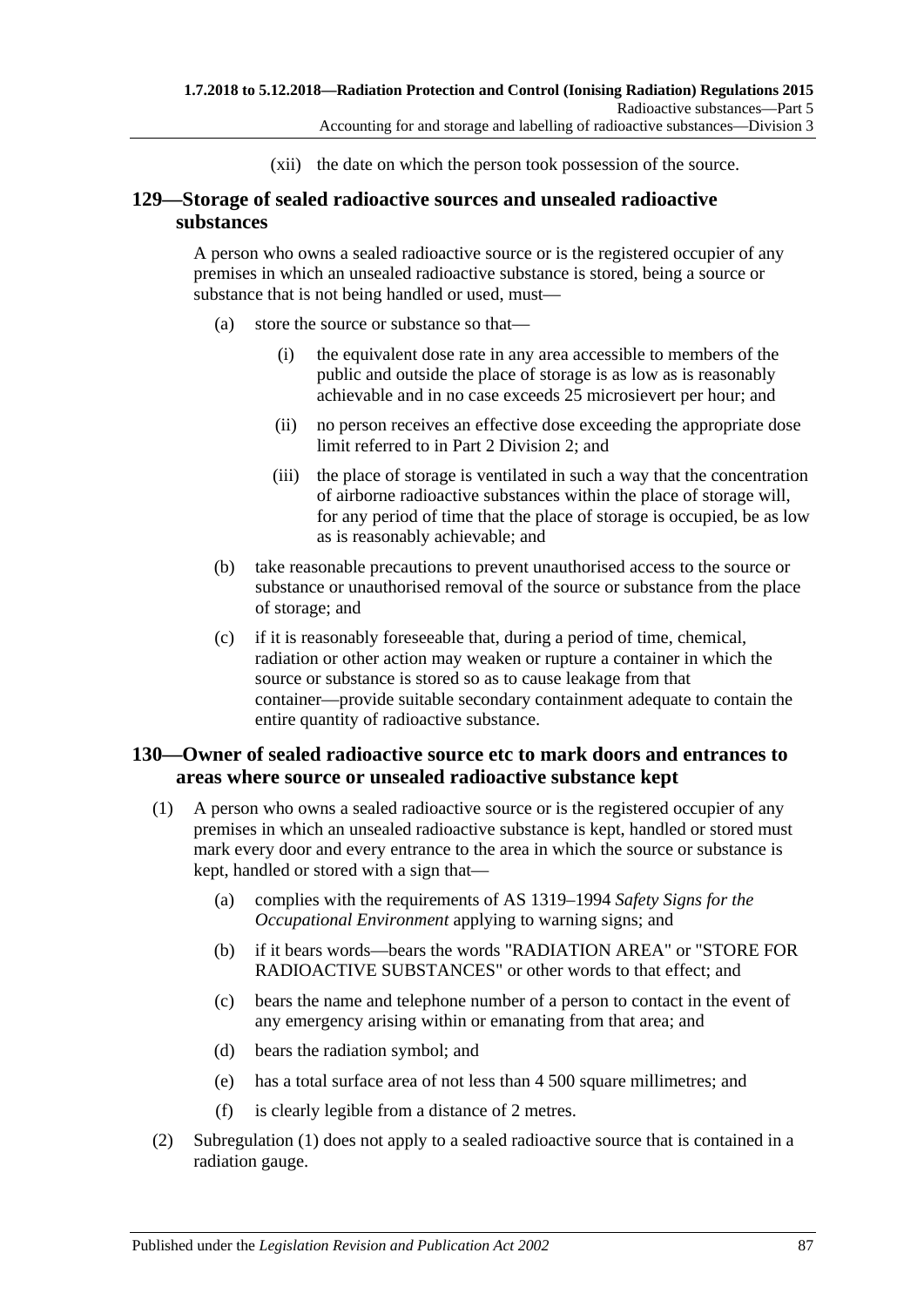### **131—Owner of sealed radioactive source etc to mark sources and vessels containing unsealed radioactive substance**

- (1) A person who owns a sealed radioactive source or is the registered occupier of any premises in which an unsealed radioactive substance is kept must mark each source and every vessel containing the substance with a sign that—
	- (a) bears the radiation symbol; and
	- (b) bears the word "RADIOACTIVE"; and
	- (c) contains the identity and activity of the radionuclide.
- (2) A person need not mark a source or a vessel containing a radioactive substance if by reason of the size of the source or vessel it is not reasonably practicable to do so.

# **Division 4—Disposal of radioactive substances**

### **132—Application of Division**

This Division does not apply to—

- (a) radioactive substances to which these regulations do not apply by virtue of [regulation](#page-17-0) 7; or
- (b) any radioactive ore; or
- (c) the discharge from a place other than a hospital or health service that occupies registered premises into a sewerage system of a radioactive substance contained in excreta from a person who is or has been undergoing medical diagnosis or treatment with a radioactive substance.

### **133—Prohibition on disposal of radioactive substance without Minister's approval**

A person must not dispose of a radioactive substance without the prior approval of the **Minister** 

### **134—Application for approval to dispose of unsealed radioactive substance**

- (1) An application for approval to dispose of an unsealed radioactive substance must be made by—
	- (a) in the case of a substance kept or handled in registered premises—the occupier of the registered premises;
	- (b) in any other case—the owner of the substance.
- (2) An application may relate to the disposal of 1 or more unsealed radioactive substances on 1 occasion or a proposal to dispose of more than 1 or a variety of unsealed radioactive substances on more than 1 occasion extending over a period of up to 12 months from the date of the approval.
- (3) An application must—
	- (a) be in writing; and
	- (b) specify the substance or substances to be disposed of; and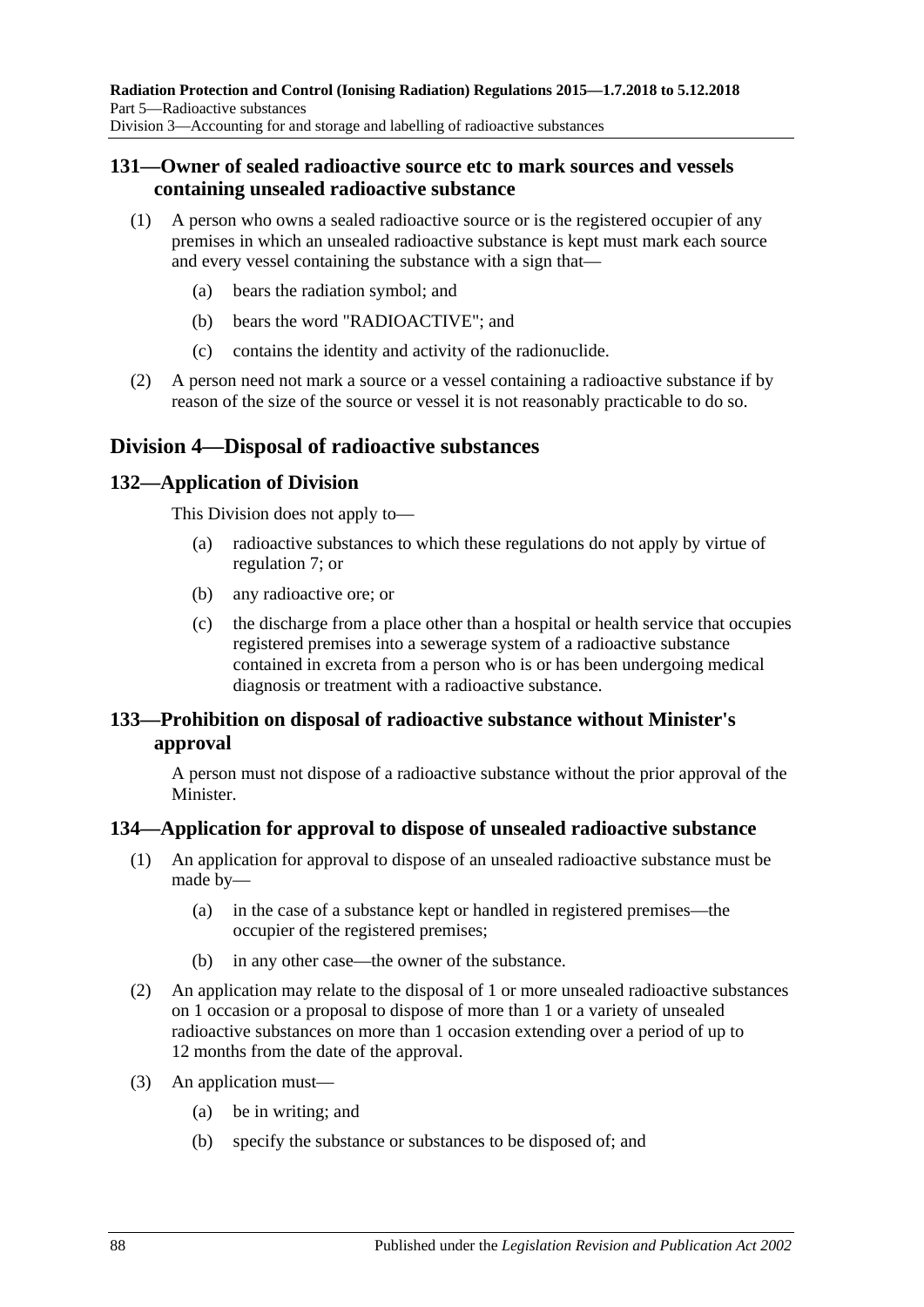- (c) contain details of the substance or substances to be disposed of including their chemical and physical form; and
- (d) specify the maximum activities of the substances likely to be disposed of, and the arrangements to prevent the maximum activities from being exceeded; and
- (e) contain details of the place or places where the substance or substances will be disposed of; and
- (f) contain the approximate date or dates when the substance or substances will be disposed of; and
- (g) contain details of the method of the proposed disposal including details of packaging, storage, segregation, labelling, monitoring and transport; and
- (h) contain the name of any person or persons who it is proposed will handle the substance or substances during the course of their disposal.

### **135—Application for approval to dispose of sealed radioactive source**

- (1) An application for approval to dispose of a sealed radioactive source must be made  $by-$ 
	- (a) in the case of a registered source—the registered owner of the source; or
	- (b) in any other case—the owner of the source.
- (2) An application may relate to the disposal of 1 or more sealed radioactive sources.
- (3) An application must—
	- (a) be in writing; and
	- (b) specify the source or sources to be disposed of; and
	- (c) contain details of the source or sources to be disposed of including their chemical and physical form and the activity of such source or sources; and
	- (d) contain details of the place or places where the source or sources will be disposed of; and
	- (e) contain the approximate date or dates when the source or sources will be disposed of; and
	- (f) contain details of the method of the proposed disposal including details of segregation, labelling, monitoring, and transport; and
	- (g) contain details of any container or device in which the source is housed; and
	- (h) contain the name of any person or persons who it is proposed will handle the source or sources during the course of their disposal.

#### **136—Minister's power to require applicant to supply further information**

Before the Minister determines an application for approval to dispose of a radioactive substance—

(a) the Minister may, by notice in writing, direct the applicant to supply the Minister with such further information as the Minister considers is necessary to enable the Minister to give full consideration to the application; and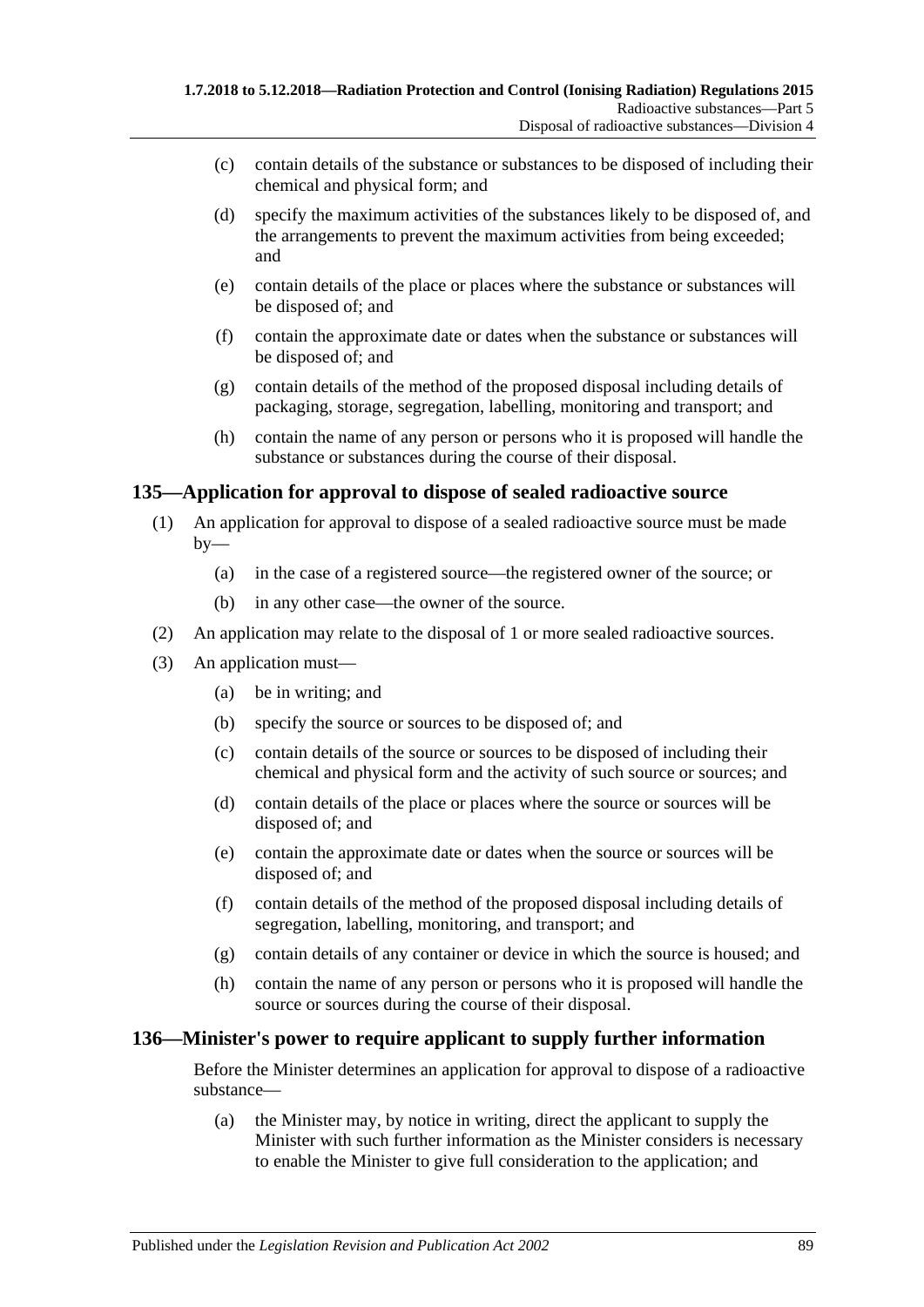(b) the Minister must, if the Minister gives such a notice to the applicant, defer consideration of the application until the applicant has complied with the notice.

# <span id="page-89-0"></span>**137—Matters to be taken into account by Minister in deciding application for approval**

The Minister may grant or refuse an application for approval to dispose of an unsealed radioactive substance or a sealed radioactive source and, in deciding whether to grant or refuse such an application, must have regard to the following matters:

- (a) the nature of the substance or source;
- (b) the activity of the substance or source;
- (c) whether the substance or source may be safely disposed of;
- (d) whether the method of disposal proposed by the applicant is appropriate;
- (e) whether the place at which it is proposed to dispose of the substance or source is appropriate;
- (f) whether the proposed disposal will adversely affect the health of any person, any class of person or members of the public generally;
- (g) whether the proposed disposal is consistent with the general objective.

### **138—Approval of application**

- (1) If the Minister grants an approval to a proposal to dispose of an unsealed radioactive substance or a sealed radioactive source, the Minister may do so unconditionally or subject to such conditions as the Minister considers ought to be imposed so that the disposal may take place in accordance with the general objective.
- (2) An approval of the Minister may relate to the disposal of 1 or more sealed radioactive sources or to 1 or more unsealed radioactive substances on 1 occasion, or to the disposal of more than 1 or a variety of unsealed radioactive substances on more than 1 occasion extending over a period of up to 12 months from the date of the approval.

### **139—Minister to notify applicant of decision on application**

- (1) If the Minister approves an application to dispose of an unsealed radioactive substance or a sealed radioactive source, the Minister must notify the applicant in writing of the granting of the approval and of the precise nature of any conditions to which the approval is subject.
- (2) If the Minister refuses an application for approval to dispose of an unsealed radioactive substance or a sealed radioactive source, the Minister must give the applicant a notice in writing stating—
	- (a) that the application is refused; and
	- (b) the reasons for its refusal.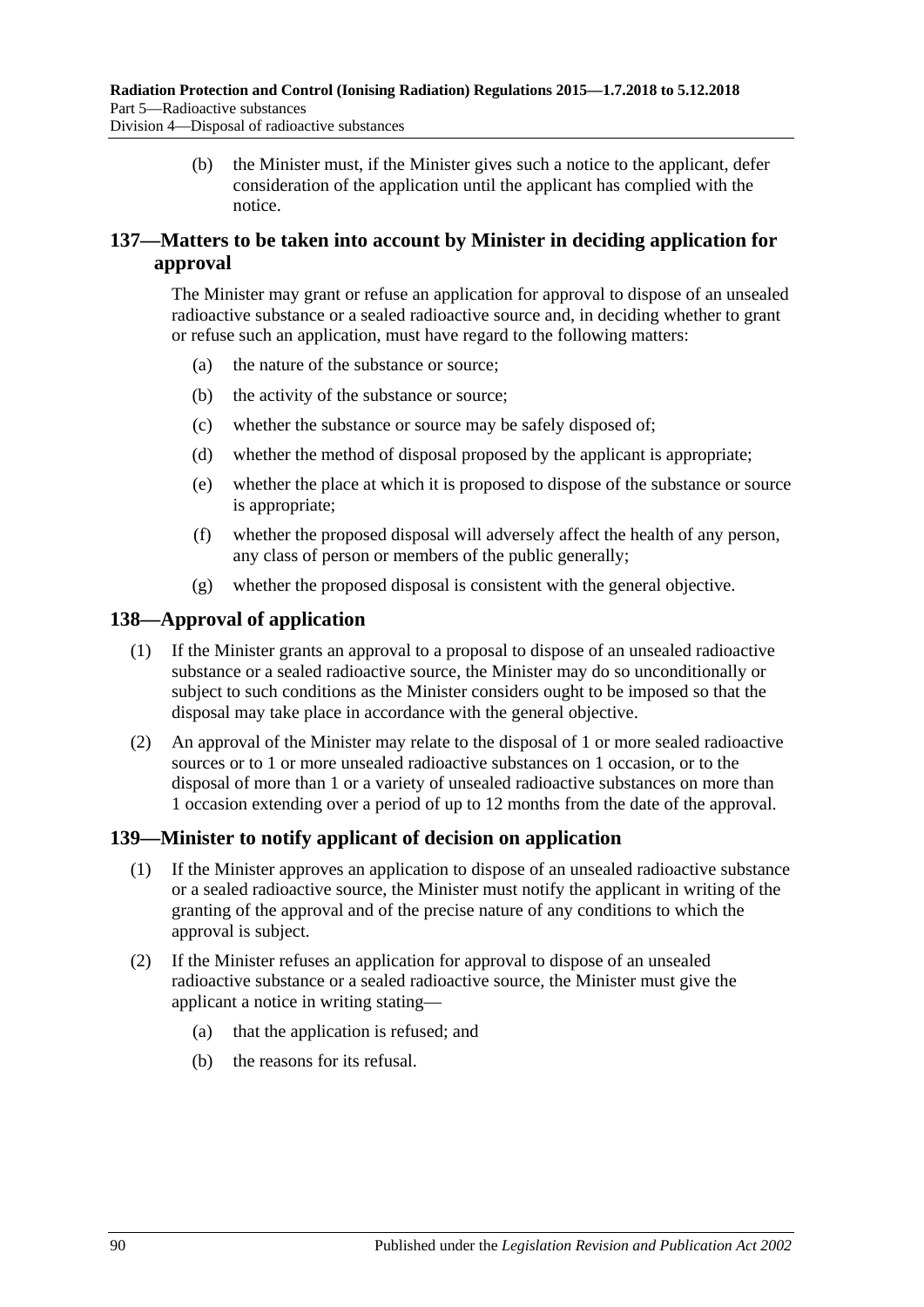## **140—Minister's power to vary or impose conditions during currency of approval**

- (1) The Minister may, at any time during the period for which an approval has been granted, by notice in writing served upon the applicant—
	- (a) vary any condition which it had imposed; or
	- (b) impose a condition on an approval that had been granted unconditionally; or
	- (c) impose an additional condition.
- (2) An applicant must comply with a condition imposed on an approval.

## **141—Right to apply for reconsideration of decision refusing application or imposing or varying condition**

- (1) If the Minister—
	- (a) refuses an application; or
	- (b) imposes a condition on an approval; or
	- (c) varies a condition to which an approval is subject,

the applicant may, within 14 days of receiving notice of the refusal or imposition or variation of conditions, apply to the Minister for a reconsideration of the Minister's decision.

- (2) An application for reconsideration must be in writing and set out fully any representations the applicant wishes to make in support of the application.
- (3) The Minister must, within 28 days of receiving an application, reconsider the decision the subject of the application and inform the applicant of the Minister's further decision.
- (4) In reconsidering an application the Minister must have regard to the matters contained in [regulation](#page-89-0) 137 and to any written representations made by the applicant.

# **Division 5—Registration of sealed radioactive sources**

### **142—Prescribed classes of sealed radioactive sources**

For the purposes of section 30(3) of the Act, the following classes of sealed radioactive sources are prescribed:

- (a) sealed radioactive sources to which these regulations do not apply by reason of [regulation](#page-17-0) 7;
- (b) sealed radioactive sources that consist solely of Hydrogen-3 or Polonium-210;
- (c) sealed radioactive sources that consist solely of Gold-198, are in the form of seeds or grains, and are used for radiation therapy;
- (d) sealed radioactive sources that contain Cobalt-60 or Iridium-192, are in the form of wire or pins, and are used for radiation therapy;
- (e) sealed radioactive sources that are kept, stored and used while contained in an instrument or device that contains another sealed radioactive source that is registered under section 30 of the Act;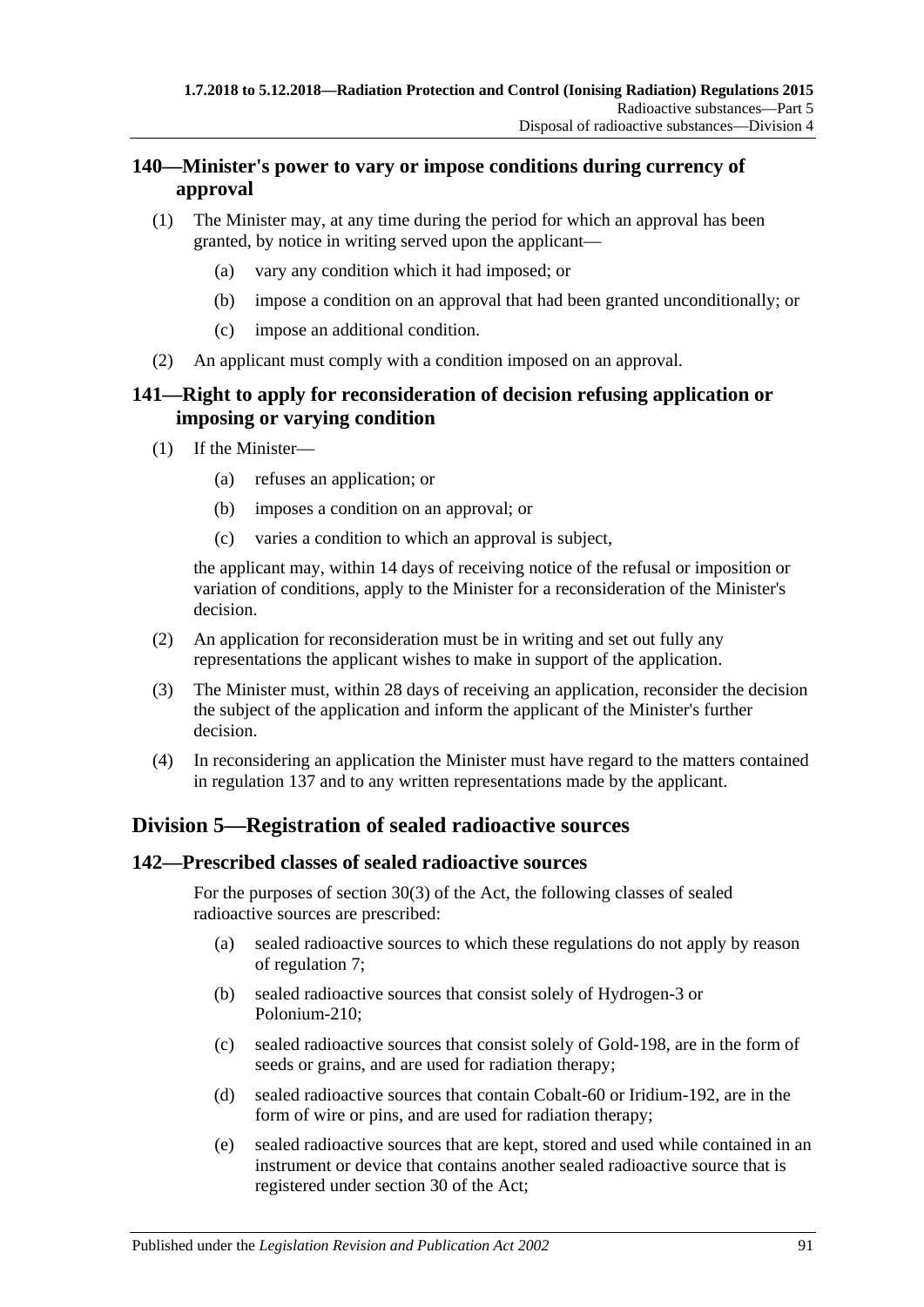Division 5—Registration of sealed radioactive sources

- (f) sealed radioactive sources that contain Iridium-192 and are used for industrial radiography if—
	- (i) the source replaces a source in a source container; and
	- (ii) the replaced source is registered under section 30 of the Act; and
	- (iii) the source replacing the registered source has a maximum activity no greater than the maximum activity of the source it has replaced;
- (g) sealed radioactive sources that are held as stock for sale by a person who has complied with [regulation](#page-80-0) 113;
- (h) sealed radioactive sources that are being installed by a person who has complied with [regulation](#page-80-0) 113;
- (i) sealed radioactive sources that contain a group 1 or 2 radionuclide with an activity of less than 50 megabecquerels except—
	- (i) Radium-226; and
	- (ii) Strontium-90 used for ophthalmological radiation therapy;
- (j) sealed radioactive sources that contain less than 25 megabecquerels of Radium-226;
- (k) sealed radioactive sources that contain a group 3 or 4 radionuclide with an activity of less than 500 megabecquerels.

#### **143—Application for registration of sealed radioactive source**

An applicant for registration of a sealed radioactive source must—

- (a) complete and sign a form in the form of Schedule 5 Form 7; and
- (b) send the form to the Minister together with the application and registration fees specified in [Schedule](#page-121-0) 4.

### **144—Duty of registered owner of sealed radioactive source to notify Minister of change of address for service**

If the address for service of the registered owner of a sealed radioactive source is changed, the registered owner must, within 14 days of the change, serve on the Minister a notice in writing setting out the new address for service.

### **145—Duty of registered owner of sealed radioactive source to notify Minister of modifications to source container**

If a source container housing a registered sealed radioactive source is modified, the registered owner of the sealed radioactive source must, within 14 days of the modification, serve on the Minister a notice setting out the particulars of the modification that has been made.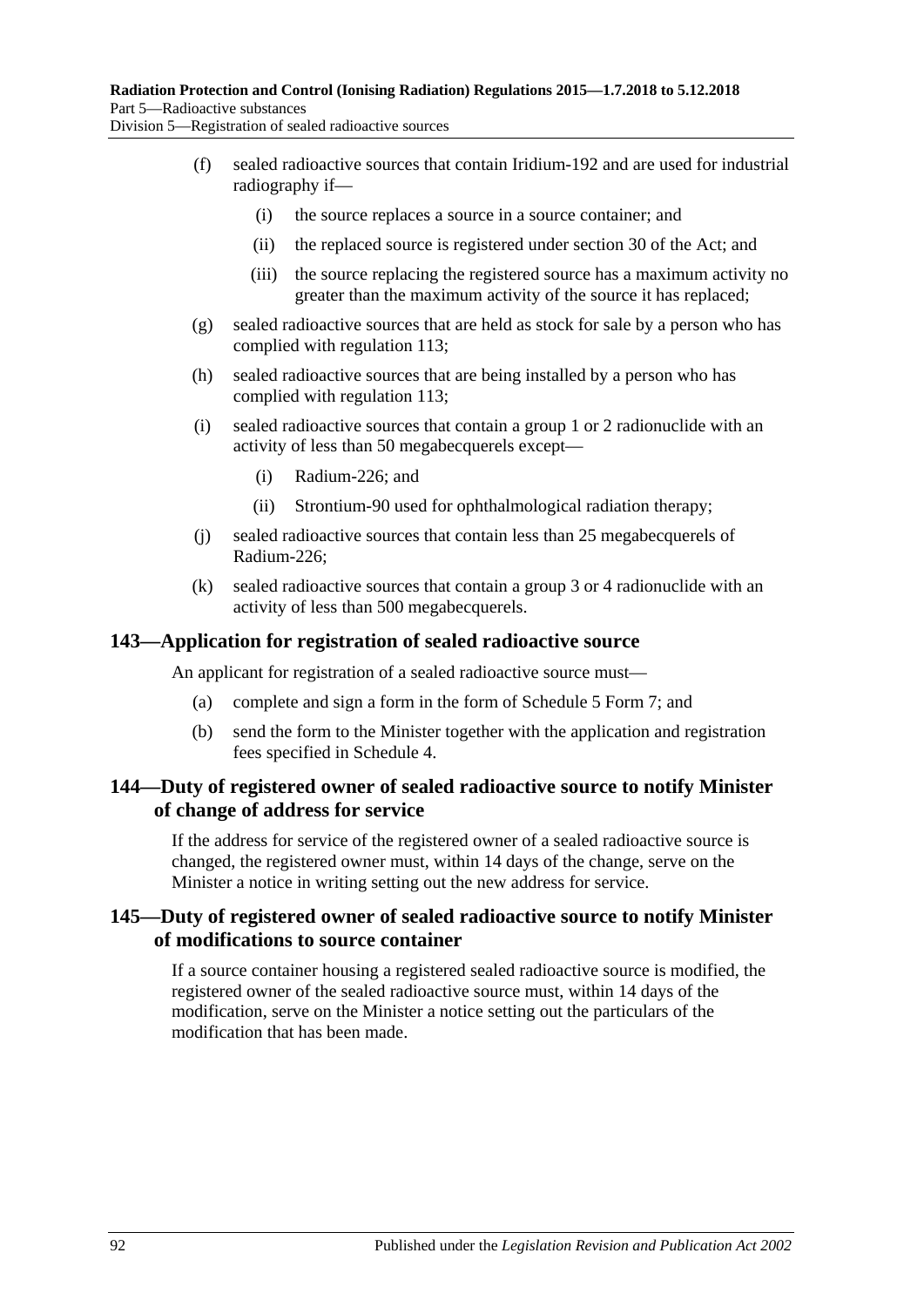# **Division 6—Special requirements for sealed radioactive sources**

### <span id="page-92-0"></span>**146—Design and construction of capsules and source holders**

- (1) A capsule must be designed and constructed so that any radioactive substance within the capsule remains effectively enclosed within the capsule—
	- (a) during all the conditions that are likely to arise when the source is being put to its normal use; and
	- (b) during all the conditions that are likely to arise if the source is involved in an accident of a kind that is likely to arise when the source is being put to its normal use.
- (2) A source holder that is a component of a bore hole logging tool must be designed and constructed so that any sealed radioactive source housed within the holder will remain so housed, and will resist dispersal of the radioactive substance in the event of the integrity of the source capsule failing, during—
	- (a) all the conditions that are likely to arise when the bore hole logging tool is being put to its normal use; and
	- (b) all the conditions that are likely to arise if the bore hole logging tool is involved in an accident of a kind that is likely to arise when the tool is being put to its normal use.
- (3) For the purposes of this regulation, a capsule complies with the requirements of [subregulation](#page-92-0) (1) if it complies with the requirements of the International Standard ISO 2919:1999 (E) *Radiation protection — sealed radioactive sources — General requirements and classification* published by the International Organisation for Standardisation reference number ISO 2919:1999 (E) as those requirements relate to the usage to which the sealed radioactive source is to be put, as expressed in Table 4 of that standard.

### **147—Sealed radioactive source to be used in device etc**

If a sealed radioactive source is to be used in a device, article or thing, the radionuclide to be used in the source must be one—

- (a) the activity which is not larger than is necessary for the satisfactory operation of the device, article or thing beyond its normal working life; and
- (b) the energy and type of radiation emitted from which are appropriate to the use for which the device, article or thing has been designed; and
- (c) the half life of which is as short as is practicable; and
- (d) from a group other than group 1 unless there are no other radionuclides readily available with the necessary properties.

# **148—Sealed radioactive source to be in chemical and physical form minimising corrosion etc**

A sealed radioactive source must be in a chemical and physical form that will throughout its ordinary working life—

(a) minimise corrosion; and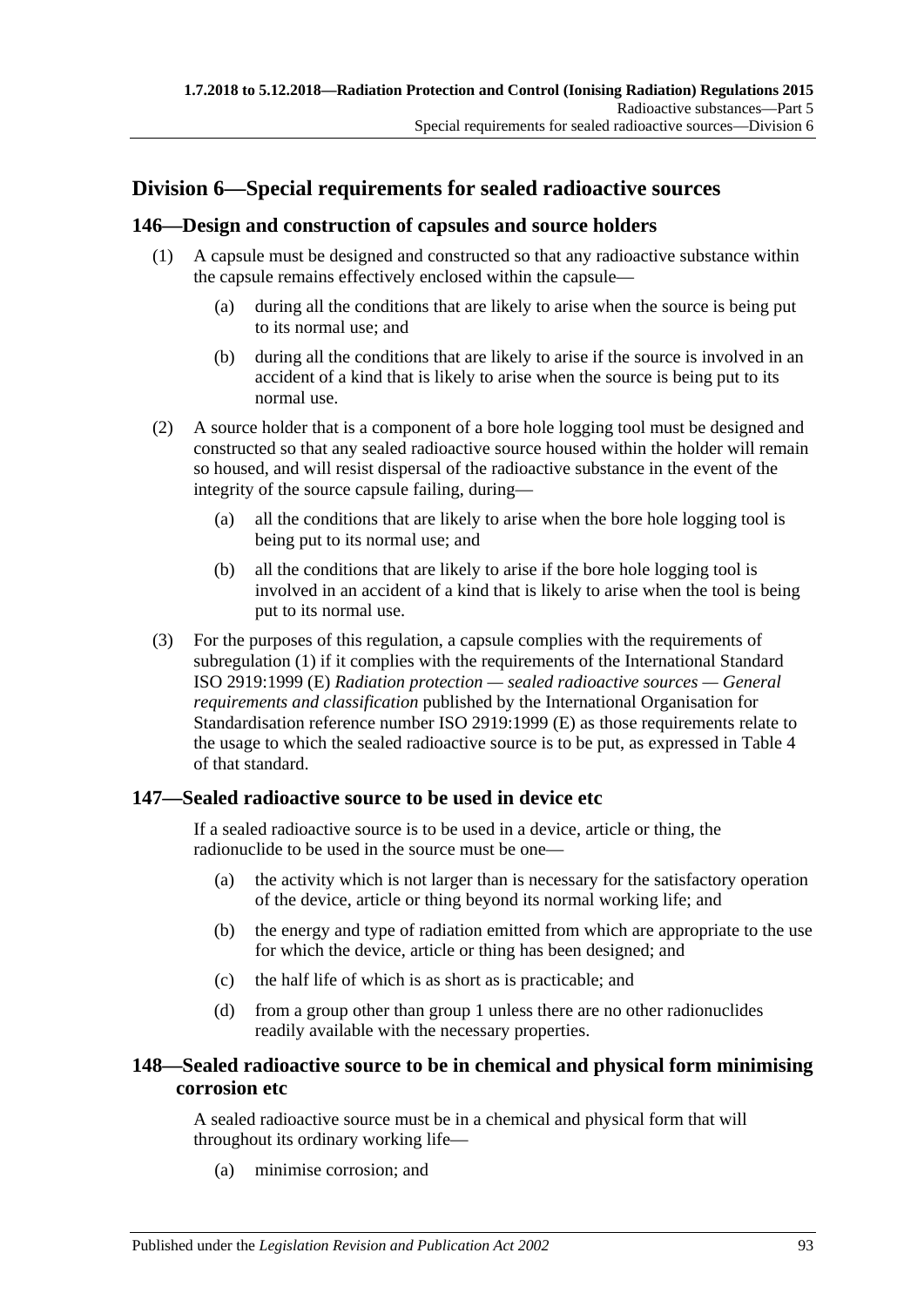- (b) minimise the build up of internal pressure; and
	- (c) minimise the dispersal of the radioactive substance or the dissolution of the radioactive substance in water in the event of the capsule being ruptured.

### **149—Minister's power to require owner of sealed radioactive source to carry out tests**

- <span id="page-93-0"></span>(1) The Minister may, by notice in writing served on the owner of a sealed radioactive source, direct the owner to carry out in respect of the source such tests as the Minister directs.
- (2) A notice under [subregulation](#page-93-0) (1) must—
	- (a) identify the source to be tested; and
	- (b) specify the method to be used in carrying out the tests; and
	- (c) specify the time within which the tests must be carried out; and
	- (d) specify the frequency at which the tests are to be carried out; and
	- (e) specify the criteria to be used in deciding whether or not the source passes the tests.
- (3) A person who has been required by the Minister to carry out tests in accordance with this regulation must—
	- (a) keep a register for the purpose of recording such tests; and
	- (b) within 14 days of carrying out tests in accordance with this regulation—make an entry in the register containing—
		- (i) sufficient details to identify the source tested; and
		- (ii) the date of the tests; and
		- (iii) the results of the tests.
- (4) If a source fails to pass a test carried out under this regulation, the owner of the source must immediately—
	- (a) cease to use the source; and
	- (b) prevent any other person from using the source; and
	- (c) notify the Minister that the source has failed to pass the test.

### **150—Owner of sealed radioactive source to keep register of location if moved for use**

- <span id="page-93-1"></span>(1) If in order to use a sealed radioactive source it is necessary for that source to be moved away from the premises controlled by the owner of the source, the owner must, in respect of the source—
	- (a) keep a separate register for the purpose of establishing, so far as is possible, the location of a sealed radioactive source at any given time; and
	- (b) in respect of the source, make entries in the register containing—
		- (i) registered number of the source; and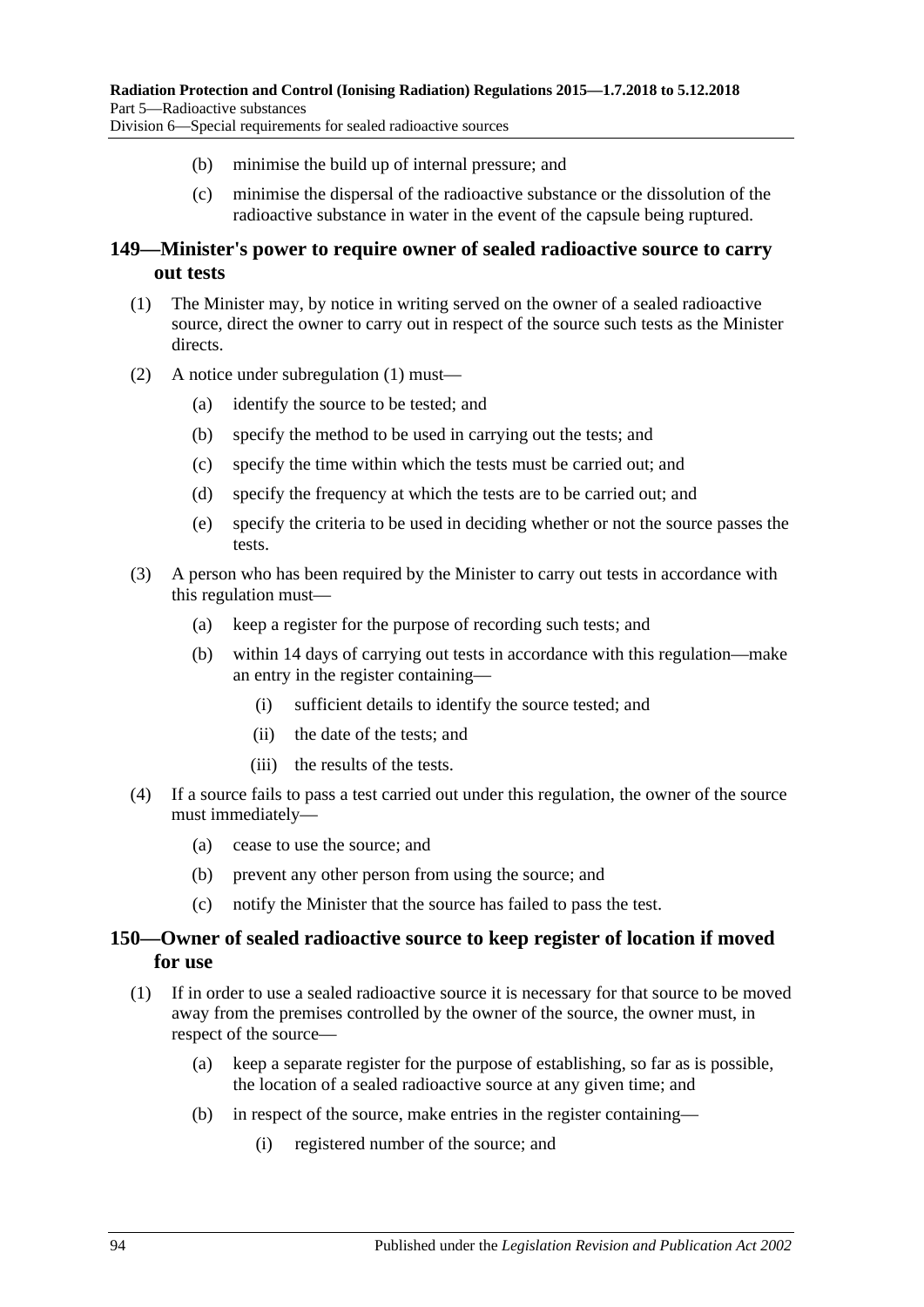- (ii) if the source is being moved in a vehicle—the registered number of that vehicle; and
- (iii) the site, district or other locality at which the source is to be used; and
- (iv) if the source is to be used pursuant to a contract between the owner and another person—the name of the other person; and
- (v) the name of the person who has taken charge of the source; and
- (vi) the date on which the source was taken by the person who has taken charge of the source; and
- (vii) the date on which the source was returned to the premises controlled by the owner.
- (2) A person who takes charge of a sealed radioactive source to which [subregulation](#page-93-1) (1) applies must sign the register on the date on which he or she takes charge of the source.
- (3) When the source is returned to the premises controlled by the owner, the person returning it must sign the register on the date on which it is returned and indicate in the register—
	- (a) details of any abnormal occurrence which had occurred while he was in charge of the source, being an occurrence that—
		- (i) is indicative of some fault or defect in the source, its capsule, container or source control mechanism; and
		- (ii) may have damaged the source, its capsule, container or source control mechanism; and
	- (b) details of any fault or defect he or she observed in the source, source capsule, source container or source control mechanism.

### **151—Source container used for radiation gauge etc**

(1) In this regulation—

*Code* means the *Code of Practice for the Safe Use of Radiation Gauges (1982)* published by the National Health and Medical Research Council.

- (2) A reference in the Code to the "Statutory Authority" or the "relevant Statutory Authority" will be taken to be a reference to the Minister.
- (3) A source container used for a radiation gauge first installed after 1 April 1986 must comply with the design and construction requirements set out in the following paragraphs of the Code:

3.1.1, 3.1.2, 3.1.3, 3.1.4, 3.1.5, 3.1.6, 3.1.7, 3.1.9, 3.1.10, 3.1.11, 3.1.12, 3.1.13, 3.1.14 and 3.1.15.

(4) The owner of a radiation gauge must comply with the following requirements of the Code:

Paragraphs 4.3.2, 4.3.5, 4.3.7, 4.3.8, 4.3.9, 4.3.10, 4.3.11, 4.3.14, 4.3.15, 4.3.16, 4.3.17, 4.3.18, 4.3.19, 7.2.3 and 7.2.4.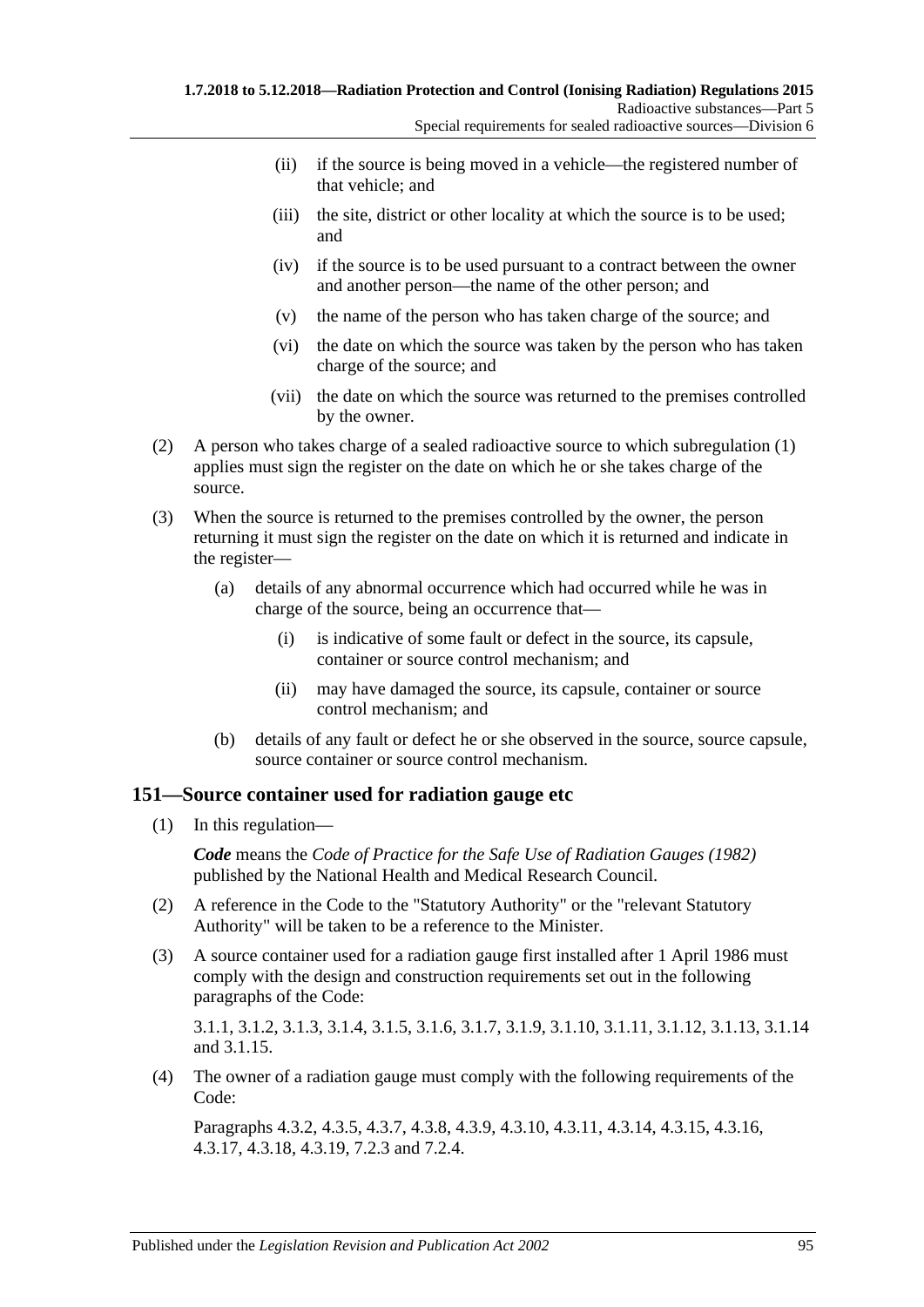- (5) The owner of a radiation gauge first installed after 1 April 1986 must comply with the requirements of paragraph 4.3.6 of the Code.
- (6) The owner of a radiation gauge must—
	- (a) make available at least 1 radiation survey meter at each separate establishment at which a radiation gauge owned by him or her is used; and
	- (b) provide survey meters that comply with the requirements of paragraph 5.2.1 of the Code; and
	- (c) calibrate each survey meter provided at intervals not exceeding 12 months; and
	- (d) cause the calibration of the survey meter to be carried out by a body or organisation approved by the Minister for that purpose; and
	- (e) keep a record of each calibration (which may consist of calibration certificates issued by the body or organisation that performed the calibration); and
	- (f) maintain each survey meter in good order and condition.

#### **152—Radioactive substance used for bore hole logging**

- (1) A radioactive substance used for bore hole logging must be in a capsule that consists of at least 2 layers of metal so that the radioactive substance within the capsule is contained within 2 separate metal casings.
- (2) A source container used to house a sealed radioactive source used for bore hole logging must be durably marked with a label containing the following:
	- (a) the radiation symbol;
	- (b) the word "RADIOACTIVE" in black letters on a yellow or white background;
	- (c) the name of the radioactive substance;
	- (d) if it is a non-fissile neutron source—the target element;
	- (e) the activity of the radioactive source and the date on which the activity was measured;
	- (f) the total equivalent dose rate from all types of ionising radiation at a distance of 1 metre from the source container and the date on which the measurement was made;
	- (g) the name, address and full contact details of the owner of the container;
	- (h) the name and address of the manufacturer or supplier of the container;
	- (i) the manufacturer's identification number of the container.

### **153—Owner of sealed radioactive source used for bore hole logging to provide radiation survey meter**

- <span id="page-95-0"></span>(1) An owner of a sealed radioactive source used for bore hole logging must provide a radiation survey meter that—
	- (a) is designed to measure the gamma radiation emissions from the bore hole logging source and bore hole logging source containers; and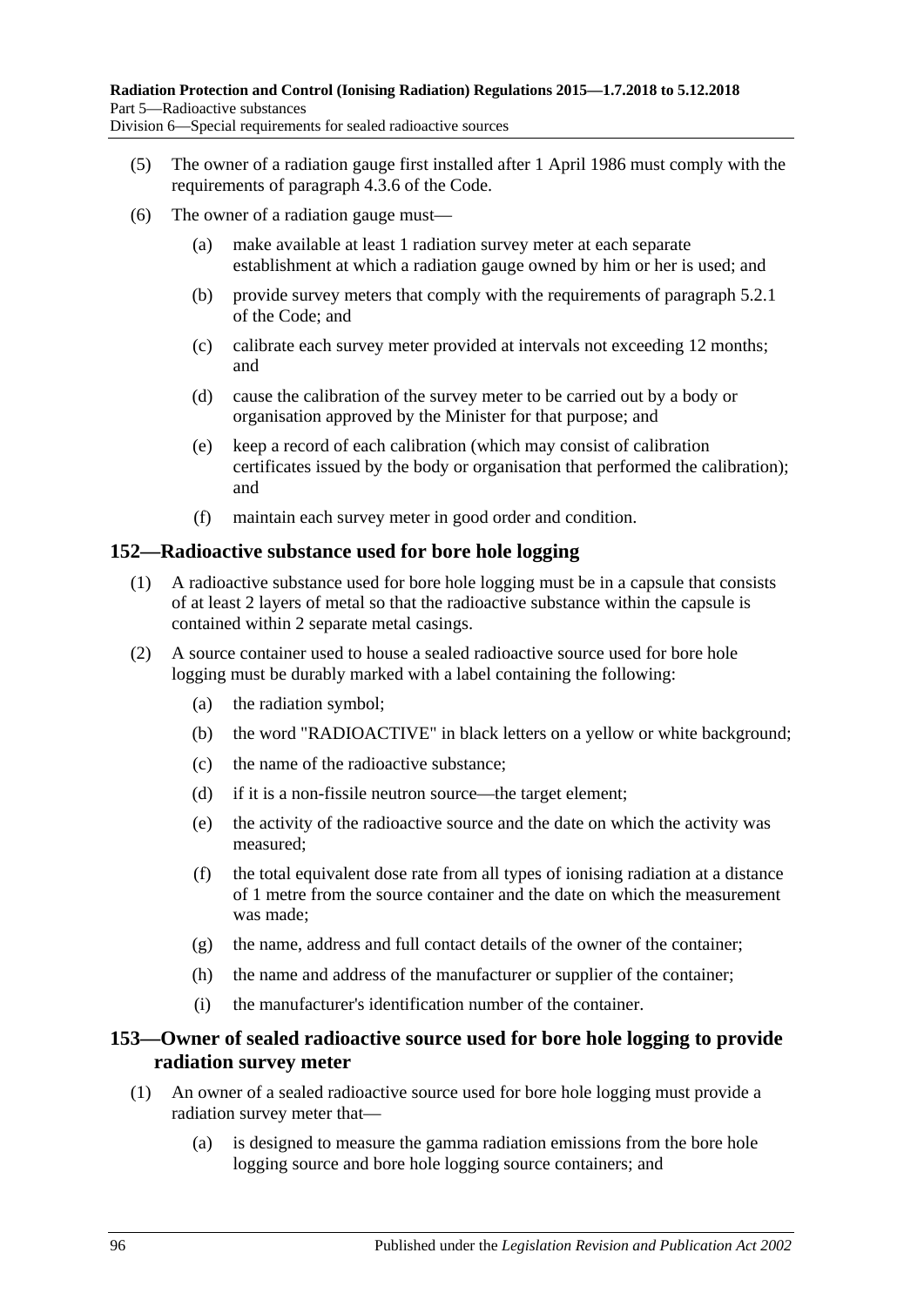- (b) has a measurement range of equivalent dose rate from 10 microsievert per hour to at least 1 000 microsievert per hour; and
- (c) continues to indicate, either visibly or audibly, when the radiation level exceeds the maximum of the measurement range being used; and
- (d) indicates the measured quantity with a measurement uncertainty of no more than  $\pm$  30%, inclusive of uncertainty due to variations in response with energy over the range of energies of radiation to be measured.
- <span id="page-96-0"></span>(2) An owner of a sealed radioactive neutron source used for bore hole logging must provide ready access to a radiation monitor capable of detecting the X-rays or gamma rays emitted by the radioactive substance contained in that source which is sufficiently sensitive to detect background levels of that radiation.
- (3) An owner to whom [subregulation](#page-95-0) (1) applies, must in respect of any survey meter that he or she is required to provide by that subregulation—
	- (a) calibrate each survey meter so provided at intervals not exceeding 12 months; and
	- (b) cause the calibration of the survey meter to be carried out by a body or organisation approved for that purpose; and
	- (c) keep a record of each calibration (which may consist of calibration certificates issued by the body or organisation which performed the calibration).
- (4) An owner to whom [subregulation](#page-95-0) (1) applies must maintain in good order and condition the survey meters referred to in [subregulations \(1\)](#page-95-0) and [\(2\).](#page-96-0)

### <span id="page-96-1"></span>**154—Duty of operator of bore hole logging tool**

- (1) If the operator of a bore hole logging tool fails to raise the tool from a bore hole by the means usually employed to raise the tool, the operator must immediately inform the owner of the sealed radioactive source contained in the bore hole logging tool of that fact.
- <span id="page-96-2"></span>(2) If the owner has been informed by an operator under [subregulation](#page-96-1) (1), the owner must—
	- (a) take all reasonable precautions to prevent the cable attached to the tool from becoming broken until he or she has decided that the tool cannot be retrieved; and
	- (b) during any operation to recover the tool—
		- (i) prevent the source holder from becoming damaged; and
		- (ii) make available a device sufficiently sensitive to detect background radiation of the type and energy emitted by the radioactive substance involved and cause it to be used to monitor all equipment, materials and other matter brought to the surface; and
	- (c) if the owner becomes aware that a bore hole logging tool cannot be raised—inform the Minister of that fact.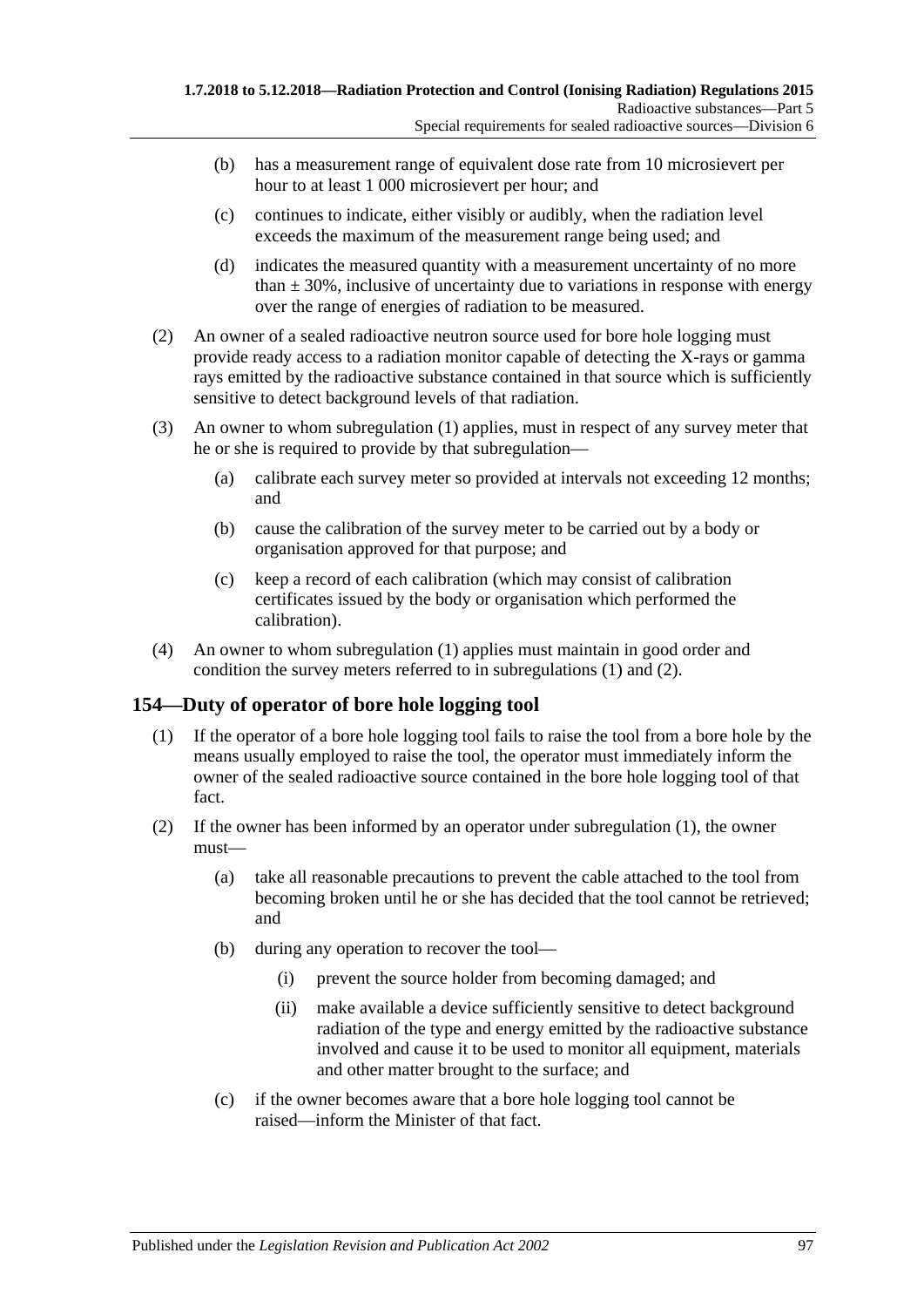- (3) If an owner has informed the Minister that a bore hole logging tool cannot be raised, the owner must—
	- (a) unless otherwise directed by the Minister, cease all operations to recover the tool immediately a device of a kind referred to in [subregulation](#page-96-2) (2) detects a level of radiation above background; and
	- (b) immediately inform the Minister of that fact.
- (4) A person who contravenes or fails to comply with this regulation is guilty of a minor indictable offence.

Maximum penalty: \$50 000 or imprisonment for 5 years, or both.

### **155—Person carrying out site radiography using sealed radioactive source to be accompanied by person trained in emergency procedures**

A person must not carry out site radiography using a sealed radioactive source unless the person is, at all times while engaged in carrying out site radiography, accompanied by a person who has been trained in the emergency procedures to be carried out in the event of a radiation incident, radiation accident or other mishap of a kind the occurrence of which is reasonably foreseeable during the course of site radiography.

### **156—Person carrying out site radiography using sealed radioactive source to wear chirper and have radiation survey meter**

- <span id="page-97-4"></span><span id="page-97-2"></span>(1) A person must not carry out or assist in the carrying out of site radiography using a sealed radioactive source unless—
	- (a) the person is wearing or has affixed to his or her person a device of a kind specified in [subregulation](#page-97-0) (2); and
	- (b) the person has a radiation survey meter of a kind specified in [subregulation](#page-97-1) (3) immediately available for his or her use.
- <span id="page-97-3"></span><span id="page-97-0"></span>(2) The device referred to in [subregulation](#page-97-2)  $(1)(a)$  (commonly known as a "chirper") must be a device that—
	- (a) is capable of detecting the type and energy of radiation being used; and
	- (b) emits an audible signal upon detecting radiation, the rate at which the audible signal is produced being proportional to the equivalent dose rate incident upon the device; and
	- (c) is of a kind that has been approved by the Minister.
- <span id="page-97-1"></span>(3) The radiation survey meter referred to in [subregulation](#page-97-3)  $(1)(b)$  must be a device that—
	- (a) is designed to measure radiation of the type and energy emitted by the sealed radioactive source in use; and
	- (b) has a measurement range of equivalent dose rate from 10 microsievert per hour to at least 10 000 microsievert per hour; and
	- (c) continues to indicate, either visibly or audibly, when the radiation level exceeds the maximum of the measurement range being used; and
	- (d) indicates the measured quantity with a measurement uncertainty of no more than  $\pm$  30%, inclusive of uncertainty due to variations in response with energy over the range of energies of radiation to be measured.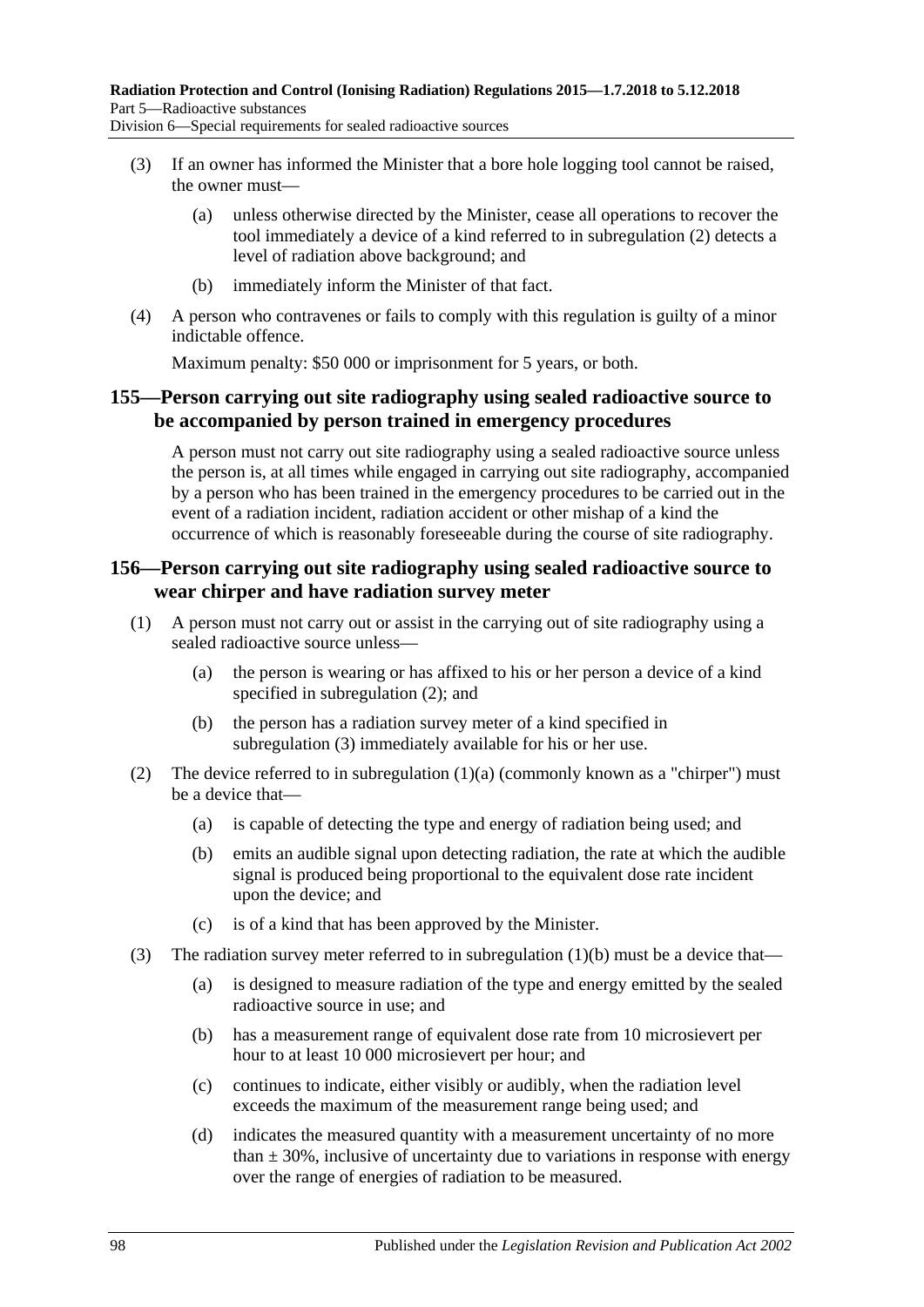- <span id="page-98-0"></span>(4) An owner of a sealed radioactive source used for site radiography must provide every person who uses a sealed radioactive source of which he or she is the owner with a chirper and radiation survey meter of the kind required by [subregulation](#page-97-3) (1)(b).
- (5) It is sufficient compliance with [subregulation](#page-97-4) (1) if the same radiation survey meter is available for use by both the person carrying out the site radiography and the person assisting him or her.
- (6) An owner of a sealed radioactive source used for site radiography must, in respect of a radiation survey meter he or she provides under [subregulation](#page-98-0) (4)—
	- (a) calibrate the survey meter at intervals not exceeding 12 months; and
	- (b) cause the calibration of the survey meter to be carried out by a body or organisation approved for that purpose; and
	- (c) keep a record of each calibration (which may consist of calibration certificates issued by the body or organisation that performed the calibration).
- <span id="page-98-1"></span>(7) An owner of a sealed radioactive source used for site radiography must, in respect of a chirper he or she provides pursuant to [subregulation](#page-98-0) (4)—
	- (a) test the chirper at intervals not exceeding 3 months; and
	- (b) make or cause to be made records of each test so performed.
- (8) The tests referred to in [subregulation](#page-98-1) (7) must—
	- (a) test the response of the chirper to the type and energies of radiation used by the owner for the purposes of site radiography; and
	- (b) test the dependence of the chirp rate upon the absorbed dose rate received by the chirper; and
	- (c) be of a kind that have been approved by the Minister.
- (9) An owner of a sealed radioactive source used for site radiography must maintain in good order and condition the chirper and survey meter provided by him or her pursuant to [subregulation](#page-98-0) (4).

### **157—Duties of owner of sealed radioactive source carrying out site radiography on premises owned by another person**

- (1) If the owner of a sealed radioactive source used for site radiography carries out site radiography using that source on premises owned by another person, the owner of the source and the person on whose behalf the site radiography is being carried out must comply with this regulation.
- <span id="page-98-2"></span>(2) Before the owner of the source begins to carry out the site radiography—
	- (a) the owner must provide the person on whose behalf the site radiography is to be carried out with an instrument in writing setting out the safety precautions to be adopted so that the exposure to ionising radiation of any person who is likely to be on the premises on which the site radiography is being carried out (not being the person carrying out or assisting in the carrying out of the site radiography) is as low as is reasonably achievable and is no more than the exposure limits for members of the public; and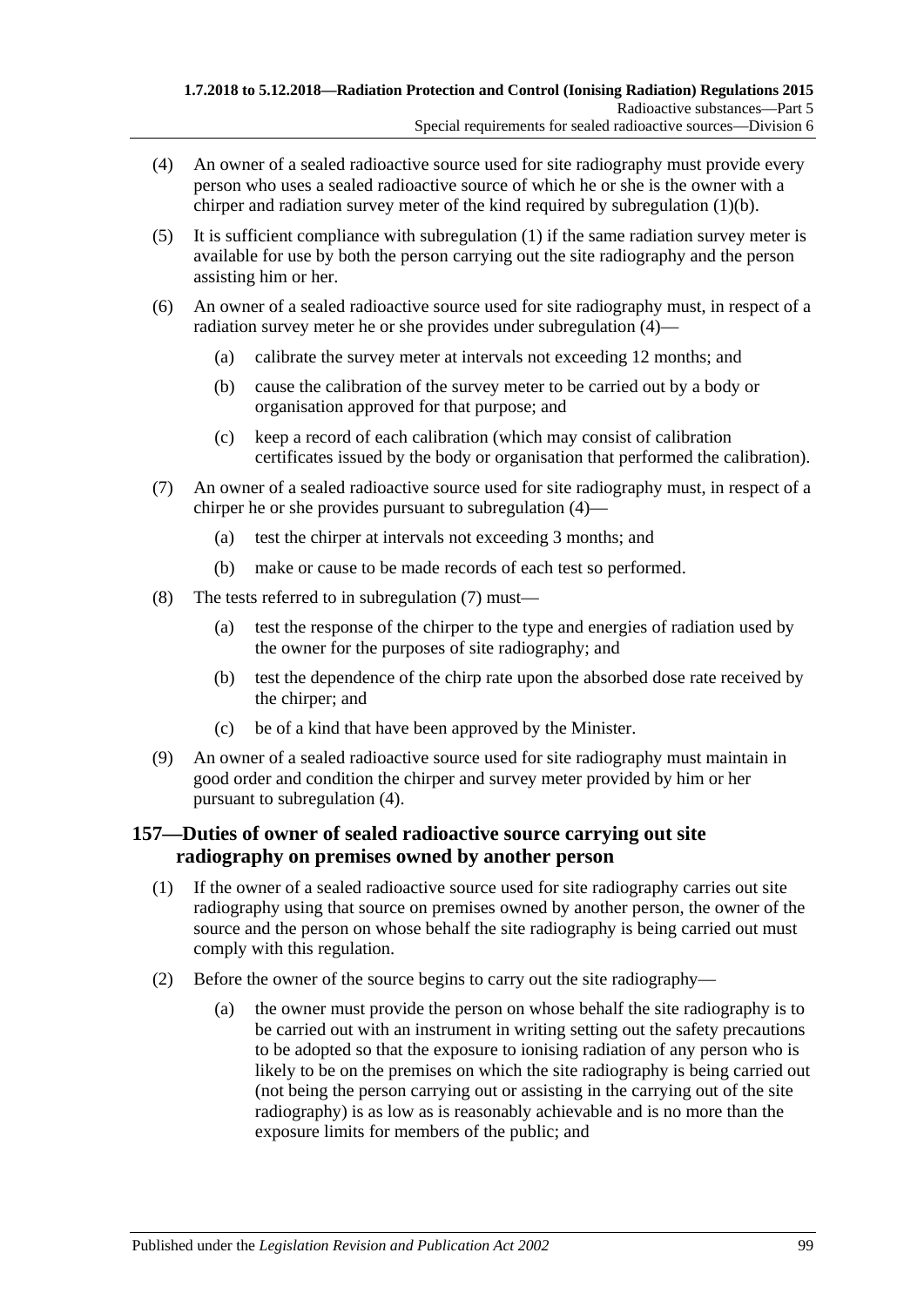Division 6—Special requirements for sealed radioactive sources

- (b) the owner must request the person on whose behalf the site radiography is to be carried out to nominate a person who is to be responsible for ensuring that the safety precautions referred to in [paragraph](#page-98-2) (a) are carried out; and
- (c) the person on whose behalf the site radiography is to be carried out must have nominated a person to be responsible for carrying out the safety precautions referred to in [paragraph](#page-98-2) (a).
- (3) If a person for whom site radiography is to be carried out is requested to nominate a person to be responsible for carrying out the safety precautions referred to in [subregulation](#page-98-2) (2)(a), he or she must comply with the request before the owner of the source begins to carry out the site radiography.
- (4) During the time site radiography using a sealed radioactive source is being carried out on the premises—
	- (a) the person nominated by the person on whose behalf the site radiography is being carried out must give such instructions as are necessary so that such safety precautions are carried out by all persons who are on the premises, not being the persons who are carrying out or assisting in the carrying out of the site radiography; and
	- (b) a person on the premises (other than a person carrying out or assisting in the carrying out of the site radiography) must obey all reasonable instructions given to him or her by the person nominated as being responsible for carrying out the safety precautions referred to in [subregulation](#page-98-2) (2)(a).

### **158—Person carrying out site radiography using sealed radioactive source to use collimating device**

A person must not carry out site radiography that involves the use of a sealed radioactive source unless—

- (a) the person uses a collimating device designed to limit the radiation beam from the source to a size which is, as far as is reasonably practicable, limited to the minimum necessary for the radiographic exposure; and
- (b) if a remotely operated source control mechanism is used—the person locates the control mechanism so that the equivalent dose rate at the control position is as low as is reasonably achievable.

### **159—Person carrying out site radiography using sealed radioactive source to mark out area around exposure site**

A person who intends to carry out site radiography that involves the use of a sealed radioactive source must, before commencing to do so, mark out the area around the exposure site with—

- (a) barriers that—
	- (i) are marked with bunting of a vivid colour; and
	- (ii) are placed so that the equivalent dose rate outside the barrier does not exceed 25 microsievert per hour; and
- (b) signs—
	- (i) that consist of 2 panels—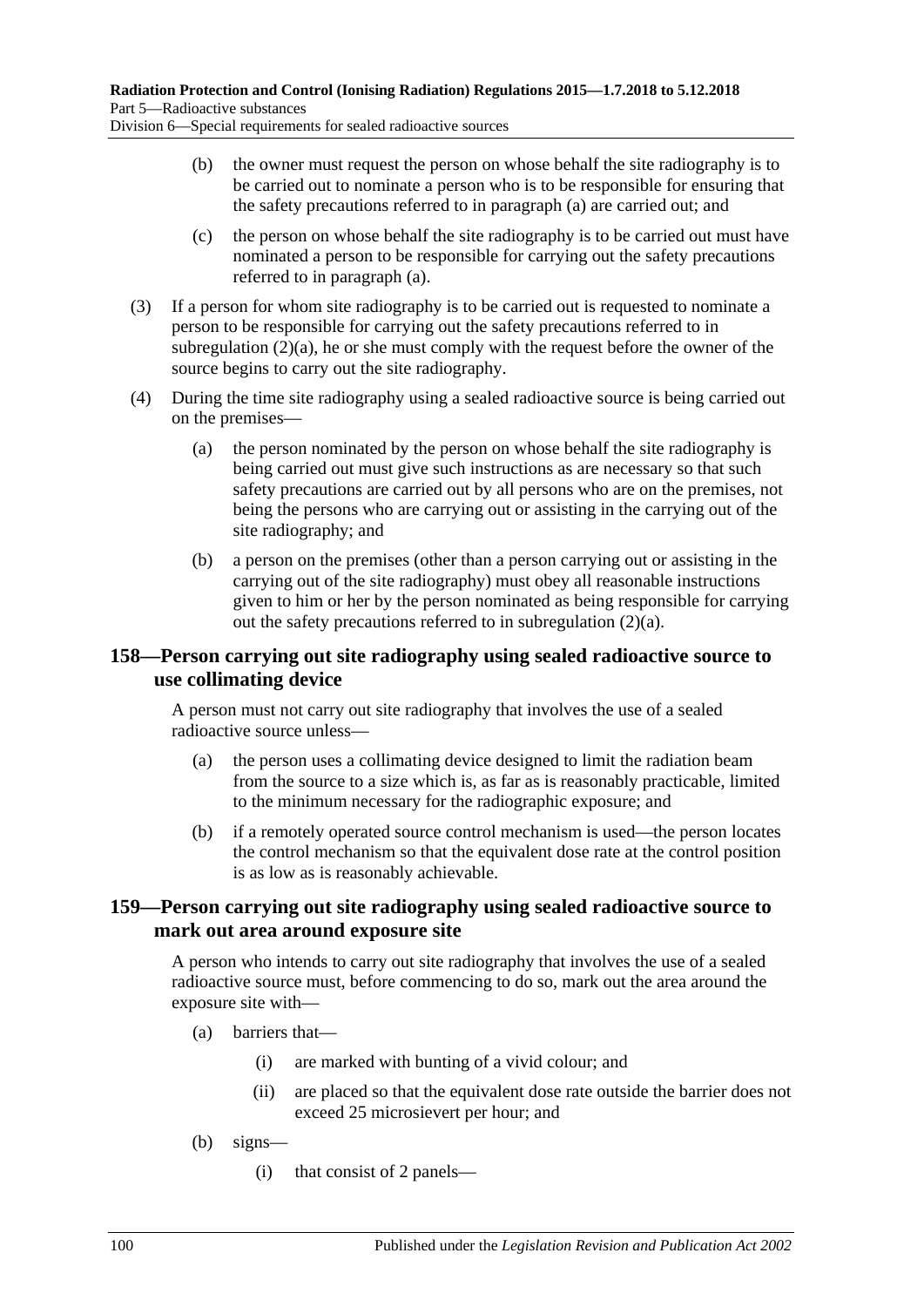- (A) the top panel of which—
	- complies with the requirements of AS 1319–1994 *Safety Signs for the Occupational Environment* applying to danger signs; and
	- bears the word "DANGER": and
	- bears the words "KEEP OUT: RADIOGRAPHY IN PROGRESS" or other words to that effect; and
- (B) the bottom panel of which—
	- complies with the requirements of AS 1319–1994 *Safety Signs for the Occupational Environment* applying to warning signs; and
	- bears the words "WARNING" and "RADIATION"; and
	- bears the radiation symbol; and
- (ii) are clearly legible from a distance of 5 metres.

### **160—Source container used for industrial radiography and equipment used for handling source**

- (1) Subject to this regulation, a source container used for industrial radiography, and any equipment used for handling the source, must comply with section 3 of the *Code of Practice for the Safe Use of Industrial Radiography Equipment (1989)* published by the National Health and Medical Research Council.
- (2) The label with which the source container is to be marked under section 3.1.15 of the Code must incorporate a warning of the presence of radioactive materials but need not do so by use of the symbols and words required by that section.
- (3) For the purposes of this regulation, a reference in the Code to the Statutory Authority is to be taken to be a reference to the Minister.

### **161—Owner of certain devices used for industrial radiography to carry out regular inspections**

- (1) This regulation applies to source containers, transfer containers and remote control mechanisms used for industrial radiography.
- <span id="page-100-0"></span>(2) The owner of any device of a kind to which this regulation applies must have the device inspected by a competent person at intervals not exceeding 3 months for the purpose of determining whether or not the device is in good working order and condition.
- (3) A person who carries out an inspection of a device under [subregulation](#page-100-0) (2) must check the device in order to determine whether or not it is in good working order and condition.

### **162—Prohibition of use of device etc in course of industrial radiography not in good working order**

A person must not use a device, article or thing in the course of industrial radiography unless the device, article or thing is in good working order and condition.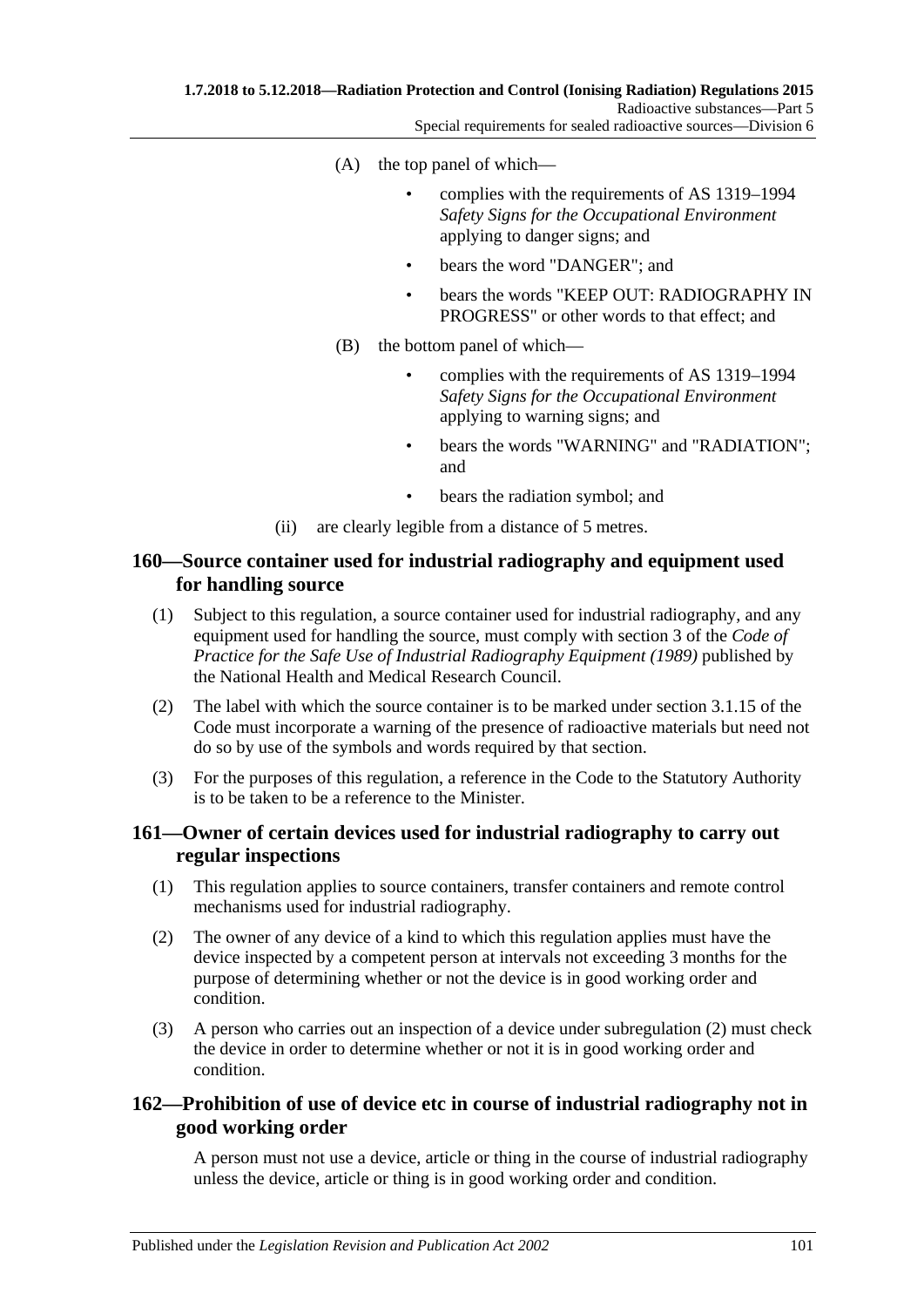### **163—Sealed radioactive source used for external beam radiation therapy**

- (1) A sealed radioactive source used for external beam radiation therapy must be enclosed in a housing so that when the beam control mechanism is in the "off" position—
	- (a) the equivalent dose rate from leakage radiation at a distance of 1 metre from the source does not exceed 10 microsievert per hour; and
	- (b) the equivalent dose rate from leakage radiation at any accessible point 50 millimetres from the surface of the housing does not exceed 200 microsievert per hour.
- (2) For the purposes of this regulation, leakage radiation must be measured over an area not greater than—
	- (a) 10 000 square millimetres at a distance of 1 metre from the source; or
	- (b) 1 000 square millimetres at a distance of 50 millimetres from the source housing.

### **164—Design and construction of sealed radioactive source used for external beam radiation therapy**

- <span id="page-101-0"></span>(1) A sealed radioactive source used for external beam radiation therapy must—
	- (a) have adjustable or interchangeable beam limiting devices that are designed and constructed so that leakage radiation through those devices does not exceed 2% of the useful beam; and
	- (b) be designed and constructed so that—
		- (i) the beam control mechanism automatically returns to the "off" position—
			- (A) at the end of an exposure; and
			- (B) when there is a breakdown or interruption of the force that holds it in the "on" position; and
		- (ii) the "off" position is maintained at all times except when the beam control mechanism is activated from the control panel; and
		- (iii) in the event of failure of the automatic return system referred to in [paragraph](#page-101-0) (b)(i) the source can be returned by some alternative means; and
		- (iv) there is a reliable indicator at the control panel and near to or at the source that indicates when the source is in the "on" and "off" positions; and
		- (v) the beam control mechanism returns to the "off" position after a preset time period has elapsed.
- (2) The source housing of a sealed radioactive source used for external beam therapy must be fire resistant so that in the event of it being involved in a fire the radiation shielding provided by the source housing is preserved.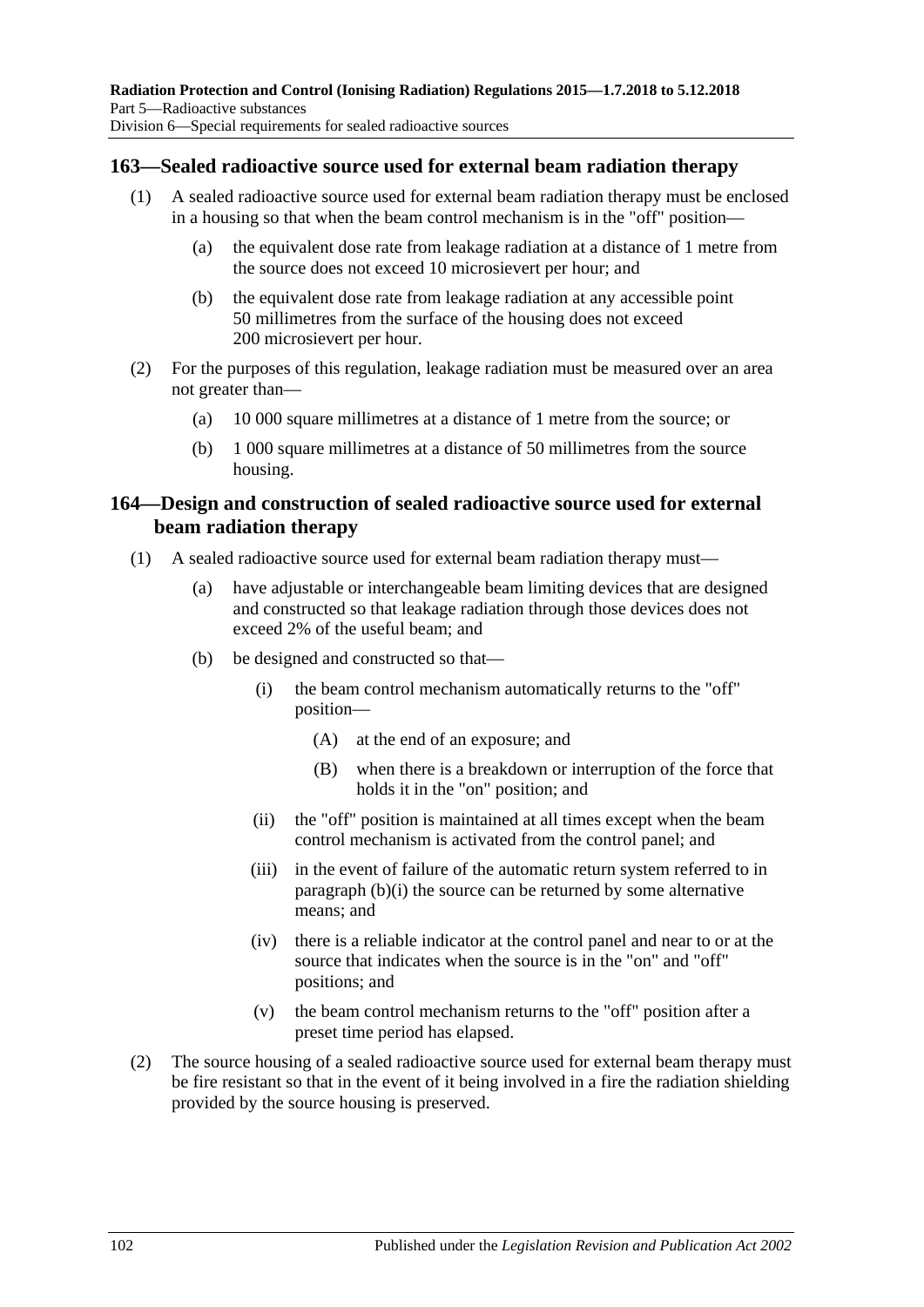#### **165—Installation of sealed radioactive source used for external beam therapy**

- <span id="page-102-0"></span>(1) A sealed radioactive source used for external beam therapy must be installed in a room or other enclosed area—
	- (a) near to the entrance to which is a reliable indicator that indicates when the source is in the "on" and "off" position; and
	- (b) the entrance to which is provided with interlocks that cause the return of the source to the "off" position when the door to the room or area is opened; and
	- (c) if an interlock referred to in [paragraph](#page-102-0) (b) has caused the return of the source to the "off" position—the source must not move to the "on" position when the door is closed until the source control is activated from the control panel; and
	- (d) the door to which may be opened from the inside; and
	- (e) so that when the source is in the "on" position the equivalent dose rate 50 millimetres from any wall, door, entrance, floor or ceiling of the room or enclosed area—
		- (i) does not exceed 25 microsievert per hour in any area outside the room or enclosed area, being an area continuously occupied by any radiation worker or any corridor, walkway, lift, stairway, car park, toilet or any other area which is normally occupied by a member of the public for a short time; or
		- (ii) does not exceed 2.5 microsievert per hour in any area outside the room or enclosed area, being an area occupied by any member of the public for other than a short period of time.
- (2) A sealed radioactive source used for external beam therapy must be installed so that—
	- (a) the control panel is located in a shielded position outside the treatment room or area; and
	- (b) a shielded window, mirror, closed circuit television system or other means is provided so that it is possible to continuously observe and communicate from the control panel with a patient undergoing treatment.

### **166—Duty of person administering human brachytherapy using sealed radioactive source**

- <span id="page-102-1"></span>(1) If a sealed radioactive source is used for the purpose of human brachytherapy, the person administering the brachytherapy must, where the patient undergoing treatment is in hospital, post on the patient's bed a sign containing—
	- (a) the radiation symbol; and
	- (b) the number of sealed radioactive sources being used to treat the patient; and
	- (c) the type and activity of each source being used to treat the patient; and
	- (d) the equivalent dose rate 1 metre from the patient and the time the equivalent dose rate was measured; and
	- (e) the date on which the equivalent dose rate was measured; and
	- (f) the name and signature of the person who measured the equivalent dose rate; and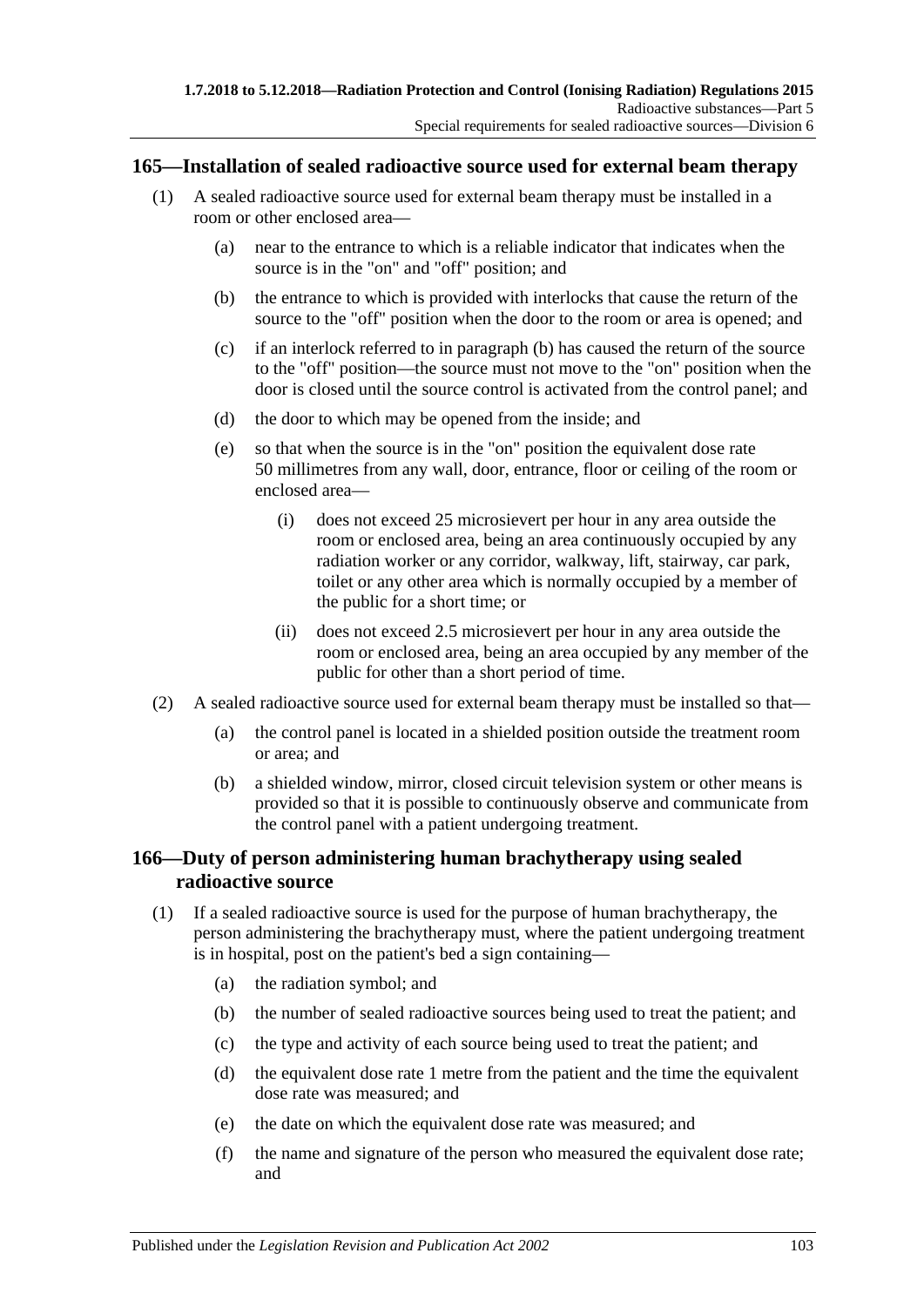Division 6—Special requirements for sealed radioactive sources

- (g) the name and phone number of the person to be contacted in the event of a radiation incident, radiation accident or radiation emergency involving any of the sealed radioactive sources being used to treat the patient.
- (2) If a sign has been placed on a patient's bed under [subregulation](#page-102-1) (1), a person must not interfere with or remove the sign unless he or she is removing it to make an entry on it or until—
	- (a) the patient is discharged from the hospital; or
	- (b) all sealed radioactive sources are removed from the patient; or
	- (c) the equivalent dose rate 1 metre from the patient falls below 1 microsievert per hour.
- (3) This regulation does not apply to the use of a sealed radioactive source for brachytherapy if that source is used in a remote controlled afterloading device.

### <span id="page-103-2"></span>**167—Duties of person carrying out veterinary radiation therapy involving insertion or attachment of sealed radioactive source**

(1) In this regulation—

*patient* means an animal undergoing veterinary radiation therapy of the kind referred to in [subregulation](#page-103-0) (2).

- <span id="page-103-0"></span>(2) If a sealed radioactive source used for the purpose of veterinary radiation therapy is intended to be inserted in or attached to an animal and some time later removed or detached from the animal, as the case may be, the person carrying out the veterinary radiation therapy must comply with [subregulations \(3\)](#page-103-1) to [\(6\)](#page-104-0) and [subregulation](#page-104-1) (8).
- <span id="page-103-1"></span>(3) The person must not commence the radiation therapy until the patient is locked in a kennel, yard, box, stable or other enclosure that—
	- (a) is designed and constructed to house an animal of the same kind as the patient; and
	- (b) is designed and constructed so that it can be secured in such a manner so that the patient is unlikely to be able to leave it without human assistance; and
	- (c) is located in a position that is at least 3 metres from—
		- (i) any part of any other kennel, yard, box, stable or other enclosure that is normally occupied by another animal; and
		- (ii) any part of any area that is normally used as a corridor or thoroughfare by any person or other animal.
- <span id="page-103-3"></span>(4) Before commencing the radiation therapy the person must give to the owner of the patient, or the person in whose care the patient has been placed by the owner, a written notice containing the following instructions:
	- (a) that until any sealed radioactive source inserted into or attached to the patient has been removed or detached, as the case may be—
		- (i) the patient must remain in the kennel, yard, stable, box or other enclosure in which it is to be housed at the commencement of the radiation therapy; and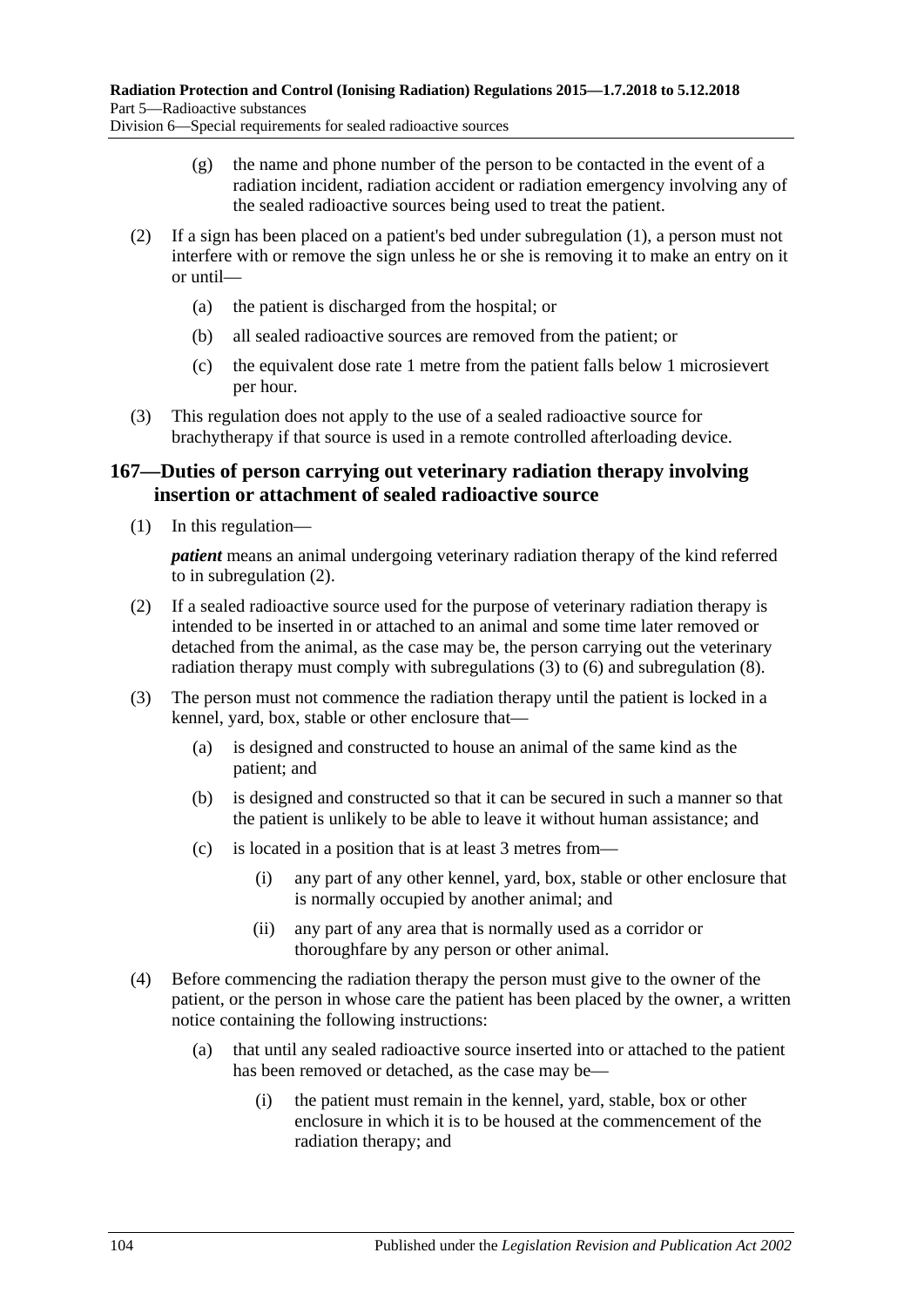- (ii) apart from the essential feeding and care of the patient a person must not enter the kennel, yard, stable, box or other enclosure in which the patient is housed;
- (b) that a person must not remain in the kennel, yard, stable, box or other enclosure in which the patient is housed for any 1 period or periods, exceeding or exceeding in aggregate, as the case may be, 15 minutes in any 1 day;
- (c) that the person must prevent any person who is a member of the public and who is not a person involved in the essential care of the animal from entering any area that is less than 1 metre from any part of the kennel, yard, stable, box or other enclosure in which the patient is housed.
- (5) The person must keep a register and immediately enter in the register—
	- (a) the serial number, if any, of the sealed radioactive source inserted into or attached to the patient; and
	- (b) the physical or chemical form of the radioactive substance; and
	- (c) the date the person received any source used; and
	- (d) the activity of the source and the date to which the activity refers; and
	- (e) the date on which any source was inserted into or attached to the patient; and
	- (f) the date on which any source was removed or detached from the patient.
- <span id="page-104-0"></span>(6) At all times while carrying out the veterinary radiation therapy, the person must have in his or her immediate possession or control a radiation monitoring instrument that is—
	- (a) suitable for monitoring the kind of ionising radiation that is likely to be produced; and
	- (b) in good working order and condition.
- <span id="page-104-2"></span>(7) If the patient dies before the veterinary radiation therapy has been completed, the owner of the patient or the person in whose care the patient has been placed by the owner must immediately notify the person carrying out the radiation therapy.
- <span id="page-104-1"></span>(8) If the person carrying out the radiation therapy has been notified in accordance with [subregulation](#page-104-2) (7), he or she must remove the source as soon as is reasonably practicable.

### <span id="page-104-3"></span>**168—Duties of person carrying out veterinary radiation therapy involving implanting of sealed radioactive source in an animal**

(1) In this regulation—

*companion animal* means a domestic pet or other animal that is normally in regular contact with humans;

*field animal* means an animal that is normally housed in a paddock or other large area and is not in regular contact with humans;

*patient* means an animal undergoing veterinary radiation therapy of the kind referred to in [subregulation](#page-105-0) (2).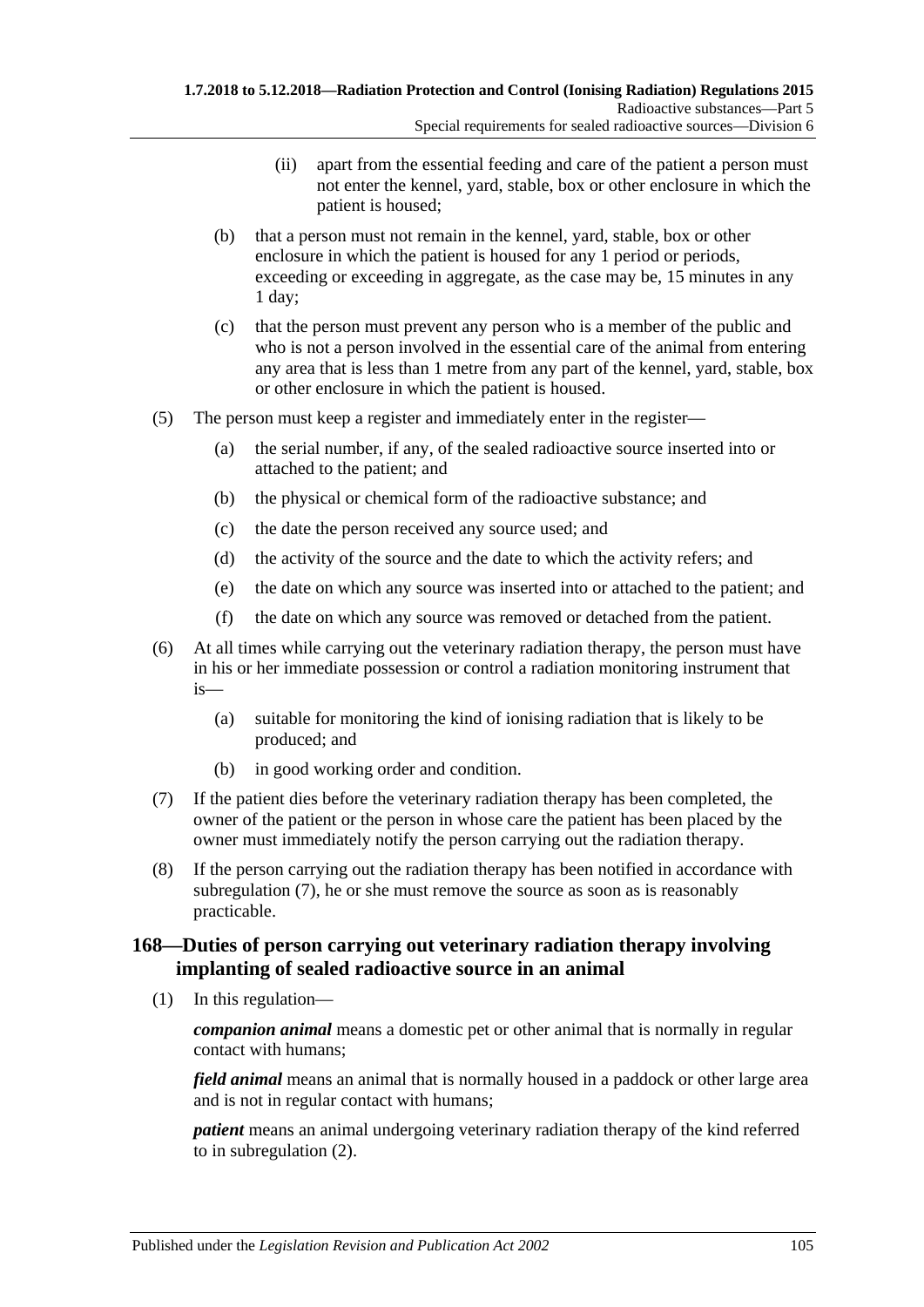- <span id="page-105-0"></span>(2) If a sealed radioactive source used for the purpose of veterinary radiation therapy is intended to be permanently implanted in an animal, the person carrying out the veterinary radiation therapy must comply with [subregulations](#page-105-1) (3) to [\(8\).](#page-106-0)
- <span id="page-105-1"></span>(3) The person must not commence the radiation therapy until the patient is housed in a kennel, yard, box, stable or other enclosure of a kind referred to in [regulation](#page-103-1) 167(3).
- <span id="page-105-2"></span>(4) Before commencing the radiation therapy the person must give to the owner of the patient, or the person in whose care the patient has been placed by the owner, a written notice containing the following instructions:
	- (a) that until the total activity contained in the patient is less than—
		- (i) for companion animals—Radon-222: 400 megabecquerels, Gold-198: 1 200 megabecquerels;
		- (ii) for field animals—Radon-222: 2 000 megabecquerels, Gold-198: 6 000 megabecquerels,

the patient must remain in the kennel, yard, stable, box or other enclosure in which it is to be housed at the commencement of the radiation therapy;

- (b) apart from the essential feeding and care of the patient a person must not enter the kennel, yard, stable, box or other enclosure in which the patient is housed;
- (c) a person must not remain in the kennel, yard, stable, box or other enclosure in which the patient is housed for any 1 period or periods, exceeding or exceeding in aggregate, as the case may be, 15 minutes in any 1 day;
- (d) the person must prevent any person who is a member of the public and who is not a person involved in the essential care of the animal from entering any area that is less than 1 metre from any part of the kennel, yard, stable, box or other enclosure in which the patient is housed.
- (5) If the patient's total activity becomes less than the activity specified in [subregulation](#page-105-2) (4), the person who carried out the veterinary radiation therapy must give the owner of the patient or the person in whose care the patient has been placed by the owner a written notice containing the following instructions:
	- (a) that apart from essential feeding and care, a person must not come closer to the patient than 1 metre for the first 4 days after the discharge of the patient;
	- (b) that the patient must not be ridden, groomed or be allowed to have any other form of close contact with any human for a period of at least 14 days;
	- (c) that if any seed or grain from an implant becomes dislodged—
		- (i) it must be handled only by means of tweezers, pliers or other similar tool; and
		- (ii) the fact that it has become dislodged must be immediately reported to the person who carried out the radiation therapy or the Minister and kept in a place away from other persons until it is disposed of by the person who carried out the radiation therapy or an officer of the Department.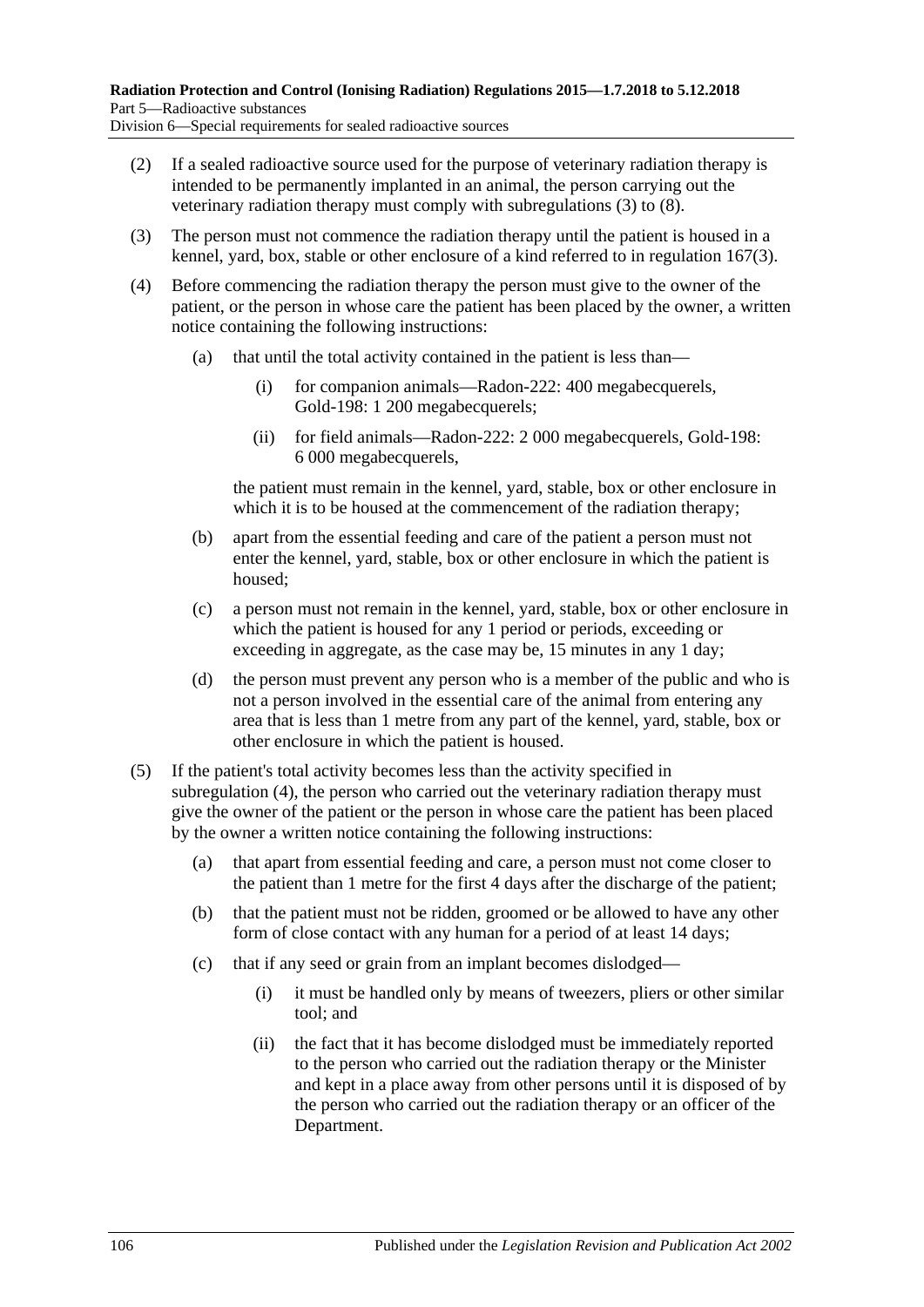- (6) The person must keep a register and enter in the register, as soon as is reasonably practicable—
	- (a) the serial number, if any, of any sealed radioactive source implanted in the patient; and
	- (b) the physical or chemical forms of the radioactive substance; and
	- (c) the date the person received the source; and
	- (d) the activity of the source and the date to which the activity refers.
- (7) The person must, at all times while carrying out veterinary radiation therapy, have in his or her immediate possession or control a radiation monitoring instrument that is—
	- (a) suitable for monitoring the kind of ionising radiation that is likely to be produced; and
	- (b) in good working order and condition.
- <span id="page-106-0"></span>(8) If a patient dies before the total activity contained in the patient has fallen to 1 thousandth of the value given in [subregulation](#page-105-2) (4), the carcass of the patient must not be disposed of except as is approved by the Minister.

### **169—Duty of owner etc of animal undergoing certain veterinary radiation therapy**

(1) In this regulation—

*patient* means an animal undergoing veterinary radiation therapy of the kinds referred to in [regulations](#page-103-2) 167 and [168.](#page-104-3)

- (2) The owner of the patient or the person in whose care the patient has been placed by the owner must keep the patient in a kennel, yard, box, stable or other enclosure of the kind referred to in [regulation](#page-103-1) 167(3) until—
	- (a) all sealed radioactive sources have been removed or detached from the patient; or
	- (b) the total activity contained in the patient is less than that specified in the table in [regulation](#page-105-2) 168(4).
- (3) The owner of the patient or the person in whose care the patient has been placed by the owner must attend the patient in the manner referred to in [regulation](#page-103-3) 167(4) until—
	- (a) all sealed radioactive sources have been removed or detached from the patient; or
	- (b) the total activity contained in the patient is less than that specified in the table in [regulation](#page-105-2) 168(4).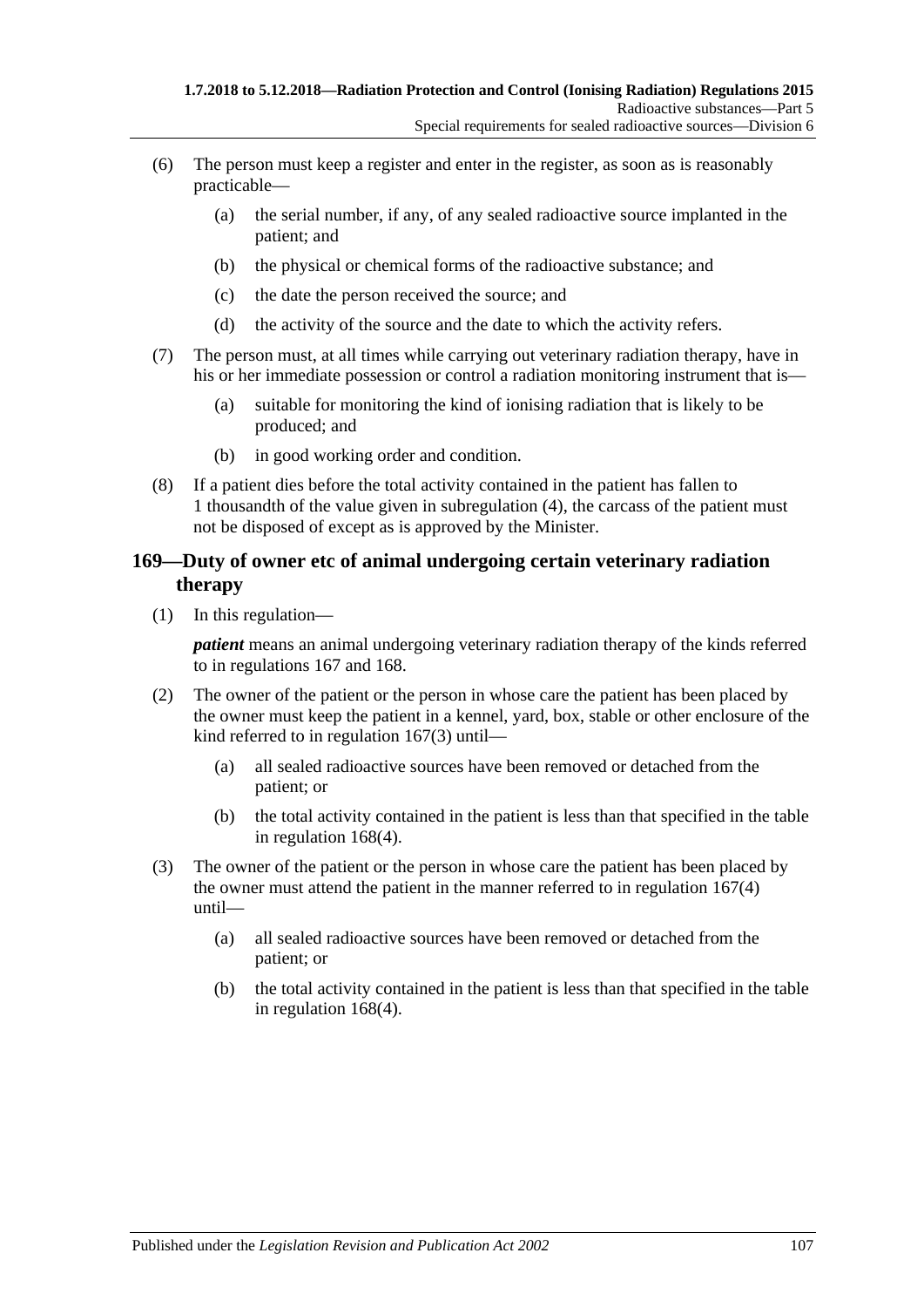# **Division 7—Registration of premises**

## **170—Registration of premises in which unsealed radioactive substances are kept or handled—prescribed classes of substances and prescribed classes of premises**

For the purposes of section 29(3) of the Act—

- (a) substances to which these regulations do not apply by virtue of [regulation](#page-17-0) 7 are a prescribed class of substances; and
- (b) the following classes of premises are prescribed:
	- (i) premises in which radioactive substances are stored in transit during the course of transport in accordance with the *[Radiation Protection](http://www.legislation.sa.gov.au/index.aspx?action=legref&type=subordleg&legtitle=Radiation%20Protection%20and%20Control%20(Transport%20of%20Radioactive%20Substances)%20Regulations%202003)  [and Control \(Transport of Radioactive Substances\)](http://www.legislation.sa.gov.au/index.aspx?action=legref&type=subordleg&legtitle=Radiation%20Protection%20and%20Control%20(Transport%20of%20Radioactive%20Substances)%20Regulations%202003)  [Regulations](http://www.legislation.sa.gov.au/index.aspx?action=legref&type=subordleg&legtitle=Radiation%20Protection%20and%20Control%20(Transport%20of%20Radioactive%20Substances)%20Regulations%202003) 2003*;
	- (ii) premises in which unsealed radioactive substances are kept or handled in the course of operations authorised by a licence issued under section 23A, 24 or 29A of the Act.

### **171—Application for registration of premises under section 29 of Act**

- (1) An applicant for registration of premises under section 29 of the Act must—
	- (a) complete and sign a form in the form of Schedule 5 Form 8; and
	- (b) send the form to the Minister together with the application and registration fees specified in [Schedule](#page-121-0) 4.
- (2) If an application for registration relates to part of any land, building or structure the applicant must submit with the application a plan of the land, building or structure clearly identifying the part of the land, building or structure to which the application relates.

### **172—Registered occupier to notify change of address for service or structural alterations to registered premises**

- (1) If the address for service of a registered occupier is changed, the registered occupier must, within 14 days of the change, serve on the Minister a notice in writing setting out the new address for service.
- (2) If any structural alterations are made to any registered premises, the registered occupier must, within 14 days of the alteration, serve on the Minister a notice in writing setting out details of the alterations that have been made.

# **Division 8—Special requirements for premises**

### **173—Interpretation**

For the purposes of this Division—

(a) a reference to premises is a reference to those parts of premises that are registered under section 29 of the Act or in respect of which registration has been applied for;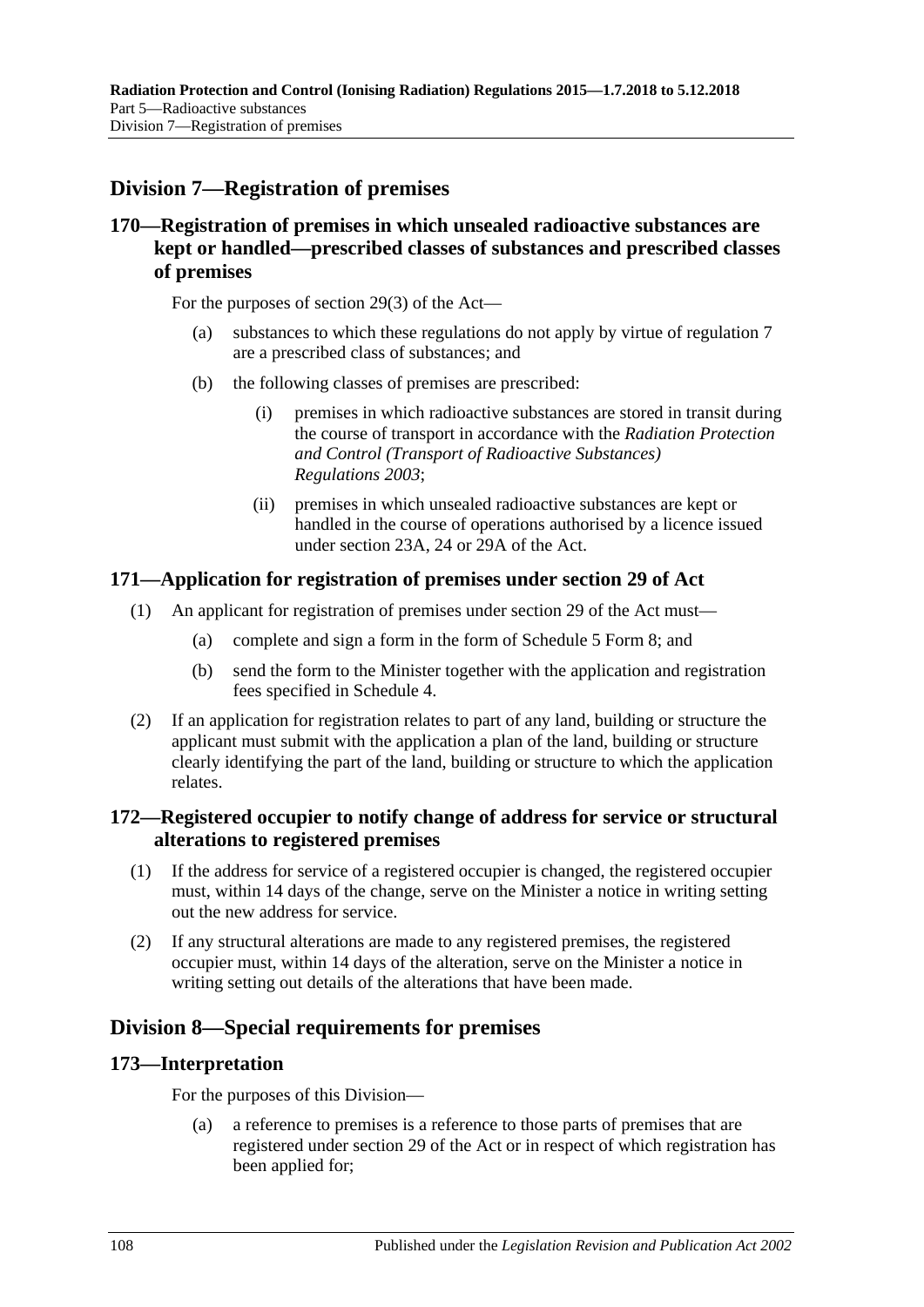(b) premises are classified accordingly as type A, type B or type C as set out in [Schedule](#page-121-0) 3.

### <span id="page-108-4"></span>**174—Laboratory in which unsealed radioactive substance is kept or handled**

- (1) A laboratory in which an unsealed radioactive substance is kept or handled must comply with the requirements set out in [subregulations](#page-108-0) (2) to [\(7\).](#page-108-1)
- <span id="page-108-0"></span>(2) A sign that displays—
	- (a) the type of the laboratory (as set out in [Schedule](#page-121-0) 3); and
	- (b) the name and full contact details of the person in charge of the laboratory (being a person who holds a licence under section 28 of the Act),

must be displayed at each entrance to the laboratory.

- (3) The sign referred to in [subregulation](#page-108-0) (2) may be part of or separate to the sign required to be displayed under [regulation](#page-86-0) 130.
- <span id="page-108-5"></span><span id="page-108-3"></span>(4) In respect of any laboratory where any unsealed radioactive substance the half life of which is 12 hours or longer, is likely to be kept or handled, the surfaces of the walls, floors, ceilings and fittings of the laboratory must either—
	- (a) be smooth and free from cracks and crevices; or
	- (b) consist of or be covered by a substance that—
		- (i) in the case of bench or floor coverings—prevents the spread of any radioactive liquid beyond the confines of such substance; and
		- (ii) is readily removable, disposable as radioactive waste and replaceable.
- (5) Furniture must be moveable so as to facilitate the decontamination and cleaning of the surfaces of walls, ceilings, floors and fittings of the laboratory.
- <span id="page-108-2"></span>(6) Pipes and drains that are connected to the laboratory must be installed so that—
	- (a) they are readily accessible for maintenance; and
	- (b) they do not affect the surfaces of the walls, ceilings, floors and fittings of the laboratory in such a way that those surfaces cease to be smooth or contain cracks or crevices in which contamination with radioactive substances is likely to accumulate.
- <span id="page-108-1"></span>(7) Drains that are used to carry radioactive effluent must comply with the requirements of [subregulation](#page-108-2) (6) and must be labelled at all points at which there is access to them for the purposes of maintenance with a label that—
	- (a) complies with the requirements applying of AS 1319–1994 *Safety Signs for the Occupational Environment* applying to warning signs; and
	- (b) contains the radiation symbol.
- (8) [Subregulation](#page-108-2) (6) does not apply to a laboratory in which an unsealed radioactive substance was kept or handled before 1 September 1985.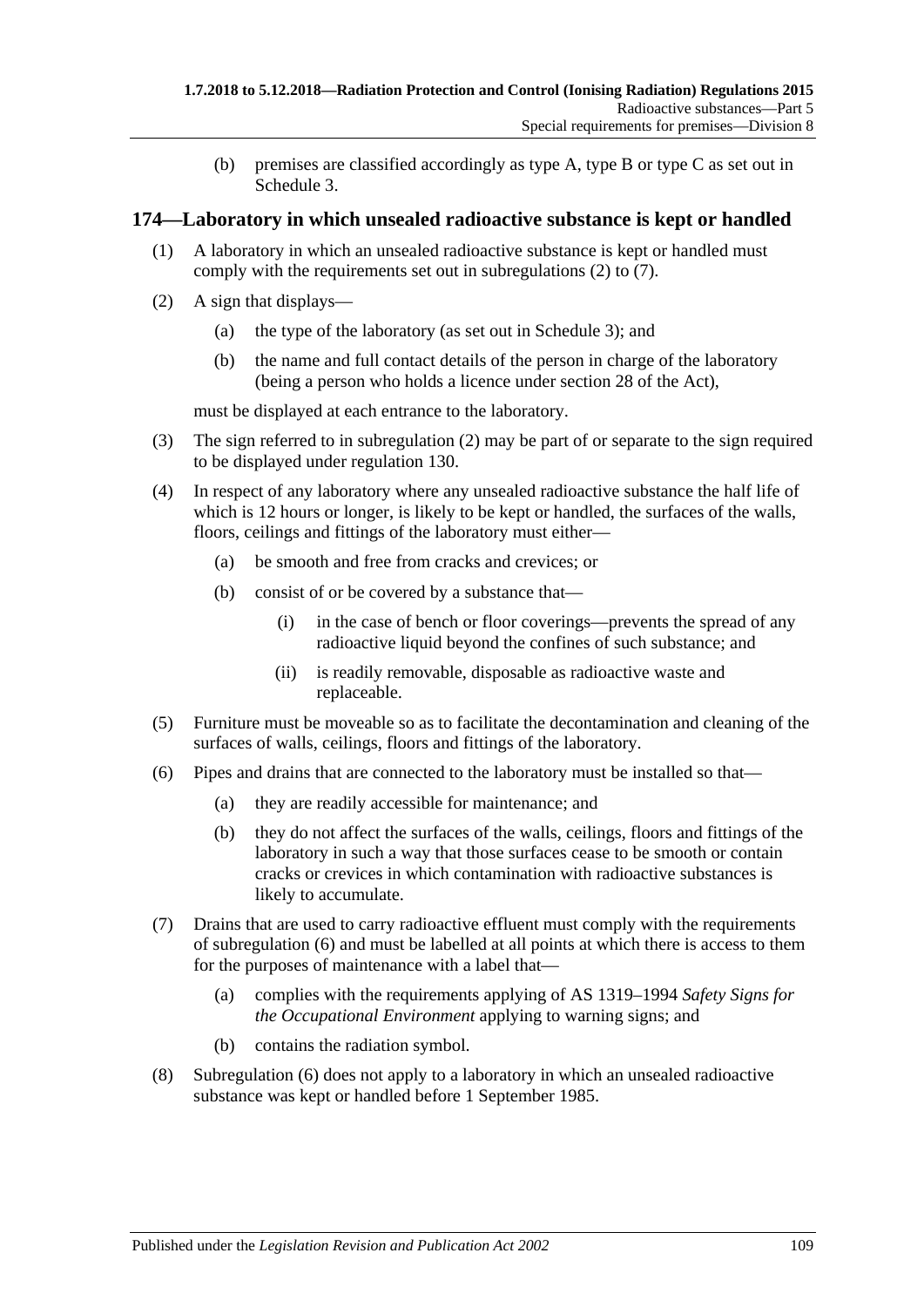### <span id="page-109-5"></span>**175—Requirement to provide fume cupboard or total enclosure in certain cases**

- <span id="page-109-0"></span>(1) If an operation or process that is likely to produce airborne radioactivity in excess of the concentration that could result in a radiation worker receiving an annual limit on intake due to inhalation is carried out in a laboratory, a fume cupboard or total enclosure that complies with this regulation must be provided.
- (2) The fume cupboard or total enclosure provided in accordance with this regulation must be designed, constructed, maintained and used so that the concentration of airborne radioactivity in the air breathed by a radiation worker is not likely to exceed the concentration that could result in a radiation worker receiving an annual limit on intake due to inhalation of airborne radioactivity.
- <span id="page-109-3"></span>(3) If the laboratory referred to in [subregulation](#page-109-0) (1) had before 1 September 1985 not been used for the keeping or handling of unsealed radioactive substances, a fume cupboard provided in accordance with that subregulation must comply with [subregulations](#page-109-1) (5) to [\(8\).](#page-109-2)
- (4) For the purposes of [subregulation](#page-109-3) (3) and [regulation](#page-110-0) 176, the requirements with which a fume cupboard must comply are set out in [subregulations](#page-109-1) (5) to [\(8\).](#page-109-2)
- <span id="page-109-4"></span><span id="page-109-1"></span>(5) The fume cupboard must be designed and constructed so that—
	- (a) there is a constant non-turbulent flow of air at a rate sufficient to prevent the movement of radioactive substances from its interior into the laboratory and in any case the flow of air must be at a rate not less than 0.5 metres per second; and
	- (b) the efficiency of the fume cupboard is not impaired by changing the position of the sash; and
	- (c) the accumulation of contamination with radioactive substances in any part of the fume cupboard or the fume extraction system is minimised; and
	- (d) its internal surfaces and the surfaces of any of its fittings comply with [regulation](#page-108-3) 174(4)(a).
- (6) The fume extraction system must be labelled at all accessible points with signs that comply with the requirements of [regulation](#page-108-1) 174(7).
- (7) The extraction system must be designed and constructed so that there is no escape of air from the fume cupboard into a part of the laboratory or to a part of the premises in which the laboratory is situated if such part of the laboratory or premises is normally occupied by any person.
- <span id="page-109-2"></span>(8) The extraction system must be sited in such a position so that the opening of any door or window or the presence of any furniture or other object in the laboratory does not significantly disturb the flow of air into the fume cupboard.
- (9) [Subregulation](#page-109-4) (5)(a) does not apply to a fume cupboard that is a laminar flow cupboard.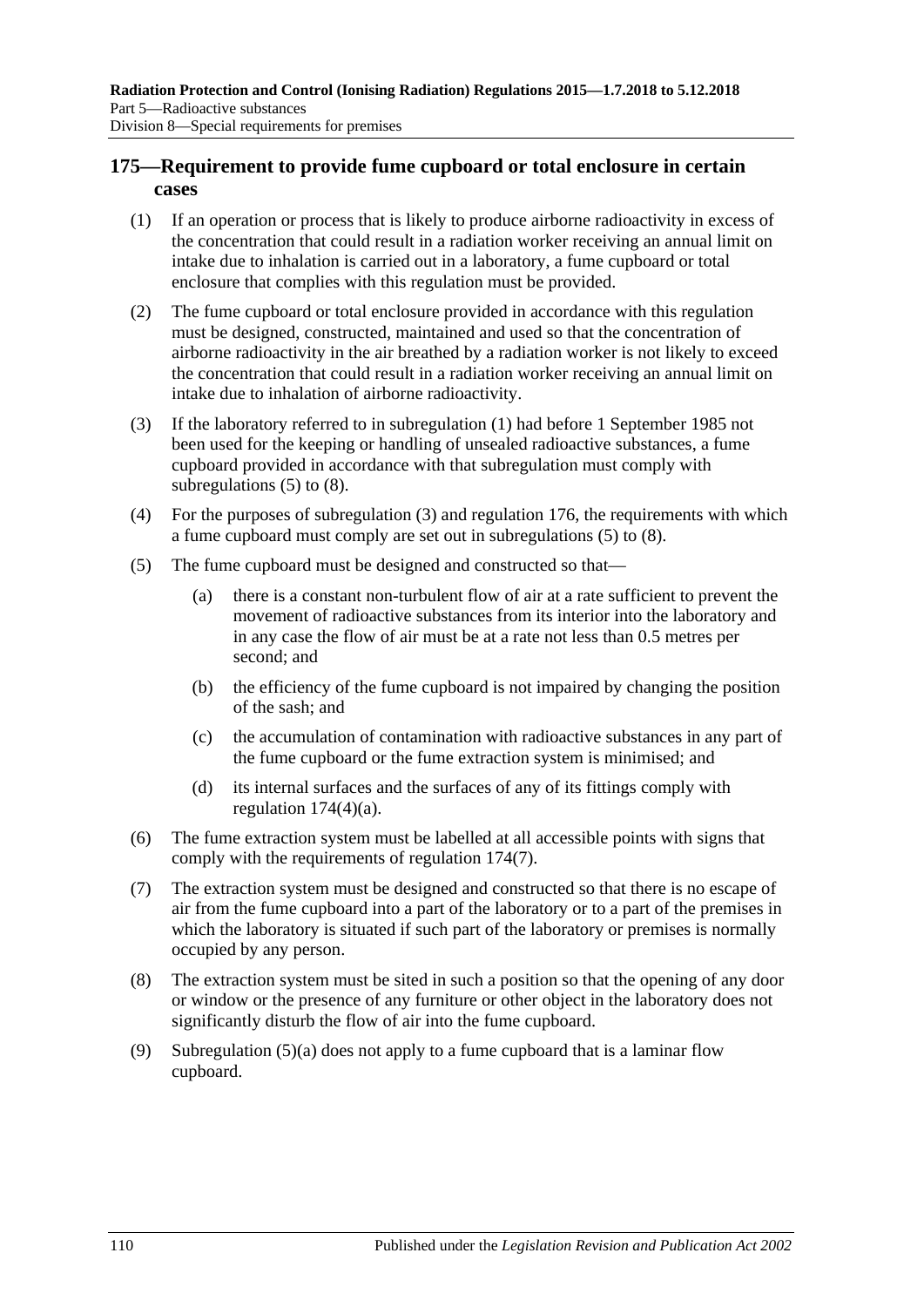### <span id="page-110-0"></span>**176—Type B laboratory**

- (1) A type B laboratory must, in addition to complying with the requirements of [regulations](#page-108-4) 174 and [175,](#page-109-5) have—
	- (a) if volatile radioactive substances, or radioactive substances in the form of dry powders are kept or handled—a fume cupboard that complies with the requirements of [regulation](#page-109-5) 175 or a glove box or other total enclosure that encloses such radioactive substances and has an extraction system that complies with that regulation; and
	- (b) an area at or near to the entrance but separated from the remaining part of the laboratory by a barrier suitable for changing into and out of protective clothing; and
	- (c) an eyewash facility; and
	- (d) a hand basin fitted with taps that are connected to the mains water supply; and
	- (e) a shower connected to the mains water supply; and
	- (f) a ventilation system that complies with [subregulation](#page-110-1) (2).
- <span id="page-110-1"></span>(2) The ventilation system for a type B laboratory must be such as to maintain a negative air pressure in the laboratory relative to areas immediately outside the laboratory but which does not interfere with the proper operation of the fume cupboard or glove box.
- (3) The surfaces of any furniture used in a type B laboratory must comply with [regulation](#page-108-5) 174(4).

### **177—Type A laboratory**

- <span id="page-110-2"></span>(1) A type A laboratory must comply with—
	- (a) the requirements for all laboratories, including a type B laboratory; and
	- (b) any additional requirements that the Minister may direct by notice in writing served on the registered occupier of the laboratory.
- (2) A notice under [subregulation](#page-110-2) (1)(b) must—
	- (a) specify the requirements with which the laboratory must comply; and
	- (b) specify a reasonable time within which the laboratory must be made to comply with the additional requirements.

### **178—Duties of registered occupier of premises in which unsealed radioactive substance is kept or handled**

The registered occupier of any premises in which an unsealed radioactive substance is kept or handled must—

- (a) provide monitoring equipment suitable for detecting radioactive contamination by the types of radioactive substances kept or handled on the premises; and
- (b) post in a prominent position near to all parts of the premises where a radioactive substance is kept or handled, a summary of—
	- (i) the working rules referred to in [regulation](#page-18-0) 9; and
	- (ii) the contingency plan prepared in accordance with [regulation](#page-31-0) 32; and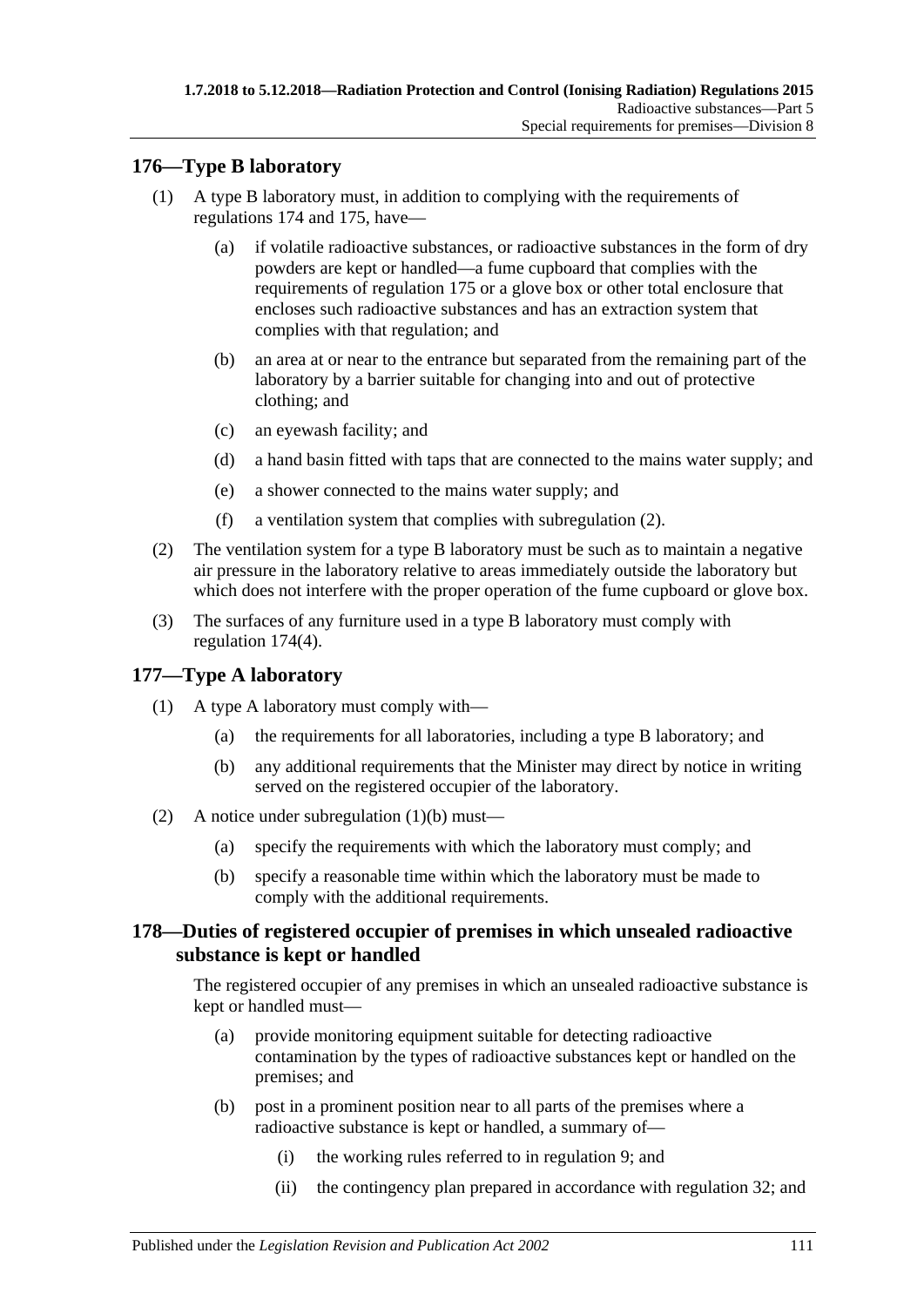(c) display in a prominent position on the premises a sign that contains a prohibition against eating, drinking and smoking on the premises.

## **Division 9—Licence to test for developmental purposes**

### **179—Definition of prescribed radioactive substance—prescribed concentration**

- <span id="page-111-0"></span>(1) For the purposes of the definition of *prescribed radioactive substance* in section 23A(10) of the Act, a radioactive substance has a prescribed concentration of a radioactive element or compound if the radioactive element or compound—
	- (a) has a specific activity of more than 35 kilobecquerels per kilogram; and
	- (b) contains 1 or more radionuclides so that—

$$
\frac{A1}{5} + \frac{A2}{50} + \frac{A3}{500} + \frac{A4}{5000}
$$

is more than or equal to 1.

(2) In [subregulation](#page-111-0)  $(1)$ —

*A1* means the total activity of group 1 radionuclides (in kilobecquerels);

*A2* means the total activity of group 2 radionuclides (in kilobecquerels);

A3 means the total activity of group 3 radionuclides (in kilobecquerels);

*A4* means the total activity of group 4 radionuclides (in kilobecquerels).

### **180—Operations to which section 23A(1) of Act does not apply**

Section 23A(1) of the Act does not apply to the following operations:

- (a) developmental testing operations involving the processing of a prescribed radioactive substance in which the radioactive substance is not subjected to a process of chemical treatment and the amount of the radioactive substance processed is less than 10 tonnes per calendar month;
- (b) developmental testing operations involving the processing of a prescribed radioactive substance in which the radioactive substance is subjected to a process of chemical treatment including leaching, dissolution, solvent extraction or ion exchange but the amount of radioactive substance involved in the operation is less than 10 tonnes in any 1 year.

### **181—Prescribed form of application for licence**

For the purposes of section 23A(4)(b) of the Act, the form of application for a licence is that set out in Schedule 5 Form 9.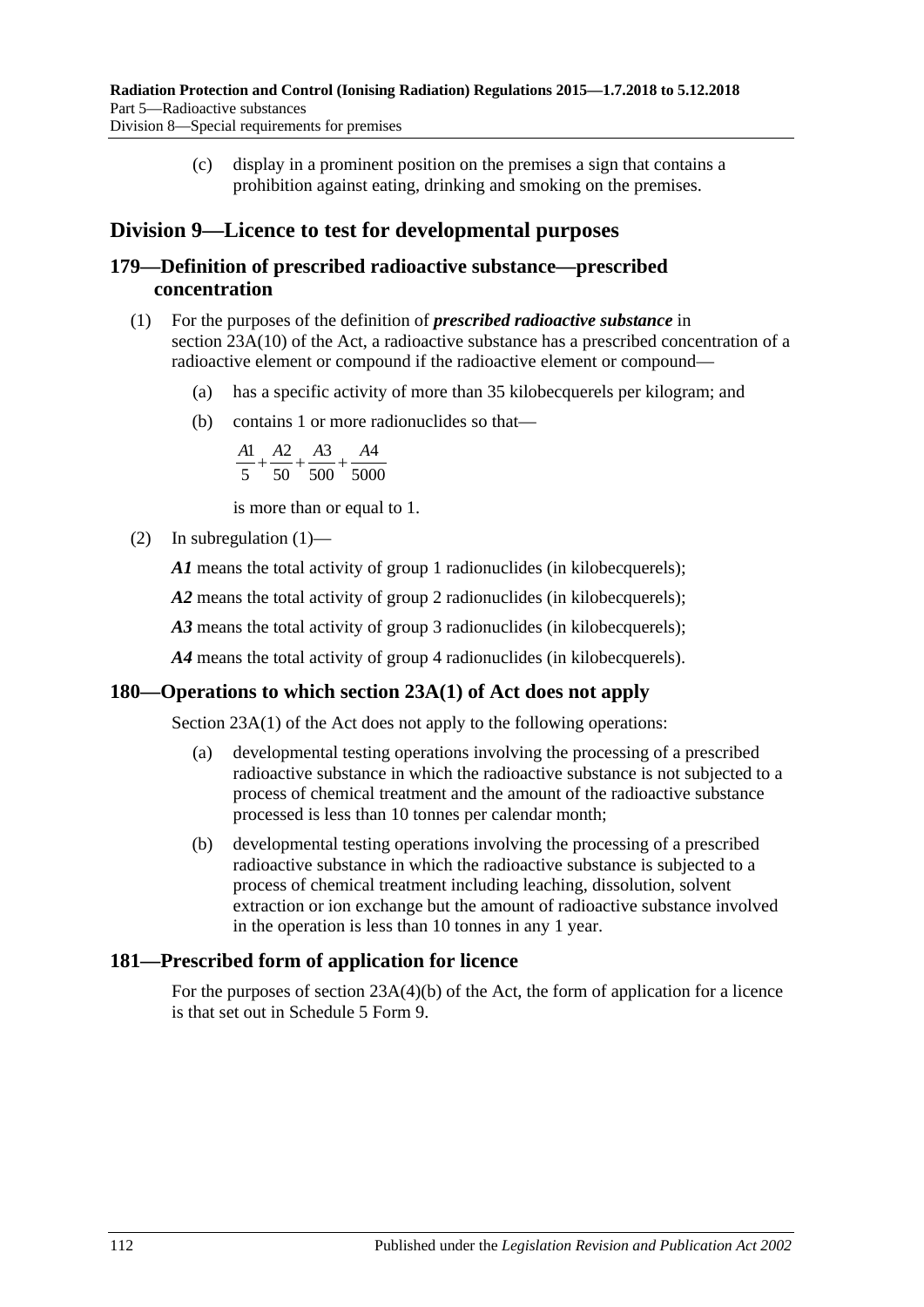## **Division 10—Licence to carry out mining or mineral processing**

### **182—Operations to which section 24(1) of Act does not apply**

Section 24(1) of the Act does not apply to the following operations:

- (a) operations for the mining or processing of a prescribed radioactive substance in which the radioactive substance is not subjected to a process of chemical treatment and the amount of the radioactive substance processed is less than 10 tonnes per calendar month;
- (b) operations for the processing of a prescribed radioactive substance in which the radioactive substance is subjected to a process of chemical treatment including leaching, dissolution, solvent extraction or ion exchange but the amount of the radioactive substance involved in the operation is less than 10 tonnes in any 1 year.

### **183—Definition of prescribed radioactive substance—prescribed concentration**

- <span id="page-112-0"></span>(1) For the purposes of the definition of *prescribed radioactive substance* in section 24(6) of the Act, a radioactive substance has a prescribed concentration of a radioactive element or compound if the radioactive element or compound—
	- (a) has a specific activity of more than 35 kilobecquerels per kilogram; and
	- (b) contains 1 or more radionuclides so that—

$$
\frac{A1}{5} + \frac{A2}{50} + \frac{A3}{500} + \frac{A4}{5000}
$$

is more than or equal to 1.

(2) In [subregulation](#page-112-0)  $(1)$ —

*A1* means the total activity of group 1 radionuclides (in kilobecquerels);

*A2* means the total activity of group 2 radionuclides (in kilobecquerels);

A3 means the total activity of group 3 radionuclides (in kilobecquerels);

*A4* means the total activity of group 4 radionuclides (in kilobecquerels).

### **184—Prescribed form of application for licence**

For the purposes of section 24(3)(b) of the Act, the form of application for a licence is that set out in Schedule 5 Form 10.

### **Division 11—Facilities licence**

### **185—Prescribed facilities**

- (1) For the purposes of section 29A(1) of the Act, the following facilities are prescribed:
	- (a) a particle accelerator that—
		- (i) has, or is capable of having, a beam energy greater than 1 megaelectron volts; or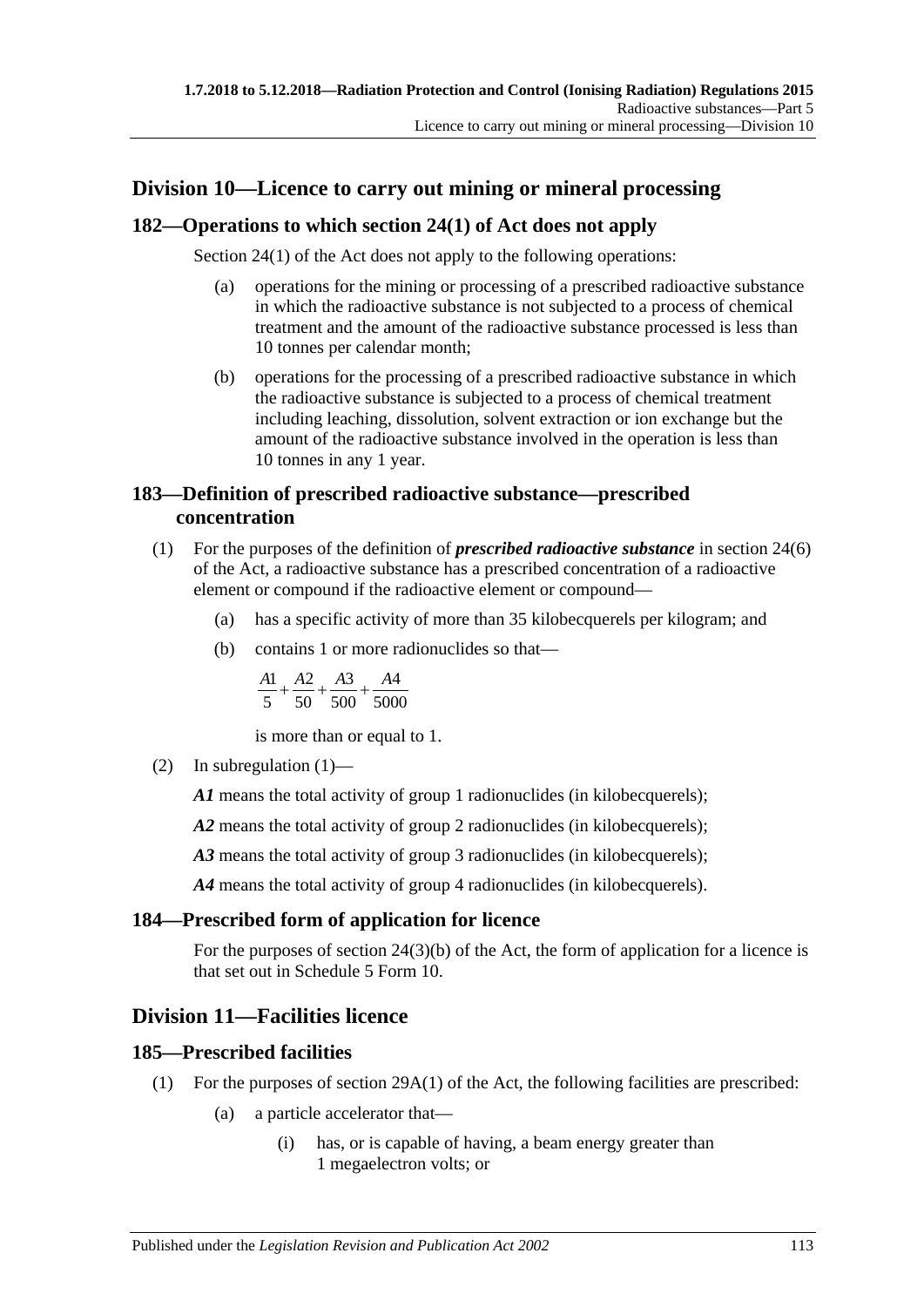- (ii) is capable of producing neutrons;
- (b) an irradiator that contains more than  $10^{15}$  becquerels of a radioactive substance;
- (c) an irradiator that—
	- (i) contains more than  $10^{13}$  becquerels of a radioactive substance; and
	- (ii) does not include shielding as an integral part of its construction;
- (d) an irradiator that—
	- (i) contains more than  $10^{13}$  becquerels of a radioactive substance; and
	- (ii) includes, as an integral part of its construction, shielding that does not prevent a person from being exposed to the source;
- (e) an irradiator that—
	- (i) contains more than  $10^{13}$  becquerels of a radioactive substance; and
	- (ii) includes shielding as an integral part of its construction; and
	- (iii) has a source that is not inside that shielding during the operation of the irradiator;
- (f) a facility used for the production, processing, use, storage, management or disposal of—
	- (i) sealed sources of radioactive substances of activity greater than  $10<sup>9</sup>$  times the exempt activity; or
	- (ii) unsealed sources of radioactive substances of activity greater than  $10<sup>6</sup>$  times the exempt activity;
- (g) a facility where—
	- (i) a mixture of radioactive substances is produced, used, stored, managed or disposed of using the facility; and
	- (ii) the activity of the mixture is greater than the applicable level.
- <span id="page-113-0"></span>(2) For the purposes of [subregulation](#page-113-0)  $(1)(g)(ii)$ , the activity of the mixture is greater than the applicable level if, after dividing the activity of each radionuclide in the mixture by the exempt activity for that radionuclide and adding the fractions for each radionuclide, the result is greater than—
	- (a) for a sealed source— $10^9$ ;
	- (b) for an unsealed source— $10^6$ .
- (3) In this regulation—

*exempt activity* means activities referred to in Schedule 4 of the National Directory for Radiation Protection.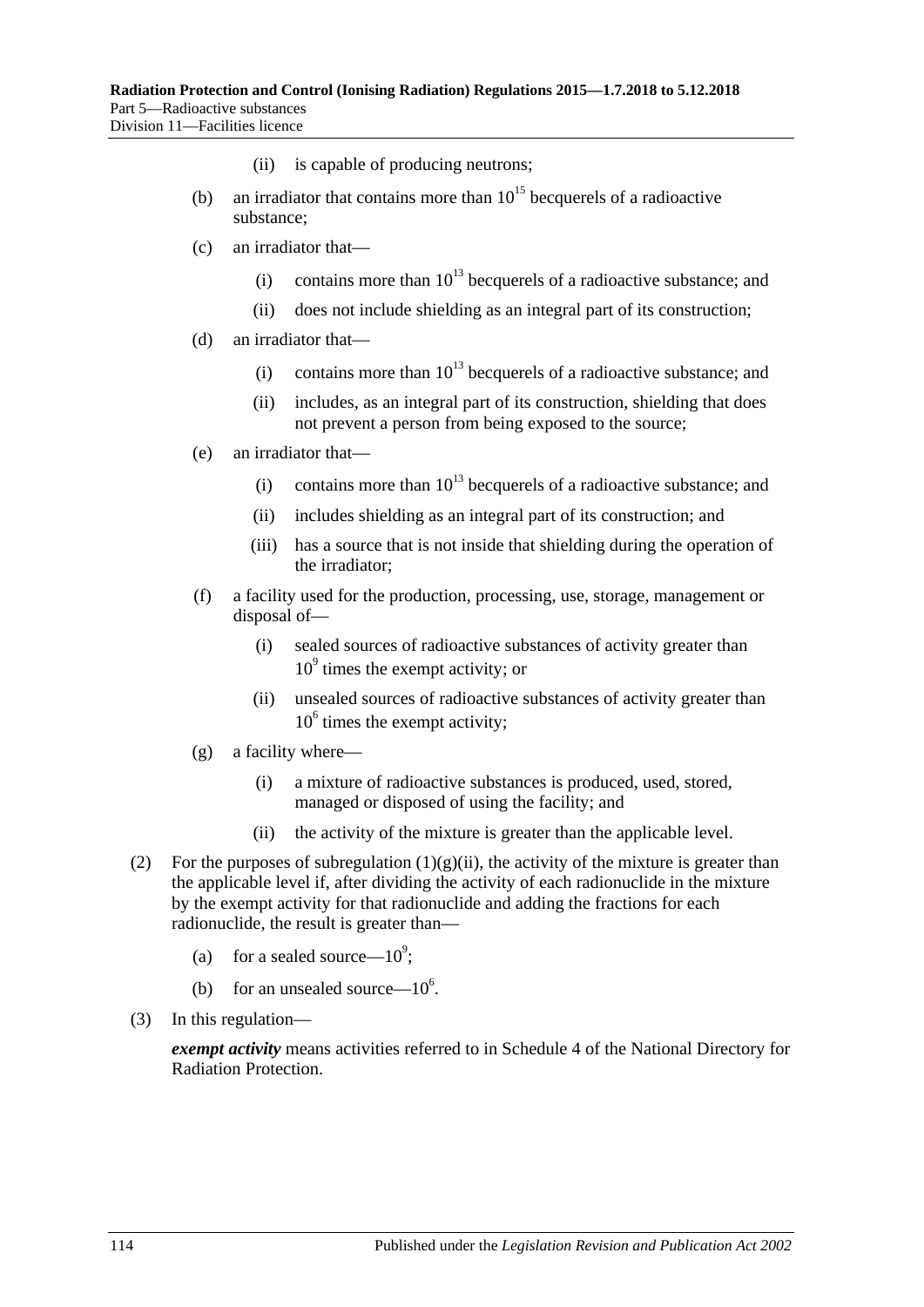### **186—Classes of persons not required to hold licence**

For the purposes of section 29A(3) of the Act, a person is not required to hold a facilities licence in respect of a radiation facility if—

- (a) the person holds a licence under section 23A of the Act authorising developmental testing operations involving a prescribed radioactive substance at that facility; or
- (b) the person holds a licence under section 24 of the Act authorising mining or mineral processing of a prescribed radioactive substance at that facility.

### **187—Prescribed form of application for licence**

For the purposes of section 29A(4)(b) of the Act, the form of application for a licence is that set out in Schedule 5 Form 11.

### **Division 12—Licence to possess a radiation source**

### **188—Prescribed circumstances in which licence is not required**

For the purposes of section 33A(2) of the Act, a licence is not required—

- (a) if the radiation source is one in respect of which an application for a licence to possess has been made to the Minister and in respect of which the Minister has not made a determination; or
- (b) if the only radiation source in possession is apparatus of a class prescribed by [regulation](#page-43-0) 59(a) or [\(b\)](#page-43-1) for the purposes of section 32(3) of the Act; or
- (c) if the only radiation source in possession is a sealed radiation source of a class prescribed by [regulation](#page-90-0) 142 (other than [paragraph](#page-91-0)  $(g)$ ) for the purposes of section 30(3) of the Act; or
- (d) if the radiation source in possession is a substance to which these regulations do not apply by virtue of [regulation](#page-17-0) 7; or
- (e) if the radiation source is in possession in the course of operations authorised by a licence under section 23A, 24 or 29A of the Act; or
- (f) if the radiation source is only in possession during, or for the purposes of, its transportation and the radiation source is a category 4 or category 5 radiation source as determined in accordance with the Code of Practice entitled *Code of Practice for the Security of Radioactive Sources (2007)* published by the Chief Executive Officer of ARPANSA, as in force from time to time.

### **189—Prescribed form of application for licence**

For the purposes of section 33A(3)(b) of the Act, the form of application for a licence is that set out in Schedule 5 Form 12.

### **Division 13—Accreditation of third party service providers**

### **190—Prescribed form of application for accreditation**

For the purposes of section 33B(1)(b) of the Act, the form of application for accreditation is that set out in Schedule 5 Form 13.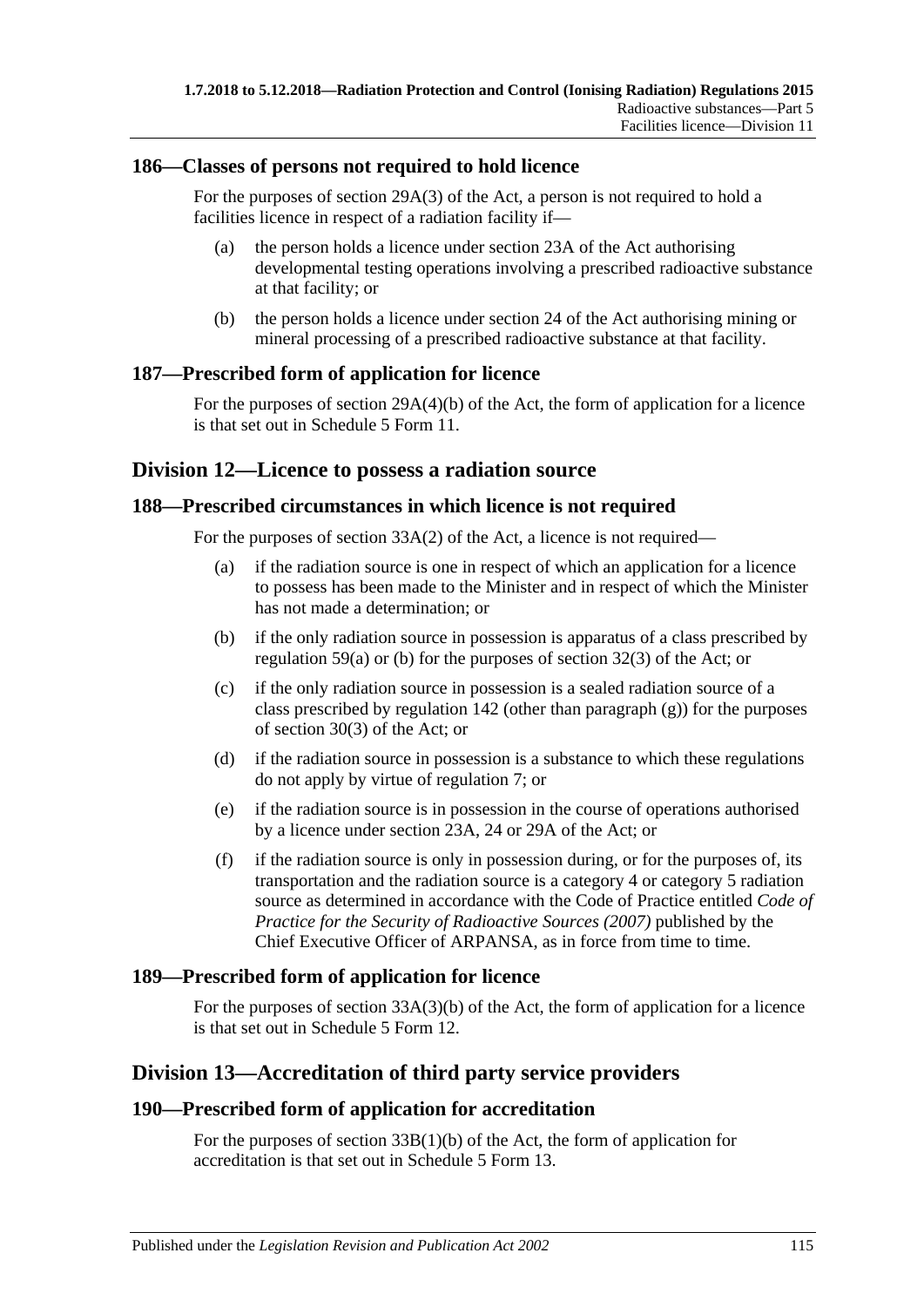# **Part 6—Miscellaneous**

### **Division 1—Use of ionising radiation in schools**

### **191—Interpretation**

(1) In this Division—

*the Code* means the *Code of Practice for the Safe Use of Ionizing Radiation in Secondary Schools (1986)* published by the National Health and Medical Research Council, as modified by this regulation.

- (2) For the purposes of this Division, the Code is modified—
	- (a) by striking out from the glossary the definition of "Ionizing radiation" and substituting the following definition:

*Ionizing radiation* has the same meaning as in the *[Radiation](http://www.legislation.sa.gov.au/index.aspx?action=legref&type=act&legtitle=Radiation%20Protection%20and%20Control%20Act%201982)  [Protection and Control Act](http://www.legislation.sa.gov.au/index.aspx?action=legref&type=act&legtitle=Radiation%20Protection%20and%20Control%20Act%201982) 1982*.;

(b) by striking out from the glossary the definition of "Radioactive material" and substituting the following definition:

> *Radioactive material* has the meaning given to "radioactive substance" in the *[Radiation Protection and Control Act](http://www.legislation.sa.gov.au/index.aspx?action=legref&type=act&legtitle=Radiation%20Protection%20and%20Control%20Act%201982) 1982*.;

(c) by striking out from the glossary the definition of "Sealed source" and substituting the following definition:

> *Sealed source* has the meaning given to "sealed radioactive source" in the *[Radiation Protection and Control Act](http://www.legislation.sa.gov.au/index.aspx?action=legref&type=act&legtitle=Radiation%20Protection%20and%20Control%20Act%201982) 1982*.;

(d) by inserting in the glossary after the definition of "Sievert" the following definition:

**Statutory authority** means the Minister for Human Services.;

(e) by striking out from the glossary the definition of "Unsealed source" and substituting the following definition:

> *Unsealed source* has the meaning given to "unsealed radioactive substance" in the *[Radiation Protection and Control Act](http://www.legislation.sa.gov.au/index.aspx?action=legref&type=act&legtitle=Radiation%20Protection%20and%20Control%20Act%201982) 1982*.;

(f) by striking out sections 10.1 and 11.

### **192—Use of radioactive substance etc in secondary school to be in accordance with Code**

- (1) The use of a radioactive substance or apparatus in a secondary school must be in accordance with the Code.
- (2) A person in charge of a secondary school must ensure that at all times there is a person designated to act as the responsible teacher for the purposes of compliance with the Code.
- (3) If this regulation is not complied with, the person in charge of the school is guilty of an offence.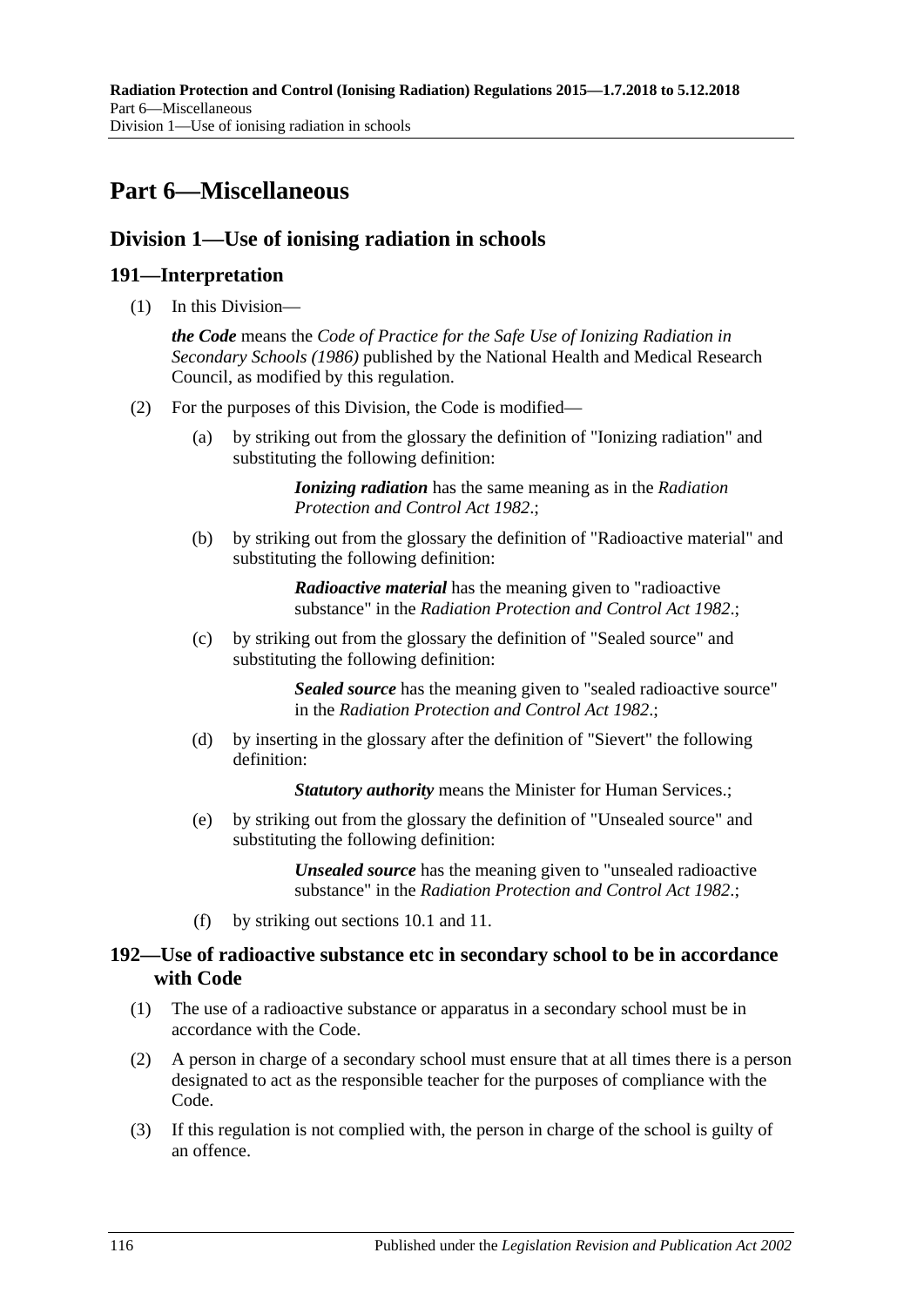### **Division 2—Miscellaneous**

### **193—Application for licence to mine or mill radioactive ores (section 24 of Act)—prescribed form**

An applicant for renewal of a licence under section 24 of the Act must—

- (a) complete and sign a form in the form of Schedule 5 Form 9; and
- (b) send the form to the Minister not less than 28 days prior to the expiry of the term of the licence.

### **194—Application forms for renewal of accreditations and authorities**

An applicant for the renewal of an accreditation or authority under the Act must complete and sign a form in the form set out in Schedule 5 Form 15 or Schedule 5 Form 16 (as the case may be) and send the form to the Minister.

### **195—Register of licences under section 24 of Act**

The register of licences under section 24 of the Act must contain the following information in respect of each licence:

- (a) the name and postal address of the licence holder;
- (b) the address and location of—
	- (i) the mine; and
	- (ii) the mill;
- (c) the name and address of the manager;
- (d) the date of first issue of the licence;
- (e) the date of last renewal of the licence;
- (f) the current expiry date of the licence;
- (g) the conditions imposed on the licence.

### **196—Registers of licences under sections 28 and 31 of Act**

- (1) The register of licences in respect of licences granted under sections 28 and 31 of the Act must—
	- (a) contain the information specified in [subregulation](#page-116-0) (2); and
	- (b) be kept in electronic form and a printout made available for public inspection.
- <span id="page-116-0"></span>(2) The register must contain the following information in respect of each licence:
	- (a) the name, postal address and occupation of licence holder;
	- (b) the name, postal address and principal business activity of the employer of the licence holder;
	- (c) in the case of apparatus—the kind of work performed with the apparatus;
	- (d) in the case of radioactive substances—the kind of work performed with radioactive substances, and whether the radioactive substances are sealed or unsealed;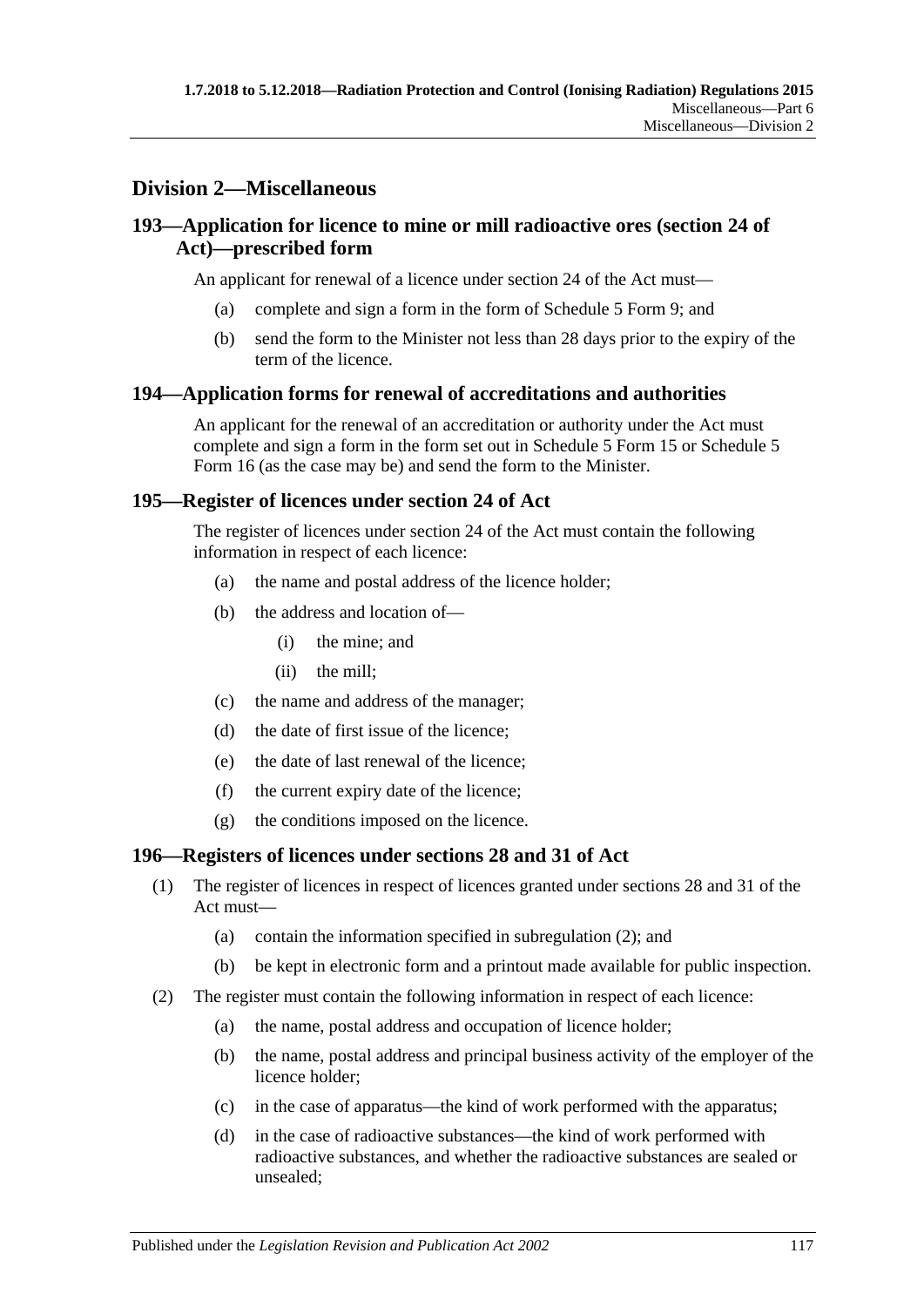- (e) the conditions imposed on the licence;
- (f) the date the licence was first issued;
- (g) the most recent date upon which the licence was renewed;
- (h) the date the current licence expires.

### **197—Register of sealed radioactive sources and apparatus registered under sections 30 and 32 of Act**

- (1) The register in respect of sealed radioactive sources and apparatus registered under sections 30 and 32 of the Act must—
	- (a) contain the information specified in [subregulation](#page-117-0) (2); and
	- (b) be kept in electronic form and a printout made available for public inspection.
- <span id="page-117-0"></span>(2) The register must contain the following information in respect of each registration:
	- (a) the name, postal address and occupation or principal business activity of the registered owner;
	- (b) the make, model, and serial number of the apparatus and of the sealed radioactive source or the registrable device;
	- (c) the address at which the apparatus or sealed radioactive source is located or at which it is stored when not in use;
	- (d) the purposes to which the apparatus or sealed radioactive source are put;
	- (e) in the case of a sealed radioactive source—the radionuclide involved;
	- (f) in the case of a sealed radioactive source with a half life of less than 1 year—the maximum activity registered by the registered owner;
	- (g) in the case of a sealed radioactive source with a half life of more than 1 year—the activity of the source, and the date to which that activity refers;
	- (h) the conditions imposed upon the registration;
	- (i) the date the registration was first granted;
	- (j) the most recent date upon which the registration was renewed;
	- (k) the date the current registration expires.

### **198—Register of premises registered under section 29 of Act**

- (1) The register of premises registered under section 29 of the Act must—
	- (a) contain the information specified in [subregulation](#page-117-1) (2); and
	- (b) be kept in electronic form and a printout made available for public inspection.
- <span id="page-117-1"></span>(2) The register must contain the following information in respect of each registration:
	- (a) the name, postal address, and occupation or principal business activity of the registered occupier;
	- (b) the address of the registered premises;
	- (c) a description sufficient to identify the premises at that address so registered;
	- (d) the type of premises;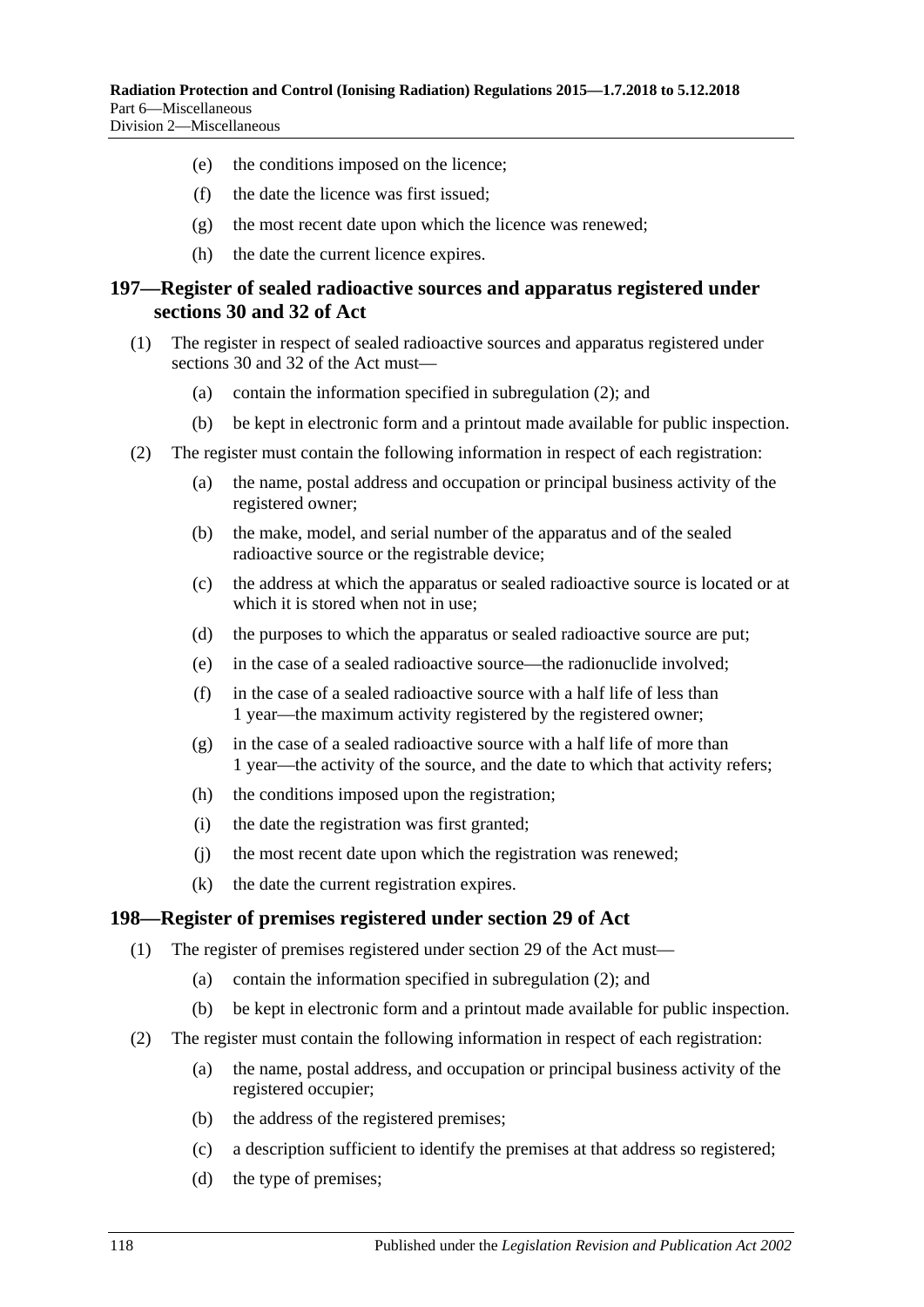- (e) the kind of work performed on the premises;
- (f) the date the registration was first granted;
- (g) the most recent date upon which the registration was renewed;
- (h) the date the current registration expires;
- (i) the conditions imposed upon the registration.

### **199—Procedure for obtaining Minister's approval to destroy certain documents**

- (1) A person seeking approval of the Minister to dispose of or destroy a document under [regulation](#page-25-0) 21, [regulation](#page-27-0) 25 or [regulation](#page-36-0) 42 must apply to the Minister in writing.
- (2) The application must contain—
	- (a) details of the document to be disposed of and the proposed manner of disposal; and
	- (b) details of the document to be destroyed and the proposed manner of destruction; and
	- (c) the reasons for the disposal or destruction.
- (3) The Minister may approve the application if satisfied that the document is not required for the purposes of the Act or these regulations.

### **200—Release of information obtained in administration of Act—prescribed body**

- (1) For the purposes of section 43(3)(m) of the Act, the Australian Radiation Protection and Nuclear Safety Agency of the Commonwealth is a prescribed body.
- (2) The Minister, the Department or the Commission may release to the Australian Radiation Protection and Nuclear Safety Agency of the Commonwealth any information relating to radiation incidents, radiation accidents or radiation emergencies.

### **201—Use of codes of practice and standards in these regulations**

- (1) For the purposes of section 43(4)(a) of the Act, the International Organization for Standardization is a prescribed body.
- (2) A code of practice or standard referred to or incorporated in these regulations is referred to or incorporated as in force from time to time.

### **202—Service of documents**

A notice or other document required or authorised by these regulations to be served on or given to the Minister or the Department may be served or given—

- (a) by sending it by certified mail addressed to the Department at its postal address; or
- (b) by leaving it at the principal place of business of the Department with a person who is apparently—
	- (i) over 16 years of age; and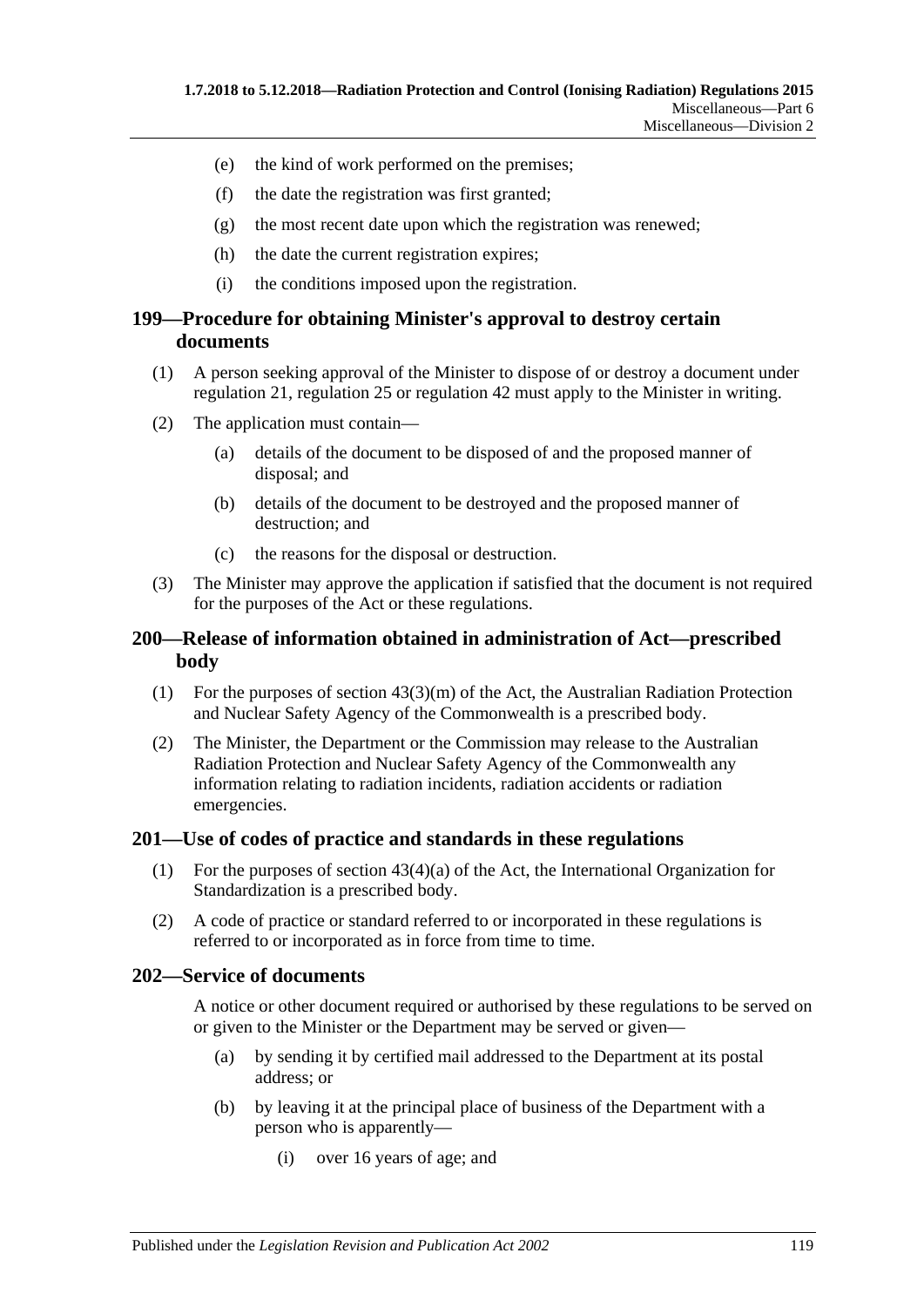(ii) in the employment of the Department.

### **203—Manner of giving directions or approvals required by these regulations**

Subject to these regulations, the Minister may give any direction or approval that is required by these regulations by serving notice in writing on the person to whom the notice is addressed.

### **204—Fees**

- (1) The fees set out in [Schedule](#page-121-1) 4 are prescribed for the purposes of the Act and these regulations.
- (2) If for any reason an application for a licence or registration is not granted, any fee (other than an application fee) paid by the applicant for the licence or registration must be returned to the applicant.

### **205—General penalty**

A person who contravenes or fails to comply with a provision of these regulations for which a specific penalty is not provided is guilty of an offence.

Maximum penalty: \$10 000.

# **Schedule 1—Classification of radionuclides into groups**

| <b>GROUP 1</b> |               |               |          |          |                           |           |           |          |
|----------------|---------------|---------------|----------|----------|---------------------------|-----------|-----------|----------|
| $Pb-210$       | $Po-210$      | Ra-223        | Ra-226   | Ra-228   | Ac-227                    | $Th-227$  | $Th-228$  | $Th-230$ |
| Pa-231         | $U-230$       | U-232         | $U-233$  | $U-234$  | $Np-237$                  | Pu-238    | Pu-239    | $Pu-240$ |
| Pu-241         | Pu-242        | Am-241        | Am-243   | $Cm-242$ | $Cm-243$                  | $Cm-244$  | $Cm-245$  | $Cm-246$ |
| $Cf-249$       | $Cf-250$      | $Cf-252$      |          |          |                           |           |           |          |
| <b>GROUP 2</b> |               |               |          |          |                           |           |           |          |
| $Na-22$        | $Cl-36$       | $Ca-45$       | $Sc-46$  | $Mn-54$  | $Co-56$                   | $Co-60$   | $Ge-68$   | $Sr-89$  |
| $Sr-90$        | $Y-91$        | $Zr-95$       | Ru-106   |          | Ag-110m $Cd-115m$ In-114m |           | $Sb-124$  | $Sb-125$ |
| $Te-127m$      | Te-129m I-124 |               | $I-125$  | $I-126$  | $I-131$                   | $I-133$   | $Cs-134$  | $Cs-137$ |
| Ba-140         | $Ce-144$      | Eu-152        | $Bi-210$ | Eu-154   | $Tb-160$                  | $Tm-170$  | Hf-181    | Ta-182   |
| $Ir-192$       | $Tl-204$      | $Bi-207$      |          | $At-211$ | $Pb-212$                  | Ra-224    | $Ac-228$  | Pa-230   |
| Th-234         | $U-236$       | <b>Bk-249</b> |          |          |                           |           |           |          |
| <b>GROUP 3</b> |               |               |          |          |                           |           |           |          |
| $Be-7$         | $C-14$        | $F-18$        | $Na-24$  | $Cl-38$  | $Si-31$                   | $P-32$    | $P-33$    | $S-35$   |
| $Ar-41$        | $K-42$        | $K-43$        | $Ca-47$  | $Sc-47$  | $Sc-48$                   | $V-48$    | $Cr-51$   | $Mn-52$  |
| $Mn-56$        | $Fe-52$       | $Fe-55$       | $Fe-59$  | $Co-57$  | $Co-58$                   | $Ni-63$   | $Ni-65$   | $Cu-64$  |
| $Zn-65$        | $Zn-69m$      | $Ga-67$       | $Ga-72$  | As- $73$ | As- $74$                  | As- $76$  | As-77     | $Se-75$  |
| $Br-82$        | $Kr-85m$      | Kr-87         | $Rb-81$  | $Rb-86$  | $Sr-85$                   | $Sr-91$   | $Y-87$    | $Y-90$   |
| $Y-92$         | $Y-93$        | $Zr-97$       | $Nb-93m$ | $Nb-95$  | Mo-99                     | $Tc-96$   | $Tc-97m$  | $Tc-97$  |
| Tc-99          | <b>Ru-97</b>  | Ru-103        | Ru-105   | $Rh-105$ | $Pd-103$                  | Pd-109    | Ag- $105$ | Ag-111   |
| $Cd-109$       | $Cd-115$      | $In-115m$     | $Sn-113$ | $Sn-125$ | $Sb-122$                  | $Te-125m$ | Te-127    | Te-129   |
|                |               |               |          |          |                           |           |           |          |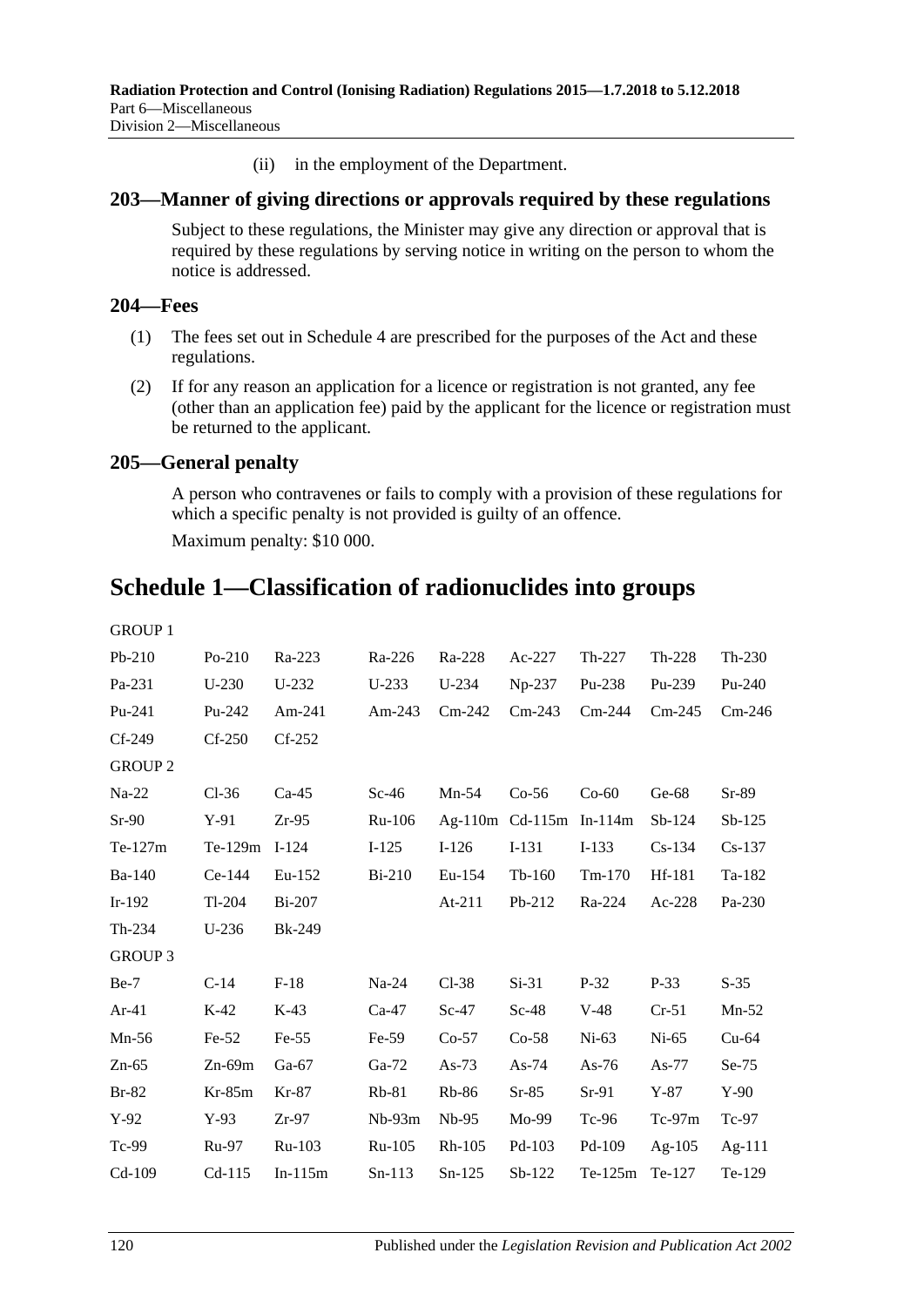| $Te-131m$      | Te-132            | $I-123$       | $I-130$   | $I-132$   | $I-134$   | $I-135$   | $Xe-135$ | $Cs-129$ |
|----------------|-------------------|---------------|-----------|-----------|-----------|-----------|----------|----------|
| $Cs-131$       | $Cs-136$          | <b>Ba-131</b> | $La-140$  | $Ce-141$  | $Ce-143$  | $Pr-142$  | $Pr-143$ | Nd-147   |
| Nd-149         | $Pm-147$          | $Pm-149$      | $Sm-151$  | $Sm-153$  | $Eu-152m$ | $Eu-155$  | Gd-153   | Gd-159   |
| $Dy-165$       | $Dy-166$          | $Ho-166$      | $Er-169$  | $Er-171$  |           | $Tm-171$  | $Yb-175$ | $Lu-177$ |
| W-181          | W-185             | W-187         | $Re-183$  | Re-186    | Re-188    | $Os-185$  | Os-191   | $Os-193$ |
| $Ir-190$       | $Ir-194$          | $Pt-191$      | $Pt-193$  | $Pt-197$  | Au-196    | Au-198    | Au-199   | Hg-197   |
| Hg-197m        | Hg-203            | Tl-200        | Tl-201    | $Tl-202$  | $Pb-203$  | $Bi-206$  | $Bi-212$ | Rn-220   |
| $Rn-222$       | Th-231            | Pa-233        | Np-239    |           |           |           |          |          |
| <b>GROUP 4</b> |                   |               |           |           |           |           |          |          |
| $H-3$          | $C-11$            | $-13$         | $O-15$    | $Ar-37$   | $Co-58m$  | $Ni-59$   | Ga-68    | $Zn-69$  |
| $Ge-71$        | $Kr-85$           | $Sr-85m$      | $Sr-87m$  | $Rb-87$   | $Y-91m$   | $Zr-93$   | $Nb-97$  | To-96m   |
| $Tc-99m$       | Rh-103m           | $In-113m$     | $I-129$   | $Xe-131m$ | $Xe-133$  | $Cs-134m$ | $Cs-135$ | $Sm-147$ |
| Re-187         | $Os-191m$ Pt-193m |               | $Pt-197m$ | $Th-232$  | Th-Nat    | $U-235$   | $U-238$  | U-Nat    |
| Notes—         |                   |               |           |           |           |           |          |          |
|                |                   |               |           |           |           |           |          |          |

1 An alpha emitting radionuclide not listed in this Schedule will be taken to be in Group 1.

2 A radionuclide that is not an alpha emitter and is not listed in this Schedule will be taken to be in Group 2.

# **Schedule 2—Radiation symbol**

The radiation symbol consists of the conventional 3 blade design shown below.

The symbol and background colours must comply with the requirements of AS 1319–1994 *Safety Signs for the Occupational Environment*.

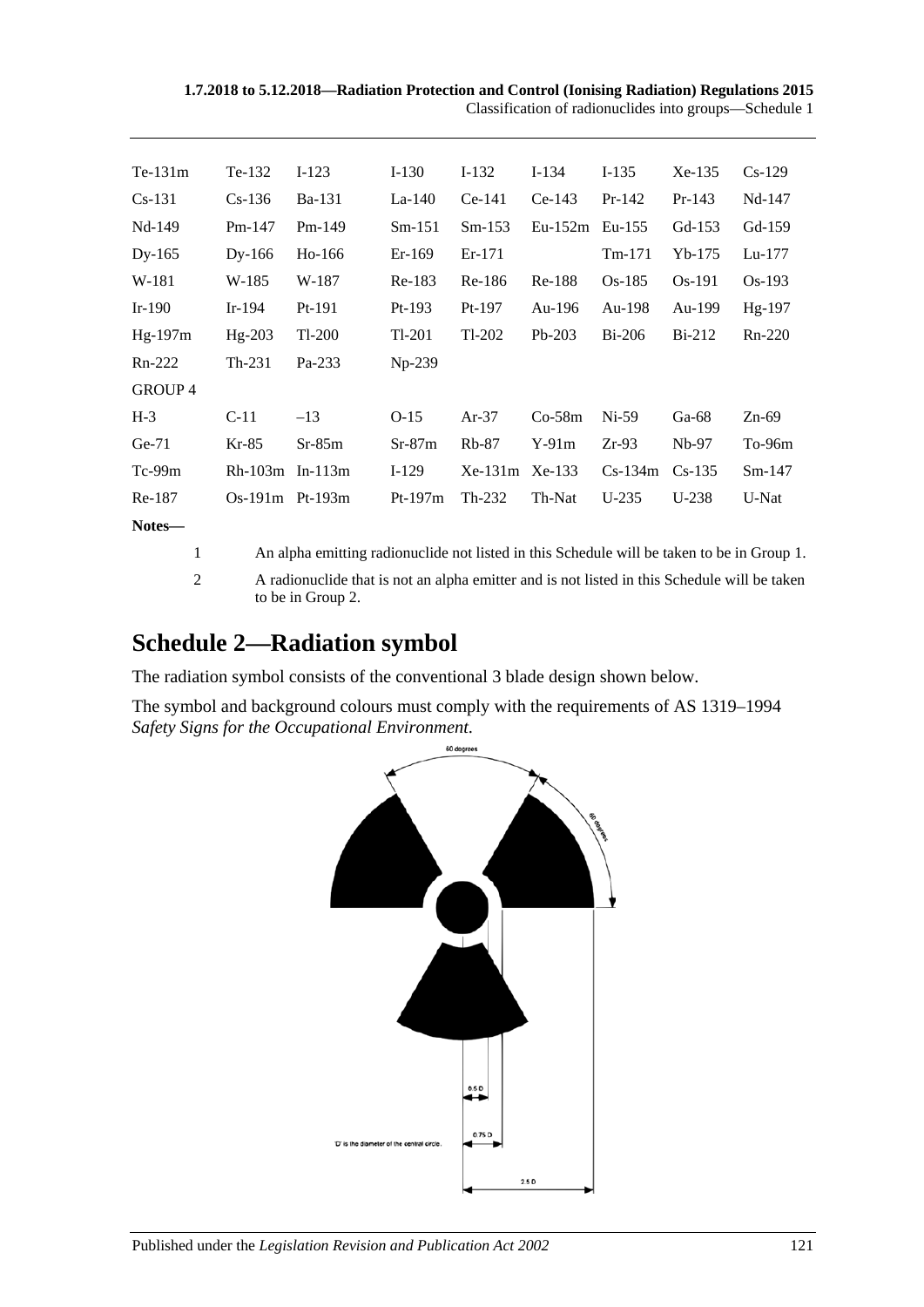# <span id="page-121-0"></span>**Schedule 3—Classification of premises**

1 The classification of premises into Type A, Type B or Type C depends on—

- (a) the groups to which the radionuclides kept or handled belong; and
- (b) the maximum activities handled; and
- (c) the type of operations performed on the premises.
- 2 If more than 1 radionuclide is handled, or if more than 1 type of operation is performed, then the highest classification found when all radionuclides and operations are separately considered is the classification of the premises (Type  $A =$  highest classification, Type  $C =$  lowest classification).
- 3 The maximum activity of a particular radionuclide handled on the premises should be multiplied by the modifying factors given in Table 1, and the results applied to Table 2 to determine the premises classification.

### **Table 1—Modifying factors**

#### **Type of operation Factor**

| <b>A</b> <i>y</i> pc of operation                                         | .    |
|---------------------------------------------------------------------------|------|
| Simple storage (no operations)                                            | 0.01 |
| Simple wet operations such as preparation of aliquots of stock solutions  | 0.1  |
| Normal chemical operations involving few transfers                        |      |
| Complex chemical operations involving many transfers or complex apparatus | 10   |
| Simple dry operations (eg manipulation of powders)                        | 10   |
| Work with volatile radioactive compounds                                  | 10   |
| Dry, dust producing operations such as grinding                           | 100  |

### **Table 2—Premises classification**

| Group of radionuclide |                             | Allowable activity range for: |                   |
|-----------------------|-----------------------------|-------------------------------|-------------------|
|                       | <b>TYPE C</b>               | TYPE B                        | TYPE A            |
|                       | less than $400 \text{ kBq}$ | $400$ kBq- $40$ MBq           | more than 40 MBq  |
| 2                     | less than 40 MBq            | $40$ MBq-4 GBq                | more than 4 GBq   |
| 3                     | less than 4 GBq             | $4$ GBq-400 GBq               | more than 400 GBq |
| $\overline{4}$        | less than $400$ GBq         | 400 GBq-40 TBq                | more than 40 TBq  |

# <span id="page-121-1"></span>**Schedule 4—Fees**

#### **1—Interpretation**

In this Schedule—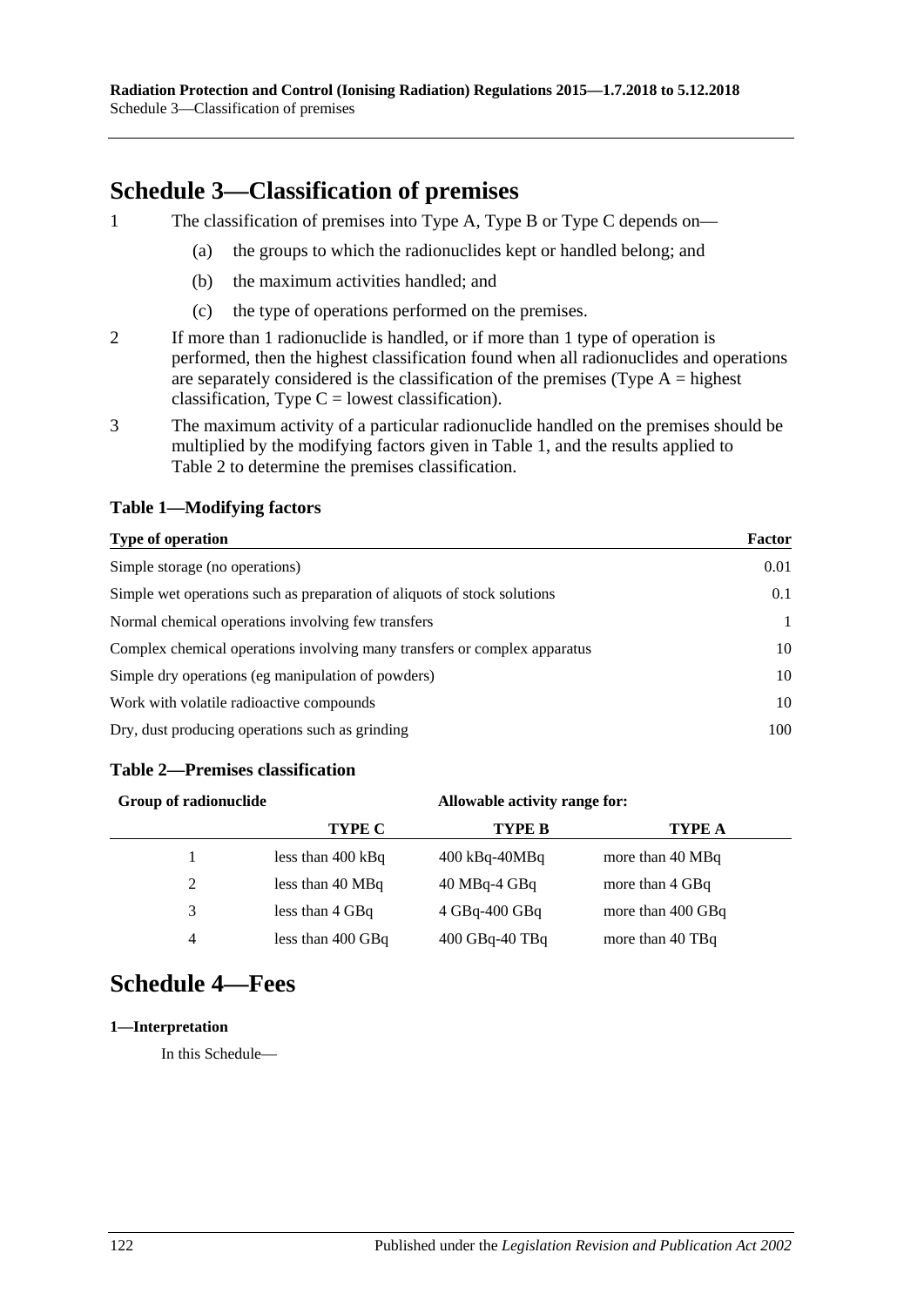*level 1 radiation apparatus* means—

- (a) apparatus for dental plain radiography; or
- (b) cabinet X-ray units; or
- (c) bone densitometry apparatus; or
- (d) X-ray analysis apparatus; or
- (e) apparatus for bomb disposal radiography,

other than level 2 or 3 radiation apparatus;

*level 2 radiation apparatus* means—

- (a) fixed, mobile or portable apparatus for chiropractic, medical or veterinary plain radiography; or
- (b) industrial radiography apparatus (including site radiography apparatus); or
- (c) orthopantomographic or cephalometric apparatus for dental radiography; or
- (d) mini C-arm fluoroscopy apparatus; or
- (e) bore hole logging apparatus,

other than level 3 radiation apparatus;

*level 3 radiation apparatus* means—

- (a) apparatus for computed or cone beam tomography; or
- (b) fixed or mobile apparatus for medical or veterinary fluoroscopy (other than mini C-arm fluoroscopy apparatus); or
- (c) apparatus capable of producing accelerating voltages of up to 0.5 megavolts for medical radiation therapy; or
- (d) apparatus capable of producing X-rays or electron beams with an energy range of 0.5 to 20 megaelectronvolts for medical radiation therapy; or
- (e) apparatus for mammography or soft tissue radiography.

#### **2—Licence to test for developmental purposes (section 23A of Act)**

For a licence under section 23A of the Act to carry out developmental testing operations—

| (a) |       | application fee                                                                                                                            | \$3 615.00  |
|-----|-------|--------------------------------------------------------------------------------------------------------------------------------------------|-------------|
| (b) |       | annual fee—                                                                                                                                |             |
|     | (i)   | for a licence authorising, at a site, operations for the mining or<br>processing of radioactive ores not involving <i>in situ</i> leaching | \$33 736.00 |
|     | (i)   | for a licence authorising, at a site, operations for the mining or<br>processing of radioactive ores involving <i>in situ</i> leaching     | \$33 736.00 |
|     | (iii) | for a licence authorising, at a site, mineral sands operations                                                                             | \$3 615.00  |
|     | (iv)  | for a licence authorising, at a site, mineral processing operations<br>where a radioactive substance is generated as a by-product          | \$3 615.00  |
|     |       | 3—Licence to carry out mining or mineral processing (section 24 of Act)                                                                    |             |
|     |       | For a licence under section 24 of the Act to carry out operations for mining or<br>mineral processing—                                     |             |
| (a) |       | application fee                                                                                                                            | \$10 844.00 |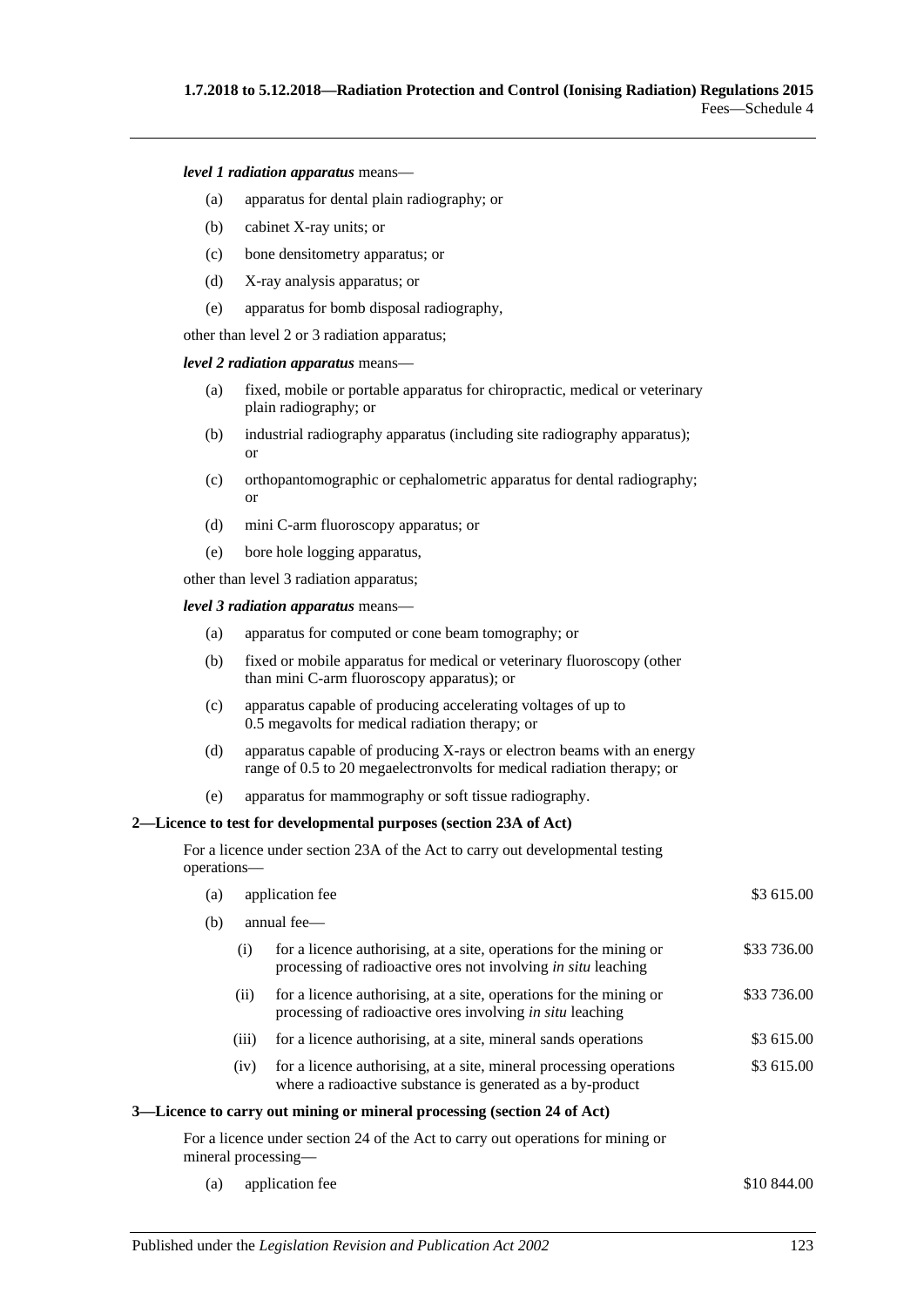|     | (b)                      | annual fee-     |                                                                                                                                                                                                                   |              |
|-----|--------------------------|-----------------|-------------------------------------------------------------------------------------------------------------------------------------------------------------------------------------------------------------------|--------------|
|     |                          | (i)             | for a licence authorising, at a site, operations for the mining or<br>processing of radioactive ores involving in situ leaching                                                                                   | \$292 679.00 |
|     |                          | (ii)            | for a licence authorising, at a site, operations for the mining or<br>processing of radioactive ores (other than activities involving in situ<br>leaching)—                                                       |              |
|     |                          | (A)             | with a capacity to extract or process up to 5 megatonnes of<br>radioactive ore per year                                                                                                                           | \$357 172.00 |
|     |                          | (B)             | with a capacity to extract or process more than 5 megatonnes<br>but not more than 15 megatonnes of radioactive ore per year                                                                                       | \$714 337.00 |
|     |                          | (C)             | with a capacity to extract or process more than 15 megatonnes<br>of radioactive ore per year                                                                                                                      | \$950 869.00 |
|     |                          | (iii)           | for a licence authorising, at a site, mineral sands operations                                                                                                                                                    | \$27 709.00  |
|     |                          | (iv)            | for a licence authorising, at a site, mineral processing operations<br>where a radioactive substance is generated as a by-product                                                                                 | \$10 844.00  |
|     |                          |                 | 4—Licence to use or handle radioactive substances (section 28 of Act)                                                                                                                                             |              |
| (1) |                          |                 | For a licence under section 28 of the Act to use or handle radioactive substances—                                                                                                                                |              |
|     | (a)                      | application fee |                                                                                                                                                                                                                   | \$264.00     |
|     | (b)                      |                 | licence fee or fee for renewal of licence                                                                                                                                                                         | \$118.00     |
| (2) |                          |                 | No additional licence fee or application fee is payable by a person who applies for a<br>temporary licence and a permanent licence at the same time where the subject<br>matter of both applications is the same. |              |
|     | kept (section 29 of Act) |                 | 5—Registration of premises in which unsealed radioactive substances are handled or                                                                                                                                |              |
|     |                          |                 | For registration under section 29 of the Act of premises in which unsealed<br>radioactive substances are handled or kept-                                                                                         |              |
|     | (a)                      | application fee |                                                                                                                                                                                                                   | \$1 299.00   |
|     | (b)                      |                 | registration fee or fee for renewal of registration                                                                                                                                                               | \$299.00     |
|     |                          |                 | 6-Facilities licence (section 29A of Act)                                                                                                                                                                         |              |
| (1) |                          |                 | For a licence in respect of a facility containing unsealed radioactive substances<br>resulting from past activities—                                                                                              |              |
|     | (a)                      | application fee |                                                                                                                                                                                                                   | \$2 086.00   |
|     | (b)                      |                 | licence fee or fee for renewal of licence                                                                                                                                                                         | \$8 348.00   |
| (2) | substances-              |                 | For a licence in respect of a facility used for the storage or handling of radioactive                                                                                                                            |              |
|     | (a)                      | application fee |                                                                                                                                                                                                                   | \$1 393.00   |
|     | (b)                      |                 | licence fee or fee for renewal of licence                                                                                                                                                                         | \$4 174.00   |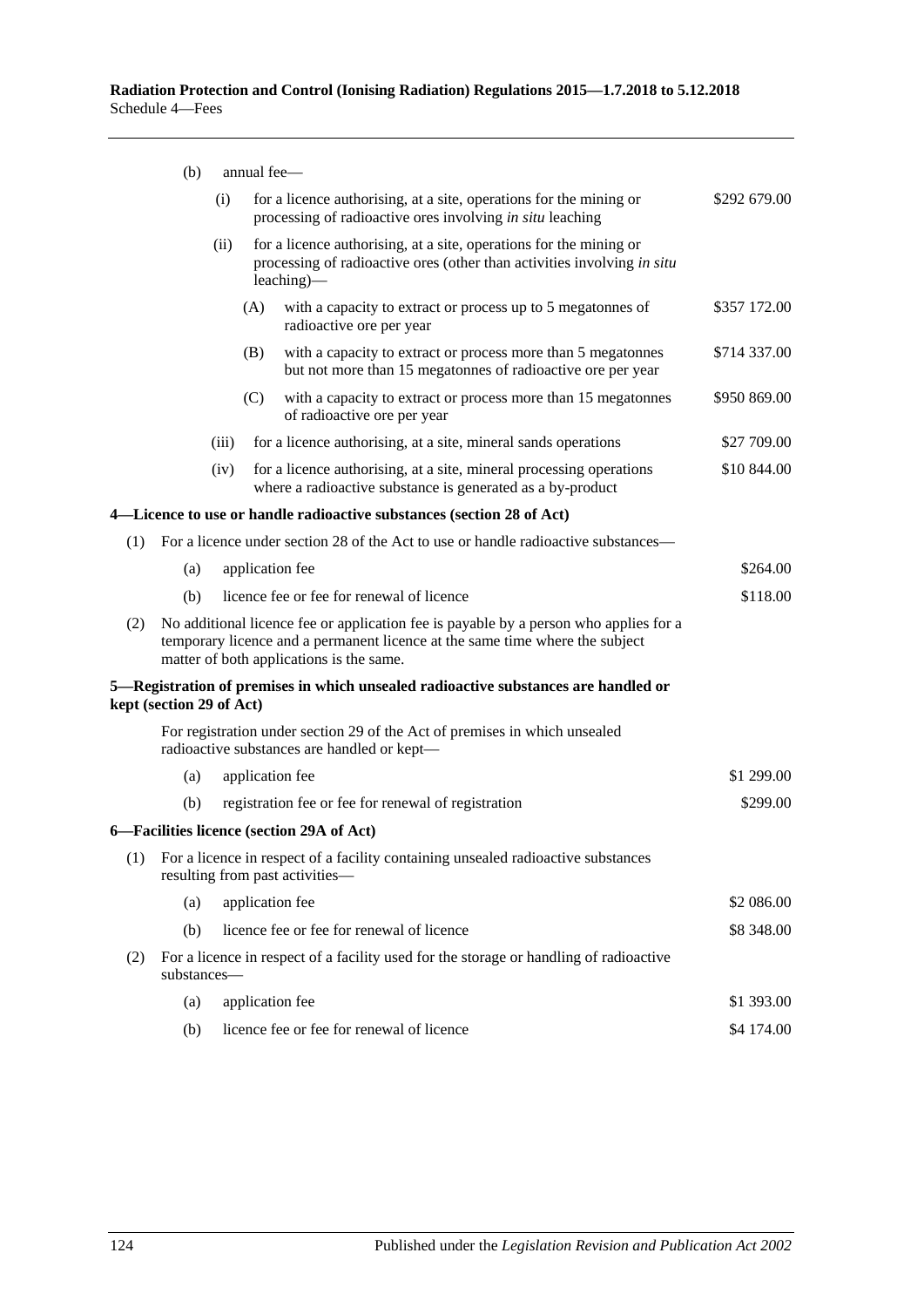| (3) |     |      | For a licence in respect of a pilot plant for developmental testing operations<br>involving or in relation to mining or mineral processing where—                                                                                                                  |            |
|-----|-----|------|--------------------------------------------------------------------------------------------------------------------------------------------------------------------------------------------------------------------------------------------------------------------|------------|
|     | (a) |      | the radioactive substances are not subjected to a process of chemical<br>treatment and the amount of radioactive substance processed is less than<br>10 tonnes of ore per calendar month; or                                                                       |            |
|     | (b) |      | the radioactive substances are subjected to a process of chemical<br>treatment including leaching, dissolution, solvent extraction or ion<br>exchange and the amount of radioactive substance involved in the<br>operation is less than 10 tonnes of ore per year- |            |
|     |     | (i)  | application fee                                                                                                                                                                                                                                                    | \$1 393.00 |
|     |     | (ii) | licence fee or fee for renewal of licence                                                                                                                                                                                                                          | \$4 174.00 |
|     |     |      | 7—Registration of a sealed radioactive source (section 30 of Act)                                                                                                                                                                                                  |            |
|     |     |      | For registration under section 30 of the Act of a sealed radioactive source—                                                                                                                                                                                       |            |
|     | (a) |      | application fee for each sealed radioactive source                                                                                                                                                                                                                 | \$1 299.00 |
|     | (b) |      | registration fee or fee for renewal of registration-                                                                                                                                                                                                               |            |
|     |     | (i)  | for the first source                                                                                                                                                                                                                                               | \$299.00   |
|     |     | (ii) | for each additional source to be registered in the name of the same<br>owner                                                                                                                                                                                       | \$99.50    |
|     |     |      | 8—Licence to operate radiation apparatus (section 31 of Act)                                                                                                                                                                                                       |            |
| (1) |     |      | For a licence under section 31 of the Act to operate radiation apparatus—                                                                                                                                                                                          |            |
|     | (a) |      | application fee                                                                                                                                                                                                                                                    | \$268.00   |
|     | (b) |      | licence fee or fee for renewal of licence                                                                                                                                                                                                                          | \$118.00   |
| (2) |     |      | No additional licence fee or application fee is payable by a person who applies for a<br>temporary licence and a permanent licence at the same time where the subject<br>matter of both applications is the same.                                                  |            |
|     |     |      | 9—Registration of radiation apparatus (section 32 of Act)                                                                                                                                                                                                          |            |
| (1) |     |      | For registration under section 32 of the Act of each level 1 radiation apparatus—                                                                                                                                                                                  |            |
|     | (a) |      | application fee                                                                                                                                                                                                                                                    | \$501.00   |
|     | (b) |      | registration fee or fee for renewal of registration                                                                                                                                                                                                                | \$238.00   |
| (2) |     |      | For registration under section 32 of the Act of each level 2 radiation apparatus—                                                                                                                                                                                  |            |
|     | (a) |      | application fee                                                                                                                                                                                                                                                    | \$538.00   |
|     | (b) |      | registration fee or fee for renewal of registration                                                                                                                                                                                                                | \$253.00   |
| (3) |     |      | For registration under section 32 of the Act of each level 3 radiation apparatus—                                                                                                                                                                                  |            |
|     | (a) |      | application fee                                                                                                                                                                                                                                                    | \$651.00   |
|     | (b) |      | registration fee or fee for renewal of registration                                                                                                                                                                                                                | \$416.00   |
| (4) |     |      | For registration under section 32 of the Act of each radiation apparatus other than<br>level 1, 2 or 3 radiation apparatus-                                                                                                                                        |            |
|     | (a) |      | application fee                                                                                                                                                                                                                                                    | \$501.00   |
|     | (b) |      | registration fee or fee for renewal of registration                                                                                                                                                                                                                | \$238.00   |
|     |     |      | 10–Licence to possess a radiation source (section 33A of Act)                                                                                                                                                                                                      |            |

(1) For up to 5 apparatus or sealed radioactive sources or up to 2 premises—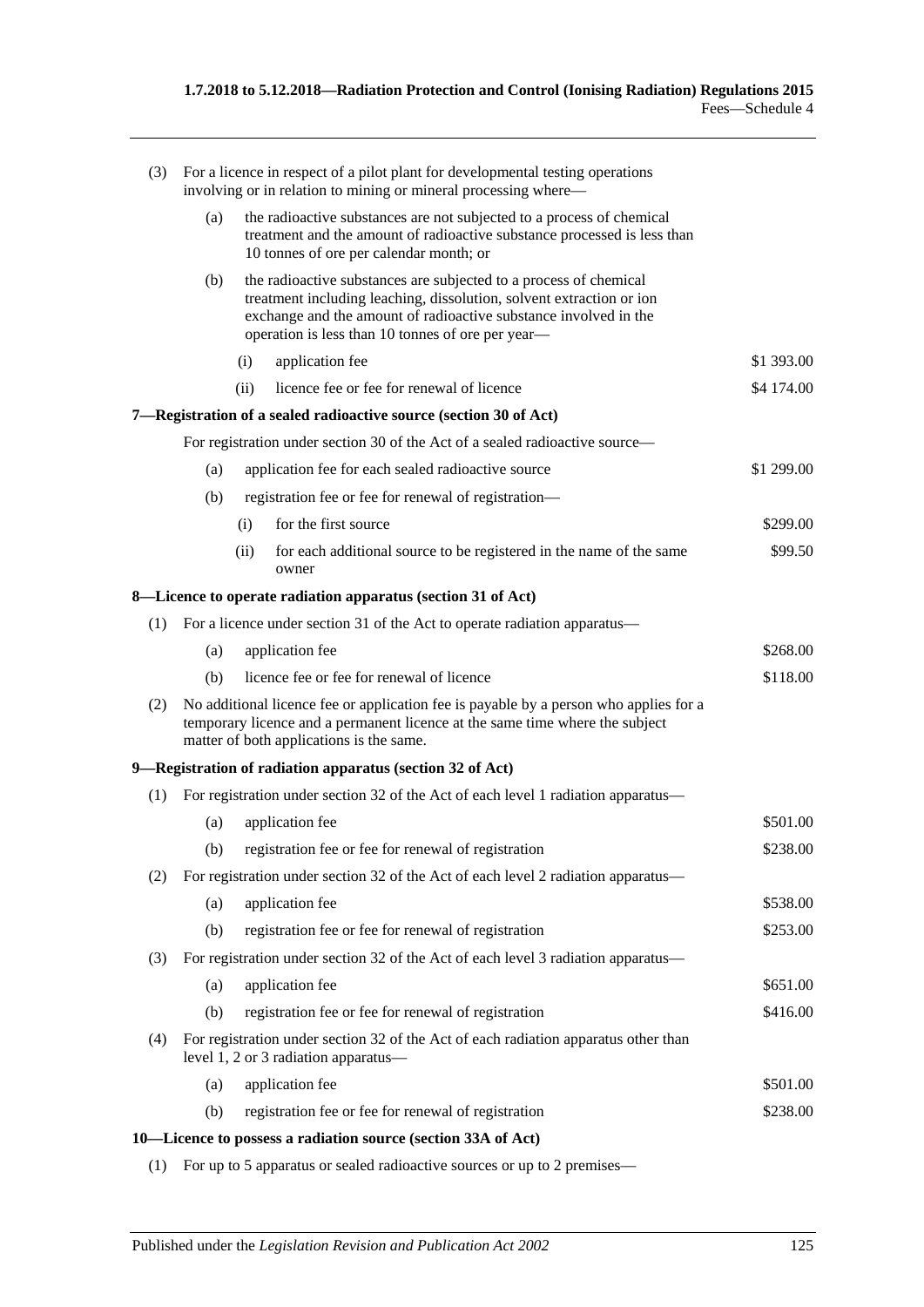**Radiation Protection and Control (Ionising Radiation) Regulations 2015—1.7.2018 to 5.12.2018** Schedule 4—Fees

|     | (a)                   | application fee                                                                   | \$377.00   |
|-----|-----------------------|-----------------------------------------------------------------------------------|------------|
|     |                       |                                                                                   |            |
|     | (b)                   | licence fee or fee for renewal of licence                                         | \$124.00   |
| (2) |                       | For 6 to 10 apparatus or sealed radioactive sources or 3 to 5 premises—           |            |
|     | (a)                   | application fee                                                                   | \$1 071.00 |
|     | (b)                   | licence fee or fee for renewal of licence                                         | \$293.00   |
| (3) |                       | For more than 10 apparatus or sealed radioactive sources or more than 5 premises— |            |
|     | (a)                   | application fee                                                                   | \$1 991.00 |
|     | (b)                   | licence fee or fee for renewal of licence                                         | \$462.00   |
|     | paid.                 | If more than 1 fee becomes payable under this clause, only the higher fee must be |            |
|     |                       | 11-Accreditation of third party service providers (section 33B of Act)            |            |
| (1) |                       | Accreditation for shielding verifier-                                             |            |
|     | (a)                   | application fee                                                                   | \$191.00   |
|     | (b)                   | annual fee                                                                        | \$60.00    |
| (2) |                       | Accreditation for tester-                                                         |            |
|     | (a)                   | application fee                                                                   | \$259.00   |
|     | (b)                   | annual fee                                                                        | \$60.00    |
| (3) |                       | Accreditation for both shielding verifier and tester-                             |            |
|     | (a)                   | application fee                                                                   | \$325.00   |
|     | (b)                   | annual fee                                                                        | \$60.00    |
|     | 12-Miscellaneous fees |                                                                                   |            |
|     |                       | For a reprint of a licence or certificate of accreditation or registration        | \$19.00    |

# **Schedule 5—Forms**

#### **FORM 1—QUESTIONNAIRE FOR DESIGNATED EMPLOYEES [\(regulation](#page-33-0) 35,** *[Radiation](http://www.legislation.sa.gov.au/index.aspx?action=legref&type=subordleg&legtitle=Radiation%20Protection%20and%20Control%20(Ionising%20Radiation)%20Regulations%202015)  [Protection and Control \(Ionising Radiation\) Regulations](http://www.legislation.sa.gov.au/index.aspx?action=legref&type=subordleg&legtitle=Radiation%20Protection%20and%20Control%20(Ionising%20Radiation)%20Regulations%202015) 2015***)**

This questionnaire has been designed specifically for radiation workers in mining and mineral processing who are likely to receive significant doses. The information collected may only be used by appropriate governmental health agencies in studies to identify any long term health trends among the worker population as a whole.

Thank you for your cooperation.

Date:

#### **TIMING OF QUESTIONNAIRE FOR WORKER**

Commencement of employment

Routine biennial medical examination

Termination of employment

#### TO BE COMPLETED BY YOU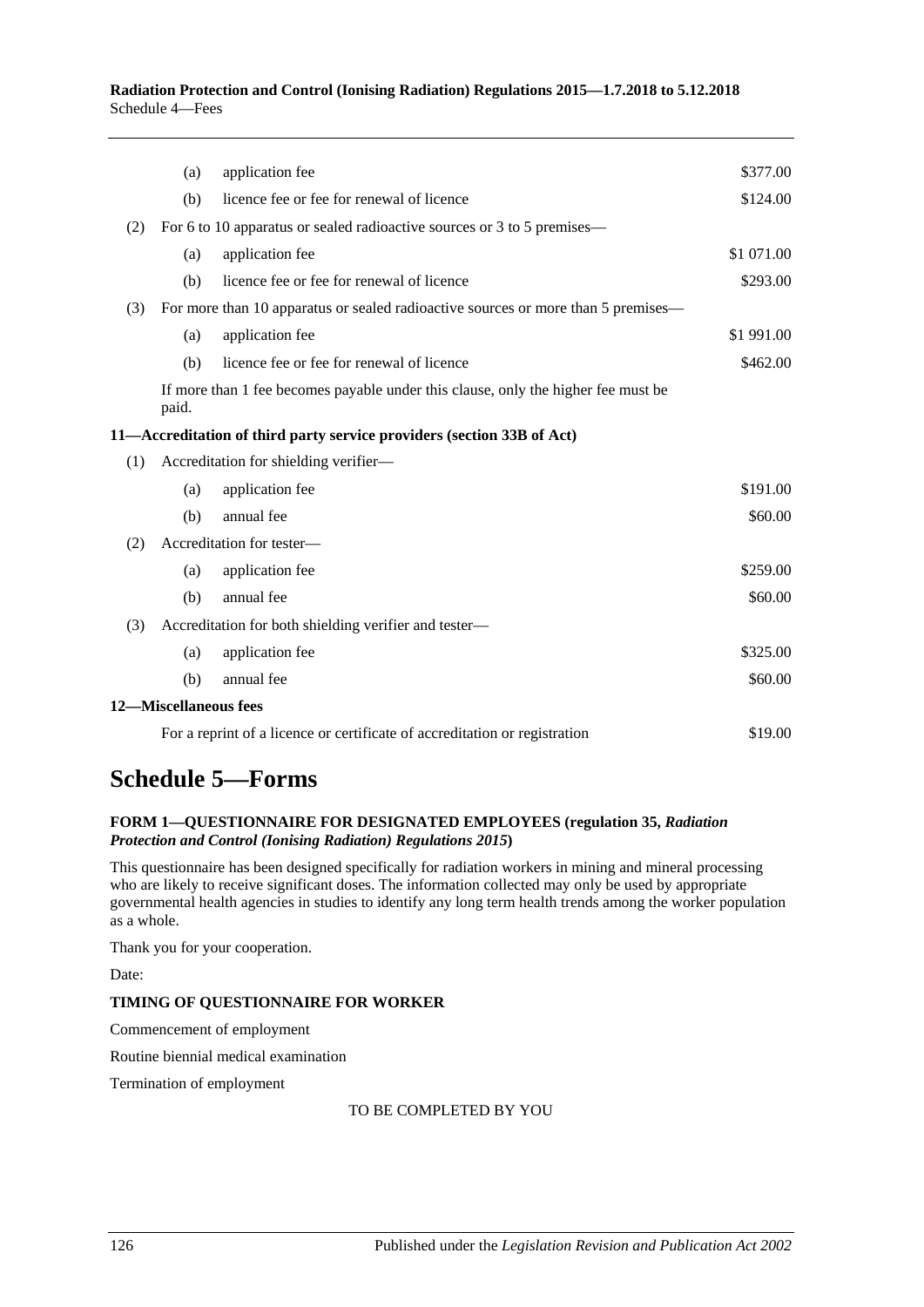# **1. PERSONAL PARTICULARS** Surname (please print): First 2 given names: Sex (please tick):  $\Box$  Male  $\Box$  Female Date of birth: Usual permanent residence: Place of birth: If born in Australia (please tick State or Territory where born): ☐ SA ☐ NSW ☐ VIC ☐ WA ☐ NT ☐ QLD ☐ ACT ☐ TAS If born overseas indicate country: Name of spouse or domestic partner: Surname (please print): First 2 given names: **2. SMOKING HISTORY** Do you smoke a pipe now?  $□$  Yes  $□$  No Do you smoke cigars now?  $□$  Yes  $□$  No Do you smoke cigarettes now?  $□$  Yes  $□$  No

If you smoke cigarettes now, about how many cigarettes have you smoked per day in the last 12 months?

 $\Box$  1-9  $\Box$  10-19  $\Box$  20-39  $\Box$  40+

If you no longer smoke cigarettes, but did so in the past, about how many cigarettes did you smoke per day during the 12 months before you gave up?

 $\Box$  1-9  $\Box$  10-19  $\Box$  20-39  $\Box$  40+

For about how many years in your life have you smoked cigarettes regularly?

(If less than 6 months, write 0):

If you have given up smoking cigarettes, how long ago did you stop?

(If less than 6 months, write 0):

#### **3. PAST EMPLOYMENT HISTORY**

If never employed before tick here and take questionnaire to examining doctor.

Please give details if you have been exposed in any previous job to either radiation or radioactive material:

Please give details if you have been exposed in any previous job to asbestos:

Please indicate if you have been employed in an uranium mining company at a previous time  $\Box$  Yes  $\Box$  No If yes, indicate:

Name of uranium company where last employed:

Location of that company:

Please give details of your last 3 jobs (prior to the present 1):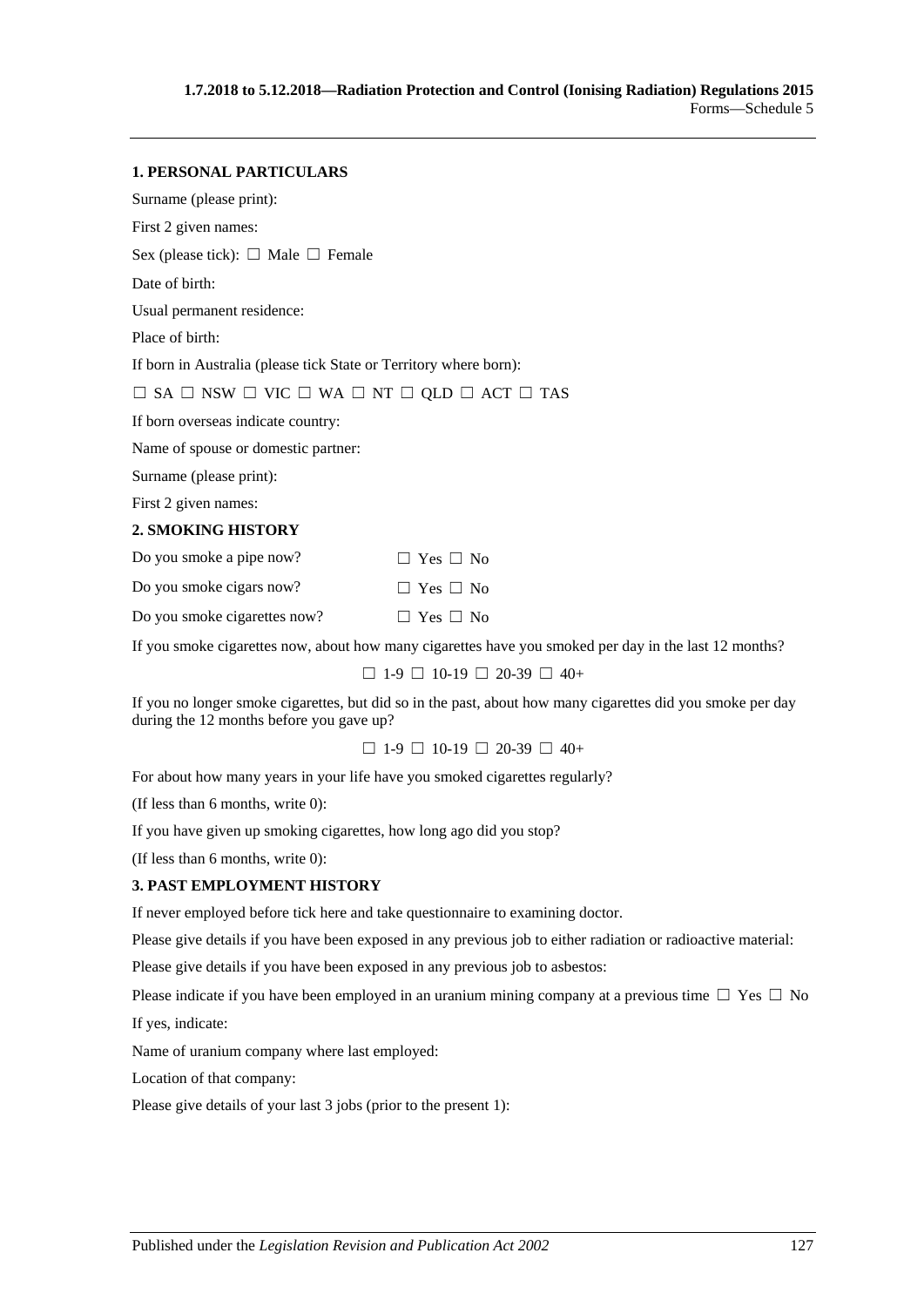#### **Radiation Protection and Control (Ionising Radiation) Regulations 2015—1.7.2018 to 5.12.2018** Schedule 5—Forms

|           | <b>DETAILS OF LAST 3 JOBS</b>                    |              |                  |
|-----------|--------------------------------------------------|--------------|------------------|
| Job title | Likely period of exposure<br>(from year to year) | Company name | Company location |
| (a)       |                                                  |              |                  |
| (b)       |                                                  |              |                  |
| (c)       |                                                  |              |                  |

Please give details if you have been exposed in any previous job to either radiation or radioactive material:

| LAI OSUNE TU NADIATIUN UN NADIUACTI VE MATENIAE |                                                  |              |                  |  |  |  |  |
|-------------------------------------------------|--------------------------------------------------|--------------|------------------|--|--|--|--|
| Job title                                       | Likely period of exposure<br>(from year to year) | Company name | Company location |  |  |  |  |
| (a)                                             |                                                  |              |                  |  |  |  |  |
| (b)                                             |                                                  |              |                  |  |  |  |  |
| (c)                                             |                                                  |              |                  |  |  |  |  |

### EXPOSURE TO RADIATION OR RADIOACTIVE MATERIAL

Please give details if you have been exposed in any previous job to asbestos:

#### EXPOSURE TO ASBESTOS

| Job title | Likely period of exposure<br>(from year to year) | Company name | Company location |
|-----------|--------------------------------------------------|--------------|------------------|
| (a)       |                                                  |              |                  |
| (b)       |                                                  |              |                  |
| (c)       |                                                  |              |                  |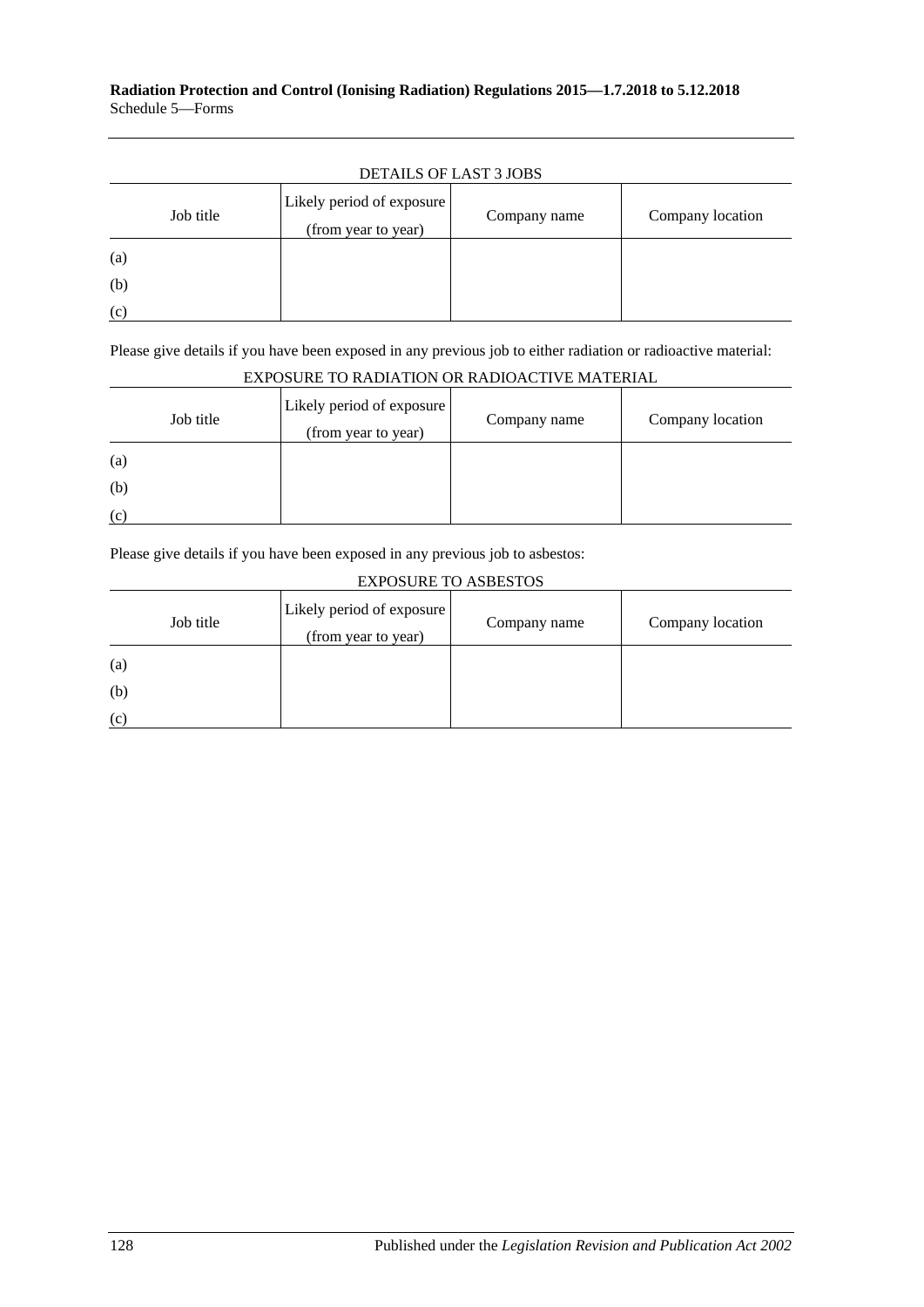#### **4. FAMILY MEMBERS**

It is exceedingly rare for the health of family members to be affected by a person's occupation. However, could you please provide the following information so that this possibility can be checked?

The information will be treated in the utmost confidence.

Indicate where your wife or domestic partner (or you, if female) has had any of the following in the past 2 years:

(a) a normal birth  $\Box$ 

(b) a still-birth  $\Box$ 

(c) a miscarriage  $\Box$ 

Please give details of any children you have had, who were born in the last 2 years

#### **Child 1**

Surname:

First 2 given names:

Sex (please tick):  $\Box$  Male  $\Box$  Female

Date of birth:

Place of birth (please tick):

#### ☐ SA ☐ NSW ☐ VIC ☐ WA ☐ NT ☐ QLD ☐ ACT ☐ TAS

If born overseas, indicate country:

Name of child's mother:

Surname:

First 2 given names:

#### **Child 2**

Surname:

First 2 given names:

Sex (please tick):  $\Box$  Male  $\Box$  Female

Date of birth:

Place of birth (please tick):

#### $\Box$  SA  $\Box$  NSW  $\Box$  VIC  $\Box$  WA  $\Box$  NT  $\Box$  QLD  $\Box$  ACT  $\Box$  TAS

If born overseas, indicate country:

Name of child's mother:

Surname:

First 2 given names:

#### **PLEASE TAKE QUESTIONNAIRE TO EXAMINING DOCTOR**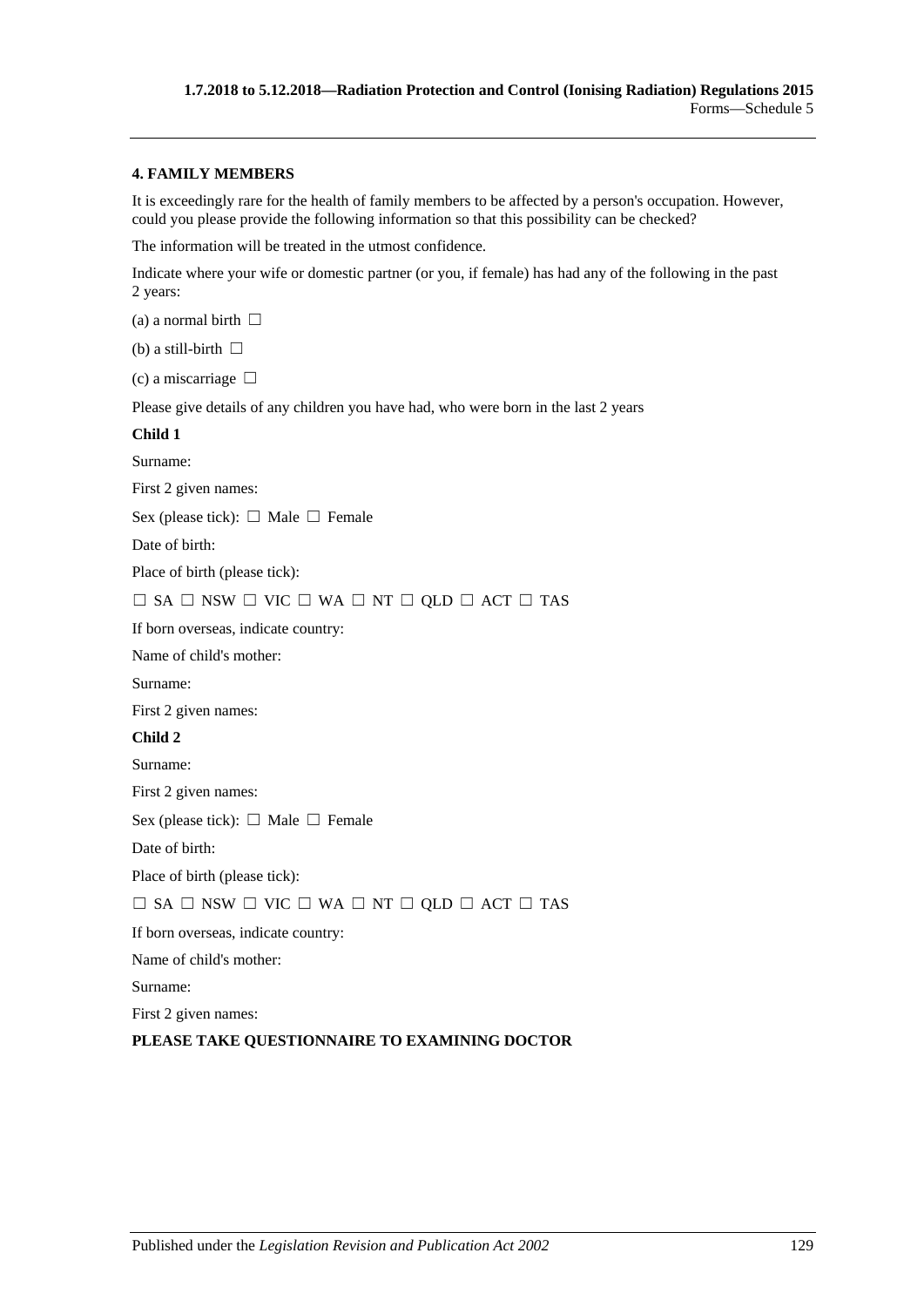**Radiation Protection and Control (Ionising Radiation) Regulations 2015—1.7.2018 to 5.12.2018** Schedule 5—Forms

#### **5. TO BE COMPLETED BY EXAMINING DOCTOR**

Please indicate conditions requiring treatment or further investigation (be specific):

Please indicate any significant conditions reported by the patient for the past 2 year period:

Has the patient ever had radiotherapy?  $\Box$  Yes  $\Box$  No

Reason:

Has the patient ever had a barium meal or enema, an IVP or other specialised X-ray procedure? ☐ Yes ☐ No

#### Reason:

Has the patient ever had an injury (such as a fracture) or a medical condition requiring at least 5 attendances for diagnostic X-ray or nuclear scan?  $\Box$  Yes  $\Box$  No

If yes, indicate likely part of body investigated

☐ Chest ☐ Limbs ☐ Abdomen/pelvis ☐ Head (excluding Dental)

Worker's signature:

Doctor's signature:

Date:

#### **FORM 2—NOTICE TO PURCHASER OF APPARATUS [\(regulation](#page-39-0) 50,** *[Radiation Protection and](http://www.legislation.sa.gov.au/index.aspx?action=legref&type=subordleg&legtitle=Radiation%20Protection%20and%20Control%20(Ionising%20Radiation)%20Regulations%202015)  [Control \(Ionising Radiation\) Regulations](http://www.legislation.sa.gov.au/index.aspx?action=legref&type=subordleg&legtitle=Radiation%20Protection%20and%20Control%20(Ionising%20Radiation)%20Regulations%202015) 2015***)**

#### **To the purchaser of an apparatus (X-ray apparatus):**

This notice, which the person or organisation from whom you are buying an X-ray apparatus is obliged by law to give to you, is intended to inform you of certain legal obligations you will face as the owner of an X-ray apparatus. *Failure to take note of these obligations could result in a great deal of unnecessary expense and inconvenience*.

#### **1. Basic obligations under the** *[Radiation Protection and Control Act](http://www.legislation.sa.gov.au/index.aspx?action=legref&type=act&legtitle=Radiation%20Protection%20and%20Control%20Act%201982) 1982* **(the** *Act***)**

The Act requires you to:

- have an appropriate licence to cover all activities associated with the use of all your radiation sources, including X-ray apparatus (section  $33A$  of the Act<sup>1</sup>);
- register your apparatus (section 32 of the  $Act^2$ );
- ensure that all persons who will operate the apparatus hold a licence issued to do so (section 31 of the Act).

#### **2. Application to register an X-ray apparatus**

An application to register an X-ray apparatus must be submitted to the Minister before installation commences. If you:

- do not already have an appropriate licence to cover all activities associated with the X-ray apparatus you are wanting to register, in most cases, a "Licence to possess a radiation source", you must apply for 1 at the same time;
- if you already have an appropriate licence, then you must update your radiation management system accordingly and include, as appropriate, either your "Licence to possess", "Licence to test for developmental purposes", "Licence to carry out mining or mineral processing", or "Facilities licence" number on your application to "Register an ionising radiation apparatus" form.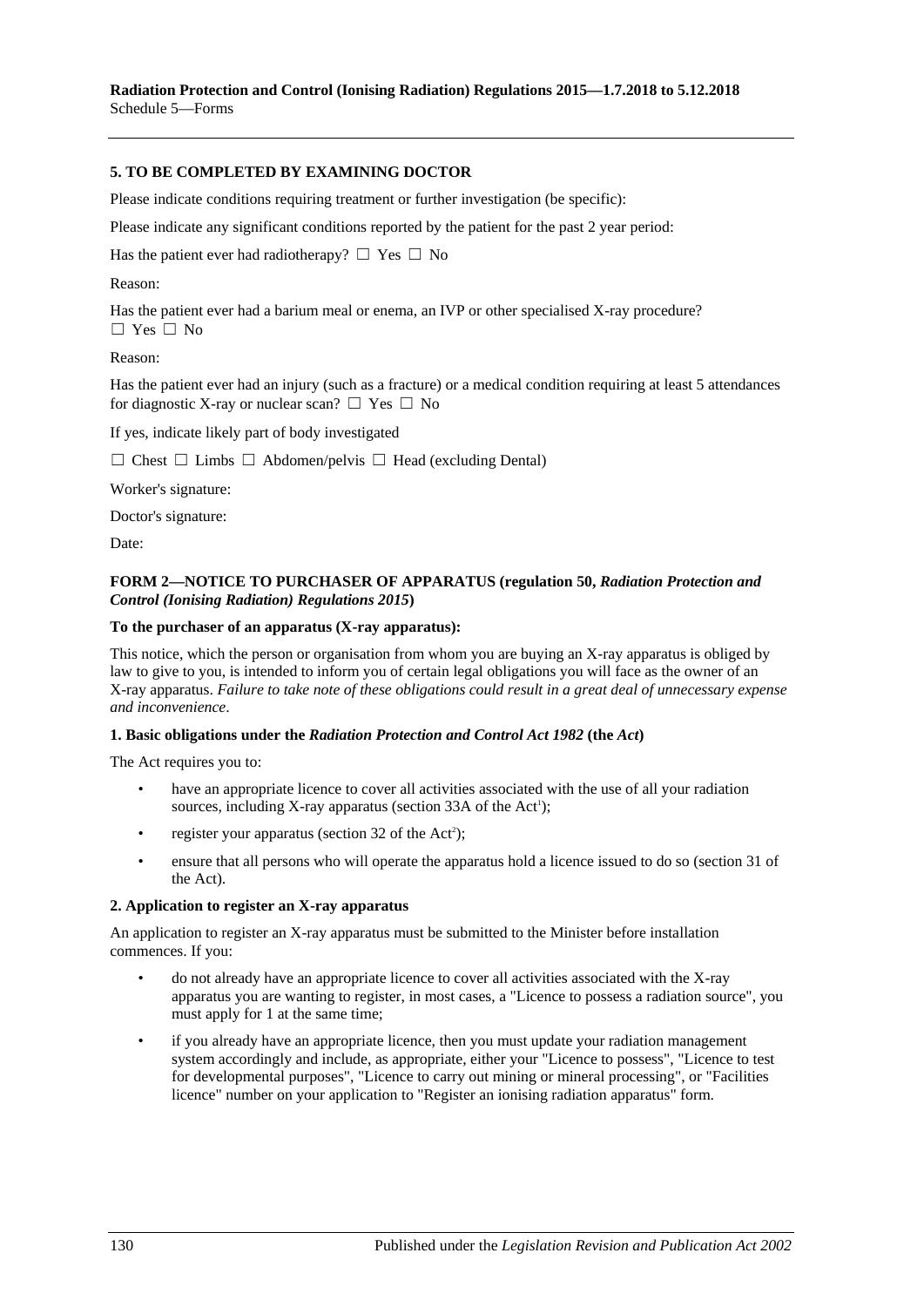#### **3. Application forms and associated information and advice**

You can download a copy of all relevant registration and licence application forms, along with information which will help you comply with your registration and licence obligations, from the Environment Protection Authority (EPA) website at http://www.epa.sa.gov.au/environmental\_info/radiation. You will also be able to access information on the website on such things as the fees to be paid, and answers to commonly asked questions about registration and licensing processes and associated arrangements.

You can get information and advice on what to do to ensure compliance with the Act and associated regulations by contacting the EPA. Telephone the EPA on (08) 8204 2000 or email radiationprotection@epa.sa.gov.au. If you have any difficulties in complying with what is required, contact the EPA as soon as possible.

1 Section 33A of the Act requires those in possession of a registrable radiation source to have a "Licence to possess" it. The *[Radiation Protection and Control \(Ionising Radiation\) Regulations](http://www.legislation.sa.gov.au/index.aspx?action=legref&type=subordleg&legtitle=Radiation%20Protection%20and%20Control%20(Ionising%20Radiation)%20Regulations%202015) 2015* exempt owners from having such a licence if the apparatus is authorised under either section 23A ("Licence to test for developmental purposes"), 24 ("Licence to carry out mining or mineral processing") or 29A ("Facilities licence") of the Act.

2 The *[Radiation Protection and Control \(Ionising Radiation\) Regulations](http://www.legislation.sa.gov.au/index.aspx?action=legref&type=subordleg&legtitle=Radiation%20Protection%20and%20Control%20(Ionising%20Radiation)%20Regulations%202015) 2015* exempt a limited range of apparatus from being registered. For further information, go to http://www.epa.sa.gov.au.

#### **FORM 3—APPLICATION: LICENCE TO OPERATE IONISING RADIATION APPARATUS (section 31,** *[Radiation Protection and Control Act](http://www.legislation.sa.gov.au/index.aspx?action=legref&type=act&legtitle=Radiation%20Protection%20and%20Control%20Act%201982) 1982***)**

#### **APPLICANT'S DETAILS**

- Title:
- Full name and previous name (if applicable):
- Birth date:
- Gender:
- Correspondence address:
- Contact details:

#### **EMPLOYMENT DETAILS**

- Title:
- Name of employer:
- Address:
- Applicant's occupation:
- Principal business activity of employer:

#### **TYPE OF WORK**

- Brief description of work to be performed with apparatus:
- Have you previously held a licence to operate such X-ray apparatus in South Australia? If yes, state licence number:
- Have you performed the above type of work in the last 5 years? If yes, and you haven't held an SA licence in the last 5 years, give details eg location, employer, interstate licence details (please provide copies):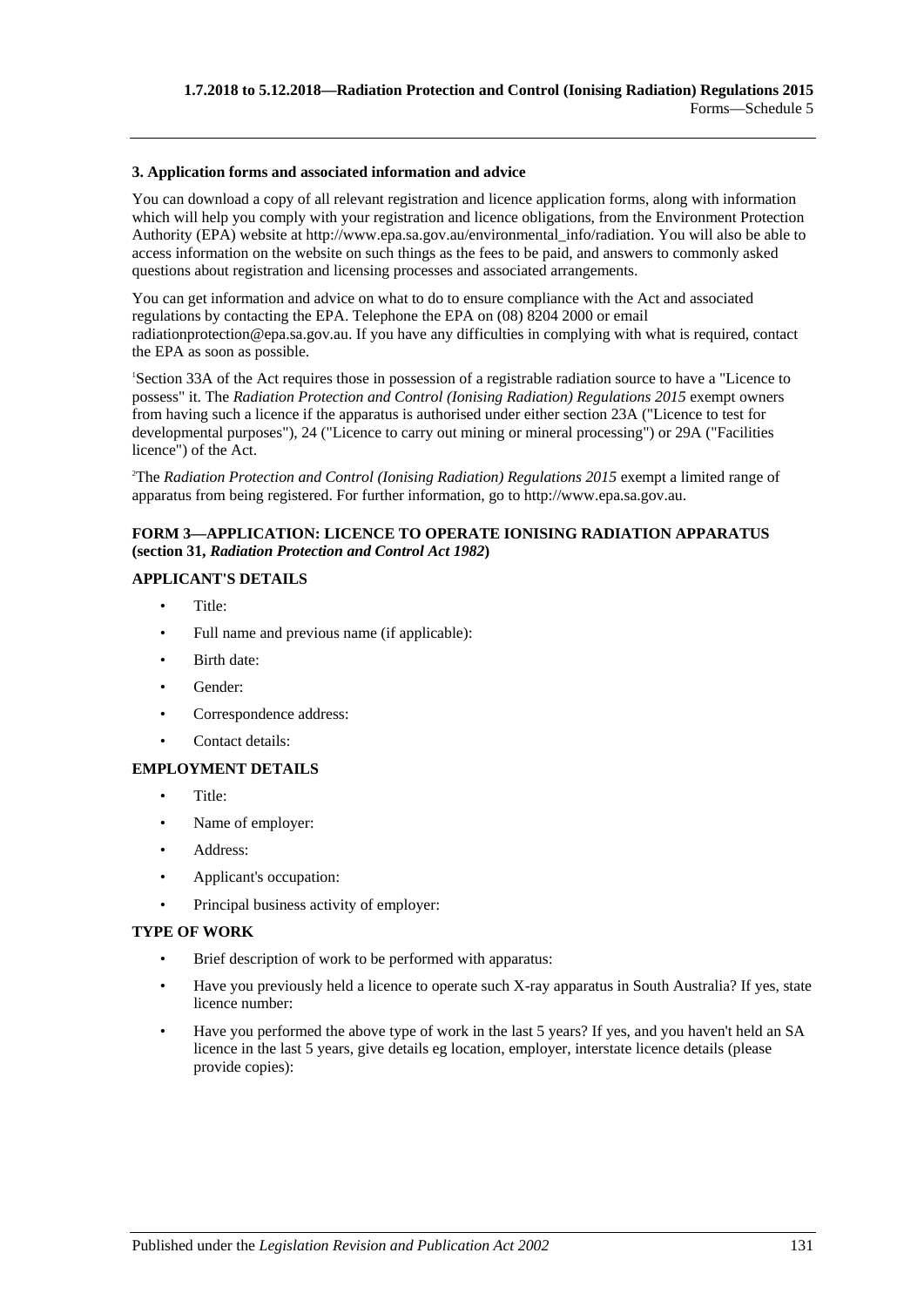#### **APPLICANT'S QUALIFICATIONS AND TRAINING IN RADIATION PROTECTION**

Basis on which licence being applied for:

- a relevant qualification (attach copy);
- do not have a relevant qualification, but have successfully completed a relevant examination and attach a copy of the certificate issued by the exam administrator;
- as a special case and attach documentation supporting my case.

#### **DECLARATION**

I declare that the information provided on this form and in support of this application is to the best of my knowledge complete and true in every particular.

Applicant's signature:

Date:

#### **FEES TO BE PAID**

- Applicable fee
- Lodgment of form and payment of fees
- Enquiries

#### **FORM 4—APPLICATION: REGISTRATION OF AN IONISING RADIATION APPARATUS (section 32,** *[Radiation Protection and Control Act](http://www.legislation.sa.gov.au/index.aspx?action=legref&type=act&legtitle=Radiation%20Protection%20and%20Control%20Act%201982) 1982***)**

#### **OWNER'S DETAILS**

- Company trading name:
- Company business name **or** for individual owner (title and full name):
- ABN/ACN:
- Principal business activity:
- Correspondence address:
- Title, full name, contact details of contact person:

#### **LICENCE COVERING USE OF RADIATION SOURCES**<sup>1</sup>

Does the business already have 1 of the following types of licence to cover the use of this or other radiation sources?

Licence to possess □

Licence to test for developmental purposes  $\Box$ 

Licence to carry out mining or mineral processing  $\Box$ 

Facilities licence □

If yes, indicate the licence type and licence number.

If no, you must apply for 1 of the above-mentioned licences immediately.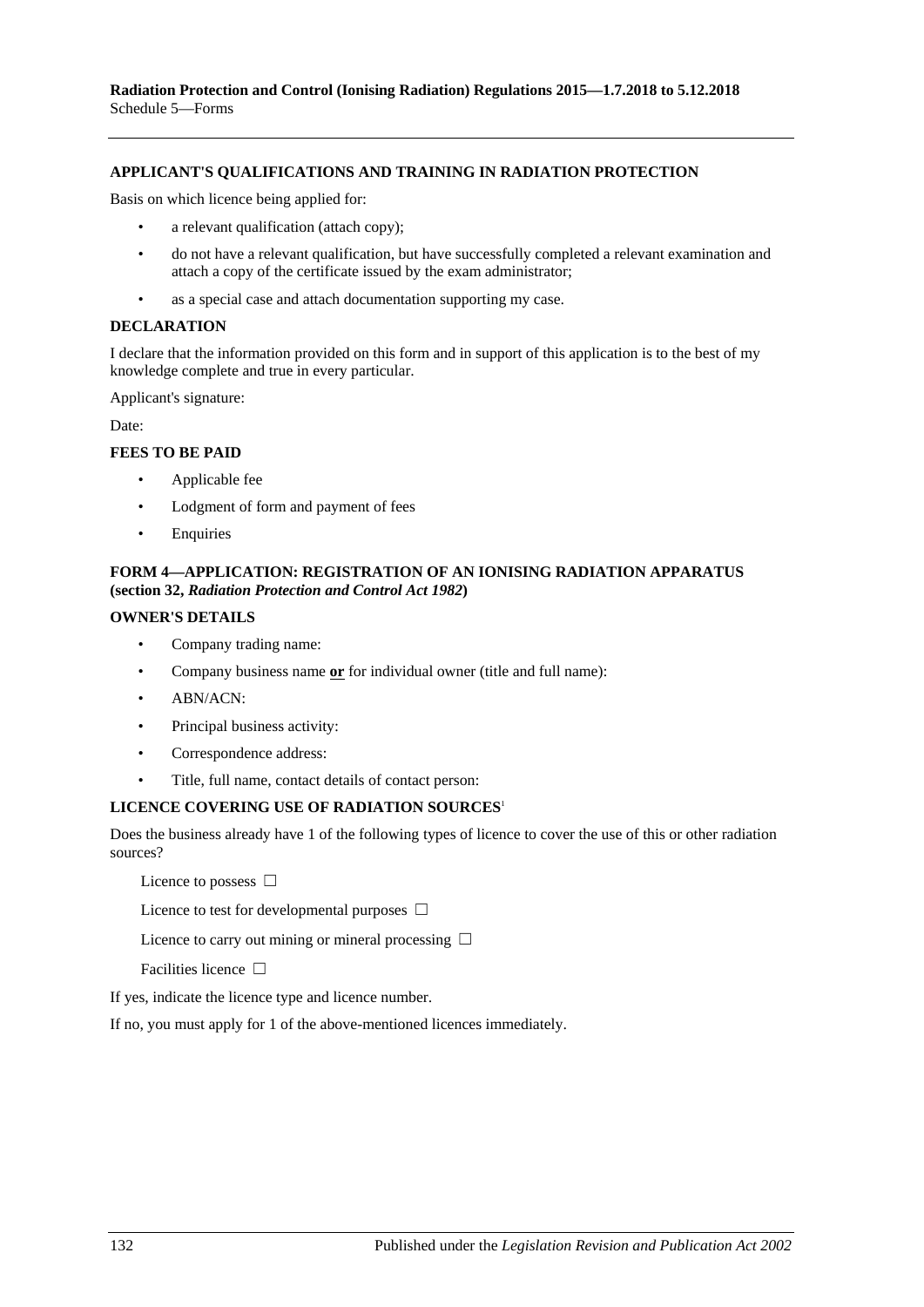#### **APPARATUS DETAILS**

- Previous registration of apparatus in SA? If yes, registration no (if known):
- Physical location of apparatus:
- Type and use of apparatus:
- Fixed, mobile or portable?
- Identifying information (make, model, serial numbers):
- Exposure capacity (maximum tube voltage, maximum tube current, capable of fluoroscopy?):
- Purchase and installation details:

#### **DECLARATION**

I declare that the information provided on this form and in support of this application is to the best of my knowledge complete and true in every particular.

Applicant's signature:

Date:

#### **FEES TO BE PAID**

- Applicable fee
- Lodgment of form and payment of fees
- **Enquiries**

1 Section 33A of the Act requires those in possession of a registrable radiation source to have a "Licence to possess" it. The *[Radiation Protection and Control \(Ionising Radiation\) Regulations](http://www.legislation.sa.gov.au/index.aspx?action=legref&type=subordleg&legtitle=Radiation%20Protection%20and%20Control%20(Ionising%20Radiation)%20Regulations%202015) 2015* exempt owners from having such a licence if the apparatus is authorised under either section 23A ("Licence to test for developmental purposes"), 24 ("Licence to carry out mining or mineral processing") or 29A ("Facilities licence") of the Act.

#### **FORM 5—NOTICE TO PURCHASER OF A SEALED RADIOACTIVE SOURCE [\(regulation](#page-43-2) 60,**  *[Radiation Protection and Control \(Ionising Radiation\) Regulations](http://www.legislation.sa.gov.au/index.aspx?action=legref&type=subordleg&legtitle=Radiation%20Protection%20and%20Control%20(Ionising%20Radiation)%20Regulations%202015) 2015***)**

#### **To the purchaser of a sealed radioactive source:**

This notice, which the person or organisation from whom you are buying a sealed radioactive source is obliged by law to give to you, is intended to inform you of certain legal obligations you will face as the owner of a sealed radioactive source. *Failure to take note of these obligations could result in a great deal of unnecessary expense and inconvenience*.

#### **1. Basic obligations under the** *[Radiation Protection and Control Act](http://www.legislation.sa.gov.au/index.aspx?action=legref&type=act&legtitle=Radiation%20Protection%20and%20Control%20Act%201982) 1982* **(the** *Act***)**

The Act requires you to:

- have an appropriate licence to cover all activities associated with the use of all your radiation sources, including sealed radioactive sources (section 33A of the Act<sup>1</sup>);
- register your sealed radioactive sources (section 30 of the  $Act^2$ );
- ensure that all persons who will use or handle a sealed radioactive source hold a licence issued to do so (section 28 of the Act).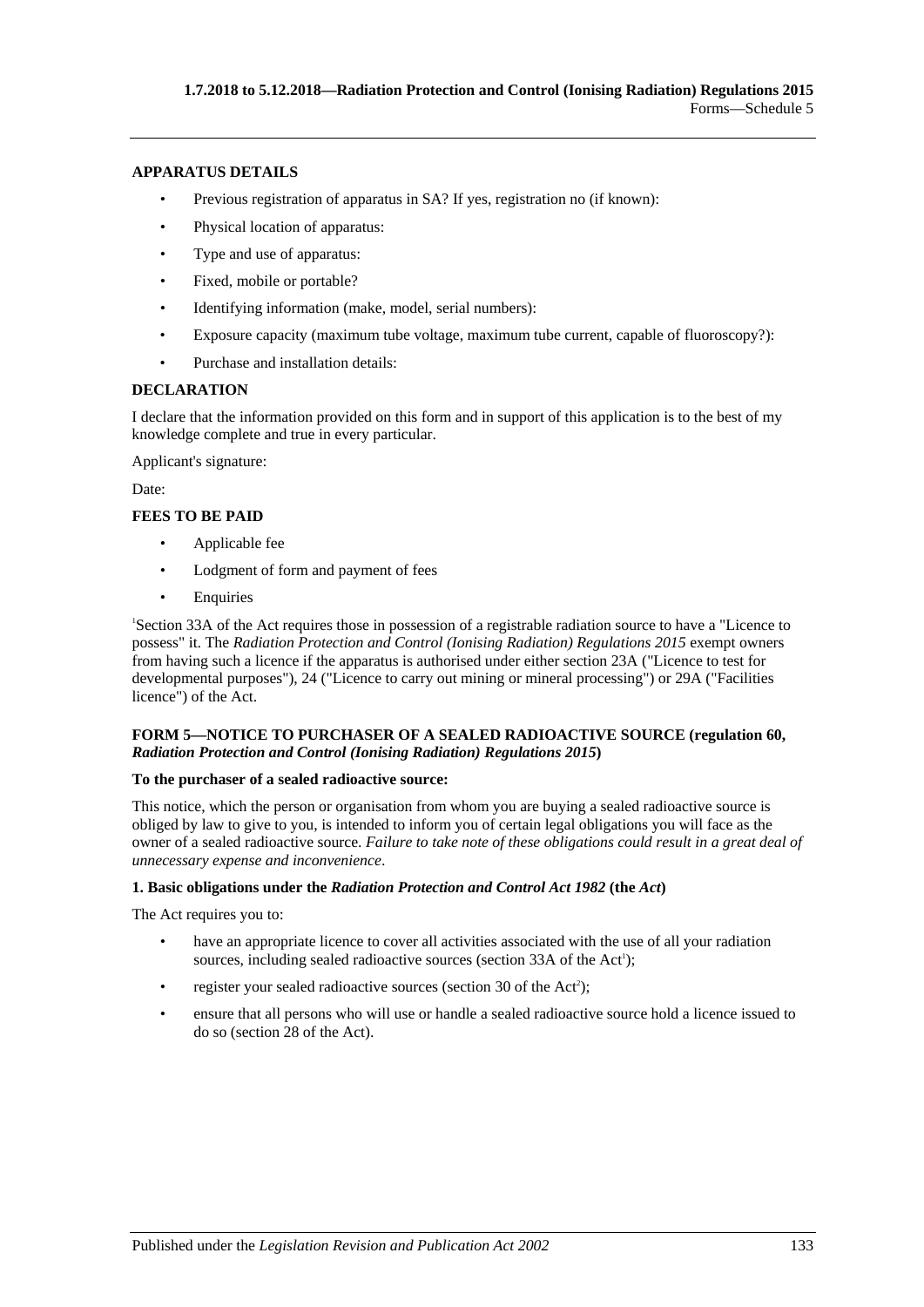#### **2. Application to register a sealed radioactive source**

An application to register a sealed radioactive source must be submitted to the Minister before it is bought. If you:

- do not already have an appropriate licence to cover all activities associated with the use of the radiation sources you are wanting to register, in most cases, a "Licence to possess a radiation source", you must apply for 1 at the same time;
- already have an appropriate licence, then you must update your radiation management system accordingly and include, as appropriate, either your "Licence to possess", "Licence to test for developmental purposes", "Licence to carry out mining or mineral processing", or "Facilities licence" number on your application to "Register an ionising radiation apparatus" form.

#### **3. Application forms and associated information and advice**

You can download a copy of all relevant registration and licence application forms, along with information which will help you comply with your registration and licence obligations, from the Environment Protection Authority (EPA) website at http://www.epa.sa.gov.au/environmental\_info/radiation. You will also be able to access information on the website on such things as the fees to be paid, and answers to commonly asked questions about registration and licensing processes and associated arrangements.

You can get information and advice on what to do to ensure compliance with the Act and associated regulations by contacting the EPA. Telephone the EPA on (08) 8204 2000 or email radiationprotection@epa.sa.gov.au. If you have any difficulties in complying with what is required, contact the EPA as soon as possible.

1 Section 33A of the Act requires those in possession of a registrable radiation source to have a "Licence to possess" it. The *[Radiation Protection and Control \(Ionising Radiation\) Regulations](http://www.legislation.sa.gov.au/index.aspx?action=legref&type=subordleg&legtitle=Radiation%20Protection%20and%20Control%20(Ionising%20Radiation)%20Regulations%202015) 2015* exempt owners from having such a licence if the apparatus is authorised under either section 23A ("Licence to test for developmental purposes"), 24 ("Licence to carry out mining or mineral processing") or 29A ("Facilities licence") of the Act.

2 The *[Radiation Protection and Control \(Ionising Radiation\) Regulations](http://www.legislation.sa.gov.au/index.aspx?action=legref&type=subordleg&legtitle=Radiation%20Protection%20and%20Control%20(Ionising%20Radiation)%20Regulations%202015) 2015* exempt certain sealed radioactive sources from being registered. For further information, go to http://www.epa.sa.gov.au.

#### **FORM 6—APPLICATION: LICENCE TO USE OR HANDLE A RADIOACTIVE SUBSTANCE (section 28,** *[Radiation Protection and Control Act](http://www.legislation.sa.gov.au/index.aspx?action=legref&type=act&legtitle=Radiation%20Protection%20and%20Control%20Act%201982) 1982***)**

#### **APPLICANT'S DETAILS**

- Title:
- Full name and previous name (if applicable):
- Birth date:
- Gender:
- Correspondence address:
- Contact details:

#### **EMPLOYMENT DETAILS**

- Title:
- Name of employer:
- Address:
- Applicant's occupation:
- Principal business activity of employer: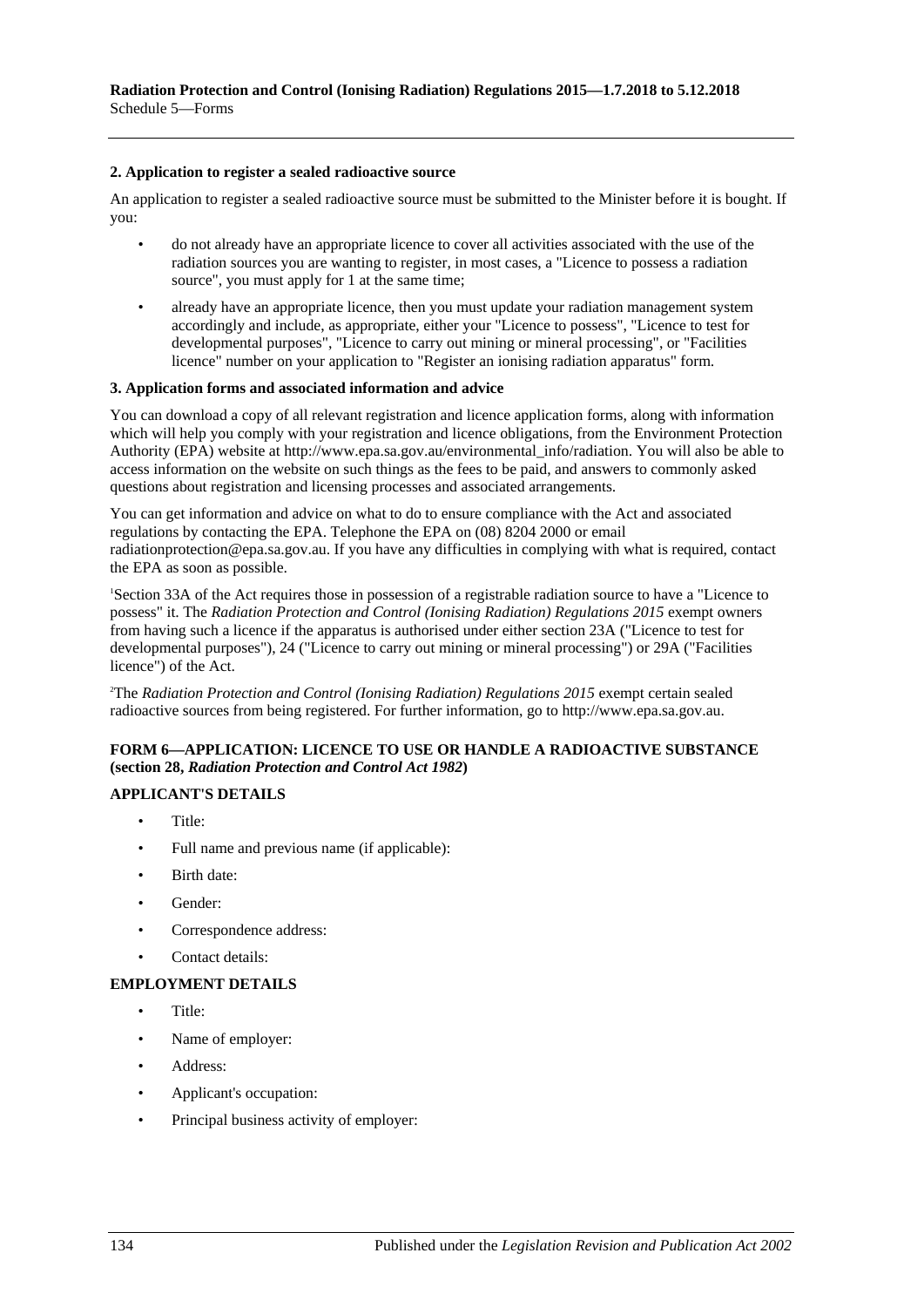#### **TYPE OF WORK**

- Brief description of proposed use of radioactive substances:
- Have you previously held a licence to use radioactive substances in South Australia? If yes, state licence number:
- Have you performed the above type of work in the last 5 years? If yes, and you haven't held an SA licence in the last 5 years, give details eg location, employer, interstate licence details (please provide copies):

#### **APPLICANT'S QUALIFICATIONS AND TRAINING IN RADIATION PROTECTION**

Basis on which licence being applied for:

- a relevant qualification (attach copy):
- do not have a relevant qualification, but have successfully completed a relevant examination and attach a copy of the certificate issued by the exam administrator:
- as a special case and attach documentation supporting my case.

#### **DETAILS OF PRIOR RADIATION PROTECTION CONVICTIONS**

- Prior conviction of an offence under any radiation protection legislation? If yes, details:
- Prior licence (or an application for a licence) to operate radiation apparatus or to use or handle a radioactive substance, or an accreditation as a compliance tester having been refused, suspended or cancelled by any radiation licensing authority? If yes, details:

#### **DECLARATION**

I declare that the information provided on this form and in support of this application is to the best of my knowledge complete and true in every particular.

Applicant's signature:

Date:

#### **FEES TO BE PAID**

- Applicable fee
- Lodgment of form and payment of fees
- Enquiries

#### **FORM 7—APPLICATION: REGISTRATION OF A SEALED RADIOACTIVE SOURCE (section 30,** *[Radiation Protection and Control Act](http://www.legislation.sa.gov.au/index.aspx?action=legref&type=act&legtitle=Radiation%20Protection%20and%20Control%20Act%201982) 1982***)**

#### **OWNER'S DETAILS**

- Company trading name:
- Company business name or for individual owner (title and full name):
- ABN/ACN:
- Principal business activity:
- Correspondence address:
- Title, full name, contact details of contact person: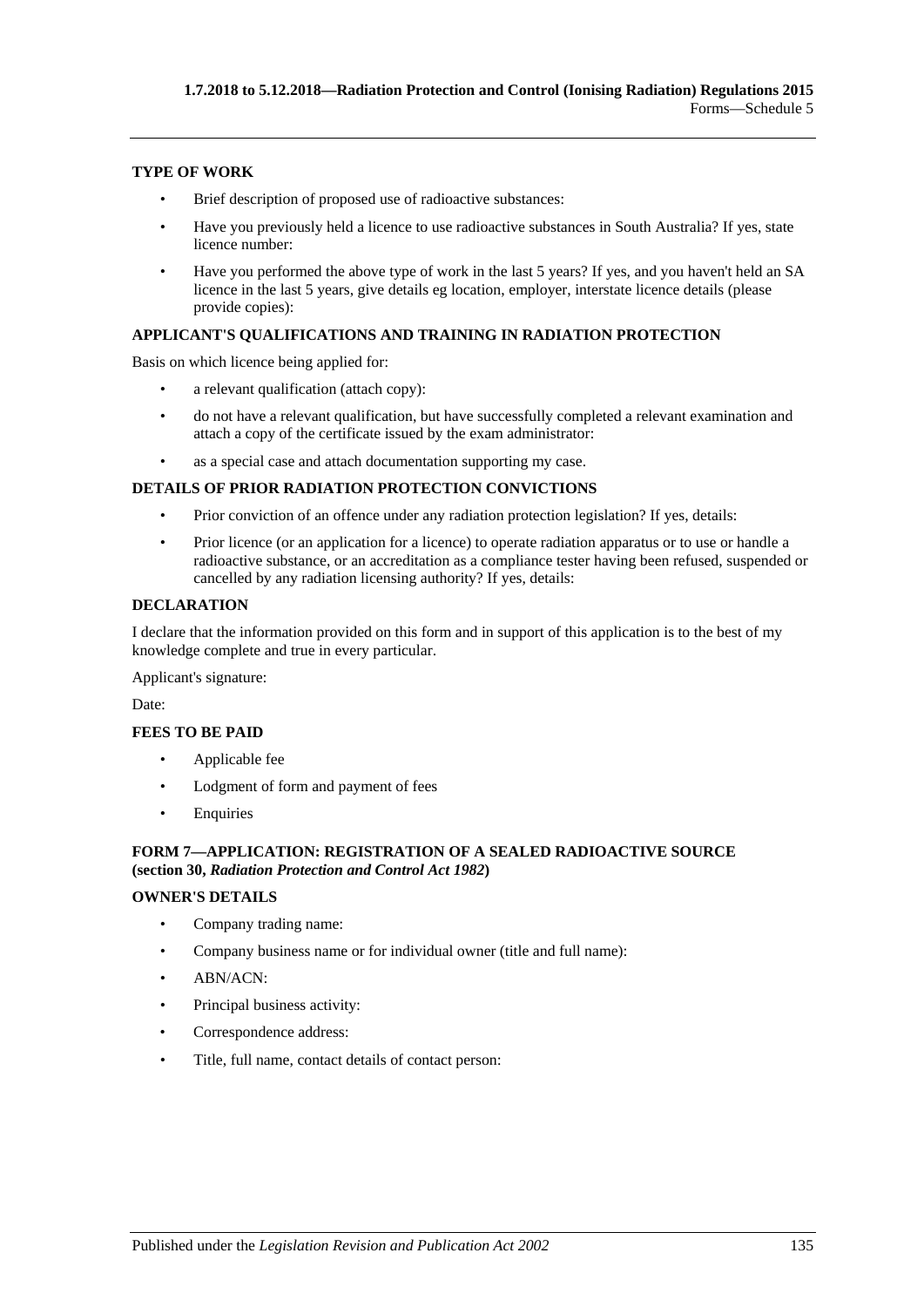#### **LICENCE COVERING USE OF RADIATION SOURCES**<sup>1</sup>

Does the business already have 1 of the following types of licence to cover the use of this or other radiation sources?

Licence to possess □

Licence to test for developmental purposes  $\Box$ 

Licence to carry out mining or mineral processing  $\Box$ 

Facility licence □

If yes, indicate the licence type and licence number.

If no, you must apply for 1 of the above-mentioned licences immediately.

#### **SEALED SOURCE DESCRIPTION**

- Previous registration of sealed source in SA? If yes, registration no (if known):
- Physical location of sealed source:
- Type and use of sealed sources:
- Fixed or portable?
- Identifying information (radionuclide, activity (Bq), date activity measured, serial no of source, source manufacturer, model of source encapsulation, container/instrument manufacturer, container/instrument model no, serial no of container, date of manufacture of container)
- Source security details:
- Purchase and installation details:
- Supporting documentation to be attached (as appropriate).

#### **DECLARATION**

I declare that the information provided on this form and in support of this application is to the best of my knowledge complete and true in every particular.

Applicant's signature:

Date:

#### **FEES TO BE PAID**

- Applicable fee
- Lodgment of form and payment of fees
- **Enquiries**

1 Section 33A of the Act requires those in possession of a registrable radiation source to have a "Licence to possess" it. The *[Radiation Protection and Control \(Ionising Radiation\) Regulations](http://www.legislation.sa.gov.au/index.aspx?action=legref&type=subordleg&legtitle=Radiation%20Protection%20and%20Control%20(Ionising%20Radiation)%20Regulations%202000) 2000* exempt owners from having such a licence if the apparatus is authorised under either section 23A ("Licence to test for developmental purposes"), 24 ("Licence to carry out mining or mineral processing") or 29A ("Facilities licence") of the Act.

#### **FORM 8—APPLICATION: REGISTRATION OF PREMISES IN WHICH UNSEALED RADIOACTIVE SUBSTANCES ARE HANDLED OR KEPT (section 29,** *[Radiation Protection and](http://www.legislation.sa.gov.au/index.aspx?action=legref&type=act&legtitle=Radiation%20Protection%20and%20Control%20Act%201982)  [Control Act](http://www.legislation.sa.gov.au/index.aspx?action=legref&type=act&legtitle=Radiation%20Protection%20and%20Control%20Act%201982) 1982***)**

*This form only needs to be completed for premises that are not on a site covered by, or to be covered by, a "Licence to test for developmental purposes", a "Licence to carry out mining or mineral processing" or a "Facilities licence".*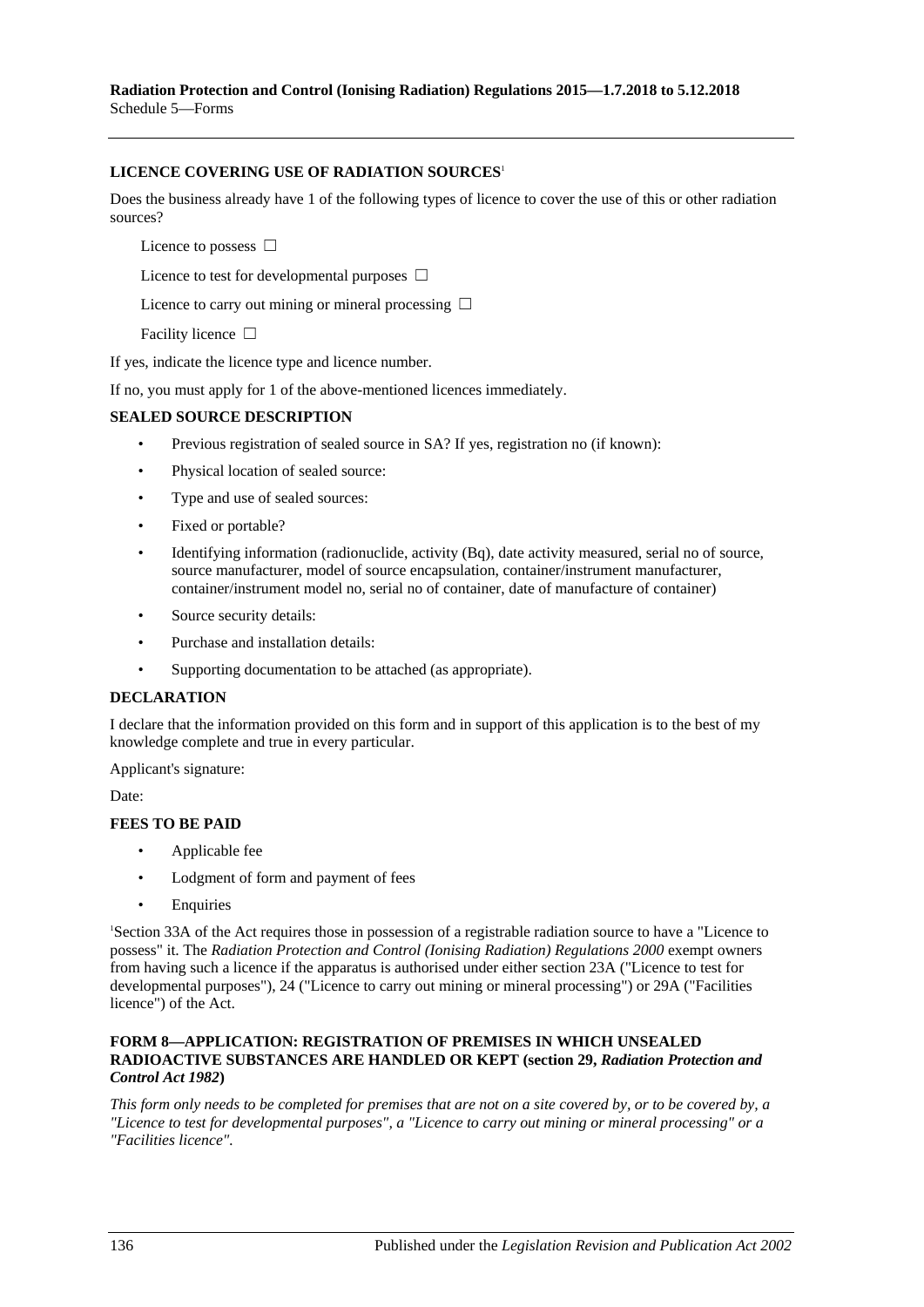#### **OCCUPIER'S DETAILS**

- Company trading name:
- Company business name **or** for individual owner (title and full name):
- ABN/ACN:
- Principal business activity:
- Correspondence address:
- Title, full name, contact details of contact person:

#### **LICENCE COVERING USE OF RADIATION SOURCES**<sup>1</sup>

Does the business already have a "Licence to possess" to cover the use of this or other radiation sources?

If yes, state the licence number:

If no, you must apply for a "Licence to possess" immediately.

#### **PREMISES DETAILS**

- Physical location of premises:
- Type (A, B or C) and use of premises:
- Name and licence number of persons licensed under section 28 of the Act who will be supervising the work with unsealed radioactive substances:
- Radionuclide identifying information:
- Supporting documentation to be attached (as appropriate).

#### **DECLARATION**

I declare that the information provided on this form and in support of this application is to the best of my knowledge complete and true in every particular.

Applicant's signature:

Date:

#### **FEES TO BE PAID**

- Applicable fee
- Lodgment of form and payment of fees
- Enquiries

1 Section 33A of the Act requires those in possession of a registrable radiation source to have a "Licence to possess" it. The *[Radiation Protection and Control \(Ionising Radiation\) Regulations](http://www.legislation.sa.gov.au/index.aspx?action=legref&type=subordleg&legtitle=Radiation%20Protection%20and%20Control%20(Ionising%20Radiation)%20Regulations%202000) 2000* exempts owners from having such a licence if the apparatus is authorised under either section 23A ("Licence to test for developmental purposes"), 24 ("Licence to carry out mining or mineral processing") or 29A ("Facilities licence") of the Act.

#### **FORM 9—APPLICATION/RENEWAL: LICENCE TO TEST FOR DEVELOPMENTAL PURPOSES—MINING OR MINERAL PROCESSING (section 23A,** *[Radiation Protection and Control](http://www.legislation.sa.gov.au/index.aspx?action=legref&type=act&legtitle=Radiation%20Protection%20and%20Control%20Act%201982)  Act [1982](http://www.legislation.sa.gov.au/index.aspx?action=legref&type=act&legtitle=Radiation%20Protection%20and%20Control%20Act%201982)***)**

- Indication of whether a new application or a renewal:
- If a renewal:
	- Date of invitation to renew:
	- Licence number:
	- Licence expiry date: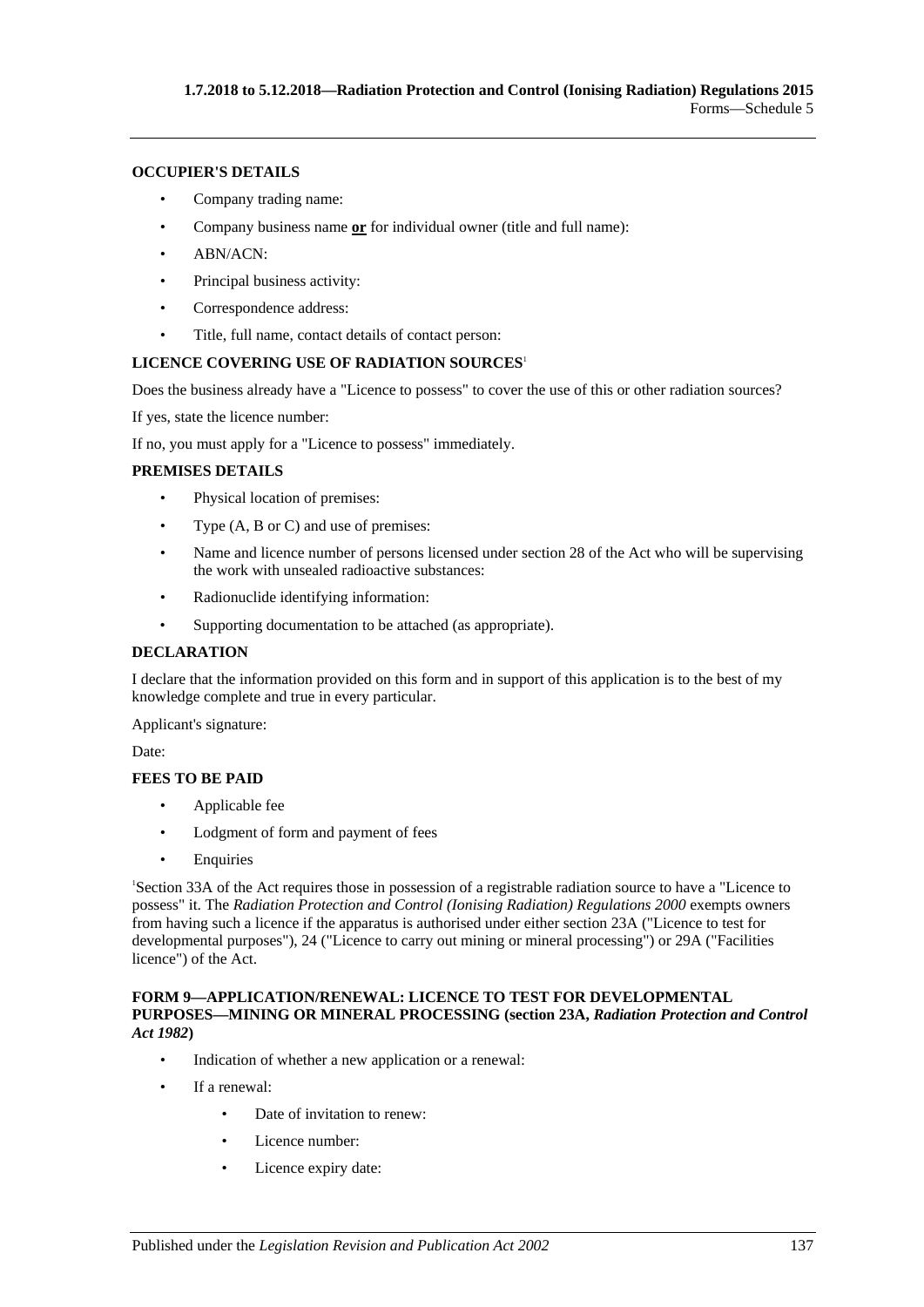#### **APPLICANT'S DETAILS**

- Company trading name:
- Company business name **or** for individual owner (title and full name):
- ABN/ACN:
- Correspondence address:
- Title, full name, contact details of responsible person (the person authorised to act on behalf of the applicant):
- Location of mine or mineral processing operation:
- Title, full name, contact details of mine manager (if different from responsible person):
- Title, full name and contact details of processing manager (if different from responsible person and mine manager):
- Title, full name and contact details of Radiation Safety Officer:

#### **TYPE OF OPERATION**

• Nominate type of activity that relates to the type of operation being conducted under this licence:

#### **SUPPORTING DOCUMENTS**

Documents to be attached to the application:

- Draft radiation management plan
- Draft radioactive waste management plan
- As appropriate, radiation source register, source security plan, source transport security plan, proposed radiation source details

#### **DECLARATION**

I declare that the information provided on this form and in support of this application is to the best of my knowledge complete and true in every particular.

#### Applicant's signature:

Date:

#### **FEES TO BE PAID**

- Applicable fee
- Lodgment of form and payment of fees
- **Enquiries**

#### **NOTES**

1. Failure to renew your licence by the expiry date will result in your licence lapsing, and may require a new application to be made and payment of the applicable fees.

2. Changes to particulars since previous application must be provided as part of renewal application.

#### **FORM 10—APPLICATION/RENEWAL: LICENCE TO CARRY OUT MINING OR MINERAL PROCESSING (section 24,** *[Radiation Protection and Control Act](http://www.legislation.sa.gov.au/index.aspx?action=legref&type=act&legtitle=Radiation%20Protection%20and%20Control%20Act%201982) 1982***)**

- Indication of whether a new application or a renewal:
- If a renewal:
	- Date of invitation to renew:
	- Licence number:
	- Licence expiry date: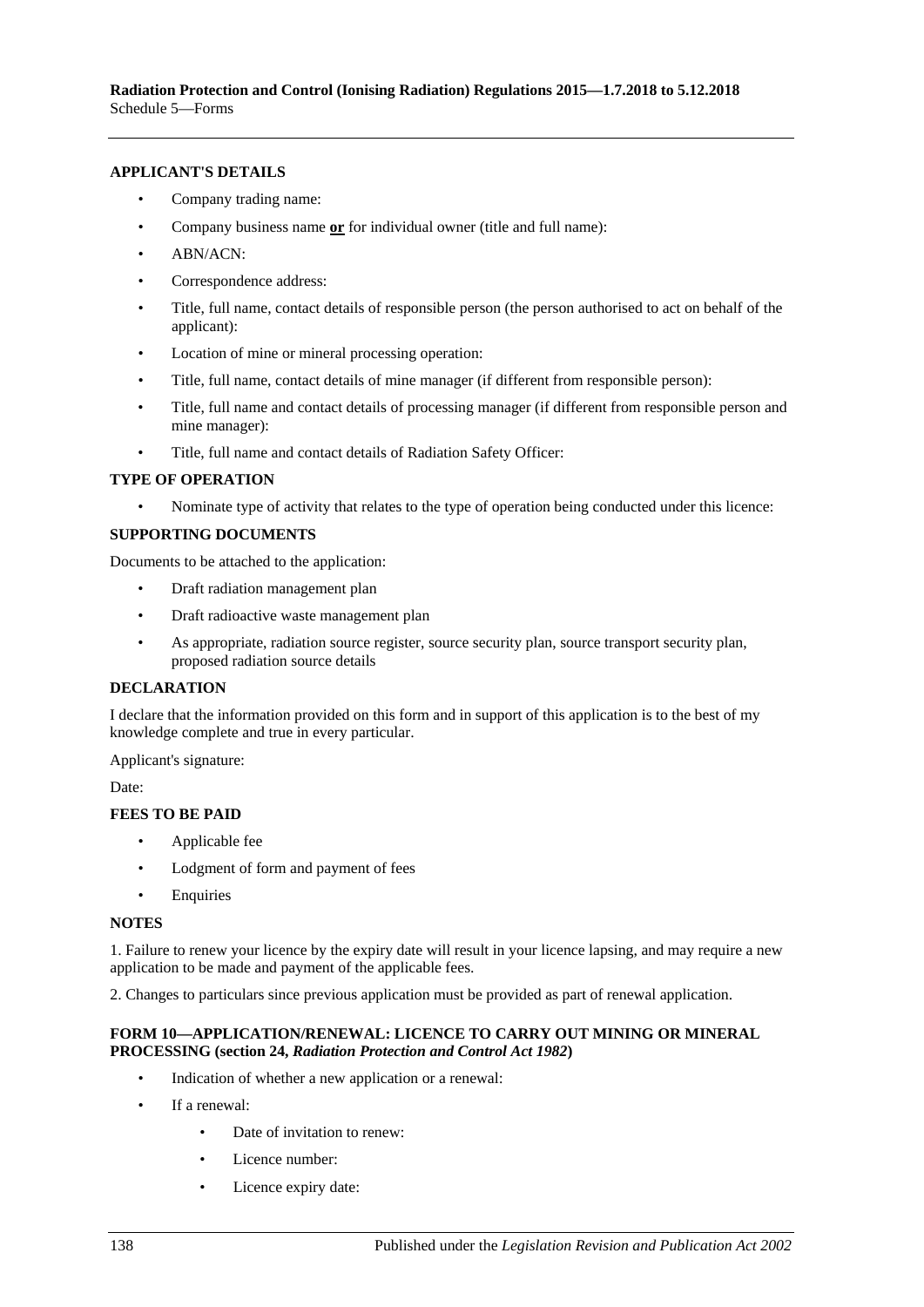#### **APPLICANT'S DETAILS**

- Company trading name:
- Company business name **or** for individual owner (title and full name):
- ABN/ACN:
- Correspondence address:
- Title, full name, contact details of responsible person (the person authorised to act on behalf of the applicant):
- Location of mine or mineral processing operation:
- Title, full name, contact details of mine manager (if different from responsible person):
- Title, full name and contact details of processing manager (if different from responsible person and mine manager):
- Title, full name and contact details of Radiation Safety Officer:

#### **TYPE OF OPERATION**

• Nominate type of activity that relates to the type of operation being conducted under this licence:

#### **SUPPORTING DOCUMENTS**

Documents to be attached to the application:

- Draft radiation management plan
- Draft radioactive waste management plan
- As appropriate, radiation source register, source security plan, source transport security plan, proposed radiation source details

#### **DECLARATION**

I declare that the information provided on this form and in support of this application is to the best of my knowledge complete and true in every particular.

Applicant's signature:

Date:

#### **FEES TO BE PAID**

- Applicable fee
- Lodgment of form and payment of fees
- Enquiries

#### **NOTES**

1. Failure to renew your licence by the expiry date will result in your licence lapsing, and may require a new application to be made and payment of the applicable fees.

2. Changes to particulars since previous application must be provided as part of renewal application.

#### **FORM 11—APPLICATION/RENEWAL: LICENCE TO OPERATE A FACILITY (section 29A,**  *[Radiation Protection and Control Act](http://www.legislation.sa.gov.au/index.aspx?action=legref&type=act&legtitle=Radiation%20Protection%20and%20Control%20Act%201982) 1982***)**

- Indication of whether a new application or a renewal:
- If a renewal:
	- Date of invitation to renew:
	- Licence number:
	- Licence expiry date: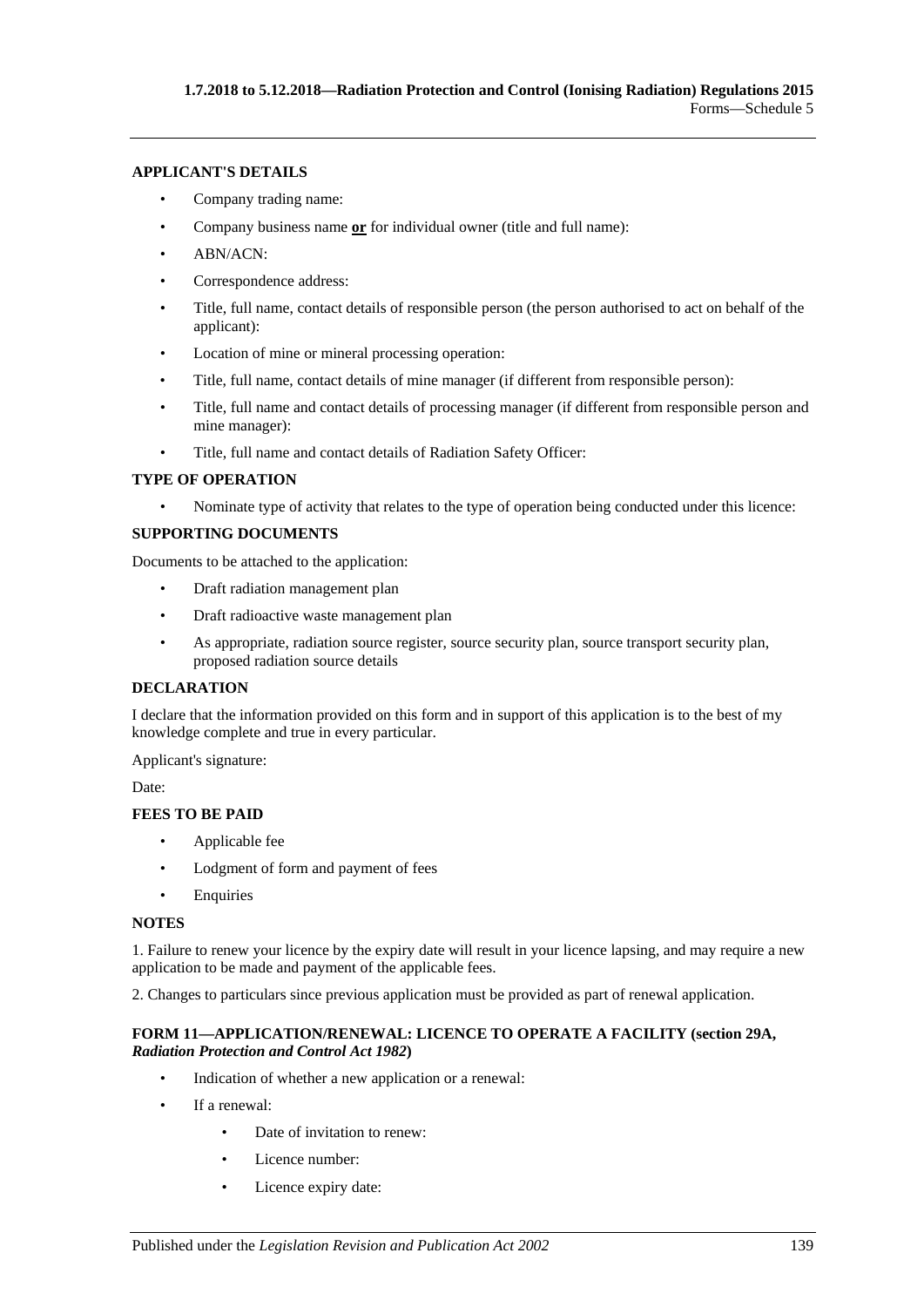#### **APPLICANT'S DETAILS**

- Company trading name:
- Company business name **or** for individual owner (title and full name):
- ABN/ACN:
- Correspondence address:
- Title, full name, contact details of responsible person (the person authorised to act on behalf of the applicant):
- Location of facility:
- Title, full name, contact details of manager (if different from responsible person):
- Title, full name and contact details of Radiation Safety Officer:

#### **TYPE OF FACILITY**

• Nominate type of prescribed facility:

#### **SUPPORTING DOCUMENTS**

Documents to be attached to the application:

- Draft radiation management plan
- Draft radioactive waste management plan
- As appropriate, radiation source register, source security plan, source transport security plan, proposed radiation source details

#### **DECLARATION**

I declare that the information provided on this form and in support of this application is to the best of my knowledge complete and true in every particular.

Applicant's signature:

Date:

#### **FEES TO BE PAID**

- Applicable fee
- Lodgment of form and payment of fees
- Enquiries

#### **NOTES**

1. Failure to renew your licence by the expiry date will result in your licence lapsing, and may require a new application to be made and payment of the applicable fees.

2. Changes to particulars since previous application must be provided as part of renewal application.

#### **FORM 12—APPLICATION/RENEWAL: LICENCE TO POSSESS A RADIATION SOURCE (section 33A,** *[Radiation Protection and Control Act](http://www.legislation.sa.gov.au/index.aspx?action=legref&type=act&legtitle=Radiation%20Protection%20and%20Control%20Act%201982) 1982***)**

- Indication of whether a new application or a renewal:
- If a renewal:
	- Date of invitation to renew:
	- Licence number:
	- Licence expiry date: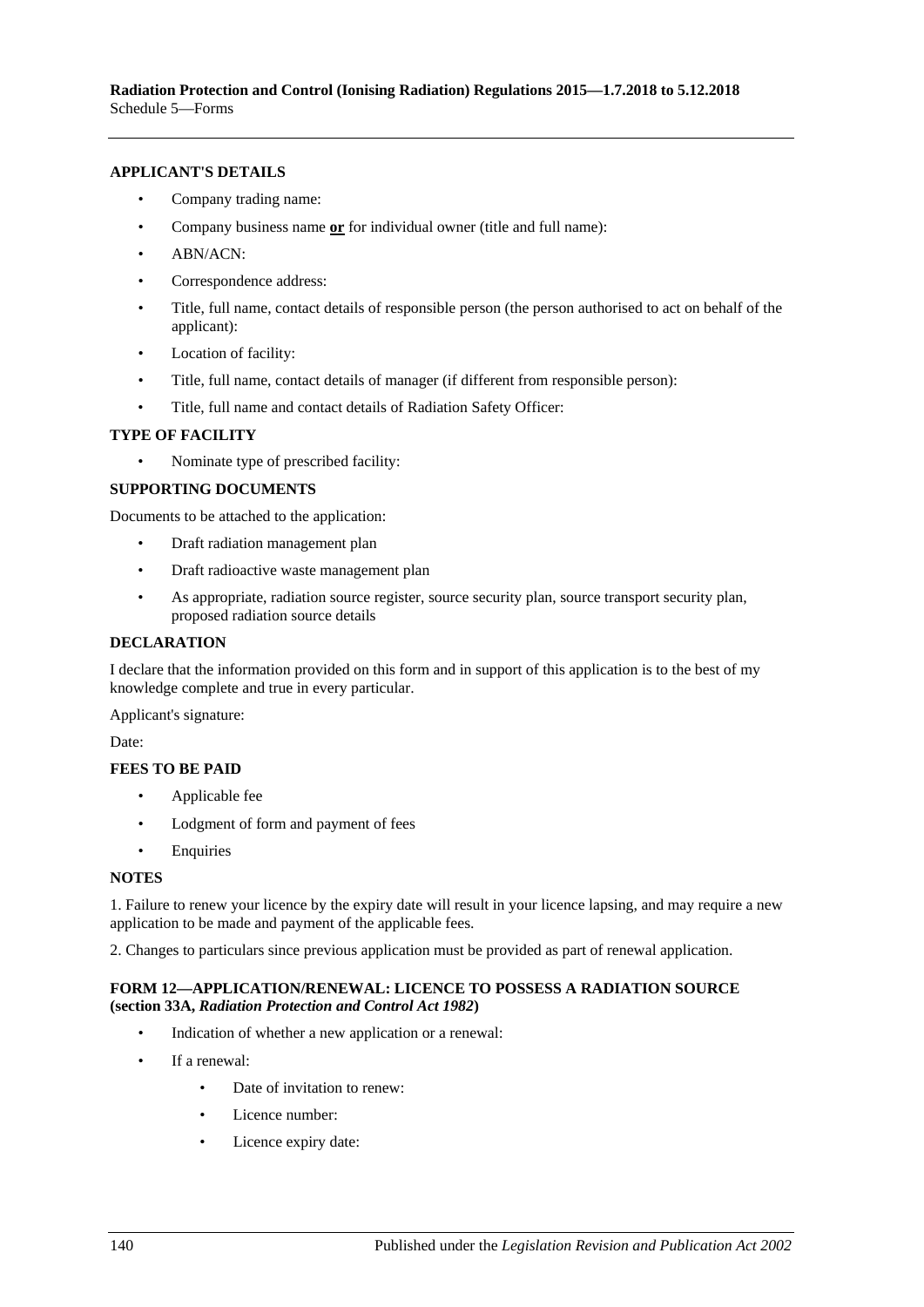#### **OCCUPIER'S DETAILS**

- Company trading name:
- Company business name **or** for individual owner (title and full name):
- ABN/ACN:
- Principal business activity:
- Correspondence address:
- Title, full name, contact details of responsible/contact person (the person authorised to act on behalf of the applicant):
- Title, full name, contact details of manager (if different from responsible person):
- Title, full name and contact details of Radiation Safety Officer:
- Location(s) of radiation sources:

#### **RADIATION SOURCE DETAILS**

Maximum number of registrable sealed radioactive sources, maximum number of registrable irradiating apparatus, maximum number of registrable premises

#### **SUPPORTING DOCUMENTS**

As appropriate, including radiation management plan, source security plan, source transport security plan, proposed radiation source details

#### **DECLARATION**

I declare that the information provided on this form and in support of this application is to the best of my knowledge complete and true in every particular.

Applicant's signature:

Date:

#### **FEES TO BE PAID**

- Applicable fee
- Lodgment of form and payment of fees
- Enquiries

#### **NOTES**

1. Failure to renew your licence by the expiry date will result in your licence lapsing, and may require a new application to be made and payment of the applicable fees.

2. Changes to particulars since previous application must be provided as part of renewal application.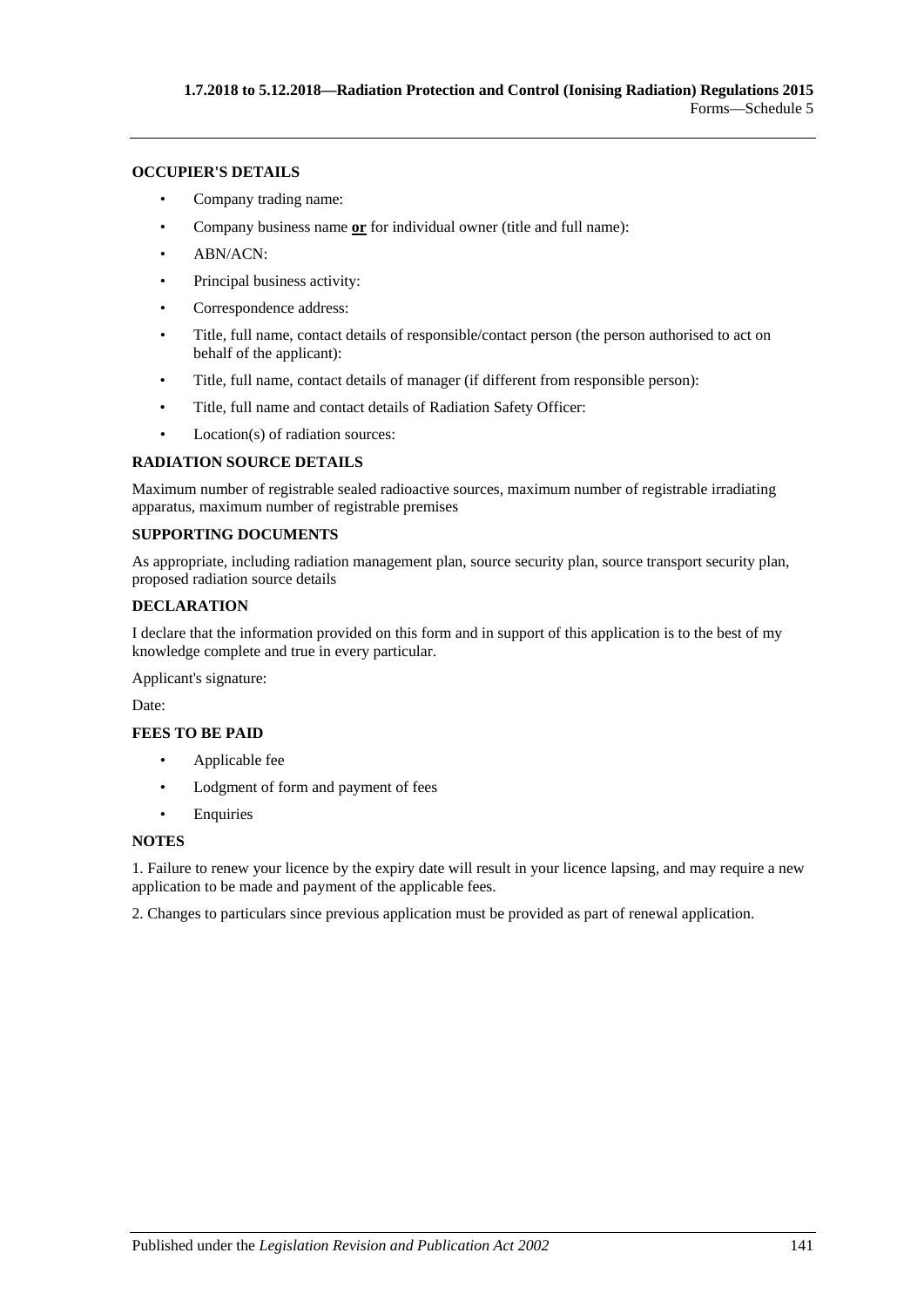#### **FORM 13—APPLICATION: ACCREDITATION AS A COMPLIANCE TESTER (section 33B,**  *[Radiation Protection and Control Act](http://www.legislation.sa.gov.au/index.aspx?action=legref&type=act&legtitle=Radiation%20Protection%20and%20Control%20Act%201982) 1982***)**

#### **APPLICANT'S DETAILS**

- Title:
- Full name and previous name (if applicable):
- Licence to operate ionising radiation apparatus number:
- Birth date:
- Gender:
- Correspondence address:
- Contact details:
- Occupation:
- Do you wish to have your name, email address, and contact no listed on the EPA web page? (this enables owners of X-ray apparatus to contact compliance testers):

#### **EMPLOYMENT DETAILS**

- Employment status (eg self-employed, employee):
	- If self-employed/business owner—trading or business name, ABN/ACN:
	- If employed—name and contact details of employer, principal business activity of employer:
- Relevant professional employment history (not required if applying for mutual recognition or prior recognition):

#### **TYPE OF ACCREDITATION BEING APPLIED FOR**

- Nominate type of accreditation being applied for:
- Sample test report for each type of accreditation being applied for (all reports to include/address all of the information/provisions specified in relevant protocols document/compliance statement).

#### **APPLICANT'S QUALIFICATIONS, PRIOR ACCREDITATION AND TRAINING IN RADIATION PROTECTION**

- Professional qualifications and training certificates:
- Relevant accreditations:
- Basis on which accreditation being applied for:
	- relevant qualifications and training (attach copy of awards and certificates):
	- mutual recognition (attach copy of certificates of accreditation):
	- prior recognition as a compliance tester in SA:
	- have the required competencies (attach statements demonstrating claims).

#### **DETAILS OF PRIOR RADIATION PROTECTION CONVICTIONS**

- Prior conviction of an offence under any radiation protection legislation? If yes, details:
- Prior licence (or an application for a licence) to operate radiation apparatus or to use or handle a radioactive substance, or an accreditation as a compliance tester having been refused, suspended or cancelled by any radiation licensing authority? If yes, details: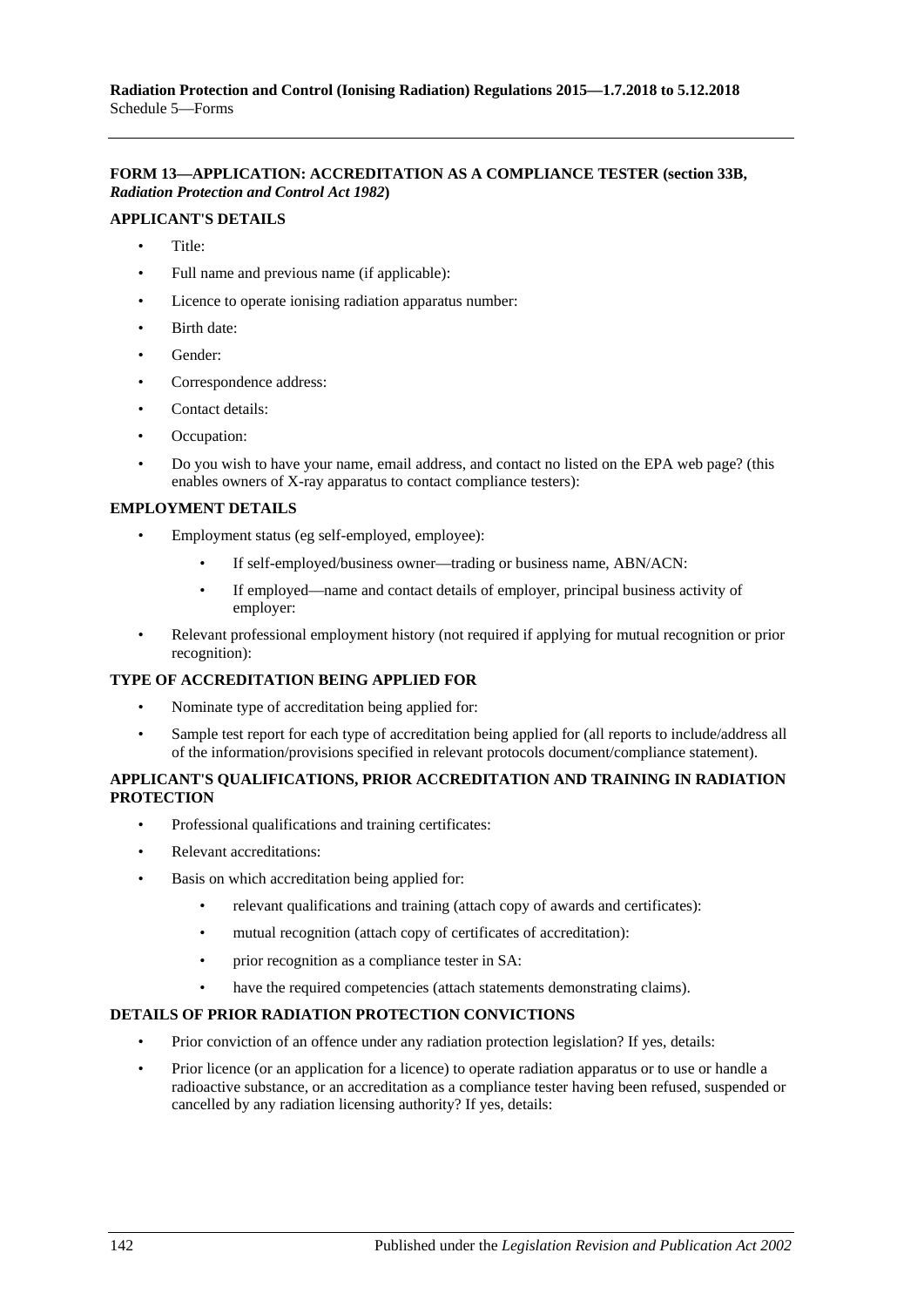#### **DECLARATION**

I declare that the information provided on this form and in support of this application is to the best of my knowledge complete and true in every particular.

Applicant's signature:

Date:

#### **FEES TO BE PAID**

- Applicable fees
- Lodgment of form and payment of fees
- Enquiries

#### **FORM 14—APPLICATION TO RENEW LICENCE TO OPERATE RADIATION APPARATUS OR RENEW A LICENCE TO USE OR HANDLE A RADIOACTIVE SUBSTANCE (section 37,** *[Radiation](http://www.legislation.sa.gov.au/index.aspx?action=legref&type=act&legtitle=Radiation%20Protection%20and%20Control%20Act%201982)  [Protection and Control Act](http://www.legislation.sa.gov.au/index.aspx?action=legref&type=act&legtitle=Radiation%20Protection%20and%20Control%20Act%201982) 1982***)**

#### **PARTICULARS RELATING TO LICENCE**

- Title:
- Full name:
- Correspondence address:
- Licence number:
- Expiry date:
- Name of employer:
- Business address of employer:

#### **NOTES**

1. Failure to renew your licence by the expiry date will result in your licence lapsing, and may require a new application to be made and payment of the applicable fees.

2. Operation of an ionising radiation apparatus or use or handling of a sealed or unsealed radioactive substance without the appropriate licence is an offence under the *[Radiation Protection and Control Act](http://www.legislation.sa.gov.au/index.aspx?action=legref&type=act&legtitle=Radiation%20Protection%20and%20Control%20Act%201982) 1982* and may result in fines of up to \$10 000.

3. Changes to particulars since previous application must be provided as part of renewal application.

#### **DECLARATION**

I declare that the information provided on this form and in support of this application is to the best of my knowledge complete and true in every particular.

Applicant's signature:

Date:

#### **FEES TO BE PAID**

- Applicable fees
- Lodgment of form and payment of fees
- **Enquiries**

#### **AMENDMENT OF LICENCE PARTICULARS**

If the details of the licensee or the employer have changed, please enter only the changes in the table below.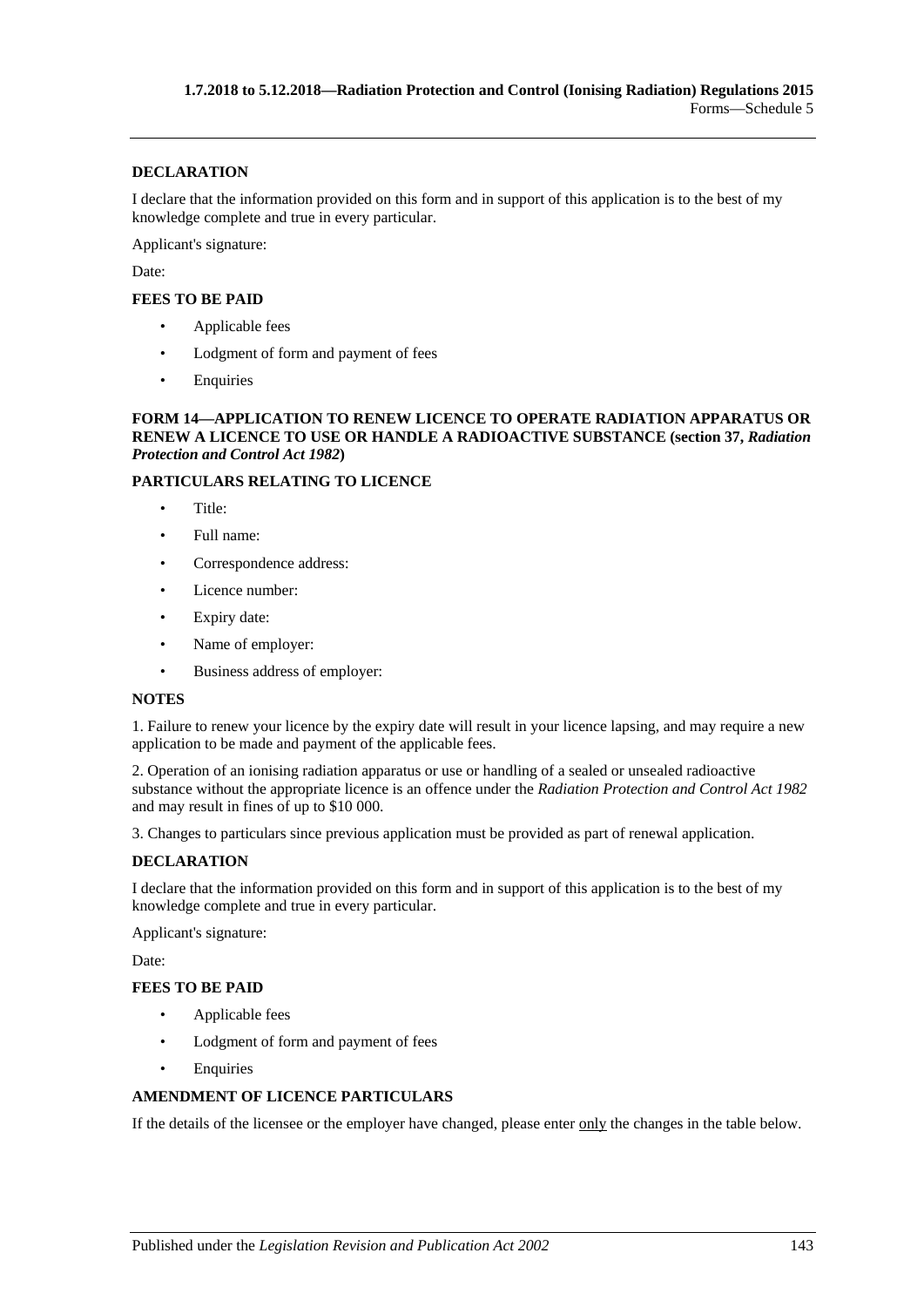#### **Radiation Protection and Control (Ionising Radiation) Regulations 2015—1.7.2018 to 5.12.2018** Schedule 5—Forms

| Title:                        |  |
|-------------------------------|--|
| Full name:                    |  |
| Postal address:               |  |
| Occupation:                   |  |
| Name of employer:             |  |
| Business address of employer: |  |

#### **FORM 15—APPLICATION TO RENEW REGISTRATION (section 37,** *[Radiation Protection and](http://www.legislation.sa.gov.au/index.aspx?action=legref&type=act&legtitle=Radiation%20Protection%20and%20Control%20Act%201982)  [Control](http://www.legislation.sa.gov.au/index.aspx?action=legref&type=act&legtitle=Radiation%20Protection%20and%20Control%20Act%201982) Act 1982***)**

#### **PARTICULARS RELATING TO REGISTRATION**

- Name of registered owner/occupier of premises:
- Correspondence address:
- Owner number:
- Expiry month:

| The following registrations expire on: | Expiry date       |                      |
|----------------------------------------|-------------------|----------------------|
| Apparatus Level 3 Renewal              | Number @ Fee      | <b>Fees Subtotal</b> |
| Apparatus Level 2 Renewal              | Number @ Fee      | <b>Fees Subtotal</b> |
| Apparatus Level 1 Renewal              | Number @ Fee      | <b>Fees Subtotal</b> |
| Premises Renewal                       | Number @ Fee      | Fees Subtotal        |
| Sealed Radioactive Source Renewal      | First Source Fee: | Fee                  |
| Sealed Radioactive Source Renewal      | Number @ Fee      | Fees Subtotal        |

Total of Fees Due:

#### **NOTES**

1. Ownership of an unregistered X-ray apparatus or unregistered sealed radioactive source or use of unsealed radioactive substances in unregistered premises is an offence under the *[Radiation Protection and Control](http://www.legislation.sa.gov.au/index.aspx?action=legref&type=act&legtitle=Radiation%20Protection%20and%20Control%20Act%201982)  Act [1982](http://www.legislation.sa.gov.au/index.aspx?action=legref&type=act&legtitle=Radiation%20Protection%20and%20Control%20Act%201982)* and may result in fines of up to \$10 000.

2. This notice applies to the registered entities listed on the attached report. If any of the particulars in this report are incorrect please note the amendments on a copy of the report and return with this form.

3. Changes to particulars since previous application must be provided as part of renewal application.

#### **DECLARATION**

I declare that the information provided on this form and in support of this application is to the best of my knowledge complete and true in every particular.

Applicant's signature:

Date:

#### **FEES TO BE PAID**

- Applicable fees
- Lodgment of form and payment of fees
- **Enquiries**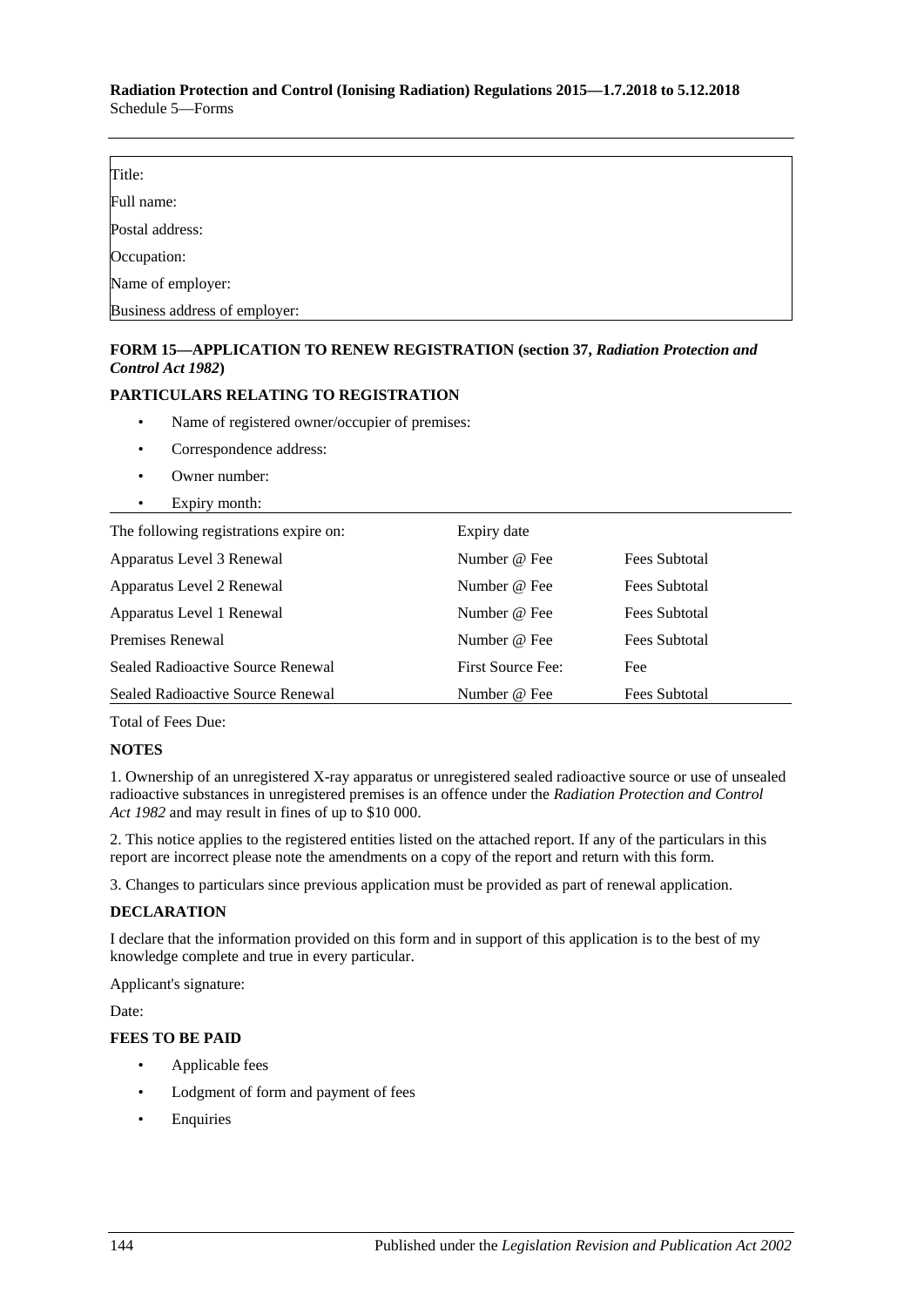#### **DETAILS OF REGISTRATIONS TO BE RENEWED**

For each applicable registered apparatus, sealed radioactive sources and registered premises—registration number and details:

#### **AMENDMENT OF REGISTRATION DETAILS**

For each applicable registered apparatus, sealed radioactive source and premises—registration number and details:

### **FORM 16—APPLICATION FOR RENEWAL OF ACCREDITATION (section 37,** *[Radiation](http://www.legislation.sa.gov.au/index.aspx?action=legref&type=act&legtitle=Radiation%20Protection%20and%20Control%20Act%201982)  [Protection and Control Act](http://www.legislation.sa.gov.au/index.aspx?action=legref&type=act&legtitle=Radiation%20Protection%20and%20Control%20Act%201982) 1982***)**

### **PARTICULARS RELATING TO CURRENT ACCREDITATION**

- Title:
- Full name:
- Correspondence address:
- Current type of accreditation:
- Accreditation number:
- Expiry date:
- Contact details:
- Business status:
- If self-employed/business owner—trading/business name and ABN/ACN:
- If employed, name of employer and business address of employer:

#### **NOTES**

1. Failure to renew your accreditation by the expiry date will result in your accreditation lapsing, and may require a new application to be made.

2. Failure to renew your accreditation would invalidate tests carried out for compliance purposes.

3. Operation of an X-ray apparatus without the appropriate licence is an offence under the *[Radiation](http://www.legislation.sa.gov.au/index.aspx?action=legref&type=act&legtitle=Radiation%20Protection%20and%20Control%20Act%201982)  [Protection and Control Act](http://www.legislation.sa.gov.au/index.aspx?action=legref&type=act&legtitle=Radiation%20Protection%20and%20Control%20Act%201982) 1982* and may result in fines of up to \$10 000.

4. Changes to particulars since previous application must be provided as part of renewal application.

### **DECLARATION**

I declare that the information provided on this form and in support of this application is to the best of my knowledge complete and true in every particular.

Applicant's signature:

Date:

#### **FEES TO BE PAID**

- Applicable fees
- Lodgment of form and payment of fees
- **Enquiries**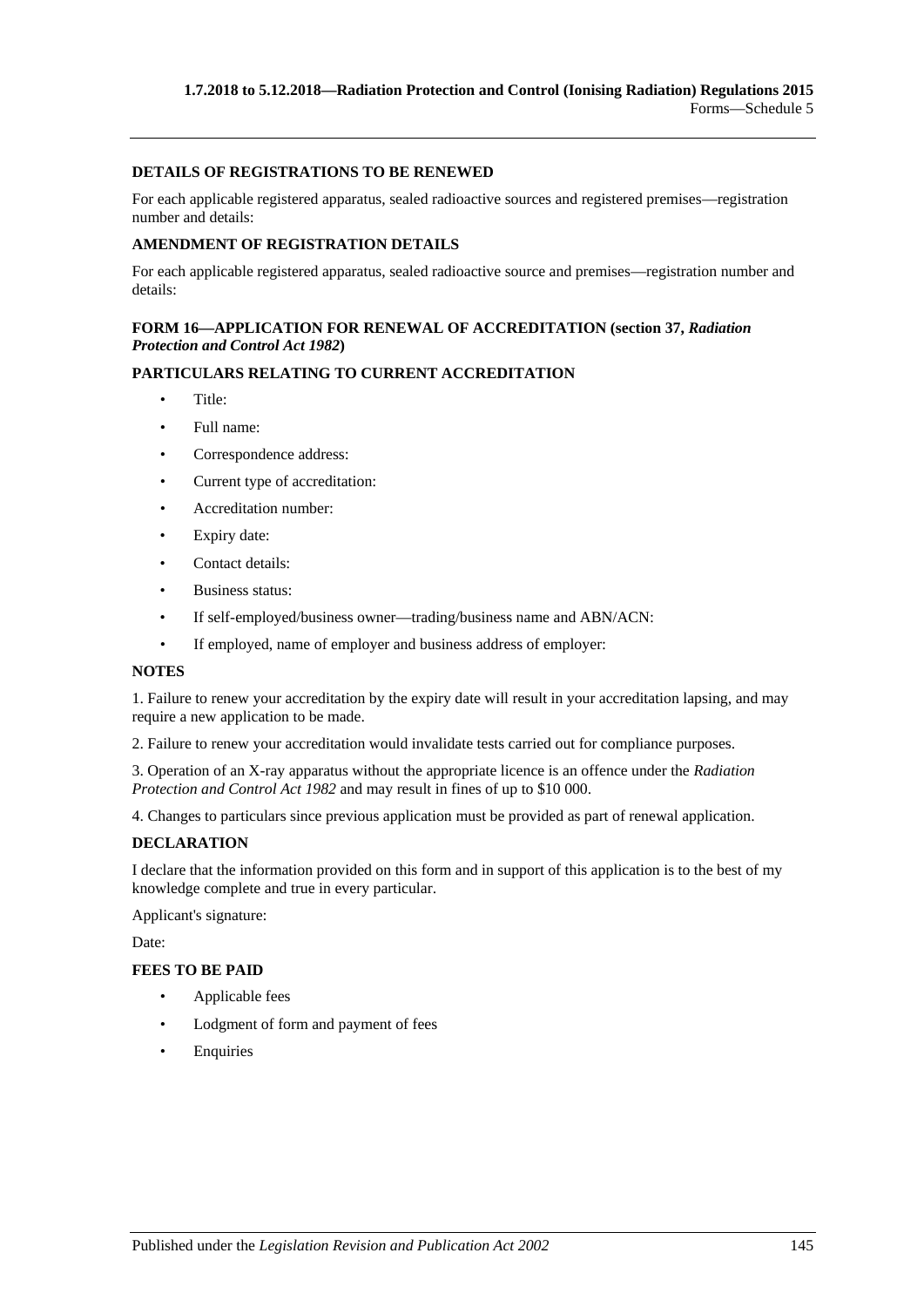| Indicated potential kV (peak) | Half value layer mm Al |
|-------------------------------|------------------------|
| $30\,$                        | 0.3                    |
| 40                            | $0.4\,$                |
| 49                            | $0.5\,$                |
| 50                            | 1.2                    |
| 60                            | 1.3                    |
| 70                            | 1.5                    |
| 71                            | 2.1                    |
| $80\,$                        | 2.3                    |
| 90                            | 2.5                    |
| 100                           | 2.7                    |
| 110                           | $3.0\,$                |
| 120                           | 3.2                    |
| 130                           | 3.5                    |
| 140                           | 3.8                    |
|                               |                        |

## **Schedule 6—Minimum half value layers for diagnostic apparatus**

## **Schedule 7—Error distances for automatic collimation to a spot film device**

150 4.1

1 For the purposes of this Schedule—

*area being imaged* means the area of X-ray film available for imaging but does not include any area of the film covered by X-ray opaque masks or any area of the X-ray film which has previously been imaged by X-rays;

*error distance* means the lack of alignment between the X-ray field and the area being imaged, where the X-ray field lies outside the area being imaged.

- 2 For a polygonal X-ray field, measurements of the error distance are taken perpendicularly from the mid-point of each side of the X-ray field, which is outside of the area being imaged, to the corresponding boundary of the area being imaged.
- 3 For an X-ray field with a curved boundary (eg a circular X-ray field) the error distance is defined for all points on the boundary of the X-ray field which lie outside of the area being imaged. For any such point the error distance is measured perpendicularly from the tangent to the boundary at that point to the corresponding boundary of the area being imaged.
- 4 In no case must the error distance, measured in the way described above, exceed 1.5% of the focal spot to film distance.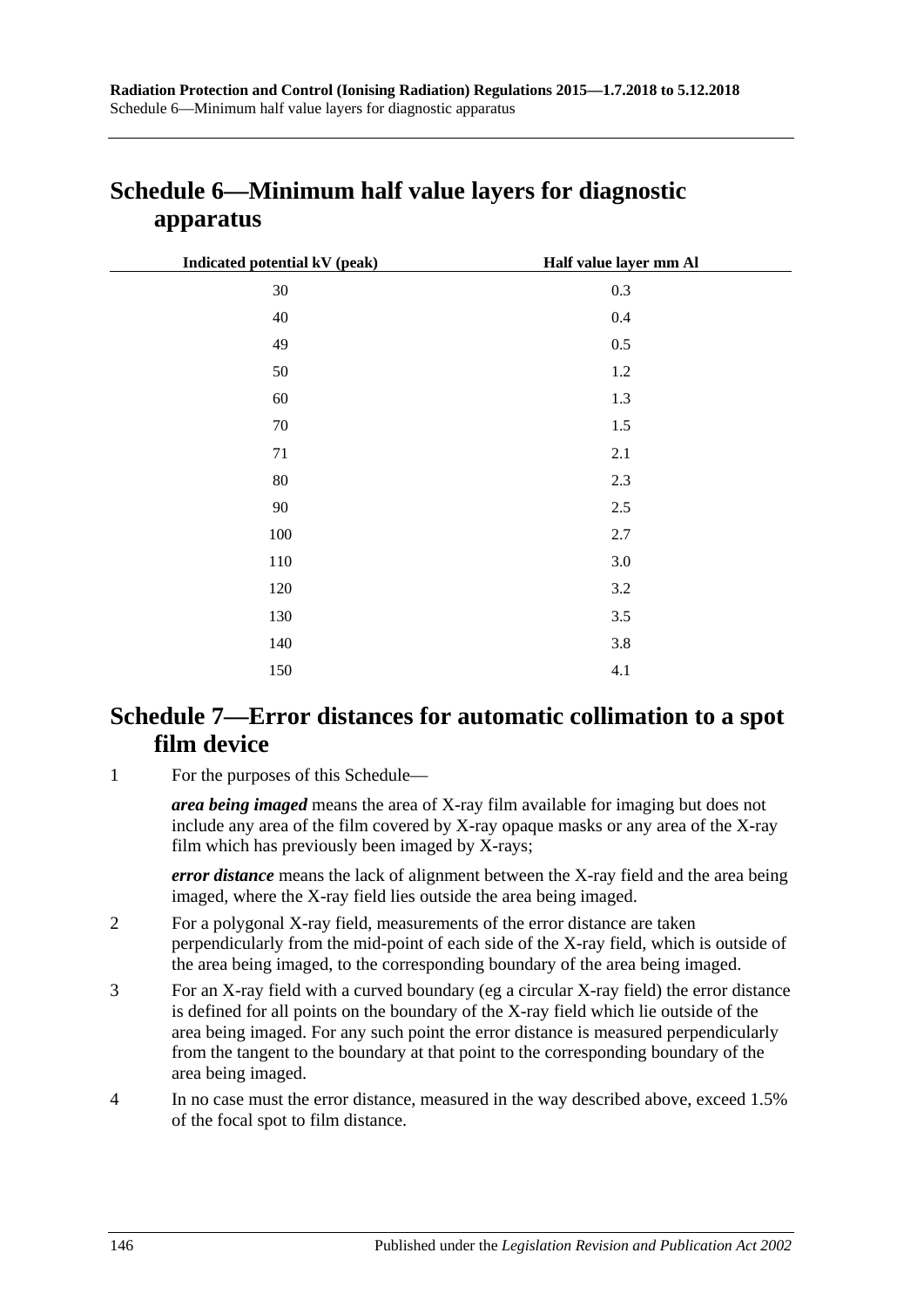## **Schedule 8—Error distances for automatic collimation to an image intensifier**

1 For the purposes of this Schedule—

*area being imaged* means the area of the input phosphor which produces an image on the television monitor;

*error distance* means the lack of alignment between the X-ray field and the area being imaged, where the X-ray field lies outside the area being imaged.

- 2 For a polygonal X-ray field, measurements of the error distance are taken perpendicularly from the mid-point of each side of the X-ray field, which is outside of the area being imaged, to the corresponding boundary of the area being imaged.
- 3 For an X-ray field with a curved boundary (eg a circular X-ray field) the error distance is defined for all points on the boundary of the X-ray field which lie outside of the area being imaged. For any such point the error distance is measured perpendicularly from the tangent to the boundary at that point to the corresponding boundary of the area being imaged.
- 4 In no case must the error distance, measured in the way described above, exceed 1% of the focal spot to image receptor distance.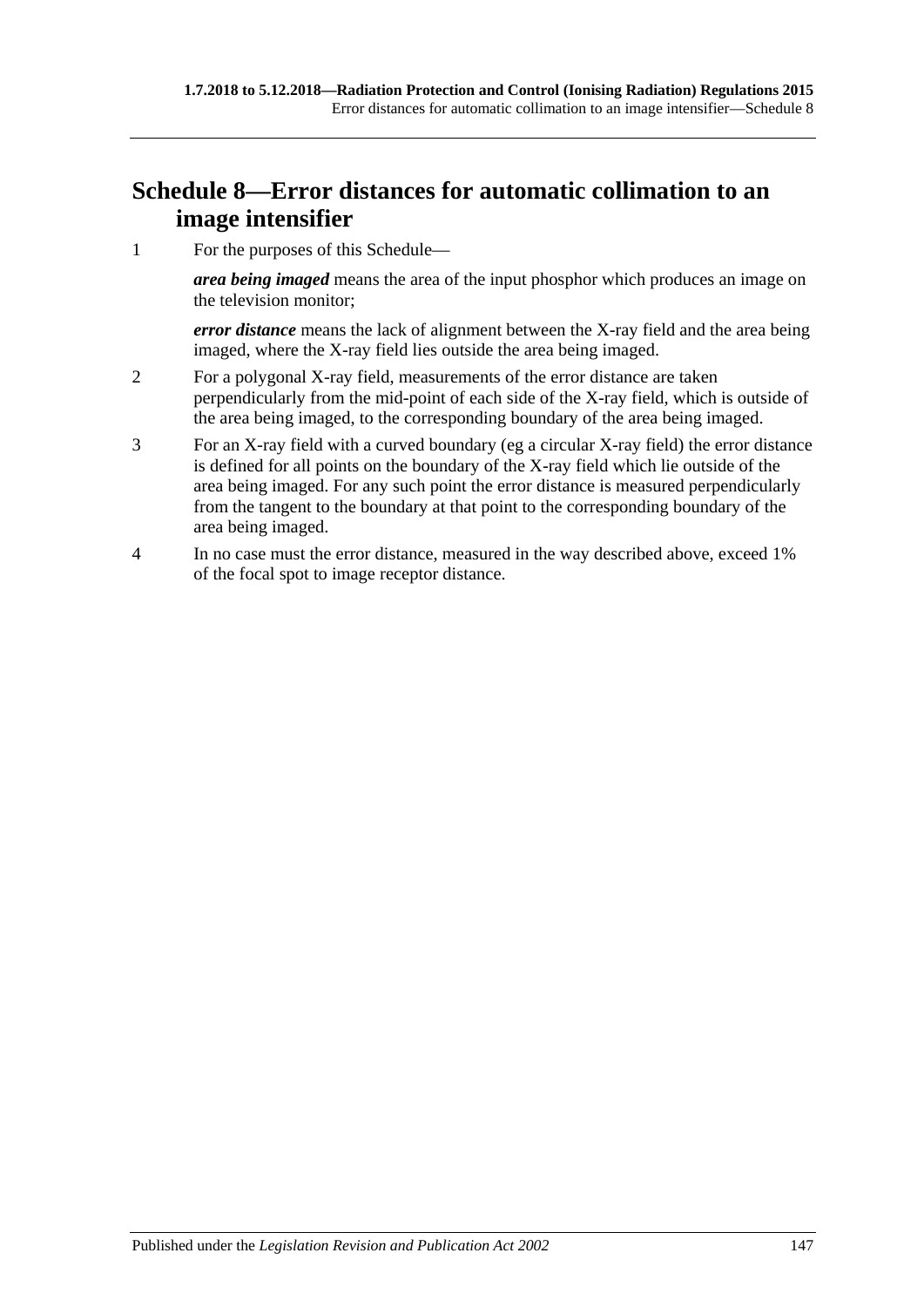# **Legislative history**

### **Notes**

- Please note—References in the legislation to other legislation or instruments or to titles of bodies or offices are not automatically updated as part of the program for the revision and publication of legislation and therefore may be obsolete.
- Earlier versions of these regulations (historical versions) are listed at the end of the legislative history.
- For further information relating to the Act and subordinate legislation made under the Act see the Index of South Australian Statutes or www.legislation.sa.gov.au.

## **Legislation revoked by principal regulations**

The *Radiation Protection and Control (Ionising Radiation) Regulations 2015* revoked the following:

*Radiation Protection and Control (Ionising Radiation) Regulations 2000*

## **Principal regulations and variations**

New entries appear in bold.

| Year No  | Reference                        | Commencement      |
|----------|----------------------------------|-------------------|
| 2015 203 | Gazette 27.8.2015 p3982          | $1.9.2015$ : r 2  |
| 2016 8   | Gazette 21.1.2016 p158           | $21.1.2016$ : r 2 |
| 2016 64  | Gazette 23.6.2016 p2165          | 1.7.2016: r 2     |
| 2017 123 | Gazette 22.6.2017 p2328          | $1.7.2017$ : r 2  |
|          | 2018 116 Gazette 21.6.2018 p2317 | $1.7.2018:$ r 2   |
| 2018 242 | Gazette 6.12.2018 p4167          | $6.12.2018$ : r 2 |

### **Provisions varied**

New entries appear in bold.

Entries that relate to provisions that have been deleted appear in italics.

| Provision      | How varied                                                            | Commencement |
|----------------|-----------------------------------------------------------------------|--------------|
| Pt1            |                                                                       |              |
| r <sub>2</sub> | omitted under Legislation Revision and<br><b>Publication Act 2002</b> | 21.1.2016    |
| Pt 4           |                                                                       |              |
| r70            |                                                                       |              |
| r70(3)         | substituted by $8/2016$ r 4                                           | 21.1.2016    |
| r92            |                                                                       |              |
| r92(5)         | varied by 8/2016 r 5                                                  | 21.1.2016    |
| r107           | substituted by $8/2016$ r 6                                           | 21.1.2016    |
| Sch 4          | substituted by 64/2016 r 4                                            | 1.7.2016     |